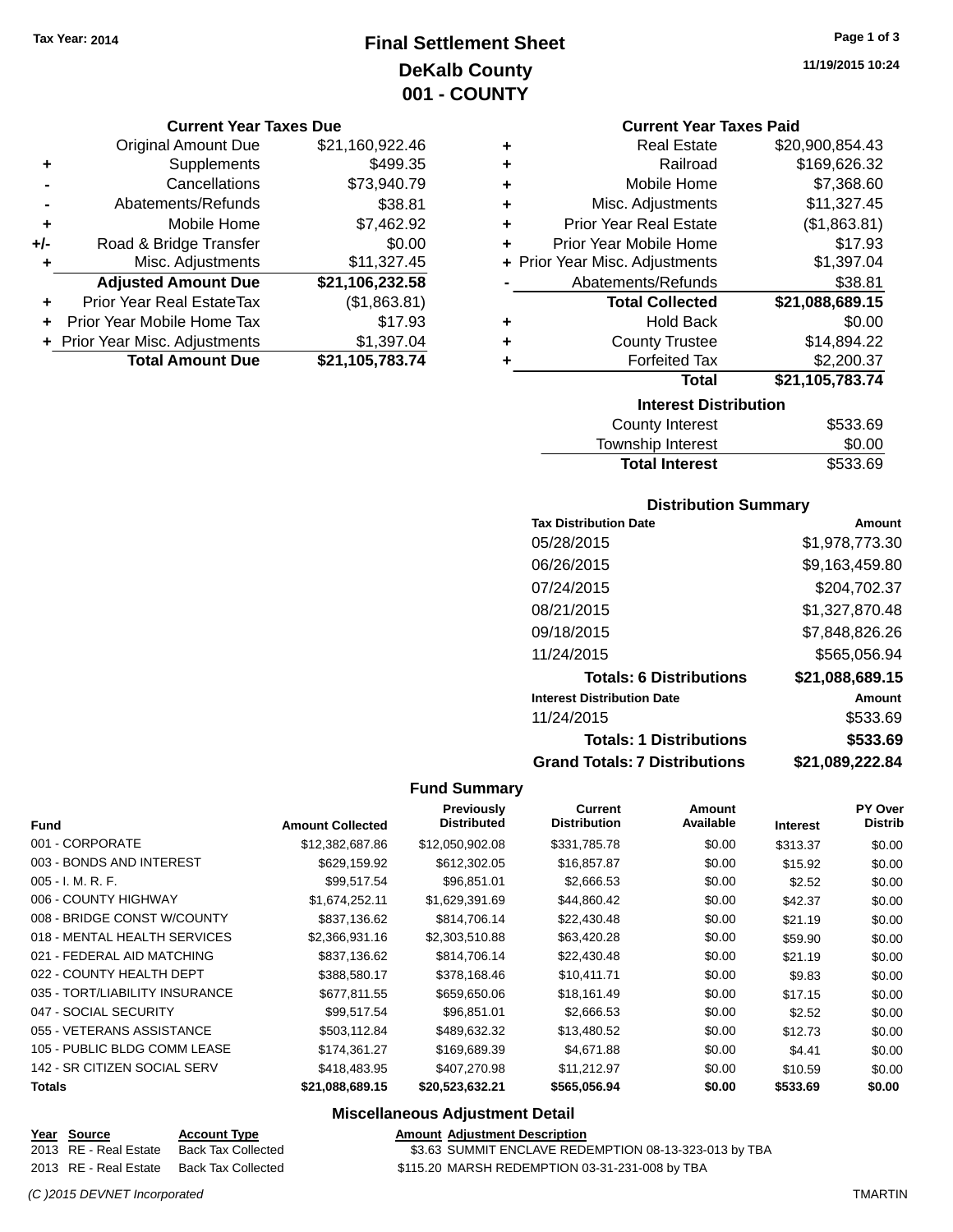## **Final Settlement Sheet Tax Year: 2014 Page 2 of 3 DeKalb County**

**Miscellaneous Adjustment Detail**

| Year Source                              | <b>Account Type</b>                      |             | <b>Amount Adjustment Description</b>                          |
|------------------------------------------|------------------------------------------|-------------|---------------------------------------------------------------|
| 2013 RE - Real Estate                    | <b>Back Tax Collected</b>                |             | \$132.95 ABCXYZ LIVING TR REDEMPTION 03-31-235-006 by TBA     |
| 2013 RE - Real Estate                    | <b>Back Tax Collected</b>                |             | \$36.90 SIDDIQUI REDEMPTION 08-15-329-012 by TBA              |
| 2013 RE - Real Estate                    | <b>Back Tax Collected</b>                |             | \$124.48 RIVERMIST UNIT 5 LLC REDEMPTION 08-02-401-006 by TBA |
| 2013 RE - Real Estate                    | <b>Back Tax Collected</b>                |             | \$124.48 RIVERMIST UNIT 5 LLC REDEMPTION 08-02-401-007 by TBA |
| 2013 RE - Real Estate                    | <b>Back Tax Collected</b>                |             | \$124.48 RIVERMIST UNIT 5 LLC REDEMPTION 08-02-401-009 by TBA |
| 2013 RE - Real Estate                    | <b>Back Tax Collected</b>                |             | \$124.48 RIVERMIST UNIT 5 LLC REDEMPTION 08-02-401-010 by TBA |
| 2013 RE - Real Estate                    | <b>Back Tax Collected</b>                |             | \$124.48 RIVERMIST UNIT 5 LLC REDEMPTION 08-02-425-010 by TBA |
| 2013 RE - Real Estate                    | <b>Back Tax Collected</b>                |             | \$124.48 RIVERMIST UNIT 5 LLC REDEMPTION 08-02-425-012 by TBA |
| 2013 MH - Mobile Home Back Tax Collected |                                          |             | \$6.21 ANGELINI REDEMPTION 19-25-477-011-0006O by TBA         |
| 2013 MH - Mobile Home Back Tax Collected |                                          |             | \$7.53 WARD REDEMPTION 19-25-477-011-0019O by TBA             |
| 2013 MH - Mobile Home Back Tax Collected |                                          |             | \$6.66 DICKINSON REDEMPTION 19-25-477-011-0031O by TBA        |
| 2013 RE - Real Estate                    | <b>Back Tax Collected</b>                |             | \$88.38 STALEY REDEMPTION 09-29-251-051 by TBA                |
| 2013 RE - Real Estate                    | <b>Back Tax Collected</b>                |             | \$82.41 STALEY REDEMPTION 09-29-251-050 by TBA                |
| 2013 RE - Real Estate                    | <b>Back Tax Collected</b>                |             | \$35.36 ORIX WILKINSON 2009 TAX 08-12-377-001 by TBA          |
| 2013 RE - Real Estate                    | <b>Back Tax Collected</b>                |             | \$35.59 ORIX WILKINSON 2010 TAX 08-12-377-001 by TBA          |
| 2013 RE - Real Estate                    | <b>Back Tax Collected</b>                |             | \$37.08 ORIX WILKINSON 2011 TAX 08-12-377-001 by TBA          |
| 2013 RE - Real Estate                    | <b>Back Tax Collected</b>                |             | \$25.35 TRUSTEE SALE 19-25-252-014 by TBA                     |
| 2013 RE - Real Estate                    | <b>Back Tax Collected</b>                |             | \$15.76 TRUSTEE SALE 08-14-207-024 by TBA                     |
| 2014 RE - Real Estate                    | <b>Back Tax Collected</b>                |             | \$19.66 TRUSTEE SALE 08-27-279-029 by TBA                     |
| 2014 RE - Real Estate                    | <b>Back Tax Collected</b>                |             | \$760.64 SYCAMORE MEADOWS REDEMPTION 06-22-331-006 by TBA     |
|                                          | 2014 MH - Mobile Home Back Tax Collected |             | \$4.53 GUEVARA REDEMPTION 09-29-400-016 0062O by TBA          |
| 2014 RE - Real Estate                    | <b>Back Tax Collected</b>                |             | \$19.66 TRUSTEE SALE 08-27-279-027 by TBA                     |
| 2014 RE - Real Estate                    | Paymt In Lieu of Tax                     |             | \$1,415.38 HOUSING AUTHORITY by TBA                           |
| 2014 RE - Real Estate                    | Paymt In Lieu of Tax                     |             | \$1,116.09 HOUSING AUTHORITY by TBA                           |
| 2014 RE - Real Estate                    | Paymt In Lieu of Tax                     |             | \$129.37 HOUSING AUTHORITY SEQUOYA APARTMENTS by TBA          |
| 2014 RE - Real Estate                    | Paymt In Lieu of Tax                     |             | \$113.54 HOUSING AUTHORITY SUNSET VIEW APARTMENTS by TBA      |
| 2014 RE - Real Estate                    | <b>Back Tax Collected</b>                |             | \$223.96 DOBSON REDEMPTION 19-26-481-012 by TBA               |
| 2014 RE - Real Estate                    | <b>Back Tax Collected</b>                |             | \$324.15 RICHWOOD GROUP REDEMPTION 11-03-202-002 by TBA       |
| 2014 RE - Real Estate                    | <b>Back Tax Collected</b>                |             | \$73.97 AMCORE BANK REDEMPTION 02-24-476-009 by TBA           |
| 2014 RE - Real Estate                    | <b>Back Tax Collected</b>                |             | \$77.47 PETERSON REDEMPTION 19-35-231-002 by TBA              |
| 2014 RE - Real Estate                    | <b>Back Tax Collected</b>                |             | \$252.72 PETERSON REDEMPTION 19-35-230-007 by TBA             |
| 2014 RE - Real Estate                    | Paymt In Lieu of Tax                     |             | \$1,415.38 HOUSING AUTHORITY by TBA                           |
| 2014 RE - Real Estate                    | Paymt In Lieu of Tax                     |             | \$1,116.09 HOUSING AUTHORITY by TBA                           |
| 2014 RE - Real Estate                    | <b>Back Tax Collected</b>                |             | \$30.07 TRUSTEE SALE 06-20-280-001 by TBA                     |
| 2014 RE - Real Estate                    | <b>Back Tax Collected</b>                |             | \$64.91 TRUSTEE SALE 06-20-276-002 by TBA                     |
| 2014 MH - Mobile Home Back Tax Collected |                                          |             | \$5.92 MORENO REDEMPTION 09-29-400-016-0002O by TBA           |
| 2014 MH - Mobile Home Back Tax Collected |                                          |             | \$10.70 SAUL REDEMPTION 08-01-401-005 2320F by TBA            |
| 2014 RE - Real Estate                    | <b>Back Tax Collected</b>                |             | \$24.99 TRUSTEE SALE 03-30-173-023 by TBA                     |
| 2014 RE - Real Estate Back Tax Collected |                                          |             | \$223.48 TRUSTEE SALE 03-30-180-017 by TBA                    |
| 2014 RE - Real Estate                    | <b>Back Tax Collected</b>                |             | \$418.57 TRUSTEE SALE 06-21-439-008 by TBA                    |
| 2014 RE - Real Estate                    | <b>Back Tax Collected</b>                |             | \$857.13 TRUSTEE SALE 06-21-440-008 by TBA                    |
| 2014 RE - Real Estate                    | <b>Back Tax Collected</b>                |             | \$542.86 TRUSTEE SALE 06-22-329-004 by TBA                    |
| 2014 RE - Real Estate                    | <b>Back Tax Collected</b>                |             | \$1,092.88 TRUSTEE SALE 08-14-458-029 by TBA                  |
| 2014 RE - Real Estate                    | <b>Back Tax Collected</b>                |             | \$123.30 TRUSTEE SALE 08-27-227-031 by TBA                    |
| 2014 RE - Real Estate                    | <b>Back Tax Collected</b>                |             | \$858.21 TRUSTEE SALE 13-35-202-017 by TBA                    |
| 2014 RE - Real Estate                    | <b>Back Tax Collected</b>                |             | \$22.01 TRUSTEE SALE 09-28-100-008 by TBA                     |
| 2014 RE - Real Estate                    | <b>Back Tax Collected</b>                |             | \$8.50 TRUSTEE SALE 09-20-200-010 by TBA                      |
| 2014 RE - Real Estate                    | <b>Back Tax Collected</b>                |             | \$2.46 TRUSTEE SALE 09-21-100-001 by TBA                      |
| <b>Totals 50 entries</b>                 |                                          | \$12,724.49 |                                                               |

| Year Source           | <b>Account</b> |
|-----------------------|----------------|
| 2014 RE - Real Estate | RE Abat        |
| 2014 RE - Real Estate | RE Abat        |
| 2014 RE - Real Estate | RE Abat        |
| 2014 RE - Real Estate | RE Abat        |
| 2014 RE - Real Estate | RE Abat        |
| 2014 RE - Real Estate | RE Abat        |
| 2014 RE - Real Estate | RE Abat        |
|                       |                |

| eal Estate | Back Tax Co |
|------------|-------------|

| 2013 RE - Real Estate                    | <b>Back Tax Collected</b> | \$124.48 RIVERMIST UNIT 5 LLC REDEMPTION 08-02-401-007 by TBA |
|------------------------------------------|---------------------------|---------------------------------------------------------------|
| 2013 RE - Real Estate                    | <b>Back Tax Collected</b> | \$124.48 RIVERMIST UNIT 5 LLC REDEMPTION 08-02-401-009 by TBA |
| 2013 RE - Real Estate                    | <b>Back Tax Collected</b> | \$124.48 RIVERMIST UNIT 5 LLC REDEMPTION 08-02-401-010 by TBA |
| 2013 RE - Real Estate                    | <b>Back Tax Collected</b> | \$124.48 RIVERMIST UNIT 5 LLC REDEMPTION 08-02-425-010 by TBA |
| 2013 RE - Real Estate                    | <b>Back Tax Collected</b> | \$124.48 RIVERMIST UNIT 5 LLC REDEMPTION 08-02-425-012 by TBA |
| 2013 MH - Mobile Home Back Tax Collected |                           | \$6.21 ANGELINI REDEMPTION 19-25-477-011-0006O by TBA         |
| 2013 MH - Mobile Home Back Tax Collected |                           | \$7.53 WARD REDEMPTION 19-25-477-011-0019O by TBA             |
| 2013 MH - Mobile Home Back Tax Collected |                           | \$6.66 DICKINSON REDEMPTION 19-25-477-011-0031O by TBA        |
| 2013 RE - Real Estate                    | <b>Back Tax Collected</b> | \$88.38 STALEY REDEMPTION 09-29-251-051 by TBA                |
| 2013 RE - Real Estate                    | <b>Back Tax Collected</b> | \$82.41 STALEY REDEMPTION 09-29-251-050 by TBA                |
| 2013 RE - Real Estate                    | <b>Back Tax Collected</b> | \$35.36 ORIX WILKINSON 2009 TAX 08-12-377-001 by TBA          |
| 2013 RE - Real Estate                    | <b>Back Tax Collected</b> | \$35.59 ORIX WILKINSON 2010 TAX 08-12-377-001 by TBA          |
| 2013 RE - Real Estate                    | <b>Back Tax Collected</b> | \$37.08 ORIX WILKINSON 2011 TAX 08-12-377-001 by TBA          |
| 2013 RE - Real Estate                    | <b>Back Tax Collected</b> | \$25.35 TRUSTEE SALE 19-25-252-014 by TBA                     |
| 2013 RE - Real Estate                    | <b>Back Tax Collected</b> | \$15.76 TRUSTEE SALE 08-14-207-024 by TBA                     |
| 2014 RE - Real Estate                    | <b>Back Tax Collected</b> | \$19.66 TRUSTEE SALE 08-27-279-029 by TBA                     |
| 2014 RE - Real Estate                    | <b>Back Tax Collected</b> | \$760.64 SYCAMORE MEADOWS REDEMPTION 06-22-331-006 by TBA     |
| 2014 MH - Mobile Home Back Tax Collected |                           | \$4.53 GUEVARA REDEMPTION 09-29-400-016 0062O by TBA          |
| 2014 RE - Real Estate                    | <b>Back Tax Collected</b> | \$19.66 TRUSTEE SALE 08-27-279-027 by TBA                     |
| 2014 RE - Real Estate                    | Paymt In Lieu of Tax      | \$1,415.38 HOUSING AUTHORITY by TBA                           |
| 2014 RE - Real Estate                    | Paymt In Lieu of Tax      | \$1,116.09 HOUSING AUTHORITY by TBA                           |
| 2014 RE - Real Estate                    | Paymt In Lieu of Tax      | \$129.37 HOUSING AUTHORITY SEQUOYA APARTMENTS by TBA          |
| 2014 RE - Real Estate                    | Paymt In Lieu of Tax      | \$113.54 HOUSING AUTHORITY SUNSET VIEW APARTMENTS by TBA      |
| 2014 RE - Real Estate                    | <b>Back Tax Collected</b> | \$223.96 DOBSON REDEMPTION 19-26-481-012 by TBA               |
| 2014 RE - Real Estate                    | <b>Back Tax Collected</b> | \$324.15 RICHWOOD GROUP REDEMPTION 11-03-202-002 by TBA       |
| 2014 RE - Real Estate                    | <b>Back Tax Collected</b> | \$73.97 AMCORE BANK REDEMPTION 02-24-476-009 by TBA           |
| 2014 RE - Real Estate                    | <b>Back Tax Collected</b> | \$77.47 PETERSON REDEMPTION 19-35-231-002 by TBA              |
| 2014 RE - Real Estate                    | <b>Back Tax Collected</b> | \$252.72 PETERSON REDEMPTION 19-35-230-007 by TBA             |
| 2014 RE - Real Estate                    | Paymt In Lieu of Tax      | \$1,415.38 HOUSING AUTHORITY by TBA                           |
| 2014 RE - Real Estate                    | Paymt In Lieu of Tax      | \$1,116.09 HOUSING AUTHORITY by TBA                           |
| 2014 RE - Real Estate                    | <b>Back Tax Collected</b> | \$30.07 TRUSTEE SALE 06-20-280-001 by TBA                     |
| 2014 RE - Real Estate                    | <b>Back Tax Collected</b> | \$64.91 TRUSTEE SALE 06-20-276-002 by TBA                     |
| 2014 MH - Mobile Home Back Tax Collected |                           | \$5.92 MORENO REDEMPTION 09-29-400-016-0002O by TBA           |
| 2014 MH - Mobile Home Back Tax Collected |                           | \$10.70 SAUL REDEMPTION 08-01-401-005 2320F by TBA            |
| 2014 RE - Real Estate                    | <b>Back Tax Collected</b> | \$24.99 TRUSTEE SALE 03-30-173-023 by TBA                     |
| 2014 RE - Real Estate                    | <b>Back Tax Collected</b> | \$223.48 TRUSTEE SALE 03-30-180-017 by TBA                    |
| 2014 RE - Real Estate                    | <b>Back Tax Collected</b> | \$418.57 TRUSTEE SALE 06-21-439-008 by TBA                    |
| 2014 RE - Real Estate                    | <b>Back Tax Collected</b> | \$857.13 TRUSTEE SALE 06-21-440-008 by TBA                    |
| 2014 RE - Real Estate                    | <b>Back Tax Collected</b> | \$542.86 TRUSTEE SALE 06-22-329-004 by TBA                    |
| 2014 RE - Real Estate                    | <b>Back Tax Collected</b> | \$1,092.88 TRUSTEE SALE 08-14-458-029 by TBA                  |
| 2014 RE - Real Estate                    | <b>Back Tax Collected</b> | \$123.30 TRUSTEE SALE 08-27-227-031 by TBA                    |
| 2014 RE - Real Estate                    | <b>Back Tax Collected</b> | \$858.21 TRUSTEE SALE 13-35-202-017 by TBA                    |
| 2014 RE - Real Estate                    | <b>Back Tax Collected</b> | \$22.01 TRUSTEE SALE 09-28-100-008 by TBA                     |
| 2014 RE - Real Estate                    | <b>Back Tax Collected</b> | \$8.50 TRUSTEE SALE 09-20-200-010 by TBA                      |
| 2014 RE - Real Estate                    | <b>Back Tax Collected</b> | \$2.46 TRUSTEE SALE 09-21-100-001 by TBA                      |
|                                          |                           |                                                               |

#### **Totals \$12,724.49 50 entries**

#### **Abatement Detail**

#### **Kart Type Research Account Adjustment Description**

| 2014 RE - Real Estate RE Abatement |  | \$5.26 PTAB INTEREST REFUND 08-28-201-009 by TBA  |  |  |
|------------------------------------|--|---------------------------------------------------|--|--|
| 2014 RE - Real Estate RE Abatement |  | \$6.39 PTAB INTEREST REFUND 09-20-255-020 by TBA  |  |  |
| 2014 RE - Real Estate RE Abatement |  | \$10.68 PTAB INTEREST REFUND 03-19-461-008 by TBA |  |  |
| 2014 RE - Real Estate RE Abatement |  | \$3.03 PTAB INTEREST REFUND 19-27-427-021 by TBA  |  |  |
| 2014 RE - Real Estate RE Abatement |  | \$3.06 PTAB INTEREST REFUND 08-13-102-007 by TBA  |  |  |
| 2014 RE - Real Estate RE Abatement |  | \$3.58 PTAB INTEREST REFUND 08-13-102-008 by TBA  |  |  |
| 2014 RE - Real Estate RE Abatement |  | \$0.63 PTAB INTEREST REFUND 08-28-251-007 by TBA  |  |  |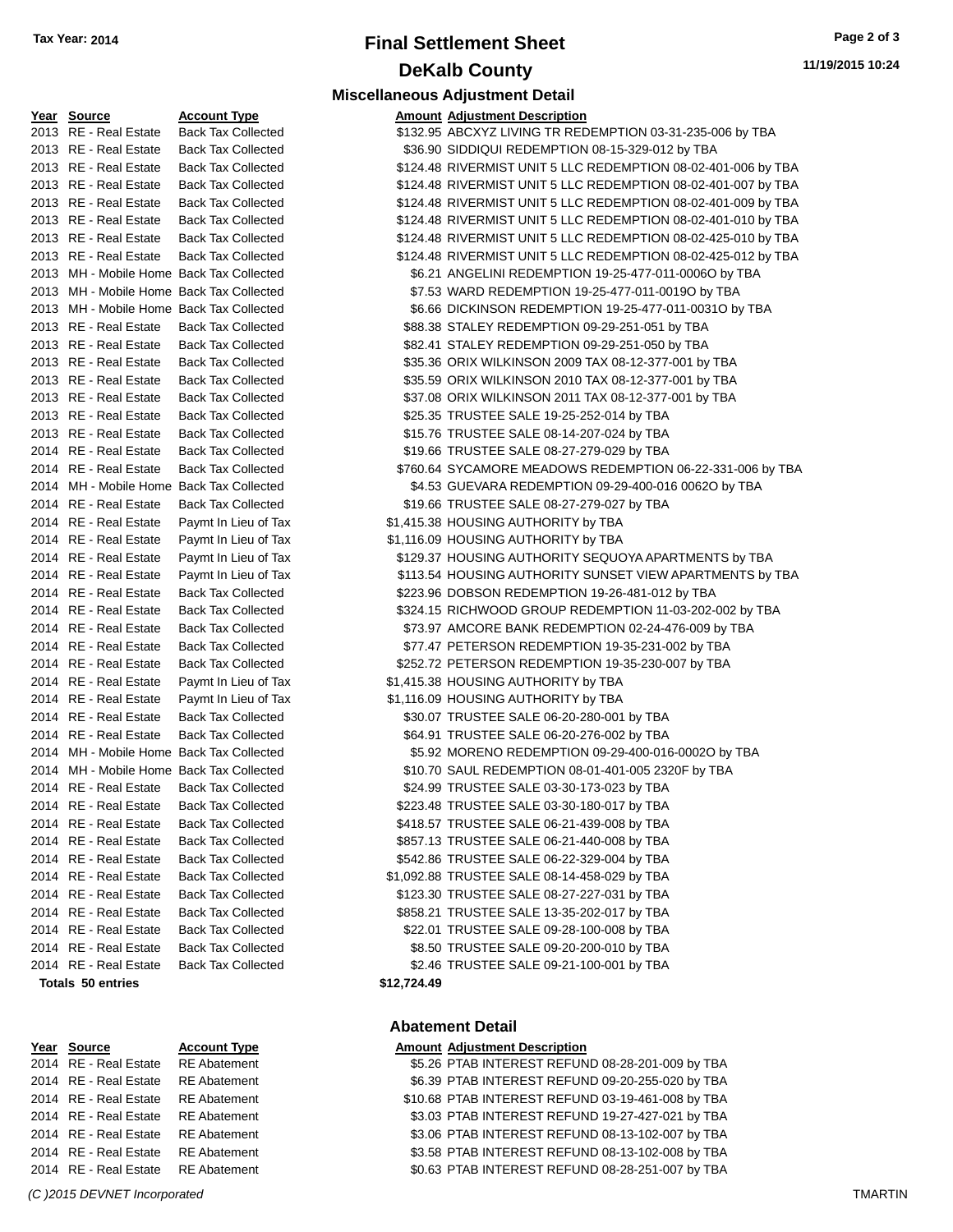## **Final Settlement Sheet Tax Year: 2014 Page 3 of 3 DeKalb County Abatement Detail**

# **Year Source Account Type Amount Adjustment Description**<br>2014 RE - Real Estate RE Abatement \$4.85 PTAB INTEREST REFUN

**Totals \$38.81 11 entries**

\$4.85 PTAB INTEREST REFUND 09-20-256-013 by TBA 2014 RE - Real Estate RE Abatement \$0.32 PTAB INTEREST REFUND 08-03-450-023 by TBA 2014 RE - Real Estate RE Abatement \$0.38 PTAB INTEREST REFUND 08-23-130-031 by TBA 2014 RE - Real Estate RE Abatement \$0.63 PTAB INTEREST REFUND 09-20-255-020 by TBA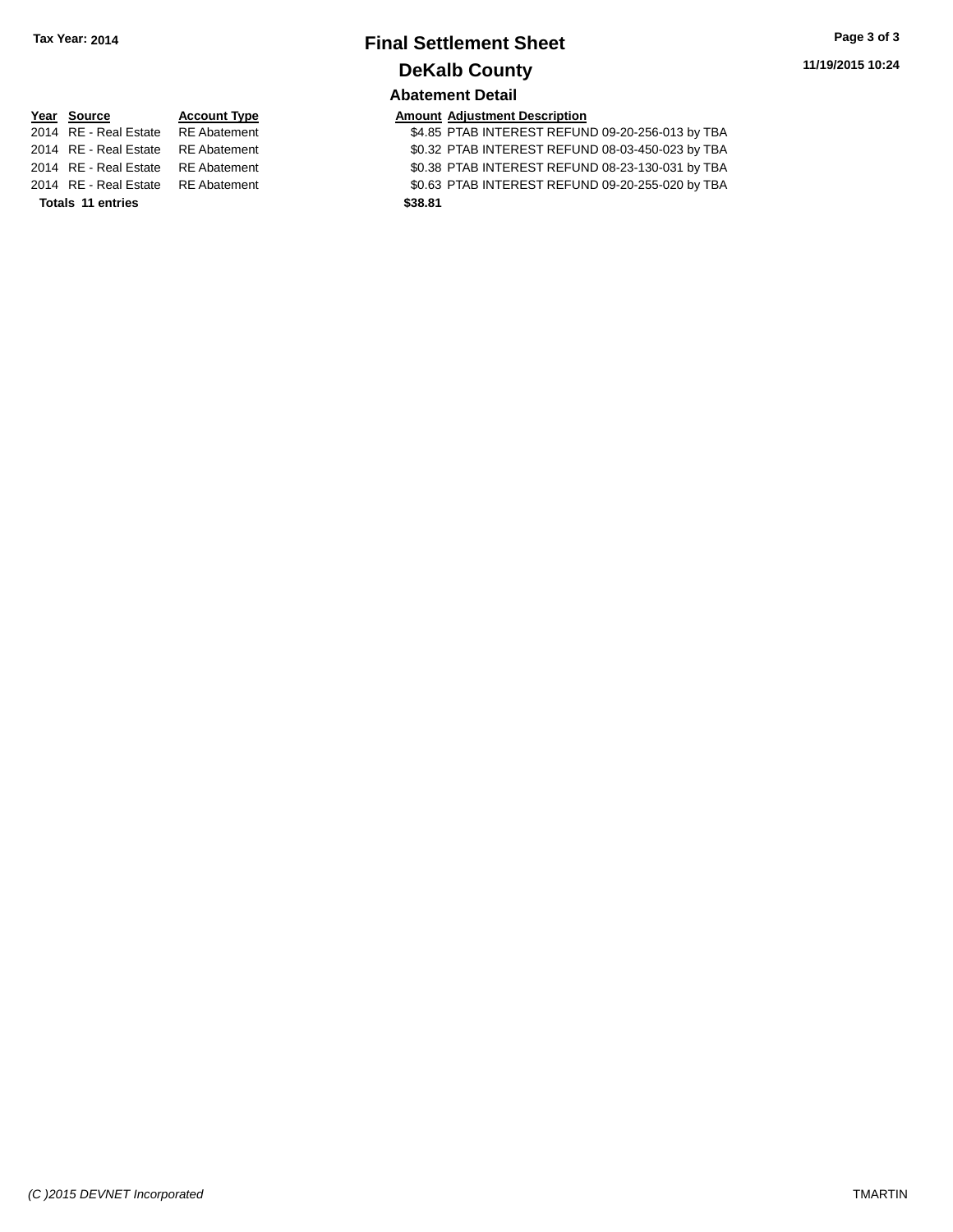## **Final Settlement Sheet Tax Year: 2014 Page 1 of 2 DeKalb County 002 - FOREST PRESERVE**

**11/19/2015 10:24**

#### **Current Year Taxes Paid**

|     | <b>Current Year Taxes Due</b>  |                |  |
|-----|--------------------------------|----------------|--|
|     | <b>Original Amount Due</b>     | \$1,485,191.95 |  |
| ٠   | Supplements                    | \$35.04        |  |
|     | Cancellations                  | \$1,620.01     |  |
|     | Abatements/Refunds             | \$2.71         |  |
| ٠   | Mobile Home                    | \$523.77       |  |
| +/- | Road & Bridge Transfer         | \$0.00         |  |
| ٠   | Misc. Adjustments              | \$795.03       |  |
|     | <b>Adjusted Amount Due</b>     | \$1,484,923.07 |  |
|     | Prior Year Real EstateTax      | (\$146.23)     |  |
|     | Prior Year Mobile Home Tax     | \$1.28         |  |
|     | + Prior Year Misc. Adjustments | \$99.07        |  |
|     | <b>Total Amount Due</b>        | \$1,484,877.19 |  |
|     |                                |                |  |

| ٠ | <b>Real Estate</b>             | \$1,470,508.39 |
|---|--------------------------------|----------------|
| ٠ | Railroad                       | \$11,905.52    |
| ٠ | Mobile Home                    | \$517.16       |
| ٠ | Misc. Adjustments              | \$795.03       |
| ٠ | <b>Prior Year Real Estate</b>  | (\$146.23)     |
| ÷ | Prior Year Mobile Home         | \$1.28         |
|   | + Prior Year Misc. Adjustments | \$99.07        |
|   | Abatements/Refunds             | \$2.71         |
|   |                                |                |
|   | <b>Total Collected</b>         | \$1,483,677.51 |
| ٠ | <b>Hold Back</b>               | \$0.00         |
| ٠ | <b>County Trustee</b>          | \$1,045.25     |
| ٠ | <b>Forfeited Tax</b>           | \$154.43       |
|   | <b>Total</b>                   | \$1,484,877.19 |
|   | <b>Interest Distribution</b>   |                |
|   | <b>County Interest</b>         | \$37.54        |

#### **Distribution Summary**

Total Interest \$37.54

| <b>Tax Distribution Date</b>         | Amount         |
|--------------------------------------|----------------|
| 05/28/2015                           | \$138,910.28   |
| 06/26/2015                           | \$644,928.23   |
| 07/24/2015                           | \$14,367.15    |
| 08/21/2015                           | \$93,197.43    |
| 09/18/2015                           | \$552,613.28   |
| 11/24/2015                           | \$39,661.14    |
| <b>Totals: 6 Distributions</b>       | \$1,483,677.51 |
| <b>Interest Distribution Date</b>    | Amount         |
| 11/24/2015                           | \$37.54        |
| <b>Totals: 1 Distributions</b>       | \$37.54        |
| <b>Grand Totals: 7 Distributions</b> | \$1,483,715.05 |

#### **Fund Summary**

| Fund                                         | <b>Amount Collected</b> | <b>Previously</b><br><b>Distributed</b> | Current<br><b>Distribution</b> | Amount<br>Available | <b>Interest</b> | PY Over<br>Distrib |
|----------------------------------------------|-------------------------|-----------------------------------------|--------------------------------|---------------------|-----------------|--------------------|
| 001 - CORPORATE                              | \$1.008.988.22          | \$982.016.30                            | \$26,971.92                    | \$0.00              | \$25.53         | \$0.00             |
| 005 - I. M. R. F.                            | \$249.791.96            | \$243.114.65                            | \$6.677.31                     | \$0.00              | \$6.32          | \$0.00             |
| 035 - TORT JUDGEMENTS/LIABILITY<br>INSURANCE | \$199.833.57            | \$194.491.69                            | \$5.341.88                     | \$0.00              | \$5.06          | \$0.00             |
| 047 - SOCIAL SECURITY                        | \$25,063,76             | \$24,393,73                             | \$670.03                       | \$0.00              | \$0.63          | \$0.00             |
| Totals                                       | \$1,483,677.51          | \$1,444,016,37                          | \$39.661.14                    | \$0.00              | \$37.54         | \$0.00             |

| <u>Year Source</u>                       | <b>Account Type</b>       | <b>Amount Adjustment Description</b>                        |
|------------------------------------------|---------------------------|-------------------------------------------------------------|
| 2013 RE - Real Estate                    | <b>Back Tax Collected</b> | \$0.26 SUMMIT ENCLAVE REDEMPTION 08-13-323-013 by TBA       |
| 2013 RE - Real Estate                    | <b>Back Tax Collected</b> | \$8.17 MARSH REDEMPTION 03-31-231-008 by TBA                |
| 2013 RE - Real Estate                    | <b>Back Tax Collected</b> | \$9.43 ABCXYZ LIVING TR REDEMPTION 03-31-235-006 by TBA     |
| 2013 RE - Real Estate                    | <b>Back Tax Collected</b> | \$2.62 SIDDIQUI REDEMPTION 08-15-329-012 by TBA             |
| 2013 RE - Real Estate                    | <b>Back Tax Collected</b> | \$8.83 RIVERMIST UNIT 5 LLC REDEMPTION 08-02-401-006 by TBA |
| 2013 RE - Real Estate                    | <b>Back Tax Collected</b> | \$8.83 RIVERMIST UNIT 5 LLC REDEMPTION 08-02-401-007 by TBA |
| 2013 RE - Real Estate                    | <b>Back Tax Collected</b> | \$8.83 RIVERMIST UNIT 5 LLC REDEMPTION 08-02-401-009 by TBA |
| 2013 RE - Real Estate                    | <b>Back Tax Collected</b> | \$8.83 RIVERMIST UNIT 5 LLC REDEMPTION 08-02-401-010 by TBA |
| 2013 RE - Real Estate                    | <b>Back Tax Collected</b> | \$8.83 RIVERMIST UNIT 5 LLC REDEMPTION 08-02-425-010 by TBA |
| 2013 RE - Real Estate                    | <b>Back Tax Collected</b> | \$8.83 RIVERMIST UNIT 5 LLC REDEMPTION 08-02-425-012 by TBA |
| 2013 MH - Mobile Home Back Tax Collected |                           | \$0.44 ANGELINI REDEMPTION 19-25-477-011-0006O by TBA       |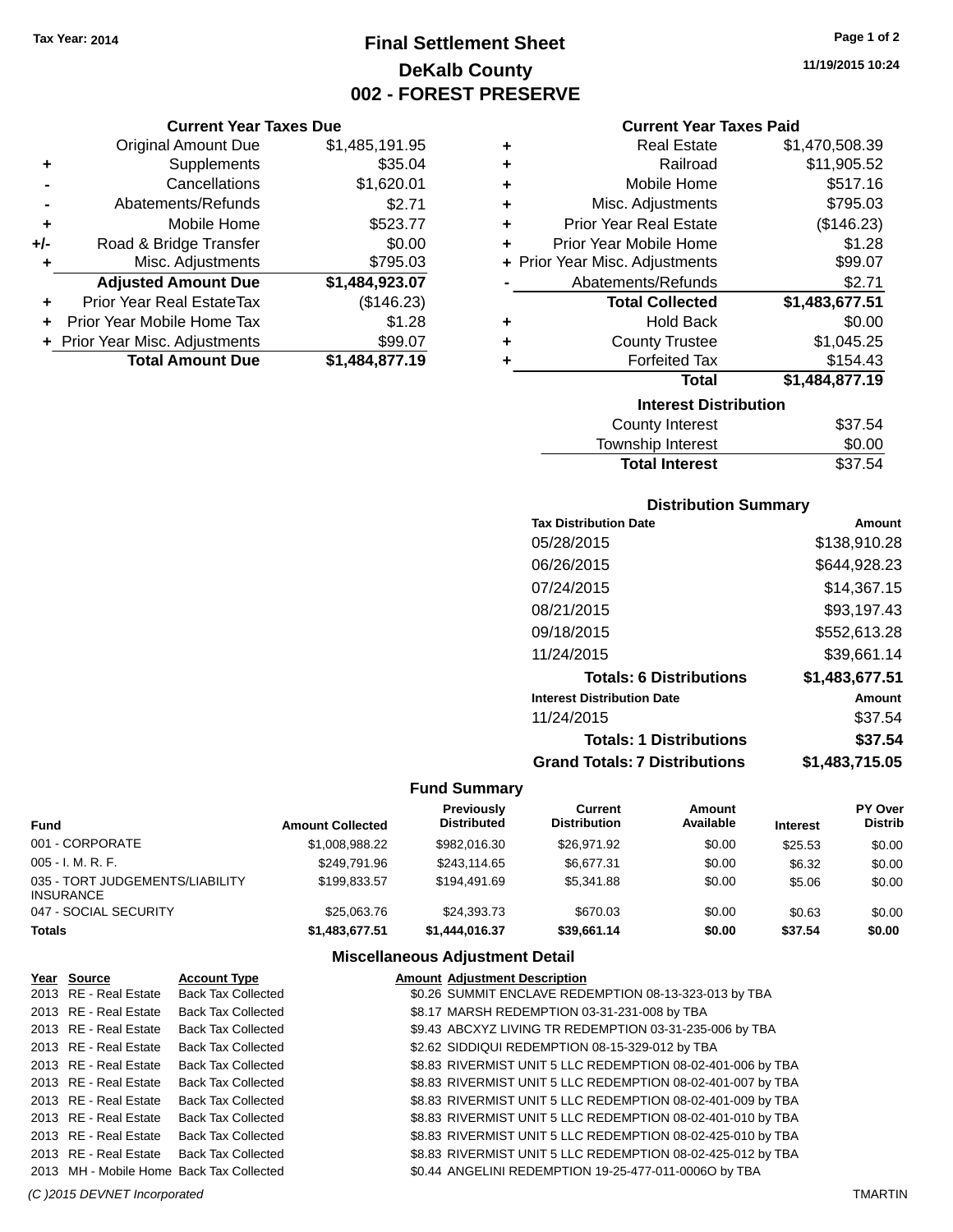## **Final Settlement Sheet Tax Year: 2014 Page 2 of 2 DeKalb County Miscellaneous Adjustment Detail**

| Year Source                              | <b>Account Type</b>       |          | <b>Amount Adjustment Description</b>                     |
|------------------------------------------|---------------------------|----------|----------------------------------------------------------|
| 2013 MH - Mobile Home Back Tax Collected |                           |          | \$0.53 WARD REDEMPTION 19-25-477-011-0019O by TBA        |
| 2013 MH - Mobile Home Back Tax Collected |                           |          | \$0.47 DICKINSON REDEMPTION 19-25-477-011-0031O by TBA   |
| 2013 RE - Real Estate                    | <b>Back Tax Collected</b> |          | \$6.27 STALEY REDEMPTION 09-29-251-051 by TBA            |
| 2013 RE - Real Estate                    | <b>Back Tax Collected</b> |          | \$5.84 STALEY REDEMPTION 09-29-251-050 by TBA            |
| 2013 RE - Real Estate                    | <b>Back Tax Collected</b> |          | \$2.51 ORIX WILKINSON 2009 TAX 08-12-377-001 by TBA      |
| 2013 RE - Real Estate                    | <b>Back Tax Collected</b> |          | \$2.52 ORIX WILKINSON 2010 TAX 08-12-377-001 by TBA      |
| 2013 RE - Real Estate                    | <b>Back Tax Collected</b> |          | \$2.63 ORIX WILKINSON 2011 TAX 08-12-377-001 by TBA      |
| 2013 RE - Real Estate                    | <b>Back Tax Collected</b> |          | \$1.80 TRUSTEE SALE 19-25-252-014 by TBA                 |
| 2013 RE - Real Estate                    | <b>Back Tax Collected</b> |          | \$1.12 TRUSTEE SALE 08-14-207-024 by TBA                 |
| 2014 RE - Real Estate                    | <b>Back Tax Collected</b> |          | \$1.38 TRUSTEE SALE 08-27-279-029 by TBA                 |
| 2014 RE - Real Estate                    | <b>Back Tax Collected</b> |          | \$53.39 SYCAMORE MEADOWS REDEMPTION 06-22-331-006 by TBA |
| 2014 MH - Mobile Home Back Tax Collected |                           |          | \$0.32 GUEVARA REDEMPTION 09-29-400-016 0062O by TBA     |
| 2014 RE - Real Estate                    | <b>Back Tax Collected</b> |          | \$1.38 TRUSTEE SALE 08-27-279-027 by TBA                 |
| 2014 RE - Real Estate                    | Paymt In Lieu of Tax      |          | \$99.34 HOUSING AUTHORITY by TBA                         |
| 2014 RE - Real Estate                    | Paymt In Lieu of Tax      |          | \$78.33 HOUSING AUTHORITY by TBA                         |
| 2014 RE - Real Estate                    | Paymt In Lieu of Tax      |          | \$9.08 HOUSING AUTHORITY SEQUOYA APARTMENTS by TBA       |
| 2014 RE - Real Estate                    | Paymt In Lieu of Tax      |          | \$7.97 HOUSING AUTHORITY SUNSET VIEW APARTMENTS by TBA   |
| 2014 RE - Real Estate                    | <b>Back Tax Collected</b> |          | \$15.72 DOBSON REDEMPTION 19-26-481-012 by TBA           |
| 2014 RE - Real Estate                    | <b>Back Tax Collected</b> |          | \$22.75 RICHWOOD GROUP REDEMPTION 11-03-202-002 by TBA   |
| 2014 RE - Real Estate                    | <b>Back Tax Collected</b> |          | \$5.19 AMCORE BANK REDEMPTION 02-24-476-009 by TBA       |
| 2014 RE - Real Estate                    | <b>Back Tax Collected</b> |          | \$5.44 PETERSON REDEMPTION 19-35-231-002 by TBA          |
| 2014 RE - Real Estate                    | <b>Back Tax Collected</b> |          | \$17.74 PETERSON REDEMPTION 19-35-230-007 by TBA         |
| 2014 RE - Real Estate                    | Paymt In Lieu of Tax      |          | \$99.34 HOUSING AUTHORITY by TBA                         |
| 2014 RE - Real Estate                    | Paymt In Lieu of Tax      |          | \$78.33 HOUSING AUTHORITY by TBA                         |
| 2014 RE - Real Estate                    | <b>Back Tax Collected</b> |          | \$2.11 TRUSTEE SALE 06-20-280-001 by TBA                 |
| 2014 RE - Real Estate                    | <b>Back Tax Collected</b> |          | \$4.56 TRUSTEE SALE 06-20-276-002 by TBA                 |
| 2014 MH - Mobile Home Back Tax Collected |                           |          | \$0.41 MORENO REDEMPTION 09-29-400-016-0002O by TBA      |
| 2014 MH - Mobile Home Back Tax Collected |                           |          | \$0.75 SAUL REDEMPTION 08-01-401-005 2320F by TBA        |
| 2014 RE - Real Estate                    | <b>Back Tax Collected</b> |          | \$1.75 TRUSTEE SALE 03-30-173-023 by TBA                 |
| 2014 RE - Real Estate                    | <b>Back Tax Collected</b> |          | \$15.69 TRUSTEE SALE 03-30-180-017 by TBA                |
| 2014 RE - Real Estate                    | <b>Back Tax Collected</b> |          | \$29.38 TRUSTEE SALE 06-21-439-008 by TBA                |
| 2014 RE - Real Estate                    | <b>Back Tax Collected</b> |          | \$60.16 TRUSTEE SALE 06-21-440-008 by TBA                |
| 2014 RE - Real Estate                    | <b>Back Tax Collected</b> |          | \$38.10 TRUSTEE SALE 06-22-329-004 by TBA                |
| 2014 RE - Real Estate                    | <b>Back Tax Collected</b> |          | \$76.71 TRUSTEE SALE 08-14-458-029 by TBA                |
| 2014 RE - Real Estate                    | <b>Back Tax Collected</b> |          | \$8.65 TRUSTEE SALE 08-27-227-031 by TBA                 |
| 2014 RE - Real Estate                    | <b>Back Tax Collected</b> |          | \$60.23 TRUSTEE SALE 13-35-202-017 by TBA                |
| 2014 RE - Real Estate                    | <b>Back Tax Collected</b> |          | \$1.54 TRUSTEE SALE 09-28-100-008 by TBA                 |
| 2014 RE - Real Estate                    | <b>Back Tax Collected</b> |          | \$0.60 TRUSTEE SALE 09-20-200-010 by TBA                 |
| 2014 RE - Real Estate                    | <b>Back Tax Collected</b> |          | \$0.17 TRUSTEE SALE 09-21-100-001 by TBA                 |
| <b>Totals 50 entries</b>                 |                           | \$894.10 |                                                          |

| 2014 RE - Real Estate | <b>RE</b> Abatement | \$0.37 |
|-----------------------|---------------------|--------|
| 2014 RE - Real Estate | <b>RE</b> Abatement | \$0.45 |
| 2014 RE - Real Estate | <b>RE</b> Abatement | \$0.75 |
| 2014 RE - Real Estate | <b>RE</b> Abatement | \$0.21 |
| 2014 RE - Real Estate | <b>RE</b> Abatement | \$0.21 |
| 2014 RE - Real Estate | <b>RE</b> Abatement | \$0.25 |
| 2014 RE - Real Estate | <b>RE</b> Abatement | \$0.04 |
| 2014 RE - Real Estate | <b>RE</b> Abatement | \$0.34 |
| 2014 RE - Real Estate | <b>RE</b> Abatement | \$0.02 |
| 2014 RE - Real Estate | <b>RE</b> Abatement | \$0.03 |
| 2014 RE - Real Estate | <b>RE</b> Abatement | \$0.04 |
| Totals 11 entries     |                     | \$2.71 |

#### **Abatement Detail**

#### **Year Source Account Type Amount Adjustment Description**

2014 Balandary 2014 Real Estate Apple Follows S0.37 PTAB INTEREST REFUND 08-28-201-009 by TBA E Abatement **2014 REAL ESTAB INTEREST REFUND 09-20-255-020 by TBA** E Abatement THE 30.75 PTAB INTEREST REFUND 03-19-461-008 by TBA E Abatement **2014 REAL ESTATE SOLEN REAL ESTATE REFUND** 19-27-427-021 by TBA 2014 E Abatement The Sole of the Sole of the Sole Abatement Sole and Sole 21 PTAB INTEREST REFUND 08-13-102-007 by TBA E Abatement **2014 REAL ESTATE ST ABATE REFUND 08-13-102-008 by TBA** 2014 E Abatement The Solid Assembly 2014 PTAB INTEREST REFUND 08-28-251-007 by TBA E Abatement **2014 REAL ESTATE SO.34 PTAB INTEREST REFUND 09-20-256-013 by TBA** 2014 E Abatement The Soloz PTAB INTEREST REFUND 08-03-450-023 by TBA 2014 E Abatement The Soles Communist Construction Soles Abatement Abatement Abatement Abatement Abatement Abatement 2014 E Abatement The Solid Estate Real Estate Books and Text Solid AT Solid Estate Books and Abatement Abbey T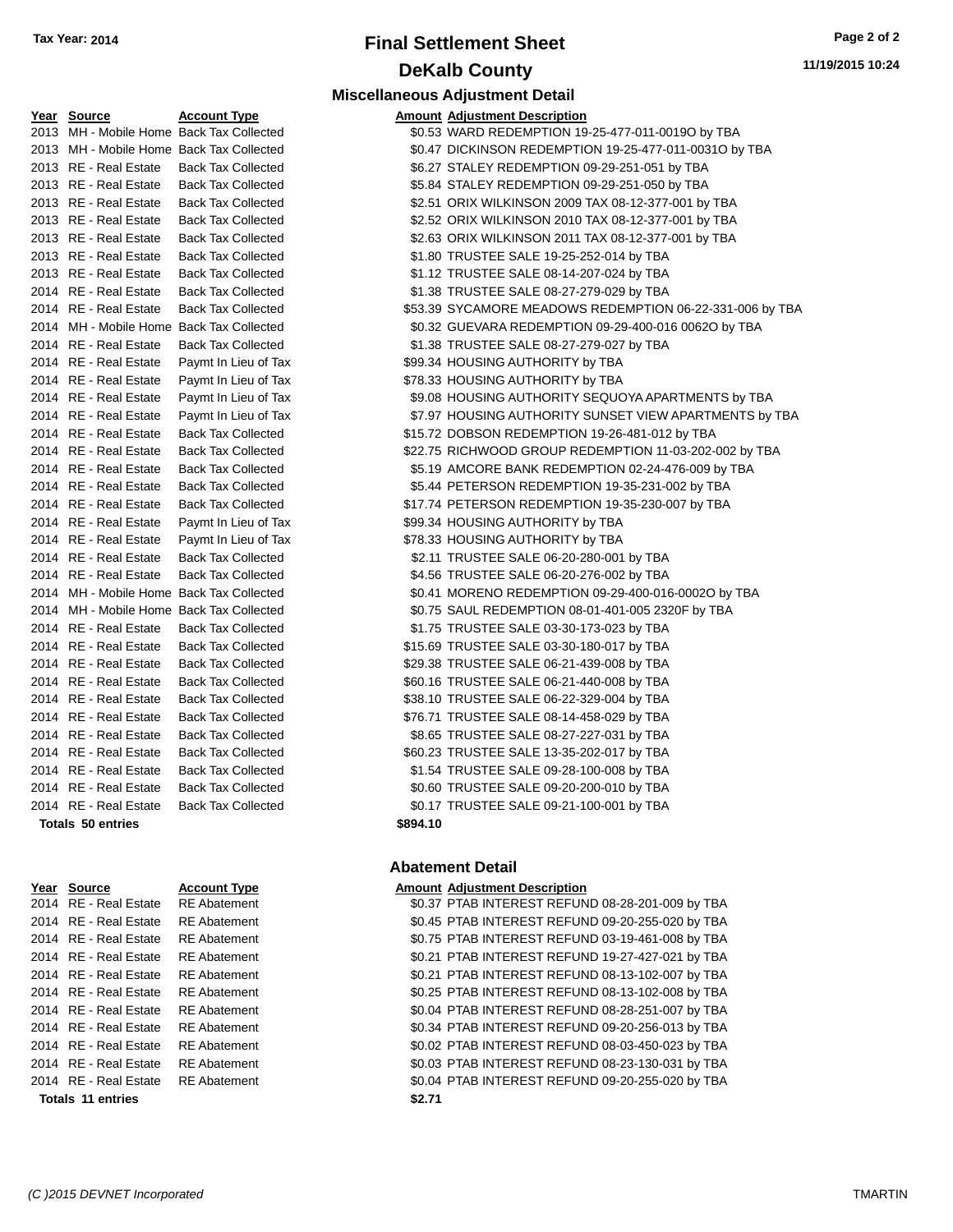## **Final Settlement Sheet Tax Year: 2014 Page 1 of 1 DeKalb County 003 - AFTON TOWNSHIP**

**11/19/2015 10:24**

#### **Current Year Taxes Paid**

| ٠ | <b>Real Estate</b>             | \$73,415.10 |
|---|--------------------------------|-------------|
| ٠ | Railroad                       | \$1,575.82  |
| ÷ | Mobile Home                    | \$2.69      |
| ÷ | Misc. Adjustments              | \$55.82     |
| ٠ | <b>Prior Year Real Estate</b>  | \$0.00      |
| ÷ | Prior Year Mobile Home         | \$0.00      |
|   | + Prior Year Misc. Adjustments | \$0.00      |
|   | Abatements/Refunds             | \$0.00      |
|   | <b>Total Collected</b>         | \$75,049.43 |
| ٠ | <b>Hold Back</b>               | \$0.00      |
| ٠ | <b>County Trustee</b>          | \$0.42      |
| ÷ | <b>Forfeited Tax</b>           | \$0.00      |
|   | Total                          | \$75,049.85 |
|   | <b>Interest Distribution</b>   |             |
|   | <b>County Interest</b>         | \$1.90      |
|   | <b>Township Interest</b>       | \$0.00      |
|   | <b>Total Interest</b>          | \$1.90      |

## **Distribution Summary**

| <b>Tax Distribution Date</b>         | Amount      |
|--------------------------------------|-------------|
| 05/28/2015                           | \$6,397.70  |
| 06/26/2015                           | \$34,810.85 |
| 07/24/2015                           | \$603.98    |
| 08/21/2015                           | \$2,315.41  |
| 09/18/2015                           | \$28,991.45 |
| 11/24/2015                           | \$1.930.04  |
| <b>Totals: 6 Distributions</b>       | \$75,049.43 |
| <b>Interest Distribution Date</b>    | Amount      |
| 11/24/2015                           | \$1.90      |
| <b>Totals: 1 Distributions</b>       | \$1.90      |
| <b>Grand Totals: 7 Distributions</b> | \$75.051.33 |

#### **Fund Summary**

| <b>Fund</b>                                         | <b>Amount Collected</b> | <b>Previously</b><br><b>Distributed</b> | Current<br><b>Distribution</b> | Amount<br>Available | <b>Interest</b> | PY Over<br><b>Distrib</b> |
|-----------------------------------------------------|-------------------------|-----------------------------------------|--------------------------------|---------------------|-----------------|---------------------------|
| 001 - CORPORATE                                     | \$57,105.92             | \$55,637.35                             | \$1,468.57                     | \$0.00              | \$1.45          | \$0.00                    |
| $005 - I. M. R. F.$                                 | \$6,497.93              | \$6,330.82                              | \$167.11                       | \$0.00              | \$0.16          | \$0.00                    |
| 027 - AUDIT                                         | \$1,745.80              | \$1,700.90                              | \$44.90                        | \$0.00              | \$0.04          | \$0.00                    |
| 035 - TORT JUDGEMENTS/LIABILITY<br><b>INSURANCE</b> | \$2,999.36              | \$2.922.21                              | \$77.15                        | \$0.00              | \$0.08          | \$0.00                    |
| 047 - SOCIAL SECURITY                               | \$5,998.63              | \$5,844.36                              | \$154.27                       | \$0.00              | \$0.15          | \$0.00                    |
| 054 - GENERAL ASSISTANCE                            | \$701.79                | \$683.75                                | \$18.04                        | \$0.00              | \$0.02          | \$0.00                    |
| <b>Totals</b>                                       | \$75,049.43             | \$73,119,39                             | \$1,930.04                     | \$0.00              | \$1.90          | \$0.00                    |

#### **Miscellaneous Adjustment Detail**

**Year Source Account Type Amount Adjustment Description** 2014 RE - Real Estate Back Tax Collected \$55.82 RICHWOOD GROUP REDEMPTION 11-03-202-002 by TBA **Totals \$55.82 1 entries**

**Current Year Taxes Due** Original Amount Due \$75,100.99

**Adjusted Amount Due \$75,049.85**

**Total Amount Due \$75,049.85**

**+** Supplements \$0.00 **-** Cancellations \$109.65 **-** Abatements/Refunds \$0.00 **+** Mobile Home \$2.69 **+/-** Road & Bridge Transfer \$0.00 **+** Misc. Adjustments \$55.82

**+** Prior Year Real EstateTax \$0.00 **+** Prior Year Mobile Home Tax \$0.00 **+** Prior Year Misc. Adjustments  $$0.00$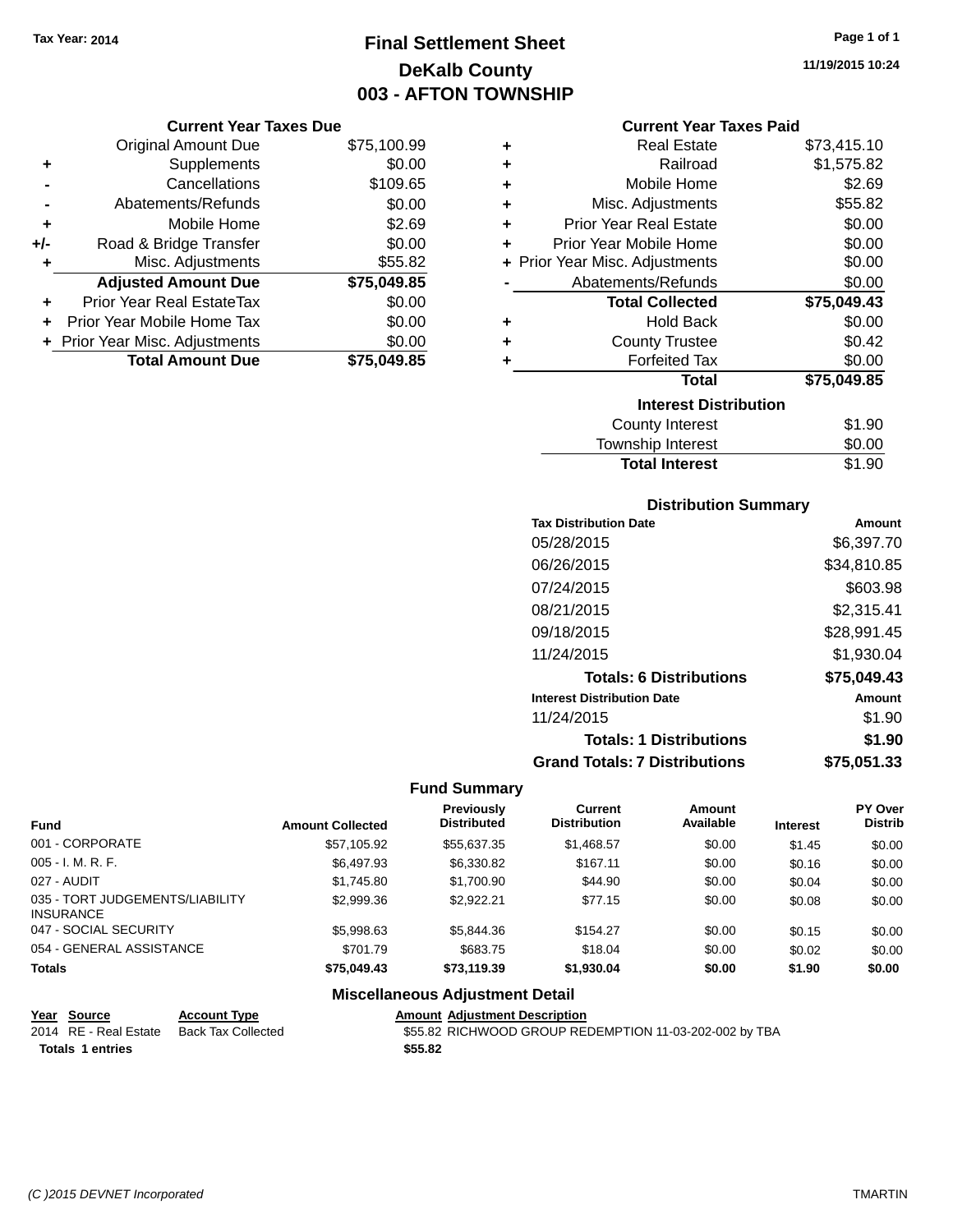CITY OF DEKALB \$15,987.04 \$15,986.91 **Totals \$15,987.04 \$15,986.91**

## **Final Settlement Sheet Tax Year: 2014 Page 1 of 1 DeKalb County 004 - AFTON ROAD & BRIDGE**

**11/19/2015 10:24**

| <b>Current Year Taxes Paid</b> |  |  |  |
|--------------------------------|--|--|--|
|--------------------------------|--|--|--|

|                                 | <b>Current Year Taxes Due</b>    |               |   | <b>Current Year Taxes Paid</b> |              |  |
|---------------------------------|----------------------------------|---------------|---|--------------------------------|--------------|--|
|                                 | <b>Original Amount Due</b>       | \$310,928.18  | ٠ | <b>Real Estate</b>             | \$287,961.60 |  |
| ٠                               | <b>Supplements</b>               | \$0.00        | ٠ | Railroad                       | \$6,524.08   |  |
|                                 | Cancellations                    | \$453.85      | ٠ | Mobile Home                    | \$11.13      |  |
|                                 | Abatements/Refunds               | \$0.00        | ٠ | Misc. Adjustments              | \$231.09     |  |
|                                 | Mobile Home                      | \$11.13       | ÷ | <b>Prior Year Real Estate</b>  | \$0.00       |  |
| +/-                             | Road & Bridge Transfer           | (\$15,986.91) | ÷ | Prior Year Mobile Home         | \$0.00       |  |
|                                 | Misc. Adjustments                | \$231.09      |   | + Prior Year Misc. Adjustments | \$0.00       |  |
|                                 | <b>Adjusted Amount Due</b>       | \$294,729.64  |   | Abatements/Refunds             | \$0.00       |  |
|                                 | <b>Prior Year Real EstateTax</b> | \$0.00        |   | <b>Total Collected</b>         | \$294,727.90 |  |
|                                 | Prior Year Mobile Home Tax       | \$0.00        | ٠ | <b>Hold Back</b>               | \$0.00       |  |
|                                 | + Prior Year Misc. Adjustments   | \$0.00        | ÷ | <b>County Trustee</b>          | \$1.74       |  |
|                                 | <b>Total Amount Due</b>          | \$294,729.64  |   | <b>Forfeited Tax</b>           | \$0.00       |  |
|                                 |                                  |               |   | <b>Total</b>                   | \$294,729.64 |  |
|                                 |                                  |               |   | <b>Interest Distribution</b>   |              |  |
|                                 |                                  |               |   | <b>County Interest</b>         | \$7.46       |  |
|                                 |                                  |               |   | Township Interest              | \$0.00       |  |
|                                 |                                  |               |   | <b>Total Interest</b>          | \$7.46       |  |
|                                 | <b>Road and Bridge Summary</b>   |               |   | <b>Distribution Summary</b>    |              |  |
| <b>Municipality</b><br>Amt. Due |                                  | Amt. Distrib. |   | <b>Tax Distribution Date</b>   | Amo          |  |

| <b>Distribution Summary</b>       |              |
|-----------------------------------|--------------|
| <b>Tax Distribution Date</b>      | Amount       |
| 05/28/2015                        | \$25,095.32  |
| 06/26/2015                        | \$136,718.11 |
| 07/24/2015                        | \$2,369.11   |
| 08/21/2015                        | \$9,082.18   |
| 09/18/2015                        | \$113,891.74 |
| 11/24/2015                        | \$7,571.44   |
| <b>Totals: 6 Distributions</b>    | \$294,727.90 |
| <b>Interest Distribution Date</b> | Amount       |
| 11/24/2015                        | \$7.46       |
| <b>Totals: 1 Distributions</b>    | \$7.46       |

**Grand Totals: 7 Distributions \$294,735.36**

#### **Fund Summary**

| <b>Fund</b>                  | <b>Amount Collected</b> | <b>Previously</b><br><b>Distributed</b> | Current<br><b>Distribution</b> | Amount<br>Available | <b>Interest</b> | PY Over<br><b>Distrib</b> |
|------------------------------|-------------------------|-----------------------------------------|--------------------------------|---------------------|-----------------|---------------------------|
| 007 - ROAD AND BRIDGE        | \$172,677.25            | \$168,244.65                            | \$4,432.60                     | \$0.00              | \$4.53          | \$0.00                    |
| 008 - BRIDGE CONST W/COUNTY  | \$14.979.25             | \$14.594.02                             | \$385.23                       | \$0.00              | \$0.36          | \$0.00                    |
| 009 - PERMANENT ROAD         | \$80.293.99             | \$78.229.04                             | \$2,064.95                     | \$0.00              | \$1.93          | \$0.00                    |
| 010 - EQUIPMENT AND BUILDING | \$26,777.41             | \$26,088.75                             | \$688.66                       | \$0.00              | \$0.64          | \$0.00                    |
| <b>Totals</b>                | \$294.727.90            | \$287.156.46                            | \$7.571.44                     | \$0.00              | \$7.46          | \$0.00                    |
|                              |                         | Miscellaneous Adiustment Detail         |                                |                     |                 |                           |

#### **Miscellaneous Adjustment Detail Year Source Account Type Amount Adjustment Description**

| rear Source             | Account ivpe       | Amount Adiustment Description                           |
|-------------------------|--------------------|---------------------------------------------------------|
| 2014 RE - Real Estate   | Back Tax Collected | \$231.09 RICHWOOD GROUP REDEMPTION 11-03-202-002 by TBA |
| <b>Totals 1 entries</b> |                    | \$231.09                                                |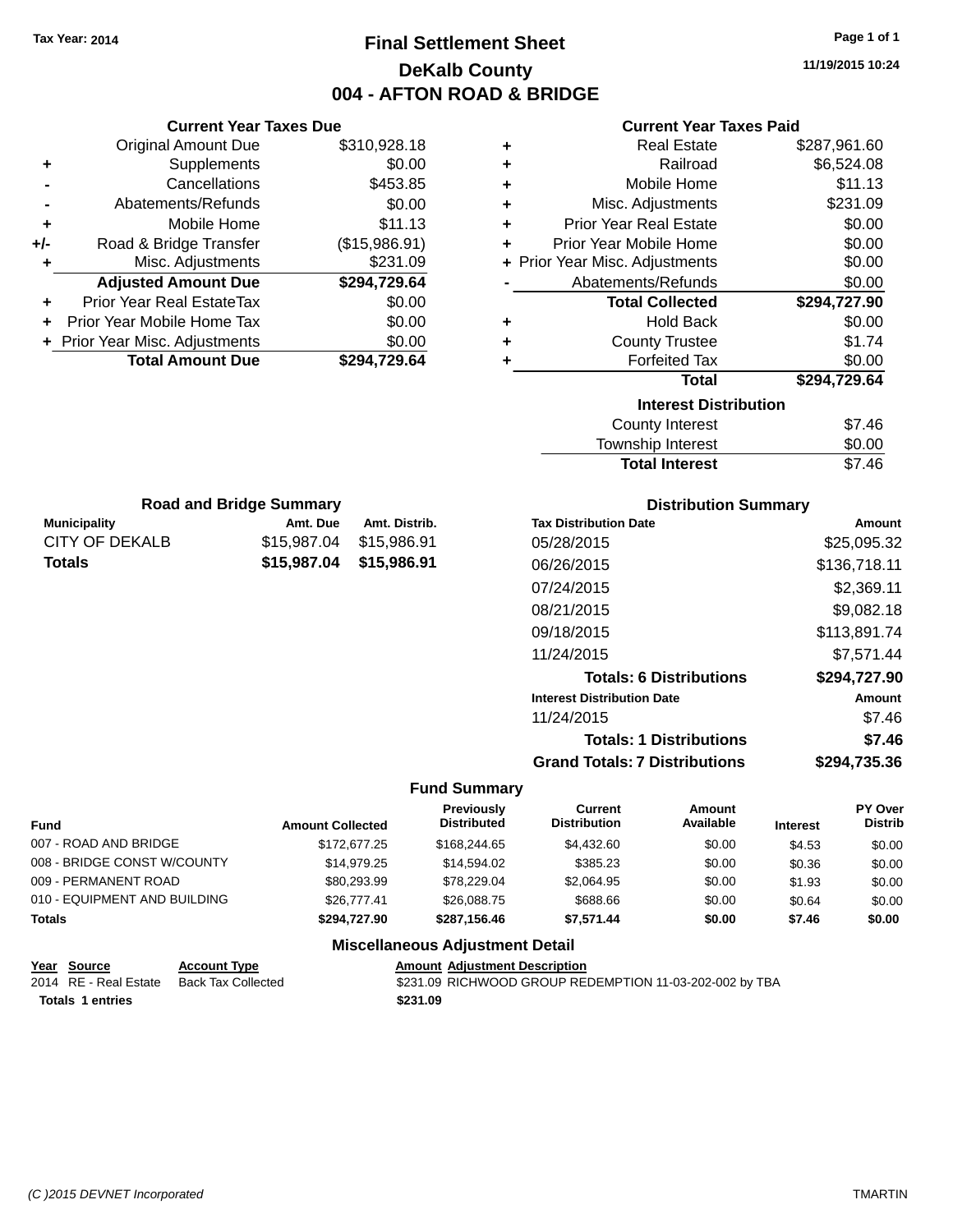## **Final Settlement Sheet Tax Year: 2014 Page 1 of 1 DeKalb County 005 - CLINTON TOWNSHIP**

**11/19/2015 10:24**

#### **Current Year Taxes Paid**

|     | <b>Current Year Taxes Due</b>  |             |
|-----|--------------------------------|-------------|
|     | <b>Original Amount Due</b>     | \$95,864.73 |
| ٠   | Supplements                    | \$0.00      |
|     | Cancellations                  | \$67.04     |
|     | Abatements/Refunds             | \$0.00      |
| ٠   | Mobile Home                    | \$27.35     |
| +/- | Road & Bridge Transfer         | \$0.00      |
| ٠   | Misc. Adjustments              | \$0.00      |
|     | <b>Adjusted Amount Due</b>     | \$95,825.04 |
|     | Prior Year Real EstateTax      | \$0.00      |
|     | Prior Year Mobile Home Tax     | \$0.00      |
|     | + Prior Year Misc. Adjustments | \$0.00      |
|     | <b>Total Amount Due</b>        | \$95.825.04 |

| ٠ | <b>Real Estate</b>             | \$93,733.51 |
|---|--------------------------------|-------------|
| ÷ | Railroad                       | \$2,040.40  |
| ÷ | Mobile Home                    | \$27.35     |
| ٠ | Misc. Adjustments              | \$0.00      |
| ÷ | <b>Prior Year Real Estate</b>  | \$0.00      |
| ٠ | Prior Year Mobile Home         | \$0.00      |
|   | + Prior Year Misc. Adjustments | \$0.00      |
|   | Abatements/Refunds             | \$0.00      |
|   | <b>Total Collected</b>         | \$95,801.26 |
| ٠ | <b>Hold Back</b>               | \$0.00      |
| ٠ | <b>County Trustee</b>          | \$23.78     |
| ٠ | <b>Forfeited Tax</b>           | \$0.00      |
|   | <b>Total</b>                   | \$95,825.04 |
|   | <b>Interest Distribution</b>   |             |
|   | <b>County Interest</b>         | \$2.42      |
|   | <b>Township Interest</b>       | \$0.00      |
|   | <b>Total Interest</b>          | \$2.42      |

#### **Distribution Summary**

| <b>Tax Distribution Date</b>         | Amount      |
|--------------------------------------|-------------|
| 05/28/2015                           | \$9,502.83  |
| 06/26/2015                           | \$41,639.58 |
| 07/24/2015                           | \$1,406.93  |
| 08/21/2015                           | \$5,507.62  |
| 09/18/2015                           | \$36,114.01 |
| 11/24/2015                           | \$1,630.29  |
| <b>Totals: 6 Distributions</b>       | \$95,801.26 |
| <b>Interest Distribution Date</b>    | Amount      |
| 11/24/2015                           | \$2.42      |
| <b>Totals: 1 Distributions</b>       | \$2.42      |
| <b>Grand Totals: 7 Distributions</b> | \$95.803.68 |

|                                                     |                         | <b>Previously</b>  | <b>Current</b>      | <b>Amount</b> |                 | PY Over        |
|-----------------------------------------------------|-------------------------|--------------------|---------------------|---------------|-----------------|----------------|
| <b>Fund</b>                                         | <b>Amount Collected</b> | <b>Distributed</b> | <b>Distribution</b> | Available     | <b>Interest</b> | <b>Distrib</b> |
| 001 - CORPORATE                                     | \$81,300.69             | \$79.917.17        | \$1,383.52          | \$0.00        | \$2.06          | \$0.00         |
| $005 - I. M. R. F.$                                 | \$400.06                | \$393.26           | \$6.80              | \$0.00        | \$0.01          | \$0.00         |
| 027 - AUDIT                                         | \$102.22                | \$100.48           | \$1.74              | \$0.00        | \$0.00          | \$0.00         |
| 035 - TORT JUDGEMENTS/LIABILITY<br><b>INSURANCE</b> | \$2,000.43              | \$1,966.39         | \$34.04             | \$0.00        | \$0.05          | \$0.00         |
| 047 - SOCIAL SECURITY                               | \$4,000.76              | \$3.932.67         | \$68.09             | \$0.00        | \$0.10          | \$0.00         |
| 054 - GENERAL ASSISTANCE                            | \$7,997.10              | \$7,861.00         | \$136.10            | \$0.00        | \$0.20          | \$0.00         |
| <b>Totals</b>                                       | \$95,801.26             | \$94,170.97        | \$1,630.29          | \$0.00        | \$2.42          | \$0.00         |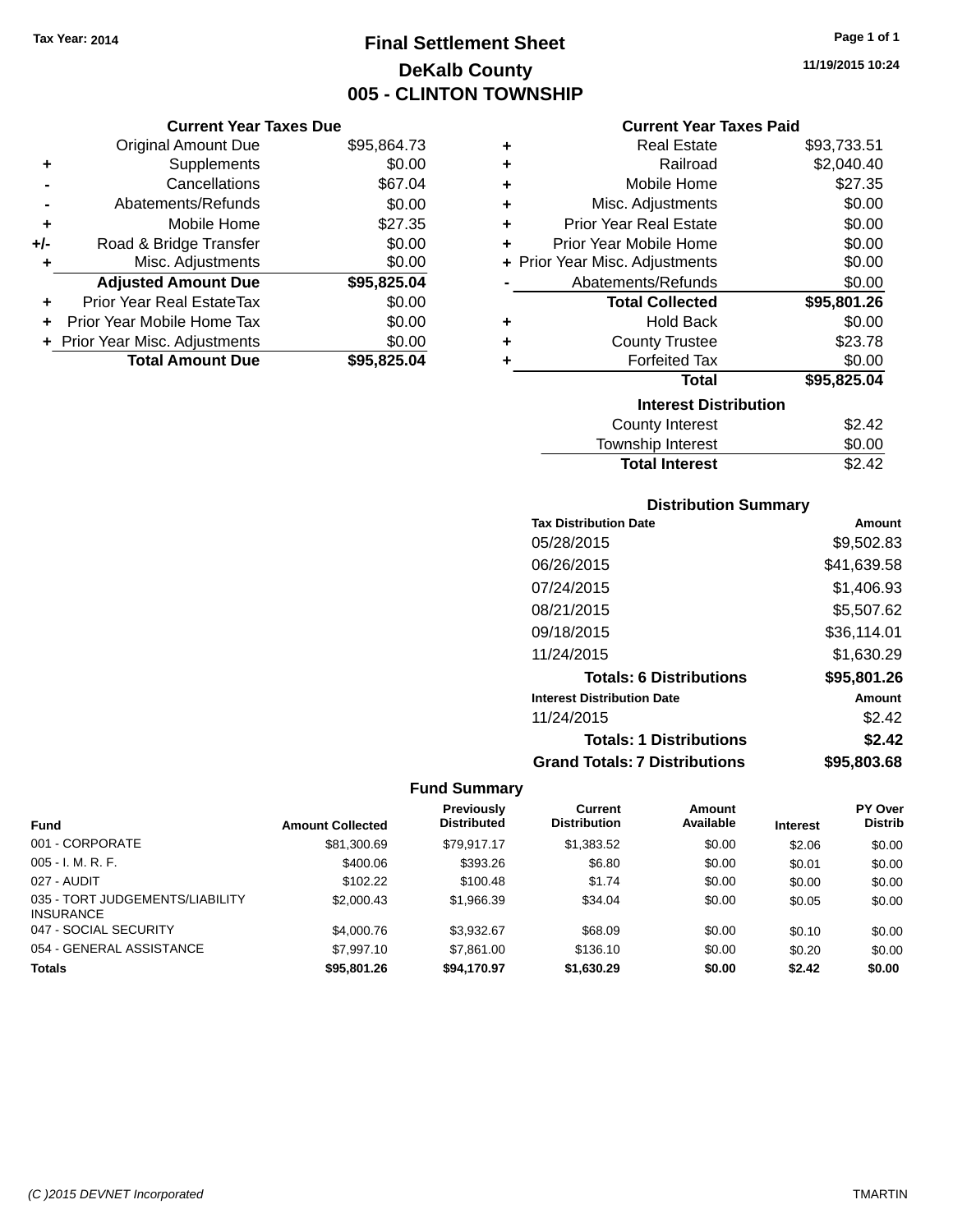## **Final Settlement Sheet Tax Year: 2014 Page 1 of 1 DeKalb County 006 - CLINTON TWP LIBRARY**

**11/19/2015 10:24**

#### **Current Year Taxes Paid**

| \$88,427.58 | ٠ | <b>Real Estate</b>             | \$86,461.71 |
|-------------|---|--------------------------------|-------------|
| \$0.00      | ÷ | Railroad                       | \$1,882.10  |
| \$61.84     | ÷ | Mobile Home                    | \$25.22     |
| \$0.00      | ÷ | Misc. Adjustments              | \$0.00      |
| \$25.22     | ٠ | <b>Prior Year Real Estate</b>  | \$0.00      |
| \$0.00      | ٠ | Prior Year Mobile Home         | \$0.00      |
| \$0.00      |   | + Prior Year Misc. Adjustments | \$0.00      |
| \$88,390.96 |   | Abatements/Refunds             | \$0.00      |
| \$0.00      |   | <b>Total Collected</b>         | \$88,369.03 |
| \$0.00      | ٠ | <b>Hold Back</b>               | \$0.00      |
| \$0.00      | ٠ | <b>County Trustee</b>          | \$21.93     |
| \$88,390.96 | ٠ | <b>Forfeited Tax</b>           | \$0.00      |
|             |   | <b>Total</b>                   | \$88,390.96 |
|             |   | <b>Interest Distribution</b>   |             |
|             |   | <b>County Interest</b>         | \$2.24      |
|             |   | <b>Township Interest</b>       | \$0.00      |

| <b>Distribution Summary</b>       |             |
|-----------------------------------|-------------|
| <b>Tax Distribution Date</b>      | Amount      |
| 05/28/2015                        | \$8,765.67  |
| 06/26/2015                        | \$38,408.33 |
| 07/24/2015                        | \$1.297.69  |
| 08/21/2015                        | \$5,080.39  |
| 09/18/2015                        | \$33,313.13 |
| 11/24/2015                        | \$1,503.82  |
| <b>Totals: 6 Distributions</b>    | \$88,369.03 |
| <b>Interest Distribution Date</b> | Amount      |
| 11/24/2015                        | \$2.24      |
| <b>Totals: 1 Distributions</b>    | \$2.24      |

Total Interest \$2.24

## **Grand Totals: 7 Distributions \$88,371.27 Fund Summary**

| <b>Amount Collected</b> | <b>Previously</b><br><b>Distributed</b> | Current<br><b>Distribution</b> | Amount<br>Available | <b>Interest</b> | <b>PY Over</b><br><b>Distrib</b> |
|-------------------------|-----------------------------------------|--------------------------------|---------------------|-----------------|----------------------------------|
| \$88,369,03             | \$86.865.21                             | \$1.503.82                     | \$0.00              | \$2.24          | \$0.00                           |
| \$88,369.03             | \$86,865,21                             | \$1,503.82                     | \$0.00              | \$2.24          | \$0.00                           |
|                         |                                         | --------------                 |                     |                 |                                  |

|     | <b>Current Year Taxes Due</b>  |             |
|-----|--------------------------------|-------------|
|     | <b>Original Amount Due</b>     | \$88,427.58 |
| ٠   | Supplements                    | \$0.00      |
|     | Cancellations                  | \$61.84     |
|     | Abatements/Refunds             | \$0.00      |
| ٠   | Mobile Home                    | \$25.22     |
| +/- | Road & Bridge Transfer         | \$0.00      |
|     | Misc. Adjustments              | \$0.00      |
|     | <b>Adjusted Amount Due</b>     | \$88,390.96 |
|     | Prior Year Real EstateTax      | \$0.00      |
|     | Prior Year Mobile Home Tax     | \$0.00      |
|     | + Prior Year Misc. Adjustments | \$0.00      |
|     | <b>Total Amount Due</b>        | \$88,390.96 |
|     |                                |             |

*(C )2015 DEVNET Incorporated* TMARTIN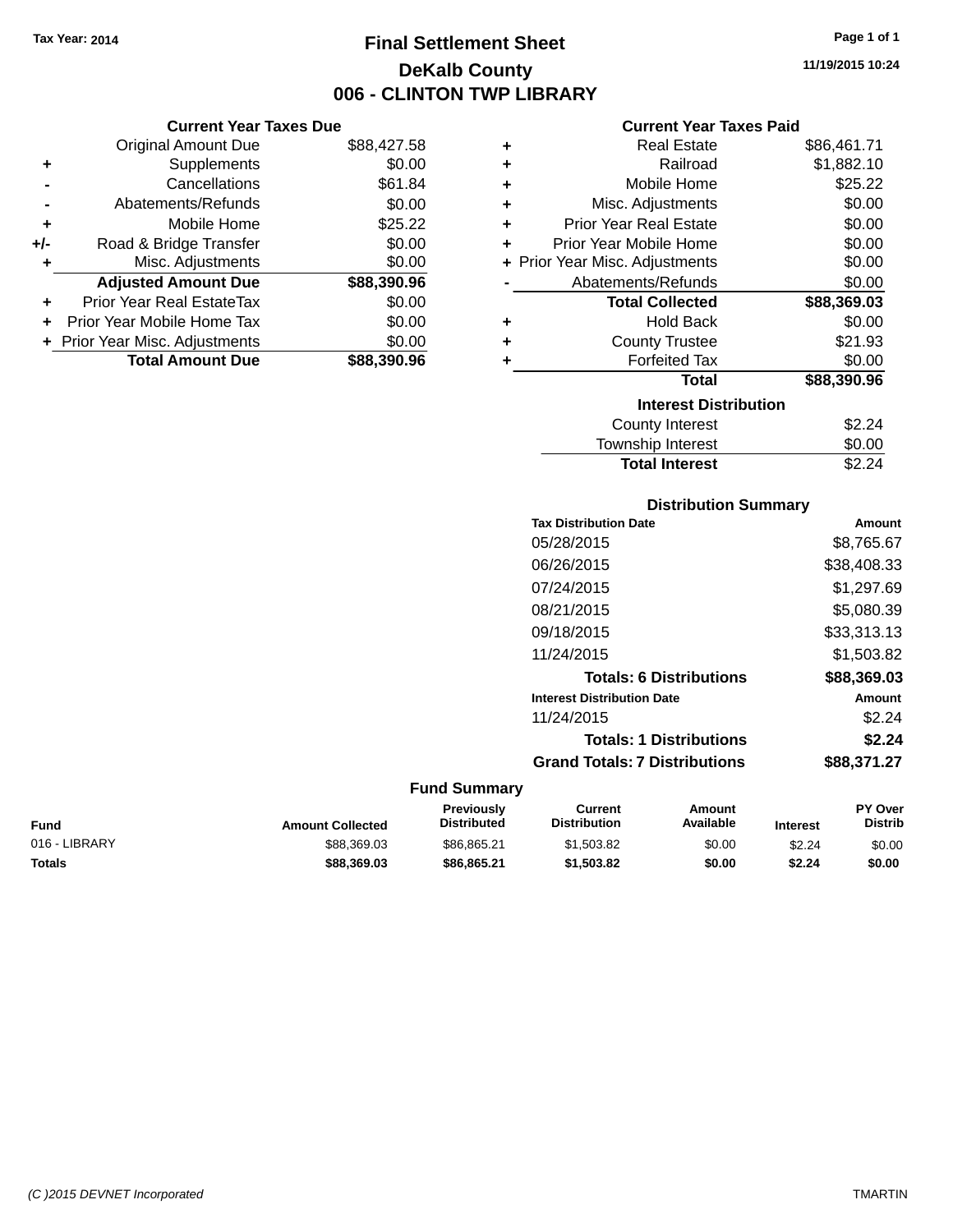**Current Year Taxes Due**

## **Final Settlement Sheet Tax Year: 2014 Page 1 of 1 DeKalb County 007 - CLINTON TWP CEMETERY**

**11/19/2015 10:24**

#### **Current Year Taxes Paid**

|     | <b>Original Amount Due</b>       | \$22,049.66 | ٠ | <b>Real Estate</b>             | \$21,559.46 |
|-----|----------------------------------|-------------|---|--------------------------------|-------------|
| ٠   | Supplements                      | \$0.00      | ٠ | Railroad                       | \$469.32    |
|     | Cancellations                    | \$15.41     | ٠ | Mobile Home                    | \$6.29      |
|     | Abatements/Refunds               | \$0.00      | ٠ | Misc. Adjustments              | \$0.00      |
| ٠   | Mobile Home                      | \$6.29      | ٠ | <b>Prior Year Real Estate</b>  | \$0.00      |
| +/- | Road & Bridge Transfer           | \$0.00      | ٠ | Prior Year Mobile Home         | \$0.00      |
| ٠   | Misc. Adjustments                | \$0.00      |   | + Prior Year Misc. Adjustments | \$0.00      |
|     | <b>Adjusted Amount Due</b>       | \$22,040.54 |   | Abatements/Refunds             | \$0.00      |
| ÷.  | <b>Prior Year Real EstateTax</b> | \$0.00      |   | <b>Total Collected</b>         | \$22,035.07 |
| ÷.  | Prior Year Mobile Home Tax       | \$0.00      | ٠ | <b>Hold Back</b>               | \$0.00      |
|     | + Prior Year Misc. Adjustments   | \$0.00      |   | <b>County Trustee</b>          | \$5.47      |
|     | <b>Total Amount Due</b>          | \$22,040.54 |   | <b>Forfeited Tax</b>           | \$0.00      |
|     |                                  |             |   | <b>Total</b>                   | \$22,040.54 |
|     |                                  |             |   | <b>Interest Distribution</b>   |             |
|     |                                  |             |   | <b>County Interest</b>         | \$0.56      |
|     |                                  |             |   |                                | ີ ລ         |

## County Interest  $$0.56$ Township Interest \$0.00 **Total Interest** \$0.56

| <b>Distribution Summary</b> |  |
|-----------------------------|--|
|-----------------------------|--|

| <b>Tax Distribution Date</b>         | Amount      |
|--------------------------------------|-------------|
| 05/28/2015                           | \$2.185.74  |
| 06/26/2015                           | \$9,577.32  |
| 07/24/2015                           | \$323.60    |
| 08/21/2015                           | \$1,266.84  |
| 09/18/2015                           | \$8,306.59  |
| 11/24/2015                           | \$374.98    |
| <b>Totals: 6 Distributions</b>       | \$22,035.07 |
| <b>Interest Distribution Date</b>    | Amount      |
| 11/24/2015                           | \$0.56      |
| <b>Totals: 1 Distributions</b>       | \$0.56      |
| <b>Grand Totals: 7 Distributions</b> | \$22,035.63 |
|                                      |             |

| Fund           | <b>Amount Collected</b> | <b>Previously</b><br><b>Distributed</b> | Current<br><b>Distribution</b> | Amount<br><b>Available</b> | <b>Interest</b> | <b>PY Over</b><br><b>Distrib</b> |
|----------------|-------------------------|-----------------------------------------|--------------------------------|----------------------------|-----------------|----------------------------------|
| 017 - CEMETERY | \$22.035.07             | \$21.660.09                             | \$374.98                       | \$0.00                     | \$0.56          | \$0.00                           |
| Totals         | \$22.035.07             | \$21.660.09                             | \$374.98                       | \$0.00                     | \$0.56          | \$0.00                           |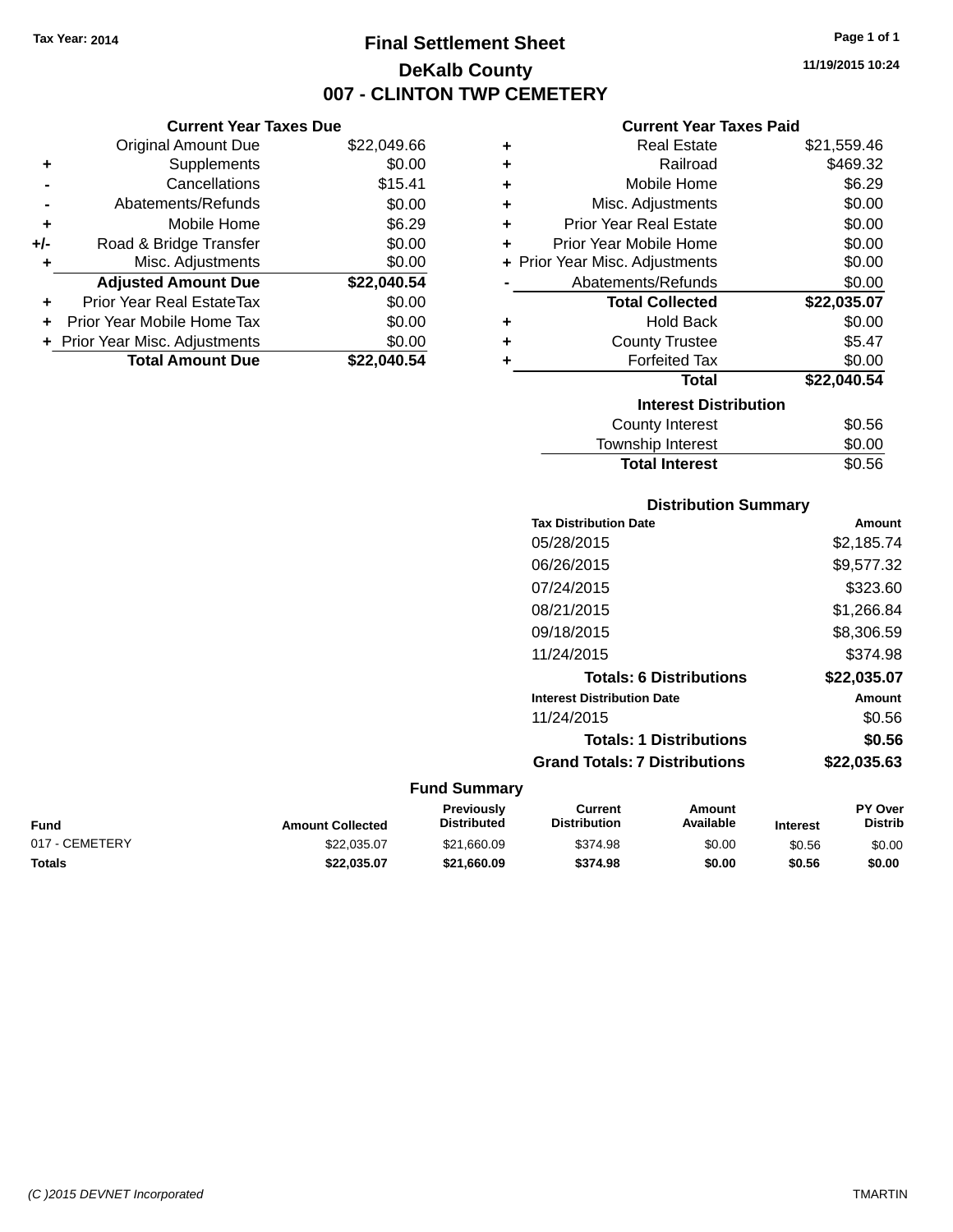## **Final Settlement Sheet Tax Year: 2014 Page 1 of 1 DeKalb County 008 - CLINTON COMM BLDG**

**11/19/2015 10:24**

#### **Current Year Taxes Paid**

|                | <b>Original Amount Due</b>     | \$9,229.96 | ٠ | <b>Real Estate</b>             | \$9,024.77                                       |
|----------------|--------------------------------|------------|---|--------------------------------|--------------------------------------------------|
| ٠              | Supplements                    | \$0.00     | ٠ | Railroad                       | \$196.46                                         |
| $\blacksquare$ | Cancellations                  | \$6.44     | ٠ | Mobile Home                    | \$2.63                                           |
|                | Abatements/Refunds             | \$0.00     |   | Misc. Adjustments              | \$0.00                                           |
| ٠              | Mobile Home                    | \$2.63     |   | <b>Prior Year Real Estate</b>  | \$0.00                                           |
| I-             | Road & Bridge Transfer         | \$0.00     |   | Prior Year Mobile Home         | \$0.00                                           |
| ٠              | Misc. Adjustments              | \$0.00     |   | + Prior Year Misc. Adjustments | \$0.00                                           |
|                | <b>Adjusted Amount Due</b>     | \$9,226.15 |   | Abatements/Refunds             | \$0.00                                           |
| ÷              | Prior Year Real EstateTax      | \$0.00     |   | <b>Total Collected</b>         | \$9,223.86                                       |
|                | + Prior Year Mobile Home Tax   | \$0.00     | ٠ | <b>Hold Back</b>               | \$0.00                                           |
|                | + Prior Year Misc. Adjustments | \$0.00     | ٠ | <b>County Trustee</b>          | \$2.29                                           |
|                | <b>Total Amount Due</b>        | \$9,226.15 |   | <b>Forfeited Tax</b>           | \$0.00                                           |
|                |                                |            |   | <b>Total</b>                   | \$9,226.15                                       |
|                |                                |            |   | <b>Interest Distribution</b>   |                                                  |
|                |                                |            |   | County Interest                | \$0.23                                           |
|                |                                |            |   |                                | $\mathbb{A} \wedge \mathbb{A} \wedge \mathbb{A}$ |

## $$0.23$ Township Interest \$0.00 **Total Interest** \$0.23

| <b>Distribution Summary</b> |  |
|-----------------------------|--|
|-----------------------------|--|

| <b>Tax Distribution Date</b>         | Amount     |
|--------------------------------------|------------|
| 05/28/2015                           | \$914.95   |
| 06/26/2015                           | \$4,008.85 |
| 07/24/2015                           | \$135.45   |
| 08/21/2015                           | \$530.41   |
| 09/18/2015                           | \$3,477.24 |
| 11/24/2015                           | \$156.96   |
| <b>Totals: 6 Distributions</b>       | \$9,223.86 |
| <b>Interest Distribution Date</b>    | Amount     |
| 11/24/2015                           | \$0.23     |
| <b>Totals: 1 Distributions</b>       | \$0.23     |
| <b>Grand Totals: 7 Distributions</b> | \$9.224.09 |
|                                      |            |

#### **Fund Summary**

| Fund            | <b>Amount Collected</b> | Previously<br><b>Distributed</b> | Current<br><b>Distribution</b> | Amount<br><b>Available</b> | <b>Interest</b> | <b>PY Over</b><br><b>Distrib</b> |
|-----------------|-------------------------|----------------------------------|--------------------------------|----------------------------|-----------------|----------------------------------|
| 001 - CORPORATE | \$9,223.86              | \$9.066.90                       | \$156.96                       | \$0.00                     | \$0.23          | \$0.00                           |
| Totals          | \$9,223.86              | \$9,066,90                       | \$156.96                       | \$0.00                     | \$0.23          | \$0.00                           |

| +/- | Road & Bridge Transfer           | \$0.00     |
|-----|----------------------------------|------------|
| ÷   | Misc. Adjustments                | \$0.00     |
|     | <b>Adjusted Amount Due</b>       | \$9,226.15 |
|     | <b>Prior Year Real EstateTax</b> | \$0.00     |
|     | Prior Year Mobile Home Tax       | \$0.00     |
|     | + Prior Year Misc. Adjustments   | \$0.00     |
|     | <b>Total Amount Due</b>          | \$9,226.15 |
|     |                                  |            |
|     |                                  |            |
|     |                                  |            |

**Current Year Taxes Due**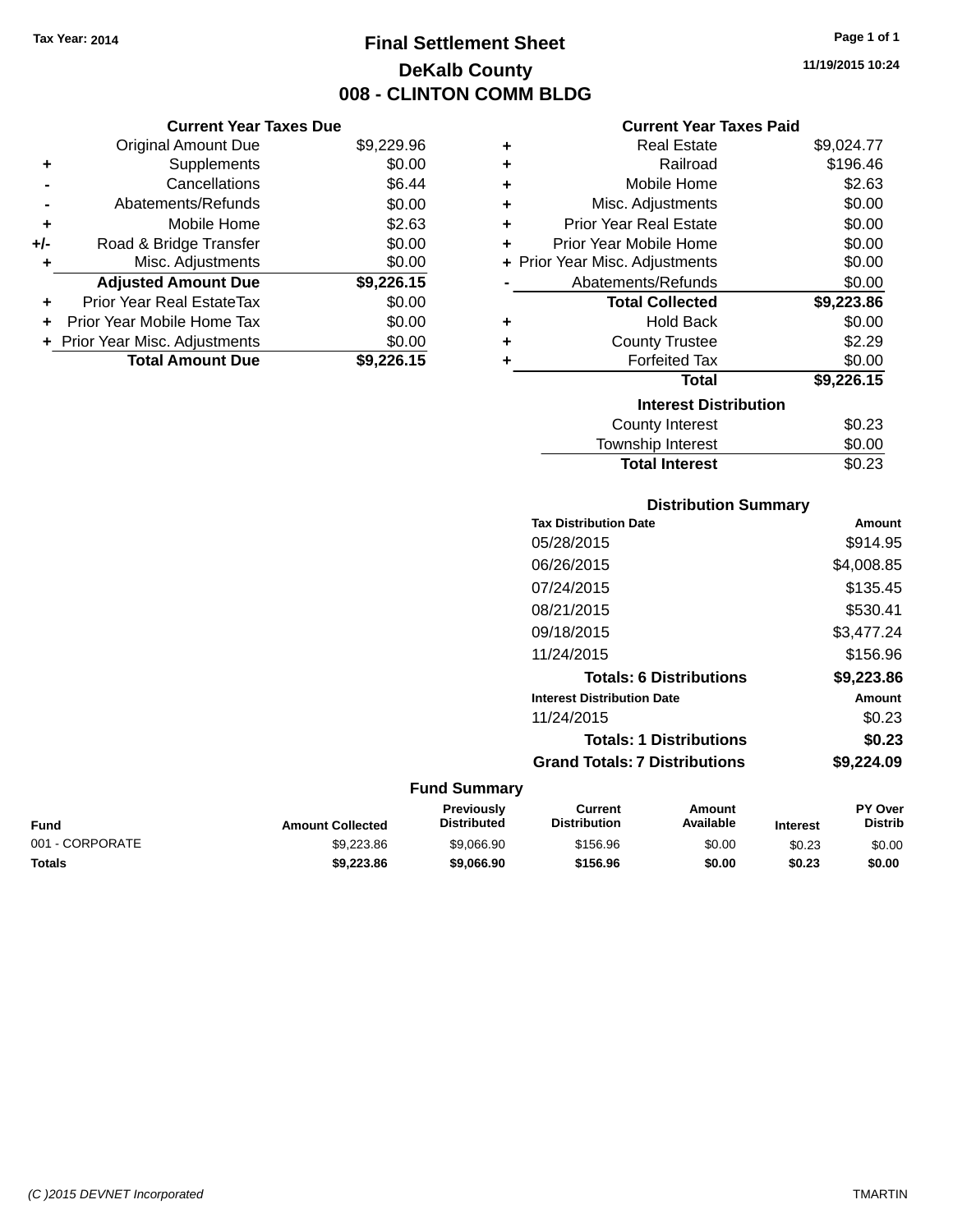## **Final Settlement Sheet Tax Year: 2014 Page 1 of 1 DeKalb County 009 - CLINTON ROAD & BRIDGE**

**11/19/2015 10:24**

#### **Current Year Taxes Paid**

|     | <b>Current Year Taxes Due</b>  |               |
|-----|--------------------------------|---------------|
|     | <b>Original Amount Due</b>     | \$249,009.40  |
| ٠   | Supplements                    | \$0.00        |
|     | Cancellations                  | \$174.12      |
|     | Abatements/Refunds             | \$0.00        |
| ٠   | Mobile Home                    | \$71.03       |
| +/- | Road & Bridge Transfer         | (\$32,270.58) |
| ٠   | Misc. Adjustments              | \$0.00        |
|     | <b>Adjusted Amount Due</b>     | \$216,635.73  |
| ÷   | Prior Year Real EstateTax      | \$0.00        |
|     | Prior Year Mobile Home Tax     | \$0.00        |
|     | + Prior Year Misc. Adjustments | \$0.00        |
|     | <b>Total Amount Due</b>        | \$216,635.73  |
|     |                                |               |

**Municipality Municipality** Amt. Due Amt. Distrib. **Road and Bridge Summary**

VILLAGE OF WATERMAN \$32,278.68 \$32,270.58 **Totals \$32,278.68 \$32,270.58**

| ٠ | <b>Real Estate</b>             | \$211,203.02 |
|---|--------------------------------|--------------|
| ٠ | Railroad                       | \$5,299.94   |
| ÷ | Mobile Home                    | \$71.03      |
| ٠ | Misc. Adjustments              | \$0.00       |
| ÷ | <b>Prior Year Real Estate</b>  | \$0.00       |
| ÷ | Prior Year Mobile Home         | \$0.00       |
|   | + Prior Year Misc. Adjustments | \$0.00       |
|   | Abatements/Refunds             | \$0.00       |
|   |                                |              |
|   | <b>Total Collected</b>         | \$216,573.99 |
| ٠ | <b>Hold Back</b>               | \$0.00       |
| ٠ | <b>County Trustee</b>          | \$61.74      |
| ٠ | <b>Forfeited Tax</b>           | \$0.00       |
|   | <b>Total</b>                   | \$216,635.73 |
|   | <b>Interest Distribution</b>   |              |
|   | <b>County Interest</b>         | \$5.48       |

# Total Interest \$5.48

| <b>Distribution Summary</b>          |              |  |  |
|--------------------------------------|--------------|--|--|
| <b>Tax Distribution Date</b>         | Amount       |  |  |
| 05/28/2015                           | \$21,436.97  |  |  |
| 06/26/2015                           | \$94,157.35  |  |  |
| 07/24/2015                           | \$3,173.69   |  |  |
| 08/21/2015                           | \$12,580.73  |  |  |
| 09/18/2015                           | \$81,538.20  |  |  |
| 11/24/2015                           | \$3.687.05   |  |  |
| <b>Totals: 6 Distributions</b>       | \$216,573.99 |  |  |
| <b>Interest Distribution Date</b>    | Amount       |  |  |
| 11/24/2015                           | \$5.48       |  |  |
| <b>Totals: 1 Distributions</b>       | \$5.48       |  |  |
| <b>Grand Totals: 7 Distributions</b> | \$216,579.47 |  |  |

| <b>Fund</b>                                   | <b>Amount Collected</b> | Previously<br><b>Distributed</b> | Current<br><b>Distribution</b> | <b>Amount</b><br>Available | <b>Interest</b> | PY Over<br><b>Distrib</b> |
|-----------------------------------------------|-------------------------|----------------------------------|--------------------------------|----------------------------|-----------------|---------------------------|
| 007 - ROAD AND BRIDGE                         | \$84.654.52             | \$83.212.41                      | \$1,442.11                     | \$0.00                     | \$2.58          | \$0.00                    |
| 009 - PERMANENT ROAD                          | \$85,945.93             | \$84,483.34                      | \$1.462.59                     | \$0.00                     | \$1.89          | \$0.00                    |
| 010 - EQUIPMENT AND BUILDING                  | \$39.976.88             | \$39.296.58                      | \$680.30                       | \$0.00                     | \$0.88          | \$0.00                    |
| 035 - TORT JUDGEMENTS/LIABILITY<br><b>INS</b> | \$5,996.66              | \$5.894.61                       | \$102.05                       | \$0.00                     | \$0.13          | \$0.00                    |
| <b>Totals</b>                                 | \$216,573,99            | \$212,886.94                     | \$3,687.05                     | \$0.00                     | \$5.48          | \$0.00                    |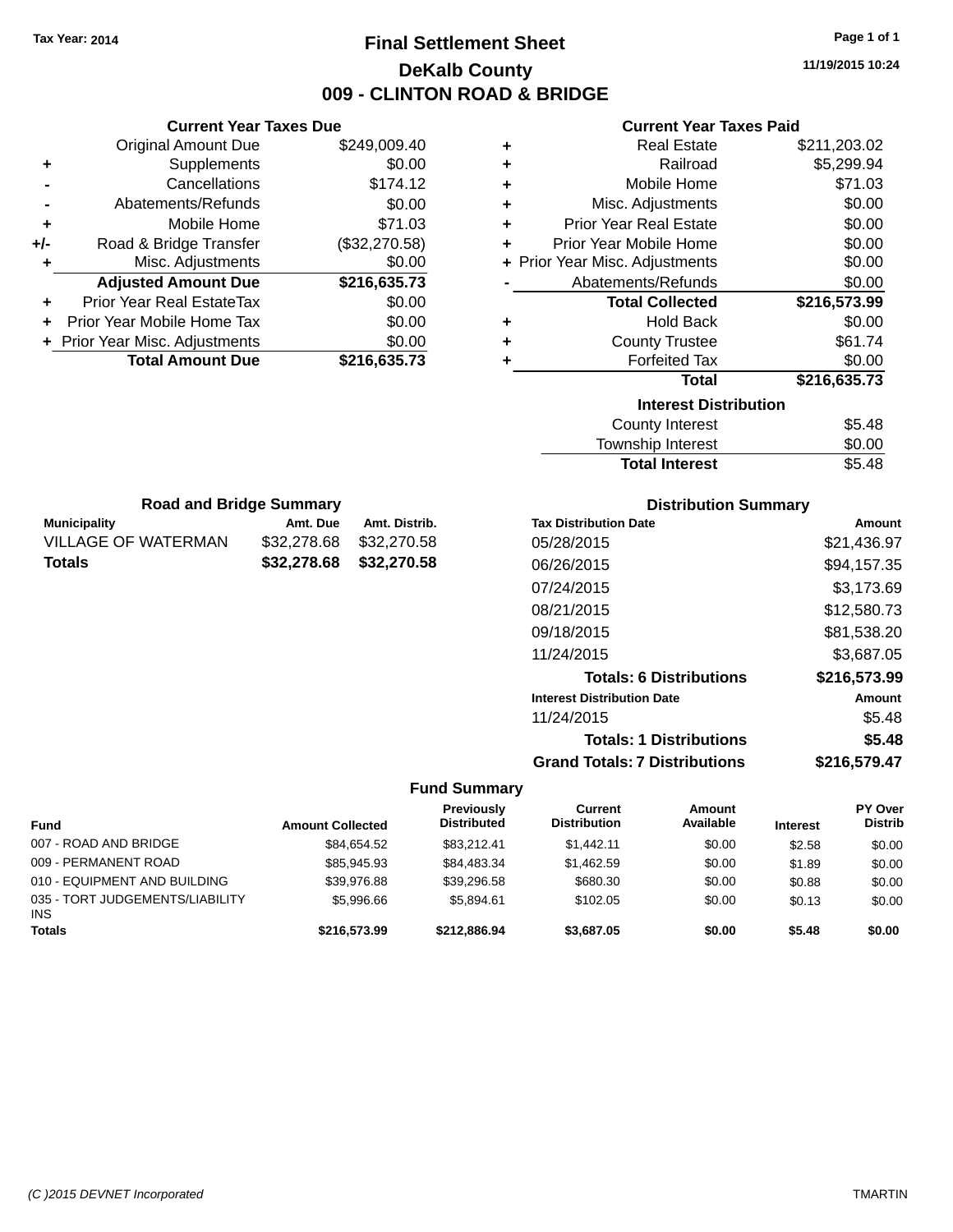**Current Year Taxes Due** Original Amount Due \$251,749.38

**Adjusted Amount Due \$251,487.84**

**Total Amount Due \$251,741.86**

**+** Supplements \$14.22 **-** Cancellations \$354.84 **-** Abatements/Refunds \$1.23 **+** Mobile Home \$76.89 **+/-** Road & Bridge Transfer \$0.00<br> **+** Misc. Adjustments \$3.42

**+** Prior Year Real EstateTax \$235.57 **+** Prior Year Mobile Home Tax \$0.00 **+ Prior Year Misc. Adjustments \$18.45** 

**+** Misc. Adjustments

## **Final Settlement Sheet Tax Year: 2014 Page 1 of 2 DeKalb County 010 - CORTLAND TOWNSHIP**

**11/19/2015 10:24**

#### **Current Year Taxes Paid**

| ٠ | <b>Real Estate</b>             | \$248,936.13 |
|---|--------------------------------|--------------|
| ÷ | Railroad                       | \$1,731.94   |
| ÷ | Mobile Home                    | \$75.33      |
| ÷ | Misc. Adjustments              | \$3.42       |
| ÷ | <b>Prior Year Real Estate</b>  | \$235.57     |
| ÷ | Prior Year Mobile Home         | \$0.00       |
|   | + Prior Year Misc. Adjustments | \$18.45      |
|   | Abatements/Refunds             | \$1.23       |
|   | <b>Total Collected</b>         | \$250,999.61 |
| ÷ | <b>Hold Back</b>               | \$0.00       |
| ÷ | <b>County Trustee</b>          | \$723.76     |
| ÷ | <b>Forfeited Tax</b>           | \$18.49      |
|   | <b>Total</b>                   | \$251,741.86 |
|   | <b>Interest Distribution</b>   |              |
|   | <b>County Interest</b>         | \$6.35       |
|   | <b>Township Interest</b>       | \$0.00       |

|                       | -----  |
|-----------------------|--------|
| <b>Total Interest</b> | \$6.35 |
|                       |        |

| <b>Distribution Summary</b>  |             |
|------------------------------|-------------|
| <b>Tax Distribution Date</b> | Amount      |
| 05/28/2015                   | \$20,092.33 |

| 05/28/2015                           | \$20,092.33  |
|--------------------------------------|--------------|
| 06/26/2015                           | \$110,698.80 |
| 07/24/2015                           | \$1,870.93   |
| 08/21/2015                           | \$18,448.25  |
| 09/18/2015                           | \$94,744.28  |
| 11/24/2015                           | \$5,145.02   |
| <b>Totals: 6 Distributions</b>       | \$250,999.61 |
| <b>Interest Distribution Date</b>    | Amount       |
| 11/24/2015                           | \$6.35       |
| <b>Totals: 1 Distributions</b>       | \$6.35       |
| <b>Grand Totals: 7 Distributions</b> | \$251.005.96 |

#### **Fund Summary**

| <b>Fund</b>                             | <b>Amount Collected</b> | <b>Previously</b><br><b>Distributed</b> | Current<br><b>Distribution</b> | Amount<br>Available | <b>Interest</b> | <b>PY Over</b><br><b>Distrib</b> |
|-----------------------------------------|-------------------------|-----------------------------------------|--------------------------------|---------------------|-----------------|----------------------------------|
| 001 - CORPORATE                         | \$201.871.47            | \$197,733.45                            | \$4,138.02                     | \$0.00              | \$5.10          | \$0.00                           |
| $005 - I. M. R. F.$                     | \$12,422.72             | \$12,168.09                             | \$254.63                       | \$0.00              | \$0.31          | \$0.00                           |
| 027 - AUDIT                             | \$3,163.83              | \$3,099.01                              | \$64.82                        | \$0.00              | \$0.08          | \$0.00                           |
| 035 - TORT JUDGEMENTS/LIABILITY<br>INS. | \$12,908.16             | \$12,643.56                             | \$264.60                       | \$0.00              | \$0.33          | \$0.00                           |
| 047 - SOCIAL SECURITY                   | \$10.947.61             | \$10.723.20                             | \$224.41                       | \$0.00              | \$0.28          | \$0.00                           |
| 054 - GENERAL ASSISTANCE                | \$9,685.82              | \$9,487.28                              | \$198.54                       | \$0.00              | \$0.25          | \$0.00                           |
| <b>Totals</b>                           | \$250,999.61            | \$245.854.59                            | \$5,145.02                     | \$0.00              | \$6.35          | \$0.00                           |

| Year Source             | <b>Account Type</b>                      | <b>Amount Adjustment Description</b>                 |
|-------------------------|------------------------------------------|------------------------------------------------------|
|                         | 2013 RE - Real Estate Back Tax Collected | \$8.99 STALEY REDEMPTION 09-29-251-051 by TBA        |
|                         | 2013 RE - Real Estate Back Tax Collected | \$8.38 STALEY REDEMPTION 09-29-251-050 by TBA        |
|                         | 2014 MH - Mobile Home Back Tax Collected | \$0.47 GUEVARA REDEMPTION 09-29-400-016 0062O by TBA |
|                         | 2014 MH - Mobile Home Back Tax Collected | \$0.61 MORENO REDEMPTION 09-29-400-016-0002O by TBA  |
|                         | 2014 RE - Real Estate Back Tax Collected | \$2.28 TRUSTEE SALE 09-28-100-008 by TBA             |
|                         | 2014 RE - Real Estate Back Tax Collected | \$0.88 TRUSTEE SALE 09-20-200-010 by TBA             |
|                         | 2014 RE - Real Estate Back Tax Collected | \$0.26 TRUSTEE SALE 09-21-100-001 by TBA             |
| <b>Totals 7 entries</b> |                                          | \$21.87                                              |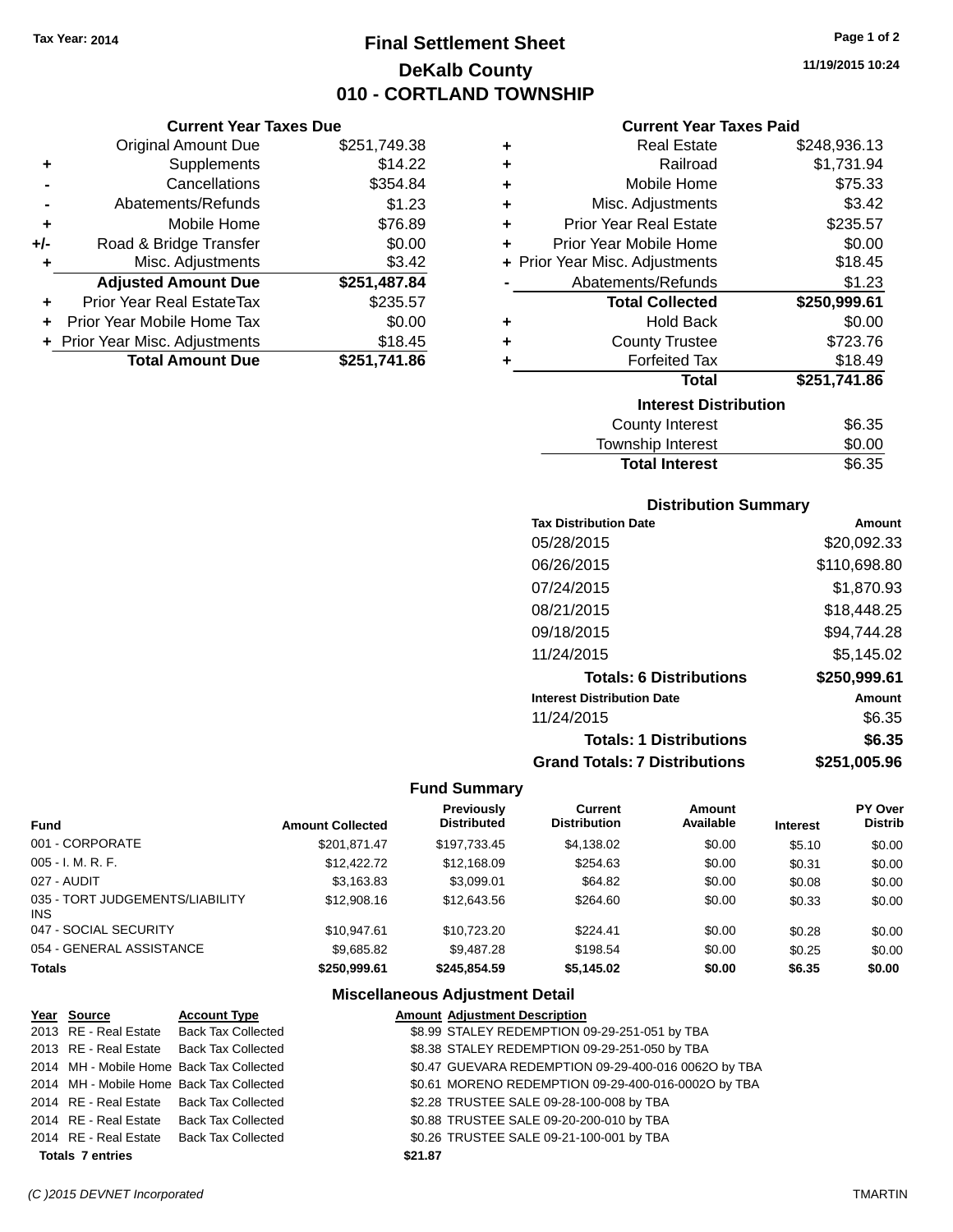# **Final Settlement Sheet Tax Year: 2014 Page 2 of 2 DeKalb County**

**11/19/2015 10:24**

#### **Abatement Detail**

| '014   RE - Real Estate     RE Abateme |  |
|----------------------------------------|--|
| 2014 RE - Real Estate RE Abateme       |  |
| 2014 RE - Real Estate RE Abateme       |  |

**Totals \$1.23 3 entries**

**Year Source Account Type Account Type Amount Adjustment Description**<br>2014 RE - Real Estate RE Abatement **Account 1998 AMOUNTEREST REFUN** 2016 BTAB INTEREST REFUND 09-20-255-020 by TBA 2014 RE - Real Estate RE Abatement \$0.50 PTAB INTEREST REFUND 09-20-256-013 by TBA 2014 RE - Real Estate RE Abatement \$0.07 PTAB INTEREST REFUND 09-20-255-020 by TBA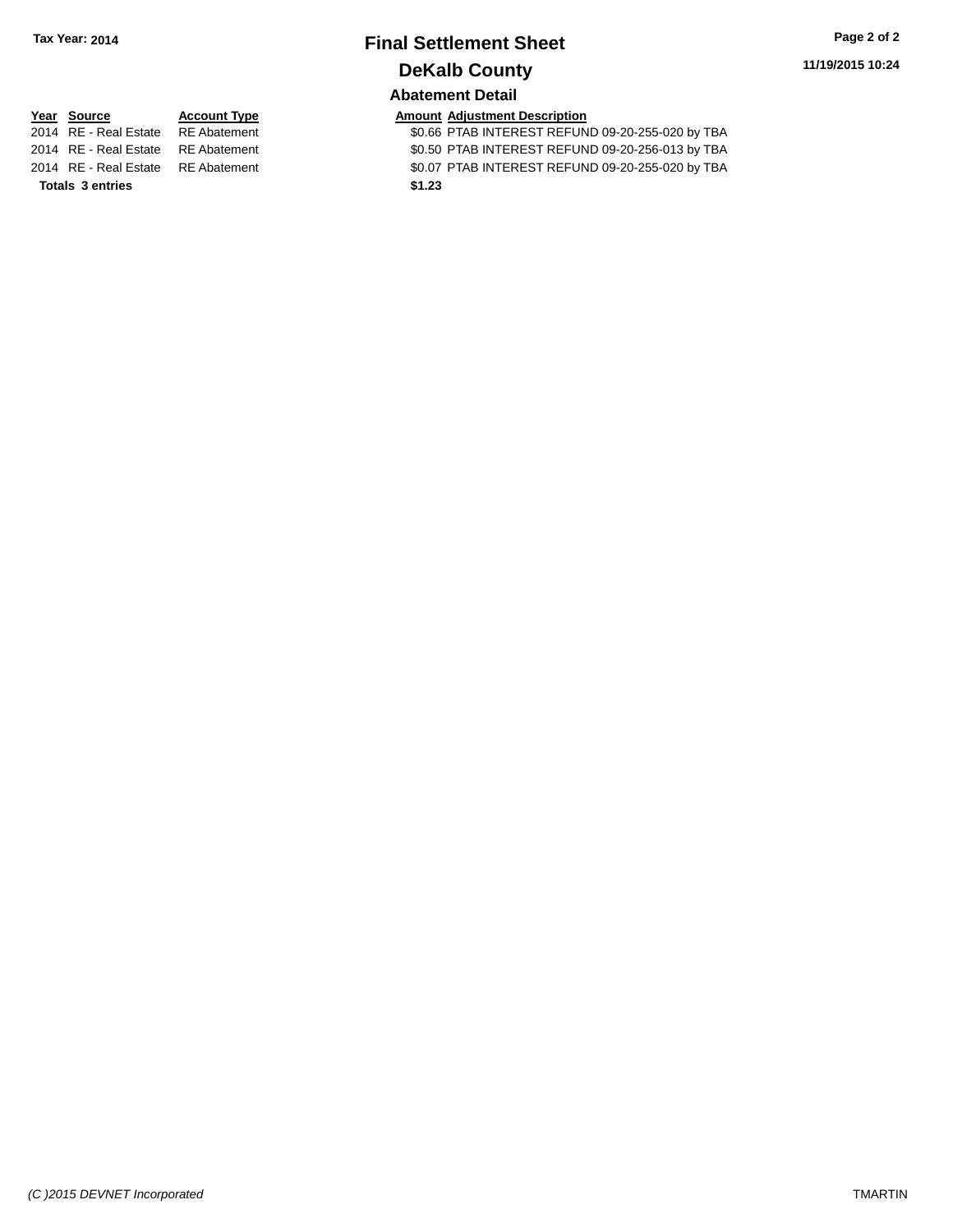## **Final Settlement Sheet Tax Year: 2014 Page 1 of 2 DeKalb County 011 - CORTLAND ROAD & BRIDGE**

**11/19/2015 10:24**

#### **Current Year Taxes Paid**

|     | <b>Current Year Taxes Due</b>  |               |
|-----|--------------------------------|---------------|
|     | <b>Original Amount Due</b>     | \$456,716.16  |
| ٠   | Supplements                    | \$25.80       |
|     | Cancellations                  | \$643.79      |
|     | Abatements/Refunds             | \$2.23        |
| ٠   | Mobile Home                    | \$139.50      |
| +/- | Road & Bridge Transfer         | (\$42,661.89) |
|     | Misc. Adjustments              | \$6.19        |
|     | <b>Adjusted Amount Due</b>     | \$413,579.74  |
| ÷   | Prior Year Real EstateTax      | \$427.38      |
|     | Prior Year Mobile Home Tax     | \$0.00        |
|     | + Prior Year Misc. Adjustments | \$33.48       |
|     | <b>Total Amount Due</b>        | \$414,040.60  |
|     |                                |               |

| ٠ | <b>Real Estate</b>             | \$408,950.51 |
|---|--------------------------------|--------------|
| ÷ | Railroad                       | \$3,142.04   |
| ÷ | Mobile Home                    | \$136.67     |
| ÷ | Misc. Adjustments              | \$6.19       |
| ٠ | <b>Prior Year Real Estate</b>  | \$427.38     |
| ٠ | Prior Year Mobile Home         | \$0.00       |
|   | + Prior Year Misc. Adjustments | \$33.48      |
|   | Abatements/Refunds             | \$2.23       |
|   | <b>Total Collected</b>         | \$412,694.04 |
| ٠ | <b>Hold Back</b>               | \$0.00       |
| ٠ | <b>County Trustee</b>          | \$1,313.03   |
| ٠ | <b>Forfeited Tax</b>           | \$33.53      |
|   | <b>Total</b>                   | \$414,040.60 |
|   | <b>Interest Distribution</b>   |              |
|   | <b>County Interest</b>         | \$10.44      |
|   |                                |              |

| <b>Total Interest</b> | \$10.44 |
|-----------------------|---------|
| Township Interest     | \$0.00  |
| County interest       | \$10.44 |

| <b>Road and Bridge Summary</b> |               |  |  |  |
|--------------------------------|---------------|--|--|--|
| Amt. Due                       | Amt. Distrib. |  |  |  |
| \$13,020.33                    | \$12,981.88   |  |  |  |
| \$944.34                       | \$941.51      |  |  |  |
| \$2,937.79                     | \$2,929.08    |  |  |  |
| \$25,886.11                    | \$25,809.42   |  |  |  |
| \$42,788.57                    | \$42,661.89   |  |  |  |
|                                |               |  |  |  |

#### **Distribution Summary**

| <b>Tax Distribution Date</b>         | Amount       |
|--------------------------------------|--------------|
| 05/28/2015                           | \$33,013.37  |
| 06/26/2015                           | \$182,020.68 |
| 07/24/2015                           | \$3,074.24   |
| 08/21/2015                           | \$30,312.65  |
| 09/18/2015                           | \$155,806.16 |
| 11/24/2015                           | \$8.466.94   |
| <b>Totals: 6 Distributions</b>       | \$412,694.04 |
| <b>Interest Distribution Date</b>    | Amount       |
| 11/24/2015                           | \$10.44      |
| <b>Totals: 1 Distributions</b>       | \$10.44      |
| <b>Grand Totals: 7 Distributions</b> | \$412.704.48 |

#### **Fund Summary**

| <b>Fund</b>                             | <b>Amount Collected</b> | Previously<br><b>Distributed</b> | Current<br><b>Distribution</b> | Amount<br>Available | <b>Interest</b> | <b>PY Over</b><br><b>Distrib</b> |
|-----------------------------------------|-------------------------|----------------------------------|--------------------------------|---------------------|-----------------|----------------------------------|
| $005 - I. M. R. F.$                     | \$6,813.02              | \$6,673.40                       | \$139.62                       | \$0.00              | \$0.15          | \$0.00                           |
| 007 - ROAD AND BRIDGE                   | \$53,712,38             | \$52,603.93                      | \$1,108.45                     | \$0.00              | \$2.21          | \$0.00                           |
| 009 - PERMANENT ROAD                    | \$284,677.61            | \$278,842.20                     | \$5,835.41                     | \$0.00              | \$6.53          | \$0.00                           |
| 010 - EQUIPMENT AND BUILDING            | \$44.004.23             | \$43.102.22                      | \$902.01                       | \$0.00              | \$1.01          | \$0.00                           |
| 027 - AUDIT                             | \$2,950.26              | \$2,889.77                       | \$60.49                        | \$0.00              | \$0.07          | \$0.00                           |
| 035 - TORT JUDGEMENTS/LIABILITY<br>INS. | \$15.645.11             | \$15,324.43                      | \$320.68                       | \$0.00              | \$0.36          | \$0.00                           |
| 047 - SOCIAL SECURITY                   | \$4,891.43              | \$4.791.15                       | \$100.28                       | \$0.00              | \$0.11          | \$0.00                           |
| <b>Totals</b>                           | \$412,694,04            | \$404,227.10                     | \$8,466.94                     | \$0.00              | \$10.44         | \$0.00                           |

| Year Source | <b>Account Type</b>                      | <b>Amount Adjustment Description</b>                 |
|-------------|------------------------------------------|------------------------------------------------------|
|             | 2013 RE - Real Estate Back Tax Collected | \$16.31 STALEY REDEMPTION 09-29-251-051 by TBA       |
|             | 2013 RE - Real Estate Back Tax Collected | \$15.21 STALEY REDEMPTION 09-29-251-050 by TBA       |
|             | 2014 MH - Mobile Home Back Tax Collected | \$0.85 GUEVARA REDEMPTION 09-29-400-016 00620 by TBA |
|             | 2014 MH - Mobile Home Back Tax Collected | \$1.11 MORENO REDEMPTION 09-29-400-016-0002O by TBA  |
|             | 2014 RE - Real Estate Back Tax Collected | \$4.13 TRUSTEE SALE 09-28-100-008 by TBA             |
|             | 2014 RE - Real Estate Back Tax Collected | \$1.60 TRUSTEE SALE 09-20-200-010 by TBA             |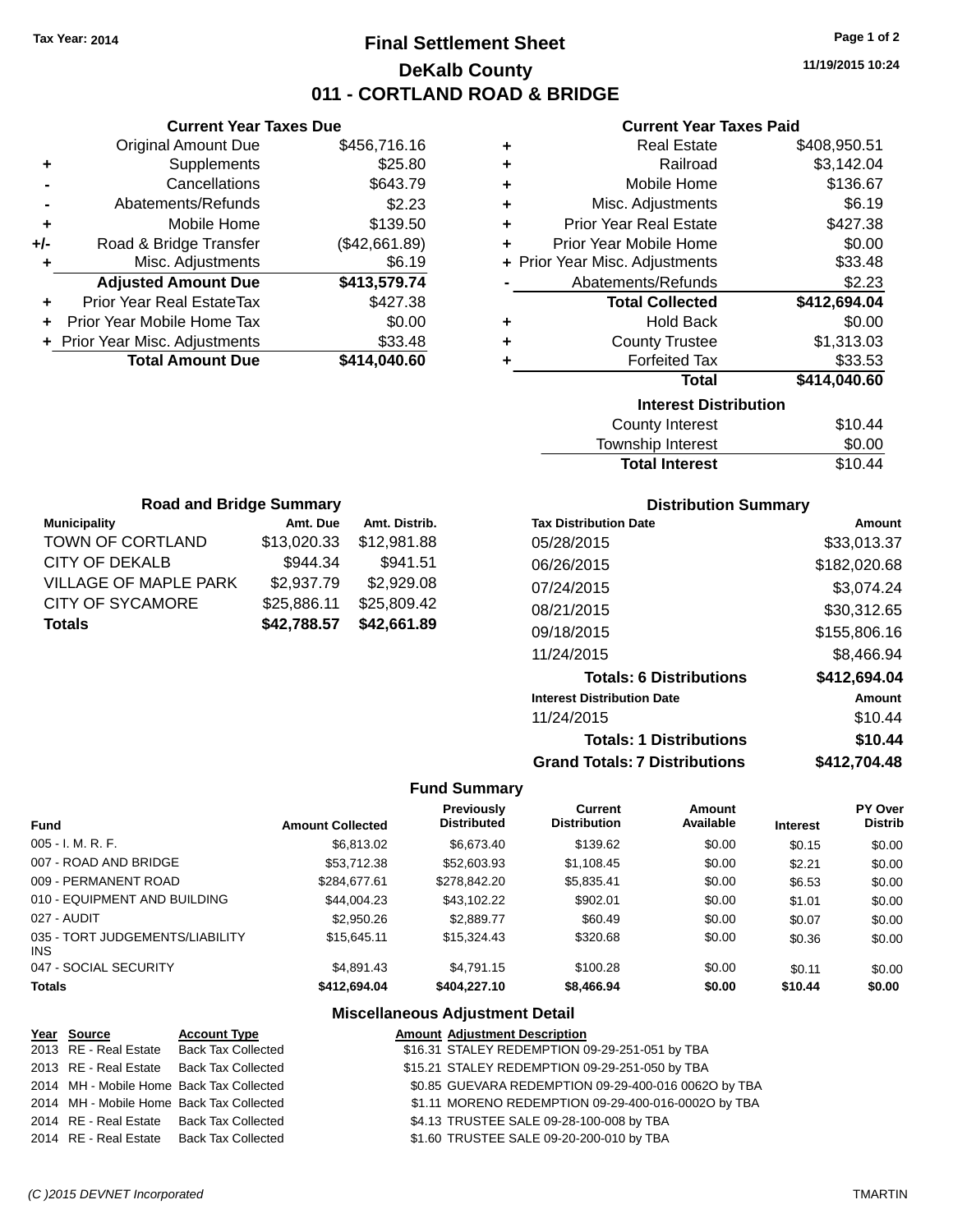# **Final Settlement Sheet Tax Year: 2014 Page 2 of 2**

## **DeKalb County**

## **Miscellaneous Adjustment Detail**

## **Year** Source **Account Type Account Adjustment Description**

2014 RE - Real Estate Back Tax Collected \$0.46 TRUSTEE SALE 09-21-100-001 by TBA

#### **Abatement Detail**

# **Year Source Account Type Amount Adjustment Description**<br>2014 RE - Real Estate RE Abatement \$1.20 PTAB INTEREST REFUN

\$1.20 PTAB INTEREST REFUND 09-20-255-020 by TBA 2014 RE - Real Estate RE Abatement \$0.91 PTAB INTEREST REFUND 09-20-256-013 by TBA

2014 RE - Real Estate RE Abatement \$0.12 PTAB INTEREST REFUND 09-20-255-020 by TBA

**Totals \$39.67 7 entries**

**Totals \$2.23 3 entries**

*(C )2015 DEVNET Incorporated* TMARTIN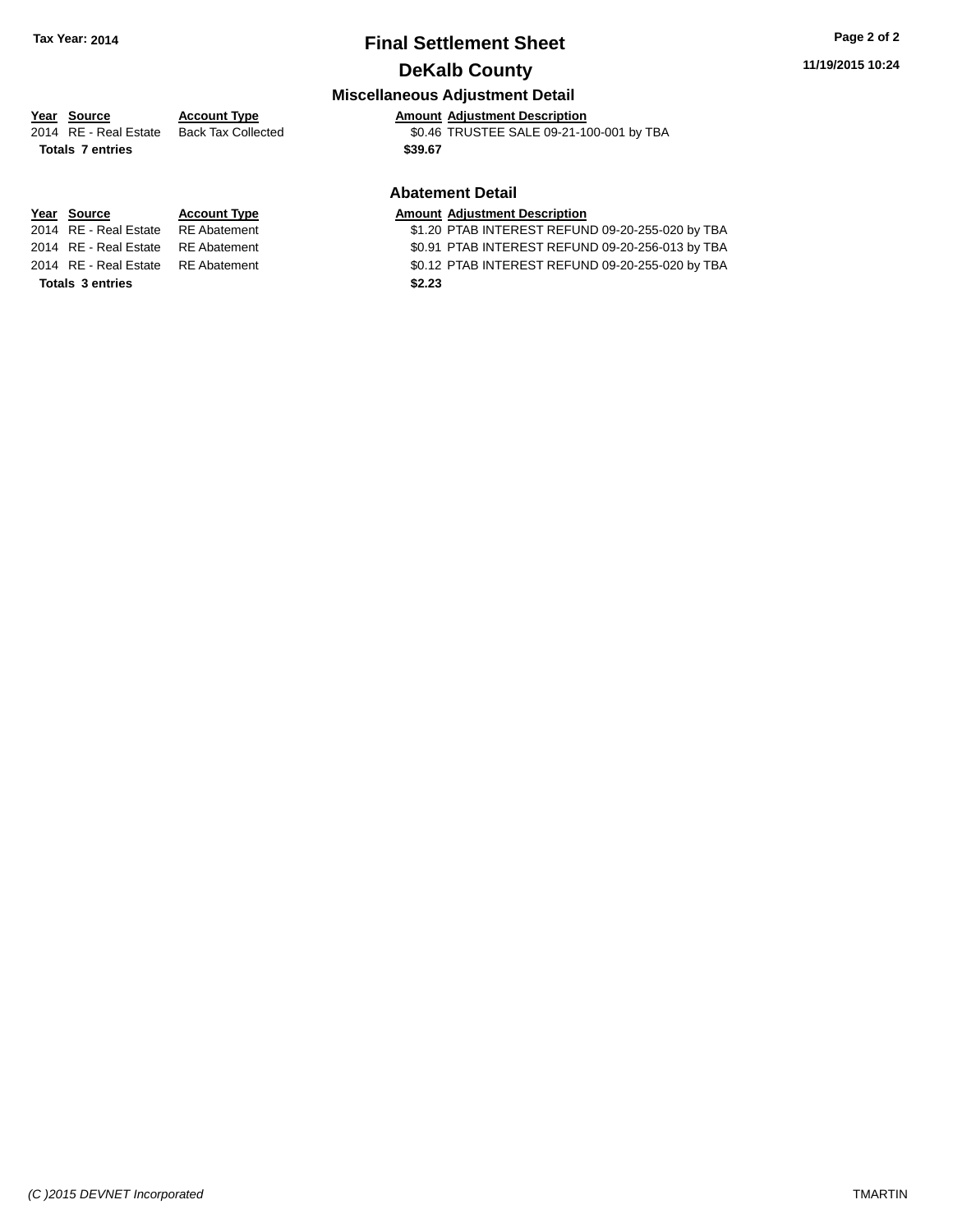## **Final Settlement Sheet Tax Year: 2014 Page 1 of 2 DeKalb County 012 - DEKALB TOWNSHIP**

**11/19/2015 10:24**

**+** Real Estate \$916,451.96 **+** Railroad \$4,099.78 **+** Mobile Home \$642.64  $$588.27$ **+** Prior Year Real Estate (\$537.62) **+** Prior Year Mobile Home \$2.52  $$129.49$ \$1.91 **Total Collected \$921,375.13**

**+** Hold Back \$0.00

\$27.70 **Total \$921,871.43**

\$468.60

## **Current Year Taxes Paid**

|     | <b>Current Year Taxes Due</b>    |              |   | <b>Current Year T</b>          |
|-----|----------------------------------|--------------|---|--------------------------------|
|     | Original Amount Due              | \$928,801.25 | ٠ | <b>Real Estate</b>             |
|     | Supplements                      | \$30.55      | ٠ | Railroad                       |
|     | Cancellations                    | \$7,789.60   | ٠ | Mobile Home                    |
|     | Abatements/Refunds               | \$1.91       | ٠ | Misc. Adjustments              |
| ٠   | Mobile Home                      | \$648.48     | ٠ | <b>Prior Year Real Estate</b>  |
| +/- | Road & Bridge Transfer           | \$0.00       |   | Prior Year Mobile Home         |
|     | Misc. Adjustments                | \$588.27     |   | + Prior Year Misc. Adjustments |
|     | <b>Adjusted Amount Due</b>       | \$922,277.04 |   | Abatements/Refunds             |
| ÷   | <b>Prior Year Real EstateTax</b> | (\$537.62)   |   | <b>Total Collected</b>         |
| ÷   | Prior Year Mobile Home Tax       | \$2.52       | ٠ | <b>Hold Back</b>               |
|     | + Prior Year Misc. Adjustments   | \$129.49     | ٠ | <b>County Trustee</b>          |
|     | <b>Total Amount Due</b>          | \$921,871.43 |   | <b>Forfeited Tax</b>           |
|     |                                  |              |   | Total                          |
|     |                                  |              |   | <b>Interest Dist</b>           |

| <b>Interest Distribution</b> |         |
|------------------------------|---------|
| <b>County Interest</b>       | \$23.32 |
| Township Interest            | \$0.00  |
| <b>Total Interest</b>        | \$23.32 |

#### **Distribution Summary**

| <b>Tax Distribution Date</b>         | Amount       |
|--------------------------------------|--------------|
| 05/28/2015                           | \$80,619.76  |
| 06/26/2015                           | \$391,824.37 |
| 07/24/2015                           | \$7.849.41   |
| 08/21/2015                           | \$58,601.83  |
| 09/18/2015                           | \$354,888.74 |
| 11/24/2015                           | \$27,591.02  |
| <b>Totals: 6 Distributions</b>       | \$921,375.13 |
| <b>Interest Distribution Date</b>    | Amount       |
| 11/24/2015                           | \$23.32      |
| <b>Totals: 1 Distributions</b>       | \$23.32      |
| <b>Grand Totals: 7 Distributions</b> | \$921,398.45 |
|                                      |              |

#### **Fund Summary**

| Fund                     | <b>Amount Collected</b> | <b>Previously</b><br><b>Distributed</b> | Current<br><b>Distribution</b> | Amount<br>Available | <b>Interest</b> | PY Over<br><b>Distrib</b> |
|--------------------------|-------------------------|-----------------------------------------|--------------------------------|---------------------|-----------------|---------------------------|
| 001 - CORPORATE          | \$704.092.75            | \$683,008.36                            | \$21,084.39                    | \$0.00              | \$17.82         | \$0.00                    |
| 054 - GENERAL ASSISTANCE | \$217,282,38            | \$210,775.75                            | \$6,506,63                     | \$0.00              | \$5.50          | \$0.00                    |
| Totals                   | \$921.375.13            | \$893.784.11                            | \$27.591.02                    | \$0.00              | \$23.32         | \$0.00                    |

#### **Miscellaneous Adjustment Detail**

| Year Source           | <b>Account Type</b>       | <b>Amount Adjustment Description</b>                         |
|-----------------------|---------------------------|--------------------------------------------------------------|
| 2013 RE - Real Estate | <b>Back Tax Collected</b> | \$0.51 SUMMIT ENCLAVE REDEMPTION 08-13-323-013 by TBA        |
| 2013 RE - Real Estate | <b>Back Tax Collected</b> | \$5.18 SIDDIQUI REDEMPTION 08-15-329-012 by TBA              |
| 2013 RE - Real Estate | <b>Back Tax Collected</b> | \$17.48 RIVERMIST UNIT 5 LLC REDEMPTION 08-02-401-006 by TBA |
| 2013 RE - Real Estate | <b>Back Tax Collected</b> | \$17.48 RIVERMIST UNIT 5 LLC REDEMPTION 08-02-401-007 by TBA |
| 2013 RE - Real Estate | <b>Back Tax Collected</b> | \$17.48 RIVERMIST UNIT 5 LLC REDEMPTION 08-02-401-009 by TBA |
| 2013 RE - Real Estate | <b>Back Tax Collected</b> | \$17.48 RIVERMIST UNIT 5 LLC REDEMPTION 08-02-401-010 by TBA |
| 2013 RE - Real Estate | <b>Back Tax Collected</b> | \$17.48 RIVERMIST UNIT 5 LLC REDEMPTION 08-02-425-010 by TBA |
| 2013 RE - Real Estate | <b>Back Tax Collected</b> | \$17.48 RIVERMIST UNIT 5 LLC REDEMPTION 08-02-425-012 by TBA |
| 2013 RE - Real Estate | <b>Back Tax Collected</b> | \$4.96 ORIX WILKINSON 2009 TAX 08-12-377-001 by TBA          |
| 2013 RE - Real Estate | <b>Back Tax Collected</b> | \$5.00 ORIX WILKINSON 2010 TAX 08-12-377-001 by TBA          |
| 2013 RE - Real Estate | <b>Back Tax Collected</b> | \$5.21 ORIX WILKINSON 2011 TAX 08-12-377-001 by TBA          |
| 2013 RE - Real Estate | <b>Back Tax Collected</b> | \$2.21 TRUSTEE SALE 08-14-207-024 by TBA                     |
| 2014 RE - Real Estate | <b>Back Tax Collected</b> | \$2.83 TRUSTEE SALE 08-27-279-029 by TBA                     |
| 2014 RE - Real Estate | <b>Back Tax Collected</b> | \$2.83 TRUSTEE SALE 08-27-279-027 by TBA                     |

*(C )2015 DEVNET Incorporated* TMARTIN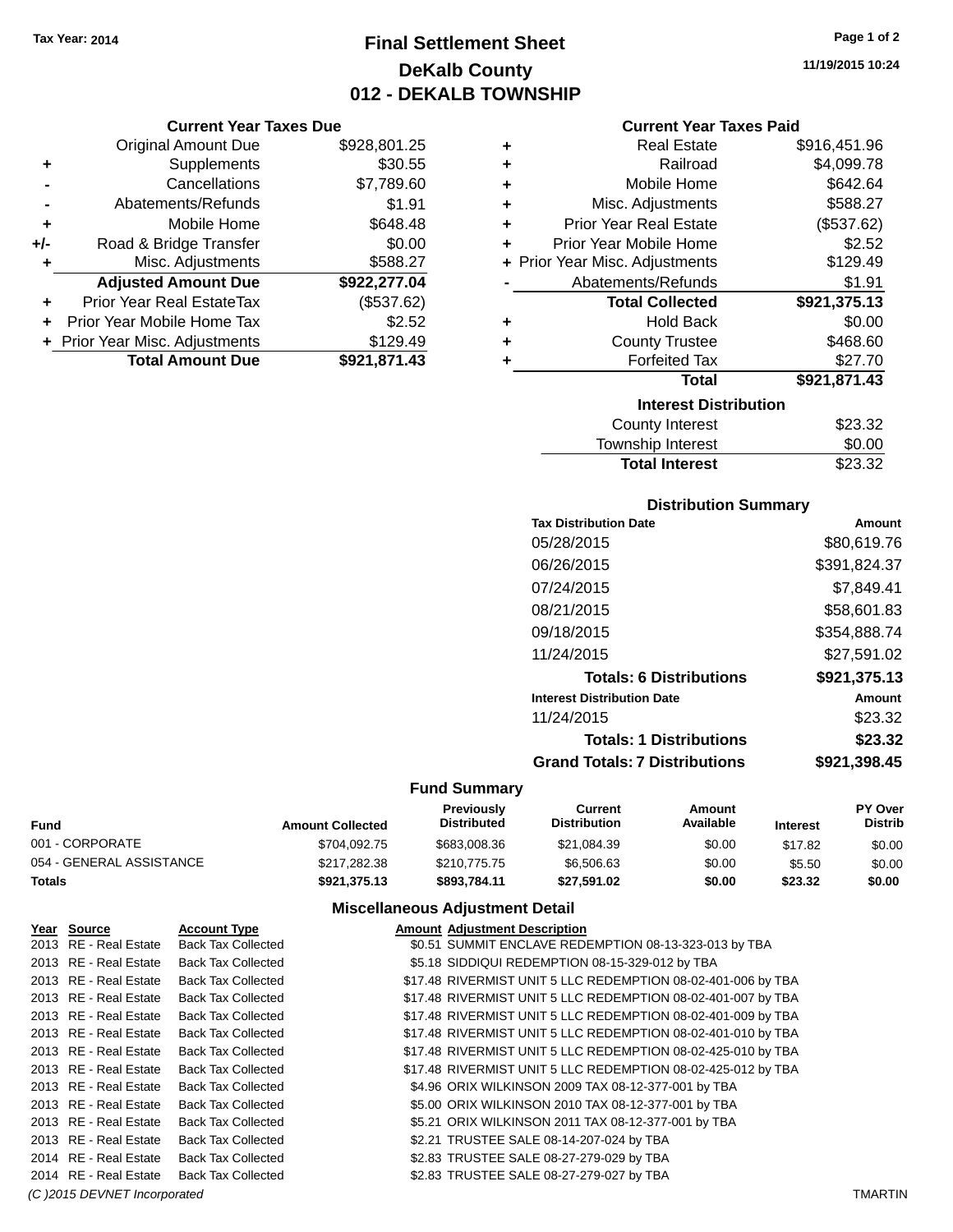## **Final Settlement Sheet Tax Year: 2014 Page 2 of 2 DeKalb County**

| Year Source           | <b>Account Type</b>       |
|-----------------------|---------------------------|
| 2014 RE - Real Estate | Paymt In Lieu of Tax      |
| 2014 RE - Real Estate | Paymt In Lieu of Tax      |
| 2014 MH - Mobile Home | <b>Back Tax Collected</b> |
| 2014 RE - Real Estate | <b>Back Tax Collected</b> |
| 2014 RE - Real Estate | <b>Back Tax Collected</b> |
| Totals 19 entries     |                           |
|                       |                           |
|                       |                           |
|                       |                           |
| Year Source           | <b>Account Type</b>       |
| 2014 RE - Real Estate | <b>RE</b> Abatement       |
| 2014 RE - Real Estate | <b>RE</b> Abatement       |
|                       |                           |

**Miscellaneous Adjustment Detail Amount Adjustment Description** 203.76 HOUSING AUTHORITY by TBA 203.76 HOUSING AUTHORITY by TBA \$1.54 SAUL REDEMPTION 08-01-401-005 2320F by TBA \$157.34 TRUSTEE SALE 08-14-458-029 by TBA \$17.75 TRUSTEE SALE 08-27-227-031 by TBA **Totals \$717.76 19 entries**

#### **Abatement Detail**

#### **Amount Adjustment Description**

\$0.75 PTAB INTEREST REFUND 08-28-201-009 by TBA \$0.44 PTAB INTEREST REFUND 08-13-102-007 by TBA 2014 RE - Real Estate RE Abatement \$0.52 PTAB INTEREST REFUND 08-13-102-008 by TBA 2014 RE - Real Estate RE Abatement \$0.09 PTAB INTEREST REFUND 08-28-251-007 by TBA 2014 RE - Real Estate RE Abatement \$0.05 PTAB INTEREST REFUND 08-03-450-023 by TBA 2014 RE - Real Estate RE Abatement \$0.06 PTAB INTEREST REFUND 08-23-130-031 by TBA **Totals \$1.91 6 entries**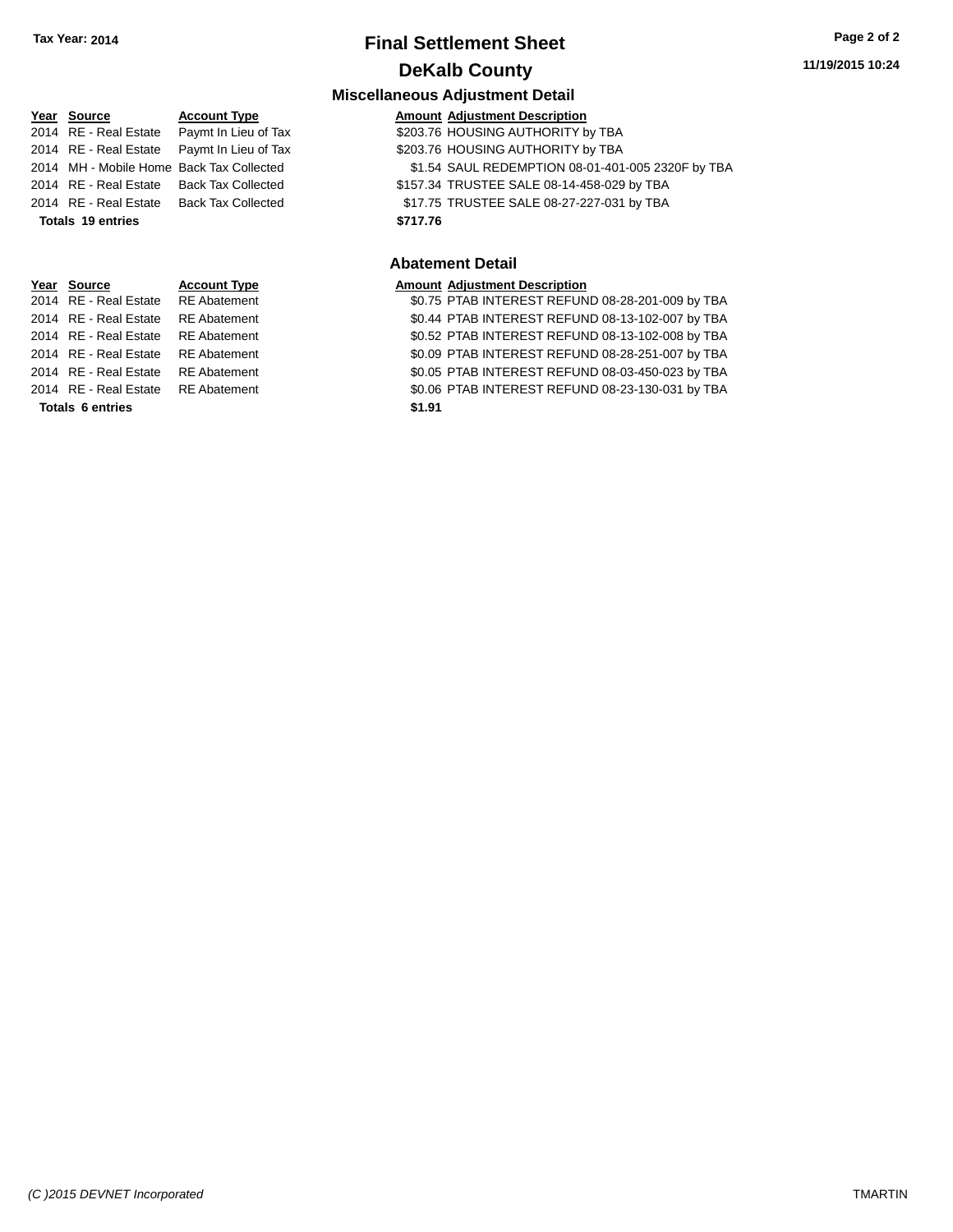**Current Year Taxes Due** Original Amount Due \$1,088,554.30

**Adjusted Amount Due \$949,105.74**

**Total Amount Due \$948,603.27**

**+** Supplements \$35.81 **-** Cancellations \$782.29 **-** Abatements/Refunds \$2.22 **+** Mobile Home \$760.03 **+/-** Road & Bridge Transfer (\$140,149.37) **+** Misc. Adjustments \$689.48

**+** Prior Year Real EstateTax (\$657.14) **+** Prior Year Mobile Home Tax \$2.95 **+ Prior Year Misc. Adjustments \$151.72** 

**Municipality Municipality** Amt. Due Amt. Distrib. **Road and Bridge Summary**

CITY OF DEKALB \$130,312.67 \$130,243.75 CITY OF SYCAMORE \$9,911.00 \$9,905.62 **Totals \$140,223.67 \$140,149.37**

## **Final Settlement Sheet Tax Year: 2014 Page 1 of 2 DeKalb County 013 - DEKALB ROAD & BRIDGE**

**11/19/2015 10:24**

#### **Current Year Taxes Paid**

| ٠ | <b>Real Estate</b>             | \$942,278.71 |
|---|--------------------------------|--------------|
| ٠ | Railroad                       | \$4,804.94   |
| ٠ | Mobile Home                    | \$753.19     |
| ٠ | Misc. Adjustments              | \$689.48     |
| ٠ | <b>Prior Year Real Estate</b>  | (\$657.14)   |
| ÷ | Prior Year Mobile Home         | \$2.95       |
|   | + Prior Year Misc. Adjustments | \$151.72     |
|   | Abatements/Refunds             | \$2.22       |
|   | <b>Total Collected</b>         | \$948,021.63 |
| ٠ | <b>Hold Back</b>               | \$0.00       |
| ٠ | <b>County Trustee</b>          | \$549.19     |
| ٠ | <b>Forfeited Tax</b>           | \$32.45      |
|   | <b>Total</b>                   | \$948,603.27 |
|   | <b>Interest Distribution</b>   |              |
|   | <b>County Interest</b>         | \$23.99      |
|   | Tourable Interact              | ሮስ ሰሰ        |

| <b>Total Interest</b> | \$23.99 |
|-----------------------|---------|
| Township Interest     | \$0.00  |
| County Interest       | \$23.99 |

| <b>Tax Distribution Date</b>         | Amount       |
|--------------------------------------|--------------|
| 05/28/2015                           | \$82,247.94  |
| 06/26/2015                           | \$403.706.64 |
| 07/24/2015                           | \$8,012.51   |
| 08/21/2015                           | \$59,818.59  |
| 09/18/2015                           | \$365,975.10 |
| 11/24/2015                           | \$28,260.85  |
| <b>Totals: 6 Distributions</b>       | \$948,021.63 |
| <b>Interest Distribution Date</b>    | Amount       |
| 11/24/2015                           | \$23.99      |
| <b>Totals: 1 Distributions</b>       | \$23.99      |
| <b>Grand Totals: 7 Distributions</b> | \$948.045.62 |

#### **Fund Summary**

| Fund                         | <b>Amount Collected</b> | Previously<br><b>Distributed</b> | Current<br><b>Distribution</b> | Amount<br>Available | <b>Interest</b> | <b>PY Over</b><br><b>Distrib</b> |
|------------------------------|-------------------------|----------------------------------|--------------------------------|---------------------|-----------------|----------------------------------|
| 007 - ROAD AND BRIDGE        | \$155,787.41            | \$151.067.97                     | \$4.719.44                     | \$0.00              | \$6.52          | \$0.00                           |
| 009 - PERMANENT ROAD         | \$678,570,38            | \$658,406.50                     | \$20,163.88                    | \$0.00              | \$14.96         | \$0.00                           |
| 010 - EQUIPMENT AND BUILDING | \$113,663,84            | \$110,286,31                     | \$3,377.53                     | \$0.00              | \$2.51          | \$0.00                           |
| Totals                       | \$948.021.63            | \$919,760.78                     | \$28,260.85                    | \$0.00              | \$23.99         | \$0.00                           |

| Year Source                  | <b>Account Type</b>       | <b>Amount Adiustment Description</b>                         |                |
|------------------------------|---------------------------|--------------------------------------------------------------|----------------|
| 2013 RE - Real Estate        | <b>Back Tax Collected</b> | \$0.60 SUMMIT ENCLAVE REDEMPTION 08-13-323-013 by TBA        |                |
| 2013 RE - Real Estate        | <b>Back Tax Collected</b> | \$6.07 SIDDIQUI REDEMPTION 08-15-329-012 by TBA              |                |
| 2013 RE - Real Estate        | <b>Back Tax Collected</b> | \$20.48 RIVERMIST UNIT 5 LLC REDEMPTION 08-02-401-006 by TBA |                |
| 2013 RE - Real Estate        | <b>Back Tax Collected</b> | \$20.48 RIVERMIST UNIT 5 LLC REDEMPTION 08-02-401-007 by TBA |                |
| 2013 RE - Real Estate        | <b>Back Tax Collected</b> | \$20.48 RIVERMIST UNIT 5 LLC REDEMPTION 08-02-401-009 by TBA |                |
| 2013 RE - Real Estate        | <b>Back Tax Collected</b> | \$20.48 RIVERMIST UNIT 5 LLC REDEMPTION 08-02-401-010 by TBA |                |
| 2013 RE - Real Estate        | <b>Back Tax Collected</b> | \$20.48 RIVERMIST UNIT 5 LLC REDEMPTION 08-02-425-010 by TBA |                |
| 2013 RE - Real Estate        | <b>Back Tax Collected</b> | \$20.48 RIVERMIST UNIT 5 LLC REDEMPTION 08-02-425-012 by TBA |                |
| 2013 RE - Real Estate        | <b>Back Tax Collected</b> | \$5.82 ORIX WILKINSON 2009 TAX 08-12-377-001 by TBA          |                |
| 2013 RE - Real Estate        | <b>Back Tax Collected</b> | \$5.85 ORIX WILKINSON 2010 TAX 08-12-377-001 by TBA          |                |
| 2013 RE - Real Estate        | <b>Back Tax Collected</b> | \$6.10 ORIX WILKINSON 2011 TAX 08-12-377-001 by TBA          |                |
| 2013 RE - Real Estate        | <b>Back Tax Collected</b> | \$2.59 TRUSTEE SALE 08-14-207-024 by TBA                     |                |
| 2014 RE - Real Estate        | <b>Back Tax Collected</b> | \$3.32 TRUSTEE SALE 08-27-279-029 by TBA                     |                |
| (C) 2015 DEVNET Incorporated |                           |                                                              | <b>TMARTIN</b> |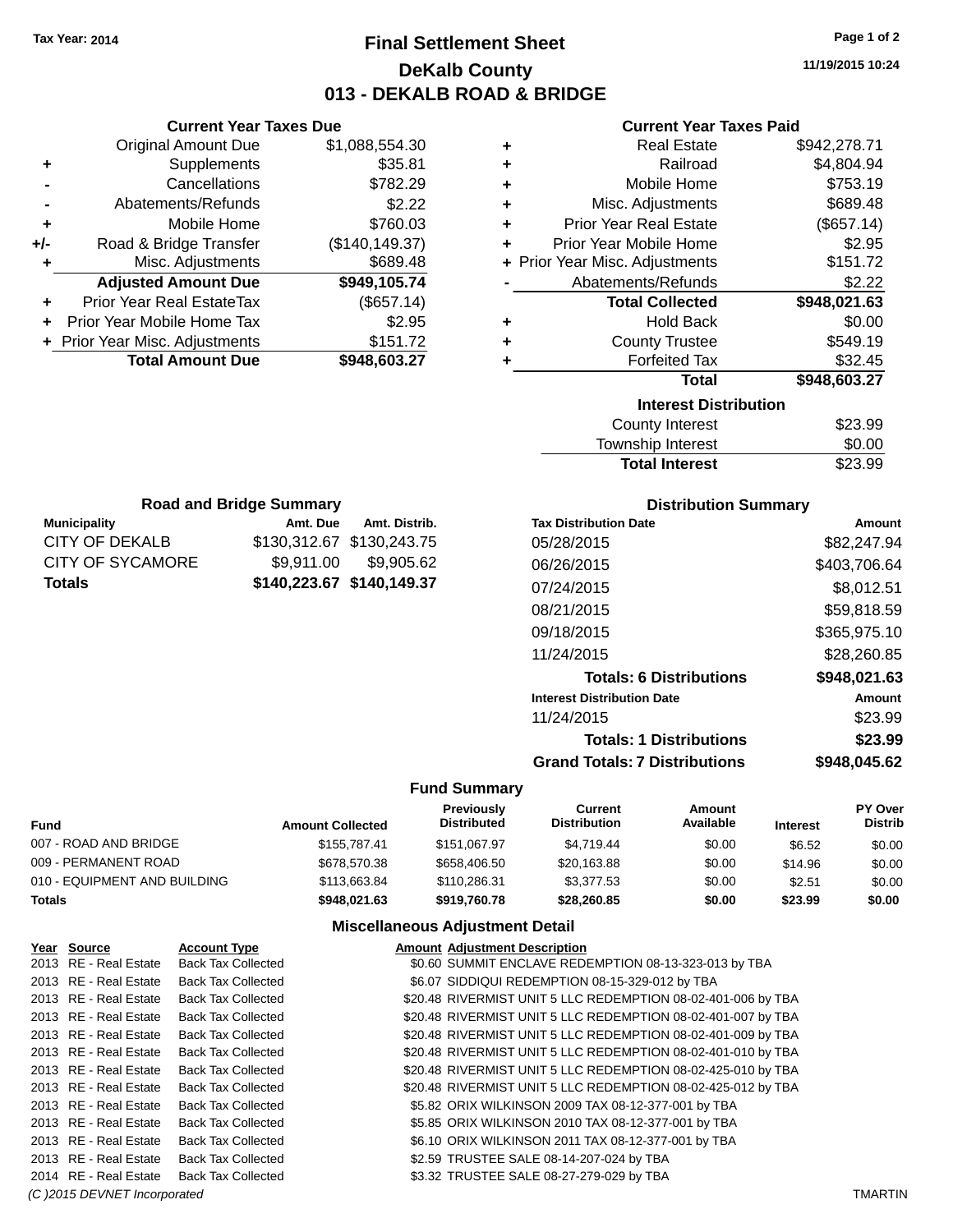Year Source 2014 RE - Real Estate 2014 RE - Real Estate 2014 RE - Real Estate 2014 MH - Mobile Home 2014 RE - Real Estate

## **Final Settlement Sheet Tax Year: 2014 Page 2 of 2 DeKalb County**

#### **Miscellaneous Adjustment Detail**

| ear Source           | <b>Account Type</b>                       |          | <b>Amount Adjustment Description</b>              |
|----------------------|-------------------------------------------|----------|---------------------------------------------------|
| 014 RE - Real Estate | <b>Back Tax Collected</b>                 |          | \$3.32 TRUSTEE SALE 08-27-279-027 by TBA          |
| 014 RE - Real Estate | Paymt In Lieu of Tax                      |          | \$238.82 HOUSING AUTHORITY by TBA                 |
|                      | 014 RE - Real Estate Paymt In Lieu of Tax |          | \$238.82 HOUSING AUTHORITY by TBA                 |
|                      | 014 MH - Mobile Home Back Tax Collected   |          | \$1.81 SAUL REDEMPTION 08-01-401-005 2320F by TBA |
|                      | 014 RE - Real Estate Back Tax Collected   |          | \$184.40 TRUSTEE SALE 08-14-458-029 by TBA        |
|                      | 014 RE - Real Estate Back Tax Collected   |          | \$20.80 TRUSTEE SALE 08-27-227-031 by TBA         |
| Totals 19 entries    |                                           | \$841.20 |                                                   |
|                      |                                           |          |                                                   |

#### **Abatement Detail**

2014 atement 2015 COMB 30.88 PTAB INTEREST REFUND 08-28-201-009 by TBA 2014 RE - Real Estate RE Abatement \$0.51 PTAB INTEREST REFUND 08-13-102-007 by TBA 2014 RE - Real Estate RE Abatement \$0.60 PTAB INTEREST REFUND 08-13-102-008 by TBA 2014 RE - Real Estate RE Abatement \$0.10 PTAB INTEREST REFUND 08-28-251-007 by TBA 2014 RE - Real Estate RE Abatement \$0.06 PTAB INTEREST REFUND 08-03-450-023 by TBA 2014 RE - Real Estate RE Abatement \$0.07 PTAB INTEREST REFUND 08-23-130-031 by TBA **Totals \$2.22 6 entries**

| 2014 RE - Real Estate |                       | <b>Back Tax Collected</b> |          | \$20.80 TRUSTEE SALE 08-27-2         |
|-----------------------|-----------------------|---------------------------|----------|--------------------------------------|
|                       | Totals 19 entries     |                           | \$841.20 |                                      |
|                       |                       |                           |          | <b>Abatement Detail</b>              |
|                       | Year Source           | <b>Account Type</b>       |          | <b>Amount Adjustment Description</b> |
|                       | 2014 RE - Real Estate | <b>RE</b> Abatement       |          | \$0.88 PTAB INTEREST REFUN           |
|                       | 2014 RE - Real Estate | <b>RE</b> Abatement       |          | \$0.51 PTAB INTEREST REFUN           |
|                       | 2014 RE - Real Estate | <b>RE</b> Abatement       |          | \$0.60 PTAB INTEREST REFUN           |
|                       | 2014 RE - Real Estate | <b>RE</b> Abatement       |          | \$0.10 PTAB INTEREST REFUN           |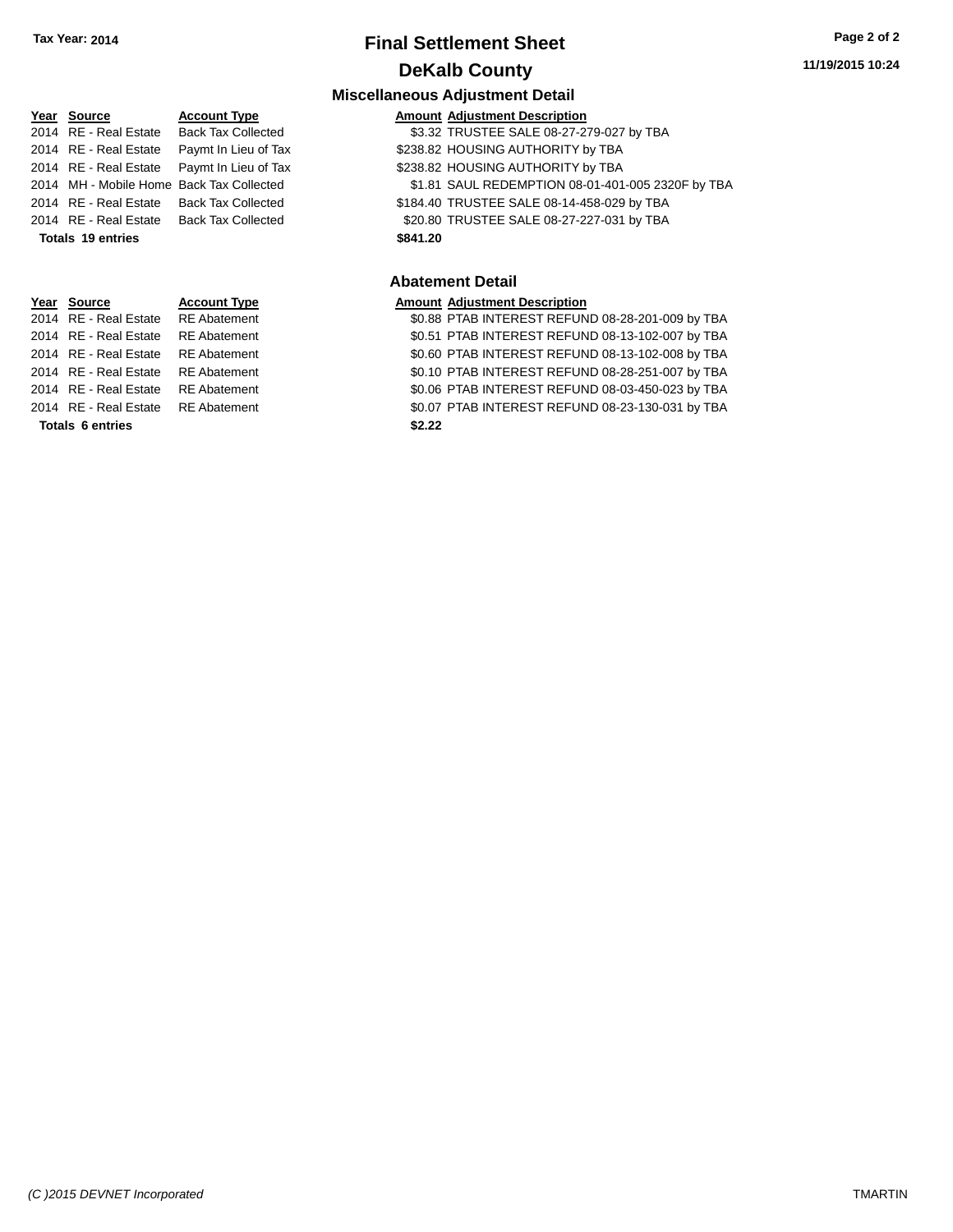**Current Year Taxes Due** Original Amount Due \$107,927.80

**Adjusted Amount Due \$107,663.60**

**Total Amount Due \$107,684.11**

**+** Supplements \$0.00 **-** Cancellations \$264.20 **-** Abatements/Refunds \$0.00 **+** Mobile Home \$0.00 **+/-** Road & Bridge Transfer \$0.00<br> **+** Misc. Adjustments \$0.00

**+** Prior Year Real EstateTax \$20.51 **+** Prior Year Mobile Home Tax \$0.00 **+ Prior Year Misc. Adjustments**  $$0.00$ 

**+** Misc. Adjustments

## **Final Settlement Sheet Tax Year: 2014 Page 1 of 1 DeKalb County 014 - FRANKLIN TOWNSHIP**

**11/19/2015 10:24**

#### **Current Year Taxes Paid**

| ٠ | <b>Real Estate</b>             | \$106,362.39 |
|---|--------------------------------|--------------|
| ٠ | Railroad                       | \$1,287.46   |
| ÷ | Mobile Home                    | \$0.00       |
| ٠ | Misc. Adjustments              | \$0.00       |
| ٠ | <b>Prior Year Real Estate</b>  | \$20.51      |
| ٠ | Prior Year Mobile Home         | \$0.00       |
|   | + Prior Year Misc. Adjustments | \$0.00       |
|   | Abatements/Refunds             | \$0.00       |
|   | <b>Total Collected</b>         | \$107,670.36 |
| ٠ | <b>Hold Back</b>               | \$0.00       |
| ٠ | <b>County Trustee</b>          | \$13.75      |
| ٠ | <b>Forfeited Tax</b>           | \$0.00       |
|   | <b>Total</b>                   | \$107,684.11 |
|   | <b>Interest Distribution</b>   |              |
|   | County Interest                | \$2.72       |
|   | <b>Township Interest</b>       | ደ0 00        |

| <b>Total Interest</b> | \$2.72 |
|-----------------------|--------|
| Township Interest     | \$0.00 |
| County Interest       | \$2.72 |

#### **Distribution Summary**

| <b>Tax Distribution Date</b>         | Amount       |
|--------------------------------------|--------------|
| 05/28/2015                           | \$12,288.43  |
| 06/26/2015                           | \$45,459.51  |
| 07/24/2015                           | \$744.25     |
| 08/21/2015                           | \$8,220.16   |
| 09/18/2015                           | \$35,858.15  |
| 11/24/2015                           | \$5,099.86   |
| <b>Totals: 6 Distributions</b>       | \$107,670.36 |
| <b>Interest Distribution Date</b>    | Amount       |
| 11/24/2015                           | \$2.72       |
| <b>Totals: 1 Distributions</b>       | \$2.72       |
| <b>Grand Totals: 7 Distributions</b> | \$107.673.08 |
|                                      |              |

| <b>Fund</b>              | <b>Amount Collected</b> | <b>Previously</b><br><b>Distributed</b> | Current<br><b>Distribution</b> | Amount<br>Available | <b>Interest</b> | <b>PY Over</b><br><b>Distrib</b> |
|--------------------------|-------------------------|-----------------------------------------|--------------------------------|---------------------|-----------------|----------------------------------|
| 001 - CORPORATE          | \$98,683,86             | \$94,009.65                             | \$4.674.21                     | \$0.00              | \$2.49          | \$0.00                           |
| $005 - I. M. R. F.$      | \$6.987.27              | \$6.656.32                              | \$330.95                       | \$0.00              | \$0.18          | \$0.00                           |
| 054 - GENERAL ASSISTANCE | \$1,999.23              | \$1,904.53                              | \$94.70                        | \$0.00              | \$0.05          | \$0.00                           |
| Totals                   | \$107,670.36            | \$102,570.50                            | \$5,099.86                     | \$0.00              | \$2.72          | \$0.00                           |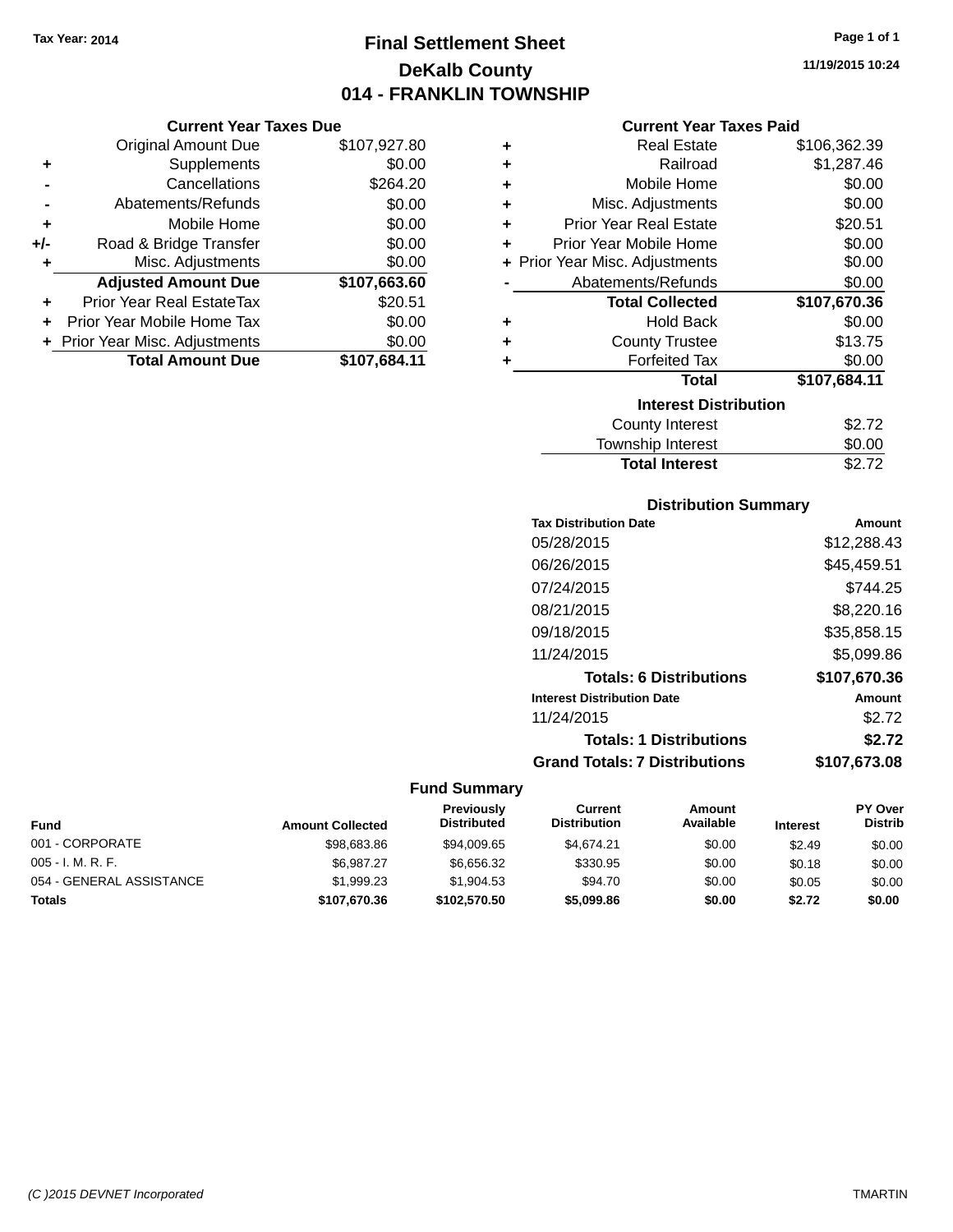## **Final Settlement Sheet Tax Year: 2014 Page 1 of 1 DeKalb County 015 - FRANKLIN TWP CEMETERY**

**11/19/2015 10:24**

#### **Current Year Taxes Paid**

|     | <b>Current Year Taxes Due</b>  |             |         |
|-----|--------------------------------|-------------|---------|
|     | Original Amount Due            | \$32,376.26 |         |
|     | Supplements                    | \$0.00      | ٠       |
|     | Cancellations                  | \$79.26     | ٠       |
|     | Abatements/Refunds             | \$0.00      | ٠       |
|     | Mobile Home                    | \$0.00      |         |
| +/- | Road & Bridge Transfer         | \$0.00      |         |
|     | Misc. Adjustments              | \$0.00      | + Prior |
|     | <b>Adjusted Amount Due</b>     | \$32,297.00 |         |
|     | Prior Year Real EstateTax      | \$6.11      |         |
|     | Prior Year Mobile Home Tax     | \$0.00      |         |
|     | + Prior Year Misc. Adjustments | \$0.00      |         |
|     | <b>Total Amount Due</b>        | \$32,303.11 |         |
|     |                                |             |         |

| ٠ | <b>Real Estate</b>             | \$31,906.66 |
|---|--------------------------------|-------------|
| ٠ | Railroad                       | \$386.22    |
| ٠ | Mobile Home                    | \$0.00      |
| ٠ | Misc. Adjustments              | \$0.00      |
| ٠ | <b>Prior Year Real Estate</b>  | \$6.11      |
| ٠ | Prior Year Mobile Home         | \$0.00      |
|   | + Prior Year Misc. Adjustments | \$0.00      |
|   | Abatements/Refunds             | \$0.00      |
|   | <b>Total Collected</b>         | \$32,298.99 |
| ٠ | <b>Hold Back</b>               | \$0.00      |
| ÷ | <b>County Trustee</b>          | \$4.12      |
| ٠ | <b>Forfeited Tax</b>           | \$0.00      |
|   | Total                          | \$32,303.11 |
|   | <b>Interest Distribution</b>   |             |
|   | <b>County Interest</b>         | \$0.82      |
|   | Township Interest              | \$0.00      |
|   | <b>Total Interest</b>          | \$0.82      |

#### **Distribution Summary**

| <b>Tax Distribution Date</b>         | Amount      |
|--------------------------------------|-------------|
| 05/28/2015                           | \$3,686.31  |
| 06/26/2015                           | \$13,636.90 |
| 07/24/2015                           | \$223.27    |
| 08/21/2015                           | \$2,465.77  |
| 09/18/2015                           | \$10,756.88 |
| 11/24/2015                           | \$1,529.86  |
| <b>Totals: 6 Distributions</b>       | \$32,298.99 |
| <b>Interest Distribution Date</b>    | Amount      |
| 11/24/2015                           | \$0.82      |
| <b>Totals: 1 Distributions</b>       | \$0.82      |
| <b>Grand Totals: 7 Distributions</b> | \$32,299.81 |
|                                      |             |

| Fund           | <b>Amount Collected</b> | Previously<br><b>Distributed</b> | Current<br><b>Distribution</b> | Amount<br>Available | <b>Interest</b> | <b>PY Over</b><br><b>Distrib</b> |
|----------------|-------------------------|----------------------------------|--------------------------------|---------------------|-----------------|----------------------------------|
| 017 - CEMETERY | \$32,298.99             | \$30,769.13                      | \$1,529.86                     | \$0.00              | \$0.82          | \$0.00                           |
| Totals         | \$32,298.99             | \$30,769,13                      | \$1,529.86                     | \$0.00              | \$0.82          | \$0.00                           |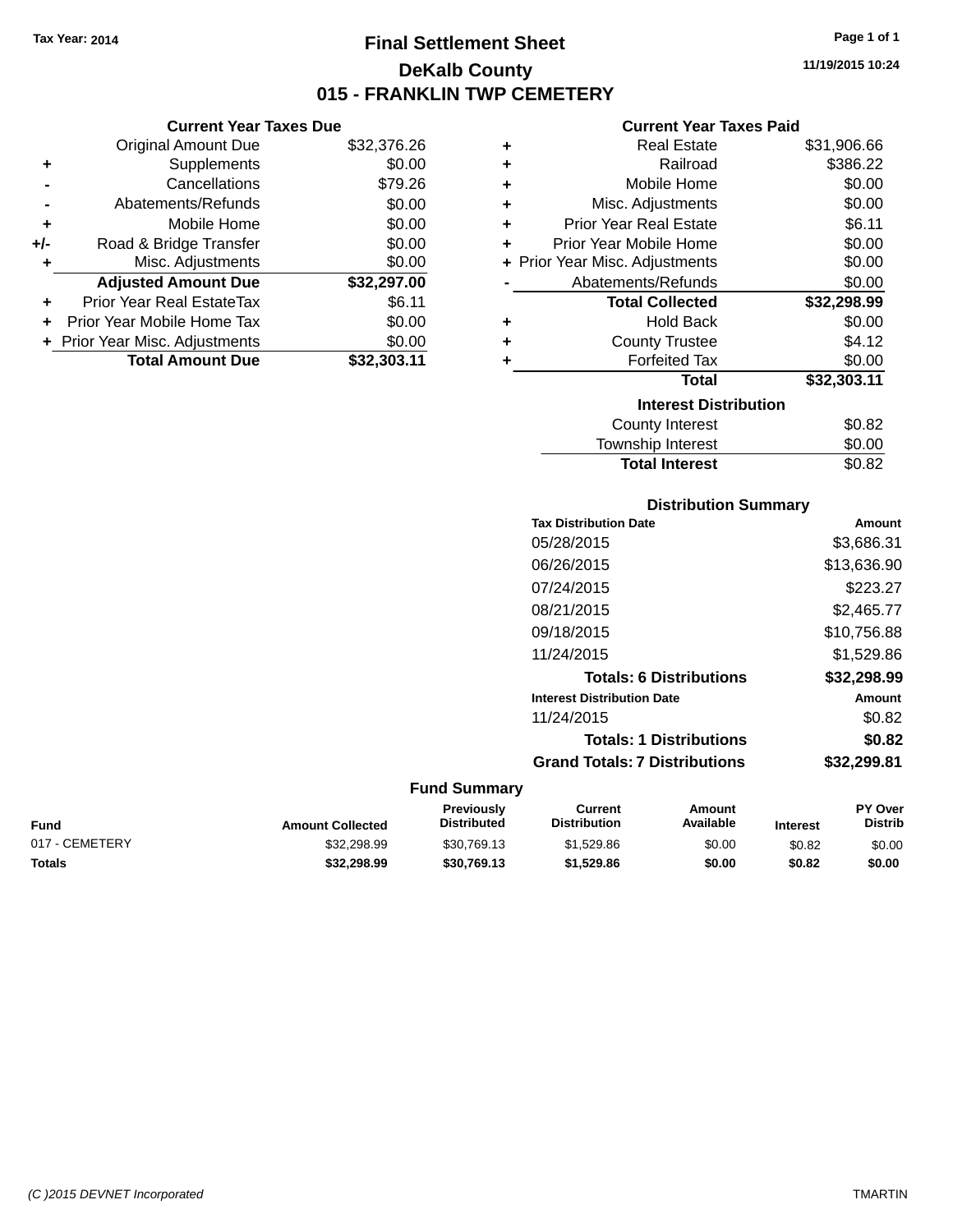**Current Year Taxes Due** Original Amount Due \$241,900.03

**Adjusted Amount Due \$216,508.94**

**Total Amount Due \$216,555.32**

**+** Supplements \$0.00 **-** Cancellations \$592.20 **-** Abatements/Refunds \$0.00 **+** Mobile Home \$0.00 **+/-** Road & Bridge Transfer (\$24,798.89) **+** Misc. Adjustments \$0.00

**+** Prior Year Real EstateTax \$46.38 **+** Prior Year Mobile Home Tax \$0.00 **+ Prior Year Misc. Adjustments**  $$0.00$ 

**Municipality Municipality** Amt. Due Amt. Distrib. **Road and Bridge Summary**

VILLAGE OF KIRKLAND \$24,802.03 \$24,798.89 **Totals \$24,802.03 \$24,798.89**

## **Final Settlement Sheet Tax Year: 2014 Page 1 of 1 DeKalb County 016 - FRANKLIN ROAD & BRIDGE**

**11/19/2015 10:24**

#### **Current Year Taxes Paid**

| ٠             | <b>Real Estate</b>             | \$213,592.51 |
|---------------|--------------------------------|--------------|
| Railroad<br>٠ |                                | \$2,885.60   |
| ٠             | Mobile Home                    | \$0.00       |
| ٠             | Misc. Adjustments              | \$0.00       |
| ٠             | <b>Prior Year Real Estate</b>  | \$46.38      |
| ÷             | Prior Year Mobile Home         | \$0.00       |
|               | + Prior Year Misc. Adjustments | \$0.00       |
|               | Abatements/Refunds             | \$0.00       |
|               | <b>Total Collected</b>         | \$216,524.49 |
| ٠             | <b>Hold Back</b>               | \$0.00       |
| ٠             | <b>County Trustee</b>          | \$30.83      |
| ٠             | <b>Forfeited Tax</b>           | \$0.00       |
|               | Total                          | \$216,555.32 |
|               | <b>Interest Distribution</b>   |              |
|               | <b>County Interest</b>         | \$5.48       |
|               | Townehin Interact              | ቁስ ስስ        |

| County Interest       | \$5.48 |
|-----------------------|--------|
| Township Interest     | \$0.00 |
| <b>Total Interest</b> | \$5.48 |

| <b>Distribution Summary</b> |
|-----------------------------|
|-----------------------------|

| <b>Tax Distribution Date</b>         | Amount       |
|--------------------------------------|--------------|
| 05/28/2015                           | \$24,687.96  |
| 06/26/2015                           | \$91,451.58  |
| 07/24/2015                           | \$1,495.20   |
| 08/21/2015                           | \$16,514.45  |
| 09/18/2015                           | \$72,129.32  |
| 11/24/2015                           | \$10,245.98  |
| <b>Totals: 6 Distributions</b>       | \$216,524.49 |
| <b>Interest Distribution Date</b>    | Amount       |
| 11/24/2015                           | \$5.48       |
| <b>Totals: 1 Distributions</b>       | \$5.48       |
| <b>Grand Totals: 7 Distributions</b> | \$216,529.97 |

|                                         |                         | <b>Previously</b>  | Current             | Amount    |                 | PY Over        |
|-----------------------------------------|-------------------------|--------------------|---------------------|-----------|-----------------|----------------|
| <b>Fund</b>                             | <b>Amount Collected</b> | <b>Distributed</b> | <b>Distribution</b> | Available | <b>Interest</b> | <b>Distrib</b> |
| 007 - ROAD AND BRIDGE                   | \$72.838.39             | \$69,398.30        | \$3,440.09          | \$0.00    | \$2.22          | \$0.00         |
| 008 - BRIDGE CONST W/COUNTY             | \$19,955.99             | \$19,010.74        | \$945.25            | \$0.00    | \$0.45          | \$0.00         |
| 009 - PERMANENT ROAD                    | \$101.182.06            | \$96.389.42        | \$4.792.64          | \$0.00    | \$2.30          | \$0.00         |
| 010 - EQUIPMENT AND BUILDING            | \$15,556.67             | \$14,819.81        | \$736.86            | \$0.00    | \$0.35          | \$0.00         |
| 035 - TORT JUDGEMENTS/LIABILITY<br>INS. | \$5,989.64              | \$5.705.95         | \$283.69            | \$0.00    | \$0.14          | \$0.00         |
| 047 - SOCIAL SECURITY                   | \$1,001.74              | \$954.29           | \$47.45             | \$0.00    | \$0.02          | \$0.00         |
| <b>Totals</b>                           | \$216,524.49            | \$206,278.51       | \$10.245.98         | \$0.00    | \$5.48          | \$0.00         |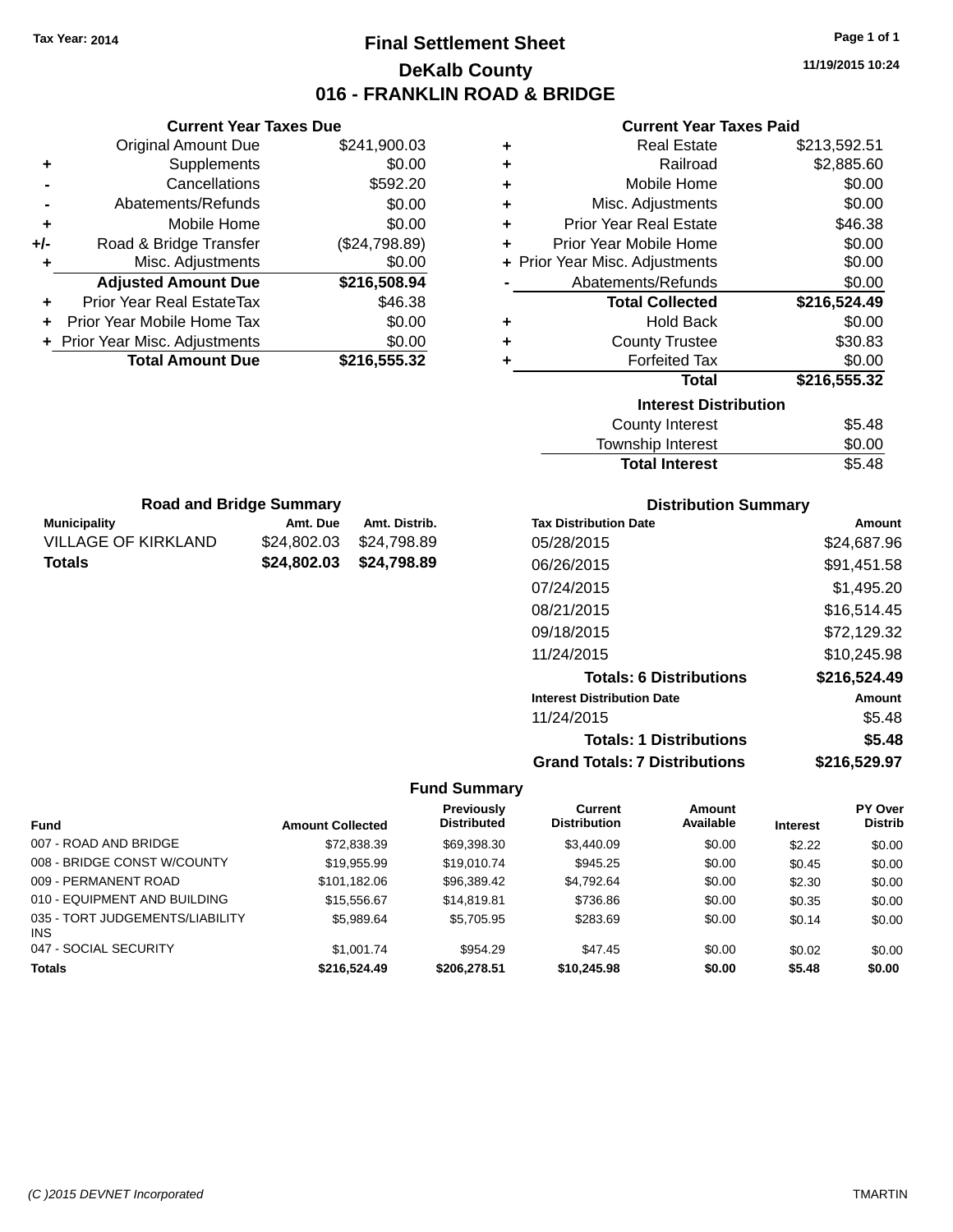## **Final Settlement Sheet Tax Year: 2014 Page 1 of 2 DeKalb County 017 - GENOA TOWNSHIP**

**11/19/2015 10:24**

| <b>Current Year Taxes Due</b> |  |  |  |
|-------------------------------|--|--|--|
|-------------------------------|--|--|--|

|     | <b>Original Amount Due</b>       | \$236,386.78 |
|-----|----------------------------------|--------------|
| ٠   | Supplements                      | \$14.94      |
|     | Cancellations                    | \$738.55     |
|     | Abatements/Refunds               | \$2.13       |
| ٠   | Mobile Home                      | \$144.95     |
| +/- | Road & Bridge Transfer           | \$0.00       |
| ٠   | Misc. Adjustments                | \$49.55      |
|     | <b>Adjusted Amount Due</b>       | \$235,855.54 |
|     | <b>Prior Year Real EstateTax</b> | \$171.79     |
|     | Prior Year Mobile Home Tax       | \$0.00       |
|     | + Prior Year Misc. Adjustments   | \$51.00      |
|     | <b>Total Amount Due</b>          | \$236,078.33 |

| <b>Current Year Taxes Paid</b> |  |  |  |
|--------------------------------|--|--|--|
|--------------------------------|--|--|--|

| ٠ | <b>Real Estate</b>             | \$233,438.87 |
|---|--------------------------------|--------------|
| ÷ | Railroad                       | \$2,148.50   |
| ÷ | Mobile Home                    | \$138.50     |
| ٠ | Misc. Adjustments              | \$49.55      |
| ÷ | <b>Prior Year Real Estate</b>  | \$171.79     |
| ÷ | Prior Year Mobile Home         | \$0.00       |
|   | + Prior Year Misc. Adjustments | \$51.00      |
|   | Abatements/Refunds             | \$2.13       |
|   |                                |              |
|   | <b>Total Collected</b>         | \$235,996.08 |
| ٠ | <b>Hold Back</b>               | \$0.00       |
| ÷ | <b>County Trustee</b>          | \$82.25      |
|   | <b>Forfeited Tax</b>           | \$0.00       |
|   | Total                          | \$236,078.33 |
|   | <b>Interest Distribution</b>   |              |
|   | <b>County Interest</b>         | \$5.97       |

#### **Distribution Summary**

Total Interest \$5.97

| <b>Tax Distribution Date</b>         | Amount       |
|--------------------------------------|--------------|
| 05/28/2015                           | \$24,949.44  |
| 06/26/2015                           | \$101,291.47 |
| 07/24/2015                           | \$2,504.68   |
| 08/21/2015                           | \$15,685.24  |
| 09/18/2015                           | \$84,722.76  |
| 11/24/2015                           | \$6,842.49   |
| <b>Totals: 6 Distributions</b>       | \$235,996.08 |
| <b>Interest Distribution Date</b>    | Amount       |
| 11/24/2015                           | \$5.97       |
| <b>Totals: 1 Distributions</b>       | \$5.97       |
| <b>Grand Totals: 7 Distributions</b> | \$236.002.05 |

## **Fund Summary**

| <b>Fund</b>                             | <b>Amount Collected</b> | <b>Previously</b><br><b>Distributed</b> | Current<br><b>Distribution</b> | Amount<br>Available | <b>Interest</b> | <b>PY Over</b><br><b>Distrib</b> |
|-----------------------------------------|-------------------------|-----------------------------------------|--------------------------------|---------------------|-----------------|----------------------------------|
| 001 - CORPORATE                         | \$204.377.55            | \$198.451.82                            | \$5.925.73                     | \$0.00              | \$5.18          | \$0.00                           |
| 035 - TORT JUDGEMENTS/LIABILITY<br>INS. | \$4.456.08              | \$4.326.89                              | \$129.19                       | \$0.00              | \$0.11          | \$0.00                           |
| 047 - SOCIAL SECURITY                   | \$11,206.28             | \$10.881.34                             | \$324.94                       | \$0.00              | \$0.28          | \$0.00                           |
| 054 - GENERAL ASSISTANCE                | \$15.956.17             | \$15,493.54                             | \$462.63                       | \$0.00              | \$0.40          | \$0.00                           |
| <b>Totals</b>                           | \$235,996.08            | \$229.153.59                            | \$6,842.49                     | \$0.00              | \$5.97          | \$0.00                           |

| Year Source             | <b>Account Type</b>                      | <b>Amount Adjustment Description</b>                     |
|-------------------------|------------------------------------------|----------------------------------------------------------|
|                         | 2013 RE - Real Estate Back Tax Collected | \$23.68 MARSH REDEMPTION 03-31-231-008 by TBA            |
|                         | 2013 RE - Real Estate Back Tax Collected | \$27.32 ABCXYZ LIVING TR REDEMPTION 03-31-235-006 by TBA |
|                         | 2014 RE - Real Estate Back Tax Collected | \$4.98 TRUSTEE SALE 03-30-173-023 by TBA                 |
|                         | 2014 RE - Real Estate Back Tax Collected | \$44.57 TRUSTEE SALE 03-30-180-017 by TBA                |
| <b>Totals 4 entries</b> |                                          | \$100.55                                                 |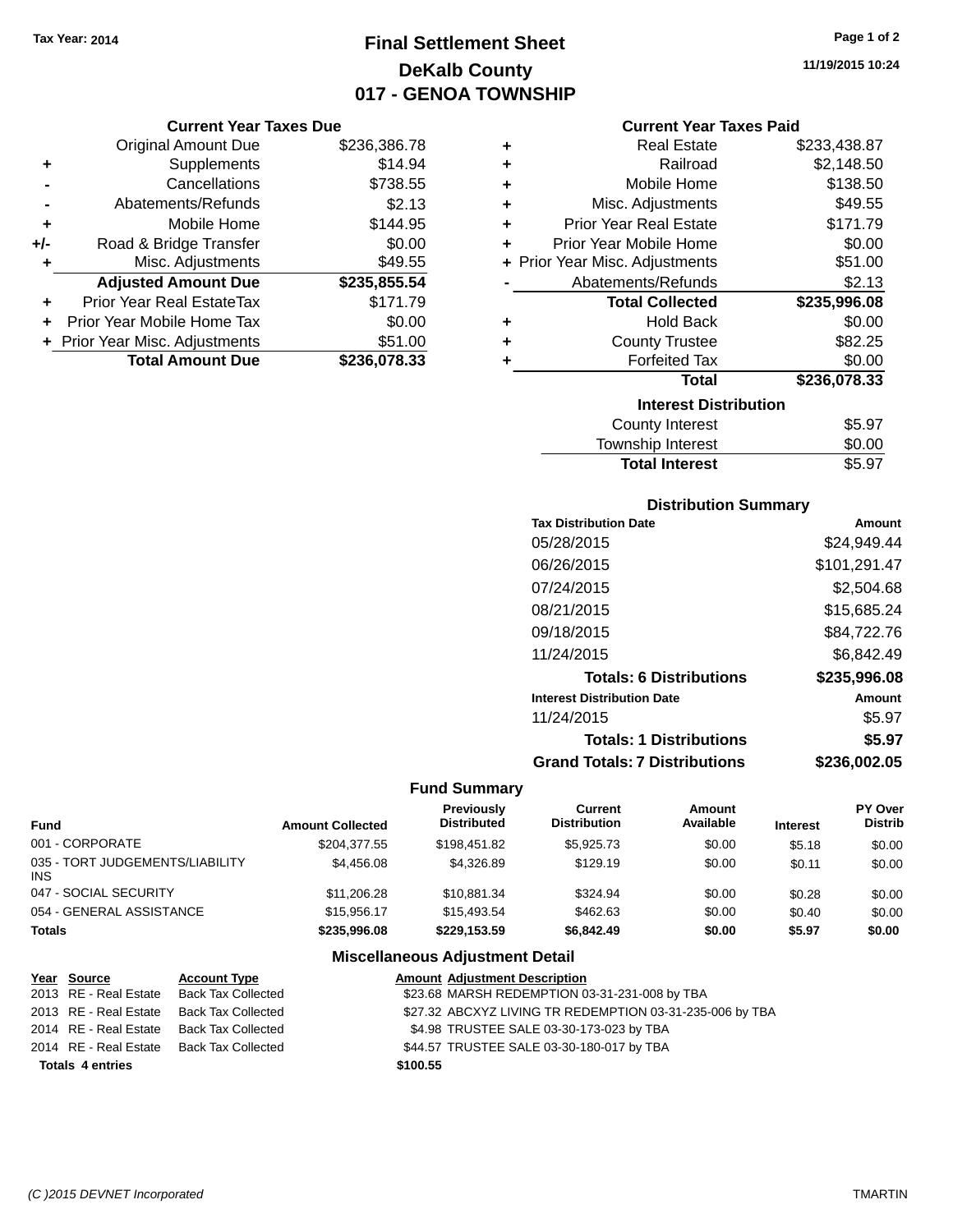## **Final Settlement Sheet Tax Year: 2014 Page 2 of 2 DeKalb County Abatement Detail**

**11/19/2015 10:24**

**Totals \$2.13 1 entries**

**Year Source Account Type And Amount Adjustment Description**<br>2014 RE - Real Estate RE Abatement **Account 1991 AMOUNTEREST REFUN** \$2.13 PTAB INTEREST REFUND 03-19-461-008 by TBA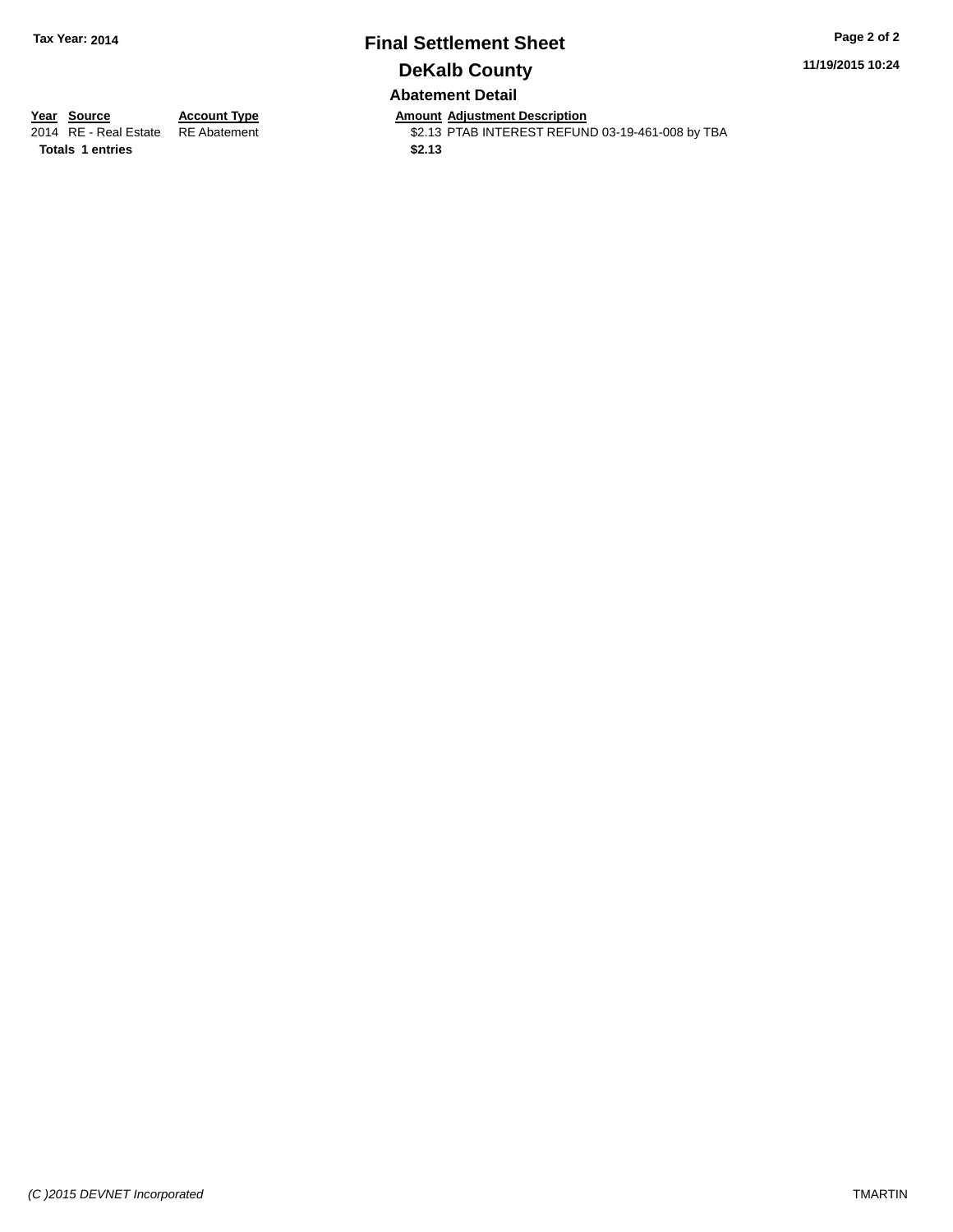## **Final Settlement Sheet Tax Year: 2014 Page 1 of 2 DeKalb County 018 - GENOA ROAD & BRIDGE**

**11/19/2015 10:24**

|     | <b>Current Year Taxes Due</b>  |               |   |
|-----|--------------------------------|---------------|---|
|     | <b>Original Amount Due</b>     | \$177,517.64  | ٠ |
|     | Supplements                    | \$11.21       |   |
|     | Cancellations                  | \$158.17      | ٠ |
|     | Abatements/Refunds             | \$1.60        | ٠ |
| ٠   | Mobile Home                    | \$108.87      | ٠ |
| +/- | Road & Bridge Transfer         | (\$24,687.66) |   |
|     | Misc. Adjustments              | \$37.21       |   |
|     | <b>Adjusted Amount Due</b>     | \$152,827.50  |   |
| ÷   | Prior Year Real EstateTax      | \$129.00      |   |
|     | Prior Year Mobile Home Tax     | \$0.00        | ٠ |
|     | + Prior Year Misc. Adjustments | \$38.30       |   |
|     | <b>Total Amount Due</b>        | \$152,994.80  |   |
|     |                                |               |   |
|     |                                |               |   |

**Municipality Municipality** Amt. Due Amt. Distrib. **Road and Bridge Summary**

CITY OF GENOA \$24,695.66 \$24,687.66 **Totals \$24,695.66 \$24,687.66**

| ٠ | <b>Real Estate</b>             | \$151,012.67 |
|---|--------------------------------|--------------|
| ٠ | Railroad                       | \$1,613.44   |
| ÷ | Mobile Home                    | \$104.02     |
| ÷ | Misc. Adjustments              | \$37.21      |
| ÷ | Prior Year Real Estate         | \$129.00     |
| ٠ | Prior Year Mobile Home         | \$0.00       |
|   | + Prior Year Misc. Adjustments | \$38.30      |
|   | Abatements/Refunds             | \$1.60       |
|   | <b>Total Collected</b>         | \$152,933.04 |
| ٠ | <b>Hold Back</b>               | \$0.00       |
| ٠ | <b>County Trustee</b>          | \$61.75      |
| ٠ | <b>Forfeited Tax</b>           | \$0.01       |
|   | Total                          | \$152,994.80 |
|   | <b>Interest Distribution</b>   |              |
|   | County Interest                | \$3.87       |
|   | <b>Township Interest</b>       | \$0.00       |
|   | <b>Total Interest</b>          | \$3.87       |

| UWIIJIIIU IIIIGIGJI   |     |
|-----------------------|-----|
| <b>Total Interest</b> | \$. |
|                       |     |

| <b>Distribution Summary</b>          |              |  |  |  |
|--------------------------------------|--------------|--|--|--|
| <b>Tax Distribution Date</b>         | Amount       |  |  |  |
| 05/28/2015                           | \$16,285.47  |  |  |  |
| 06/26/2015                           | \$65,616.00  |  |  |  |
| 07/24/2015                           | \$1,617.88   |  |  |  |
| 08/21/2015                           | \$10,212.59  |  |  |  |
| 09/18/2015                           | \$54,766.87  |  |  |  |
| 11/24/2015                           | \$4.434.23   |  |  |  |
| <b>Totals: 6 Distributions</b>       | \$152,933.04 |  |  |  |
| <b>Interest Distribution Date</b>    | Amount       |  |  |  |
| 11/24/2015                           | \$3.87       |  |  |  |
| <b>Totals: 1 Distributions</b>       | \$3.87       |  |  |  |
| <b>Grand Totals: 7 Distributions</b> | \$152.936.91 |  |  |  |

#### **Fund Summary**

| Fund                                    | <b>Amount Collected</b> | <b>Previously</b><br><b>Distributed</b> | Current<br><b>Distribution</b> | Amount<br>Available | <b>Interest</b> | PY Over<br>Distrib |
|-----------------------------------------|-------------------------|-----------------------------------------|--------------------------------|---------------------|-----------------|--------------------|
| 007 - ROAD AND BRIDGE                   | \$54,140.76             | \$52.564.50                             | \$1,576.26                     | \$0.00              | \$1.71          | \$0.00             |
| 008 - BRIDGE CONST W/COUNTY             | \$855.24                | \$830.50                                | \$24.74                        | \$0.00              | \$0.02          | \$0.00             |
| 009 - PERMANENT ROAD                    | \$77.621.86             | \$75,376,33                             | \$2,245.53                     | \$0.00              | \$1.69          | \$0.00             |
| 010 - EQUIPMENT AND BUILDING            | \$8,599.33              | \$8,350.55                              | \$248.78                       | \$0.00              | \$0.19          | \$0.00             |
| 035 - TORT JUDGEMENTS/LIABILITY<br>INS. | \$8,608.74              | \$8.359.71                              | \$249.03                       | \$0.00              | \$0.19          | \$0.00             |
| 047 - SOCIAL SECURITY                   | \$3,107.11              | \$3.017.22                              | \$89.89                        | \$0.00              | \$0.07          | \$0.00             |
| <b>Totals</b>                           | \$152,933,04            | \$148,498.81                            | \$4,434,23                     | \$0.00              | \$3.87          | \$0.00             |

| Year Source             | <b>Account Type</b>       | <b>Amount Adjustment Description</b>                     |  |
|-------------------------|---------------------------|----------------------------------------------------------|--|
| 2013 RE - Real Estate   | <b>Back Tax Collected</b> | \$17.78 MARSH REDEMPTION 03-31-231-008 by TBA            |  |
| 2013 RE - Real Estate   | Back Tax Collected        | \$20.52 ABCXYZ LIVING TR REDEMPTION 03-31-235-006 by TBA |  |
| 2014 RE - Real Estate   | Back Tax Collected        | \$3.74 TRUSTEE SALE 03-30-173-023 by TBA                 |  |
| 2014 RE - Real Estate   | Back Tax Collected        | \$33.47 TRUSTEE SALE 03-30-180-017 by TBA                |  |
| <b>Totals 4 entries</b> |                           | \$75.51                                                  |  |
|                         |                           |                                                          |  |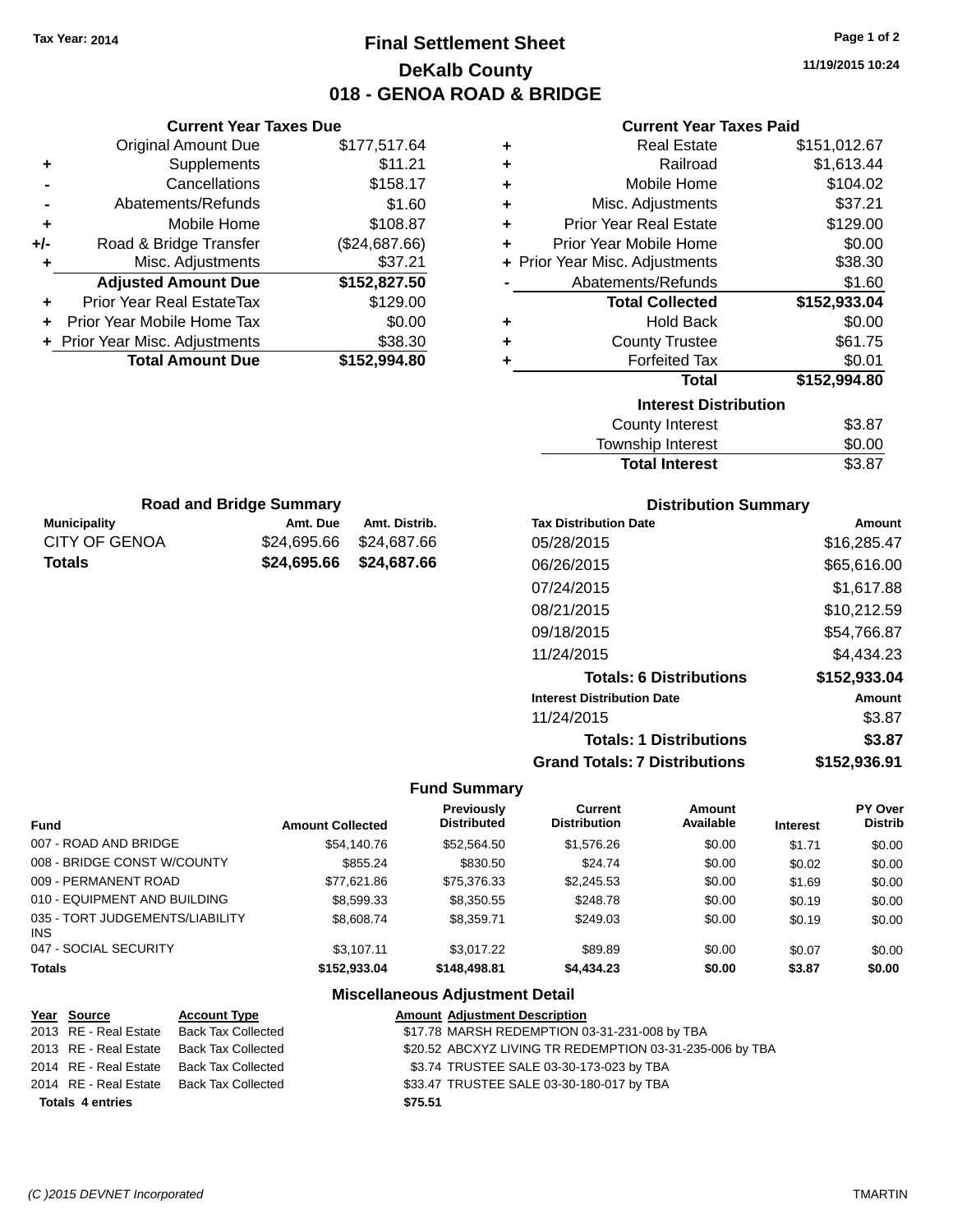## **Final Settlement Sheet Tax Year: 2014 Page 2 of 2 DeKalb County Abatement Detail**

**11/19/2015 10:24**

**Totals 1 entries** \$1.60

**Year Source Account Type Anneurs Amount Adjustment Description**<br>2014 RE - Real Estate RE Abatement **Alternative St.60 PTAB INTEREST REFUN** \$1.60 PTAB INTEREST REFUND 03-19-461-008 by TBA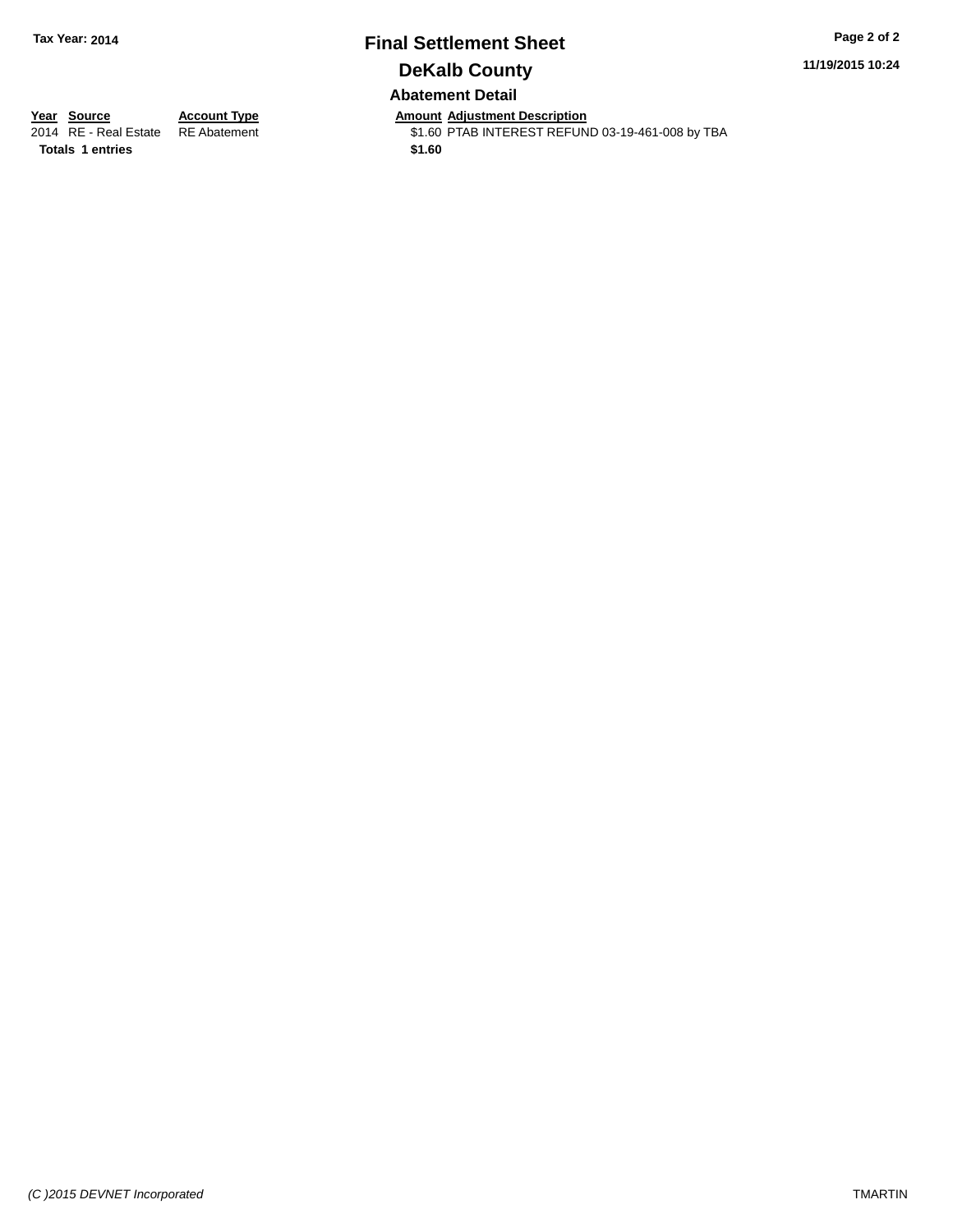**Current Year Taxes Due** Original Amount Due \$88,187.59

**Adjusted Amount Due \$88,140.83**

**+** Supplements \$7.53 **-** Cancellations \$72.27 **-** Abatements/Refunds \$0.00 **+** Mobile Home \$10.54 **+/-** Road & Bridge Transfer \$0.00 **+** Misc. Adjustments \$7.44

**+** Prior Year Real EstateTax (\$20.00) **+** Prior Year Mobile Home Tax \$0.00 **+** Prior Year Misc. Adjustments \$0.00<br> **1926, Total Amount Due** \$88,120.83

**Total Amount Due** 

## **Final Settlement Sheet Tax Year: 2014 Page 1 of 1 DeKalb County 019 - KINGSTON TOWNSHIP**

**11/19/2015 10:24**

#### **Current Year Taxes Paid**

| ٠ | <b>Real Estate</b>             | \$86,563.86 |
|---|--------------------------------|-------------|
| ٠ | Railroad                       | \$1,468.76  |
| ٠ | Mobile Home                    | \$10.54     |
| ٠ | Misc. Adjustments              | \$7.44      |
| ÷ | <b>Prior Year Real Estate</b>  | (\$20.00)   |
| ٠ | Prior Year Mobile Home         | \$0.00      |
|   | + Prior Year Misc. Adjustments | \$0.00      |
|   | Abatements/Refunds             | \$0.00      |
|   | <b>Total Collected</b>         | \$88,030.60 |
| ٠ | <b>Hold Back</b>               | \$0.00      |
| ٠ | <b>County Trustee</b>          | \$90.23     |
| ٠ | <b>Forfeited Tax</b>           | \$0.00      |
|   | Total                          | \$88,120.83 |
|   | <b>Interest Distribution</b>   |             |
|   | <b>County Interest</b>         | \$2.23      |
|   | <b>Township Interest</b>       | \$0.00      |
|   | <b>Total Interest</b>          | \$2.23      |

| <b>Distribution Summary</b> |  |
|-----------------------------|--|
|                             |  |

| <b>Tax Distribution Date</b>         | Amount      |
|--------------------------------------|-------------|
| 05/28/2015                           | \$7.771.22  |
| 06/26/2015                           | \$39,891.30 |
| 07/24/2015                           | \$1,077.75  |
| 08/21/2015                           | \$6,849.76  |
| 09/18/2015                           | \$30,331.24 |
| 11/24/2015                           | \$2,109.33  |
| <b>Totals: 6 Distributions</b>       | \$88,030,60 |
| <b>Interest Distribution Date</b>    | Amount      |
| 11/24/2015                           | \$2.23      |
| <b>Totals: 1 Distributions</b>       | \$2.23      |
| <b>Grand Totals: 7 Distributions</b> | \$88.032.83 |
|                                      |             |

#### **Fund Summary**

| <b>Fund</b>              | <b>Amount Collected</b> | <b>Previously</b><br><b>Distributed</b> | Current<br><b>Distribution</b> | Amount<br>Available | <b>Interest</b> | <b>PY Over</b><br><b>Distrib</b> |
|--------------------------|-------------------------|-----------------------------------------|--------------------------------|---------------------|-----------------|----------------------------------|
| 001 - CORPORATE          | \$87,406.73             | \$85,312,35                             | \$2.094.38                     | \$0.00              | \$2.21          | \$0.00                           |
| 054 - GENERAL ASSISTANCE | \$623.87                | \$608.92                                | \$14.95                        | \$0.00              | \$0.02          | \$0.00                           |
| <b>Totals</b>            | \$88,030,60             | \$85.921.27                             | \$2.109.33                     | \$0.00              | \$2.23          | \$0.00                           |

|                         | Year Source           | <b>Account Type</b> | <b>Amount Adiustment Description</b>               |
|-------------------------|-----------------------|---------------------|----------------------------------------------------|
|                         | 2014 RE - Real Estate | Back Tax Collected  | \$7.44 AMCORE BANK REDEMPTION 02-24-476-009 by TBA |
| <b>Totals 1 entries</b> |                       |                     | \$7.44                                             |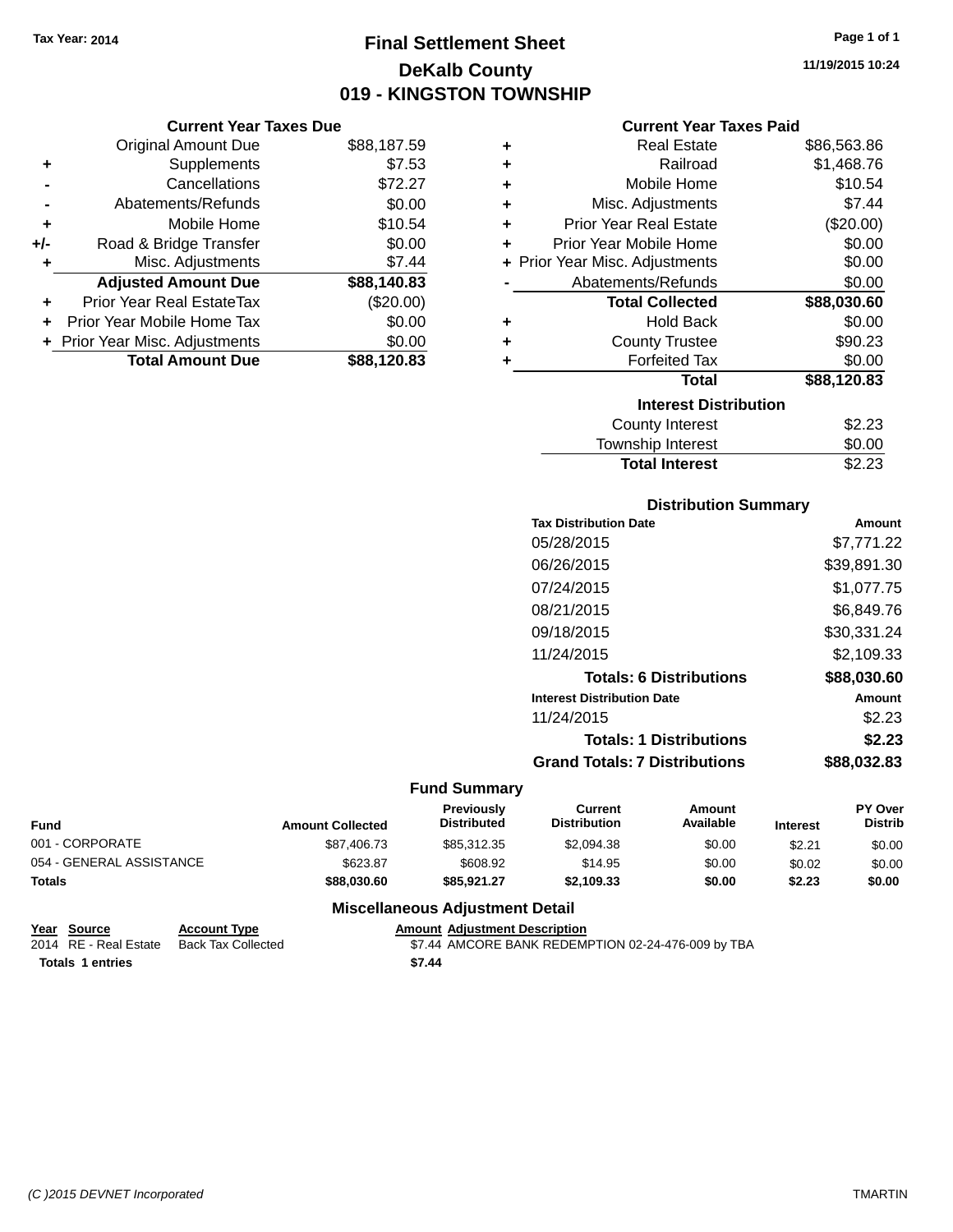## **Final Settlement Sheet Tax Year: 2014 Page 1 of 1 DeKalb County 020 - KINGSTON ROAD & BRIDGE**

**11/19/2015 10:24**

#### **Current Year Taxes Paid**

| ٠ | <b>Real Estate</b>             | \$297,199.11 |
|---|--------------------------------|--------------|
| ÷ | Railroad                       | \$5,438.88   |
| ٠ | Mobile Home                    | \$39.04      |
| ٠ | Misc. Adjustments              | \$27.55      |
| ÷ | <b>Prior Year Real Estate</b>  | (\$80.74)    |
| ٠ | Prior Year Mobile Home         | \$0.00       |
|   | + Prior Year Misc. Adjustments | \$0.00       |
|   | Abatements/Refunds             | \$0.00       |
|   | <b>Total Collected</b>         | \$302,623.84 |
| ٠ | <b>Hold Back</b>               | \$0.00       |
| ٠ | <b>County Trustee</b>          | \$334.06     |
| ٠ | <b>Forfeited Tax</b>           | \$0.00       |
|   | <b>Total</b>                   | \$302,957.90 |
|   | <b>Interest Distribution</b>   |              |
|   | <b>County Interest</b>         | \$7.66       |
|   | Townehin Interest              | ፍስ ሰስ        |

| <b>Total Interest</b>  | \$7.66 |
|------------------------|--------|
| Township Interest      | \$0.00 |
| <b>County Interest</b> | \$7.66 |

| <b>Road and Bridge Summary</b> |             |               |  |  |
|--------------------------------|-------------|---------------|--|--|
| <b>Municipality</b>            | Amt. Due    | Amt. Distrib. |  |  |
| CITY OF GENOA                  | \$8,950.97  | \$8,941.67    |  |  |
| <b>VILLAGE OF KINGSTON</b>     | \$14,424.84 | \$14,409.83   |  |  |
| <b>Totals</b>                  | \$23,375.81 | \$23,351.50   |  |  |

**Current Year Taxes Due** Original Amount Due \$326,563.34

**Adjusted Amount Due \$303,038.64**

**Total Amount Due \$302,957.90**

**+** Supplements \$27.91 **-** Cancellations \$267.70 **-** Abatements/Refunds \$0.00 **+** Mobile Home \$39.04 **+/-** Road & Bridge Transfer (\$23,351.50) **+** Misc. Adjustments \$27.55

**+** Prior Year Real EstateTax (\$80.74) **+** Prior Year Mobile Home Tax \$0.00 **+ Prior Year Misc. Adjustments**  $$0.00$ 

#### **Distribution Summary**

| <b>Tax Distribution Date</b>         | Amount       |
|--------------------------------------|--------------|
| 05/28/2015                           | \$26,686.19  |
| 06/26/2015                           | \$137,261.55 |
| 07/24/2015                           | \$3,700.93   |
| 08/21/2015                           | \$23,522.03  |
| 09/18/2015                           | \$104,212.82 |
| 11/24/2015                           | \$7.240.32   |
| <b>Totals: 6 Distributions</b>       | \$302,623.84 |
| <b>Interest Distribution Date</b>    | Amount       |
| 11/24/2015                           | \$7.66       |
| <b>Totals: 1 Distributions</b>       | \$7.66       |
| <b>Grand Totals: 7 Distributions</b> | \$302,631.50 |

#### **Fund Summary**

| Fund                         | <b>Amount Collected</b> | Previously<br><b>Distributed</b>                                                                                                                                                                                              | Current<br><b>Distribution</b> | Amount<br>Available | <b>Interest</b> | PY Over<br><b>Distrib</b> |
|------------------------------|-------------------------|-------------------------------------------------------------------------------------------------------------------------------------------------------------------------------------------------------------------------------|--------------------------------|---------------------|-----------------|---------------------------|
| 007 - ROAD AND BRIDGE        | \$91.973.04             | \$89,775.87                                                                                                                                                                                                                   | \$2.197.17                     | \$0.00              | \$2.71          | \$0.00                    |
| 008 - BRIDGE CONST W/COUNTY  | \$8.173.51              | \$7.977.82                                                                                                                                                                                                                    | \$195.69                       | \$0.00              | \$0.19          | \$0.00                    |
| 009 - PERMANENT ROAD         | \$175,244,34            | \$171.048.85                                                                                                                                                                                                                  | \$4,195.49                     | \$0.00              | \$4.12          | \$0.00                    |
| 010 - EQUIPMENT AND BUILDING | \$27.232.95             | \$26,580.98                                                                                                                                                                                                                   | \$651.97                       | \$0.00              | \$0.64          | \$0.00                    |
| Totals                       | \$302.623.84            | \$295,383.52                                                                                                                                                                                                                  | \$7.240.32                     | \$0.00              | \$7.66          | \$0.00                    |
|                              |                         | Additional Higher and an article of the control Property of the Additional Property of the Additional Property of the Additional Property of the Additional Property of the Additional Property of the Additional Property of |                                |                     |                 |                           |

| <u>Year Source</u>      | <b>Account Type</b>                      |         | <b>Amount Adiustment Description</b>                |
|-------------------------|------------------------------------------|---------|-----------------------------------------------------|
|                         | 2014 RE - Real Estate Back Tax Collected |         | \$27.55 AMCORE BANK REDEMPTION 02-24-476-009 by TBA |
| <b>Totals 1 entries</b> |                                          | \$27.55 |                                                     |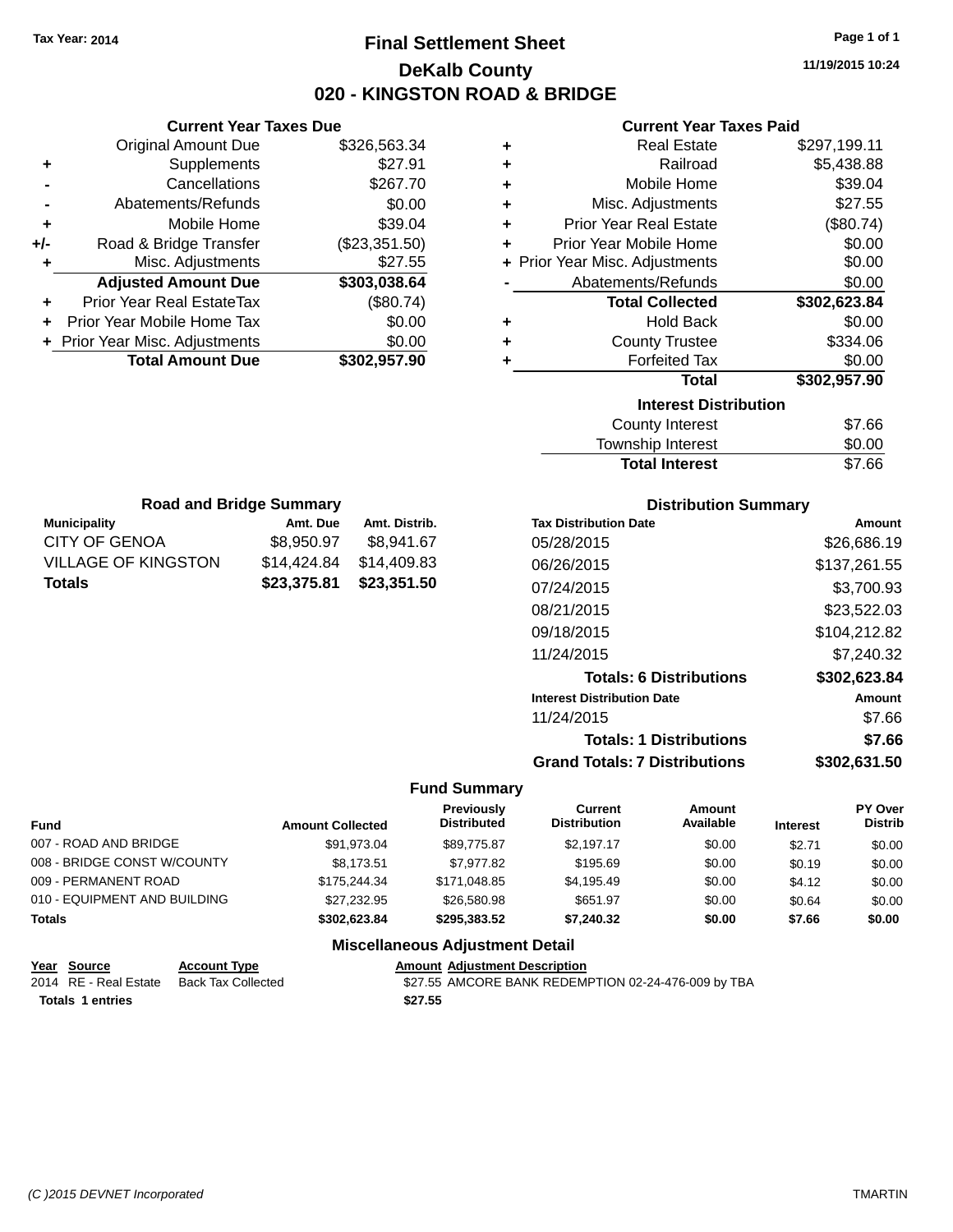**Original Amount Due** 

**Adjusted Amount Due** 

**Total Amount Due** 

**+** Supplements **-** Cancellations **-** Abatements/Refunds **+** Mobile Home **+/-** Road & Bridge Transfer **+** Misc. Adjustments

**+** Prior Year Real EstateTax **+** Prior Year Mobile Home Tax **+** Prior Year Misc. Adjustments

## **Final Settlement Sheet Tax Year: 2014 Page 1 of 1 DeKalb County 021 - KINGSTON TWP CEMETERY**

**11/19/2015 10:24**

## **Current Year Taxes Paid**

| <b>Current Year Taxes Due</b> |             |   | <b>Current Year Taxes Paid</b> |             |
|-------------------------------|-------------|---|--------------------------------|-------------|
| ่<br>เl Amount Due            | \$14,732.84 | ٠ | <b>Real Estate</b>             | \$14,461.54 |
| Supplements                   | \$1.25      | ÷ | Railroad                       | \$245.38    |
| Cancellations                 | \$12.10     | ÷ | Mobile Home                    | \$1.76      |
| าents/Refunds                 | \$0.00      | ٠ | Misc. Adjustments              | \$1.24      |
| Mobile Home                   | \$1.76      | ÷ | <b>Prior Year Real Estate</b>  | (\$3.34)    |
| ridge Transfer                | \$0.00      | ÷ | Prior Year Mobile Home         | \$0.00      |
| . Adjustments                 | \$1.24      |   | + Prior Year Misc. Adjustments | \$0.00      |
| <b>Amount Due</b>             | \$14,724.99 |   | Abatements/Refunds             | \$0.00      |
| leal EstateTax≀               | (\$3.34)    |   | <b>Total Collected</b>         | \$14,706.58 |
| bile Home Tax                 | \$0.00      | ÷ | <b>Hold Back</b>               | \$0.00      |
| . Adjustments                 | \$0.00      | ÷ | <b>County Trustee</b>          | \$15.07     |
| <b>Amount Due</b>             | \$14,721.65 |   | <b>Forfeited Tax</b>           | \$0.00      |
|                               |             |   | <b>Total</b>                   | \$14,721.65 |
|                               |             |   | <b>Interest Distribution</b>   |             |
|                               |             |   | Oainahi latasaat:              | ድ ላማ        |

| <b>Total Interest</b> | \$0.37 |
|-----------------------|--------|
| Township Interest     | \$0.00 |
| County Interest       | \$0.37 |

#### **Distribution Summary**

| <b>Tax Distribution Date</b>         | Amount      |
|--------------------------------------|-------------|
| 05/28/2015                           | \$1,298.23  |
| 06/26/2015                           | \$6,664.12  |
| 07/24/2015                           | \$180.07    |
| 08/21/2015                           | \$1,144.37  |
| 09/18/2015                           | \$5,067.44  |
| 11/24/2015                           | \$352.35    |
| <b>Totals: 6 Distributions</b>       | \$14,706.58 |
| <b>Interest Distribution Date</b>    | Amount      |
| 11/24/2015                           | \$0.37      |
| <b>Totals: 1 Distributions</b>       | \$0.37      |
| <b>Grand Totals: 7 Distributions</b> | \$14.706.95 |
|                                      |             |

#### **Fund Summary**

| <b>Fund</b>    | <b>Amount Collected</b> | <b>Previously</b><br><b>Distributed</b> | Current<br><b>Distribution</b> | Amount<br>Available | <b>Interest</b> | PY Over<br>Distrib |
|----------------|-------------------------|-----------------------------------------|--------------------------------|---------------------|-----------------|--------------------|
| 017 - CEMETERY | \$14,706.58             | \$14.354.23                             | \$352.35                       | \$0.00              | \$0.37          | \$0.00             |
| <b>Totals</b>  | \$14.706.58             | \$14,354,23                             | \$352.35                       | \$0.00              | \$0.37          | \$0.00             |

| Year Source             | <b>Account Type</b> | <b>Amount Adiustment Description</b>               |
|-------------------------|---------------------|----------------------------------------------------|
| 2014 RE - Real Estate   | Back Tax Collected  | \$1.24 AMCORE BANK REDEMPTION 02-24-476-009 by TBA |
| <b>Totals 1 entries</b> |                     | \$1.24                                             |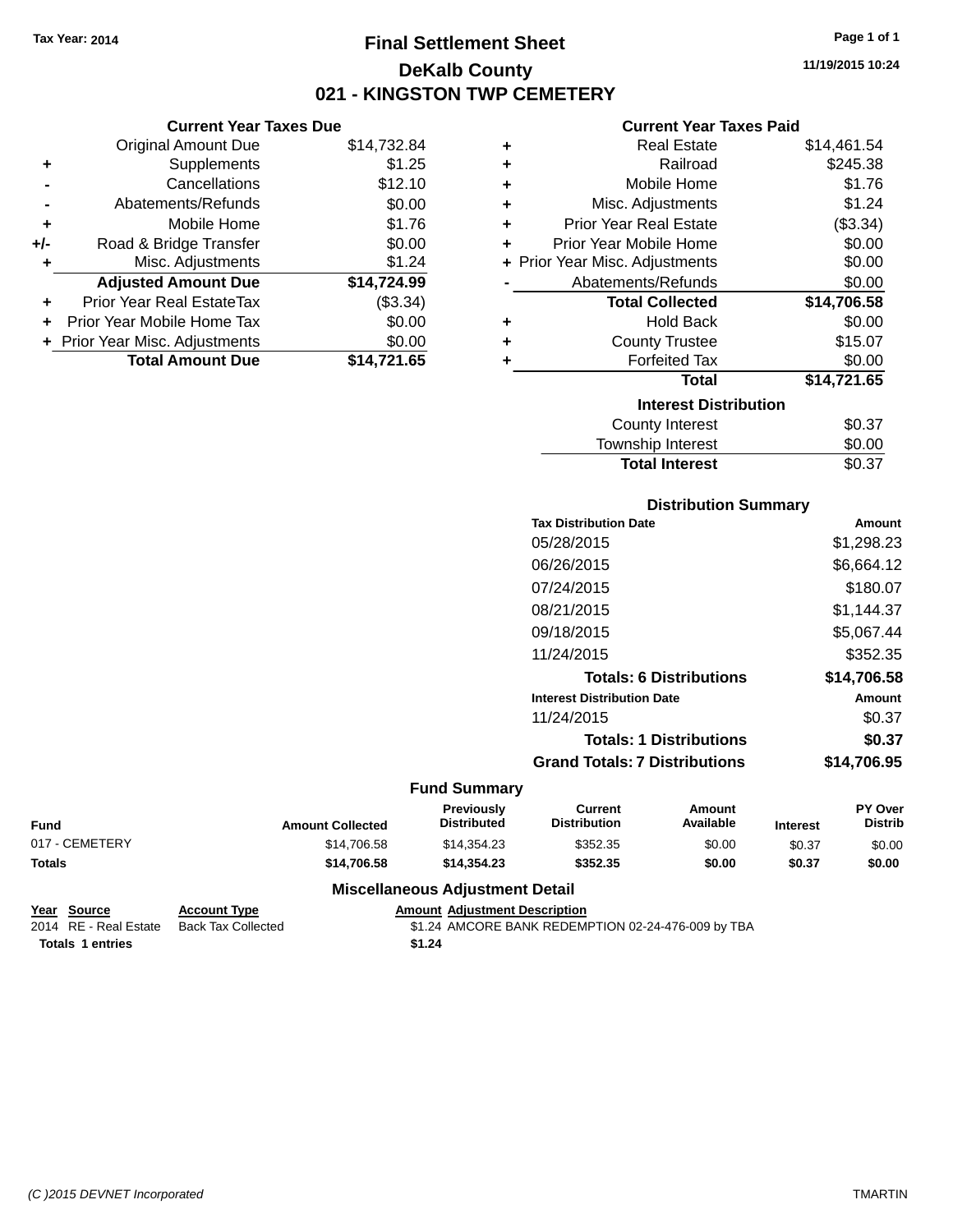## **Final Settlement Sheet Tax Year: 2014 Page 1 of 1 DeKalb County 022 - MALTA TOWNSHIP**

#### **Current Year Taxes Due**

| <b>Original Amount Due</b> | \$65,074.33                    |
|----------------------------|--------------------------------|
| Supplements                | \$0.00                         |
| Cancellations              | \$91.58                        |
| Abatements/Refunds         | \$0.00                         |
| Mobile Home                | \$0.00                         |
| Road & Bridge Transfer     | \$0.00                         |
| Misc. Adjustments          | \$0.00                         |
| <b>Adjusted Amount Due</b> | \$64,982.75                    |
| Prior Year Real EstateTax  | \$0.00                         |
| Prior Year Mobile Home Tax | \$0.00                         |
|                            | \$0.00                         |
| <b>Total Amount Due</b>    | \$64,982.75                    |
|                            | + Prior Year Misc. Adjustments |

#### **Current Year Taxes Paid**

| ٠ | <b>Real Estate</b>             | \$62,082.51 |
|---|--------------------------------|-------------|
| ÷ | Railroad                       | \$2,900.24  |
| ٠ | Mobile Home                    | \$0.00      |
| ÷ | Misc. Adjustments              | \$0.00      |
| ٠ | <b>Prior Year Real Estate</b>  | \$0.00      |
| ٠ | Prior Year Mobile Home         | \$0.00      |
|   | + Prior Year Misc. Adjustments | \$0.00      |
|   | Abatements/Refunds             | \$0.00      |
|   | <b>Total Collected</b>         | \$64,982.75 |
| ٠ | Hold Back                      | \$0.00      |
| ٠ | <b>County Trustee</b>          | \$0.00      |
| ٠ | <b>Forfeited Tax</b>           | \$0.00      |
|   | Total                          | \$64,982.75 |
|   | <b>Interest Distribution</b>   |             |
|   | County Interest                | \$1.64      |
|   | Township Interest              | \$0.00      |
|   | <b>Total Interest</b>          | \$1.64      |

## **Distribution Summary**

| Amount      |
|-------------|
| \$6,683.06  |
| \$28,728.36 |
| \$532.87    |
| \$2.681.64  |
| \$24,905.86 |
| \$1,450.96  |
| \$64,982.75 |
| Amount      |
| \$1.64      |
| \$1.64      |
| \$64.984.39 |
|             |

## **Fund Summary**

| Fund                     | <b>Amount Collected</b> | <b>Previously</b><br><b>Distributed</b> | Current<br><b>Distribution</b> | Amount<br>Available | <b>Interest</b> | <b>PY Over</b><br><b>Distrib</b> |
|--------------------------|-------------------------|-----------------------------------------|--------------------------------|---------------------|-----------------|----------------------------------|
| 001 - CORPORATE          | \$64,221.54             | \$62,787.57                             | \$1.433.97                     | \$0.00              | \$1.62          | \$0.00                           |
| 054 - GENERAL ASSISTANCE | \$761.21                | \$744.22                                | \$16.99                        | \$0.00              | \$0.02          | \$0.00                           |
| Totals                   | \$64.982.75             | \$63,531.79                             | \$1,450.96                     | \$0.00              | \$1.64          | \$0.00                           |

**11/19/2015 10:24**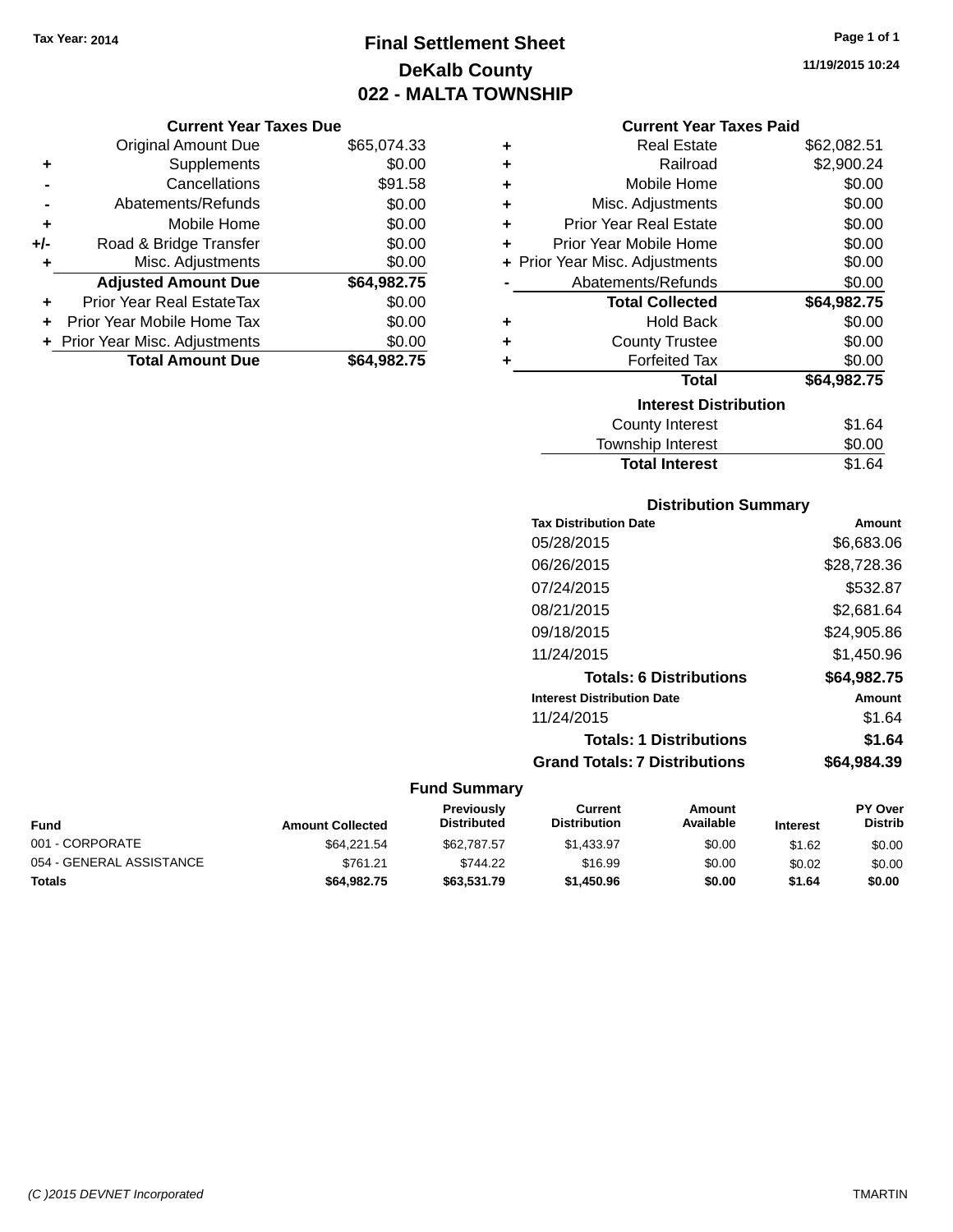## **Final Settlement Sheet Tax Year: 2014 Page 1 of 1 DeKalb County 023 - MALTA TWP LIBRARY**

**11/19/2015 10:24**

#### **Current Year Taxes Paid**

|                | <b>Original Amount Due</b>     | \$125,417.50 | ٠ | <b>Real Estate</b>             | \$119,651.36 |
|----------------|--------------------------------|--------------|---|--------------------------------|--------------|
| ٠              | Supplements                    | \$0.00       | ٠ | Railroad                       | \$5,589.64   |
| $\blacksquare$ | Cancellations                  | \$176.50     | ٠ | Mobile Home                    | \$0.00       |
|                | Abatements/Refunds             | \$0.00       | ٠ | Misc. Adjustments              | \$0.00       |
| ٠              | Mobile Home                    | \$0.00       | ٠ | <b>Prior Year Real Estate</b>  | \$0.00       |
| I-             | Road & Bridge Transfer         | \$0.00       |   | Prior Year Mobile Home         | \$0.00       |
| ÷              | Misc. Adjustments              | \$0.00       |   | + Prior Year Misc. Adjustments | \$0.00       |
|                | <b>Adjusted Amount Due</b>     | \$125,241.00 |   | Abatements/Refunds             | \$0.00       |
| ÷              | Prior Year Real EstateTax      | \$0.00       |   | <b>Total Collected</b>         | \$125,241.00 |
|                | + Prior Year Mobile Home Tax   | \$0.00       | ٠ | <b>Hold Back</b>               | \$0.00       |
|                | + Prior Year Misc. Adjustments | \$0.00       | ٠ | <b>County Trustee</b>          | \$0.00       |
|                | <b>Total Amount Due</b>        | \$125,241.00 |   | <b>Forfeited Tax</b>           | \$0.00       |
|                |                                |              |   | <b>Total</b>                   | \$125,241.00 |
|                |                                |              |   | <b>Interest Distribution</b>   |              |
|                |                                |              |   | County Interest                | \$3.17       |
|                |                                |              |   |                                |              |

## Township Interest \$0.00 Total Interest \$3.17

#### **Distribution Summary**

| <b>Tax Distribution Date</b>         | Amount       |
|--------------------------------------|--------------|
| 05/28/2015                           | \$12,880.27  |
| 06/26/2015                           | \$55,368.68  |
| 07/24/2015                           | \$1,026.95   |
| 08/21/2015                           | \$5,168.11   |
| 09/18/2015                           | \$48,000.53  |
| 11/24/2015                           | \$2,796.46   |
| <b>Totals: 6 Distributions</b>       | \$125,241.00 |
| <b>Interest Distribution Date</b>    | Amount       |
| 11/24/2015                           | \$3.17       |
| <b>Totals: 1 Distributions</b>       | \$3.17       |
| <b>Grand Totals: 7 Distributions</b> | \$125,244.17 |
|                                      |              |

#### **Fund Summary**

| Fund          | <b>Amount Collected</b> | <b>Previously</b><br><b>Distributed</b> | Current<br><b>Distribution</b> | Amount<br>Available | <b>Interest</b> | <b>PY Over</b><br><b>Distrib</b> |
|---------------|-------------------------|-----------------------------------------|--------------------------------|---------------------|-----------------|----------------------------------|
| 016 - LIBRARY | \$125,241.00            | \$122,444.54                            | \$2,796.46                     | \$0.00              | \$3.17          | \$0.00                           |
| Totals        | \$125,241.00            | \$122.444.54                            | \$2.796.46                     | \$0.00              | \$3.17          | \$0.00                           |

| ٠   | Mobile Home                    | \$0.00       |
|-----|--------------------------------|--------------|
| +/- | Road & Bridge Transfer         | \$0.00       |
| ٠   | Misc. Adjustments              | \$0.00       |
|     | <b>Adjusted Amount Due</b>     | \$125,241.00 |
| ٠   | Prior Year Real EstateTax      | \$0.00       |
|     | Prior Year Mobile Home Tax     | \$0.00       |
|     | + Prior Year Misc. Adjustments | \$0.00       |
|     | <b>Total Amount Due</b>        | \$125,241.00 |
|     |                                |              |
|     |                                |              |
|     |                                |              |
|     |                                |              |

**Current Year Taxes Due**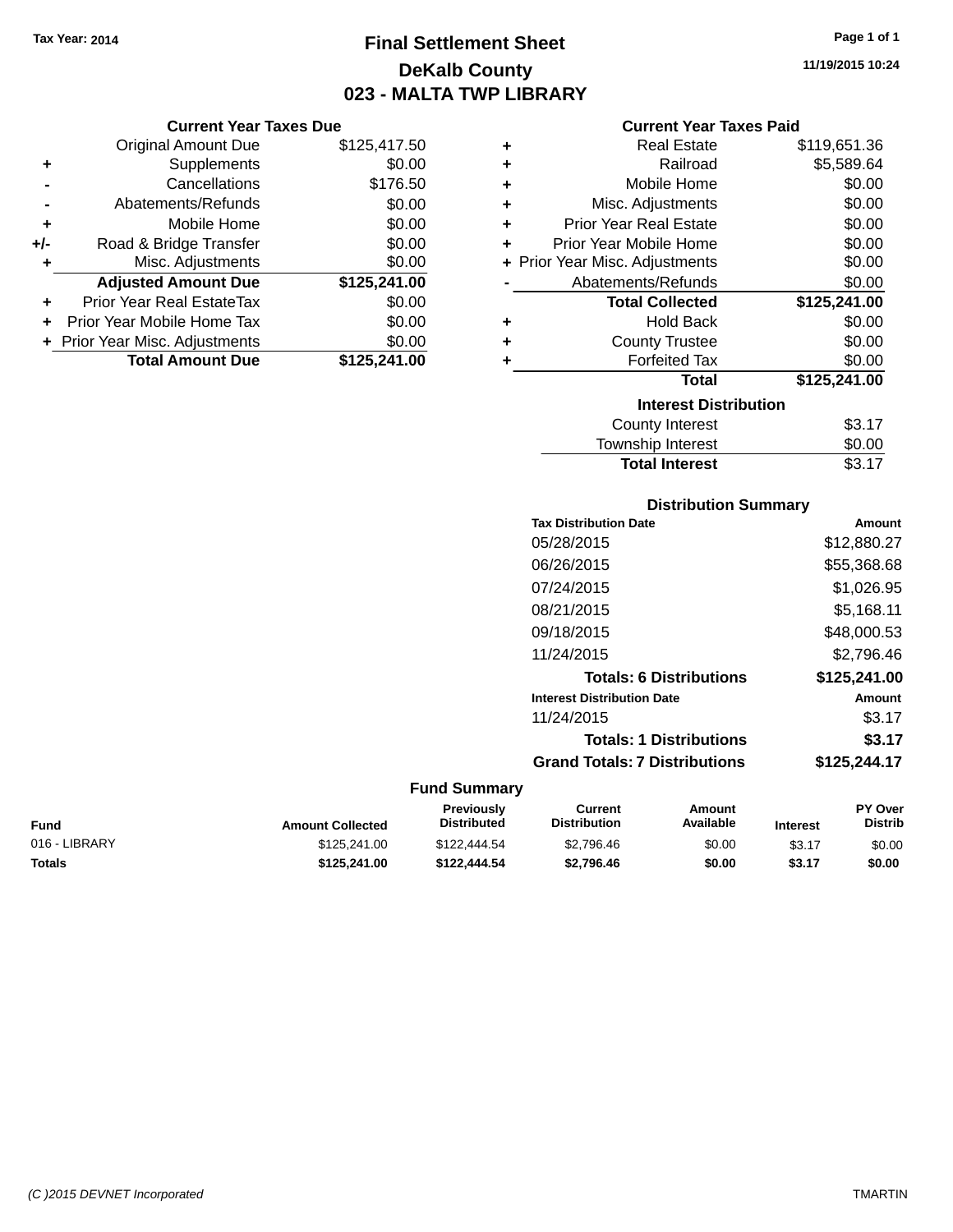**Current Year Taxes Due** Original Amount Due \$163,706.66

**Adjusted Amount Due \$152,968.46**

**Total Amount Due \$152,968.46**

**+** Supplements \$0.00 **-** Cancellations \$230.37 **-** Abatements/Refunds \$0.00 **+** Mobile Home \$0.00 **+/-** Road & Bridge Transfer (\$10,507.83) **+** Misc. Adjustments \$0.00

**+** Prior Year Real EstateTax \$0.00 **+** Prior Year Mobile Home Tax \$0.00 **+ Prior Year Misc. Adjustments**  $$0.00$ 

**Municipality Municipality** Amt. Due Amt. Distrib. **Road and Bridge Summary**

VILLAGE OF MALTA \$10,507.83 \$10,507.83 **Totals \$10,507.83 \$10,507.83**

## **Final Settlement Sheet Tax Year: 2014 Page 1 of 1 DeKalb County 024 - MALTA ROAD & BRIDGE**

#### **Current Year Taxes Paid**

| ٠ | <b>Real Estate</b>             | \$145,672.34 |  |  |  |  |
|---|--------------------------------|--------------|--|--|--|--|
| ٠ | Railroad                       | \$7,296.12   |  |  |  |  |
| ÷ | Mobile Home                    | \$0.00       |  |  |  |  |
| ÷ | Misc. Adjustments              | \$0.00       |  |  |  |  |
| ÷ | <b>Prior Year Real Estate</b>  | \$0.00       |  |  |  |  |
| ÷ | Prior Year Mobile Home         | \$0.00       |  |  |  |  |
|   | + Prior Year Misc. Adjustments | \$0.00       |  |  |  |  |
|   | Abatements/Refunds             | \$0.00       |  |  |  |  |
|   | <b>Total Collected</b>         | \$152,968.46 |  |  |  |  |
| ٠ | <b>Hold Back</b>               | \$0.00       |  |  |  |  |
| ٠ | <b>County Trustee</b>          | \$0.00       |  |  |  |  |
| ÷ | <b>Forfeited Tax</b>           | \$0.00       |  |  |  |  |
|   | <b>Total</b>                   | \$152,968.46 |  |  |  |  |
|   | <b>Interest Distribution</b>   |              |  |  |  |  |
|   | <b>County Interest</b>         | \$3.87       |  |  |  |  |
|   | -                              |              |  |  |  |  |

# Township Interest \$0.00 Total Interest \$3.87

| <b>Distribution Summary</b>          |              |
|--------------------------------------|--------------|
| <b>Tax Distribution Date</b>         | Amount       |
| 05/28/2015                           | \$15,693.36  |
| 06/26/2015                           | \$67,648.95  |
| 07/24/2015                           | \$1,251.28   |
| 08/21/2015                           | \$6,296.75   |
| 09/18/2015                           | \$58,670.91  |
| 11/24/2015                           | \$3,407.21   |
| <b>Totals: 6 Distributions</b>       | \$152,968.46 |
| <b>Interest Distribution Date</b>    | Amount       |
| 11/24/2015                           | \$3.87       |
| <b>Totals: 1 Distributions</b>       | \$3.87       |
| <b>Grand Totals: 7 Distributions</b> | \$152,972.33 |

| <b>Fund</b>                  | <b>Amount Collected</b> | Previously<br><b>Distributed</b> | Current<br><b>Distribution</b> | Amount<br>Available | <b>Interest</b> | <b>PY Over</b><br><b>Distrib</b> |
|------------------------------|-------------------------|----------------------------------|--------------------------------|---------------------|-----------------|----------------------------------|
| 007 - ROAD AND BRIDGE        | \$47.522.18             | \$46,469.42                      | \$1.052.76                     | \$0.00              | \$1.38          | \$0.00                           |
| 008 - BRIDGE CONST W/COUNTY  | \$19.187.37             | \$18.758.96                      | \$428.41                       | \$0.00              | \$0.45          | \$0.00                           |
| 009 - PERMANENT ROAD         | \$68,939.75             | \$67.400.41                      | \$1.539.34                     | \$0.00              | \$1.63          | \$0.00                           |
| 010 - EQUIPMENT AND BUILDING | \$17,319,16             | \$16.932.46                      | \$386.70                       | \$0.00              | \$0.41          | \$0.00                           |
| <b>Totals</b>                | \$152,968.46            | \$149.561.25                     | \$3.407.21                     | \$0.00              | \$3.87          | \$0.00                           |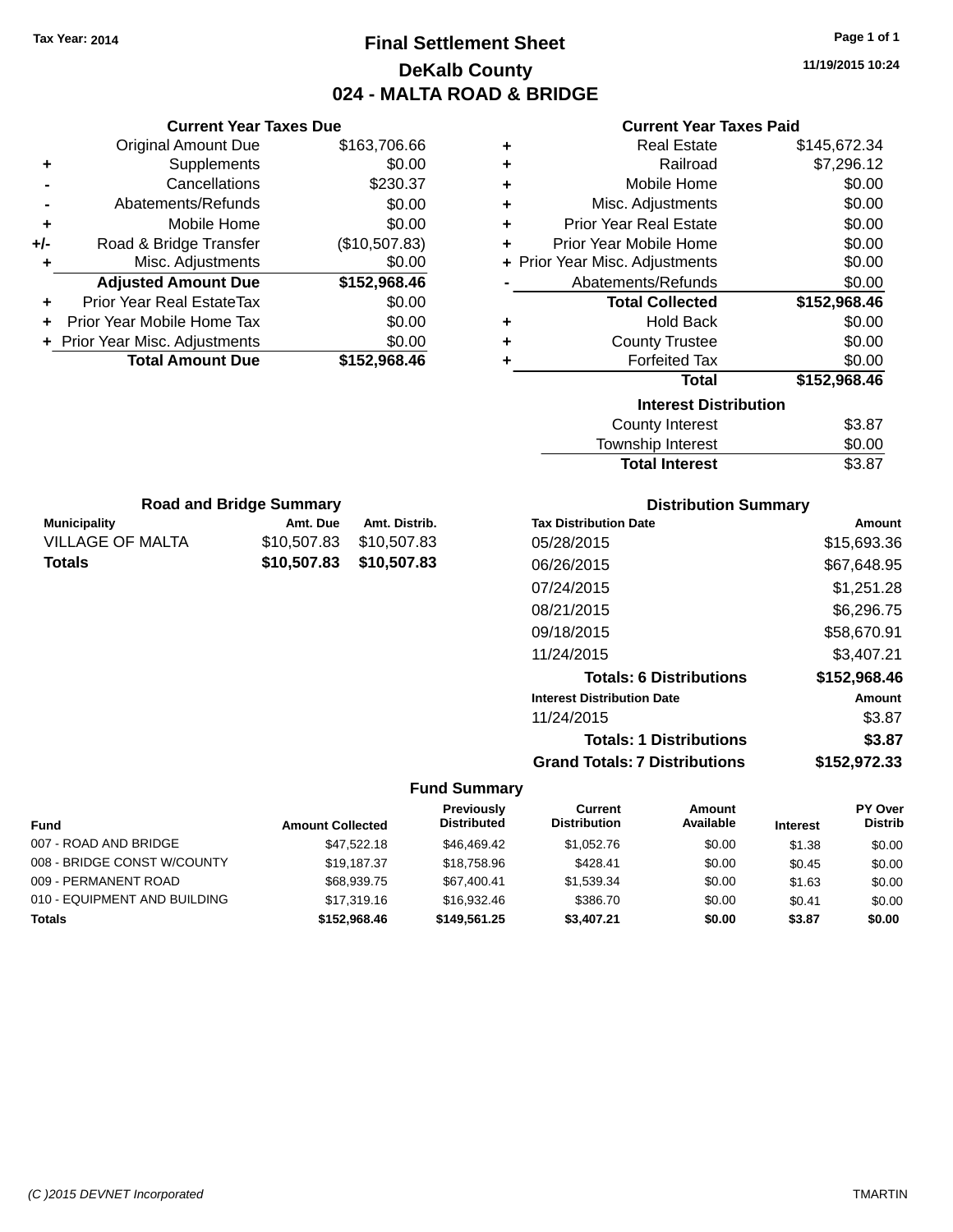**Current Year Taxes Due** Original Amount Due \$98,003.93

**Adjusted Amount Due \$97,865.85**

**+** Supplements \$0.00 **-** Cancellations \$143.32 **-** Abatements/Refunds \$0.00 **+** Mobile Home \$5.24 **+/-** Road & Bridge Transfer \$0.00 **+** Misc. Adjustments \$0.00

**+** Prior Year Real EstateTax (\$20.75) **+** Prior Year Mobile Home Tax \$0.00 **+** Prior Year Misc. Adjustments \$0.00<br> **Total Amount Due** \$97,845.10

**Total Amount Due** 

## **Final Settlement Sheet Tax Year: 2014 Page 1 of 1 DeKalb County 025 - MAYFIELD TOWNSHIP**

## **Current Year Taxes Paid**

|   | Gurrent fear Taxes Palu        |             |  |  |  |  |  |
|---|--------------------------------|-------------|--|--|--|--|--|
| ٠ | Real Estate                    | \$97,860.61 |  |  |  |  |  |
| ÷ | Railroad                       | \$0.00      |  |  |  |  |  |
| ÷ | Mobile Home                    | \$5.24      |  |  |  |  |  |
| ٠ | Misc. Adjustments              | \$0.00      |  |  |  |  |  |
| ٠ | <b>Prior Year Real Estate</b>  | (\$20.75)   |  |  |  |  |  |
| ٠ | Prior Year Mobile Home         | \$0.00      |  |  |  |  |  |
|   | + Prior Year Misc. Adjustments | \$0.00      |  |  |  |  |  |
|   | Abatements/Refunds             | \$0.00      |  |  |  |  |  |
|   | <b>Total Collected</b>         | \$97,845.10 |  |  |  |  |  |
| ٠ | <b>Hold Back</b>               | \$0.00      |  |  |  |  |  |
| ÷ | <b>County Trustee</b>          | \$0.00      |  |  |  |  |  |
| ٠ | <b>Forfeited Tax</b>           | \$0.00      |  |  |  |  |  |
|   | Total                          | \$97,845.10 |  |  |  |  |  |
|   | <b>Interest Distribution</b>   |             |  |  |  |  |  |
|   | County Interest                | \$2.48      |  |  |  |  |  |
|   | Township Interest              | \$0.00      |  |  |  |  |  |
|   | <b>Total Interest</b>          | \$2.48      |  |  |  |  |  |

| <b>Distribution Summary</b>          |             |  |  |  |  |
|--------------------------------------|-------------|--|--|--|--|
| <b>Tax Distribution Date</b>         | Amount      |  |  |  |  |
| 05/28/2015                           | \$9,632.72  |  |  |  |  |
| 06/26/2015                           | \$44,329.64 |  |  |  |  |
| 07/24/2015                           | \$574.10    |  |  |  |  |
| 08/21/2015                           | \$3,180.23  |  |  |  |  |
| 09/18/2015                           | \$39,052.80 |  |  |  |  |
| 11/24/2015                           | \$1,075.61  |  |  |  |  |
| <b>Totals: 6 Distributions</b>       | \$97,845.10 |  |  |  |  |
| <b>Interest Distribution Date</b>    | Amount      |  |  |  |  |
| 11/24/2015                           | \$2.48      |  |  |  |  |
| <b>Totals: 1 Distributions</b>       | \$2.48      |  |  |  |  |
| <b>Grand Totals: 7 Distributions</b> | \$97.847.58 |  |  |  |  |

| <b>Fund</b>              | <b>Amount Collected</b> | <b>Previously</b><br><b>Distributed</b> | Current<br><b>Distribution</b> | Amount<br>Available | <b>Interest</b> | <b>PY Over</b><br><b>Distrib</b> |
|--------------------------|-------------------------|-----------------------------------------|--------------------------------|---------------------|-----------------|----------------------------------|
| 001 - CORPORATE          | \$91,353.08             | \$90,348.84                             | \$1.004.24                     | \$0.00              | \$2.32          | \$0.00                           |
| 054 - GENERAL ASSISTANCE | \$6,492.02              | \$6,420.65                              | \$71.37                        | \$0.00              | \$0.16          | \$0.00                           |
| <b>Totals</b>            | \$97.845.10             | \$96.769.49                             | \$1.075.61                     | \$0.00              | \$2.48          | \$0.00                           |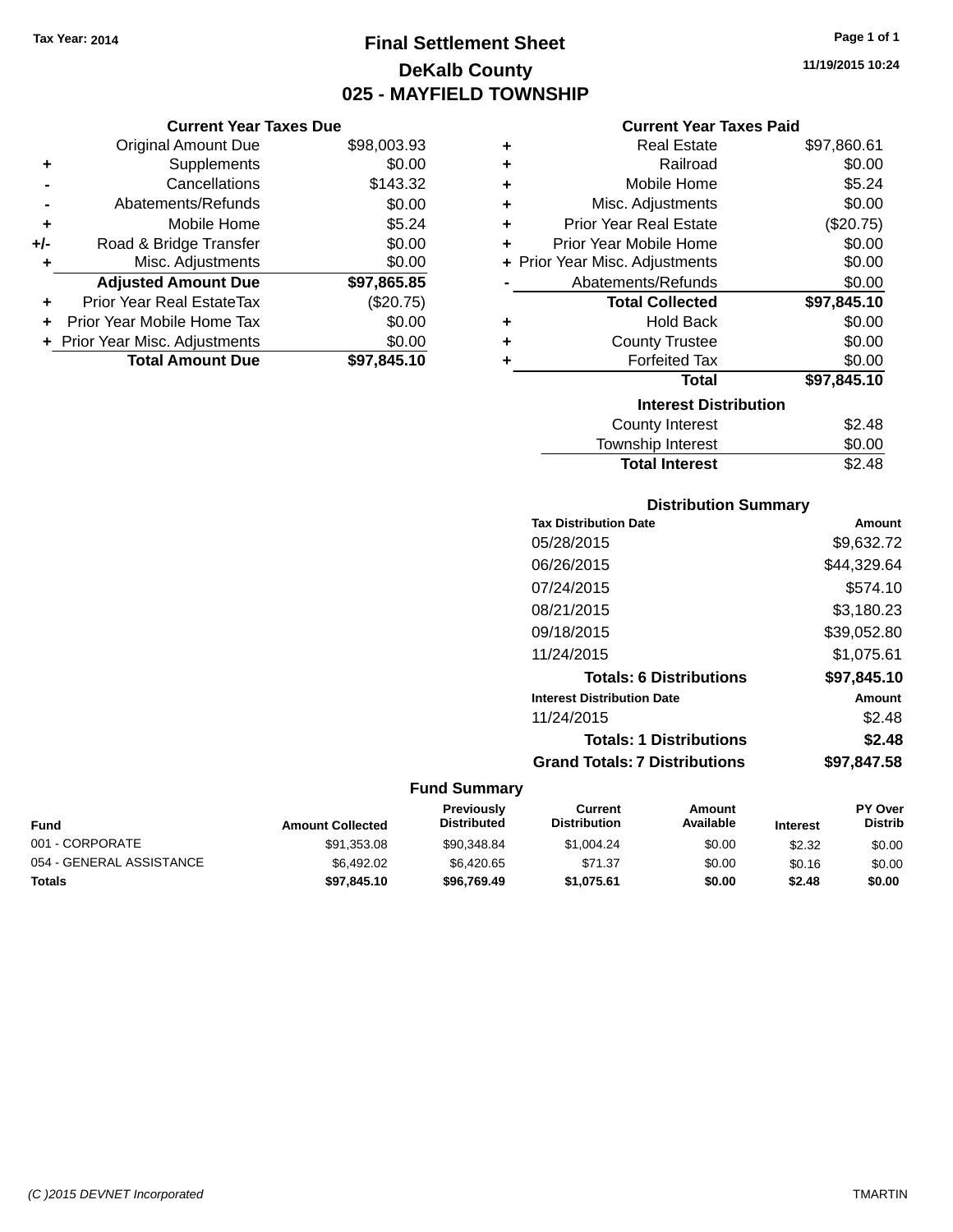**Current Year Taxes Due** Original Amount Due \$249,531.22

**Adjusted Amount Due \$249,179.67**

**Total Amount Due \$249,128.32**

**+** Supplements \$0.00 **-** Cancellations \$364.89 **-** Abatements/Refunds \$0.00 **+** Mobile Home \$13.34 **+/-** Road & Bridge Transfer \$0.00<br> **+** Misc. Adjustments \$0.00

**+** Prior Year Real EstateTax (\$51.35) **+** Prior Year Mobile Home Tax \$0.00 **+ Prior Year Misc. Adjustments**  $$0.00$ 

**+** Misc. Adjustments

## **Final Settlement Sheet Tax Year: 2014 Page 1 of 1 DeKalb County 026 - MAYFIELD ROAD & BRIDGE**

**11/19/2015 10:24**

#### **Current Year Taxes Paid**

| ٠ | <b>Real Estate</b>             | \$249,166.33 |
|---|--------------------------------|--------------|
| ٠ | Railroad                       | \$0.00       |
| ٠ | Mobile Home                    | \$13.34      |
| ٠ | Misc. Adjustments              | \$0.00       |
| ÷ | <b>Prior Year Real Estate</b>  | (\$51.35)    |
| ٠ | Prior Year Mobile Home         | \$0.00       |
|   | + Prior Year Misc. Adjustments | \$0.00       |
|   | Abatements/Refunds             | \$0.00       |
|   | <b>Total Collected</b>         | \$249,128.32 |
| ÷ | <b>Hold Back</b>               | \$0.00       |
| ٠ | <b>County Trustee</b>          | \$0.00       |
| ÷ | <b>Forfeited Tax</b>           | \$0.00       |
|   | <b>Total</b>                   | \$249,128.32 |
|   | <b>Interest Distribution</b>   |              |
|   | County Interest                | \$6.30       |
|   | Township Interest              | \$0.00       |

| <b>Total Interest</b>  | \$6.30 |
|------------------------|--------|
| Township Interest      | \$0.00 |
| <b>OUGHLY HILLICOL</b> | ⊎∪.∪∪  |

#### **Distribution Summary**

| <b>Tax Distribution Date</b>         | Amount       |
|--------------------------------------|--------------|
| 05/28/2015                           | \$24,527.74  |
| 06/26/2015                           | \$112,869.59 |
| 07/24/2015                           | \$1,461.74   |
| 08/21/2015                           | \$8,097.30   |
| 09/18/2015                           | \$99,433.39  |
| 11/24/2015                           | \$2,738.56   |
| <b>Totals: 6 Distributions</b>       | \$249,128.32 |
| <b>Interest Distribution Date</b>    | Amount       |
| 11/24/2015                           | \$6.30       |
| <b>Totals: 1 Distributions</b>       | \$6.30       |
| <b>Grand Totals: 7 Distributions</b> | \$249.134.62 |

|                                                     |                         | Previously         | Current             | Amount    |                 | <b>PY Over</b> |
|-----------------------------------------------------|-------------------------|--------------------|---------------------|-----------|-----------------|----------------|
| <b>Fund</b>                                         | <b>Amount Collected</b> | <b>Distributed</b> | <b>Distribution</b> | Available | <b>Interest</b> | <b>Distrib</b> |
| 007 - ROAD AND BRIDGE                               | \$156,429.68            | \$154,710.12       | \$1,719.56          | \$0.00    | \$3.96          | \$0.00         |
| 008 - BRIDGE CONST W/COUNTY                         | \$7,849.28              | \$7,763.00         | \$86.28             | \$0.00    | \$0.20          | \$0.00         |
| 009 - PERMANENT ROAD                                | \$61,794.03             | \$61,114,76        | \$679.27            | \$0.00    | \$1.56          | \$0.00         |
| 010 - EQUIPMENT AND BUILDING                        | \$11,770.81             | \$11.641.41        | \$129.40            | \$0.00    | \$0.30          | \$0.00         |
| 035 - TORT JUDGMENTS, LIABILITY<br><b>INSURANCE</b> | \$6.867.47              | \$6.791.97         | \$75.50             | \$0.00    | \$0.17          | \$0.00         |
| 047 - SOCIAL SECURITY                               | \$4,417.05              | \$4.368.50         | \$48.55             | \$0.00    | \$0.11          | \$0.00         |
| <b>Totals</b>                                       | \$249.128.32            | \$246.389.76       | \$2.738.56          | \$0.00    | \$6.30          | \$0.00         |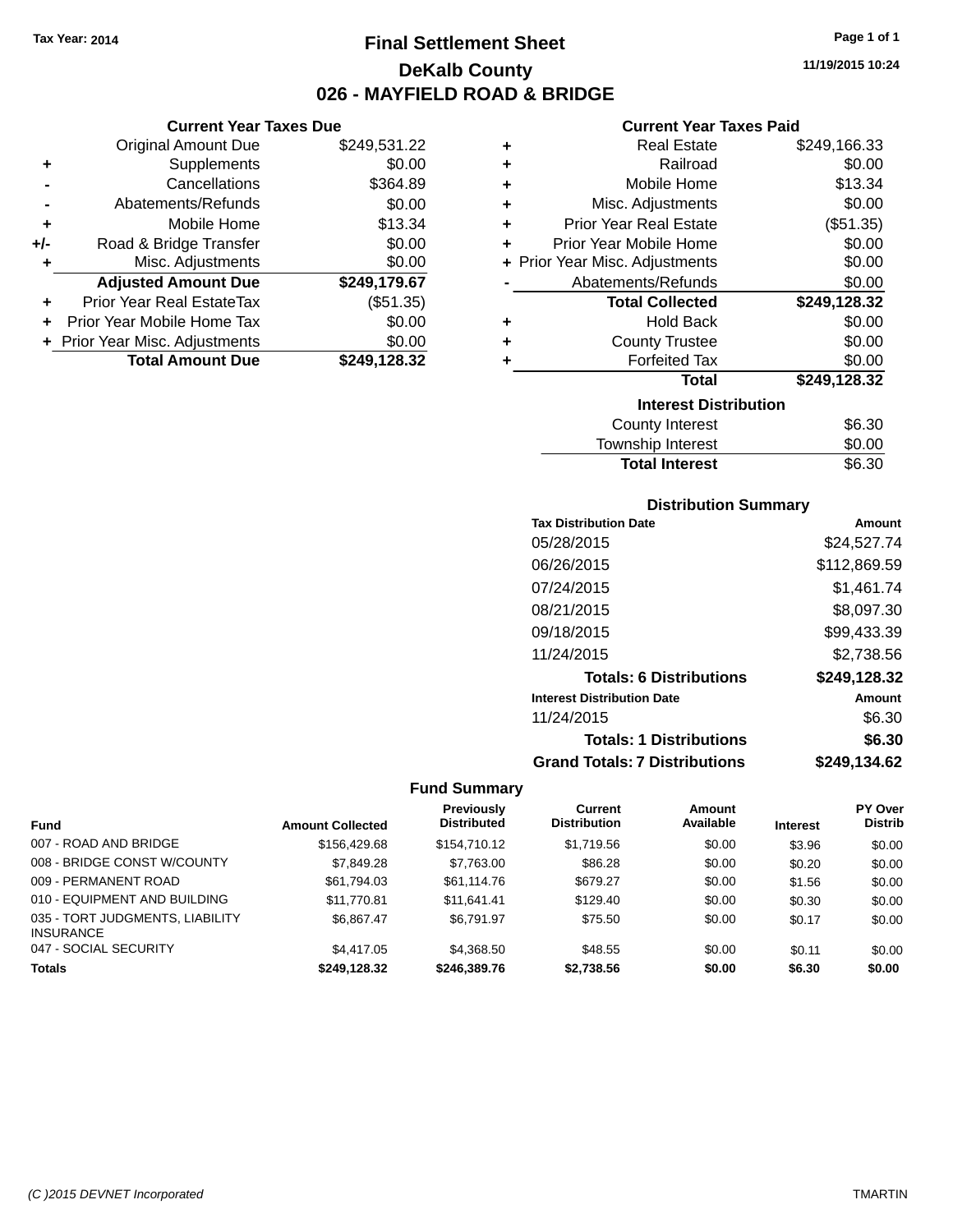## **Final Settlement Sheet Tax Year: 2014 Page 1 of 1 DeKalb County 027 - MILAN TOWNSHIP**

**11/19/2015 10:24**

|     | <b>Current Year Taxes Due</b>  |             |
|-----|--------------------------------|-------------|
|     | <b>Original Amount Due</b>     | \$40,000.54 |
|     | Supplements                    | \$0.00      |
|     | Cancellations                  | \$75.34     |
|     | Abatements/Refunds             | \$0.00      |
| ٠   | Mobile Home                    | \$0.00      |
| +/- | Road & Bridge Transfer         | \$0.00      |
| ٠   | Misc. Adjustments              | \$0.00      |
|     | <b>Adjusted Amount Due</b>     | \$39,925.20 |
| ÷   | Prior Year Real EstateTax      | \$0.00      |
|     | Prior Year Mobile Home Tax     | \$0.00      |
|     | + Prior Year Misc. Adjustments | \$0.00      |
|     | <b>Total Amount Due</b>        | \$39.925.20 |
|     |                                |             |

|   | <b>Current Year Taxes Paid</b> |             |  |  |  |
|---|--------------------------------|-------------|--|--|--|
| ٠ | <b>Real Estate</b>             |             |  |  |  |
| ÷ | Railroad                       |             |  |  |  |
| ٠ | Mobile Home                    | \$0.00      |  |  |  |
| ٠ | Misc. Adjustments              | \$0.00      |  |  |  |
| ÷ | <b>Prior Year Real Estate</b>  | \$0.00      |  |  |  |
| ÷ | Prior Year Mobile Home         |             |  |  |  |
|   | + Prior Year Misc. Adjustments | \$0.00      |  |  |  |
|   | Abatements/Refunds             | \$0.00      |  |  |  |
|   | <b>Total Collected</b>         | \$39,925.20 |  |  |  |
| ÷ | <b>Hold Back</b>               | \$0.00      |  |  |  |
|   | <b>County Trustee</b>          | \$0.00      |  |  |  |
|   | <b>Forfeited Tax</b>           | \$0.00      |  |  |  |
|   | <b>Total</b>                   | \$39,925.20 |  |  |  |
|   | <b>Interest Distribution</b>   |             |  |  |  |
|   | <b>County Interest</b>         | \$1.01      |  |  |  |
|   | <b>Township Interest</b>       | \$0.00      |  |  |  |
|   | <b>Total Interest</b>          | \$1.01      |  |  |  |

## **Distribution Summary**

| <b>Tax Distribution Date</b>         | Amount      |
|--------------------------------------|-------------|
| 05/28/2015                           | \$3,070.40  |
| 06/26/2015                           | \$19,861.96 |
| 07/24/2015                           | \$157.84    |
| 08/21/2015                           | \$741.82    |
| 09/18/2015                           | \$15,789.23 |
| 11/24/2015                           | \$303.95    |
| <b>Totals: 6 Distributions</b>       | \$39,925.20 |
| <b>Interest Distribution Date</b>    | Amount      |
| 11/24/2015                           | \$1.01      |
| <b>Totals: 1 Distributions</b>       | \$1.01      |
| <b>Grand Totals: 7 Distributions</b> | \$39,926.21 |
|                                      |             |

| Fund            | <b>Amount Collected</b> | <b>Previously</b><br><b>Distributed</b> | Current<br><b>Distribution</b> | Amount<br>Available | <b>Interest</b> | <b>PY Over</b><br><b>Distrib</b> |
|-----------------|-------------------------|-----------------------------------------|--------------------------------|---------------------|-----------------|----------------------------------|
| 001 - CORPORATE | \$39.925.20             | \$39.621.25                             | \$303.95                       | \$0.00              | \$1.01          | \$0.00                           |
| Totals          | \$39,925.20             | \$39.621.25                             | \$303.95                       | \$0.00              | \$1.01          | \$0.00                           |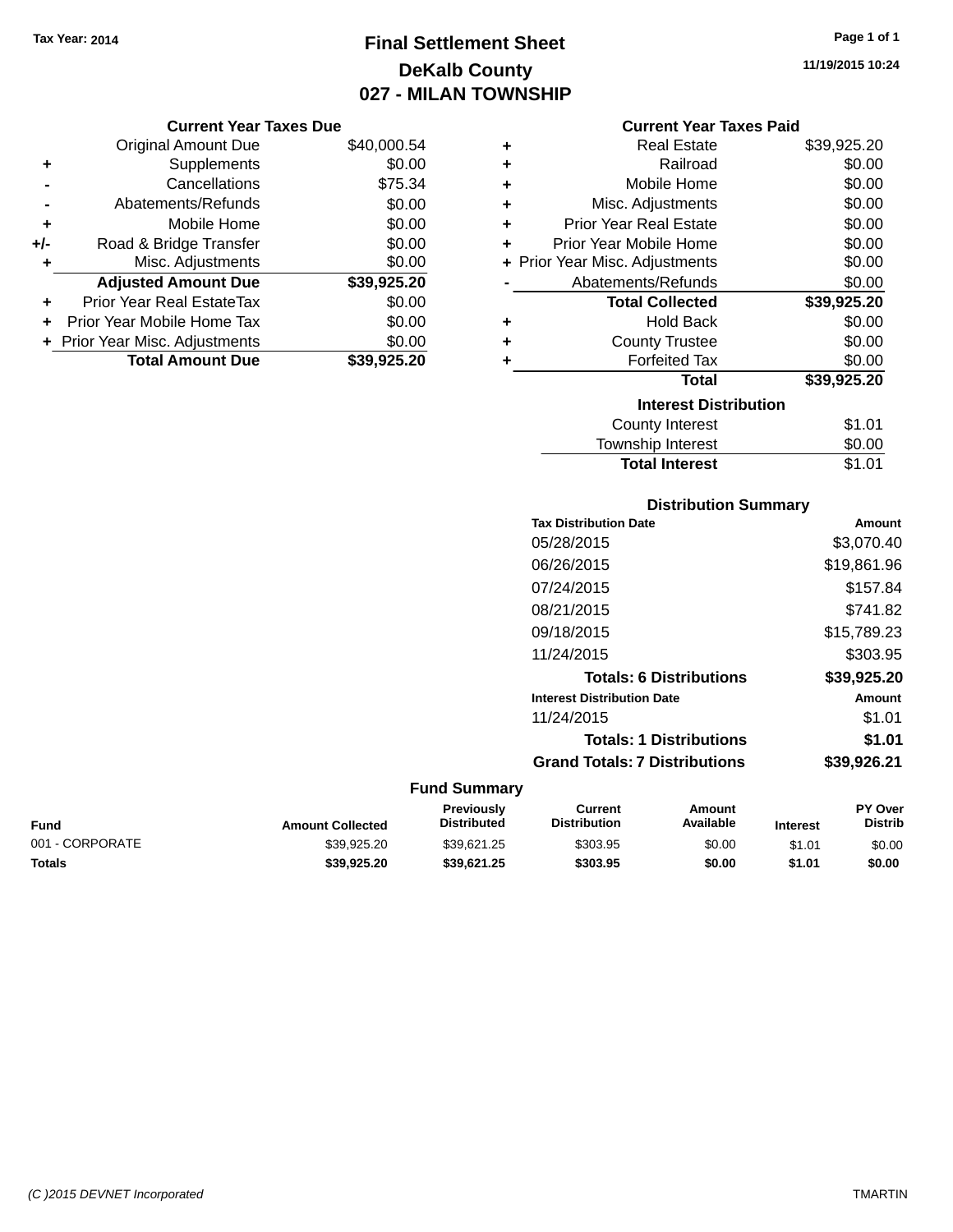# **Final Settlement Sheet Tax Year: 2014 Page 1 of 1 DeKalb County 028 - MILAN ROAD & BRIDGE**

## **Current Year Taxes Due**

|       | <b>Original Amount Due</b>       | \$63,794.83 |
|-------|----------------------------------|-------------|
| ٠     | Supplements                      | \$0.00      |
|       | Cancellations                    | \$120.14    |
|       | Abatements/Refunds               | \$0.00      |
| ٠     | Mobile Home                      | \$0.00      |
| $+/-$ | Road & Bridge Transfer           | \$0.00      |
| ٠     | Misc. Adjustments                | \$0.00      |
|       | <b>Adjusted Amount Due</b>       | \$63,674.69 |
| ÷     | <b>Prior Year Real EstateTax</b> | \$0.00      |
|       | Prior Year Mobile Home Tax       | \$0.00      |
|       | + Prior Year Misc. Adjustments   | \$0.00      |
|       | <b>Total Amount Due</b>          | \$63,674.69 |

## **Current Year Taxes Paid**

| ٠ | <b>Real Estate</b>             | \$63,674.69 |
|---|--------------------------------|-------------|
| ÷ | Railroad                       | \$0.00      |
| ٠ | Mobile Home                    | \$0.00      |
| ٠ | Misc. Adjustments              | \$0.00      |
| ÷ | <b>Prior Year Real Estate</b>  | \$0.00      |
| ٠ | Prior Year Mobile Home         | \$0.00      |
|   | + Prior Year Misc. Adjustments | \$0.00      |
|   | Abatements/Refunds             | \$0.00      |
|   | <b>Total Collected</b>         | \$63,674.69 |
| ٠ | <b>Hold Back</b>               | \$0.00      |
| ٠ | <b>County Trustee</b>          | \$0.00      |
| ٠ | <b>Forfeited Tax</b>           | \$0.00      |
|   | Total                          | \$63,674.69 |
|   | <b>Interest Distribution</b>   |             |
|   | County Interest                | \$1.61      |
|   | <b>Township Interest</b>       | \$0.00      |
|   | <b>Total Interest</b>          | \$1.61      |

# **Distribution Summary**

| <b>Tax Distribution Date</b>         | Amount      |
|--------------------------------------|-------------|
| 05/28/2015                           | \$4.896.85  |
| 06/26/2015                           | \$31,676.74 |
| 07/24/2015                           | \$251.70    |
| 08/21/2015                           | \$1,183.04  |
| 09/18/2015                           | \$25,181.64 |
| 11/24/2015                           | \$484.72    |
| <b>Totals: 6 Distributions</b>       | \$63,674.69 |
| <b>Interest Distribution Date</b>    | Amount      |
| 11/24/2015                           | \$1.61      |
| <b>Totals: 1 Distributions</b>       | \$1.61      |
| <b>Grand Totals: 7 Distributions</b> | \$63.676.30 |

| <b>Fund</b>                 | <b>Amount Collected</b> | <b>Previously</b><br><b>Distributed</b> | Current<br><b>Distribution</b> | Amount<br>Available | <b>Interest</b> | <b>PY Over</b><br><b>Distrib</b> |
|-----------------------------|-------------------------|-----------------------------------------|--------------------------------|---------------------|-----------------|----------------------------------|
| 007 - ROAD AND BRIDGE       | \$44.370.32             | \$44.032.53                             | \$337.79                       | \$0.00              | \$1.12          | \$0.00                           |
| 008 - BRIDGE CONST W/COUNTY | \$4.343.69              | \$4.310.64                              | \$33.05                        | \$0.00              | \$0.11          | \$0.00                           |
| 009 - PERMANENT ROAD        | \$14.960.68             | \$14,846.80                             | \$113.88                       | \$0.00              | \$0.38          | \$0.00                           |
| Totals                      | \$63,674.69             | \$63,189.97                             | \$484.72                       | \$0.00              | \$1.61          | \$0.00                           |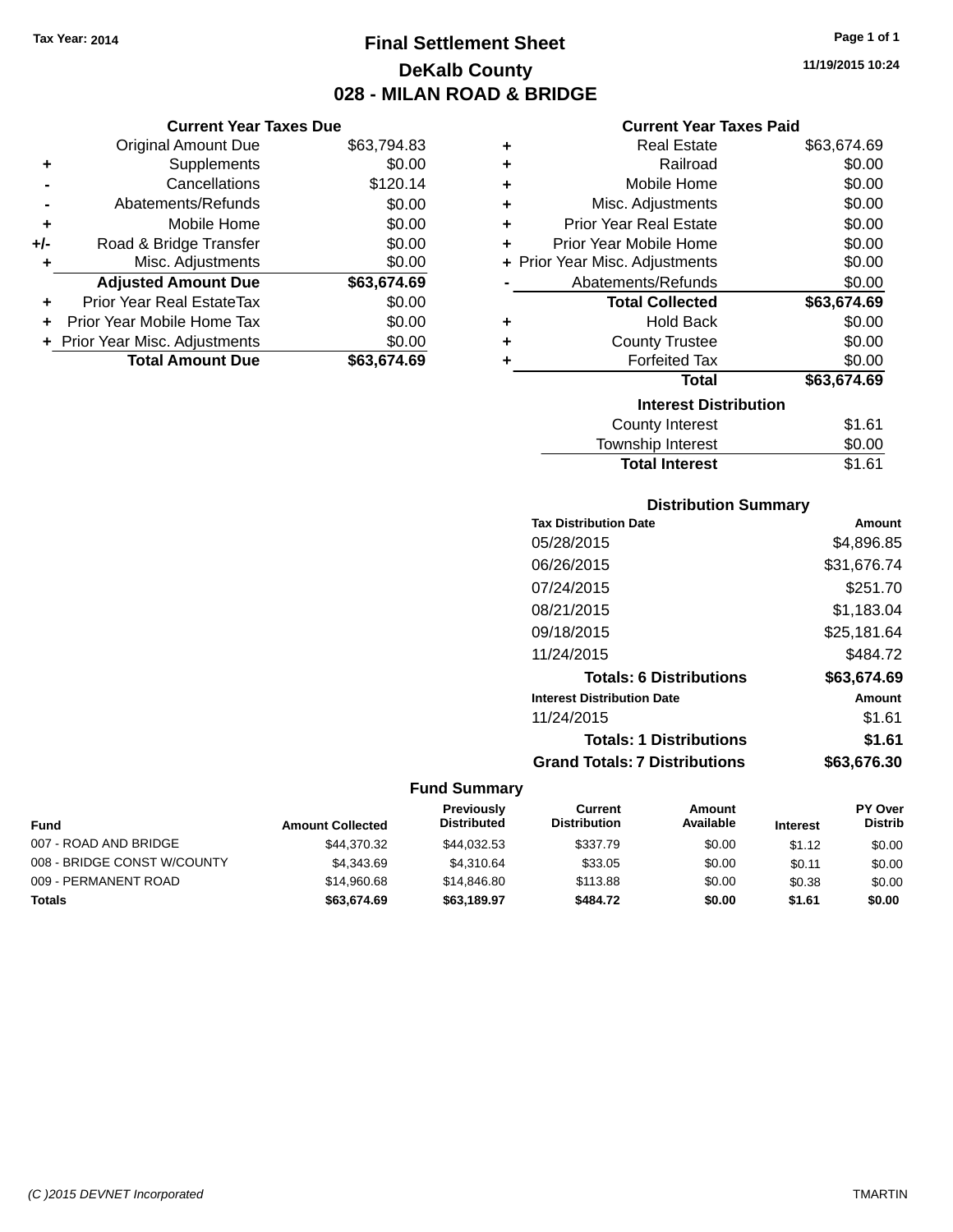# **Final Settlement Sheet Tax Year: 2014 Page 1 of 1 DeKalb County 029 - PAW PAW TOWNSHIP**

## **Current Year Taxes Due**

|       | <b>Original Amount Due</b>       | \$67,486.60 |
|-------|----------------------------------|-------------|
| ٠     | Supplements                      | \$0.00      |
|       | Cancellations                    | \$0.00      |
|       | Abatements/Refunds               | \$0.00      |
| ÷     | Mobile Home                      | \$9.00      |
| $+/-$ | Road & Bridge Transfer           | \$0.00      |
| ٠     | Misc. Adjustments                | \$0.00      |
|       | <b>Adjusted Amount Due</b>       | \$67,495.60 |
|       | <b>Prior Year Real EstateTax</b> | \$0.00      |
|       | Prior Year Mobile Home Tax       | \$0.00      |
|       | + Prior Year Misc. Adjustments   | \$0.00      |
|       | <b>Total Amount Due</b>          | \$67,495.60 |

## **Current Year Taxes Paid**

| ٠ | <b>Real Estate</b>             | \$64,393.57 |
|---|--------------------------------|-------------|
| ٠ | Railroad                       | \$3,088.60  |
| ÷ | Mobile Home                    | \$9.00      |
| ٠ | Misc. Adjustments              | \$0.00      |
| ٠ | <b>Prior Year Real Estate</b>  | \$0.00      |
| ٠ | Prior Year Mobile Home         | \$0.00      |
|   | + Prior Year Misc. Adjustments | \$0.00      |
|   | Abatements/Refunds             | \$0.00      |
|   | <b>Total Collected</b>         | \$67,491.17 |
| ٠ | Hold Back                      | \$0.00      |
| ٠ | <b>County Trustee</b>          | \$4.43      |
| ٠ | <b>Forfeited Tax</b>           | \$0.00      |
|   | <b>Total</b>                   | \$67,495.60 |
|   | <b>Interest Distribution</b>   |             |
|   | <b>County Interest</b>         | \$1.71      |
|   | <b>Township Interest</b>       | \$0.00      |
|   | <b>Total Interest</b>          | \$1.71      |

# **Distribution Summary**

| <b>Tax Distribution Date</b>         | Amount      |
|--------------------------------------|-------------|
| 05/28/2015                           | \$5.679.99  |
| 06/26/2015                           | \$32,440.72 |
| 07/24/2015                           | \$936.51    |
| 08/21/2015                           | \$1,559.93  |
| 09/18/2015                           | \$25.715.89 |
| 11/24/2015                           | \$1,158.13  |
| <b>Totals: 6 Distributions</b>       | \$67,491.17 |
| <b>Interest Distribution Date</b>    | Amount      |
| 11/24/2015                           | \$1.71      |
| <b>Totals: 1 Distributions</b>       | \$1.71      |
| <b>Grand Totals: 7 Distributions</b> | \$67,492.88 |

| <b>Fund</b>              | <b>Amount Collected</b> | <b>Previously</b><br><b>Distributed</b> | Current<br><b>Distribution</b> | Amount<br>Available | <b>Interest</b> | <b>PY Over</b><br><b>Distrib</b> |
|--------------------------|-------------------------|-----------------------------------------|--------------------------------|---------------------|-----------------|----------------------------------|
| 001 - CORPORATE          | \$63,414.83             | \$62,326.65                             | \$1.088.18                     | \$0.00              | \$1.60          | \$0.00                           |
| 017 - CEMETERY           | \$2,596.39              | \$2.551.84                              | \$44.55                        | \$0.00              | \$0.07          | \$0.00                           |
| 034 - GENERAL ASSISTANCE | \$1.479.95              | \$1.454.55                              | \$25.40                        | \$0.00              | \$0.04          | \$0.00                           |
| <b>Totals</b>            | \$67,491.17             | \$66,333,04                             | \$1.158.13                     | \$0.00              | \$1.71          | \$0.00                           |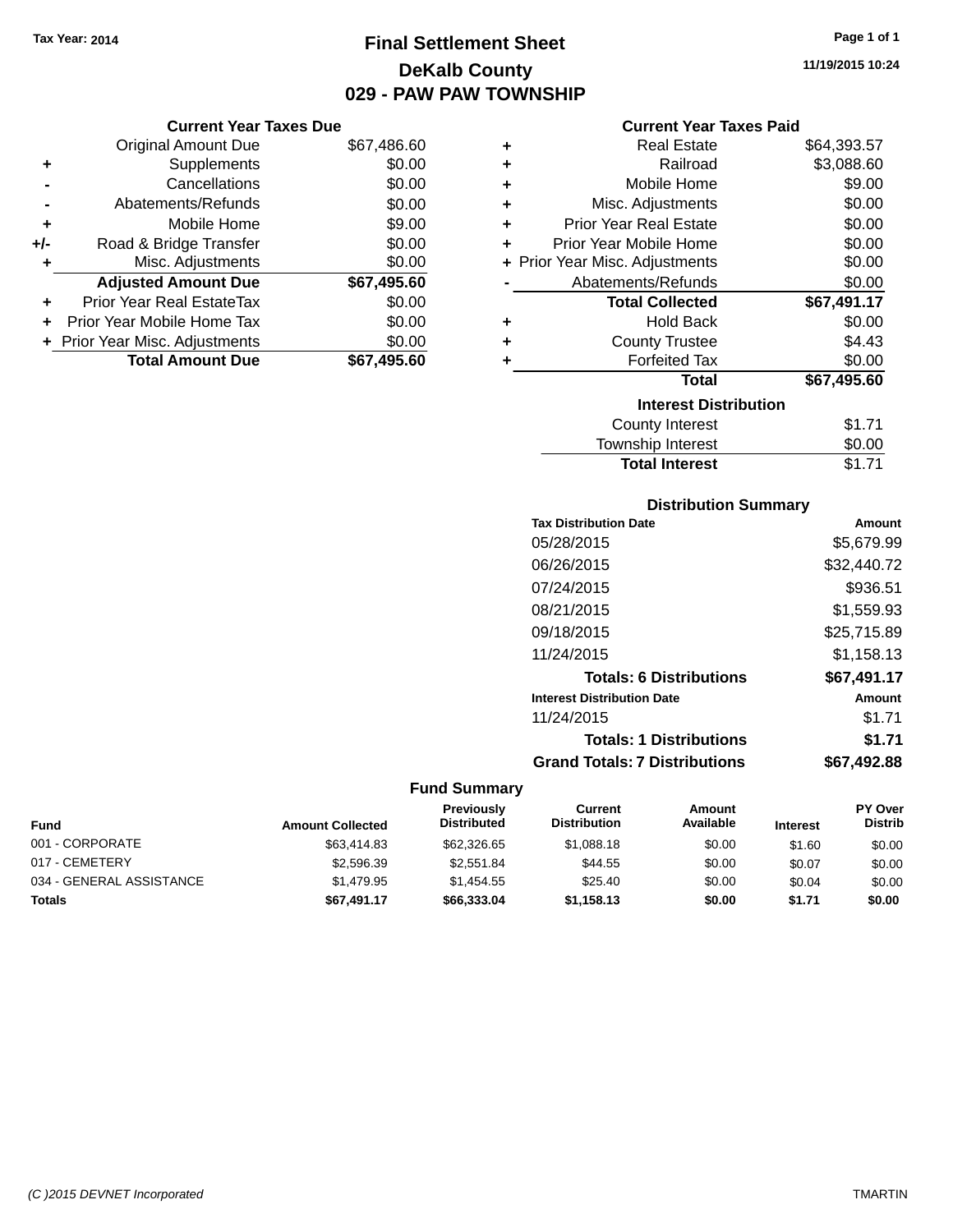# **Final Settlement Sheet Tax Year: 2014 Page 1 of 1 DeKalb County 030 - PAW PAW ROAD & BRIDGE**

**11/19/2015 10:24**

## **Current Year Taxes Paid**

| ٠ | <b>Real Estate</b>             | \$88,814.19 |
|---|--------------------------------|-------------|
| ٠ | Railroad                       | \$4,259.92  |
| ٠ | Mobile Home                    | \$12.42     |
| ٠ | Misc. Adjustments              | \$0.00      |
| ٠ | <b>Prior Year Real Estate</b>  | \$0.00      |
| ٠ | Prior Year Mobile Home         | \$0.00      |
|   | + Prior Year Misc. Adjustments | \$0.00      |
|   | Abatements/Refunds             | \$0.00      |
|   | <b>Total Collected</b>         | \$93,086.53 |
| ٠ | <b>Hold Back</b>               | \$0.00      |
| ٠ | <b>County Trustee</b>          | \$6.12      |
| ٠ | <b>Forfeited Tax</b>           | \$0.00      |
|   | <b>Total</b>                   | \$93,092.65 |
|   | <b>Interest Distribution</b>   |             |
|   | <b>County Interest</b>         | \$2.36      |
|   | <b>Township Interest</b>       | \$0.00      |

| <b>Total Interest</b> | \$2.36 |
|-----------------------|--------|
| Township Interest     | \$0.00 |
| County Interest       | \$2.36 |

# **Distribution Summary**

| <b>Tax Distribution Date</b>         | Amount      |
|--------------------------------------|-------------|
| 05/28/2015                           | \$7,834.14  |
| 06/26/2015                           | \$44.743.31 |
| 07/24/2015                           | \$1,291.72  |
| 08/21/2015                           | \$2,151.55  |
| 09/18/2015                           | \$35,468.47 |
| 11/24/2015                           | \$1,597.34  |
| <b>Totals: 6 Distributions</b>       | \$93,086.53 |
| <b>Interest Distribution Date</b>    | Amount      |
| 11/24/2015                           | \$2.36      |
| <b>Totals: 1 Distributions</b>       | \$2.36      |
| <b>Grand Totals: 7 Distributions</b> | \$93.088.89 |

# **Fund Summary**

|                                         |                         | <b>Previously</b>  | Current             | Amount    |                 | <b>PY Over</b> |
|-----------------------------------------|-------------------------|--------------------|---------------------|-----------|-----------------|----------------|
| <b>Fund</b>                             | <b>Amount Collected</b> | <b>Distributed</b> | <b>Distribution</b> | Available | <b>Interest</b> | <b>Distrib</b> |
| 007 - ROAD AND BRIDGE                   | \$45,168.19             | \$44.393.12        | \$775.07            | \$0.00    | \$1.14          | \$0.00         |
| 009 - PERMANENT ROAD                    | \$36,144,20             | \$35,523.98        | \$620.22            | \$0.00    | \$0.92          | \$0.00         |
| 010 - EQUIPMENT AND BUILDING            | \$4.968.49              | \$4,883.25         | \$85.24             | \$0.00    | \$0.13          | \$0.00         |
| 027 - AUDIT                             | \$723.94                | \$711.50           | \$12.44             | \$0.00    | \$0.02          | \$0.00         |
| 035 - TORT JUDGEMENTS/LIABILITY<br>INS. | \$4,798.70              | \$4.716.35         | \$82.35             | \$0.00    | \$0.12          | \$0.00         |
| 047 - SOCIAL SECURITY                   | \$1.283.01              | \$1,260.99         | \$22.02             | \$0.00    | \$0.03          | \$0.00         |
| <b>Totals</b>                           | \$93.086.53             | \$91.489.19        | \$1,597.34          | \$0.00    | \$2.36          | \$0.00         |

**Current Year Taxes Due**

| <b>Original Amount Due</b>       | \$93,080.23             |
|----------------------------------|-------------------------|
| Supplements                      | \$0.00                  |
| Cancellations                    | \$0.00                  |
| Abatements/Refunds               | \$0.00                  |
| Mobile Home                      | \$12.42                 |
| Road & Bridge Transfer           | \$0.00                  |
| Misc. Adjustments                | \$0.00                  |
| <b>Adjusted Amount Due</b>       | \$93,092.65             |
| <b>Prior Year Real EstateTax</b> | \$0.00                  |
| Prior Year Mobile Home Tax       | \$0.00                  |
| + Prior Year Misc. Adjustments   | \$0.00                  |
|                                  | \$93,092.65             |
|                                  | <b>Total Amount Due</b> |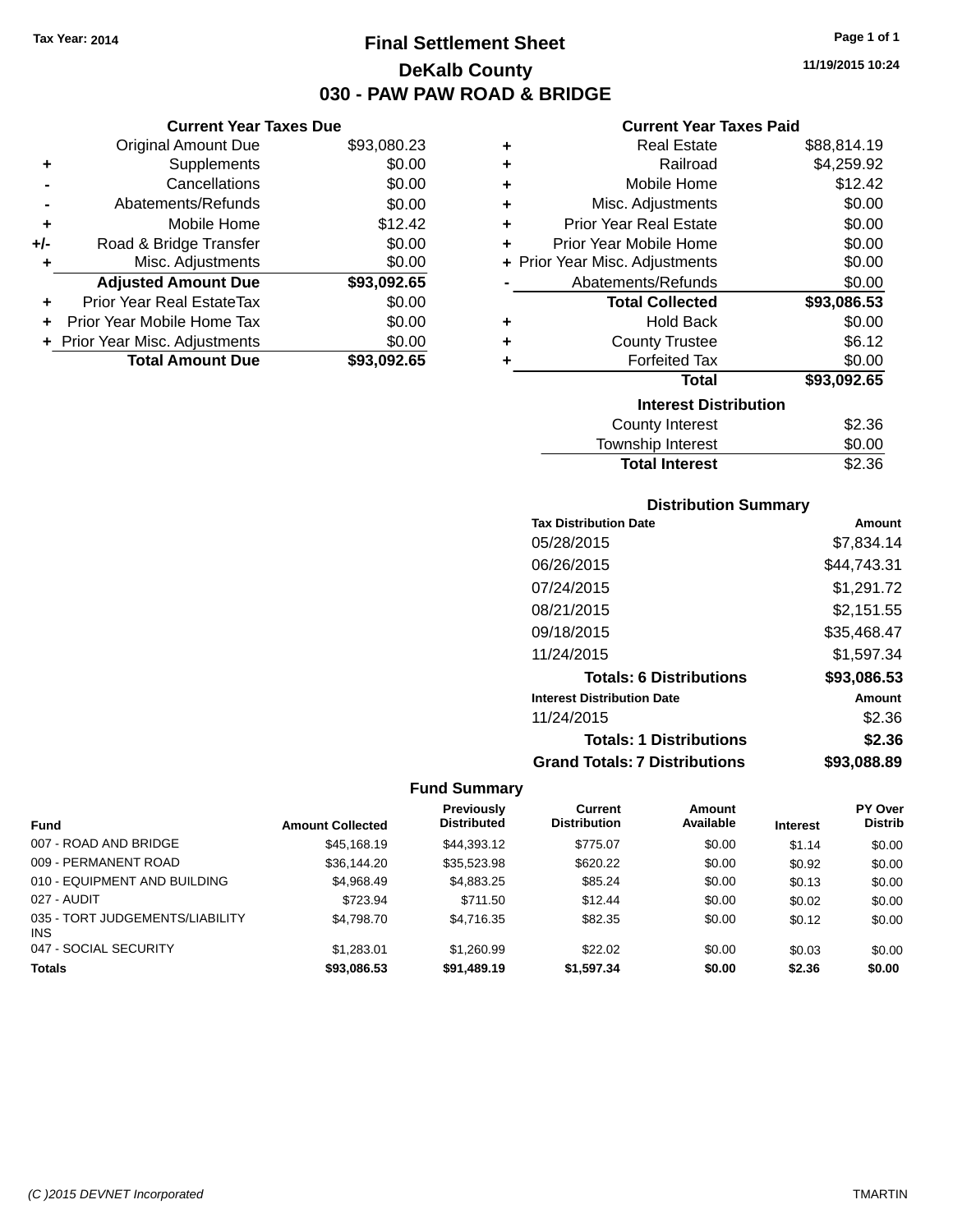# **Final Settlement Sheet Tax Year: 2014 Page 1 of 1 DeKalb County 031 - PIERCE TOWNSHIP**

## **Current Year Taxes Due**

|     | <b>Original Amount Due</b>     | \$56,809.06 |
|-----|--------------------------------|-------------|
| ٠   | Supplements                    | \$0.00      |
|     | Cancellations                  | \$20.64     |
|     | Abatements/Refunds             | \$0.00      |
| ٠   | Mobile Home                    | \$0.82      |
| +/- | Road & Bridge Transfer         | \$0.00      |
| ٠   | Misc. Adjustments              | \$0.00      |
|     | <b>Adjusted Amount Due</b>     | \$56,789.24 |
| ÷   | Prior Year Real EstateTax      | \$0.00      |
|     | Prior Year Mobile Home Tax     | \$0.00      |
|     | + Prior Year Misc. Adjustments | \$0.00      |
|     | <b>Total Amount Due</b>        | \$56,789.24 |

### **Current Year Taxes Paid**

| ٠ | Real Estate                    | \$56,788.42 |
|---|--------------------------------|-------------|
| ÷ | Railroad                       | \$0.00      |
| ÷ | Mobile Home                    | \$0.82      |
| ٠ | Misc. Adjustments              | \$0.00      |
| ٠ | <b>Prior Year Real Estate</b>  | \$0.00      |
| ÷ | Prior Year Mobile Home         | \$0.00      |
|   | + Prior Year Misc. Adjustments | \$0.00      |
|   | Abatements/Refunds             | \$0.00      |
|   | <b>Total Collected</b>         | \$56,789.24 |
| ٠ | <b>Hold Back</b>               | \$0.00      |
| ٠ | <b>County Trustee</b>          | \$0.00      |
|   | <b>Forfeited Tax</b>           | \$0.00      |
|   | <b>Total</b>                   | \$56,789.24 |
|   | <b>Interest Distribution</b>   |             |
|   | <b>County Interest</b>         | \$1.44      |
|   | <b>Township Interest</b>       | \$0.00      |
|   | <b>Total Interest</b>          | \$1.44      |

# **Distribution Summary**

| <b>Tax Distribution Date</b>         | Amount      |
|--------------------------------------|-------------|
| 05/28/2015                           | \$7,406.33  |
| 06/26/2015                           | \$24,513.47 |
| 07/24/2015                           | \$805.67    |
| 08/21/2015                           | \$3,153.86  |
| 09/18/2015                           | \$20,271.74 |
| 11/24/2015                           | \$638.17    |
| <b>Totals: 6 Distributions</b>       | \$56,789.24 |
| <b>Interest Distribution Date</b>    | Amount      |
| 11/24/2015                           | \$1.44      |
| <b>Totals: 1 Distributions</b>       | \$1.44      |
| <b>Grand Totals: 7 Distributions</b> | \$56.790.68 |

|                                         |                         | Previously         | Current             | <b>Amount</b> |                 | <b>PY Over</b> |
|-----------------------------------------|-------------------------|--------------------|---------------------|---------------|-----------------|----------------|
| <b>Fund</b>                             | <b>Amount Collected</b> | <b>Distributed</b> | <b>Distribution</b> | Available     | <b>Interest</b> | <b>Distrib</b> |
| 001 - CORPORATE                         | \$41,976.61             | \$41,504.90        | \$471.71            | \$0.00        | \$1.06          | \$0.00         |
| $005 - I. M. R. F.$                     | \$3,999.73              | \$3.954.77         | \$44.96             | \$0.00        | \$0.10          | \$0.00         |
| 027 - AUDIT                             | \$901.24                | \$891.12           | \$10.12             | \$0.00        | \$0.02          | \$0.00         |
| 035 - TORT JUDGEMENTS/LIABILITY<br>INS. | \$4.161.46              | \$4,114,69         | \$46.77             | \$0.00        | \$0.11          | \$0.00         |
| 047 - SOCIAL SECURITY                   | \$2.749.91              | \$2.719.01         | \$30.90             | \$0.00        | \$0.07          | \$0.00         |
| 054 - GENERAL ASSISTANCE                | \$3,000.29              | \$2,966.58         | \$33.71             | \$0.00        | \$0.08          | \$0.00         |
| <b>Totals</b>                           | \$56,789,24             | \$56,151.07        | \$638.17            | \$0.00        | \$1.44          | \$0.00         |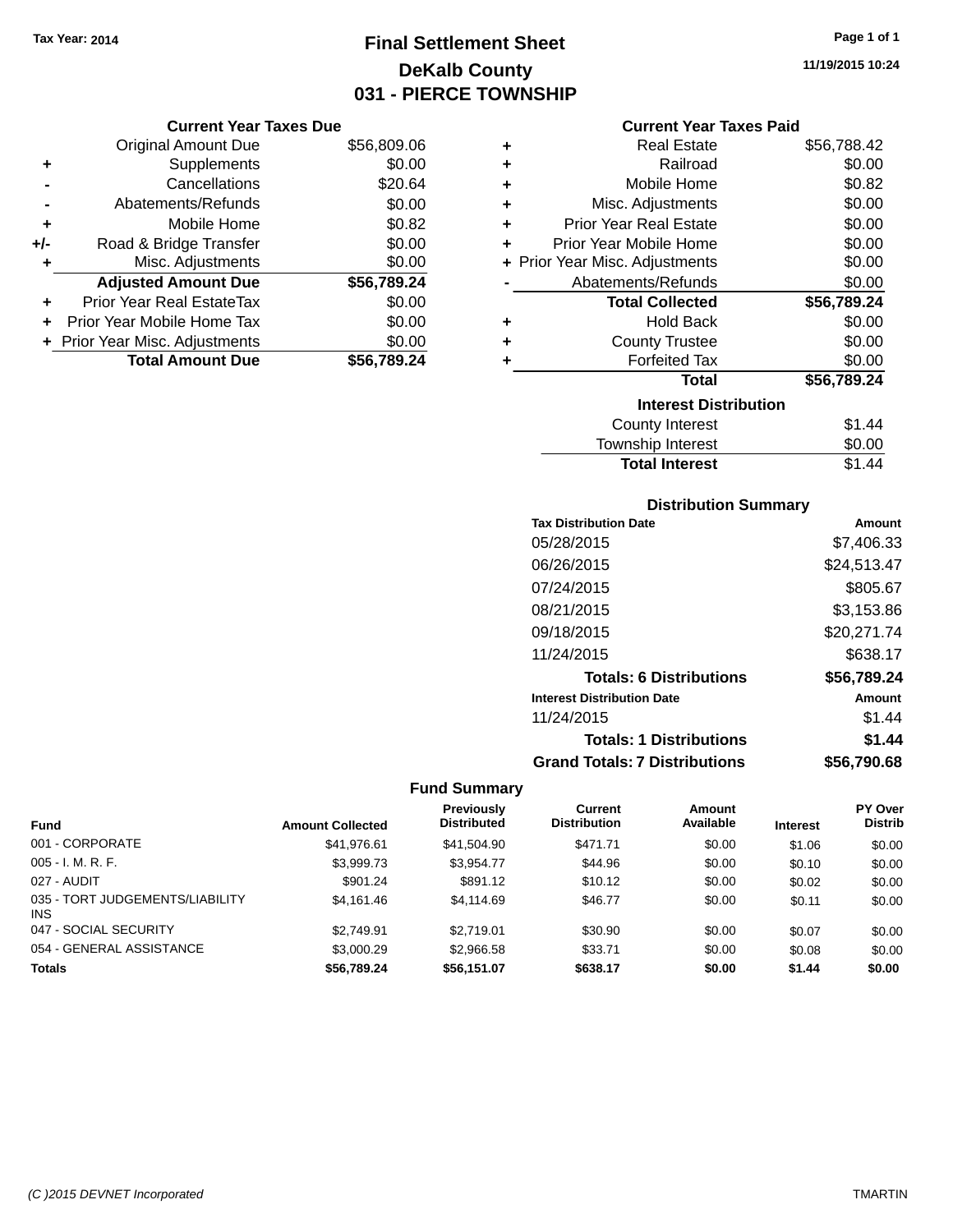**Current Year Taxes Due** Original Amount Due \$167,244.81

**Adjusted Amount Due \$167,186.46**

**Total Amount Due \$167,186.46**

**+** Supplements \$0.00 **-** Cancellations \$60.77 **-** Abatements/Refunds \$0.00 **+** Mobile Home \$2.42 **+/-** Road & Bridge Transfer \$0.00 **+** Misc. Adjustments \$0.00

**+** Prior Year Real EstateTax \$0.00 **+** Prior Year Mobile Home Tax \$0.00 **+ Prior Year Misc. Adjustments**  $$0.00$ 

# **Final Settlement Sheet Tax Year: 2014 Page 1 of 1 DeKalb County 032 - PIERCE ROAD & BRIDGE**

**11/19/2015 10:24**

## **Current Year Taxes Paid**

| ٠ | <b>Real Estate</b>             | \$167,184.04 |
|---|--------------------------------|--------------|
| ٠ | Railroad                       | \$0.00       |
| ٠ | Mobile Home                    | \$2.42       |
| ٠ | Misc. Adjustments              | \$0.00       |
| ٠ | <b>Prior Year Real Estate</b>  | \$0.00       |
| ٠ | Prior Year Mobile Home         | \$0.00       |
|   | + Prior Year Misc. Adjustments | \$0.00       |
|   | Abatements/Refunds             | \$0.00       |
|   | <b>Total Collected</b>         | \$167,186.46 |
| ٠ | <b>Hold Back</b>               | \$0.00       |
| ٠ | <b>County Trustee</b>          | \$0.00       |
| ٠ | <b>Forfeited Tax</b>           | \$0.00       |
|   | <b>Total</b>                   | \$167,186.46 |
|   | <b>Interest Distribution</b>   |              |
|   | <b>County Interest</b>         | \$4.23       |
|   | Township Interest              | \$0.00       |

# **Distribution Summary**

Total Interest \$4.23

| <b>PIJUIDUUJUI JUIIIIIUI</b>         |              |
|--------------------------------------|--------------|
| <b>Tax Distribution Date</b>         | Amount       |
| 05/28/2015                           | \$21,804.16  |
| 06/26/2015                           | \$72,166.75  |
| 07/24/2015                           | \$2,371.90   |
| 08/21/2015                           | \$9,284.92   |
| 09/18/2015                           | \$59,679.99  |
| 11/24/2015                           | \$1,878.74   |
| <b>Totals: 6 Distributions</b>       | \$167,186.46 |
| <b>Interest Distribution Date</b>    | Amount       |
| 11/24/2015                           | \$4.23       |
| <b>Totals: 1 Distributions</b>       | \$4.23       |
| <b>Grand Totals: 7 Distributions</b> | \$167.190.69 |

|                              |                         | Previously         | <b>Current</b>      | <b>Amount</b> |                 | <b>PY Over</b> |
|------------------------------|-------------------------|--------------------|---------------------|---------------|-----------------|----------------|
| <b>Fund</b>                  | <b>Amount Collected</b> | <b>Distributed</b> | <b>Distribution</b> | Available     | <b>Interest</b> | <b>Distrib</b> |
| $005 - I. M. R. F.$          | \$119.53                | \$118.23           | \$1.30              | \$0.00        | \$0.00          | \$0.00         |
| 007 - ROAD AND BRIDGE        | \$118,941.63            | \$117,605.02       | \$1,336.61          | \$0.00        | \$3.01          | \$0.00         |
| 008 - BRIDGE CONST W/COUNTY  | \$9.445.54              | \$9,339.39         | \$106.15            | \$0.00        | \$0.24          | \$0.00         |
| 009 - PERMANENT ROAD         | \$30,855.60             | \$30,508.86        | \$346.74            | \$0.00        | \$0.78          | \$0.00         |
| 010 - EQUIPMENT AND BUILDING | \$6.616.74              | \$6,542.36         | \$74.38             | \$0.00        | \$0.17          | \$0.00         |
| 047 - SOCIAL SECURITY        | \$1,207.42              | \$1.193.86         | \$13.56             | \$0.00        | \$0.03          | \$0.00         |
| <b>Totals</b>                | \$167,186,46            | \$165,307.72       | \$1,878.74          | \$0.00        | \$4.23          | \$0.00         |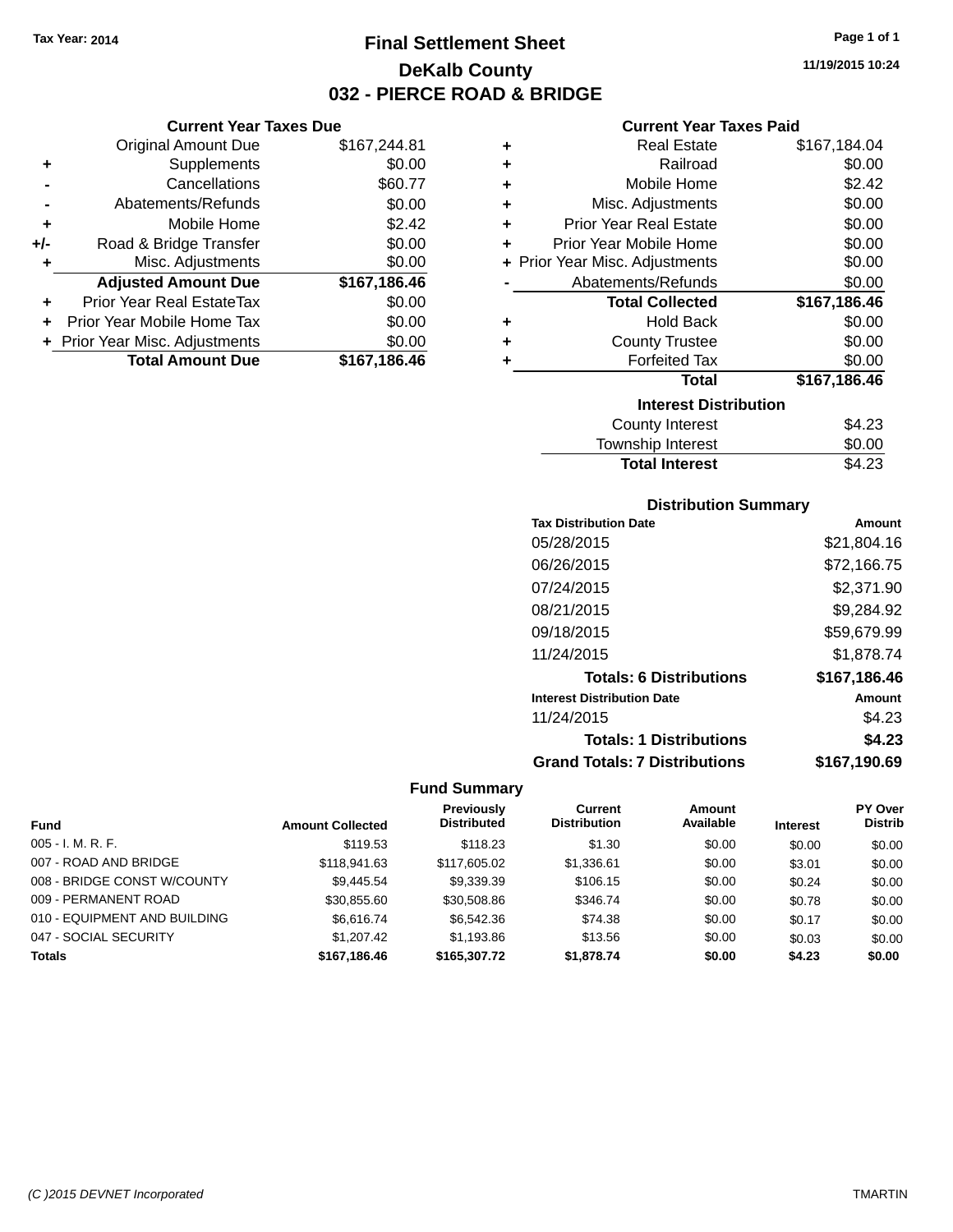# **Final Settlement Sheet Tax Year: 2014 Page 1 of 2 DeKalb County 033 - SANDWICH TOWNSHIP**

**11/19/2015 10:24**

## **Current Year Taxes Paid**

|     | <b>Current Year Taxes Due</b>  |              |            |
|-----|--------------------------------|--------------|------------|
|     | <b>Original Amount Due</b>     | \$245,015.22 | ÷          |
|     | Supplements                    | \$0.00       | ٠          |
|     | Cancellations                  | \$482.56     | ٠          |
|     | Abatements/Refunds             | \$0.45       | ٠          |
|     | Mobile Home                    | \$156.45     | F<br>٠     |
| +/- | Road & Bridge Transfer         | \$0.00       | Pri        |
|     | Misc. Adjustments              | \$82.86      | + Prior Ye |
|     | <b>Adjusted Amount Due</b>     | \$244,771.52 |            |
| ÷   | Prior Year Real EstateTax      | (\$34.61)    |            |
|     | Prior Year Mobile Home Tax     | \$0.00       | ٠          |
|     | + Prior Year Misc. Adjustments | \$6.77       |            |
|     | <b>Total Amount Due</b>        | \$244,743.68 |            |
|     |                                |              |            |

| ٠ | <b>Real Estate</b>             | \$243,153.15 |
|---|--------------------------------|--------------|
| ٠ | Railroad                       | \$988.44     |
| ٠ | Mobile Home                    | \$155.53     |
| ÷ | Misc. Adjustments              | \$82.86      |
| ٠ | <b>Prior Year Real Estate</b>  | (\$34.61)    |
| ÷ | Prior Year Mobile Home         | \$0.00       |
|   | + Prior Year Misc. Adjustments | \$6.77       |
|   | Abatements/Refunds             | \$0.45       |
|   |                                |              |
|   | <b>Total Collected</b>         | \$244,351.69 |
| ٠ | <b>Hold Back</b>               | \$0.00       |
| ÷ | <b>County Trustee</b>          | \$179.76     |
| ٠ | <b>Forfeited Tax</b>           | \$212.23     |
|   | Total                          | \$244,743.68 |
|   | <b>Interest Distribution</b>   |              |
|   | County Interest                | \$6.18       |

## **Distribution Summary**

Total Interest \$6.18

| <b>Tax Distribution Date</b>         | Amount       |
|--------------------------------------|--------------|
| 05/28/2015                           | \$27,130.19  |
| 06/26/2015                           | \$103,566.75 |
| 07/24/2015                           | \$2,582.33   |
| 08/21/2015                           | \$17,098.67  |
| 09/18/2015                           | \$84,712.87  |
| 11/24/2015                           | \$9,260.88   |
| <b>Totals: 6 Distributions</b>       | \$244,351.69 |
| <b>Interest Distribution Date</b>    | Amount       |
| 11/24/2015                           | \$6.18       |
| <b>Totals: 1 Distributions</b>       | \$6.18       |
| <b>Grand Totals: 7 Distributions</b> | \$244.357.87 |

# **Fund Summary**

| <b>Fund</b>              | <b>Amount Collected</b> | <b>Previously</b><br><b>Distributed</b> | <b>Current</b><br><b>Distribution</b> | Amount<br>Available | <b>Interest</b> | PY Over<br><b>Distrib</b> |
|--------------------------|-------------------------|-----------------------------------------|---------------------------------------|---------------------|-----------------|---------------------------|
| 001 - CORPORATE          | \$123,773.15            | \$119.082.17                            | \$4,690.98                            | \$0.00              | \$3.13          | \$0.00                    |
| $005 - I. M. R. F.$      | \$14.728.54             | \$14,170.34                             | \$558.20                              | \$0.00              | \$0.37          | \$0.00                    |
| 017 - CEMETERY           | \$78,343.33             | \$75.374.13                             | \$2,969.20                            | \$0.00              | \$1.98          | \$0.00                    |
| 047 - SOCIAL SECURITY    | \$7,868.38              | \$7.570.16                              | \$298.22                              | \$0.00              | \$0.20          | \$0.00                    |
| 054 - GENERAL ASSISTANCE | \$19.638.29             | \$18,894.01                             | \$744.28                              | \$0.00              | \$0.50          | \$0.00                    |
| <b>Totals</b>            | \$244.351.69            | \$235.090.81                            | \$9,260.88                            | \$0.00              | \$6.18          | \$0.00                    |

|                         | Year Source                              | <b>Account Type</b>       |         | <b>Amount Adjustment Description</b>                   |
|-------------------------|------------------------------------------|---------------------------|---------|--------------------------------------------------------|
|                         | 2013 MH - Mobile Home Back Tax Collected |                           |         | \$0.92 ANGELINI REDEMPTION 19-25-477-011-0006O by TBA  |
|                         | 2013 MH - Mobile Home Back Tax Collected |                           |         | \$1.11 WARD REDEMPTION 19-25-477-011-0019O by TBA      |
|                         | 2013 MH - Mobile Home Back Tax Collected |                           |         | \$0.99 DICKINSON REDEMPTION 19-25-477-011-0031O by TBA |
|                         | 2013 RE - Real Estate Back Tax Collected |                           |         | \$3.75 TRUSTEE SALE 19-25-252-014 by TBA               |
|                         | 2014 RE - Real Estate Back Tax Collected |                           |         | \$33.49 DOBSON REDEMPTION 19-26-481-012 by TBA         |
|                         | 2014 RE - Real Estate                    | <b>Back Tax Collected</b> |         | \$11.58 PETERSON REDEMPTION 19-35-231-002 by TBA       |
|                         | 2014 RE - Real Estate                    | <b>Back Tax Collected</b> |         | \$37.79 PETERSON REDEMPTION 19-35-230-007 by TBA       |
| <b>Totals 7 entries</b> |                                          |                           | \$89.63 |                                                        |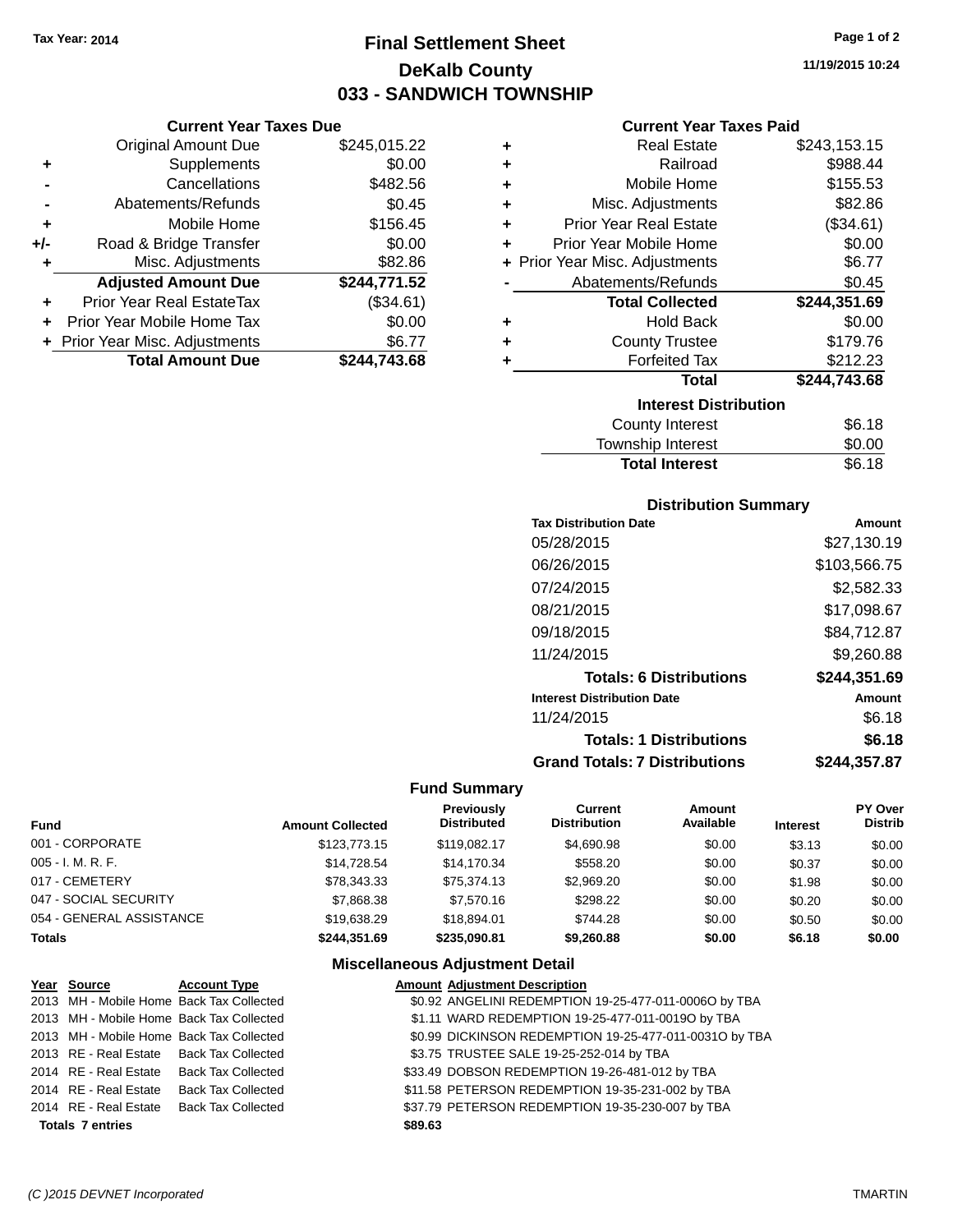# **Final Settlement Sheet Tax Year: 2014 Page 2 of 2 DeKalb County Abatement Detail**

**11/19/2015 10:24**

**Totals \$0.45 1 entries**

**Year Source Account Type And Amount Adjustment Description**<br>2014 RE - Real Estate RE Abatement **Amount Adjustment REFUN** \$0.45 PTAB INTEREST REFUND 19-27-427-021 by TBA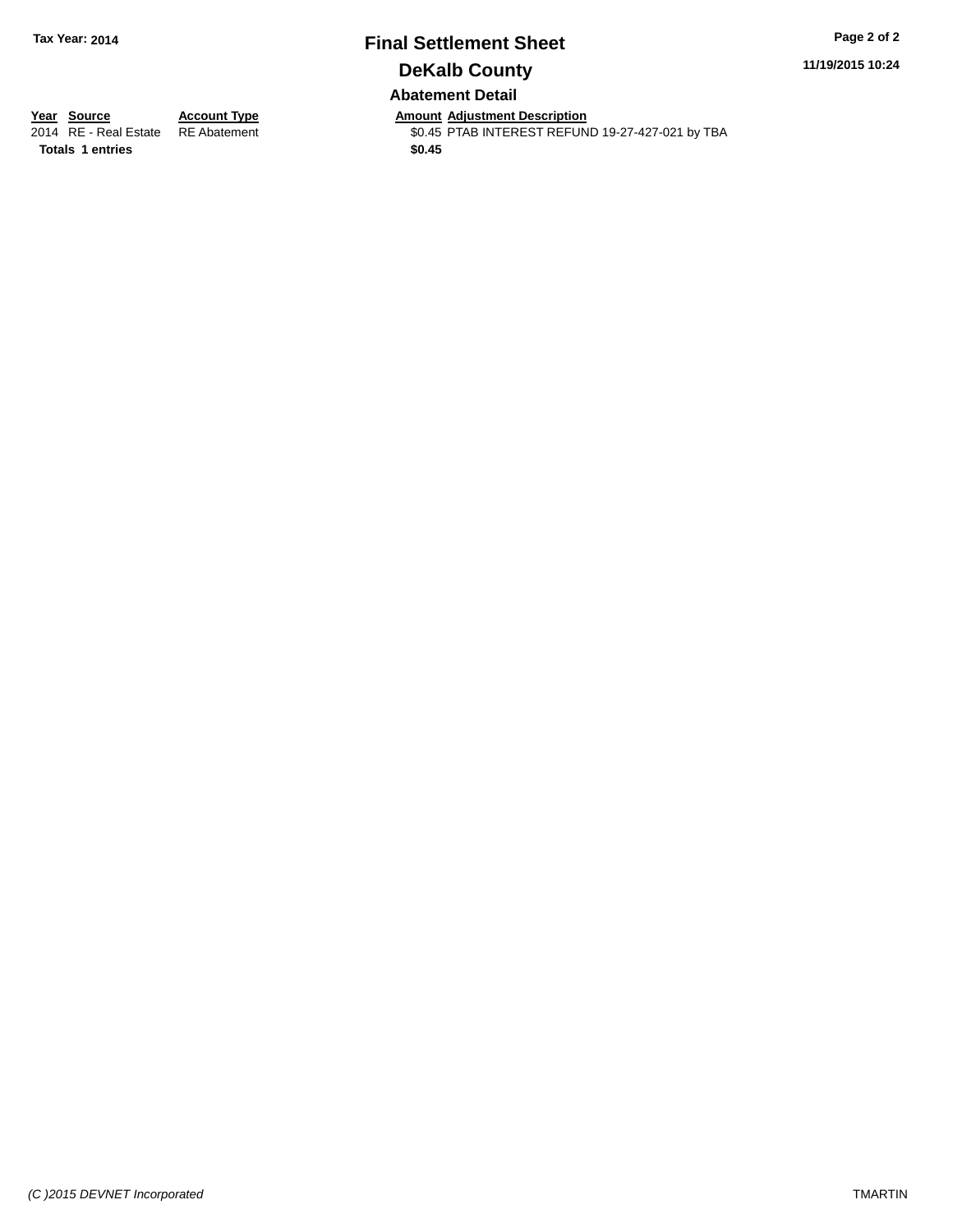**Current Year Taxes Due** Original Amount Due \$550,693.53

**Adjusted Amount Due \$550,145.73**

**Total Amount Due \$550,089.99**

**+** Supplements \$0.00 **-** Cancellations \$1,084.63 **-** Abatements/Refunds \$1.02 **+** Mobile Home \$351.62 **+/-** Road & Bridge Transfer \$0.00 **+** Misc. Adjustments \$186.23

**+** Prior Year Real EstateTax (\$71.16) **+** Prior Year Mobile Home Tax (\$0.01) **+ Prior Year Misc. Adjustments \$15.43** 

# **Final Settlement Sheet Tax Year: 2014 Page 1 of 2 DeKalb County 034 - SANDWICH PUBLIC LIBRARY DISTRICT**

**11/19/2015 10:24**

## **Current Year Taxes Paid**

| ٠ | <b>Real Estate</b>             | \$546,508.31 |
|---|--------------------------------|--------------|
| ٠ | Railroad                       | \$2,221.62   |
| ٠ | Mobile Home                    | \$349.55     |
| ÷ | Misc. Adjustments              | \$186.23     |
| ÷ | <b>Prior Year Real Estate</b>  | (\$71.16)    |
| ٠ | Prior Year Mobile Home         | (\$0.01)     |
|   | + Prior Year Misc. Adjustments | \$15.43      |
|   | Abatements/Refunds             | \$1.02       |
|   | <b>Total Collected</b>         | \$549,208.95 |
| ٠ | <b>Hold Back</b>               | \$0.00       |
| ٠ | <b>County Trustee</b>          | \$404.02     |
| ٠ | <b>Forfeited Tax</b>           | \$477.02     |
|   | <b>Total</b>                   | \$550,089.99 |
|   | <b>Interest Distribution</b>   |              |
|   | <b>County Interest</b>         | \$13.90      |
|   |                                |              |

| <b>Total Interest</b> | \$13.90 |
|-----------------------|---------|
| Township Interest     | \$0.00  |
| County Interest       | \$13.90 |

## **Distribution Summary**

| <b>Tax Distribution Date</b>         | Amount       |
|--------------------------------------|--------------|
| 05/28/2015                           | \$60.984.12  |
| 06/26/2015                           | \$232,775.24 |
| 07/24/2015                           | \$5,803.98   |
| 08/21/2015                           | \$38,430.88  |
| 09/18/2015                           | \$190,400.03 |
| 11/24/2015                           | \$20,814.70  |
| <b>Totals: 6 Distributions</b>       | \$549,208.95 |
| <b>Interest Distribution Date</b>    | Amount       |
| 11/24/2015                           | \$13.90      |
| <b>Totals: 1 Distributions</b>       | \$13.90      |
| <b>Grand Totals: 7 Distributions</b> | \$549.222.85 |

#### **Fund Summary**

| <b>Fund</b>                             | <b>Amount Collected</b> | <b>Previously</b><br><b>Distributed</b> | Current<br><b>Distribution</b> | Amount<br>Available | <b>Interest</b> | PY Over<br><b>Distrib</b> |
|-----------------------------------------|-------------------------|-----------------------------------------|--------------------------------|---------------------|-----------------|---------------------------|
| 001 - CORPORATE                         | \$266.689.84            | \$256,582.43                            | \$10.107.41                    | \$0.00              | \$6.75          | \$0.00                    |
| 003 - BONDS AND INTEREST                | \$204.528.15            | \$196,776,64                            | \$7,751.51                     | \$0.00              | \$5.18          | \$0.00                    |
| 004 - OPERATIONS & MAINTENANCE          | \$24,888.51             | \$23,945.26                             | \$943.25                       | \$0.00              | \$0.63          | \$0.00                    |
| $005 - I. M. R. F.$                     | \$20,450.33             | \$19,675.26                             | \$775.07                       | \$0.00              | \$0.52          | \$0.00                    |
| 027 - AUDIT                             | \$2,565.91              | \$2,468.68                              | \$97.23                        | \$0.00              | \$0.06          | \$0.00                    |
| 035 - TORT JUDGEMENTS/LIABILITY<br>INS. | \$18,748.34             | \$18,037.81                             | \$710.53                       | \$0.00              | \$0.47          | \$0.00                    |
| 047 - SOCIAL SECURITY                   | \$11,337.87             | \$10,908.17                             | \$429.70                       | \$0.00              | \$0.29          | \$0.00                    |
| <b>Totals</b>                           | \$549,208.95            | \$528,394.25                            | \$20,814.70                    | \$0.00              | \$13.90         | \$0.00                    |

| Year Source | <b>Account Type</b>                      | <b>Amount Adjustment Description</b>                   |
|-------------|------------------------------------------|--------------------------------------------------------|
|             | 2013 MH - Mobile Home Back Tax Collected | \$2.10 ANGELINI REDEMPTION 19-25-477-011-0006O by TBA  |
|             | 2013 MH - Mobile Home Back Tax Collected | \$2.53 WARD REDEMPTION 19-25-477-011-0019O by TBA      |
|             | 2013 MH - Mobile Home Back Tax Collected | \$2.25 DICKINSON REDEMPTION 19-25-477-011-0031O by TBA |
|             | 2013 RE - Real Estate Back Tax Collected | \$8.55 TRUSTEE SALE 19-25-252-014 by TBA               |
|             | 2014 RE - Real Estate Back Tax Collected | \$75.27 DOBSON REDEMPTION 19-26-481-012 by TBA         |
|             | 2014 RE - Real Estate Back Tax Collected | \$26.04 PETERSON REDEMPTION 19-35-231-002 by TBA       |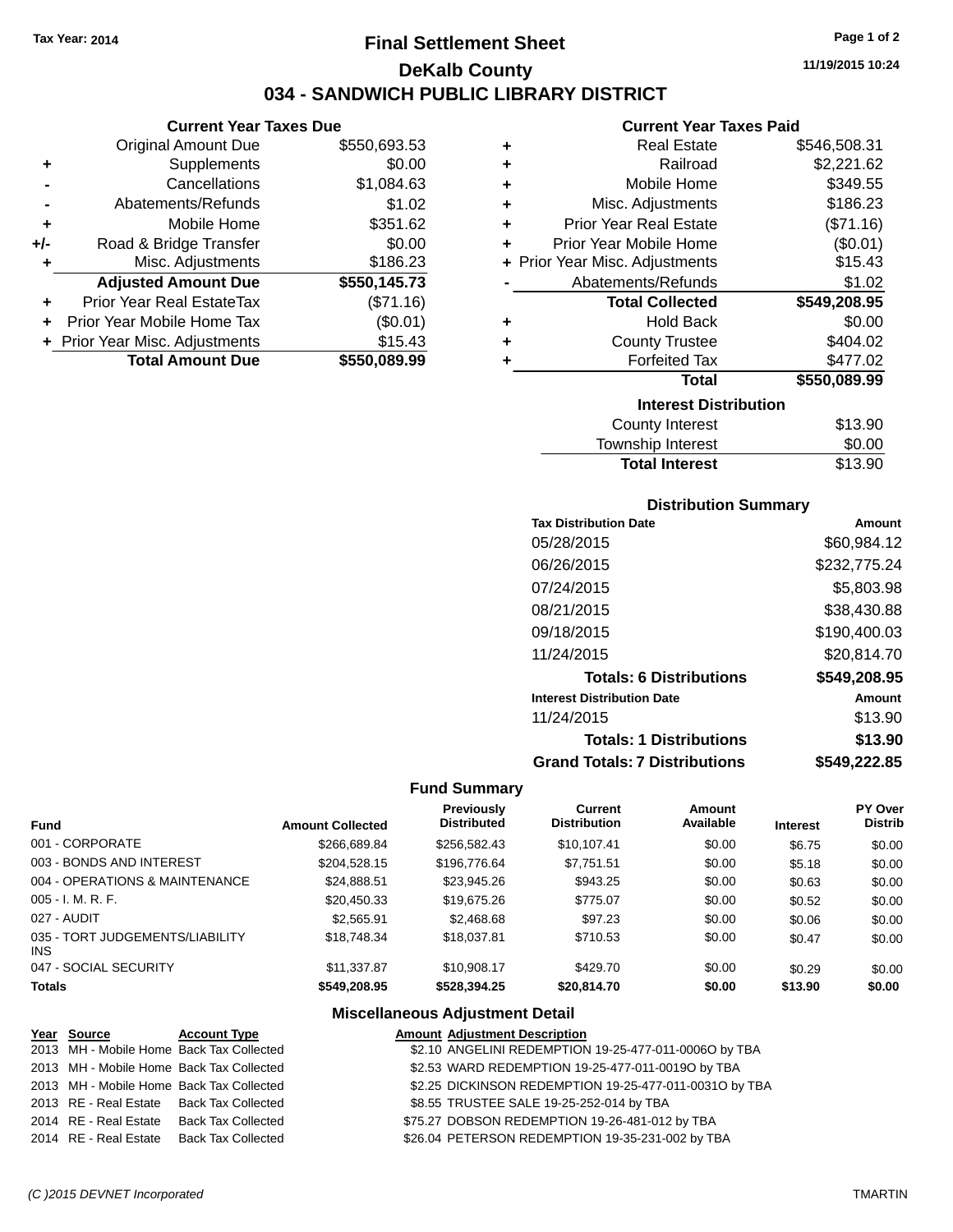# **Final Settlement Sheet Tax Year: 2014 Page 2 of 2**

# **DeKalb County**

## **Miscellaneous Adjustment Detail**

**Totals \$201.66 7 entries**

**Year Source Account Type Amount Adjustment Description** \$84.92 PETERSON REDEMPTION 19-35-230-007 by TBA

### **Abatement Detail**

\$1.02 PTAB INTEREST REFUND 19-27-427-021 by TBA

**Year Source Account Type Amount Adjustment Description**<br>2014 RE - Real Estate RE Abatement \$1.02 PTAB INTEREST REFUN Totals 1 entries \$1.02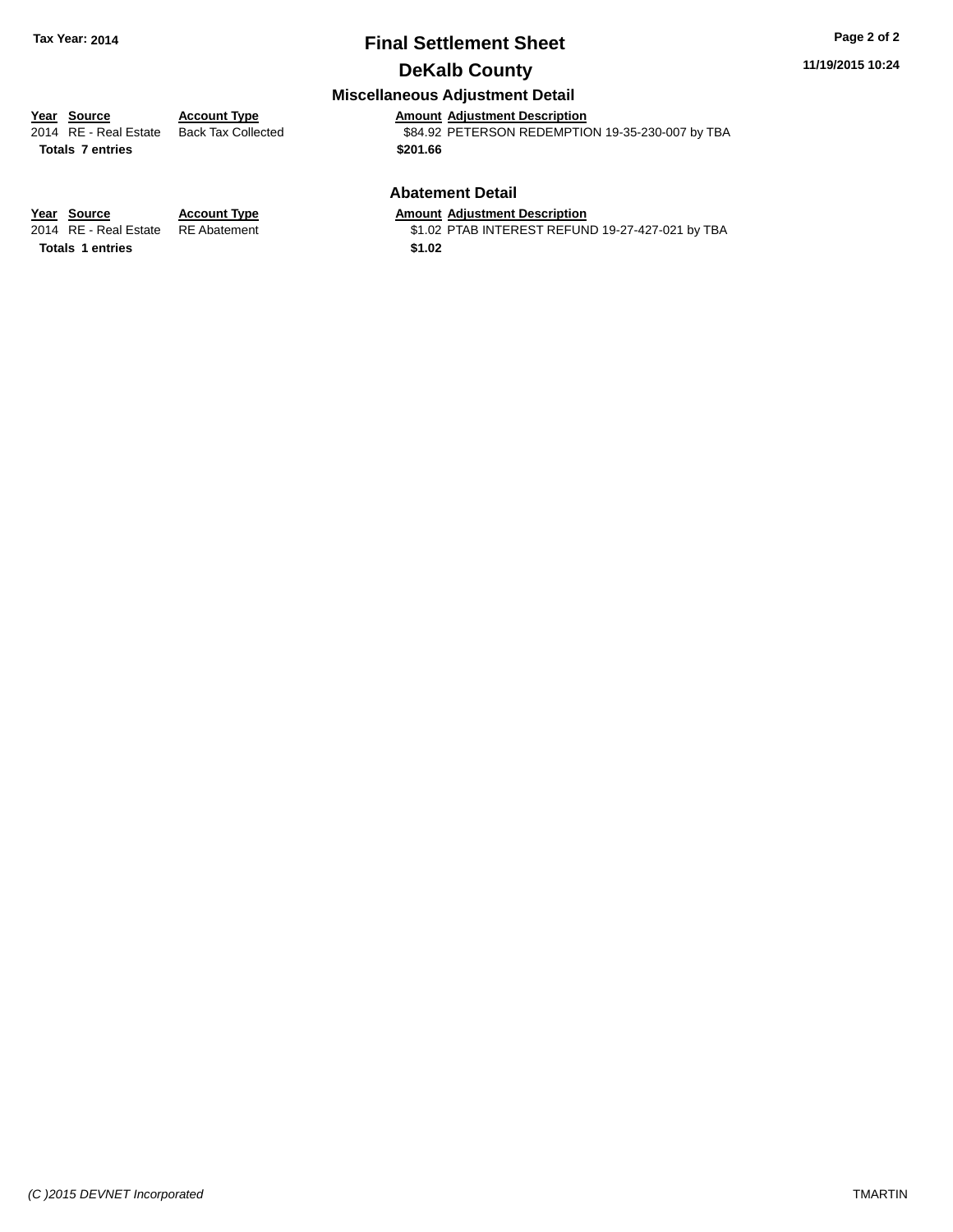# **Final Settlement Sheet Tax Year: 2014 Page 1 of 2 DeKalb County 035 - SANDWICH ROAD & BRIDGE**

**11/19/2015 10:24**

## **Current Year Taxes Paid**

|   | Gullent Ieal Taxes Falu        |              |
|---|--------------------------------|--------------|
| ٠ | <b>Real Estate</b>             | \$204,322.25 |
| ٠ | Railroad                       | \$954.40     |
| ٠ | Mobile Home                    | \$150.17     |
| ÷ | Misc. Adjustments              | \$80.00      |
| ٠ | <b>Prior Year Real Estate</b>  | (\$33.41)    |
|   | Prior Year Mobile Home         | \$0.01       |
|   | + Prior Year Misc. Adjustments | \$6.53       |
|   | Abatements/Refunds             | \$0.44       |
|   | <b>Total Collected</b>         | \$205,479.51 |
| ٠ | <b>Hold Back</b>               | \$0.00       |
| ٠ | <b>County Trustee</b>          | \$173.56     |
| ٠ | <b>Forfeited Tax</b>           | \$204.93     |
|   | <b>Total</b>                   | \$205,858.00 |
|   | <b>Interest Distribution</b>   |              |
|   | <b>County Interest</b>         | \$5.20       |
|   | <b>Township Interest</b>       | \$0.00       |
|   | <b>Total Interest</b>          | \$5.20       |

|                  | <b>Road and Bridge Summary</b> |                         |
|------------------|--------------------------------|-------------------------|
| Municipality     | Amt. Due                       | Amt. Distrib.           |
| CITY OF SANDWICH | \$30,502.92                    | \$30,454.10             |
| Totals           |                                | \$30,502.92 \$30,454.10 |

**Current Year Taxes Due** Original Amount Due \$236,574.26

**Adjusted Amount Due \$205,884.87**

**Total Amount Due \$205,858.00**

**+** Supplements \$0.00 **-** Cancellations \$465.91 **-** Abatements/Refunds \$0.44 **+** Mobile Home \$151.06 **+/-** Road & Bridge Transfer (\$30,454.10) **+** Misc. Adjustments \$80.00

**+** Prior Year Real EstateTax (\$33.41) **+** Prior Year Mobile Home Tax \$0.01 **+ Prior Year Misc. Adjustments**  $$6.53$ 

## **Distribution Summary**

| <b>Tax Distribution Date</b>         | Amount       |
|--------------------------------------|--------------|
| 05/28/2015                           | \$22,806.56  |
| 06/26/2015                           | \$87,086.24  |
| 07/24/2015                           | \$2,170.79   |
| 08/21/2015                           | \$14,397.98  |
| 09/18/2015                           | \$71,213.03  |
| 11/24/2015                           | \$7,804.91   |
| <b>Totals: 6 Distributions</b>       | \$205,479.51 |
| <b>Interest Distribution Date</b>    | Amount       |
| 11/24/2015                           | \$5.20       |
| <b>Totals: 1 Distributions</b>       | \$5.20       |
| <b>Grand Totals: 7 Distributions</b> | \$205,484.71 |

#### **Fund Summary**

| Fund                         | <b>Amount Collected</b> | Previously<br><b>Distributed</b> | <b>Current</b><br><b>Distribution</b> | Amount<br>Available | <b>Interest</b> | PY Over<br><b>Distrib</b> |
|------------------------------|-------------------------|----------------------------------|---------------------------------------|---------------------|-----------------|---------------------------|
| 007 - ROAD AND BRIDGE        | \$39,287.87             | \$37.781.65                      | \$1,506.22                            | \$0.00              | \$1.54          | \$0.00                    |
| 009 - PERMANENT ROAD         | \$121.481.98            | \$116,877.81                     | \$4,604.17                            | \$0.00              | \$2.68          | \$0.00                    |
| 010 - EQUIPMENT AND BUILDING | \$42,837.52             | \$41.213.95                      | \$1.623.57                            | \$0.00              | \$0.94          | \$0.00                    |
| 047 - SOCIAL SECURITY        | \$1,872.14              | \$1,801.19                       | \$70.95                               | \$0.00              | \$0.04          | \$0.00                    |
| Totals                       | \$205,479.51            | \$197.674.60                     | \$7,804.91                            | \$0.00              | \$5.20          | \$0.00                    |

| Year Source             | <b>Account Type</b>                      |         | <b>Amount Adjustment Description</b>                   |
|-------------------------|------------------------------------------|---------|--------------------------------------------------------|
|                         | 2013 MH - Mobile Home Back Tax Collected |         | \$0.89 ANGELINI REDEMPTION 19-25-477-011-0006O by TBA  |
|                         | 2013 MH - Mobile Home Back Tax Collected |         | \$1.07 WARD REDEMPTION 19-25-477-011-0019O by TBA      |
|                         | 2013 MH - Mobile Home Back Tax Collected |         | \$0.95 DICKINSON REDEMPTION 19-25-477-011-00310 by TBA |
|                         | 2013 RE - Real Estate Back Tax Collected |         | \$3.62 TRUSTEE SALE 19-25-252-014 by TBA               |
|                         | 2014 RE - Real Estate Back Tax Collected |         | \$32.33 DOBSON REDEMPTION 19-26-481-012 by TBA         |
|                         | 2014 RE - Real Estate Back Tax Collected |         | \$11.19 PETERSON REDEMPTION 19-35-231-002 by TBA       |
|                         | 2014 RE - Real Estate Back Tax Collected |         | \$36.48 PETERSON REDEMPTION 19-35-230-007 by TBA       |
| <b>Totals 7 entries</b> |                                          | \$86.53 |                                                        |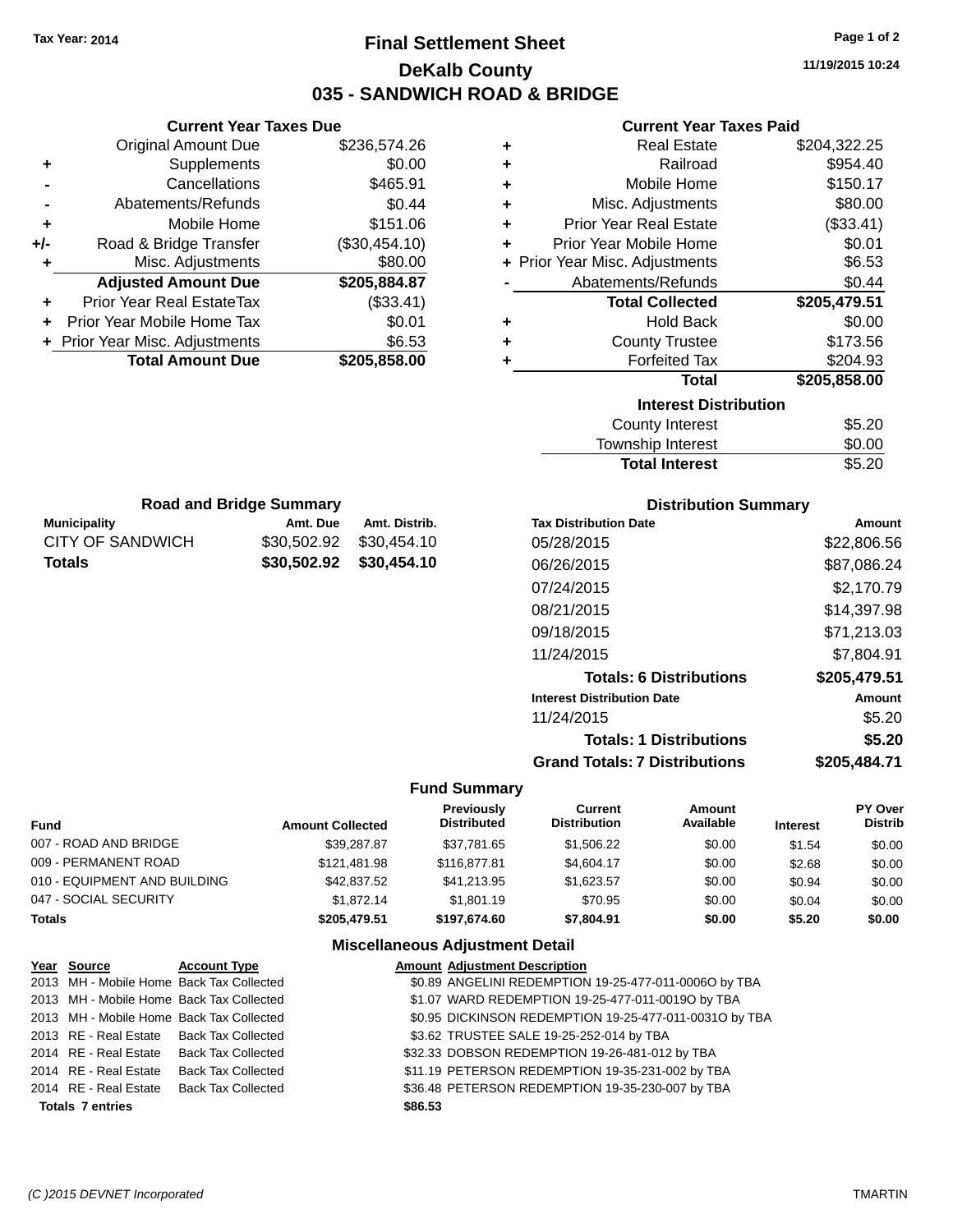# **Final Settlement Sheet Tax Year: 2014 Page 2 of 2 DeKalb County Abatement Detail**

**11/19/2015 10:24**

**Totals \$0.44 1 entries**

**Year Source Account Type Anneunt Adjustment Description**<br>2014 RE - Real Estate RE Abatement **Amount Adjustment REFUN** \$0.44 PTAB INTEREST REFUND 19-27-427-021 by TBA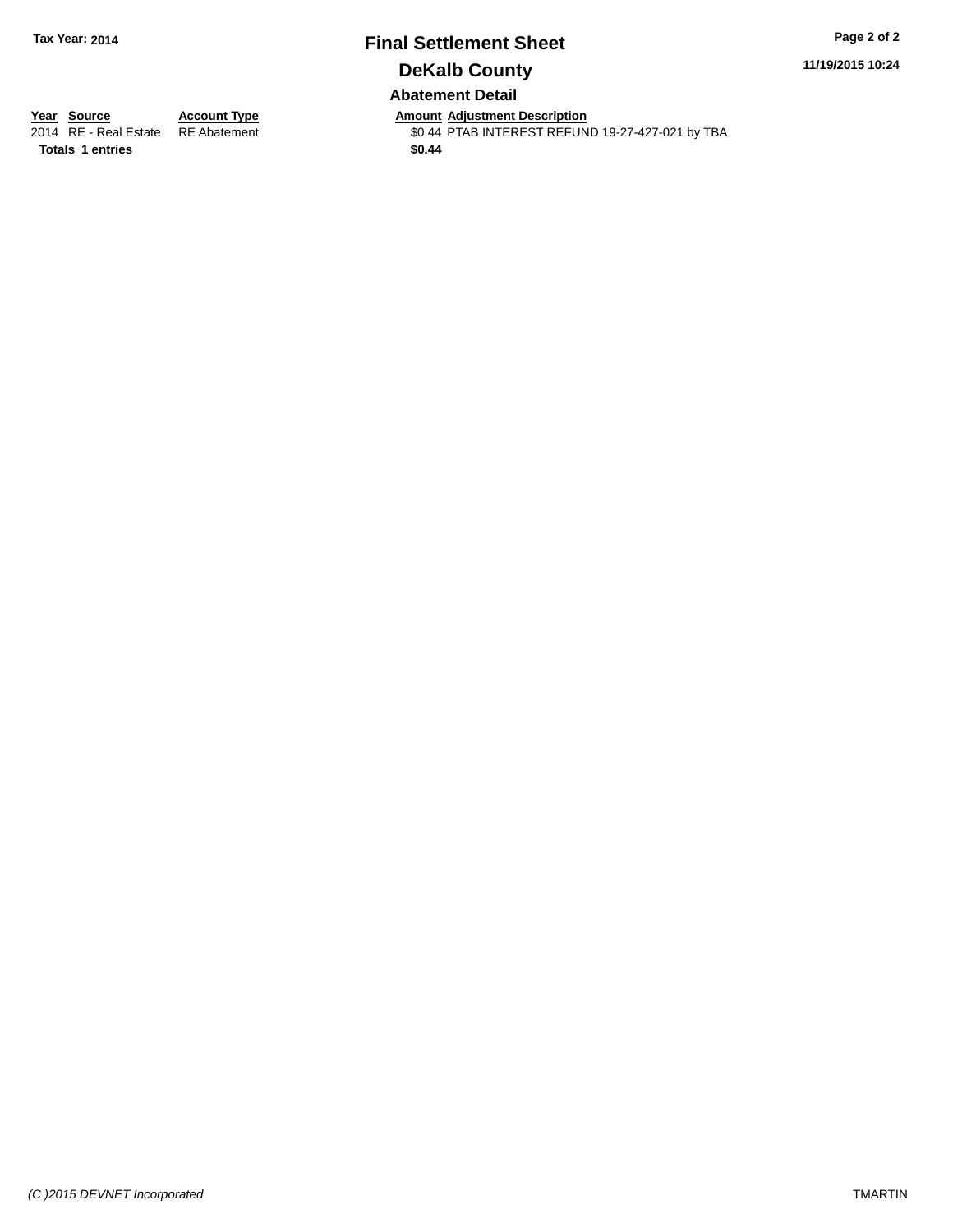# **Final Settlement Sheet Tax Year: 2014 Page 1 of 1 DeKalb County 036 - SHABBONA TOWNSHIP**

**11/19/2015 10:24**

## **Current Year Taxes Paid**

|     | <b>Current Year Taxes Due</b>  |             |  |  |  |
|-----|--------------------------------|-------------|--|--|--|
|     | <b>Original Amount Due</b>     | \$92,005.56 |  |  |  |
| ٠   | Supplements                    | \$0.00      |  |  |  |
|     | Cancellations                  | \$72.42     |  |  |  |
|     | Abatements/Refunds             | \$0.00      |  |  |  |
| ٠   | Mobile Home                    | \$3.74      |  |  |  |
| +/- | Road & Bridge Transfer         | \$0.00      |  |  |  |
| ٠   | Misc. Adjustments              | \$197.63    |  |  |  |
|     | <b>Adjusted Amount Due</b>     | \$92,134.51 |  |  |  |
| ٠   | Prior Year Real EstateTax      | (\$180.23)  |  |  |  |
| ÷   | Prior Year Mobile Home Tax     | \$0.00      |  |  |  |
|     | + Prior Year Misc. Adjustments | \$0.00      |  |  |  |
|     | <b>Total Amount Due</b>        | \$91.954.28 |  |  |  |

| ٠ | <b>Real Estate</b>             | \$88,401.53 |
|---|--------------------------------|-------------|
| ٠ | Railroad                       | \$3,429.28  |
| ٠ | Mobile Home                    | \$3.74      |
| ٠ | Misc. Adjustments              | \$197.63    |
| ٠ | <b>Prior Year Real Estate</b>  | (\$180.23)  |
| ٠ | Prior Year Mobile Home         | \$0.00      |
|   | + Prior Year Misc. Adjustments | \$0.00      |
|   | Abatements/Refunds             | \$0.00      |
|   | <b>Total Collected</b>         | \$91,851.95 |
| ٠ | Hold Back                      | \$0.00      |
| ٠ | <b>County Trustee</b>          | \$102.33    |
| ٠ | <b>Forfeited Tax</b>           | \$0.00      |
|   | <b>Total</b>                   | \$91,954.28 |
|   | <b>Interest Distribution</b>   |             |
|   | <b>County Interest</b>         | \$2.32      |
|   | Township Interest              | \$0.00      |
|   | <b>Total Interest</b>          | \$2.32      |

# **Distribution Summary**

| <b>Tax Distribution Date</b>         | Amount      |
|--------------------------------------|-------------|
| 05/28/2015                           | \$7,257.39  |
| 06/26/2015                           | \$42,901.50 |
| 07/24/2015                           | \$1,076.13  |
| 08/21/2015                           | \$4,537.81  |
| 09/18/2015                           | \$34,250.23 |
| 11/24/2015                           | \$1,828.89  |
| <b>Totals: 6 Distributions</b>       | \$91,851.95 |
| <b>Interest Distribution Date</b>    | Amount      |
| 11/24/2015                           | \$2.32      |
| <b>Totals: 1 Distributions</b>       | \$2.32      |
| <b>Grand Totals: 7 Distributions</b> | \$91.854.27 |

# **Fund Summary**

| <b>Fund</b>              | <b>Amount Collected</b> | <b>Previously</b><br><b>Distributed</b> | Current<br><b>Distribution</b> | Amount<br>Available | <b>Interest</b> | <b>PY Over</b><br><b>Distrib</b> |
|--------------------------|-------------------------|-----------------------------------------|--------------------------------|---------------------|-----------------|----------------------------------|
| 001 - CORPORATE          | \$62,796.15             | \$61,545.79                             | \$1,250.36                     | \$0.00              | \$1.59          | \$0.00                           |
| 017 - CEMETERY           | \$28.952.84             | \$28,376,35                             | \$576.49                       | \$0.00              | \$0.73          | \$0.00                           |
| 054 - GENERAL ASSISTANCE | \$102.96                | \$100.92                                | \$2.04                         | \$0.00              | \$0.00          | \$0.00                           |
| <b>Totals</b>            | \$91,851.95             | \$90,023.06                             | \$1,828.89                     | \$0.00              | \$2.32          | \$0.00                           |

| <u>Year Source</u>      | <b>Account Type</b>  | <b>Amount Adiustment Description</b>                |
|-------------------------|----------------------|-----------------------------------------------------|
| 2014 RE - Real Estate   | Pavmt In Lieu of Tax | \$25.89 HOUSING AUTHORITY SEQUOYA APARTMENTS by TBA |
| 2014 RE - Real Estate   | Back Tax Collected   | \$171.74 TRUSTEE SALE 13-35-202-017 by TBA          |
| <b>Totals 2 entries</b> |                      | \$197.63                                            |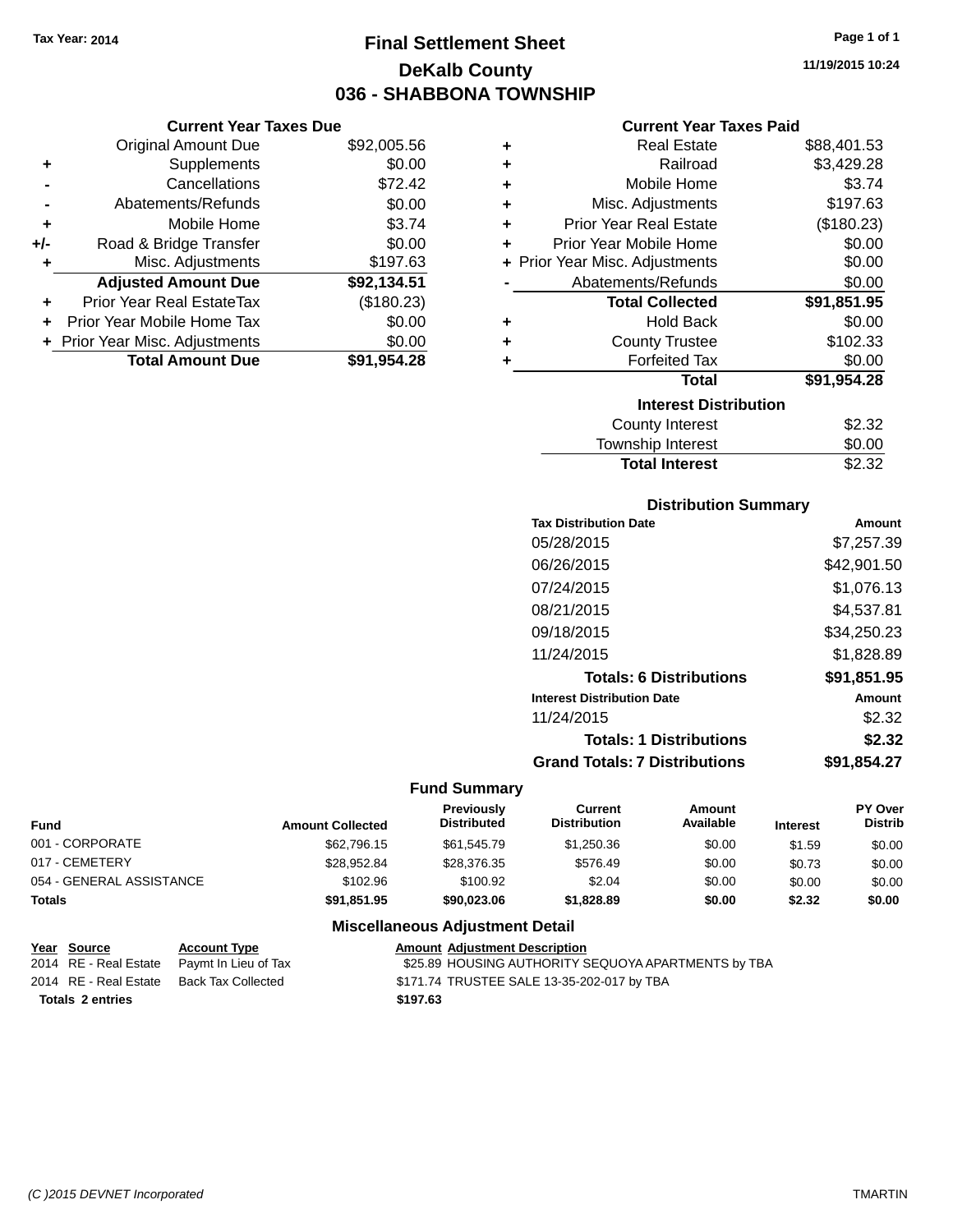# **Final Settlement Sheet Tax Year: 2014 Page 1 of 1 DeKalb County 037 - SHABBONA ROAD & BRIDGE**

**11/19/2015 10:24**

#### **Current Year Taxes Paid**

|     | <b>Current Year Taxes Due</b>  |               |   |
|-----|--------------------------------|---------------|---|
|     | <b>Original Amount Due</b>     | \$169,013.20  |   |
| ٠   | Supplements                    | \$0.00        |   |
|     | Cancellations                  | \$133.08      |   |
|     | Abatements/Refunds             | \$0.00        | ÷ |
|     | Mobile Home                    | \$6.86        | ٠ |
| +/- | Road & Bridge Transfer         | (\$12,333.86) |   |
|     | Misc. Adjustments              | \$363.05      |   |
|     | <b>Adjusted Amount Due</b>     | \$156,916.17  |   |
|     | Prior Year Real EstateTax      | (\$275.36)    |   |
|     | Prior Year Mobile Home Tax     | \$0.00        |   |
|     | + Prior Year Misc. Adjustments | \$0.00        |   |
|     | <b>Total Amount Due</b>        | \$156,640.81  |   |
|     |                                |               |   |

**Municipality Municipality** Amt. Due Amt. Distrib. **Road and Bridge Summary**

VILLAGE OF LEE \$1,512.11 \$1,510.43 VILLAGE OF SHABBONA \$10,835.69 \$10,823.43 **Totals \$12,347.80 \$12,333.86**

| ٠ | <b>Real Estate</b>             | \$150,058.73 |
|---|--------------------------------|--------------|
| ٠ | Railroad                       | \$6,299.56   |
| ÷ | Mobile Home                    | \$6.86       |
| ٠ | Misc. Adjustments              | \$363.05     |
| ٠ | <b>Prior Year Real Estate</b>  | (\$275.36)   |
| ÷ | Prior Year Mobile Home         | \$0.00       |
|   | + Prior Year Misc. Adjustments | \$0.00       |
|   | Abatements/Refunds             | \$0.00       |
|   |                                |              |
|   | <b>Total Collected</b>         | \$156,452.84 |
| ٠ | Hold Back                      | \$0.00       |
| ٠ | <b>County Trustee</b>          | \$187.97     |
| ٠ | <b>Forfeited Tax</b>           | \$0.00       |
|   | <b>Total</b>                   | \$156,640.81 |
|   | <b>Interest Distribution</b>   |              |
|   | <b>County Interest</b>         | \$3.96       |

| 191110111011101001    | vv.vv  |
|-----------------------|--------|
| <b>Total Interest</b> | \$3.96 |
|                       |        |

| <b>Distribution Summary</b>          |              |
|--------------------------------------|--------------|
| <b>Tax Distribution Date</b>         | Amount       |
| 05/28/2015                           | \$12,341.16  |
| 06/26/2015                           | \$73,054.55  |
| 07/24/2015                           | \$1,829.99   |
| 08/21/2015                           | \$7,784.61   |
| 09/18/2015                           | \$58.331.97  |
| 11/24/2015                           | \$3.110.56   |
| <b>Totals: 6 Distributions</b>       | \$156,452.84 |
| <b>Interest Distribution Date</b>    | Amount       |
| 11/24/2015                           | \$3.96       |
| <b>Totals: 1 Distributions</b>       | \$3.96       |
| <b>Grand Totals: 7 Distributions</b> | \$156.456.80 |

#### **Fund Summary**

| Fund                         | <b>Amount Collected</b> | Previously<br><b>Distributed</b> | Current<br><b>Distribution</b> | Amount<br>Available | <b>Interest</b> | PY Over<br><b>Distrib</b> |
|------------------------------|-------------------------|----------------------------------|--------------------------------|---------------------|-----------------|---------------------------|
| 007 - ROAD AND BRIDGE        | \$45,785.80             | \$44.878.04                      | \$907.76                       | \$0.00              | \$1.37          | \$0.00                    |
| 008 - BRIDGE CONST W/COUNTY  | \$29.911.37             | \$29,316,00                      | \$595.37                       | \$0.00              | \$0.70          | \$0.00                    |
| 009 - PERMANENT ROAD         | \$71.780.77             | \$70.351.98                      | \$1.428.79                     | \$0.00              | \$1.68          | \$0.00                    |
| 010 - EQUIPMENT AND BUILDING | \$8,974.90              | \$8.796.26                       | \$178.64                       | \$0.00              | \$0.21          | \$0.00                    |
| Totals                       | \$156,452.84            | \$153,342,28                     | \$3,110.56                     | \$0.00              | \$3.96          | \$0.00                    |
|                              |                         | Miccollangous Adiustmant Datail  |                                |                     |                 |                           |

| Year Source             | <b>Account Type</b>  | <b>Amount Adiustment Description</b>                |
|-------------------------|----------------------|-----------------------------------------------------|
| 2014 RE - Real Estate   | Pavmt In Lieu of Tax | \$47.56 HOUSING AUTHORITY SEQUOYA APARTMENTS by TBA |
| 2014 RE - Real Estate   | Back Tax Collected   | \$315.49 TRUSTEE SALE 13-35-202-017 by TBA          |
| <b>Totals 2 entries</b> |                      | \$363.05                                            |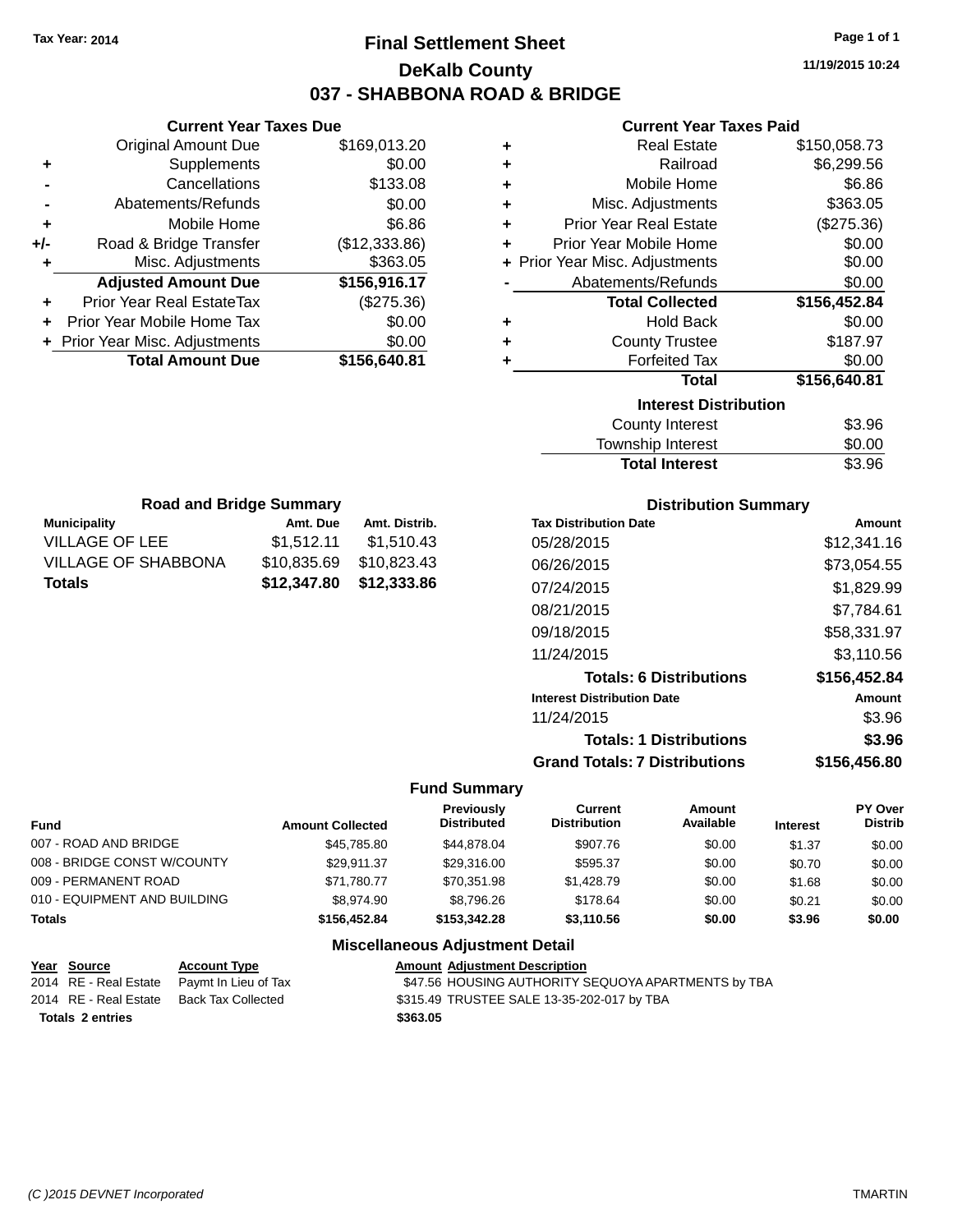**Current Year Taxes Due** Original Amount Due \$80,911.10

**Adjusted Amount Due \$80,805.76**

**Total Amount Due \$80,805.76**

**+** Supplements \$0.00 **-** Cancellations \$106.54 **-** Abatements/Refunds \$0.00 **+** Mobile Home \$1.20 **+/-** Road & Bridge Transfer \$0.00 **+** Misc. Adjustments \$0.00

**+** Prior Year Real EstateTax \$0.00 **+** Prior Year Mobile Home Tax \$0.00 **+ Prior Year Misc. Adjustments**  $$0.00$ 

# **Final Settlement Sheet Tax Year: 2014 Page 1 of 1 DeKalb County 038 - SOMONAUK TOWNSHIP**

**11/19/2015 10:24**

#### **Current Year Taxes Paid**

| ٠ | <b>Real Estate</b>             | \$79,232.75 |
|---|--------------------------------|-------------|
| ٠ | Railroad                       | \$1,535.18  |
| ÷ | Mobile Home                    | \$1.20      |
| ÷ | Misc. Adjustments              | \$0.00      |
| ÷ | <b>Prior Year Real Estate</b>  | \$0.00      |
| ÷ | Prior Year Mobile Home         | \$0.00      |
|   | + Prior Year Misc. Adjustments | \$0.00      |
|   | Abatements/Refunds             | \$0.00      |
|   | <b>Total Collected</b>         | \$80,769.13 |
| ÷ | <b>Hold Back</b>               | \$0.00      |
| ÷ | <b>County Trustee</b>          | \$36.63     |
| ÷ | <b>Forfeited Tax</b>           | \$0.00      |
|   | <b>Total</b>                   | \$80,805.76 |
|   | <b>Interest Distribution</b>   |             |
|   | <b>County Interest</b>         | \$2.04      |
|   | <b>Township Interest</b>       | \$0.00      |

| <b>Total Interest</b>        | \$2.04 |
|------------------------------|--------|
| <b>Distribution Summary</b>  |        |
| <b>Tax Distribution Date</b> | Amount |

| 05/28/2015                           | \$9,507.03  |
|--------------------------------------|-------------|
| 06/26/2015                           | \$35,906.85 |
| 07/24/2015                           | \$927.27    |
| 08/21/2015                           | \$6,707.93  |
| 09/18/2015                           | \$25,668.75 |
| 11/24/2015                           | \$2,051.30  |
| <b>Totals: 6 Distributions</b>       | \$80,769.13 |
| <b>Interest Distribution Date</b>    | Amount      |
| 11/24/2015                           | \$2.04      |
| <b>Totals: 1 Distributions</b>       | \$2.04      |
| <b>Grand Totals: 7 Distributions</b> | \$80,771.17 |
|                                      |             |

| Fund                     | <b>Amount Collected</b> | <b>Previously</b><br><b>Distributed</b> | Current<br><b>Distribution</b> | Amount<br>Available | <b>Interest</b> | <b>PY Over</b><br><b>Distrib</b> |
|--------------------------|-------------------------|-----------------------------------------|--------------------------------|---------------------|-----------------|----------------------------------|
| 001 - CORPORATE          | \$80,499.36             | \$78.454.91                             | \$2,044.45                     | \$0.00              | \$2.03          | \$0.00                           |
| 054 - GENERAL ASSISTANCE | \$269.77                | \$262.92                                | \$6.85                         | \$0.00              | \$0.01          | \$0.00                           |
| <b>Totals</b>            | \$80,769.13             | \$78,717.83                             | \$2,051.30                     | \$0.00              | \$2.04          | \$0.00                           |

| ァし            |  |  |
|---------------|--|--|
|               |  |  |
|               |  |  |
|               |  |  |
| $\sim$ $\sim$ |  |  |

| <b>Interest</b> |  |
|-----------------|--|
|                 |  |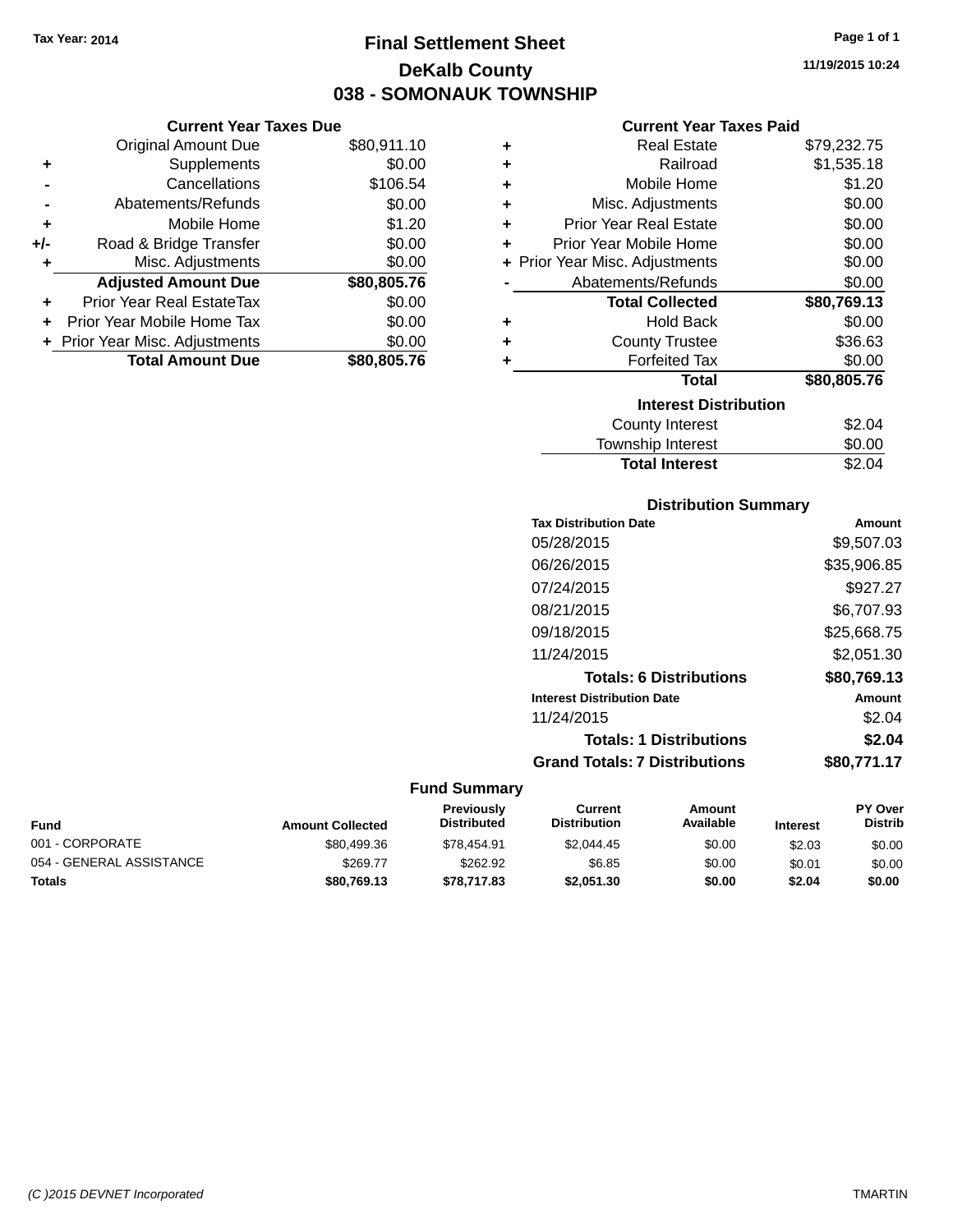# **Final Settlement Sheet Tax Year: 2014 Page 1 of 1 DeKalb County 039 - SOMONAUK ROAD & BRIDGE**

**11/19/2015 10:24**

## **Current Year Taxes Paid**

|     | <b>Current Year Taxes Due</b>  |               |  |
|-----|--------------------------------|---------------|--|
|     | <b>Original Amount Due</b>     | \$251,255.09  |  |
| ٠   | Supplements                    | \$0.00        |  |
|     | Cancellations                  | \$330.81      |  |
|     | Abatements/Refunds             | \$0.00        |  |
| ٠   | Mobile Home                    | \$3.72        |  |
| +/- | Road & Bridge Transfer         | (\$54,400.37) |  |
| ٠   | Misc. Adjustments              | \$0.00        |  |
|     | <b>Adjusted Amount Due</b>     | \$196,527.63  |  |
|     | Prior Year Real EstateTax      | \$0.00        |  |
|     | Prior Year Mobile Home Tax     | \$0.00        |  |
|     | + Prior Year Misc. Adjustments | \$0.00        |  |
|     | <b>Total Amount Due</b>        | \$196,527.63  |  |
|     |                                |               |  |

| ٠ | <b>Real Estate</b>             | \$191,642.93 |
|---|--------------------------------|--------------|
| ÷ | Railroad                       | \$4,767.22   |
| ٠ | Mobile Home                    | \$3.72       |
| ٠ | Misc. Adjustments              | \$0.00       |
| ÷ | <b>Prior Year Real Estate</b>  | \$0.00       |
| ٠ | Prior Year Mobile Home         | \$0.00       |
|   | + Prior Year Misc. Adjustments | \$0.00       |
|   | Abatements/Refunds             | \$0.00       |
|   | <b>Total Collected</b>         | \$196,413.87 |
|   |                                |              |
| ٠ | Hold Back                      | \$0.00       |
| ٠ | <b>County Trustee</b>          | \$113.76     |
| ٠ | <b>Forfeited Tax</b>           | \$0.00       |
|   | <b>Total</b>                   | \$196,527.63 |
|   | <b>Interest Distribution</b>   |              |
|   | County Interest                | \$4.97       |

| <b>Total Interest</b> | \$4.97 |
|-----------------------|--------|
| Township Interest     | \$0.00 |
| County Interest       | \$4.97 |

| <b>Road and Bridge Summary</b> |             |               |  |  |
|--------------------------------|-------------|---------------|--|--|
| <b>Municipality</b>            | Amt. Due    | Amt. Distrib. |  |  |
| CITY OF SANDWICH               | \$1,076.53  | \$1,076.00    |  |  |
| VILLAGE OF SOMONAUK            | \$53,348.84 | \$53,324.37   |  |  |
| <b>Totals</b>                  | \$54,425.37 | \$54,400.37   |  |  |

# **Distribution Summary**

| <b>Tax Distribution Date</b>         | Amount       |
|--------------------------------------|--------------|
| 05/28/2015                           | \$23.057.95  |
| 06/26/2015                           | \$87,346.24  |
| 07/24/2015                           | \$2,249.01   |
| 08/21/2015                           | \$16,528.53  |
| 09/18/2015                           | \$62,256.18  |
| 11/24/2015                           | \$4,975.96   |
| <b>Totals: 6 Distributions</b>       | \$196,413.87 |
| <b>Interest Distribution Date</b>    | Amount       |
| 11/24/2015                           | \$4.97       |
| <b>Totals: 1 Distributions</b>       | \$4.97       |
| <b>Grand Totals: 7 Distributions</b> | \$196.418.84 |

| <b>Fund</b>                  | <b>Amount Collected</b> | Previously<br><b>Distributed</b> | Current<br><b>Distribution</b> | Amount<br>Available | <b>Interest</b> | <b>PY Over</b><br><b>Distrib</b> |
|------------------------------|-------------------------|----------------------------------|--------------------------------|---------------------|-----------------|----------------------------------|
| 007 - ROAD AND BRIDGE        | \$114,609.05            | \$111.710.69                     | \$2,898.36                     | \$0.00              | \$3.35          | \$0.00                           |
| 008 - BRIDGE CONST W/COUNTY  | \$51.66                 | \$50.35                          | \$1.31                         | \$0.00              | \$0.00          | \$0.00                           |
| 009 - PERMANENT ROAD         | \$64.430.42             | \$62,794.07                      | \$1.636.35                     | \$0.00              | \$1.28          | \$0.00                           |
| 010 - EQUIPMENT AND BUILDING | \$17,322,74             | \$16,882,80                      | \$439.94                       | \$0.00              | \$0.34          | \$0.00                           |
| <b>Totals</b>                | \$196,413.87            | \$191.437.91                     | \$4.975.96                     | \$0.00              | \$4.97          | \$0.00                           |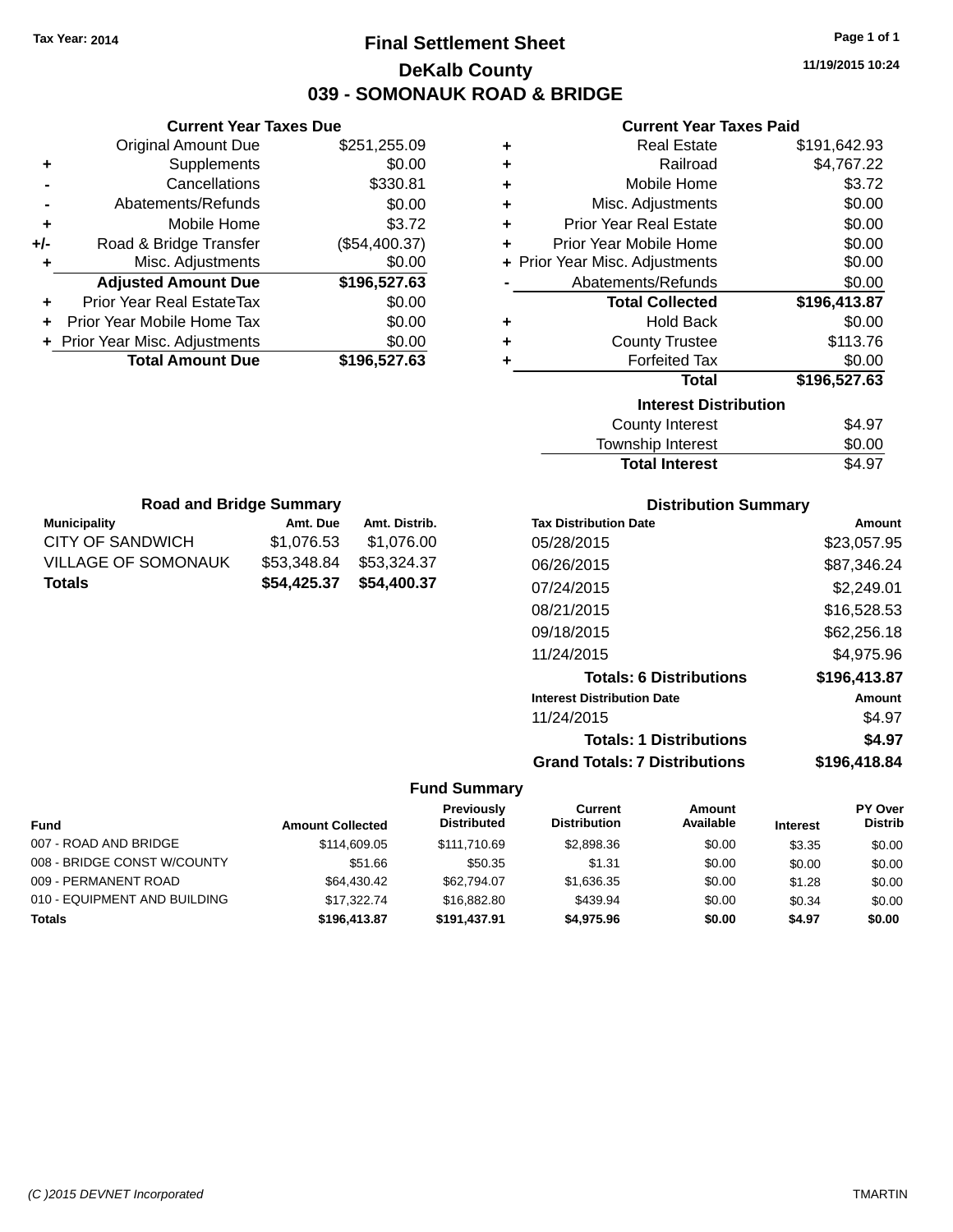**Current Year Taxes Due** Original Amount Due \$83,153.75

**Adjusted Amount Due \$83,049.01**

**Total Amount Due \$83,049.01**

**+** Supplements \$0.00 **-** Cancellations \$111.77 **-** Abatements/Refunds \$0.00 **+** Mobile Home \$7.03 **+/-** Road & Bridge Transfer \$0.00 **+** Misc. Adjustments \$0.00

**+** Prior Year Real EstateTax \$0.00 **+** Prior Year Mobile Home Tax \$0.00 **+ Prior Year Misc. Adjustments**  $$0.00$ 

# **Final Settlement Sheet Tax Year: 2014 Page 1 of 1 DeKalb County 040 - SOUTH GROVE TOWNSHIP**

**11/19/2015 10:24**

## **Current Year Taxes Paid**

| ٠ | Real Estate                    | \$83,041.98 |
|---|--------------------------------|-------------|
| ÷ | Railroad                       | \$0.00      |
| ٠ | Mobile Home                    | \$7.03      |
| ÷ | Misc. Adjustments              | \$0.00      |
| ÷ | <b>Prior Year Real Estate</b>  | \$0.00      |
| ٠ | Prior Year Mobile Home         | \$0.00      |
|   | + Prior Year Misc. Adjustments | \$0.00      |
|   | Abatements/Refunds             | \$0.00      |
|   |                                |             |
|   | <b>Total Collected</b>         | \$83,049.01 |
| ٠ | Hold Back                      | \$0.00      |
| ٠ | <b>County Trustee</b>          | \$0.00      |
| ٠ | <b>Forfeited Tax</b>           | \$0.00      |
|   | <b>Total</b>                   | \$83,049.01 |
|   | <b>Interest Distribution</b>   |             |
|   | County Interest                | \$2.10      |

| Township Interest     | \$0.00 |
|-----------------------|--------|
| <b>Total Interest</b> | \$2.10 |

## **Distribution Summary**

| <b>Tax Distribution Date</b>         | Amount      |
|--------------------------------------|-------------|
| 05/28/2015                           | \$10,949.32 |
| 06/26/2015                           | \$35,897.12 |
| 07/24/2015                           | \$766.02    |
| 08/21/2015                           | \$4.478.62  |
| 09/18/2015                           | \$29,473.00 |
| 11/24/2015                           | \$1,484.93  |
| <b>Totals: 6 Distributions</b>       | \$83,049.01 |
| <b>Interest Distribution Date</b>    | Amount      |
| 11/24/2015                           | \$2.10      |
| <b>Totals: 1 Distributions</b>       | \$2.10      |
| <b>Grand Totals: 7 Distributions</b> | \$83,051.11 |

| <b>Fund</b>                                   | <b>Amount Collected</b> | <b>Previously</b><br><b>Distributed</b> | Current<br><b>Distribution</b> | Amount<br>Available | <b>Interest</b> | PY Over<br><b>Distrib</b> |
|-----------------------------------------------|-------------------------|-----------------------------------------|--------------------------------|---------------------|-----------------|---------------------------|
| 001 - CORPORATE                               | \$61.922.98             | \$60,815.80                             | \$1,107.18                     | \$0.00              | \$1.57          | \$0.00                    |
| 027 - AUDIT                                   | \$500.29                | \$491.34                                | \$8.95                         | \$0.00              | \$0.01          | \$0.00                    |
| 034 - GENERAL ASSISTANCE                      | \$7.990.07              | \$7,847,20                              | \$142.87                       | \$0.00              | \$0.20          | \$0.00                    |
| 035 - TORT JUDGEMENTS/LIABILITY<br><b>INS</b> | \$6,742.09              | \$6.621.55                              | \$120.54                       | \$0.00              | \$0.17          | \$0.00                    |
| 047 - SOCIAL SECURITY                         | \$5,893,58              | \$5.788.19                              | \$105.39                       | \$0.00              | \$0.15          | \$0.00                    |
| <b>Totals</b>                                 | \$83,049.01             | \$81,564.08                             | \$1,484.93                     | \$0.00              | \$2.10          | \$0.00                    |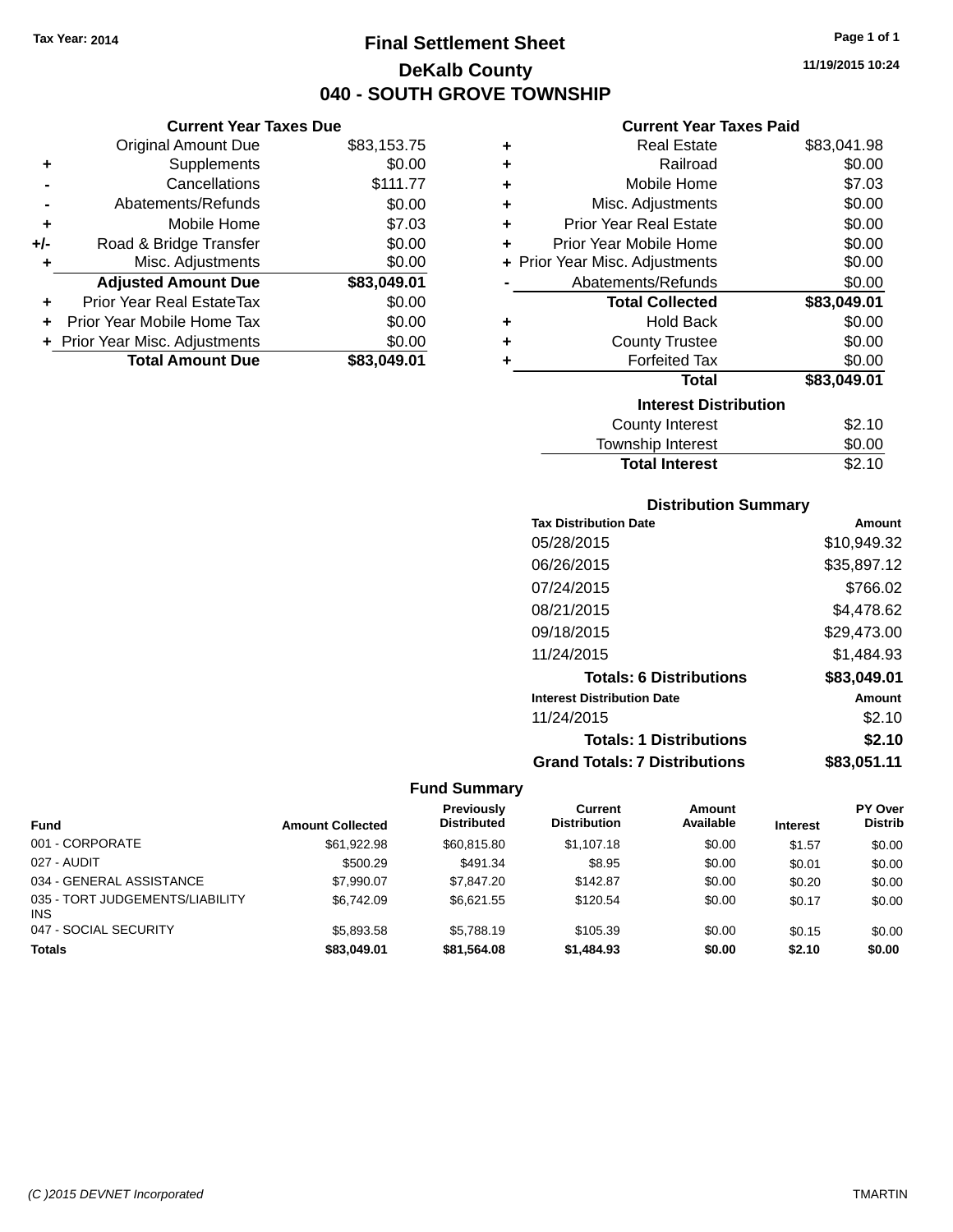**Original Amount Due** 

**Adjusted Amount Due** 

**Total Amount Due** 

**+** Supplements **-** Cancellations **-** Abatements/Refunds **+** Mobile Home **+/-** Road & Bridge Transfer **+** Misc. Adjustments

**+** Prior Year Real EstateTax \$0.00 **+** Prior Year Mobile Home Tax **+** Prior Year Misc. Adjustments

# **Final Settlement Sheet Tax Year: 2014 Page 1 of 1 DeKalb County 041 - SOUTH GROVE ROAD & BRIDGE**

**11/19/2015 10:24**

## **Current Year Taxes Paid**

| <b>Current Year Taxes Due</b> |              |   | <b>Current Year Taxes Paid</b> |                                              |  |
|-------------------------------|--------------|---|--------------------------------|----------------------------------------------|--|
| ll Amount Due                 | \$117,743.50 | ٠ | <b>Real Estate</b>             | \$117,585.22                                 |  |
| Supplements                   | \$0.00       | ٠ | Railroad                       | \$0.00                                       |  |
| Cancellations                 | \$158.28     | ٠ | Mobile Home                    | \$9.96                                       |  |
| าents/Refunds                 | \$0.00       | ٠ | Misc. Adjustments              | \$0.00                                       |  |
| Mobile Home                   | \$9.96       | ÷ | <b>Prior Year Real Estate</b>  | \$0.00                                       |  |
| ridge Transfer                | \$0.00       | ÷ | Prior Year Mobile Home         | \$0.00                                       |  |
| . Adjustments                 | \$0.00       |   | + Prior Year Misc. Adjustments | \$0.00                                       |  |
| <b>Amount Due</b>             | \$117,595.18 |   | Abatements/Refunds             | \$0.00                                       |  |
| leal EstateTax≀               | \$0.00       |   | <b>Total Collected</b>         | \$117,595.18                                 |  |
| bile Home Tax                 | \$0.00       | ÷ | <b>Hold Back</b>               | \$0.00                                       |  |
| . Adjustments                 | \$0.00       | ÷ | <b>County Trustee</b>          | \$0.00                                       |  |
| <b>Amount Due</b>             | \$117,595.18 |   | <b>Forfeited Tax</b>           | \$0.00                                       |  |
|                               |              |   | <b>Total</b>                   | \$117,595.18                                 |  |
|                               |              |   | <b>Interest Distribution</b>   |                                              |  |
|                               |              |   |                                | $\mathbb{A} \cap \mathbb{A} \cap \mathbb{A}$ |  |

| \$2.98 |
|--------|
| \$0.00 |
| \$2.98 |
|        |

## **Distribution Summary**

| <b>Tax Distribution Date</b>         | Amount       |
|--------------------------------------|--------------|
| 05/28/2015                           | \$15,503.89  |
| 06/26/2015                           | \$50,829.41  |
| 07/24/2015                           | \$1,084.67   |
| 08/21/2015                           | \$6,341.68   |
| 09/18/2015                           | \$41,732.93  |
| 11/24/2015                           | \$2,102.60   |
| <b>Totals: 6 Distributions</b>       | \$117,595.18 |
| <b>Interest Distribution Date</b>    | Amount       |
| 11/24/2015                           | \$2.98       |
| <b>Totals: 1 Distributions</b>       | \$2.98       |
| <b>Grand Totals: 7 Distributions</b> | \$117,598.16 |

| <b>Fund</b>                  | <b>Amount Collected</b> | Previously<br><b>Distributed</b> | Current<br><b>Distribution</b> | Amount<br>Available | <b>Interest</b> | <b>PY Over</b><br><b>Distrib</b> |
|------------------------------|-------------------------|----------------------------------|--------------------------------|---------------------|-----------------|----------------------------------|
| 007 - ROAD AND BRIDGE        | \$76,904.19             | \$75.529.12                      | \$1.375.07                     | \$0.00              | \$1.95          | \$0.00                           |
| 008 - BRIDGE CONST W/COUNTY  | \$11,985.07             | \$11,770.79                      | \$214.28                       | \$0.00              | \$0.30          | \$0.00                           |
| 009 - PERMANENT ROAD         | \$20.973.93             | \$20,598.91                      | \$375.02                       | \$0.00              | \$0.53          | \$0.00                           |
| 010 - EQUIPMENT AND BUILDING | \$7.731.99              | \$7,593.76                       | \$138.23                       | \$0.00              | \$0.20          | \$0.00                           |
| <b>Totals</b>                | \$117,595.18            | \$115,492.58                     | \$2,102.60                     | \$0.00              | \$2.98          | \$0.00                           |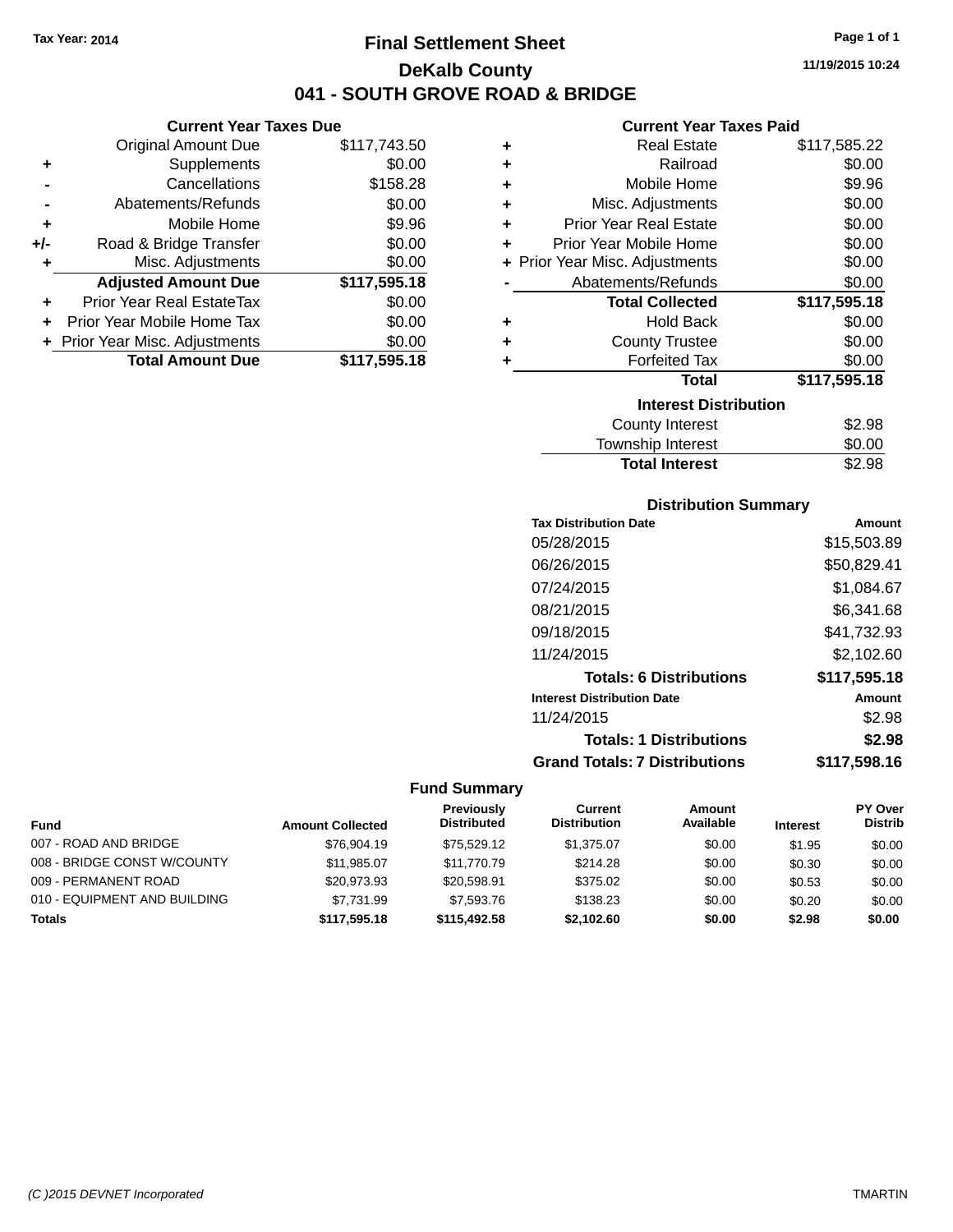# **Final Settlement Sheet Tax Year: 2014 Page 1 of 1 DeKalb County 042 - SQUAW GROVE TOWNSHIP**

**11/19/2015 10:24**

## **Current Year Taxes Paid**

|   | <b>Real Estate</b>             | \$119,272.88 |
|---|--------------------------------|--------------|
| ٠ | Railroad                       | \$1,574.76   |
| ٠ | Mobile Home                    | \$8.85       |
| ٠ | Misc. Adjustments              | \$16.80      |
| ٠ | <b>Prior Year Real Estate</b>  | \$80.31      |
| ٠ | Prior Year Mobile Home         | \$0.00       |
|   | + Prior Year Misc. Adjustments | \$0.00       |
|   | Abatements/Refunds             | \$0.00       |
|   | <b>Total Collected</b>         | \$120,953.60 |
| ÷ | <b>Hold Back</b>               | \$0.00       |
| ٠ | <b>County Trustee</b>          | \$28.36      |
| ٠ | <b>Forfeited Tax</b>           | \$60.65      |
|   | <b>Total</b>                   | \$121,042.61 |
|   | <b>Interest Distribution</b>   |              |
|   | <b>County Interest</b>         | \$3.06       |
|   | <b>Township Interest</b>       | \$0.00       |
|   |                                |              |

# Total Interest \$3.06

| <b>Distribution Summary</b>          |              |
|--------------------------------------|--------------|
| <b>Tax Distribution Date</b>         | Amount       |
| 05/28/2015                           | \$12,462.97  |
| 06/26/2015                           | \$51,811.65  |
| 07/24/2015                           | \$1,620.10   |
| 08/21/2015                           | \$6,396.95   |
| 09/18/2015                           | \$44,890.58  |
| 11/24/2015                           | \$3,771.35   |
| <b>Totals: 6 Distributions</b>       | \$120,953.60 |
| <b>Interest Distribution Date</b>    | Amount       |
| 11/24/2015                           | \$3.06       |
| <b>Totals: 1 Distributions</b>       | \$3.06       |
| <b>Grand Totals: 7 Distributions</b> | \$120,956.66 |

#### **Fund Summary**

| <b>Fund</b>              | <b>Amount Collected</b> | Previously<br><b>Distributed</b>       | Current<br><b>Distribution</b> | Amount<br>Available | <b>Interest</b> | <b>PY Over</b><br><b>Distrib</b> |
|--------------------------|-------------------------|----------------------------------------|--------------------------------|---------------------|-----------------|----------------------------------|
| 001 - CORPORATE          | \$77.463.40             | \$75,048,08                            | \$2,415.32                     | \$0.00              | \$1.96          | \$0.00                           |
| 017 - CEMETERY           | \$13.197.73             | \$12,786,22                            | \$411.51                       | \$0.00              | \$0.33          | \$0.00                           |
| 019 - COMMUNITY BUILDING | \$26,788.32             | \$25.953.07                            | \$835.25                       | \$0.00              | \$0.68          | \$0.00                           |
| 054 - GENERAL ASSISTANCE | \$3,504.15              | \$3.394.88                             | \$109.27                       | \$0.00              | \$0.09          | \$0.00                           |
| <b>Totals</b>            | \$120,953.60            | \$117.182.25                           | \$3,771,35                     | \$0.00              | \$3.06          | \$0.00                           |
|                          |                         | <b>Miscellaneous Adjustment Detail</b> |                                |                     |                 |                                  |

## **Year Source Account Type Amount Adjustment Description**

| rear Source             | ACCOUNT TYPE                               |         | Allioulit Aulustillelit Describtion                     |
|-------------------------|--------------------------------------------|---------|---------------------------------------------------------|
|                         | 2014 RE - Real Estate Paymt In Lieu of Tax |         | \$16.80 HOUSING AUTHORITY SUNSET VIEW APARTMENTS by TBA |
| <b>Totals 1 entries</b> |                                            | \$16.80 |                                                         |

|     | + Prior Year Misc. Adjustments<br><b>Total Amount Due</b> | \$0.00       |
|-----|-----------------------------------------------------------|--------------|
|     | Prior Year Mobile Home Tax                                | \$0.00       |
| ÷   | <b>Prior Year Real EstateTax</b>                          | \$80.31      |
|     | <b>Adjusted Amount Due</b>                                | \$120,962.30 |
| ٠   | Misc. Adjustments                                         | \$16.80      |
| +/- | Road & Bridge Transfer                                    | \$0.00       |

**Current Year Taxes Due** Original Amount Due \$121,010.53

**+** Supplements \$0.00 **-** Cancellations \$73.88 **-** Abatements/Refunds \$0.00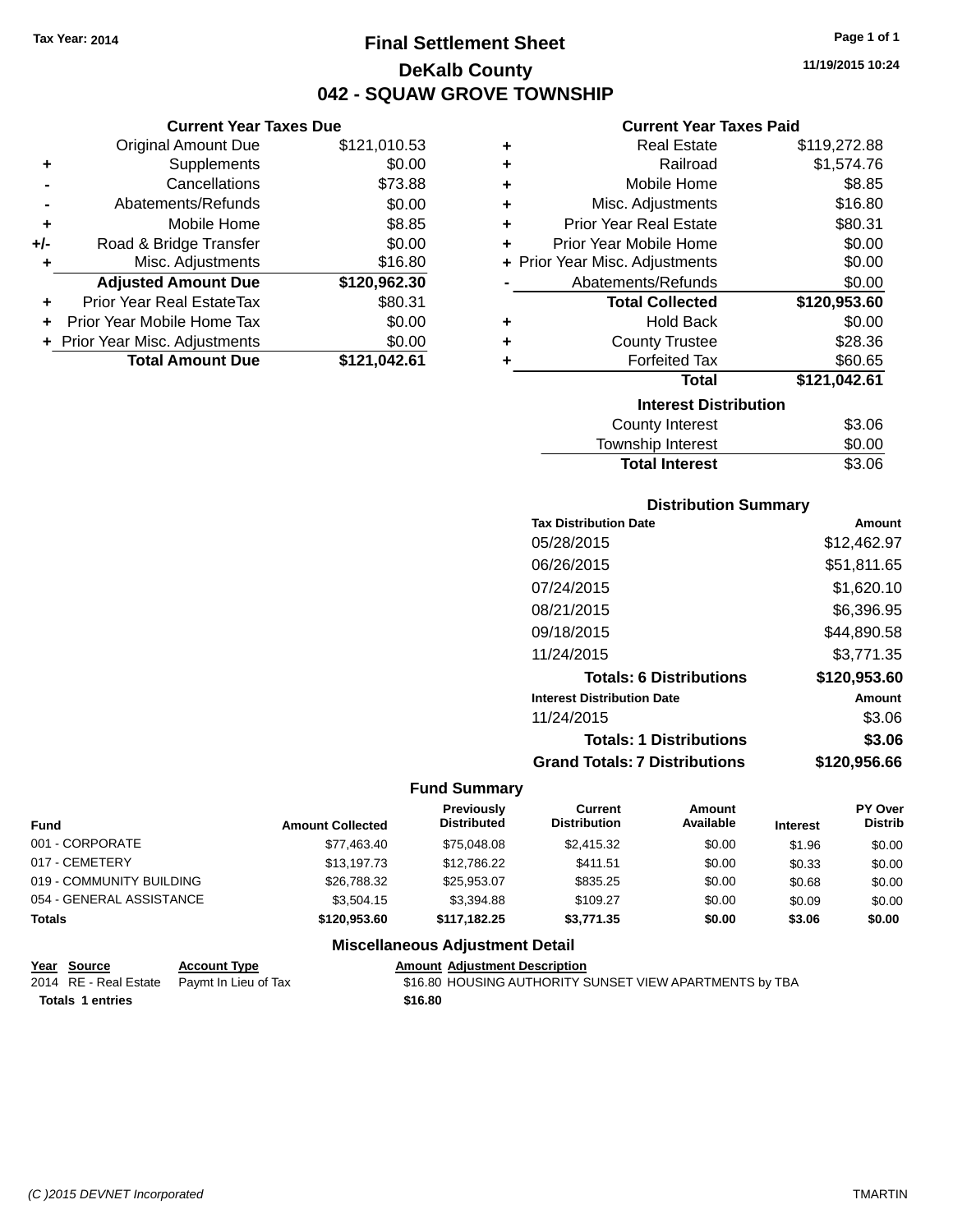# **Final Settlement Sheet Tax Year: 2014 Page 1 of 1 DeKalb County 043 - HINCKLEY PUBLIC LIBRARY DISTRICT**

**11/19/2015 10:24**

# **Current Year Taxes Paid**

| \$175,169.32<br>Original Amount Due<br>\$0.00<br>Supplements<br>٠<br>\$106.94<br>Cancellations<br>\$0.00<br>Abatements/Refunds<br>\$12.81<br>Mobile Home<br>٠<br>\$0.00<br>Road & Bridge Transfer<br>+/-<br>\$24.32<br>Misc. Adjustments<br>٠<br><b>Adjusted Amount Due</b><br>\$175,099.51<br>\$108.40<br>Prior Year Real EstateTax<br>÷<br>\$0.00<br>Prior Year Mobile Home Tax<br>\$0.00<br>+ Prior Year Misc. Adjustments | <b>Current Year Taxes Due</b> |  |
|-------------------------------------------------------------------------------------------------------------------------------------------------------------------------------------------------------------------------------------------------------------------------------------------------------------------------------------------------------------------------------------------------------------------------------|-------------------------------|--|
|                                                                                                                                                                                                                                                                                                                                                                                                                               |                               |  |
|                                                                                                                                                                                                                                                                                                                                                                                                                               |                               |  |
|                                                                                                                                                                                                                                                                                                                                                                                                                               |                               |  |
|                                                                                                                                                                                                                                                                                                                                                                                                                               |                               |  |
|                                                                                                                                                                                                                                                                                                                                                                                                                               |                               |  |
|                                                                                                                                                                                                                                                                                                                                                                                                                               |                               |  |
|                                                                                                                                                                                                                                                                                                                                                                                                                               |                               |  |
|                                                                                                                                                                                                                                                                                                                                                                                                                               |                               |  |
|                                                                                                                                                                                                                                                                                                                                                                                                                               |                               |  |
|                                                                                                                                                                                                                                                                                                                                                                                                                               |                               |  |
|                                                                                                                                                                                                                                                                                                                                                                                                                               |                               |  |
| \$175,207.91                                                                                                                                                                                                                                                                                                                                                                                                                  | <b>Total Amount Due</b>       |  |

| ٠ | <b>Real Estate</b>             | \$172,653.97 |  |  |  |
|---|--------------------------------|--------------|--|--|--|
| ٠ | Railroad                       | \$2,279.56   |  |  |  |
| ٠ | Mobile Home                    | \$12.81      |  |  |  |
| ٠ | Misc. Adjustments              | \$24.32      |  |  |  |
| ٠ | <b>Prior Year Real Estate</b>  | \$108.40     |  |  |  |
| ٠ | Prior Year Mobile Home         | \$0.00       |  |  |  |
|   | + Prior Year Misc. Adjustments | \$0.00       |  |  |  |
|   | Abatements/Refunds             | \$0.00       |  |  |  |
|   | <b>Total Collected</b>         | \$175,079.06 |  |  |  |
| ٠ | Hold Back                      | \$0.00       |  |  |  |
| ٠ | <b>County Trustee</b>          | \$41.05      |  |  |  |
| ٠ | <b>Forfeited Tax</b>           | \$87.80      |  |  |  |
|   | <b>Total</b>                   | \$175,207.91 |  |  |  |
|   | <b>Interest Distribution</b>   |              |  |  |  |
|   | <b>County Interest</b>         | \$4.43       |  |  |  |
|   | Township Interest              | \$0.00       |  |  |  |

# **Distribution Summary**

Total Interest \$4.43

| <b>Tax Distribution Date</b>         | Amount       |
|--------------------------------------|--------------|
| 05/28/2015                           | \$18,040.81  |
| 06/26/2015                           | \$74,999.98  |
| 07/24/2015                           | \$2,345.19   |
| 08/21/2015                           | \$9,259.95   |
| 09/18/2015                           | \$64,973.81  |
| 11/24/2015                           | \$5.459.32   |
| <b>Totals: 6 Distributions</b>       | \$175,079.06 |
| <b>Interest Distribution Date</b>    | Amount       |
| 11/24/2015                           | \$4.43       |
| <b>Totals: 1 Distributions</b>       | \$4.43       |
| <b>Grand Totals: 7 Distributions</b> | \$175.083.49 |

#### **Fund Summary**

| <b>Fund</b>                                   | <b>Amount Collected</b> | Previously<br><b>Distributed</b> | Current<br><b>Distribution</b> | Amount<br>Available | <b>Interest</b> | <b>PY Over</b><br><b>Distrib</b> |
|-----------------------------------------------|-------------------------|----------------------------------|--------------------------------|---------------------|-----------------|----------------------------------|
| 001 - CORPORATE                               | \$148,560.71            | \$143.928.27                     | \$4.632.44                     | \$0.00              | \$3.77          | \$0.00                           |
| 004 - OPERATIONS & MAINTENANCE                | \$12,797.58             | \$12.398.51                      | \$399.07                       | \$0.00              | \$0.32          | \$0.00                           |
| $005 - I. M. R. F.$                           | \$5.861.65              | \$5,678.88                       | \$182.77                       | \$0.00              | \$0.15          | \$0.00                           |
| 027 - AUDIT                                   | \$39.21                 | \$38.00                          | \$1.21                         | \$0.00              | \$0.00          | \$0.00                           |
| 035 - TORT JUDGEMENTS/LIABILITY<br><b>INS</b> | \$982.37                | \$951.76                         | \$30.61                        | \$0.00              | \$0.02          | \$0.00                           |
| 047 - SOCIAL SECURITY                         | \$6.837.54              | \$6.624.32                       | \$213.22                       | \$0.00              | \$0.17          | \$0.00                           |
| <b>Totals</b>                                 | \$175,079.06            | \$169,619.74                     | \$5,459.32                     | \$0.00              | \$4.43          | \$0.00                           |

## **Miscellaneous Adjustment Detail**

| Year Source                                | <b>Account Type</b> | Amount  |
|--------------------------------------------|---------------------|---------|
| 2014 RE - Real Estate Paymt In Lieu of Tax |                     | \$24.32 |
| <b>Totals 1 entries</b>                    |                     | \$24.32 |

**Amount Adjustment Description** \$24.32 HOUSING AUTHORITY SUNSET VIEW APARTMENTS by TBA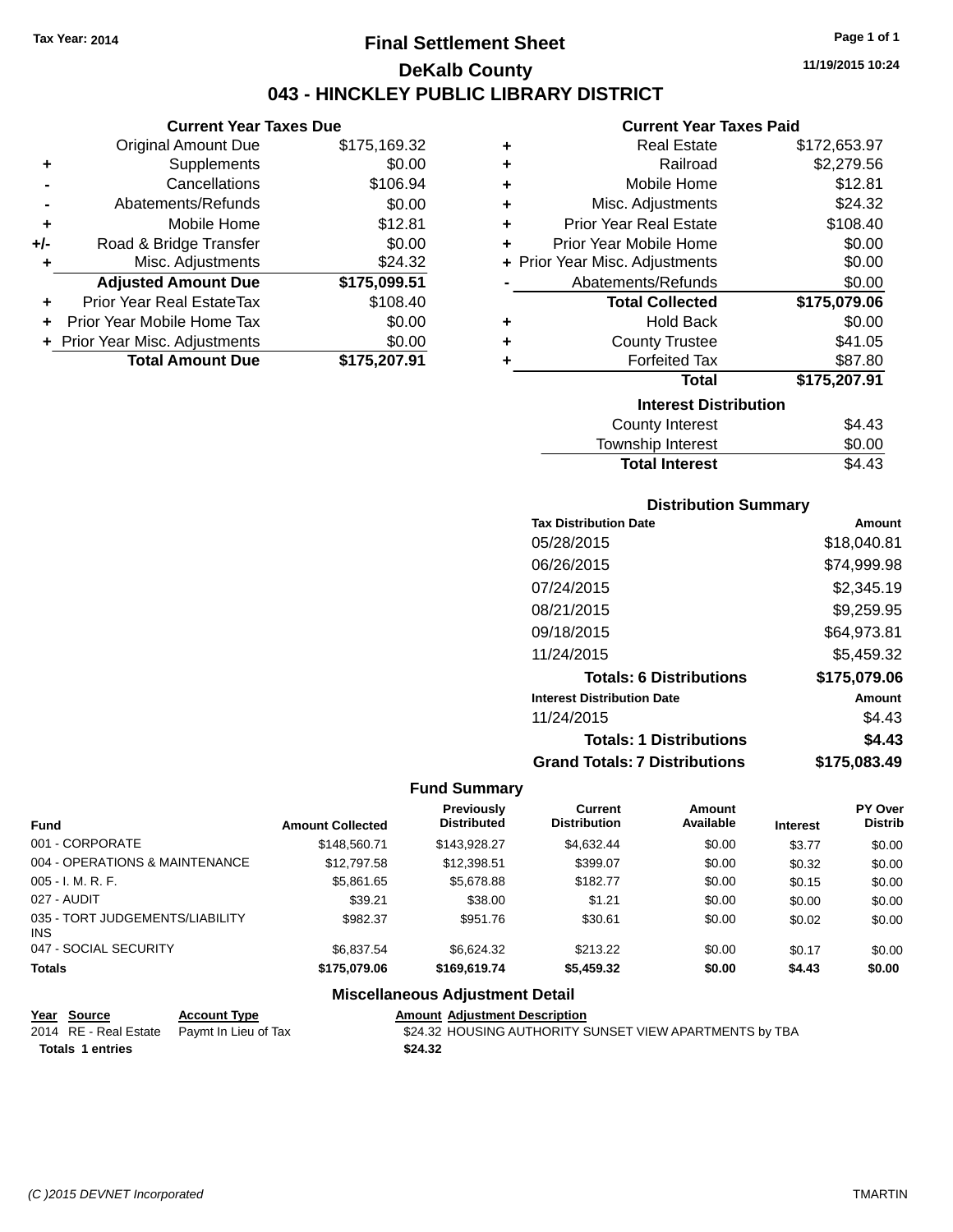# **Final Settlement Sheet Tax Year: 2014 Page 1 of 1 DeKalb County 044 - SQUAW GROVE ROAD & BRIDGE**

**11/19/2015 10:24**

#### **Current Year Taxes Paid**

|     | <b>Original Amount Due</b>       | \$288,565.47  |
|-----|----------------------------------|---------------|
| ٠   | Supplements                      | \$0.00        |
|     | Cancellations                    | \$176.15      |
|     | Abatements/Refunds               | \$0.00        |
| ٠   | Mobile Home                      | \$21.11       |
| +/- | Road & Bridge Transfer           | (\$34,077.17) |
| ٠   | Misc. Adjustments                | \$40.06       |
|     | <b>Adjusted Amount Due</b>       | \$254,373.32  |
|     | <b>Prior Year Real EstateTax</b> | \$202.19      |
| ÷   | Prior Year Mobile Home Tax       | \$0.00        |
|     | + Prior Year Misc. Adjustments   | \$0.00        |
|     | <b>Total Amount Due</b>          | \$254,575.51  |
|     |                                  |               |

**Municipality Municipality** Amt. Due Amt. Distrib. **Road and Bridge Summary**

VILLAGE OF HINCKLEY \$34,102.46 \$34,077.17 **Totals \$34,102.46 \$34,077.17**

**Current Year Taxes Due**

| ٠ | <b>Real Estate</b>             | \$250,344.65 |
|---|--------------------------------|--------------|
| ٠ | Railroad                       | \$3,755.24   |
| ٠ | Mobile Home                    | \$21.11      |
| ٠ | Misc. Adjustments              | \$40.06      |
| ٠ | <b>Prior Year Real Estate</b>  | \$202.19     |
| ٠ | Prior Year Mobile Home         | \$0.00       |
|   | + Prior Year Misc. Adjustments | \$0.00       |
|   | Abatements/Refunds             | \$0.00       |
|   | <b>Total Collected</b>         | \$254,363.25 |
| ٠ | <b>Hold Back</b>               | \$0.00       |
| ٠ | <b>County Trustee</b>          | \$67.62      |
| ٠ | <b>Forfeited Tax</b>           | \$144.64     |
|   | Total                          | \$254,575.51 |
|   | <b>Interest Distribution</b>   |              |
|   |                                |              |
|   | <b>County Interest</b>         | \$6.44       |

### Township Interest \$0.00 Total Interest \$6.44

| <b>Distribution Summary</b>          |              |  |  |  |
|--------------------------------------|--------------|--|--|--|
| <b>Tax Distribution Date</b>         | Amount       |  |  |  |
| 05/28/2015                           | \$26,182.53  |  |  |  |
| 06/26/2015                           | \$108,972.67 |  |  |  |
| 07/24/2015                           | \$3,403.63   |  |  |  |
| 08/21/2015                           | \$13,564.61  |  |  |  |
| 09/18/2015                           | \$94,314.27  |  |  |  |
| 11/24/2015                           | \$7.925.54   |  |  |  |
| <b>Totals: 6 Distributions</b>       | \$254,363.25 |  |  |  |
| <b>Interest Distribution Date</b>    | Amount       |  |  |  |
| 11/24/2015                           | \$6.44       |  |  |  |
| <b>Totals: 1 Distributions</b>       | \$6.44       |  |  |  |
| <b>Grand Totals: 7 Distributions</b> | \$254.369.69 |  |  |  |

#### **Fund Summary**

| <b>Fund</b>                            | <b>Amount Collected</b> | Previously<br><b>Distributed</b> | Current<br><b>Distribution</b> | Amount<br>Available | <b>Interest</b> | <b>PY Over</b><br><b>Distrib</b> |
|----------------------------------------|-------------------------|----------------------------------|--------------------------------|---------------------|-----------------|----------------------------------|
| 007 - ROAD AND BRIDGE                  | \$90,345.62             | \$87.534.07                      | \$2,811.55                     | \$0.00              | \$2.78          | \$0.00                           |
| 008 - BRIDGE CONST W/COUNTY            | \$10,119.64             | \$9.804.11                       | \$315.53                       | \$0.00              | \$0.23          | \$0.00                           |
| 009 - PERMANENT ROAD                   | \$109.384.41            | \$105,973.86                     | \$3,410.55                     | \$0.00              | \$2.44          | \$0.00                           |
| 010 - EQUIPMENT AND BUILDING           | \$40,465.60             | \$39,203.91                      | \$1,261.69                     | \$0.00              | \$0.90          | \$0.00                           |
| 035 - TORT JUDGEMENTS/LIABILITY<br>INS | \$4.047.98              | \$3,921.76                       | \$126.22                       | \$0.00              | \$0.09          | \$0.00                           |
| <b>Totals</b>                          | \$254.363.25            | \$246,437.71                     | \$7.925.54                     | \$0.00              | \$6.44          | \$0.00                           |
|                                        |                         |                                  |                                |                     |                 |                                  |

# **Miscellaneous Adjustment Detail**

**Year Source Account Type Amount Adjustment Description**<br>2014 RE - Real Estate Paymt In Lieu of Tax **AMOUS AUTHORITY** S40.06 HOUSING AUTHORITY S **Totals \$40.06 1 entries**

\$40.06 HOUSING AUTHORITY SUNSET VIEW APARTMENTS by TBA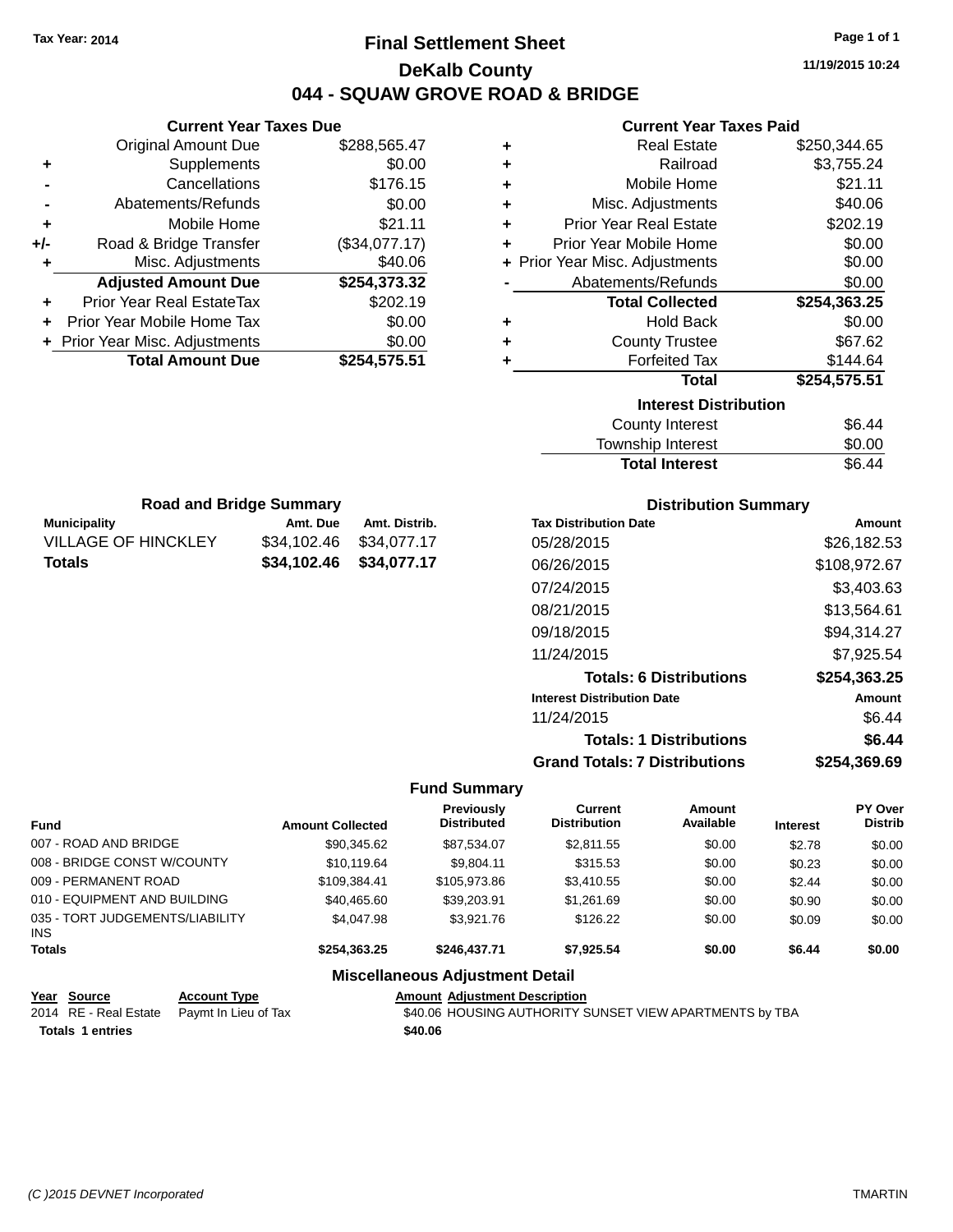**Current Year Taxes Due**

# **Final Settlement Sheet Tax Year: 2014 Page 1 of 1 DeKalb County 045 - SYCAMORE TOWNSHIP**

**11/19/2015 10:24**

| <b>Current Year Taxes Paid</b> |  |  |  |
|--------------------------------|--|--|--|
|--------------------------------|--|--|--|

|     | OUITUR TUUT TUAUS DUU            |              |   | OUITUR TUUT TUAUJ LUIU         |              |
|-----|----------------------------------|--------------|---|--------------------------------|--------------|
|     | <b>Original Amount Due</b>       | \$402,625.66 | ٠ | <b>Real Estate</b>             | \$401,729.75 |
| ٠   | Supplements                      | \$0.00       | ٠ | Railroad                       | \$329.48     |
|     | Cancellations                    | \$446.76     | ٠ | Mobile Home                    | \$0.00       |
|     | Abatements/Refunds               | \$0.00       | ٠ | Misc. Adjustments              | \$590.42     |
| ٠   | Mobile Home                      | \$0.00       | ٠ | <b>Prior Year Real Estate</b>  | (\$70.78)    |
| +/- | Road & Bridge Transfer           | \$0.00       | ٠ | Prior Year Mobile Home         | \$0.00       |
|     | Misc. Adjustments                | \$590.42     |   | + Prior Year Misc. Adjustments | \$0.00       |
|     | <b>Adjusted Amount Due</b>       | \$402,769.32 |   | Abatements/Refunds             | \$0.00       |
| ÷.  | <b>Prior Year Real EstateTax</b> | (\$70.78)    |   | <b>Total Collected</b>         | \$402,578.87 |
| ÷.  | Prior Year Mobile Home Tax       | \$0.00       | ٠ | <b>Hold Back</b>               | \$0.00       |
|     | + Prior Year Misc. Adjustments   | \$0.00       | ٠ | <b>County Trustee</b>          | \$119.67     |
|     | <b>Total Amount Due</b>          | \$402,698.54 |   | <b>Forfeited Tax</b>           | \$0.00       |
|     |                                  |              |   | Total                          | \$402,698.54 |
|     |                                  |              |   | <b>Interest Distribution</b>   |              |
|     |                                  |              |   | <b>County Interest</b>         | \$10.19      |

| Interest Distribution            |         |  |  |  |
|----------------------------------|---------|--|--|--|
| <b>County Interest</b>           | \$10.19 |  |  |  |
| Township Interest                | \$0.00  |  |  |  |
| \$10.19<br><b>Total Interest</b> |         |  |  |  |
|                                  |         |  |  |  |

## **Distribution Summary**

| <b>Tax Distribution Date</b>         | Amount       |
|--------------------------------------|--------------|
| 05/28/2015                           | \$36,604.91  |
| 06/26/2015                           | \$173,631.24 |
| 07/24/2015                           | \$3,662.64   |
| 08/21/2015                           | \$26,684.15  |
| 09/18/2015                           | \$151,891.45 |
| 11/24/2015                           | \$10,104.48  |
| <b>Totals: 6 Distributions</b>       | \$402,578.87 |
| <b>Interest Distribution Date</b>    | Amount       |
| 11/24/2015                           | \$10.19      |
| <b>Totals: 1 Distributions</b>       | \$10.19      |
| <b>Grand Totals: 7 Distributions</b> | \$402,589.06 |

#### **Fund Summary**

| Fund                     | <b>Amount Collected</b> | <b>Previously</b><br><b>Distributed</b> | Current<br><b>Distribution</b> | Amount<br>Available | <b>Interest</b> | <b>PY Over</b><br><b>Distrib</b> |
|--------------------------|-------------------------|-----------------------------------------|--------------------------------|---------------------|-----------------|----------------------------------|
| 001 - CORPORATE          | \$367.576.64            | \$358,350.70                            | \$9.225.94                     | \$0.00              | \$9.30          | \$0.00                           |
| 005 - I. M. R. F.        | \$32,000.60             | \$31.197.42                             | \$803.18                       | \$0.00              | \$0.81          | \$0.00                           |
| 054 - GENERAL ASSISTANCE | \$3,001.63              | \$2.926.27                              | \$75.36                        | \$0.00              | \$0.08          | \$0.00                           |
| Totals                   | \$402,578.87            | \$392.474.39                            | \$10.104.48                    | \$0.00              | \$10.19         | \$0.00                           |

| Year Source             | <b>Account Type</b>       | <b>Amount Adjustment Description</b>                     |
|-------------------------|---------------------------|----------------------------------------------------------|
| 2014 RE - Real Estate   | Back Tax Collected        | \$91.53 SYCAMORE MEADOWS REDEMPTION 06-22-331-006 by TBA |
| 2014 RE - Real Estate   | Paymt In Lieu of Tax      | \$134.31 HOUSING AUTHORITY by TBA                        |
| 2014 RE - Real Estate   | Paymt In Lieu of Tax      | \$134.31 HOUSING AUTHORITY by TBA                        |
| 2014 RE - Real Estate   | <b>Back Tax Collected</b> | \$3.62 TRUSTEE SALE 06-20-280-001 by TBA                 |
| 2014 RE - Real Estate   | Back Tax Collected        | \$7.81 TRUSTEE SALE 06-20-276-002 by TBA                 |
| 2014 RE - Real Estate   | Back Tax Collected        | \$50.37 TRUSTEE SALE 06-21-439-008 by TBA                |
| 2014 RE - Real Estate   | Back Tax Collected        | \$103.14 TRUSTEE SALE 06-21-440-008 by TBA               |
| 2014 RE - Real Estate   | Back Tax Collected        | \$65.33 TRUSTEE SALE 06-22-329-004 by TBA                |
| <b>Totals 8 entries</b> |                           | \$590.42                                                 |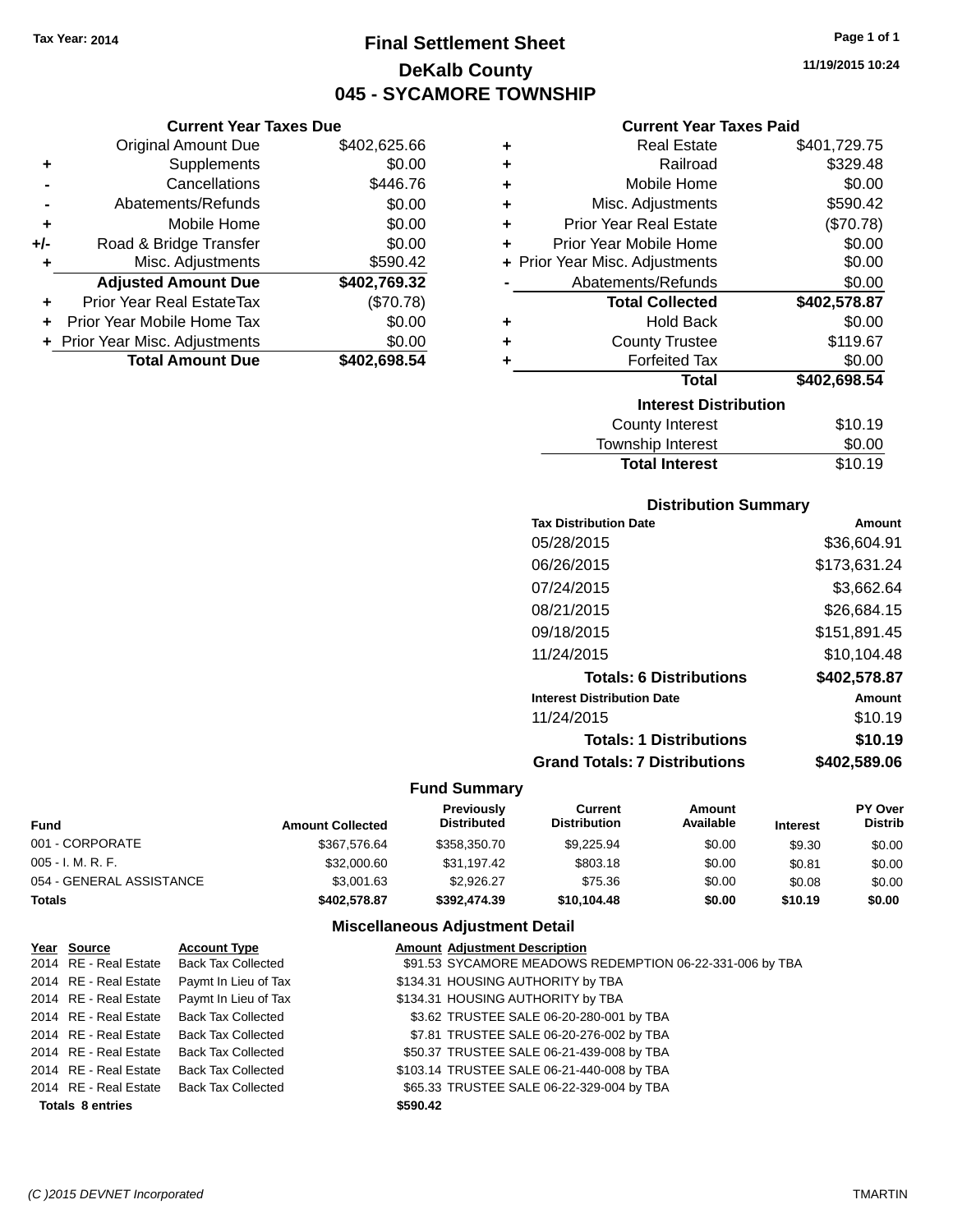# **Final Settlement Sheet Tax Year: 2014 Page 1 of 2 DeKalb County 046 - SYCAMORE ROAD & BRIDGE**

**11/19/2015 10:24**

## **Current Year Taxes Paid**

|     | VAN CIIL I CAN TAACS DAG         |              | OUITUR TUUT TUAUJ LUIU |                                |              |
|-----|----------------------------------|--------------|------------------------|--------------------------------|--------------|
|     | <b>Original Amount Due</b>       | \$815,358.34 |                        | <b>Real Estate</b>             | \$806,111.64 |
| ٠   | Supplements                      | \$0.00       |                        | Railroad                       | \$667.22     |
|     | Cancellations                    | \$904.77     | ٠                      | Mobile Home                    | \$0.00       |
|     | Abatements/Refunds               | \$0.00       | ٠                      | Misc. Adjustments              | \$1,195.61   |
|     | Mobile Home                      | \$0.00       | ٠                      | <b>Prior Year Real Estate</b>  | (\$143.34)   |
| +/- | Road & Bridge Transfer           | (\$7,432.36) | ٠                      | Prior Year Mobile Home         | \$0.00       |
|     | Misc. Adjustments                | \$1,195.61   |                        | + Prior Year Misc. Adjustments | \$0.00       |
|     | <b>Adjusted Amount Due</b>       | \$808,216.82 |                        | Abatements/Refunds             | \$0.00       |
| ٠   | <b>Prior Year Real EstateTax</b> | (\$143.34)   |                        | <b>Total Collected</b>         | \$807,831.13 |
|     | Prior Year Mobile Home Tax       | \$0.00       | ٠                      | <b>Hold Back</b>               | \$0.00       |
|     | + Prior Year Misc. Adjustments   | \$0.00       | ٠                      | <b>County Trustee</b>          | \$242.35     |
|     | <b>Total Amount Due</b>          | \$808,073.48 |                        | <b>Forfeited Tax</b>           | \$0.00       |
|     |                                  |              |                        | Total                          | \$808,073.48 |
|     |                                  |              |                        | <b>Interest Distribution</b>   |              |
|     |                                  |              |                        | <b>County Interest</b>         | \$20.44      |
|     |                                  |              |                        | <b>Township Interest</b>       | \$0.00       |
|     |                                  |              |                        | <b>Total Interest</b>          | \$20.44      |
|     |                                  |              |                        |                                |              |
|     | <b>Doad and Rridge Summary</b>   |              |                        | Distribution Cummany           |              |

| <b>Road and Bridge Summary</b> |            |               |  |  |  |  |
|--------------------------------|------------|---------------|--|--|--|--|
| <b>Municipality</b>            | Amt. Due   | Amt. Distrib. |  |  |  |  |
| CITY OF SYCAMORE               | \$7.434.60 | \$7.432.36    |  |  |  |  |
| <b>Totals</b>                  | \$7,434.60 | \$7,432.36    |  |  |  |  |

**Current Year Taxes Due**

### **Distribution Summary**

| <b>Tax Distribution Date</b>         | Amount       |
|--------------------------------------|--------------|
| 05/28/2015                           | \$73,451.72  |
| 06/26/2015                           | \$348,419.36 |
| 07/24/2015                           | \$7,349.38   |
| 08/21/2015                           | \$53,545.50  |
| 09/18/2015                           | \$304,789.34 |
| 11/24/2015                           | \$20,275.83  |
| <b>Totals: 6 Distributions</b>       | \$807,831.13 |
| <b>Interest Distribution Date</b>    | Amount       |
| 11/24/2015                           | \$20.44      |
| <b>Totals: 1 Distributions</b>       | \$20.44      |
| <b>Grand Totals: 7 Distributions</b> | \$807,851.57 |

#### **Fund Summary**

| <b>Fund</b>                             | <b>Amount Collected</b> | <b>Previously</b><br><b>Distributed</b> | Current<br><b>Distribution</b> | Amount<br>Available | <b>Interest</b> | <b>PY Over</b><br><b>Distrib</b> |
|-----------------------------------------|-------------------------|-----------------------------------------|--------------------------------|---------------------|-----------------|----------------------------------|
| $005 - I. M. R. F.$                     | \$19.940.55             | \$19,440.10                             | \$500.45                       | \$0.00              | \$0.50          | \$0.00                           |
| 007 - ROAD AND BRIDGE                   | \$12,588.06             | \$12,272.26                             | \$315.80                       | \$0.00              | \$0.50          | \$0.00                           |
| 008 - BRIDGE CONST W/COUNTY             | \$39.987.04             | \$38,983.38                             | \$1,003.66                     | \$0.00              | \$1.00          | \$0.00                           |
| 009 - PERMANENT ROAD                    | \$587,346.80            | \$572,604.80                            | \$14,742.00                    | \$0.00              | \$14.73         | \$0.00                           |
| 010 - EQUIPMENT AND BUILDING            | \$119.935.04            | \$116.924.74                            | \$3,010.30                     | \$0.00              | \$3.01          | \$0.00                           |
| 035 - TORT JUDGEMENTS/LIABILITY<br>INS. | \$10.023.66             | \$9,772.07                              | \$251.59                       | \$0.00              | \$0.25          | \$0.00                           |
| 047 - SOCIAL SECURITY                   | \$18,009.98             | \$17.557.95                             | \$452.03                       | \$0.00              | \$0.45          | \$0.00                           |
| <b>Totals</b>                           | \$807,831.13            | \$787,555.30                            | \$20,275.83                    | \$0.00              | \$20.44         | \$0.00                           |

| Year Source           | <b>Account Type</b>                        | <b>Amount Adjustment Description</b>                      |
|-----------------------|--------------------------------------------|-----------------------------------------------------------|
| 2014 RE - Real Estate | Back Tax Collected                         | \$185.36 SYCAMORE MEADOWS REDEMPTION 06-22-331-006 by TBA |
|                       | 2014 RE - Real Estate Paymt In Lieu of Tax | \$271.97 HOUSING AUTHORITY by TBA                         |
|                       | 2014 RE - Real Estate Paymt In Lieu of Tax | \$271.97 HOUSING AUTHORITY by TBA                         |
|                       | 2014 RE - Real Estate Back Tax Collected   | \$7.33 TRUSTEE SALE 06-20-280-001 by TBA                  |
|                       | 2014 RE - Real Estate Back Tax Collected   | \$15.82 TRUSTEE SALE 06-20-276-002 by TBA                 |
| 2014 RE - Real Estate | Back Tax Collected                         | \$102.00 TRUSTEE SALE 06-21-439-008 by TBA                |
|                       | 2014 RE - Real Estate Back Tax Collected   | \$208.87 TRUSTEE SALE 06-21-440-008 by TBA                |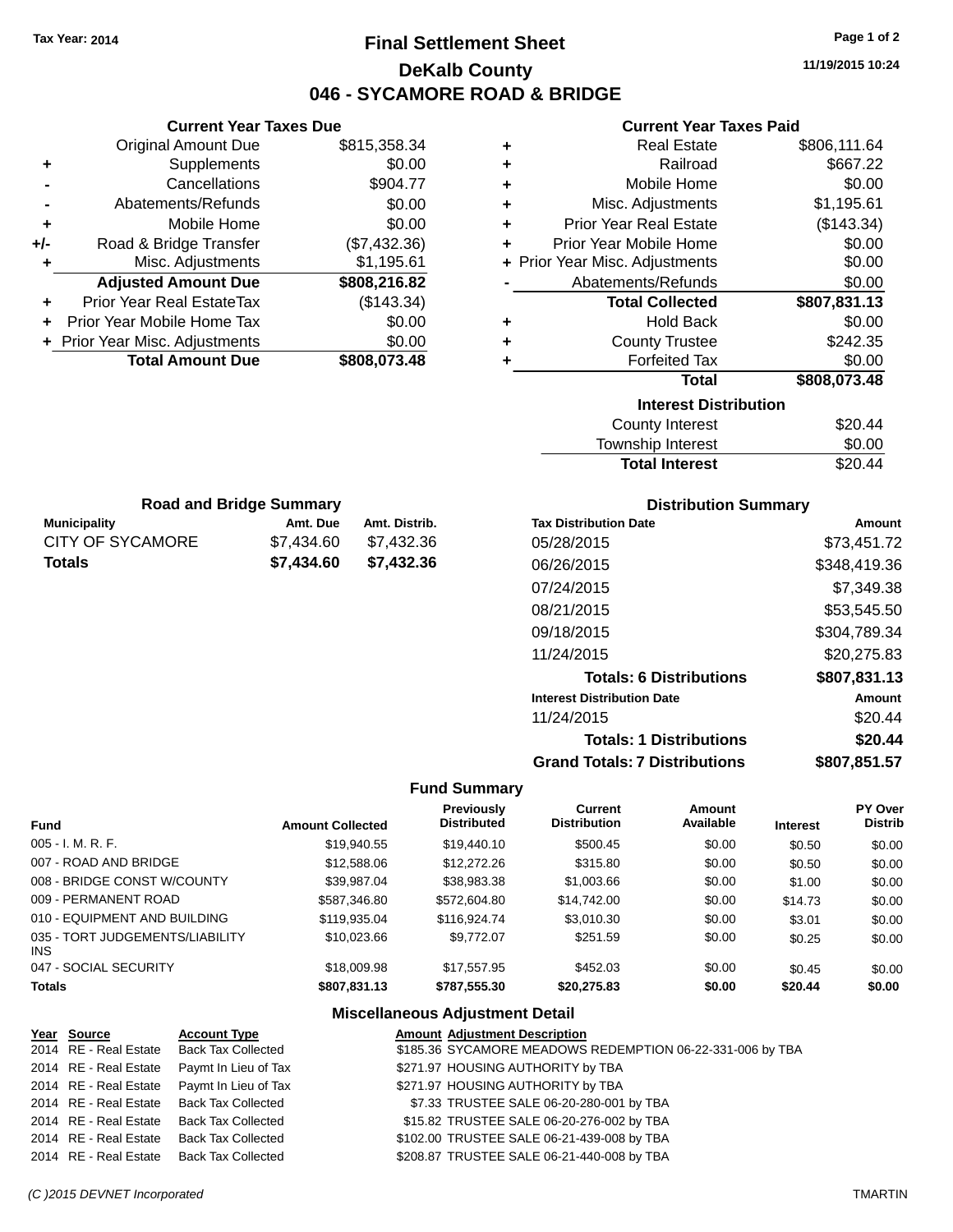# **Final Settlement Sheet Tax Year: 2014 Page 2 of 2**

**11/19/2015 10:24**

# **DeKalb County**

## **Miscellaneous Adjustment Detail**

**<u>Year Source</u> Account Type<br>
2014 RE - Real Estate Back Tax Collected** 

**Totals 8 entries 81,195.61** 

Amount Adjustment Description<br>\$132.29 TRUSTEE SALE 06-22-329-004 by TBA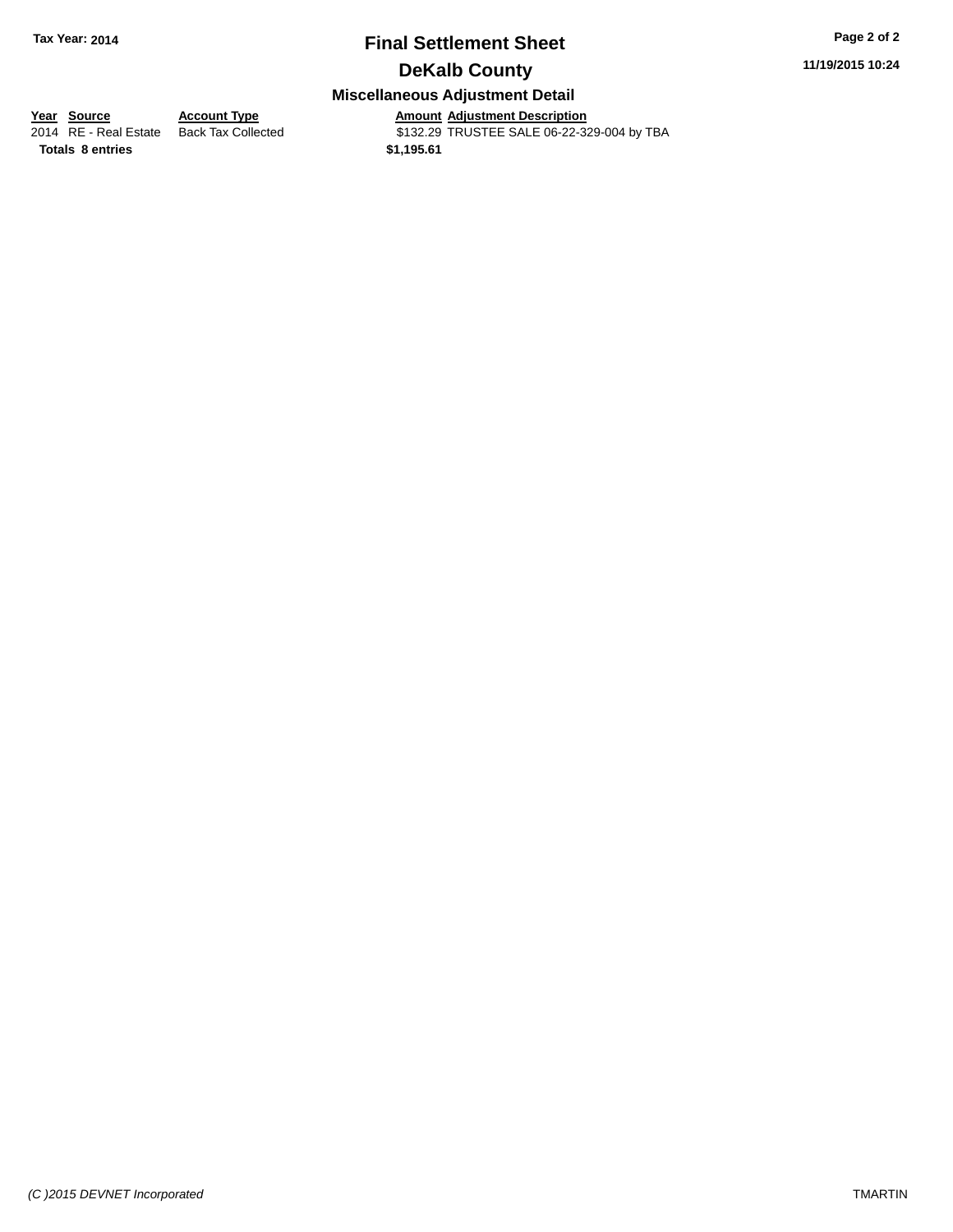# **Final Settlement Sheet Tax Year: 2014 Page 1 of 1 DeKalb County 047 - VICTOR TOWNSHIP**

#### **Current Year Taxes Due**

|       | <b>Original Amount Due</b>       | \$52,537.85 |
|-------|----------------------------------|-------------|
| ٠     | Supplements                      | \$0.00      |
|       | Cancellations                    | \$104.33    |
|       | Abatements/Refunds               | \$0.00      |
| ÷     | Mobile Home                      | \$2.31      |
| $+/-$ | Road & Bridge Transfer           | \$0.00      |
| ٠     | Misc. Adjustments                | \$0.00      |
|       | <b>Adjusted Amount Due</b>       | \$52,435.83 |
| ÷     | <b>Prior Year Real EstateTax</b> | \$0.00      |
|       | Prior Year Mobile Home Tax       | \$0.00      |
|       | + Prior Year Misc. Adjustments   | \$0.00      |
|       | <b>Total Amount Due</b>          | \$52,435.83 |

|   | <b>Current Year Taxes Paid</b> |             |
|---|--------------------------------|-------------|
| ٠ | Real Estate                    | \$52,407.08 |
| ٠ | Railroad                       | \$26.44     |
| ٠ | Mobile Home                    | \$2.31      |
| ÷ | Misc. Adjustments              | \$0.00      |
| ٠ | <b>Prior Year Real Estate</b>  | \$0.00      |
| ٠ | Prior Year Mobile Home         | \$0.00      |
|   | + Prior Year Misc. Adjustments | \$0.00      |
|   | Abatements/Refunds             | \$0.00      |
|   | <b>Total Collected</b>         | \$52,435.83 |
| ٠ | Hold Back                      | \$0.00      |
| ٠ | <b>County Trustee</b>          | \$0.00      |
|   | <b>Forfeited Tax</b>           | \$0.00      |
|   | <b>Total</b>                   | \$52,435.83 |
|   | <b>Interest Distribution</b>   |             |
|   | <b>County Interest</b>         | \$1.33      |
|   | <b>Township Interest</b>       | \$0.00      |

# **Distribution Summary**

**Total Interest** \$1.33

| <b>PISUINGUOIL SUITIITIGI y</b>      |             |
|--------------------------------------|-------------|
| <b>Tax Distribution Date</b>         | Amount      |
| 05/28/2015                           | \$7,205.05  |
| 06/26/2015                           | \$23,145.98 |
| 07/24/2015                           | \$2.261.02  |
| 08/21/2015                           | \$1.121.18  |
| 09/18/2015                           | \$17.321.38 |
| 11/24/2015                           | \$1,381.22  |
| <b>Totals: 6 Distributions</b>       | \$52,435.83 |
| <b>Interest Distribution Date</b>    | Amount      |
| 11/24/2015                           | \$1.33      |
| <b>Totals: 1 Distributions</b>       | \$1.33      |
| <b>Grand Totals: 7 Distributions</b> | \$52.437.16 |

| <b>Fund</b>                                   | <b>Amount Collected</b> | Previously<br><b>Distributed</b> | Current<br><b>Distribution</b> | Amount<br>Available | <b>Interest</b> | PY Over<br><b>Distrib</b> |
|-----------------------------------------------|-------------------------|----------------------------------|--------------------------------|---------------------|-----------------|---------------------------|
| 001 - CORPORATE                               | \$46,684.40             | \$45,454.69                      | \$1.229.71                     | \$0.00              | \$1.18          | \$0.00                    |
| 034 - GENERAL ASSISTANCE                      | \$3.753.99              | \$3.655.10                       | \$98.89                        | \$0.00              | \$0.10          | \$0.00                    |
| 035 - TORT JUDGEMENTS/LIABILITY<br><b>INS</b> | \$1.997.44              | \$1.944.82                       | \$52.62                        | \$0.00              | \$0.05          | \$0.00                    |
| <b>Totals</b>                                 | \$52,435.83             | \$51,054.61                      | \$1,381.22                     | \$0.00              | \$1.33          | \$0.00                    |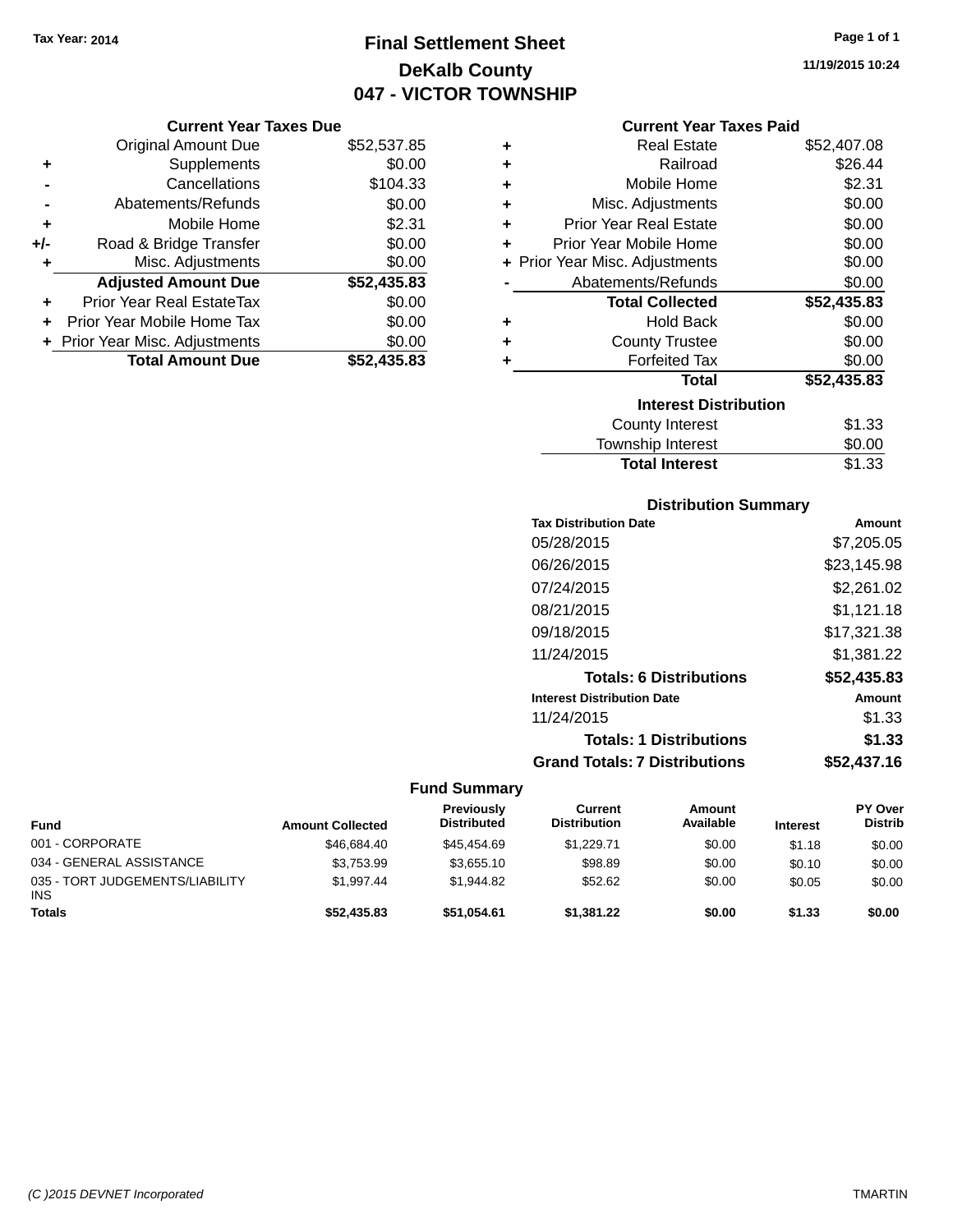**Current Year Taxes Due**

# **Final Settlement Sheet Tax Year: 2014 Page 1 of 1 DeKalb County 048 - VICTOR ROAD & BRIDGE**

**11/19/2015 10:24**

## **Current Year Taxes Paid**

|                | <b>Original Amount Due</b>     | \$101,276.77 | ٠ | <b>Real Estate</b>             | \$101,024.66 |
|----------------|--------------------------------|--------------|---|--------------------------------|--------------|
| ÷              | Supplements                    | \$0.00       | ٠ | Railroad                       | \$50.98      |
| $\blacksquare$ | Cancellations                  | \$201.13     |   | Mobile Home                    | \$4.46       |
|                | Abatements/Refunds             | \$0.00       | ٠ | Misc. Adjustments              | \$0.00       |
| ٠              | Mobile Home                    | \$4.46       | ٠ | <b>Prior Year Real Estate</b>  | \$0.00       |
| I-             | Road & Bridge Transfer         | \$0.00       | ٠ | Prior Year Mobile Home         | \$0.00       |
| ÷              | Misc. Adjustments              | \$0.00       |   | + Prior Year Misc. Adjustments | \$0.00       |
|                | <b>Adjusted Amount Due</b>     | \$101,080.10 |   | Abatements/Refunds             | \$0.00       |
| ÷              | Prior Year Real EstateTax      | \$0.00       |   | <b>Total Collected</b>         | \$101,080.10 |
|                | + Prior Year Mobile Home Tax   | \$0.00       | ٠ | <b>Hold Back</b>               | \$0.00       |
|                | + Prior Year Misc. Adjustments | \$0.00       | ٠ | <b>County Trustee</b>          | \$0.00       |
|                | <b>Total Amount Due</b>        | \$101,080.10 |   | <b>Forfeited Tax</b>           | \$0.00       |
|                |                                |              |   | Total                          | \$101,080.10 |
|                |                                |              |   | <b>Interest Distribution</b>   |              |
|                |                                |              |   | County Interest                | \$2.56       |
|                |                                |              |   |                                |              |

| <b>Total Interest</b> | \$2.56 |
|-----------------------|--------|
| Township Interest     | \$0.00 |
| County Interest       | \$2.56 |

## **Distribution Summary**

| <b>Tax Distribution Date</b>         | Amount       |
|--------------------------------------|--------------|
| 05/28/2015                           | \$13,889.15  |
| 06/26/2015                           | \$44.618.33  |
| 07/24/2015                           | \$4,358.53   |
| 08/21/2015                           | \$2,161.26   |
| 09/18/2015                           | \$33,390.27  |
| 11/24/2015                           | \$2,662.56   |
| <b>Totals: 6 Distributions</b>       | \$101,080.10 |
| <b>Interest Distribution Date</b>    | Amount       |
| 11/24/2015                           | \$2.56       |
| <b>Totals: 1 Distributions</b>       | \$2.56       |
| <b>Grand Totals: 7 Distributions</b> | \$101,082.66 |

| <b>Fund</b>                                   | <b>Amount Collected</b> | Previously<br><b>Distributed</b> | Current<br><b>Distribution</b> | Amount<br>Available | <b>Interest</b> | PY Over<br><b>Distrib</b> |
|-----------------------------------------------|-------------------------|----------------------------------|--------------------------------|---------------------|-----------------|---------------------------|
| 007 - ROAD AND BRIDGE                         | \$59.126.92             | \$57,569.43                      | \$1.557.49                     | \$0.00              | \$1.50          | \$0.00                    |
| 008 - BRIDGE CONST W/COUNTY                   | \$2.125.61              | \$2,069.63                       | \$55.98                        | \$0.00              | \$0.05          | \$0.00                    |
| 009 - PERMANENT ROAD                          | \$25,719.01             | \$25.041.56                      | \$677.45                       | \$0.00              | \$0.65          | \$0.00                    |
| 010 - EQUIPMENT AND BUILDING                  | \$12,088.88             | \$11,770.44                      | \$318.44                       | \$0.00              | \$0.31          | \$0.00                    |
| 035 - TORT JUDGEMENTS/LIABILITY<br><b>INS</b> | \$2,019.68              | \$1.966.48                       | \$53.20                        | \$0.00              | \$0.05          | \$0.00                    |
| <b>Totals</b>                                 | \$101.080.10            | \$98,417.54                      | \$2,662.56                     | \$0.00              | \$2.56          | \$0.00                    |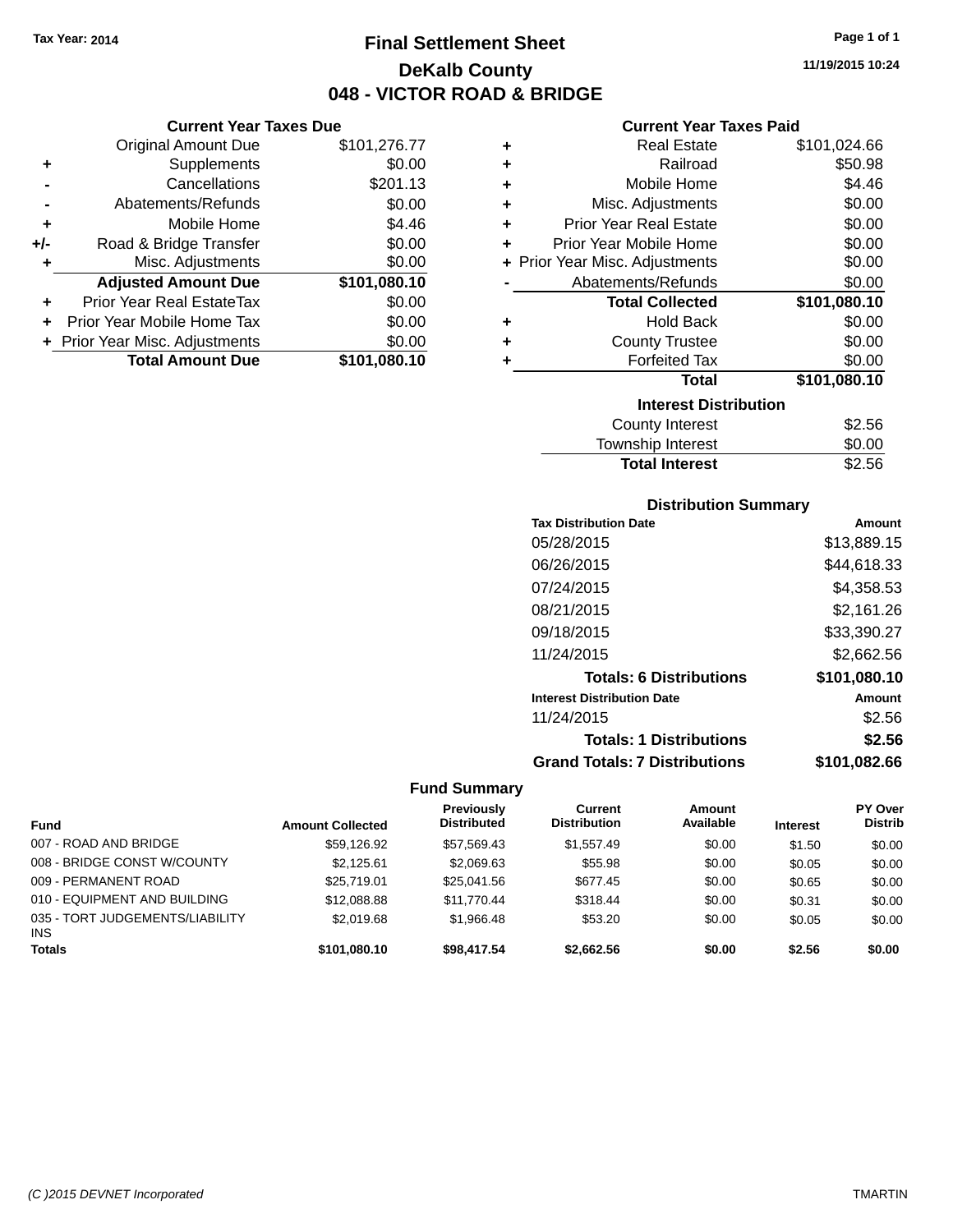**Current Year Taxes Due** Original Amount Due \$618,817.83

**Adjusted Amount Due \$630,781.48**

**Total Amount Due \$631,718.27**

**+** Supplements \$0.00 **-** Cancellations \$1,038.17 **-** Abatements/Refunds \$11.22 **+** Mobile Home \$0.00 **+/-** Road & Bridge Transfer \$12,981.88 **+** Misc. Adjustments \$31.16

**+** Prior Year Real EstateTax \$780.59 **+** Prior Year Mobile Home Tax \$0.00 **+** Prior Year Misc. Adjustments \$156.20

**Rd./Br. District Community Community Amt. Due Amt. Distrib. Road and Bridge Summary**

CORTLAND ROAD & BRIDG \$13,020.33 \$12,981.88 **Totals \$13,020.33 \$12,981.88**

# **Final Settlement Sheet Tax Year: 2014 Page 1 of 2 DeKalb County 056 - TOWN OF CORTLAND**

**11/19/2015 10:24**

### **Current Year Taxes Paid**

| ٠ | <b>Real Estate</b>             | \$622,526.99 |
|---|--------------------------------|--------------|
| ٠ | Railroad                       | \$1,650.84   |
| ٠ | Mobile Home                    | \$0.00       |
| ٠ | Misc. Adjustments              | \$31.16      |
| ٠ | <b>Prior Year Real Estate</b>  | \$780.59     |
| ٠ | Prior Year Mobile Home         | \$0.00       |
|   | + Prior Year Misc. Adjustments | \$156.20     |
|   | Abatements/Refunds             | \$11.22      |
|   | <b>Total Collected</b>         | \$625,134.56 |
| ٠ | <b>Hold Back</b>               | \$0.00       |
| ٠ | <b>County Trustee</b>          | \$6,530.32   |
| ٠ | <b>Forfeited Tax</b>           | \$53.39      |
|   | <b>Total</b>                   | \$631,718.27 |
|   | <b>Interest Distribution</b>   |              |
|   | <b>County Interest</b>         | \$15.82      |
|   | <b>Township Interest</b>       | \$0.00       |

| County Interest       | \$15.82 |
|-----------------------|---------|
| Township Interest     | \$0.00  |
| <b>Total Interest</b> | \$15.82 |
|                       |         |

| <b>Distribution Summary</b> |  |
|-----------------------------|--|
|-----------------------------|--|

| <b>Tax Distribution Date</b>         | Amount       |
|--------------------------------------|--------------|
| 05/28/2015                           | \$27,323.05  |
| 06/26/2015                           | \$290,060.00 |
| 07/24/2015                           | \$4,979.02   |
| 08/21/2015                           | \$61,066.38  |
| 09/18/2015                           | \$226,654.75 |
| 11/24/2015                           | \$15,051.36  |
| <b>Totals: 6 Distributions</b>       | \$625,134.56 |
| <b>Interest Distribution Date</b>    | Amount       |
| 11/24/2015                           | \$15.82      |
| <b>Totals: 1 Distributions</b>       | \$15.82      |
| <b>Grand Totals: 7 Distributions</b> | \$625.150.38 |

### **Fund Summary**

| <b>Fund</b>             | <b>Amount Collected</b> | <b>Previously</b><br><b>Distributed</b> | <b>Current</b><br><b>Distribution</b> | Amount<br>Available | <b>Interest</b> | PY Over<br><b>Distrib</b> |
|-------------------------|-------------------------|-----------------------------------------|---------------------------------------|---------------------|-----------------|---------------------------|
| 001 - CORPORATE         | \$438,090.12            | \$427,507,00                            | \$10.583.12                           | \$0.00              | \$11.32         | \$0.00                    |
| $005 - I. M. R. F.$     | \$55,017.84             | \$53.688.77                             | \$1.329.07                            | \$0.00              | \$1.42          | \$0.00                    |
| 007 - ROAD AND BRIDGE   | \$12,981.88             | \$12,718.54                             | \$263.34                              | \$0.00              | \$0.00          | \$0.00                    |
| 014 - POLICE PROTECTION | \$69,230.80             | \$67.558.36                             | \$1.672.44                            | \$0.00              | \$1.79          | \$0.00                    |
| 047 - SOCIAL SECURITY   | \$49.813.92             | \$48,610.53                             | \$1,203.39                            | \$0.00              | \$1.29          | \$0.00                    |
| <b>Totals</b>           | \$625.134.56            | \$610.083.20                            | \$15,051,36                           | \$0.00              | \$15.82         | \$0.00                    |

#### **Miscellaneous Adjustment Detail**

| Year Source             | <b>Account Type</b>                      |          | <b>Amount Adjustment Description</b>           |
|-------------------------|------------------------------------------|----------|------------------------------------------------|
|                         | 2013 RE - Real Estate Back Tax Collected |          | \$80.84 STALEY REDEMPTION 09-29-251-051 by TBA |
|                         | 2013 RE - Real Estate Back Tax Collected |          | \$75.36 STALEY REDEMPTION 09-29-251-050 by TBA |
|                         | 2014 RE - Real Estate Back Tax Collected |          | \$20.79 TRUSTEE SALE 09-28-100-008 by TBA      |
|                         | 2014 RE - Real Estate Back Tax Collected |          | \$8.04 TRUSTEE SALE 09-20-200-010 by TBA       |
|                         | 2014 RE - Real Estate Back Tax Collected |          | \$2.33 TRUSTEE SALE 09-21-100-001 by TBA       |
| <b>Totals 5 entries</b> |                                          | \$187.36 |                                                |
|                         |                                          |          |                                                |

#### **Abatement Detail**

#### **Year Source Account Type Amount Adjustment Description** 2014 RE - Real Estate RE Abatement \$6.04 PTAB INTEREST REFUND 09-20-255-020 by TBA

*(C )2015 DEVNET Incorporated* TMARTIN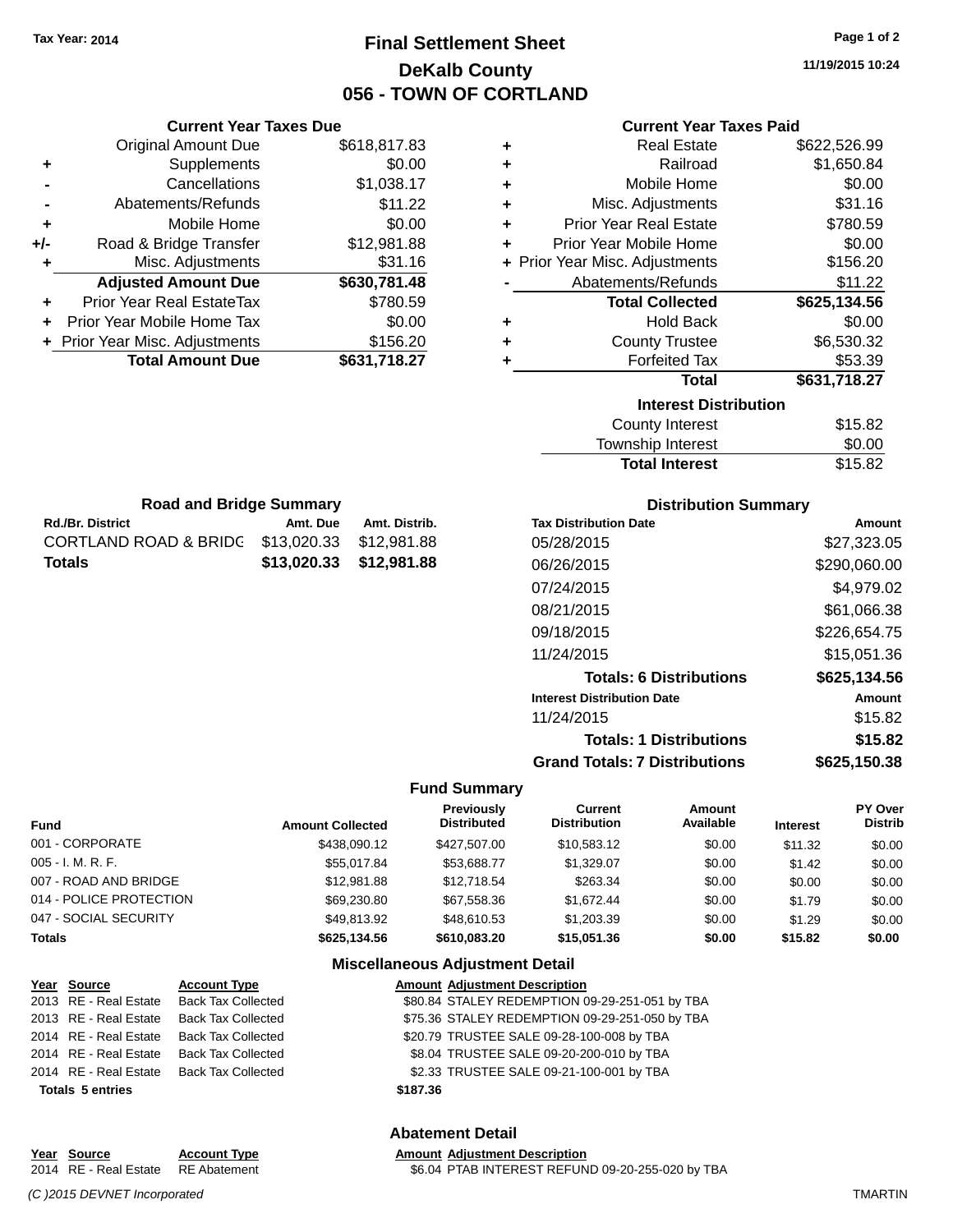# **Final Settlement Sheet Tax Year: 2014 Page 2 of 2 DeKalb County**

**11/19/2015 10:24**

# **Abatement Detail**

**Totals \$11.22 3 entries**

**Year Source Account Type Account Type Amount Adjustment Description**<br>2014 RE - Real Estate RE Abatement **1998 ALLER ST ALLER ASSESS ALLER** SALS9 PTAB INTEREST REFUN \$4.59 PTAB INTEREST REFUND 09-20-256-013 by TBA 2014 RE - Real Estate RE Abatement \$0.59 PTAB INTEREST REFUND 09-20-255-020 by TBA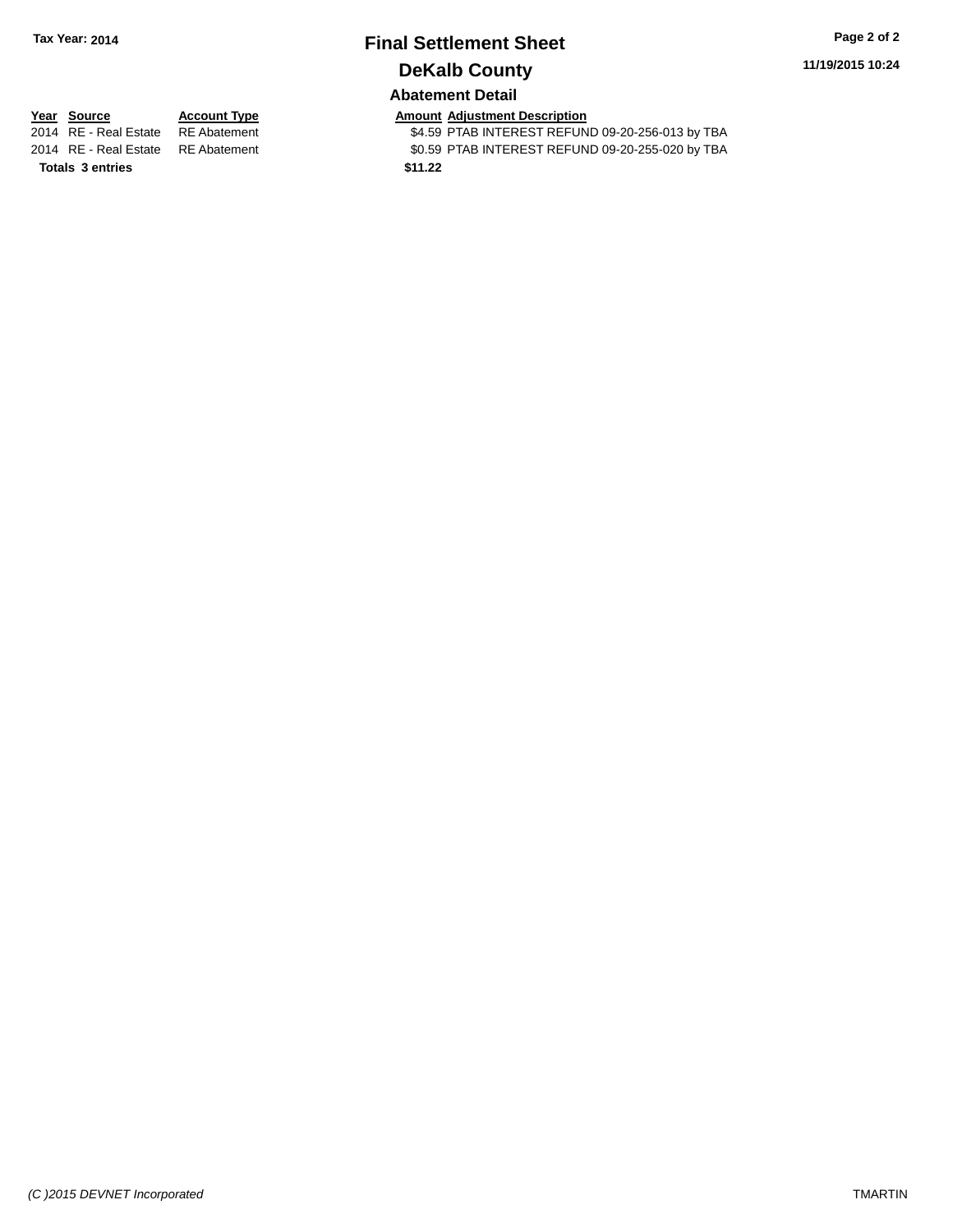# **Final Settlement Sheet Tax Year: 2014 Page 1 of 2 DeKalb County 057 - CORTLAND LIBRARY**

**11/19/2015 10:24**

## **Current Year Taxes Paid**

|     | <b>Current Year Taxes Due</b>  |              |    |  |  |
|-----|--------------------------------|--------------|----|--|--|
|     | <b>Original Amount Due</b>     | \$209,863.76 |    |  |  |
|     | Supplements                    | \$0.00       |    |  |  |
|     | Cancellations                  | \$352.08     |    |  |  |
|     | Abatements/Refunds             | \$3.81       |    |  |  |
|     | Mobile Home                    | \$0.00       |    |  |  |
| +/- | Road & Bridge Transfer         | \$0.00       |    |  |  |
|     | Misc. Adjustments              | \$10.57      | ьF |  |  |
|     | <b>Adjusted Amount Due</b>     | \$209,518.44 |    |  |  |
|     | Prior Year Real EstateTax      | \$290.94     |    |  |  |
|     | Prior Year Mobile Home Tax     | \$0.00       |    |  |  |
|     | + Prior Year Misc. Adjustments | \$55.86      |    |  |  |
|     | <b>Total Amount Due</b>        | \$209,865.24 |    |  |  |
|     |                                |              |    |  |  |

| ٠ | <b>Real Estate</b>             | \$206,719.04 |
|---|--------------------------------|--------------|
| ٠ | Railroad                       | \$559.86     |
| ÷ | Mobile Home                    | \$0.00       |
| ٠ | Misc. Adjustments              | \$10.57      |
| ٠ | <b>Prior Year Real Estate</b>  | \$290.94     |
| ÷ | Prior Year Mobile Home         | \$0.00       |
|   | + Prior Year Misc. Adjustments | \$55.86      |
|   | Abatements/Refunds             | \$3.81       |
|   | <b>Total Collected</b>         | \$207,632.46 |
| ٠ | Hold Back                      | \$0.00       |
| ٠ | <b>County Trustee</b>          | \$2,214.67   |
| ٠ | <b>Forfeited Tax</b>           | \$18.11      |
|   | <b>Total</b>                   | \$209,865.24 |
|   | <b>Interest Distribution</b>   |              |
|   | County Interest                | \$5.25       |
|   | <b>Township Interest</b>       | \$0.00       |
|   | <b>Total Interest</b>          | \$5.25       |

## **Distribution Summary**

| <b>Tax Distribution Date</b>         | Amount       |
|--------------------------------------|--------------|
| 05/28/2015                           | \$8,911.11   |
| 06/26/2015                           | \$96,463.22  |
| 07/24/2015                           | \$1,655.58   |
| 08/21/2015                           | \$20,380.98  |
| 09/18/2015                           | \$75,206.39  |
| 11/24/2015                           | \$5,015.18   |
| <b>Totals: 6 Distributions</b>       | \$207,632.46 |
| <b>Interest Distribution Date</b>    | Amount       |
| 11/24/2015                           | \$5.25       |
| <b>Totals: 1 Distributions</b>       | \$5.25       |
| <b>Grand Totals: 7 Distributions</b> | \$207,637.71 |

## **Fund Summary**

| <b>Fund</b>                                         | <b>Amount Collected</b> | <b>Previously</b><br><b>Distributed</b> | Current<br><b>Distribution</b> | Amount<br>Available | <b>Interest</b> | PY Over<br><b>Distrib</b> |
|-----------------------------------------------------|-------------------------|-----------------------------------------|--------------------------------|---------------------|-----------------|---------------------------|
| 004 - OPERATIONS & MAINTENANCE                      | \$10,379.31             | \$10,128.61                             | \$250.70                       | \$0.00              | \$0.25          | \$0.00                    |
| 005 - I. M. R. F.                                   | \$14.842.41             | \$14,483.91                             | \$358.50                       | \$0.00              | \$0.38          | \$0.00                    |
| 016 - LIBRARY (township, municipalities)            | \$155,689.26            | \$151.928.72                            | \$3.760.54                     | \$0.00              | \$3.94          | \$0.00                    |
| 027 - AUDIT                                         | \$1.982.47              | \$1,934.59                              | \$47.88                        | \$0.00              | \$0.05          | \$0.00                    |
| 035 - TORT JUDGMENTS, LIABILITY<br><b>INSURANCE</b> | \$9,896.60              | \$9.657.54                              | \$239.06                       | \$0.00              | \$0.25          | \$0.00                    |
| 047 - SOCIAL SECURITY                               | \$14.842.41             | \$14,483.91                             | \$358.50                       | \$0.00              | \$0.38          | \$0.00                    |
| <b>Totals</b>                                       | \$207,632.46            | \$202.617.28                            | \$5,015.18                     | \$0.00              | \$5.25          | \$0.00                    |

| Year Source             | <b>Account Type</b>                      |         | <b>Amount Adjustment Description</b>           |
|-------------------------|------------------------------------------|---------|------------------------------------------------|
| 2013 RE - Real Estate   | Back Tax Collected                       |         | \$28.91 STALEY REDEMPTION 09-29-251-051 by TBA |
| 2013 RE - Real Estate   | Back Tax Collected                       |         | \$26.95 STALEY REDEMPTION 09-29-251-050 by TBA |
|                         | 2014 RE - Real Estate Back Tax Collected |         | \$7.05 TRUSTEE SALE 09-28-100-008 by TBA       |
| 2014 RE - Real Estate   | Back Tax Collected                       |         | \$2.73 TRUSTEE SALE 09-20-200-010 by TBA       |
|                         | 2014 RE - Real Estate Back Tax Collected |         | \$0.79 TRUSTEE SALE 09-21-100-001 by TBA       |
| <b>Totals 5 entries</b> |                                          | \$66.43 |                                                |
|                         |                                          |         |                                                |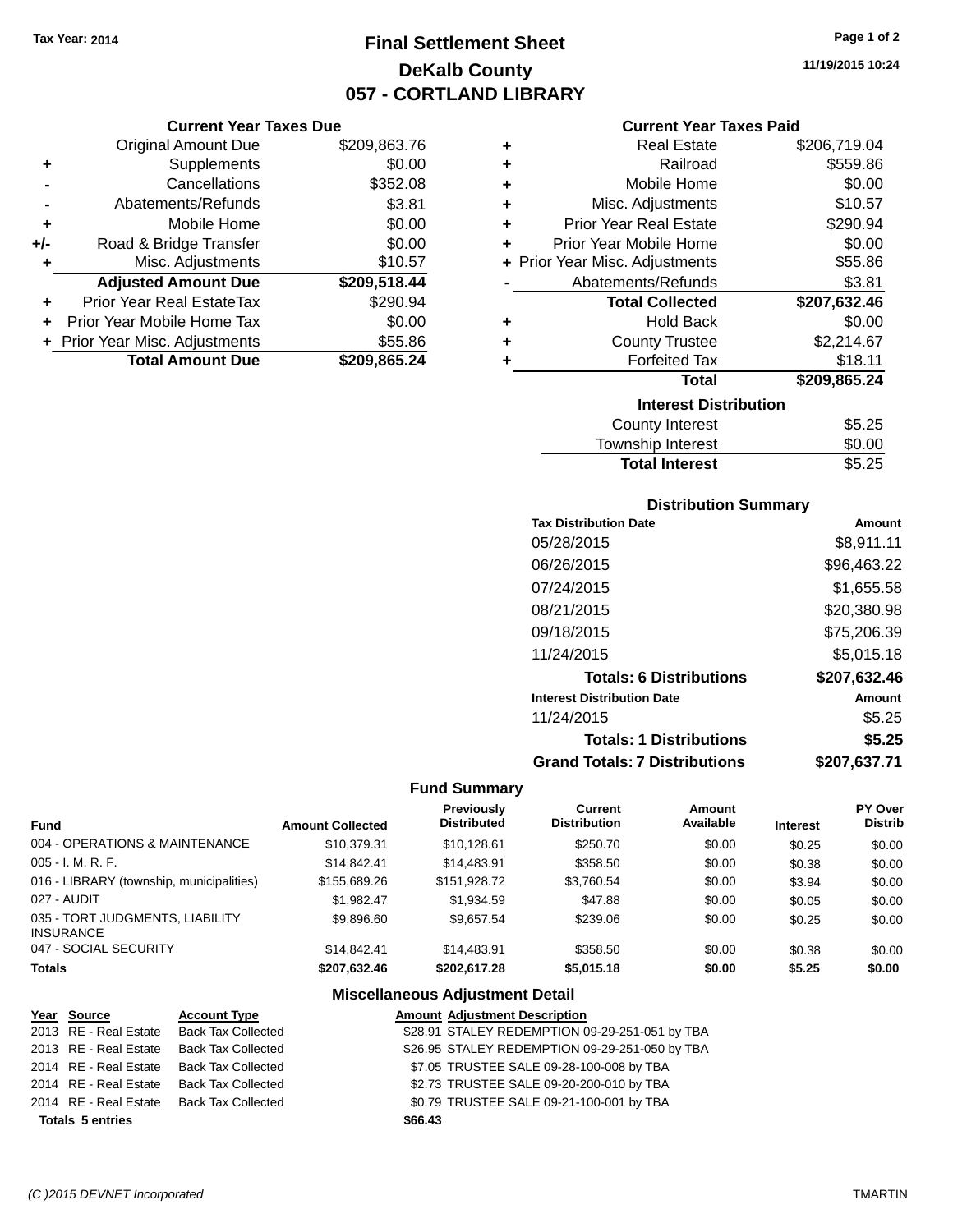# **Final Settlement Sheet Tax Year: 2014 Page 2 of 2 DeKalb County Abatement Detail**

| 2014 RE - Real Estate | <b>RE</b> Abateme |
|-----------------------|-------------------|
| 2014 RE - Real Estate | <b>RE</b> Abateme |
| 2014 RE - Real Estate | <b>RE</b> Abateme |

**Totals \$3.81 3 entries**

**Year** Source **Account Type Account Adjustment Description** 

2014 RE - Real Estate RE Abatement \$2.05 PTAB INTEREST REFUND 09-20-255-020 by TBA 2014 RE - Real Estate RE Abatement \$1.56 PTAB INTEREST REFUND 09-20-256-013 by TBA 2014 RE - Real Estate RE Abatement \$0.20 PTAB INTEREST REFUND 09-20-255-020 by TBA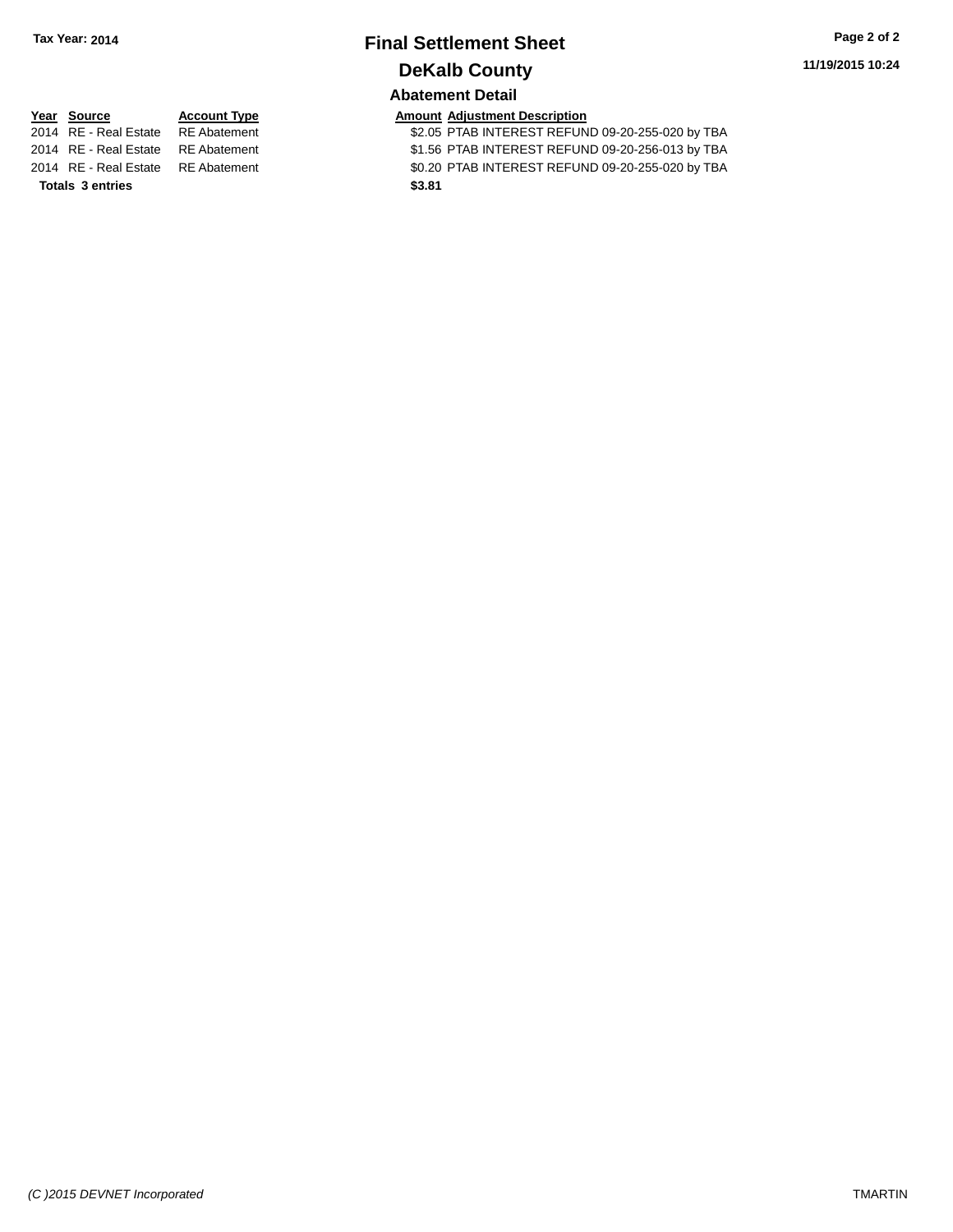# **Final Settlement Sheet Tax Year: 2014 Page 1 of 2 DeKalb County 058 - CITY OF DEKALB**

**11/19/2015 10:24**

### **Current Year Taxes Paid**

| ٠ | <b>Real Estate</b>             | \$4,847,388.71 |  |  |  |
|---|--------------------------------|----------------|--|--|--|
| ٠ | Railroad                       | \$16,522.96    |  |  |  |
| ٠ | Mobile Home                    | \$2,303.39     |  |  |  |
| ٠ | Misc. Adjustments              | \$3,619.89     |  |  |  |
| ٠ | <b>Prior Year Real Estate</b>  | (\$2,936.87)   |  |  |  |
| ÷ | Prior Year Mobile Home         | \$0.00         |  |  |  |
|   | + Prior Year Misc. Adjustments | \$744.08       |  |  |  |
|   | Abatements/Refunds             | \$10.84        |  |  |  |
|   | <b>Total Collected</b>         | \$4,867,631.32 |  |  |  |
| ٠ | <b>Hold Back</b>               | \$0.00         |  |  |  |
| ٠ | <b>County Trustee</b>          | \$2,654.08     |  |  |  |
| ٠ | <b>Forfeited Tax</b>           | \$157.92       |  |  |  |
|   | <b>Total</b>                   | \$4,870,443.32 |  |  |  |
|   | <b>Interest Distribution</b>   |                |  |  |  |
|   | <b>County Interest</b>         | \$123.18       |  |  |  |
|   |                                |                |  |  |  |

| \$123.18 |
|----------|
| \$0.00   |
| \$123.18 |
|          |

| <b>Road and Bridge Summary</b>   |                           |                           |  |  |  |
|----------------------------------|---------------------------|---------------------------|--|--|--|
| <b>Rd./Br. District</b>          | Amt. Due                  | Amt. Distrib.             |  |  |  |
| AFTON ROAD & BRIDGE              | \$15,987.04               | \$15,986.91               |  |  |  |
| <b>CORTLAND ROAD &amp; BRIDG</b> | \$944.34                  | \$941.51                  |  |  |  |
| DEKALB ROAD & BRIDGE             | \$130,312.67 \$130,243.75 |                           |  |  |  |
| <b>Totals</b>                    |                           | \$147,244.05 \$147,172.17 |  |  |  |

**Current Year Taxes Due** Original Amount Due \$4,763,673.26

**Adjusted Amount Due \$4,872,636.11**

**Total Amount Due \$4,870,443.32**

**+** Supplements \$174.17 **-** Cancellations \$44,309.93 **-** Abatements/Refunds \$10.84 **+** Mobile Home \$2,317.39 **+/-** Road & Bridge Transfer \$147,172.17 **+** Misc. Adjustments \$3,619.89

**+** Prior Year Real EstateTax (\$2,936.87) **+** Prior Year Mobile Home Tax \$0.00 **+** Prior Year Misc. Adjustments \$744.08

## **Distribution Summary**

| <b>Tax Distribution Date</b>         | Amount         |
|--------------------------------------|----------------|
| 05/28/2015                           | \$421,921.73   |
| 06/26/2015                           | \$2,070,388.49 |
| 07/24/2015                           | \$40,092.66    |
| 08/21/2015                           | \$315,603.48   |
| 09/18/2015                           | \$1,883,103.79 |
| 11/24/2015                           | \$136,521.17   |
| <b>Totals: 6 Distributions</b>       | \$4,867,631.32 |
| <b>Interest Distribution Date</b>    | <b>Amount</b>  |
| 11/24/2015                           | \$123.18       |
| <b>Totals: 1 Distributions</b>       | \$123.18       |
| <b>Grand Totals: 7 Distributions</b> | \$4.867.754.50 |

### **Fund Summary**

| <b>Fund</b>                 | <b>Amount Collected</b> | <b>Previously</b><br><b>Distributed</b> | <b>Current</b><br><b>Distribution</b> | Amount<br>Available | <b>Interest</b> | PY Over<br><b>Distrib</b> |
|-----------------------------|-------------------------|-----------------------------------------|---------------------------------------|---------------------|-----------------|---------------------------|
| 001 - CORPORATE             | \$0.00                  | \$0.00                                  | \$0.00                                | \$0.00              | (S0.01)         | \$0.00                    |
| 003 - BONDS AND INTEREST    | \$488,576.96            | \$474,883.96                            | \$13,693.00                           | \$0.00              | \$12.75         | \$0.00                    |
| $005 - I. M. R. F.$         | \$248,758,75            | \$241.786.95                            | \$6.971.80                            | \$0.00              | \$6.49          | \$0.00                    |
| 007 - ROAD AND BRIDGE       | \$147.172.17            | \$142,948.14                            | \$4,224,03                            | \$0.00              | \$0.00          | \$0.00                    |
| 013 - FIREFIGHTER'S PENSION | \$2,158,099.50          | \$2,097,615.91                          | \$60,483.59                           | \$0.00              | \$56.32         | \$0.00                    |
| 015 - POLICE PENSION        | \$1,622,063.07          | \$1,576,602.57                          | \$45,460.50                           | \$0.00              | \$42.33         | \$0.00                    |
| 047 - SOCIAL SECURITY       | \$202.960.87            | \$197.272.62                            | \$5,688.25                            | \$0.00              | \$5.30          | \$0.00                    |
| <b>Totals</b>               | \$4,867,631.32          | \$4,731,110.15                          | \$136,521.17                          | \$0.00              | \$123.18        | \$0.00                    |

| Year Source           | <b>Account Type</b>       | <b>Amount Adjustment Description</b>                          |
|-----------------------|---------------------------|---------------------------------------------------------------|
| 2013 RE - Real Estate | <b>Back Tax Collected</b> | \$2.97 SUMMIT ENCLAVE REDEMPTION 08-13-323-013 by TBA         |
| 2013 RE - Real Estate | <b>Back Tax Collected</b> | \$30.13 SIDDIQUI REDEMPTION 08-15-329-012 by TBA              |
| 2013 RE - Real Estate | <b>Back Tax Collected</b> | \$101.65 RIVERMIST UNIT 5 LLC REDEMPTION 08-02-401-006 by TBA |
| 2013 RE - Real Estate | <b>Back Tax Collected</b> | \$101.65 RIVERMIST UNIT 5 LLC REDEMPTION 08-02-401-007 by TBA |
| 2013 RE - Real Estate | <b>Back Tax Collected</b> | \$101.65 RIVERMIST UNIT 5 LLC REDEMPTION 08-02-401-009 by TBA |
| 2013 RE - Real Estate | <b>Back Tax Collected</b> | \$101.65 RIVERMIST UNIT 5 LLC REDEMPTION 08-02-401-010 by TBA |
| 2013 RE - Real Estate | <b>Back Tax Collected</b> | \$101.65 RIVERMIST UNIT 5 LLC REDEMPTION 08-02-425-010 by TBA |
| 2013 RE - Real Estate | <b>Back Tax Collected</b> | \$101.65 RIVERMIST UNIT 5 LLC REDEMPTION 08-02-425-012 by TBA |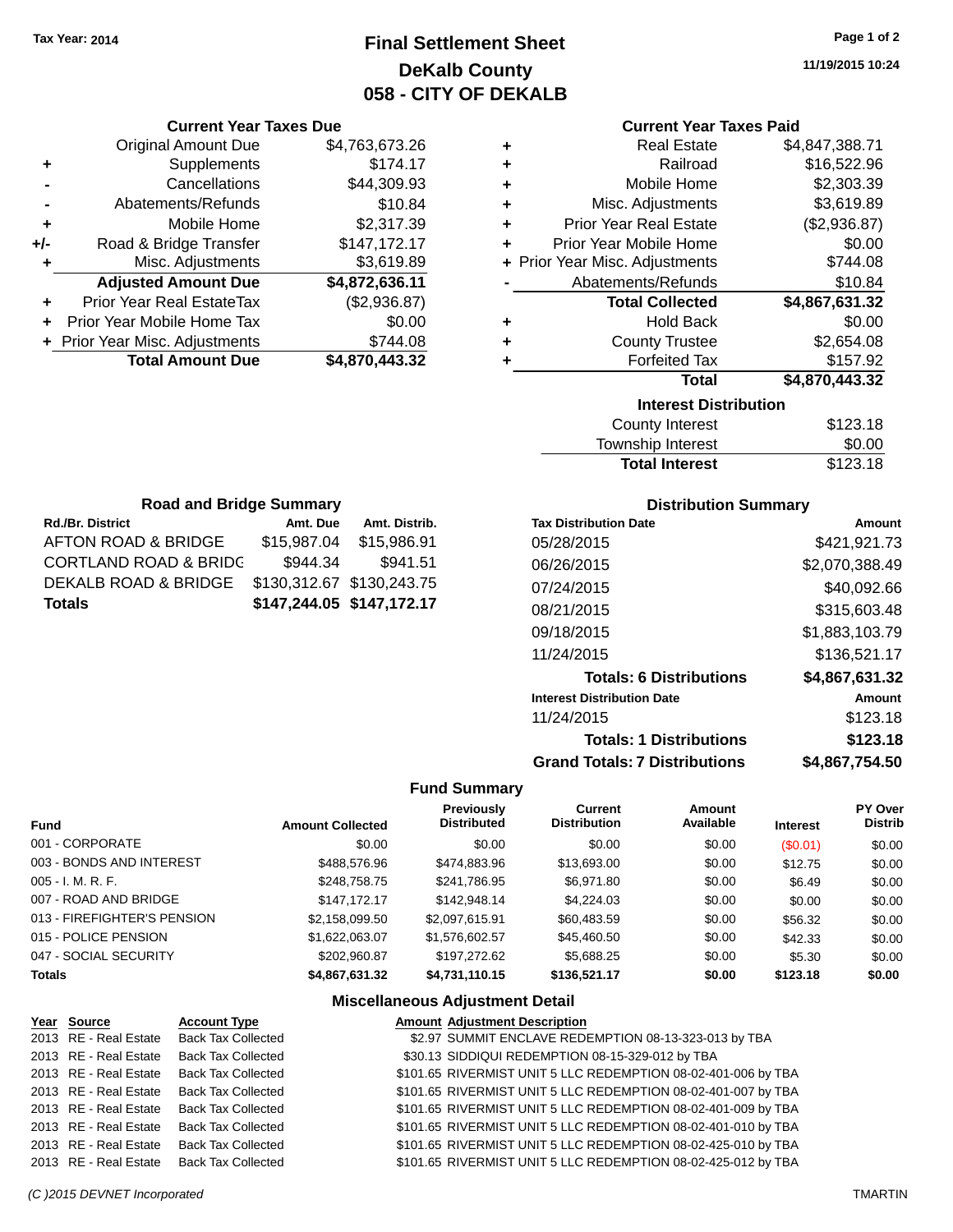# **Final Settlement Sheet Tax Year: 2014 Page 2 of 2 DeKalb County**

**Miscellaneous Adjustment Detail**

2013 RE - Real Estate Back Tax Collected 2013 RE - Real Estate Back Tax Collected 2013 RE - Real Estate Back Tax Collected 2013 RE - Real Estate Back Tax Collected 2014 RE - Real Estate Back Tax Collected 2014 RE - Real Estate Back Tax Collected 2014 RE - Real Estate Paymt In Lieu of Tax 2014 RE - Real Estate Paymt In Lieu of Tax 2014 RE - Real Estate Back Tax Collected 2014 RE - Real Estate Back Tax Collected **Totals \$4,363.97 19 entries**

**Totals \$10.84 6 entries**

# **Year Source Account Type Amount Adjustment Description**

| <b>IGAI JUULUE</b>    | Account Type              | Allioulit Aujustinent Description                       |
|-----------------------|---------------------------|---------------------------------------------------------|
| 2013 RE - Real Estate | <b>Back Tax Collected</b> | \$28.87 ORIX WILKINSON 2009 TAX 08-12-377-001 by TBA    |
| 2013 RE - Real Estate | <b>Back Tax Collected</b> | \$29.06 ORIX WILKINSON 2010 TAX 08-12-377-001 by TBA    |
| 2013 RE - Real Estate | <b>Back Tax Collected</b> | \$30.28 ORIX WILKINSON 2011 TAX 08-12-377-001 by TBA    |
| 2013 RE - Real Estate | <b>Back Tax Collected</b> | \$12.87 TRUSTEE SALE 08-14-207-024 by TBA               |
| 2014 RE - Real Estate | <b>Back Tax Collected</b> | \$16.15 TRUSTEE SALE 08-27-279-029 by TBA               |
| 2014 RE - Real Estate | Back Tax Collected        | \$16.15 TRUSTEE SALE 08-27-279-027 by TBA               |
| 2014 RE - Real Estate | Paymt In Lieu of Tax      | \$1,161.68 HOUSING AUTHORITY by TBA                     |
| 2014 RE - Real Estate | <b>Back Tax Collected</b> | \$266.05 RICHWOOD GROUP REDEMPTION 11-03-202-002 by TBA |
| 2014 RE - Real Estate | Paymt In Lieu of Tax      | \$1,161.68 HOUSING AUTHORITY by TBA                     |
| 2014 RE - Real Estate | Back Tax Collected        | \$896.99 TRUSTEE SALE 08-14-458-029 by TBA              |
| 2014 RE - Real Estate | <b>Back Tax Collected</b> | \$101.19 TRUSTEE SALE 08-27-227-031 by TBA              |

## **Abatement Detail**

# **Year Source Account Type Amount Adjustment Description** 2014 RE - Real Estate RE Abatement \$4.30 PTAB INTEREST REFUND 08-28-201-009 by TBA 2014 RE - Real Estate RE Abatement \$2.50 PTAB INTEREST REFUND 08-13-102-007 by TBA 2014 RE - Real Estate RE Abatement \$2.94 PTAB INTEREST REFUND 08-13-102-008 by TBA 2014 RE - Real Estate RE Abatement \$0.51 PTAB INTEREST REFUND 08-28-251-007 by TBA 2014 RE - Real Estate RE Abatement \$0.27 PTAB INTEREST REFUND 08-03-450-023 by TBA 2014 RE - Real Estate RE Abatement \$0.32 PTAB INTEREST REFUND 08-23-130-031 by TBA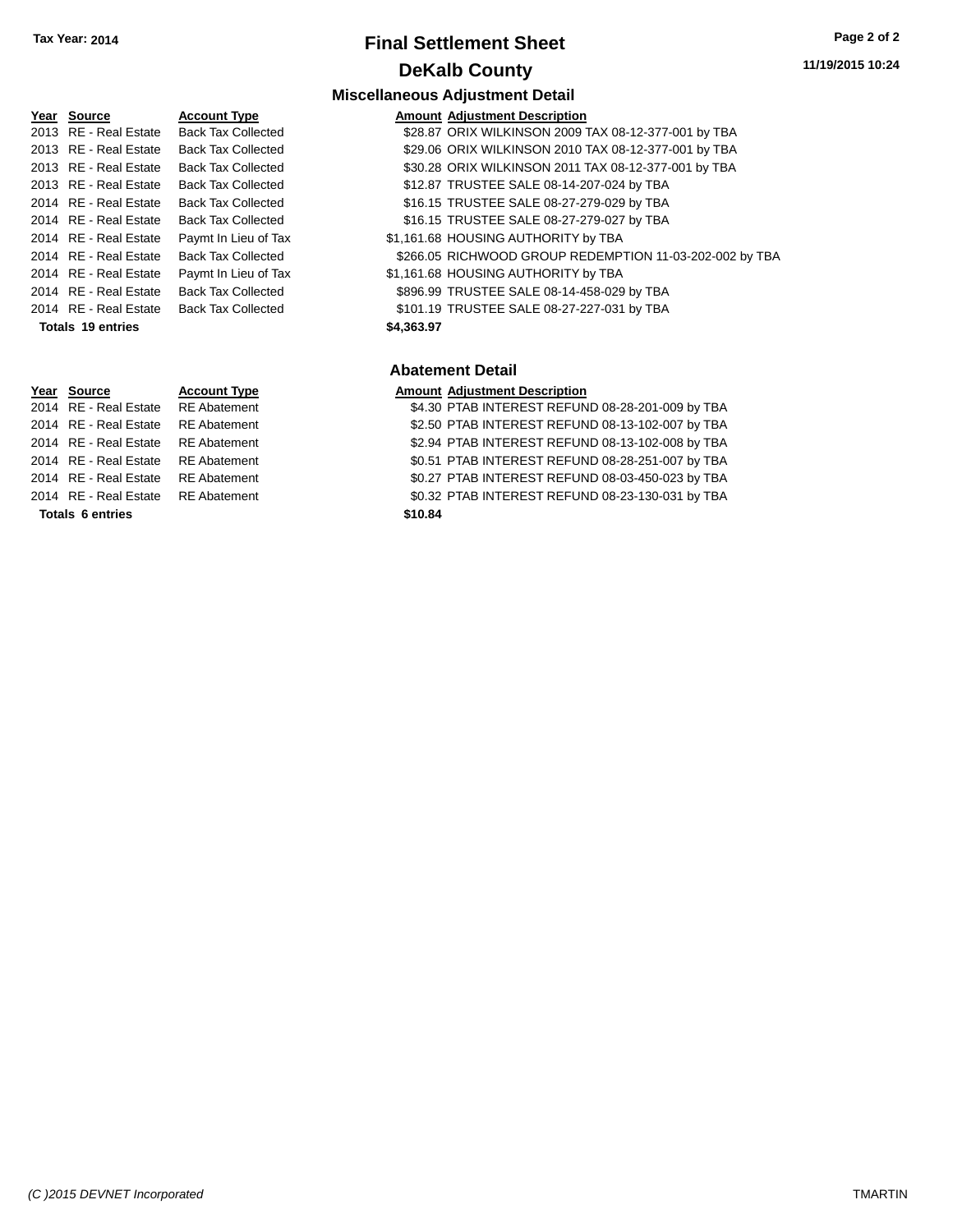# **Final Settlement Sheet Tax Year: 2014 Page 1 of 2 DeKalb County 059 - DE KALB LIBRARY**

**11/19/2015 10:24**

## **Current Year Taxes Due**

|       | <b>Original Amount Due</b>       | \$1,798,582.21 |
|-------|----------------------------------|----------------|
| ٠     | Supplements                      | \$65.76        |
|       | Cancellations                    | \$20,018.43    |
|       | Abatements/Refunds               | \$4.08         |
| ٠     | Mobile Home                      | \$874.97       |
| $+/-$ | Road & Bridge Transfer           | \$0.00         |
| ٠     | Misc. Adjustments                | \$1,366.75     |
|       | <b>Adjusted Amount Due</b>       | \$1,780,867.18 |
|       | <b>Prior Year Real EstateTax</b> | (\$1,239.28)   |
|       | Prior Year Mobile Home Tax       | \$0.00         |
|       | + Prior Year Misc. Adjustments   | \$280.79       |
|       | <b>Total Amount Due</b>          | \$1,779,908.69 |

| <b>Current Year Taxes Paid</b> |  |  |  |
|--------------------------------|--|--|--|
|--------------------------------|--|--|--|

| ٠ | <b>Real Estate</b>             | \$1,771,334.69 |
|---|--------------------------------|----------------|
| ٠ | Railroad                       | \$6,238.44     |
| ٠ | Mobile Home                    | \$869.69       |
| ٠ | Misc. Adjustments              | \$1,366.75     |
| ٠ | <b>Prior Year Real Estate</b>  | (\$1,239.28)   |
| ٠ | Prior Year Mobile Home         | \$0.00         |
|   | + Prior Year Misc. Adjustments | \$280.79       |
|   | Abatements/Refunds             | \$4.08         |
|   | <b>Total Collected</b>         | \$1,778,847.00 |
|   |                                |                |
| ٠ | <b>Hold Back</b>               | \$0.00         |
| ٠ | <b>County Trustee</b>          | \$1,002.07     |
| ٠ | <b>Forfeited Tax</b>           | \$59.62        |
|   | <b>Total</b>                   | \$1,779,908.69 |
|   | <b>Interest Distribution</b>   |                |

| <b>Total Interest</b> | \$45.01 |
|-----------------------|---------|
| Township Interest     | \$0.00  |
| County Interest       | \$45.01 |

## **Distribution Summary**

| <b>Tax Distribution Date</b>         | Amount         |
|--------------------------------------|----------------|
| 05/28/2015                           | \$154,302.01   |
| 06/26/2015                           | \$756,170.96   |
| 07/24/2015                           | \$14,668.76    |
| 08/21/2015                           | \$115.834.37   |
| 09/18/2015                           | \$687,898.93   |
| 11/24/2015                           | \$49.971.97    |
| <b>Totals: 6 Distributions</b>       | \$1,778,847.00 |
| <b>Interest Distribution Date</b>    | Amount         |
| 11/24/2015                           | \$45.01        |
| <b>Totals: 1 Distributions</b>       | \$45.01        |
| <b>Grand Totals: 7 Distributions</b> | \$1,778,892.01 |
|                                      |                |

# **Fund Summary**

 $\sim$ 

|                                          | Previously              |                    | Current             | Amount    |          | PY Over |
|------------------------------------------|-------------------------|--------------------|---------------------|-----------|----------|---------|
| Fund                                     | <b>Amount Collected</b> | <b>Distributed</b> | <b>Distribution</b> | Available | Interest | Distrib |
| 016 - LIBRARY (township, municipalities) | \$1.778.847.00          | \$1.728.875.03     | \$49.971.97         | \$0.00    | \$45.01  | \$0.00  |
| Totals                                   | \$1,778,847.00          | \$1.728.875.03     | \$49.971.97         | \$0.00    | \$45.01  | \$0.00  |

| Year Source                  | <b>Account Type</b>       | <b>Amount Adjustment Description</b>                         |         |
|------------------------------|---------------------------|--------------------------------------------------------------|---------|
| 2013 RE - Real Estate        | <b>Back Tax Collected</b> | \$1.12 SUMMIT ENCLAVE REDEMPTION 08-13-323-013 by TBA        |         |
| 2013 RE - Real Estate        | <b>Back Tax Collected</b> | \$11.37 SIDDIQUI REDEMPTION 08-15-329-012 by TBA             |         |
| 2013 RE - Real Estate        | <b>Back Tax Collected</b> | \$38.36 RIVERMIST UNIT 5 LLC REDEMPTION 08-02-401-006 by TBA |         |
| 2013 RE - Real Estate        | <b>Back Tax Collected</b> | \$38.36 RIVERMIST UNIT 5 LLC REDEMPTION 08-02-401-007 by TBA |         |
| 2013 RE - Real Estate        | <b>Back Tax Collected</b> | \$38.36 RIVERMIST UNIT 5 LLC REDEMPTION 08-02-401-009 by TBA |         |
| 2013 RE - Real Estate        | <b>Back Tax Collected</b> | \$38.36 RIVERMIST UNIT 5 LLC REDEMPTION 08-02-401-010 by TBA |         |
| 2013 RE - Real Estate        | <b>Back Tax Collected</b> | \$38.36 RIVERMIST UNIT 5 LLC REDEMPTION 08-02-425-010 by TBA |         |
| 2013 RE - Real Estate        | <b>Back Tax Collected</b> | \$38.36 RIVERMIST UNIT 5 LLC REDEMPTION 08-02-425-012 by TBA |         |
| 2013 RE - Real Estate        | <b>Back Tax Collected</b> | \$10.90 ORIX WILKINSON 2009 TAX 08-12-377-001 by TBA         |         |
| 2013 RE - Real Estate        | <b>Back Tax Collected</b> | \$10.96 ORIX WILKINSON 2010 TAX 08-12-377-001 by TBA         |         |
| 2013 RE - Real Estate        | <b>Back Tax Collected</b> | \$11.42 ORIX WILKINSON 2011 TAX 08-12-377-001 by TBA         |         |
| 2013 RE - Real Estate        | <b>Back Tax Collected</b> | \$4.86 TRUSTEE SALE 08-14-207-024 by TBA                     |         |
| 2014 RE - Real Estate        | <b>Back Tax Collected</b> | \$6.10 TRUSTEE SALE 08-27-279-029 by TBA                     |         |
| 2014 RE - Real Estate        | <b>Back Tax Collected</b> | \$6.10 TRUSTEE SALE 08-27-279-027 by TBA                     |         |
| 2014 RE - Real Estate        | Paymt In Lieu of Tax      | \$438.61 HOUSING AUTHORITY by TBA                            |         |
| (C) 2015 DEVNET Incorporated |                           |                                                              | TMARTIN |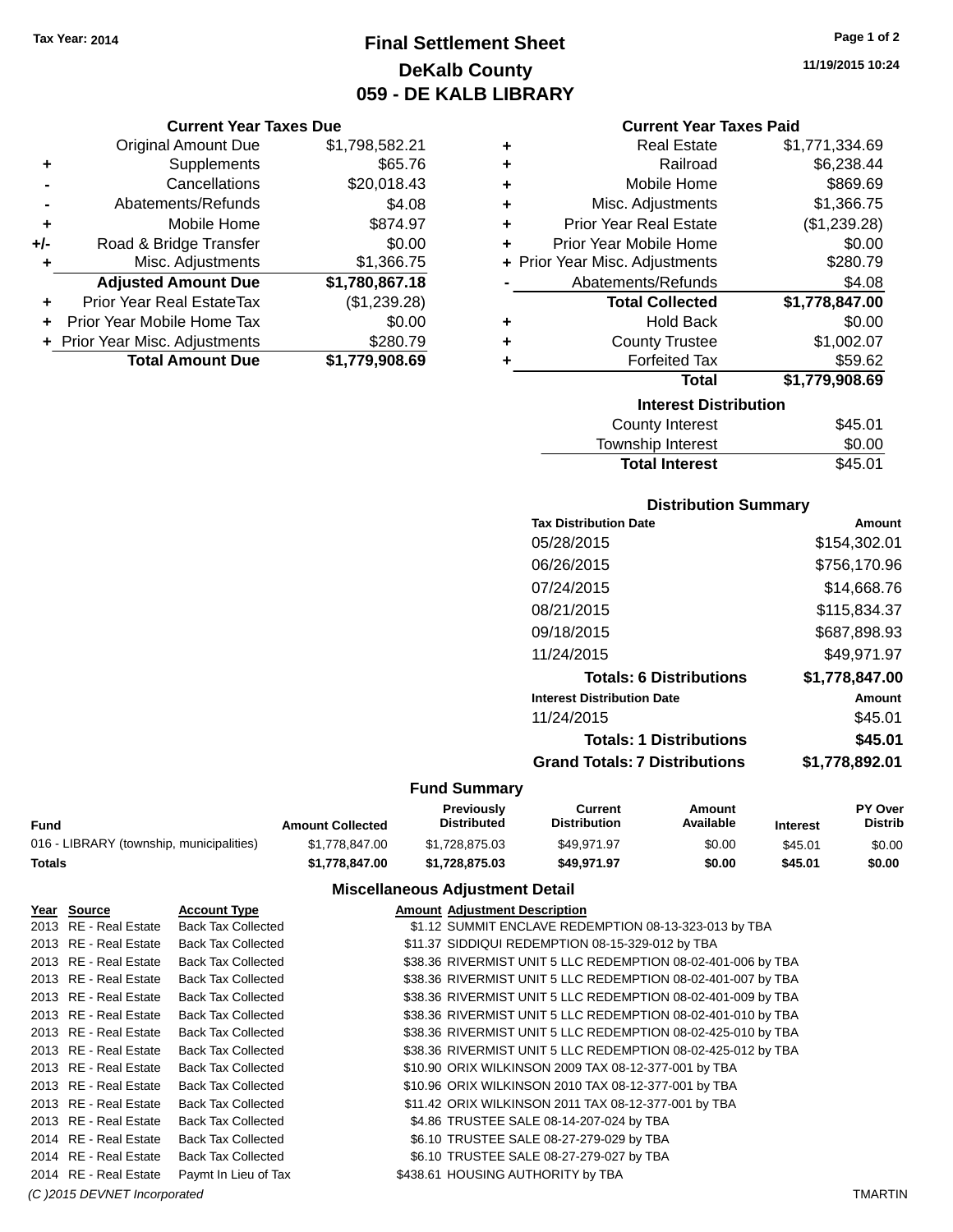# **Final Settlement Sheet Tax Year: 2014 Page 2 of 2 DeKalb County**

# **11/19/2015 10:24**

# **Miscellaneous Adjustment Detail**

| Year Source           | <b>Account Type</b>       | <b>Amount Adjustment Description</b>                    |
|-----------------------|---------------------------|---------------------------------------------------------|
| 2014 RE - Real Estate | <b>Back Tax Collected</b> | \$100.45 RICHWOOD GROUP REDEMPTION 11-03-202-002 by TBA |
| 2014 RE - Real Estate | Paymt In Lieu of Tax      | \$438.61 HOUSING AUTHORITY by TBA                       |
| 2014 RE - Real Estate | Back Tax Collected        | \$338.67 TRUSTEE SALE 08-14-458-029 by TBA              |
| 2014 RE - Real Estate | Back Tax Collected        | \$38.21 TRUSTEE SALE 08-27-227-031 by TBA               |
| Totals 19 entries     |                           | \$1,647.54                                              |
|                       |                           |                                                         |

#### **Abatement Detail**

| Year Source                        | <b>Account Type</b> | <b>Amount Adjustment Description</b>             |
|------------------------------------|---------------------|--------------------------------------------------|
| 2014 RE - Real Estate RE Abatement |                     | \$1.62 PTAB INTEREST REFUND 08-28-201-009 by TBA |
| 2014 RE - Real Estate RE Abatement |                     | \$0.94 PTAB INTEREST REFUND 08-13-102-007 by TBA |
| 2014 RE - Real Estate RE Abatement |                     | \$1.11 PTAB INTEREST REFUND 08-13-102-008 by TBA |
| 2014 RE - Real Estate RE Abatement |                     | \$0.19 PTAB INTEREST REFUND 08-28-251-007 by TBA |
| 2014 RE - Real Estate RE Abatement |                     | \$0.10 PTAB INTEREST REFUND 08-03-450-023 by TBA |
| 2014 RE - Real Estate RE Abatement |                     | \$0.12 PTAB INTEREST REFUND 08-23-130-031 by TBA |
| <b>Totals 6 entries</b>            |                     | \$4.08                                           |

| \$1.62 PTAB INTEREST REFUND 08-28-201-009 by TBA |
|--------------------------------------------------|
| \$0.94 PTAB INTEREST REFUND 08-13-102-007 by TBA |
| \$1.11 PTAB INTEREST REFUND 08-13-102-008 by TBA |
| \$0.19 PTAB INTEREST REFUND 08-28-251-007 by TBA |
| \$0.10 PTAB INTEREST REFUND 08-03-450-023 by TBA |
| \$0.12 PTAB INTEREST REFUND 08-23-130-031 by TBA |
| \$4.08                                           |
|                                                  |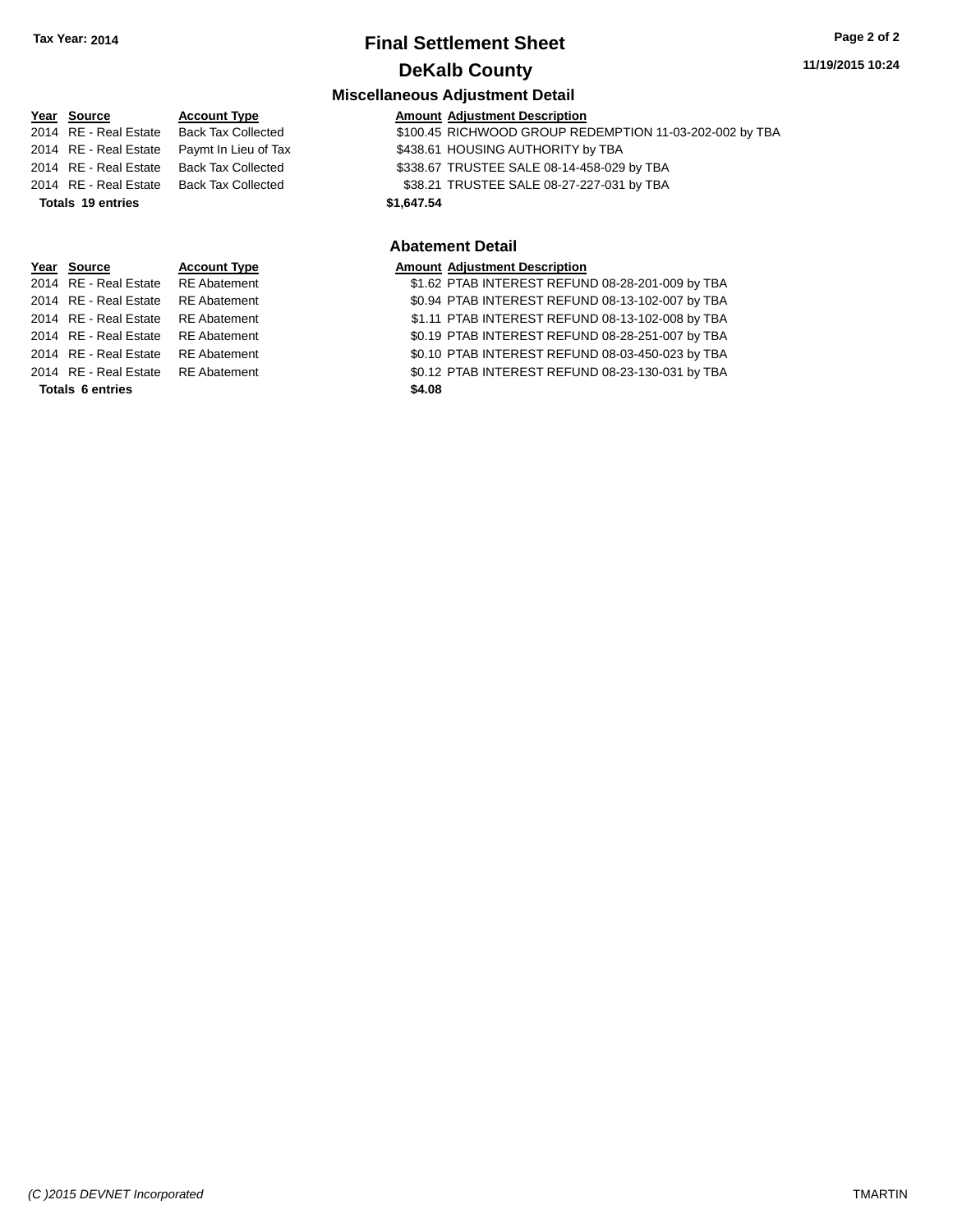# **Final Settlement Sheet Tax Year: 2014 Page 1 of 1 DeKalb County 060 - DEKALB SSA #3**

**11/19/2015 10:24**

|     | <b>Current Year Taxes Due</b>            |        |  |  |  |  |
|-----|------------------------------------------|--------|--|--|--|--|
|     | Original Amount Due                      | \$0.00 |  |  |  |  |
|     | Supplements                              | \$0.00 |  |  |  |  |
|     | Cancellations                            | \$0.00 |  |  |  |  |
|     | Abatements/Refunds                       | \$0.00 |  |  |  |  |
| ٠   | Mobile Home                              | \$0.00 |  |  |  |  |
| +/- | Road & Bridge Transfer                   | \$0.00 |  |  |  |  |
|     | Misc. Adjustments                        | \$0.00 |  |  |  |  |
|     | <b>Adjusted Amount Due</b>               | \$0.00 |  |  |  |  |
|     | Prior Year Real EstateTax                | \$0.00 |  |  |  |  |
|     | Prior Year Mobile Home Tax               | \$0.00 |  |  |  |  |
|     | \$0.00<br>+ Prior Year Misc. Adjustments |        |  |  |  |  |
|     | <b>Total Amount Due</b><br>\$0.00        |        |  |  |  |  |
|     |                                          |        |  |  |  |  |

|   | <b>Current Year Taxes Paid</b> |        |
|---|--------------------------------|--------|
| ٠ | Real Estate                    | \$0.00 |
| ÷ | Railroad                       | \$0.00 |
| ÷ | Mobile Home                    | \$0.00 |
| ÷ | Misc. Adjustments              | \$0.00 |
| ÷ | Prior Year Real Estate         | \$0.00 |
| ÷ | Prior Year Mobile Home         | \$0.00 |
|   | + Prior Year Misc. Adjustments | \$0.00 |
|   | Abatements/Refunds             | \$0.00 |
|   | <b>Total Collected</b>         | \$0.00 |
| ٠ | <b>Hold Back</b>               | \$0.00 |
|   | <b>County Trustee</b>          | \$0.00 |
| ÷ | <b>Forfeited Tax</b>           | \$0.00 |
|   | Total                          | \$0.00 |
|   | <b>Interest Distribution</b>   |        |
|   | <b>County Interest</b>         | \$0.00 |
|   | Township Interest              | \$0.00 |

**Total Interest** \$0.00

| <b>Fund Summary</b> |  |
|---------------------|--|
|---------------------|--|

| <b>Fund</b>                | <b>Amount Collected</b> | <b>Previously</b><br><b>Distributed</b> | Current<br><b>Distribution</b> | Amount<br>Available | <b>Interest</b> | <b>PY Over</b><br><b>Distrib</b> |
|----------------------------|-------------------------|-----------------------------------------|--------------------------------|---------------------|-----------------|----------------------------------|
| 023 - SPECIAL SERVICE AREA | \$0.00                  | \$0.00                                  | \$0.00                         | \$0.00              | \$0.00          | \$0.00                           |
| Totals                     | \$0.00                  | \$0.00                                  | \$0.00                         | \$0.00              | \$0.00          | \$0.00                           |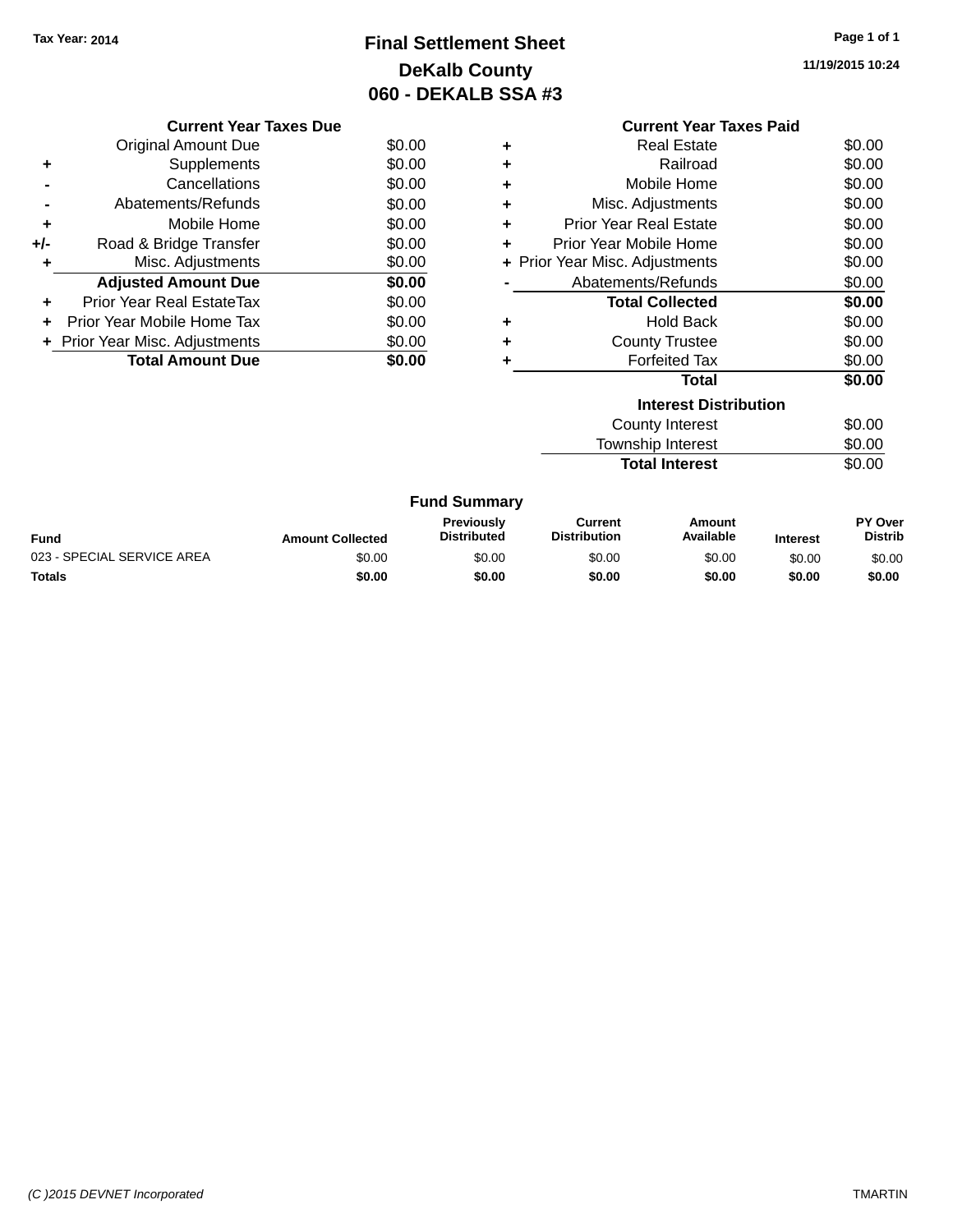# **Final Settlement Sheet Tax Year: 2014 Page 1 of 1 DeKalb County 061 - DEKALB SSA #4**

**11/19/2015 10:24**

## **Current Year Taxes Due**

|     | <b>Original Amount Due</b>     | \$4,406.59 |
|-----|--------------------------------|------------|
| ٠   | Supplements                    | \$0.00     |
|     | Cancellations                  | \$0.52     |
|     | Abatements/Refunds             | \$0.00     |
| ٠   | Mobile Home                    | \$0.00     |
| +/- | Road & Bridge Transfer         | \$0.00     |
| ٠   | Misc. Adjustments              | \$0.00     |
|     | <b>Adjusted Amount Due</b>     | \$4,406.07 |
| ÷   | Prior Year Real EstateTax      | \$0.00     |
|     | Prior Year Mobile Home Tax     | \$0.00     |
|     | + Prior Year Misc. Adjustments | \$0.00     |
|     | <b>Total Amount Due</b>        | \$4.406.07 |

### **Current Year Taxes Paid**

| ٠ | <b>Real Estate</b>             | \$4,406.07 |
|---|--------------------------------|------------|
| ٠ | Railroad                       | \$0.00     |
| ٠ | Mobile Home                    | \$0.00     |
| ٠ | Misc. Adjustments              | \$0.00     |
| ٠ | <b>Prior Year Real Estate</b>  | \$0.00     |
| ÷ | Prior Year Mobile Home         | \$0.00     |
|   | + Prior Year Misc. Adjustments | \$0.00     |
|   | Abatements/Refunds             | \$0.00     |
|   |                                |            |
|   | <b>Total Collected</b>         | \$4,406.07 |
| ٠ | <b>Hold Back</b>               | \$0.00     |
| ٠ | <b>County Trustee</b>          | \$0.00     |
| ٠ | <b>Forfeited Tax</b>           | \$0.00     |
|   | Total                          | \$4,406.07 |
|   | <b>Interest Distribution</b>   |            |
|   | <b>County Interest</b>         | \$0.11     |

# **Distribution Summary Tax Distribution Date Amount** 05/28/2015 \$272.18 06/26/2015 \$1,964.60 07/24/2015 \$53.04 08/21/2015 \$457.89 09/18/2015 \$1,615.74 11/24/2015 \$42.62 **Totals: 6 Distributions \$4,406.07 Interest Distribution Date Amount** 11/24/2015 \$0.11 **Totals: 1 Distributions \$0.11 Grand Totals: 7 Distributions \$4,406.18**

Total Interest \$0.11

| Fund                       | <b>Amount Collected</b> | Previously<br>Distributed | Current<br><b>Distribution</b> | Amount<br>Available | <b>Interest</b> | <b>PY Over</b><br><b>Distrib</b> |
|----------------------------|-------------------------|---------------------------|--------------------------------|---------------------|-----------------|----------------------------------|
| 023 - SPECIAL SERVICE AREA | \$4.406.07              | \$4.363.45                | \$42.62                        | \$0.00              | \$0.11          | \$0.00                           |
| Totals                     | \$4.406.07              | \$4,363,45                | \$42.62                        | \$0.00              | \$0.11          | \$0.00                           |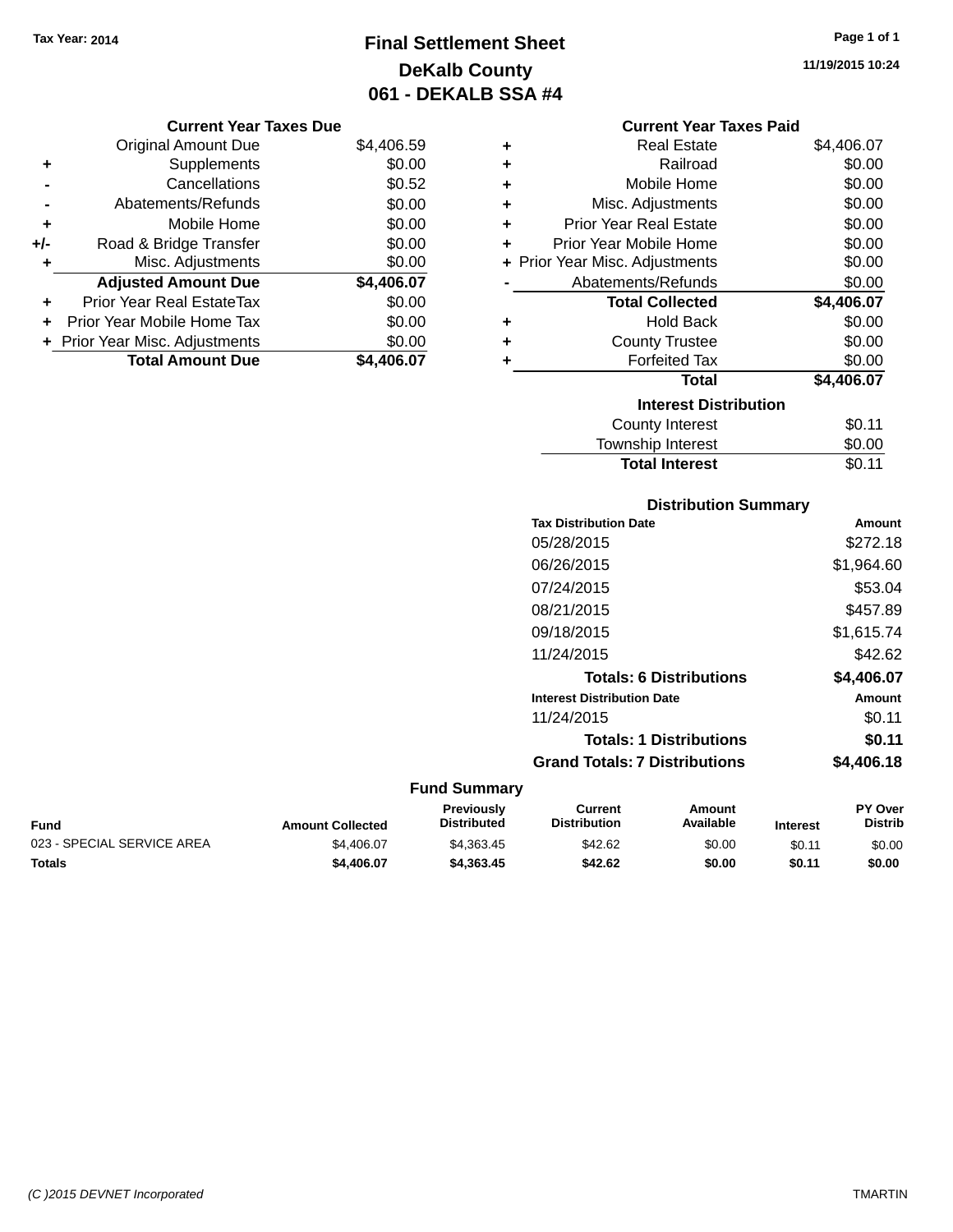# **Final Settlement Sheet Tax Year: 2014 Page 1 of 2 DeKalb County 062 - CITY OF GENOA**

**11/19/2015 10:24**

| <b>Current Year Taxes Paid</b> |  |  |  |
|--------------------------------|--|--|--|
|--------------------------------|--|--|--|

| ٠ | <b>Real Estate</b>             | \$709,035.30 |
|---|--------------------------------|--------------|
| ٠ | Railroad                       | \$1,966.14   |
| ÷ | Mobile Home                    | \$519.94     |
| ÷ | Misc. Adjustments              | \$249.58     |
| ÷ | <b>Prior Year Real Estate</b>  | \$662.48     |
| ٠ | Prior Year Mobile Home         | \$0.00       |
|   | + Prior Year Misc. Adjustments | \$190.46     |
|   | Abatements/Refunds             | \$8.27       |
|   |                                |              |
|   | <b>Total Collected</b>         | \$712,615.63 |
| ٠ | <b>Hold Back</b>               | \$0.00       |
| ٠ | <b>County Trustee</b>          | \$364.83     |
| ٠ | <b>Forfeited Tax</b>           | \$0.00       |
|   | <b>Total</b>                   | \$712,980.46 |
|   | <b>Interest Distribution</b>   |              |
|   | <b>County Interest</b>         | \$18.03      |

| County Interest       | \$18.03 |
|-----------------------|---------|
| Township Interest     | \$0.00  |
| <b>Total Interest</b> | \$18.03 |

| <b>Road and Bridge Summary</b>              |             |               |  |  |
|---------------------------------------------|-------------|---------------|--|--|
| <b>Rd./Br. District</b>                     | Amt. Due    | Amt. Distrib. |  |  |
| <b>GENOA ROAD &amp; BRIDGE</b>              | \$24,695.66 | \$24,687.66   |  |  |
| KINGSTON ROAD & BRIDG                       | \$8,950.97  | \$8.941.67    |  |  |
| \$33,629.33<br>\$33,646.63<br><b>Totals</b> |             |               |  |  |

**Current Year Taxes Due** Original Amount Due \$680,309.86

**Adjusted Amount Due \$712,127.52**

**+** Supplements \$57.98 **-** Cancellations \$2,655.95 **-** Abatements/Refunds **\$8.27 +** Mobile Home \$544.99 **+/-** Road & Bridge Transfer \$33,629.33<br>**+** Misc. Adjustments \$249.58

**+** Prior Year Real EstateTax \$662.48 **+** Prior Year Mobile Home Tax \$0.00 **+** Prior Year Misc. Adjustments \$190.46<br>Total Amount Due \$712,980.46

**Total Amount Due** 

**+** Misc. Adjustments

## **Distribution Summary**

| <b>Tax Distribution Date</b>         | Amount       |
|--------------------------------------|--------------|
| 05/28/2015                           | \$52.668.37  |
| 06/26/2015                           | \$313,037.78 |
| 07/24/2015                           | \$8.414.81   |
| 08/21/2015                           | \$61,925.94  |
| 09/18/2015                           | \$250,669.84 |
| 11/24/2015                           | \$25,898,89  |
| <b>Totals: 6 Distributions</b>       | \$712,615.63 |
| <b>Interest Distribution Date</b>    | Amount       |
| 11/24/2015                           | \$18.03      |
| <b>Totals: 1 Distributions</b>       | \$18.03      |
| <b>Grand Totals: 7 Distributions</b> | \$712.633.66 |

### **Fund Summary**

| <b>Fund</b>              | <b>Amount Collected</b> | <b>Previously</b><br><b>Distributed</b> | Current<br><b>Distribution</b> | Amount<br>Available | <b>Interest</b> | PY Over<br><b>Distrib</b> |
|--------------------------|-------------------------|-----------------------------------------|--------------------------------|---------------------|-----------------|---------------------------|
| 001 - CORPORATE          | \$306.191.61            | \$294.927.46                            | \$11.264.15                    | \$0.00              | \$8.14          | \$0.00                    |
| 003 - BONDS AND INTEREST | \$0.00                  | \$0.00                                  | \$0.00                         | \$0.00              | \$0.00          | \$0.00                    |
| 007 - ROAD AND BRIDGE    | \$33.629.33             | \$32,708.88                             | \$920.45                       | \$0.00              | \$0.00          | \$0.00                    |
| 014 - POLICE PROTECTION  | \$352,893.61            | \$339.911.42                            | \$12,982.19                    | \$0.00              | \$9.37          | \$0.00                    |
| 047 - SOCIAL SECURITY    | \$9,950.54              | \$9.584.49                              | \$366.05                       | \$0.00              | \$0.26          | \$0.00                    |
| 143 - MEDICARE           | \$9.950.54              | \$9.584.49                              | \$366.05                       | \$0.00              | \$0.26          | \$0.00                    |
| <b>Totals</b>            | \$712.615.63            | \$686,716,74                            | \$25,898,89                    | \$0.00              | \$18.03         | \$0.00                    |

| Year Source             | <b>Account Type</b>                      |          | <b>Amount Adjustment Description</b>                      |
|-------------------------|------------------------------------------|----------|-----------------------------------------------------------|
| 2013 RE - Real Estate   | Back Tax Collected                       |          | \$88.42 MARSH REDEMPTION 03-31-231-008 by TBA             |
|                         | 2013 RE - Real Estate Back Tax Collected |          | \$102.04 ABCXYZ LIVING TR REDEMPTION 03-31-235-006 by TBA |
|                         | 2014 RE - Real Estate Back Tax Collected |          | \$57.24 AMCORE BANK REDEMPTION 02-24-476-009 by TBA       |
| 2014 RE - Real Estate   | Back Tax Collected                       |          | \$19.34 TRUSTEE SALE 03-30-173-023 by TBA                 |
| 2014 RE - Real Estate   | Back Tax Collected                       |          | \$173.00 TRUSTEE SALE 03-30-180-017 by TBA                |
| <b>Totals 5 entries</b> |                                          | \$440.04 |                                                           |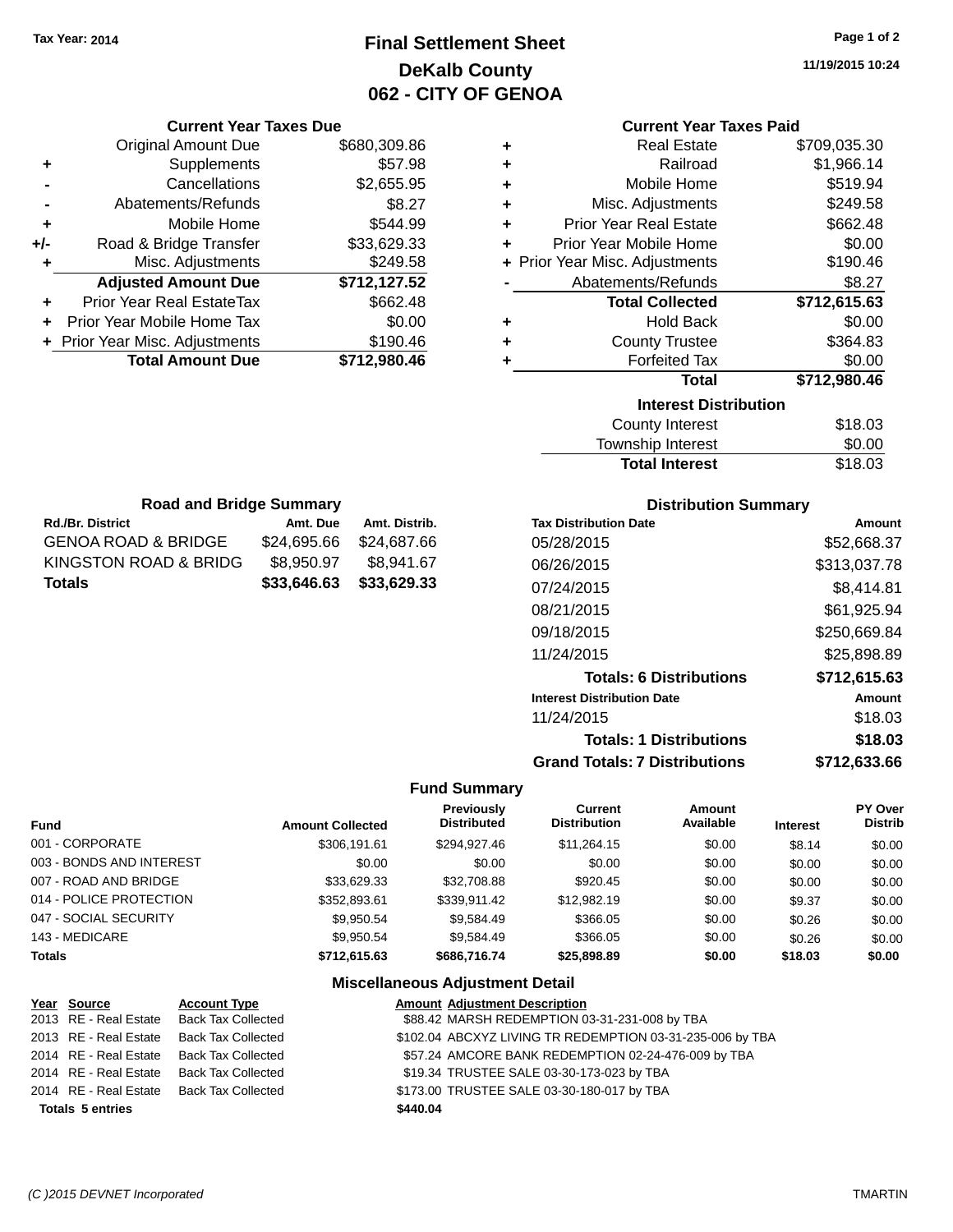### **Final Settlement Sheet Tax Year: 2014 Page 2 of 2 DeKalb County Abatement Detail**

**11/19/2015 10:24**

**Totals 1 entries** \$8.27

**Year Source Account Type Anneunt Adjustment Description**<br>2014 RE - Real Estate RE Abatement **Amount Adjustment REFUN** \$8.27 PTAB INTEREST REFUND 03-19-461-008 by TBA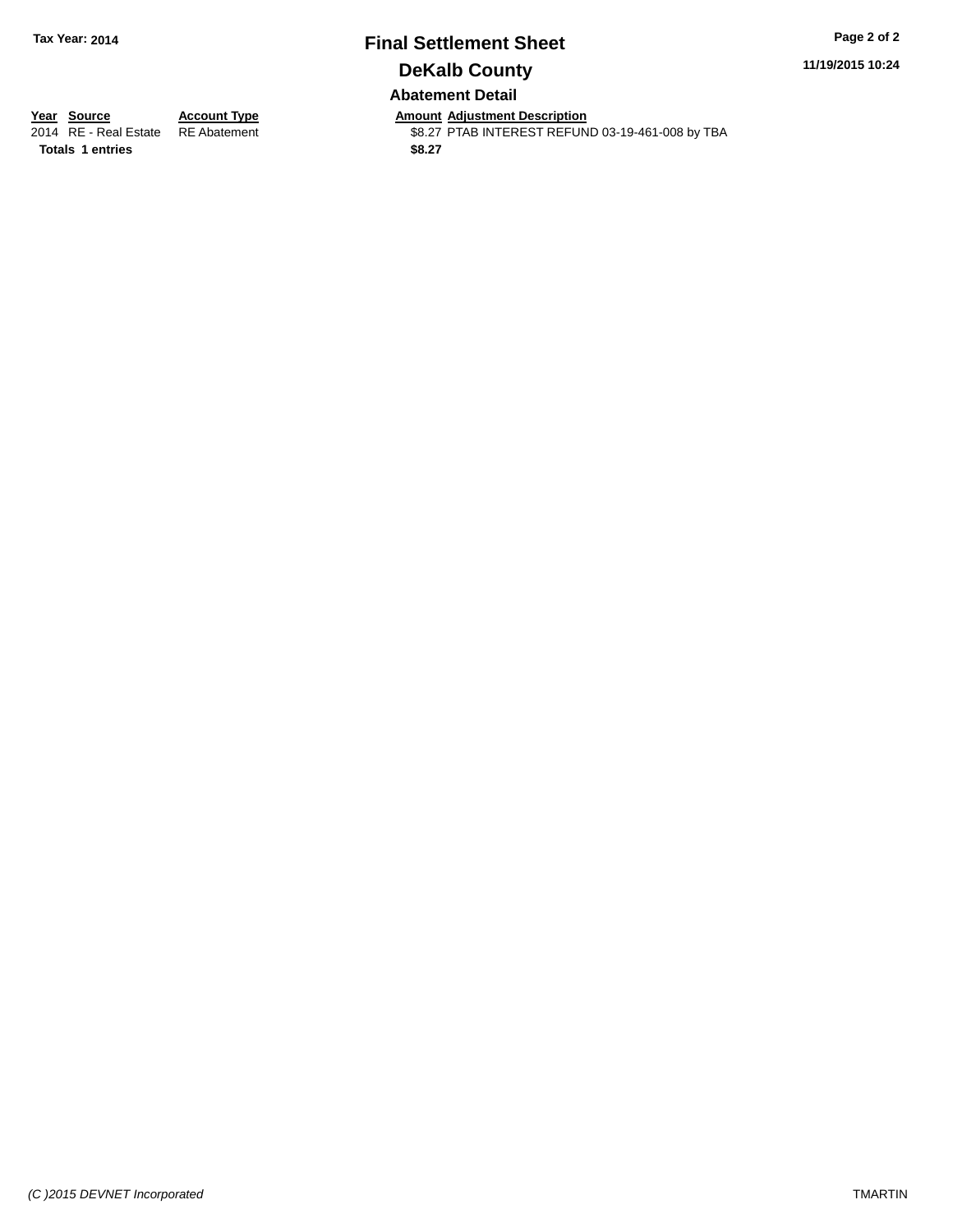# **Final Settlement Sheet Tax Year: 2014 Page 1 of 1 DeKalb County 063 - VILLAGE OF HINCKLEY**

**11/19/2015 10:24**

### **Current Year Taxes Paid**

|     | <b>Total Amount Due</b>        | \$304,517.54 |
|-----|--------------------------------|--------------|
|     | + Prior Year Misc. Adjustments | \$0.00       |
| ÷   | Prior Year Mobile Home Tax     | \$0.00       |
|     | Prior Year Real EstateTax      | \$275.03     |
|     | <b>Adjusted Amount Due</b>     | \$304,242.51 |
| ٠   | Misc. Adjustments              | \$68.51      |
| +/- | Road & Bridge Transfer         | \$34,077.17  |
| ÷   | Mobile Home                    | \$0.00       |
|     | Abatements/Refunds             | \$0.00       |
|     | Cancellations                  | \$225.93     |
| ٠   | Supplements                    | \$0.00       |
|     | <b>Original Amount Due</b>     | \$270,322.76 |
|     |                                |              |

Rd./Br. District **Amt. Due** Amt. Distrib. **Road and Bridge Summary**

SQUAW GROVE ROAD & B \$34,102.46 \$34,077.17 **Totals \$34,102.46 \$34,077.17**

**Current Year Taxes Due**

| ٠ | Real Estate                    | \$302,270.41 |
|---|--------------------------------|--------------|
| ÷ | Railroad                       | \$1,550.94   |
| ٠ | Mobile Home                    | \$0.00       |
| ٠ | Misc. Adjustments              | \$68.51      |
| ٠ | <b>Prior Year Real Estate</b>  | \$275.03     |
| ٠ | Prior Year Mobile Home         | \$0.00       |
|   | + Prior Year Misc. Adjustments | \$0.00       |
|   | Abatements/Refunds             | \$0.00       |
|   | <b>Total Collected</b>         | \$304,164.89 |
|   |                                |              |
| ٠ | <b>Hold Back</b>               | \$0.00       |
| ٠ | <b>County Trustee</b>          | \$105.30     |
| ٠ | <b>Forfeited Tax</b>           | \$247.35     |
|   | <b>Total</b>                   | \$304,517.54 |
|   | <b>Interest Distribution</b>   |              |
|   | <b>County Interest</b>         | \$7.70       |

| <b>Total Interest</b> | \$7.70       |
|-----------------------|--------------|
| Township Interest     | \$0.00       |
| County Interest       | <u>ა/./∪</u> |

| <b>Distribution Summary</b>          |              |  |  |  |  |
|--------------------------------------|--------------|--|--|--|--|
| <b>Tax Distribution Date</b>         | Amount       |  |  |  |  |
| 05/28/2015                           | \$24,030.56  |  |  |  |  |
| 06/26/2015                           | \$135,568.26 |  |  |  |  |
| 07/24/2015                           | \$3,178.41   |  |  |  |  |
| 08/21/2015                           | \$16,480.76  |  |  |  |  |
| 09/18/2015                           | \$117,066.31 |  |  |  |  |
| 11/24/2015                           | \$7,840.59   |  |  |  |  |
| <b>Totals: 6 Distributions</b>       | \$304,164.89 |  |  |  |  |
| <b>Interest Distribution Date</b>    | Amount       |  |  |  |  |
| 11/24/2015                           | \$7.70       |  |  |  |  |
| <b>Totals: 1 Distributions</b>       | \$7.70       |  |  |  |  |
| <b>Grand Totals: 7 Distributions</b> | \$304,172.59 |  |  |  |  |

#### **Fund Summary**

| <b>Fund</b>                                   | <b>Amount Collected</b> | <b>Previously</b><br><b>Distributed</b> | Current<br><b>Distribution</b> | Amount<br>Available | <b>Interest</b> | PY Over<br><b>Distrib</b> |
|-----------------------------------------------|-------------------------|-----------------------------------------|--------------------------------|---------------------|-----------------|---------------------------|
| 001 - CORPORATE                               | \$127.706.38            | \$124,503.96                            | \$3,202.42                     | \$0.00              | \$3.63          | \$0.00                    |
| 005 - I. M. R. F.                             | \$25,218.63             | \$24,586.25                             | \$632.38                       | \$0.00              | \$0.72          | \$0.00                    |
| 007 - ROAD AND BRIDGE                         | \$34.077.17             | \$33,009.36                             | \$1,067.81                     | \$0.00              | \$0.00          | \$0.00                    |
| 014 - POLICE PROTECTION                       | \$43,060.09             | \$41.980.31                             | \$1,079.78                     | \$0.00              | \$1.23          | \$0.00                    |
| 027 - AUDIT                                   | \$9,019.30              | \$8,793.15                              | \$226.15                       | \$0.00              | \$0.26          | \$0.00                    |
| 035 - TORT JUDGEMENTS/LIABILITY<br><b>INS</b> | \$15,323.97             | \$14,939.71                             | \$384.26                       | \$0.00              | \$0.44          | \$0.00                    |
| 047 - SOCIAL SECURITY                         | \$34.625.25             | \$33,756.98                             | \$868.27                       | \$0.00              | \$0.99          | \$0.00                    |
| 048 - SCHOOL CROSSING GUARDS                  | \$6,017.83              | \$5,866.92                              | \$150.91                       | \$0.00              | \$0.17          | \$0.00                    |
| 062 - WORKERS COMPENSATION                    | \$9.116.27              | \$8,887.66                              | \$228.61                       | \$0.00              | \$0.26          | \$0.00                    |
| <b>Totals</b>                                 | \$304,164.89            | \$296,324.30                            | \$7,840.59                     | \$0.00              | \$7.70          | \$0.00                    |
|                                               |                         |                                         |                                |                     |                 |                           |

### **Miscellaneous Adjustment Detail**

| Year Source             | <b>Account Type</b>                        | <b>Amount Adjustment Description</b>                    |
|-------------------------|--------------------------------------------|---------------------------------------------------------|
|                         | 2014 RE - Real Estate Paymt In Lieu of Tax | \$68.51 HOUSING AUTHORITY SUNSET VIEW APARTMENTS by TBA |
| <b>Totals 1 entries</b> |                                            | \$68.51                                                 |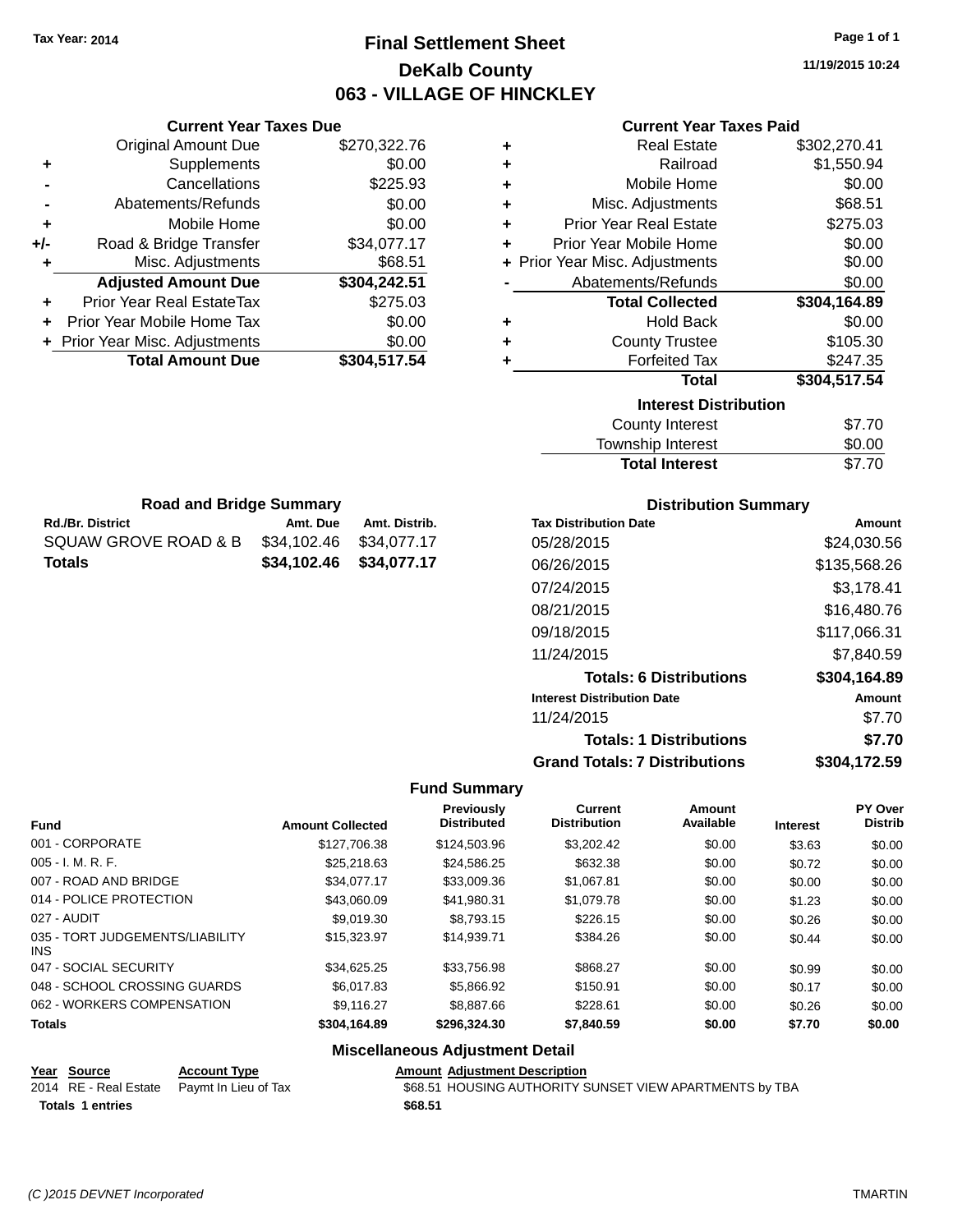# **Final Settlement Sheet Tax Year: 2014 Page 1 of 1 DeKalb County 064 - VILLAGE OF KINGSTON**

**11/19/2015 10:24**

#### **Current Year Taxes Paid**

|     | <b>Current Year Taxes Due</b>  |              |  |  |  |
|-----|--------------------------------|--------------|--|--|--|
|     | <b>Original Amount Due</b>     | \$147,505.07 |  |  |  |
| ٠   | Supplements                    | \$0.00       |  |  |  |
|     | Cancellations                  | \$170.94     |  |  |  |
|     | Abatements/Refunds             | \$0.00       |  |  |  |
| ٠   | Mobile Home                    | \$0.00       |  |  |  |
| +/- | Road & Bridge Transfer         | \$14,409.83  |  |  |  |
| ٠   | Misc. Adjustments              | \$0.00       |  |  |  |
|     | <b>Adjusted Amount Due</b>     | \$161,743.96 |  |  |  |
| ٠   | Prior Year Real EstateTax      | \$0.00       |  |  |  |
| ٠   | Prior Year Mobile Home Tax     | \$0.00       |  |  |  |
|     | + Prior Year Misc. Adjustments | \$0.00       |  |  |  |
|     | <b>Total Amount Due</b>        | \$161.743.96 |  |  |  |
|     |                                |              |  |  |  |

**Rd./Br. District Co. Amt. Due Amt. Distrib. Road and Bridge Summary**

KINGSTON ROAD & BRIDG \$14,424.84 \$14,409.83 **Totals \$14,424.84 \$14,409.83**

| ٠ | <b>Real Estate</b>             | \$160,840.14 |
|---|--------------------------------|--------------|
| ٠ | Railroad                       | \$633.60     |
| ٠ | Mobile Home                    | \$0.00       |
| ٠ | Misc. Adjustments              | \$0.00       |
| ٠ | <b>Prior Year Real Estate</b>  | \$0.00       |
| ٠ | Prior Year Mobile Home         | \$0.00       |
|   | + Prior Year Misc. Adjustments | \$0.00       |
|   | Abatements/Refunds             | \$0.00       |
|   | <b>Total Collected</b>         | \$161,473.74 |
| ٠ | <b>Hold Back</b>               | \$0.00       |
| ÷ | <b>County Trustee</b>          | \$270.22     |
| ٠ | <b>Forfeited Tax</b>           | \$0.00       |
|   | <b>Total</b>                   | \$161,743.96 |
|   | <b>Interest Distribution</b>   |              |
|   | <b>County Interest</b>         | \$4.09       |
|   | Townshin Interest              | ፍስ ሰስ        |

| <b>Total Interest</b>     | \$4.09 |
|---------------------------|--------|
| Township Interest         | \$0.00 |
| <b>COUTTLY IFFICITION</b> | J4.UY  |

| <b>Distribution Summary</b> |  |
|-----------------------------|--|
|                             |  |

| <b>Tax Distribution Date</b>         | Amount       |
|--------------------------------------|--------------|
| 05/28/2015                           | \$10,790.40  |
| 06/26/2015                           | \$73,059.94  |
| 07/24/2015                           | \$1,867.29   |
| 08/21/2015                           | \$13,280.75  |
| 09/18/2015                           | \$57,077.49  |
| 11/24/2015                           | \$5,397.87   |
| <b>Totals: 6 Distributions</b>       | \$161,473.74 |
| <b>Interest Distribution Date</b>    | Amount       |
| 11/24/2015                           | \$4.09       |
| <b>Totals: 1 Distributions</b>       | \$4.09       |
| <b>Grand Totals: 7 Distributions</b> | \$161.477.83 |

| <b>Fund</b>                             | <b>Amount Collected</b> | <b>Previously</b><br><b>Distributed</b> | <b>Current</b><br><b>Distribution</b> | Amount<br>Available | <b>Interest</b> | <b>PY Over</b><br><b>Distrib</b> |
|-----------------------------------------|-------------------------|-----------------------------------------|---------------------------------------|---------------------|-----------------|----------------------------------|
| 001 - CORPORATE                         | \$51,845.01             | \$50,064.63                             | \$1,780.38                            | \$0.00              | \$1.44          | \$0.00                           |
| $005 - I. M. R. F.$                     | \$12,462.93             | \$12.034.94                             | \$427.99                              | \$0.00              | \$0.35          | \$0.00                           |
| 007 - ROAD AND BRIDGE                   | \$14,409.83             | \$14.062.33                             | \$347.50                              | \$0.00              | \$0.00          | \$0.00                           |
| 014 - POLICE PROTECTION                 | \$17,448.54             | \$16,849.36                             | \$599.18                              | \$0.00              | \$0.49          | \$0.00                           |
| 025 - GARBAGE DISPOSAL                  | \$5,535.05              | \$5.344.94                              | \$190.11                              | \$0.00              | \$0.15          | \$0.00                           |
| 027 - AUDIT                             | \$9.572.10              | \$9.243.37                              | \$328.73                              | \$0.00              | \$0.27          | \$0.00                           |
| 031 - WORKING CASH                      | \$498.70                | \$481.56                                | \$17.14                               | \$0.00              | \$0.01          | \$0.00                           |
| 035 - TORT JUDGEMENTS/LIABILITY<br>INS. | \$41,126.87             | \$39.714.51                             | \$1,412.36                            | \$0.00              | \$1.14          | \$0.00                           |
| 047 - SOCIAL SECURITY                   | \$8,574.71              | \$8,280,23                              | \$294.48                              | \$0.00              | \$0.24          | \$0.00                           |
| <b>Totals</b>                           | \$161,473.74            | \$156,075.87                            | \$5,397.87                            | \$0.00              | \$4.09          | \$0.00                           |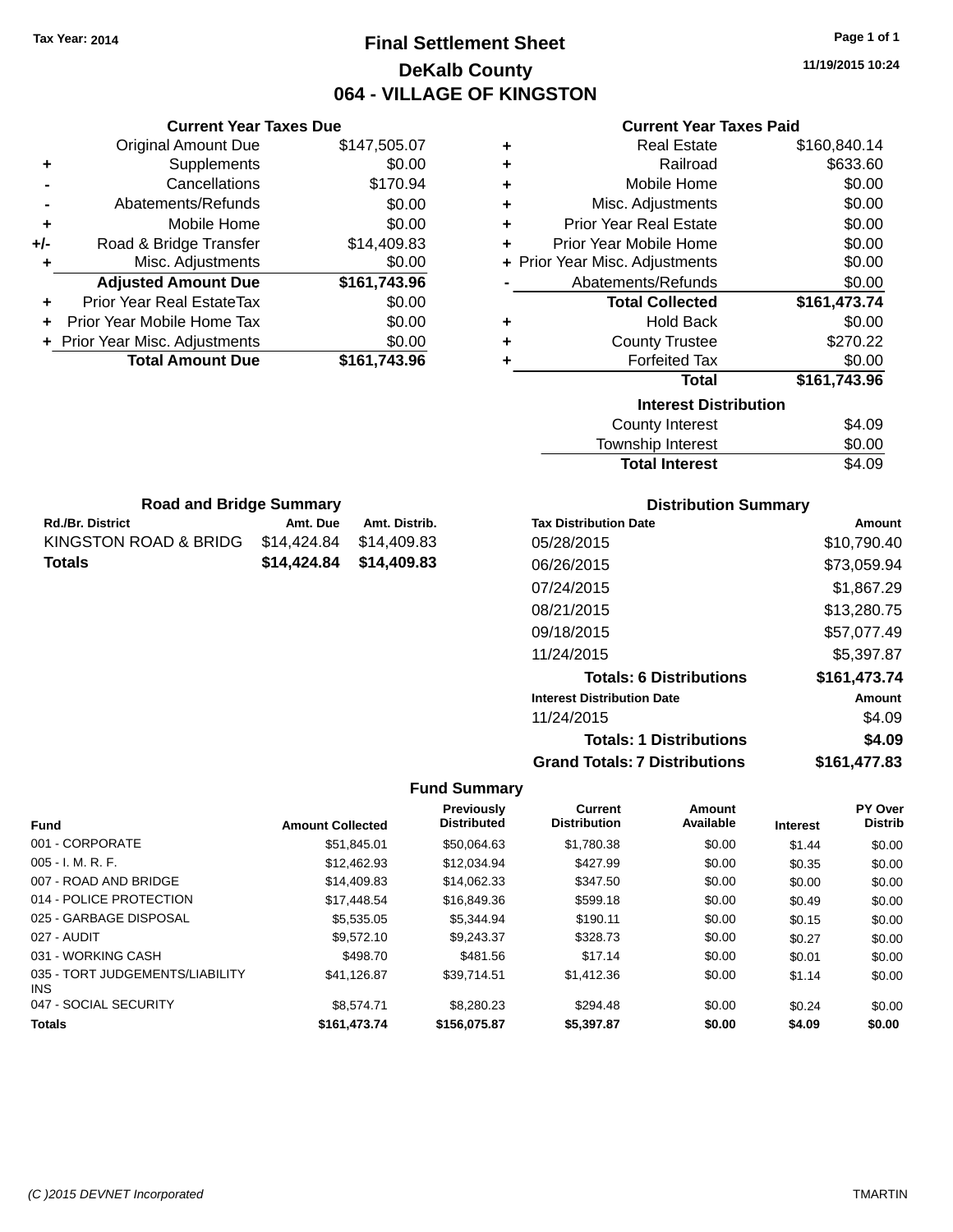# **Final Settlement Sheet Tax Year: 2014 Page 1 of 1 DeKalb County 065 - VILLAGE OF KIRKLAND**

**11/19/2015 10:24**

### **Current Year Taxes Paid**

|     | <b>Current Year Taxes Due</b>  |              |  |  |  |
|-----|--------------------------------|--------------|--|--|--|
|     | <b>Original Amount Due</b>     | \$195,965.80 |  |  |  |
| ٠   | Supplements                    | \$0.00       |  |  |  |
|     | Cancellations                  | \$207.10     |  |  |  |
|     | Abatements/Refunds             | \$0.00       |  |  |  |
| ٠   | Mobile Home                    | \$0.00       |  |  |  |
| +/- | Road & Bridge Transfer         | \$24,798.89  |  |  |  |
|     | Misc. Adjustments              | \$0.00       |  |  |  |
|     | <b>Adjusted Amount Due</b>     | \$220,557.59 |  |  |  |
| ٠   | Prior Year Real EstateTax      | \$0.00       |  |  |  |
|     | Prior Year Mobile Home Tax     | \$0.00       |  |  |  |
|     | + Prior Year Misc. Adjustments | \$0.00       |  |  |  |
|     | <b>Total Amount Due</b>        | \$220,557.59 |  |  |  |
|     |                                |              |  |  |  |

**Rd./Br. District Co. Amt. Due Amt. Distrib. Road and Bridge Summary**

FRANKLIN ROAD & BRIDGE \$24,802.03 \$24,798.89 **Totals \$24,802.03 \$24,798.89**

| ٠ | <b>Real Estate</b>             | \$219,866.11 |
|---|--------------------------------|--------------|
| ÷ | Railroad                       | \$691.48     |
| ÷ | Mobile Home                    | \$0.00       |
| ÷ | Misc. Adjustments              | \$0.00       |
| ٠ | <b>Prior Year Real Estate</b>  | \$0.00       |
| ٠ | Prior Year Mobile Home         | \$0.00       |
|   | + Prior Year Misc. Adjustments | \$0.00       |
|   | Abatements/Refunds             | \$0.00       |
|   |                                |              |
|   | <b>Total Collected</b>         | \$220,557.59 |
| ٠ | <b>Hold Back</b>               | \$0.00       |
| ٠ | <b>County Trustee</b>          | \$0.00       |
| ٠ | <b>Forfeited Tax</b>           | \$0.00       |
|   | <b>Total</b>                   | \$220,557.59 |
|   | <b>Interest Distribution</b>   |              |
|   | <b>County Interest</b>         | \$5.58       |

| Township Interest     | \$0.00 |
|-----------------------|--------|
| <b>Total Interest</b> | \$5.58 |
|                       |        |

| <b>Distribution Summary</b>          |              |  |  |  |  |
|--------------------------------------|--------------|--|--|--|--|
| <b>Tax Distribution Date</b>         | Amount       |  |  |  |  |
| 05/28/2015                           | \$19,888.61  |  |  |  |  |
| 06/26/2015                           | \$96,321.59  |  |  |  |  |
| 07/24/2015                           | \$1.800.33   |  |  |  |  |
| 08/21/2015                           | \$18,147.32  |  |  |  |  |
| 09/18/2015                           | \$77,984.41  |  |  |  |  |
| 11/24/2015                           | \$6,415.33   |  |  |  |  |
| <b>Totals: 6 Distributions</b>       | \$220,557.59 |  |  |  |  |
| <b>Interest Distribution Date</b>    | Amount       |  |  |  |  |
| 11/24/2015                           | \$5.58       |  |  |  |  |
| <b>Totals: 1 Distributions</b>       | \$5.58       |  |  |  |  |
| <b>Grand Totals: 7 Distributions</b> | \$220.563.17 |  |  |  |  |

| <b>Fund</b>                            | <b>Amount Collected</b> | <b>Previously</b><br><b>Distributed</b> | <b>Current</b><br><b>Distribution</b> | Amount<br>Available | <b>Interest</b> | <b>PY Over</b><br><b>Distrib</b> |
|----------------------------------------|-------------------------|-----------------------------------------|---------------------------------------|---------------------|-----------------|----------------------------------|
| 001 - CORPORATE                        | \$76,388.95             | \$74.347.83                             | \$2,041.12                            | \$0.00              | \$2.18          | \$0.00                           |
| 007 - ROAD AND BRIDGE                  | \$24,798.89             | \$23.614.25                             | \$1,184.64                            | \$0.00              | \$0.00          | \$0.00                           |
| 014 - POLICE PROTECTION                | \$95,492.08             | \$92,940.51                             | \$2,551.57                            | \$0.00              | \$2.72          | \$0.00                           |
| 027 - AUDIT                            | \$4.776.71              | \$4,649.08                              | \$127.63                              | \$0.00              | \$0.14          | \$0.00                           |
| 035 - TORT JUDGEMENTS/LIABILITY<br>INS | \$19,100.96             | \$18,590.59                             | \$510.37                              | \$0.00              | \$0.54          | \$0.00                           |
| <b>Totals</b>                          | \$220,557.59            | \$214,142,26                            | \$6,415.33                            | \$0.00              | \$5.58          | \$0.00                           |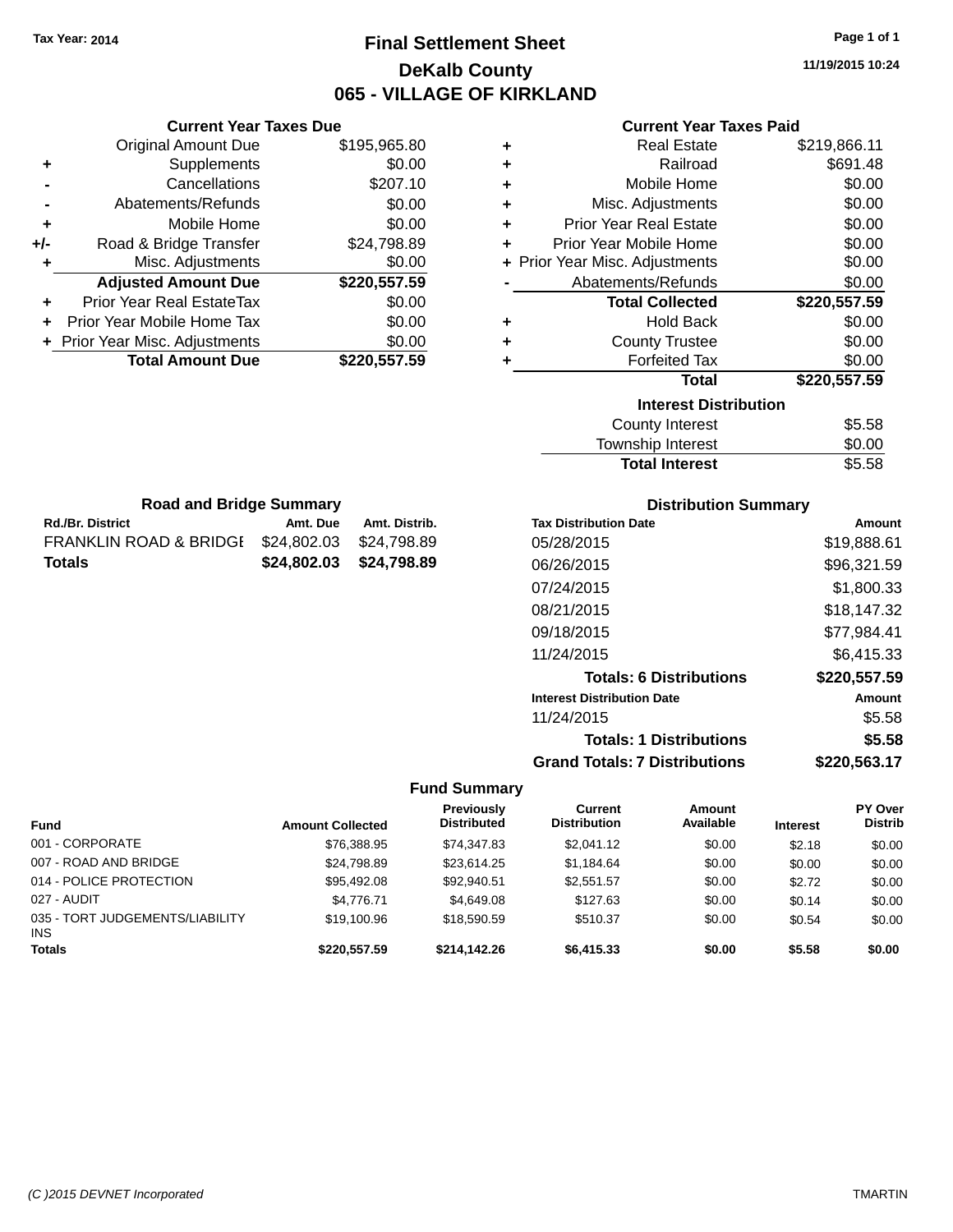**Current Year Taxes Due** Original Amount Due \$48,057.62

**Adjusted Amount Due \$48,006.82**

**Total Amount Due \$48,006.82**

**+** Supplements \$0.00 **-** Cancellations \$50.80 **-** Abatements/Refunds \$0.00 **+** Mobile Home \$0.00 **+/-** Road & Bridge Transfer \$0.00 **+** Misc. Adjustments \$0.00

**+** Prior Year Real EstateTax \$0.00 **+** Prior Year Mobile Home Tax \$0.00 **+ Prior Year Misc. Adjustments**  $$0.00$ 

# **Final Settlement Sheet Tax Year: 2014 Page 1 of 1 DeKalb County 066 - KIRKLAND LIBRARY**

**Current Year Taxes Paid**

|   | Gurrent fear Taxes Palu        |             |
|---|--------------------------------|-------------|
| ٠ | Real Estate                    | \$47,837.24 |
| ٠ | Railroad                       | \$169.58    |
| ÷ | Mobile Home                    | \$0.00      |
| ÷ | Misc. Adjustments              | \$0.00      |
| ÷ | <b>Prior Year Real Estate</b>  | \$0.00      |
| ٠ | Prior Year Mobile Home         | \$0.00      |
|   | + Prior Year Misc. Adjustments | \$0.00      |
|   | Abatements/Refunds             | \$0.00      |
|   | <b>Total Collected</b>         | \$48,006.82 |
| ٠ | <b>Hold Back</b>               | \$0.00      |
| ٠ | <b>County Trustee</b>          | \$0.00      |
| ٠ | <b>Forfeited Tax</b>           | \$0.00      |
|   | Total                          | \$48,006.82 |
|   | <b>Interest Distribution</b>   |             |
|   | County Interest                | \$1.21      |
|   | <b>Township Interest</b>       | \$0.00      |
|   | <b>Total Interest</b>          | \$1.21      |

### **Distribution Summary**

| <b>Tax Distribution Date</b>         | Amount      |
|--------------------------------------|-------------|
| 05/28/2015                           | \$4.177.30  |
| 06/26/2015                           | \$21,061.67 |
| 07/24/2015                           | \$399.10    |
| 08/21/2015                           | \$3,982.09  |
| 09/18/2015                           | \$17,103.88 |
| 11/24/2015                           | \$1,282.78  |
| <b>Totals: 6 Distributions</b>       | \$48,006.82 |
| <b>Interest Distribution Date</b>    | Amount      |
| 11/24/2015                           | \$1.21      |
| <b>Totals: 1 Distributions</b>       | \$1.21      |
| <b>Grand Totals: 7 Distributions</b> | \$48.008.03 |

| <b>Fund</b>                              | <b>Amount Collected</b> | <b>Previously</b><br><b>Distributed</b> | Current<br><b>Distribution</b> | Amount<br>Available | <b>Interest</b> | PY Over<br><b>Distrib</b> |
|------------------------------------------|-------------------------|-----------------------------------------|--------------------------------|---------------------|-----------------|---------------------------|
| $005 - I. M. R. F.$                      | \$8.31                  | \$8.07                                  | \$0.24                         | \$0.00              | \$0.00          | \$0.00                    |
| 016 - LIBRARY (township, municipalities) | \$45,850.30             | \$44,625,16                             | \$1.225.14                     | \$0.00              | \$1.16          | \$0.00                    |
| 047 - SOCIAL SECURITY                    | \$2.148.21              | \$2.090.81                              | \$57.40                        | \$0.00              | \$0.05          | \$0.00                    |
| <b>Totals</b>                            | \$48,006.82             | \$46,724.04                             | \$1,282.78                     | \$0.00              | \$1.21          | \$0.00                    |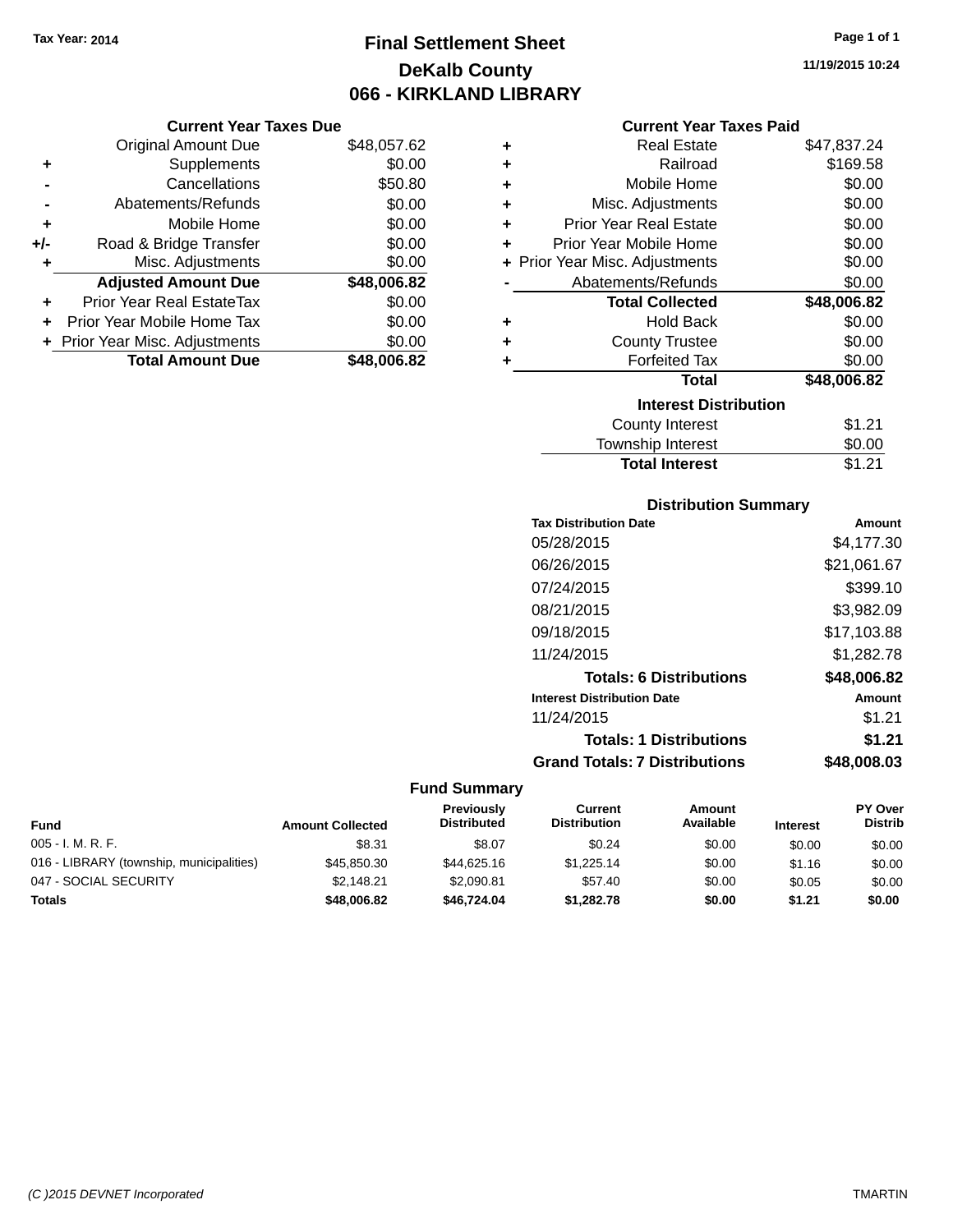**Current Year Taxes Due** Original Amount Due \$10,504.38

**Adjusted Amount Due \$11,985.08**

**Total Amount Due \$11,730.82**

**+** Supplements \$0.00 **-** Cancellations \$32.91 **-** Abatements/Refunds \$0.00 **+** Mobile Home \$3.18 **+/-** Road & Bridge Transfer \$1,510.43 **+** Misc. Adjustments \$0.00

**+** Prior Year Real EstateTax (\$254.26) **+** Prior Year Mobile Home Tax \$0.00 **+ Prior Year Misc. Adjustments**  $$0.00$ 

**Rd./Br. District Community Community Amt. Due Amt. Distrib. Road and Bridge Summary**

SHABBONA ROAD & BRIDG \$1,512.11 \$1,510.43 **Totals \$1,512.11 \$1,510.43**

# **Final Settlement Sheet Tax Year: 2014 Page 1 of 1 DeKalb County 067 - VILLAGE OF LEE**

**11/19/2015 10:24**

|   | <b>Current Year Taxes Paid</b> |             |  |  |  |
|---|--------------------------------|-------------|--|--|--|
| ٠ | Real Estate                    | \$11,459.43 |  |  |  |
| ٠ | Railroad                       | \$355.30    |  |  |  |
| ÷ | Mobile Home                    | \$3.18      |  |  |  |
| ٠ | Misc. Adjustments              | \$0.00      |  |  |  |
| ÷ | <b>Prior Year Real Estate</b>  | (\$254.26)  |  |  |  |
| ÷ | Prior Year Mobile Home         | \$0.00      |  |  |  |
|   | + Prior Year Misc. Adjustments | \$0.00      |  |  |  |
|   | Abatements/Refunds             | \$0.00      |  |  |  |
|   | <b>Total Collected</b>         | \$11,563.65 |  |  |  |
| ٠ | <b>Hold Back</b>               | \$0.00      |  |  |  |
| ٠ | <b>County Trustee</b>          | \$167.17    |  |  |  |
| ÷ | <b>Forfeited Tax</b>           | \$0.00      |  |  |  |
|   | <b>Total</b>                   | \$11,730.82 |  |  |  |
|   | <b>Interest Distribution</b>   |             |  |  |  |
|   | <b>County Interest</b>         |             |  |  |  |
|   | Township Interest              | \$0.00      |  |  |  |
|   | <b>Total Interest</b>          | \$0.29      |  |  |  |
|   |                                |             |  |  |  |

| <b>Distribution Summary</b>          |             |
|--------------------------------------|-------------|
| <b>Tax Distribution Date</b>         | Amount      |
| 05/28/2015                           | \$1,161.41  |
| 06/26/2015                           | \$4,830.13  |
| 07/24/2015                           | \$55.86     |
| 08/21/2015                           | \$634.83    |
| 09/18/2015                           | \$3,245.48  |
| 11/24/2015                           | \$1,635.94  |
| <b>Totals: 6 Distributions</b>       | \$11,563.65 |
| <b>Interest Distribution Date</b>    | Amount      |
| 11/24/2015                           | \$0.29      |
| <b>Totals: 1 Distributions</b>       | \$0.29      |
| <b>Grand Totals: 7 Distributions</b> | \$11.563.94 |

|                                         | <b>Amount Collected</b> | Previously<br><b>Distributed</b> | <b>Current</b><br><b>Distribution</b> | Amount<br>Available |                 | <b>PY Over</b><br><b>Distrib</b> |
|-----------------------------------------|-------------------------|----------------------------------|---------------------------------------|---------------------|-----------------|----------------------------------|
| <b>Fund</b>                             |                         |                                  |                                       |                     | <b>Interest</b> |                                  |
| 001 - CORPORATE                         | \$2,852.96              | \$2,397.23                       | \$455.73                              | \$0.00              | \$0.08          | \$0.00                           |
| 007 - ROAD AND BRIDGE                   | \$1,510.43              | \$1,480.30                       | \$30.13                               | \$0.00              | \$0.00          | \$0.00                           |
| 025 - GARBAGE DISPOSAL                  | \$1,015.06              | \$852.93                         | \$162.13                              | \$0.00              | \$0.03          | \$0.00                           |
| 027 - AUDIT                             | \$1.134.57              | \$953.35                         | \$181.22                              | \$0.00              | \$0.03          | \$0.00                           |
| 035 - TORT JUDGEMENTS/LIABILITY<br>INS. | \$2,345.96              | \$1.971.25                       | \$374.71                              | \$0.00              | \$0.07          | \$0.00                           |
| 072 - WATERWORKS SYSTEM                 | \$1,953.53              | \$1.641.49                       | \$312.04                              | \$0.00              | \$0.06          | \$0.00                           |
| 109 - PRIOR YEAR ADJUSTMENT             | \$751.14                | \$631.16                         | \$119.98                              | \$0.00              | \$0.02          | \$0.00                           |
| <b>Totals</b>                           | \$11,563.65             | \$9,927.71                       | \$1,635.94                            | \$0.00              | \$0.29          | \$0.00                           |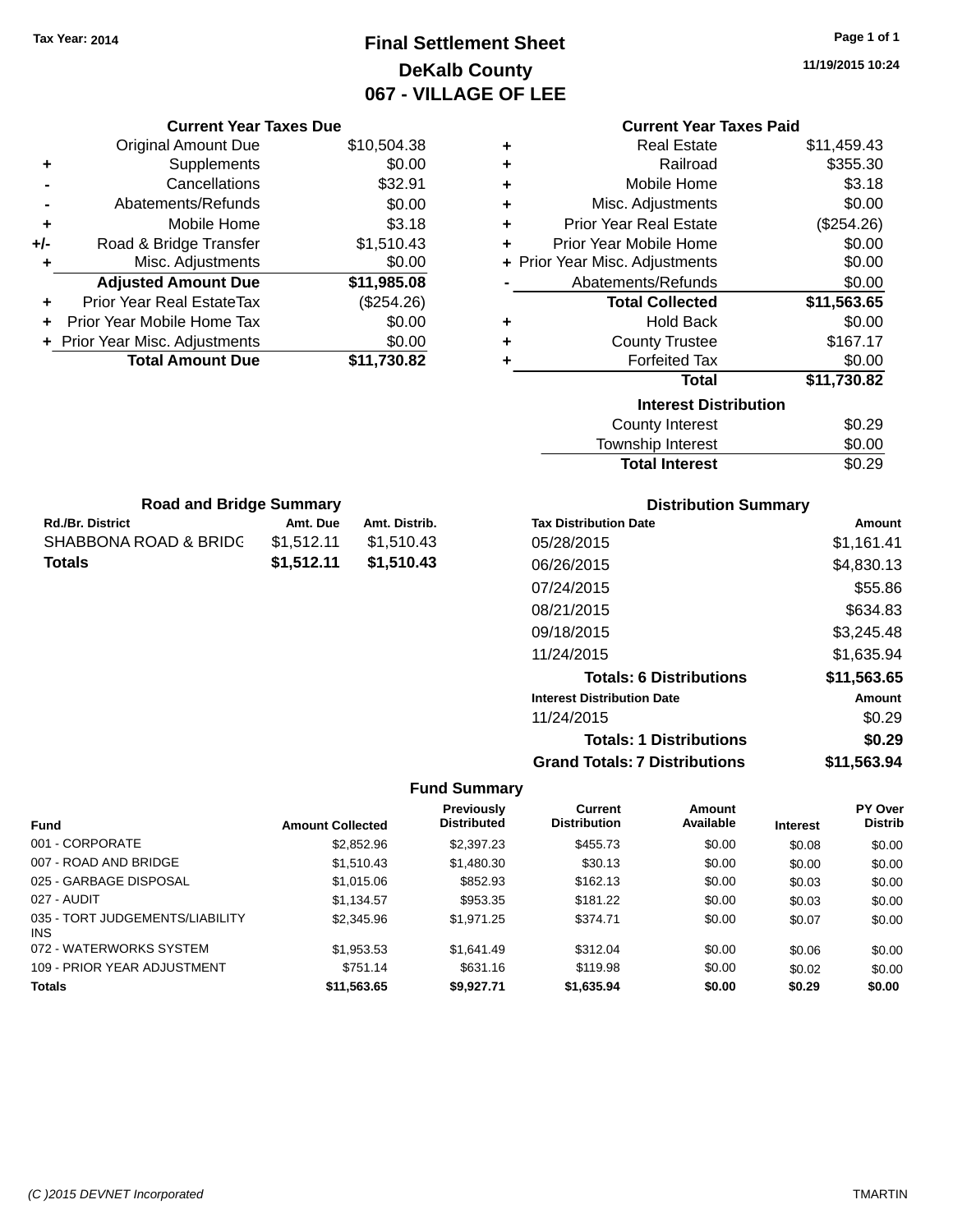# **Final Settlement Sheet Tax Year: 2014 Page 1 of 1 DeKalb County 068 - VILLAGE OF MALTA**

**11/19/2015 10:24**

| <b>Current Year Taxes Due</b>  |              |  |  |  |
|--------------------------------|--------------|--|--|--|
| <b>Original Amount Due</b>     | \$106,772.06 |  |  |  |
| Supplements                    | \$0.00       |  |  |  |
| Cancellations                  | \$338.88     |  |  |  |
| Abatements/Refunds             | \$0.00       |  |  |  |
| Mobile Home                    | \$0.00       |  |  |  |
| Road & Bridge Transfer         | \$10,507.83  |  |  |  |
| Misc. Adjustments              | \$0.00       |  |  |  |
| <b>Adjusted Amount Due</b>     | \$116,941.01 |  |  |  |
| Prior Year Real EstateTax      | \$0.00       |  |  |  |
| Prior Year Mobile Home Tax     | \$0.00       |  |  |  |
| + Prior Year Misc. Adjustments | \$0.00       |  |  |  |
| <b>Total Amount Due</b>        | \$116.941.01 |  |  |  |
|                                |              |  |  |  |

**Rd./Br. District Co. Amt. Due Amt. Distrib. Road and Bridge Summary**

MALTA ROAD & BRIDGE \$10,507.83 \$10,507.83 **Totals \$10,507.83 \$10,507.83**

### **Current Year Taxes Paid**

| <b>Real Estate</b>             | \$115,808.93 |
|--------------------------------|--------------|
| Railroad                       | \$1,132.08   |
| Mobile Home                    | \$0.00       |
| Misc. Adjustments              | \$0.00       |
| <b>Prior Year Real Estate</b>  | \$0.00       |
| Prior Year Mobile Home         | \$0.00       |
| + Prior Year Misc. Adjustments | \$0.00       |
| Abatements/Refunds             | \$0.00       |
| <b>Total Collected</b>         | \$116,941.01 |
| <b>Hold Back</b>               | \$0.00       |
| <b>County Trustee</b>          | \$0.00       |
| <b>Forfeited Tax</b>           | \$0.00       |
| <b>Total</b>                   | \$116,941.01 |
| <b>Interest Distribution</b>   |              |
|                                |              |
|                                |              |

# Township Interest \$0.00 **Total Interest** \$2.96

| <b>Distribution Summary</b>          |              |
|--------------------------------------|--------------|
| <b>Tax Distribution Date</b>         | Amount       |
| 05/28/2015                           | \$7,580.83   |
| 06/26/2015                           | \$53,362.52  |
| 07/24/2015                           | \$1,002.35   |
| 08/21/2015                           | \$6,049.31   |
| 09/18/2015                           | \$44,475.44  |
| 11/24/2015                           | \$4.470.56   |
| <b>Totals: 6 Distributions</b>       | \$116,941.01 |
| <b>Interest Distribution Date</b>    | Amount       |
| 11/24/2015                           | \$2.96       |
| <b>Totals: 1 Distributions</b>       | \$2.96       |
| <b>Grand Totals: 7 Distributions</b> | \$116.943.97 |

| <b>Fund</b>                             | <b>Amount Collected</b> | <b>Previously</b><br><b>Distributed</b> | <b>Current</b><br><b>Distribution</b> | Amount<br>Available | <b>Interest</b> | <b>PY Over</b><br><b>Distrib</b> |
|-----------------------------------------|-------------------------|-----------------------------------------|---------------------------------------|---------------------|-----------------|----------------------------------|
|                                         |                         |                                         |                                       |                     |                 |                                  |
| 001 - CORPORATE                         | \$26,914.94             | \$25,845.88                             | \$1,069.06                            | \$0.00              | \$0.74          | \$0.00                           |
| 003 - BONDS AND INTEREST                | \$0.00                  | \$0.00                                  | \$0.00                                | \$0.00              | \$0.00          | \$0.00                           |
| $005 - I. M. R. F.$                     | \$11.962.34             | \$11.487.19                             | \$475.15                              | \$0.00              | \$0.33          | \$0.00                           |
| 007 - ROAD AND BRIDGE                   | \$10,507.83             | \$10.264.82                             | \$243.01                              | \$0.00              | \$0.00          | \$0.00                           |
| 014 - POLICE PROTECTION                 | \$7,975.25              | \$7,658.46                              | \$316.79                              | \$0.00              | \$0.22          | \$0.00                           |
| 025 - GARBAGE DISPOSAL                  | \$997.81                | \$958.17                                | \$39.64                               | \$0.00              | \$0.03          | \$0.00                           |
| 027 - AUDIT                             | \$12,959.09             | \$12,444.34                             | \$514.75                              | \$0.00              | \$0.36          | \$0.00                           |
| 035 - TORT JUDGEMENTS/LIABILITY<br>INS. | \$25,419.33             | \$24,409.68                             | \$1,009.65                            | \$0.00              | \$0.71          | \$0.00                           |
| 041 - STREET LIGHTING                   | \$5.251.73              | \$5.043.14                              | \$208.59                              | \$0.00              | \$0.15          | \$0.00                           |
| 047 - SOCIAL SECURITY                   | \$14,952.69             | \$14,358.77                             | \$593.92                              | \$0.00              | \$0.42          | \$0.00                           |
| <b>Totals</b>                           | \$116,941.01            | \$112,470.45                            | \$4,470.56                            | \$0.00              | \$2.96          | \$0.00                           |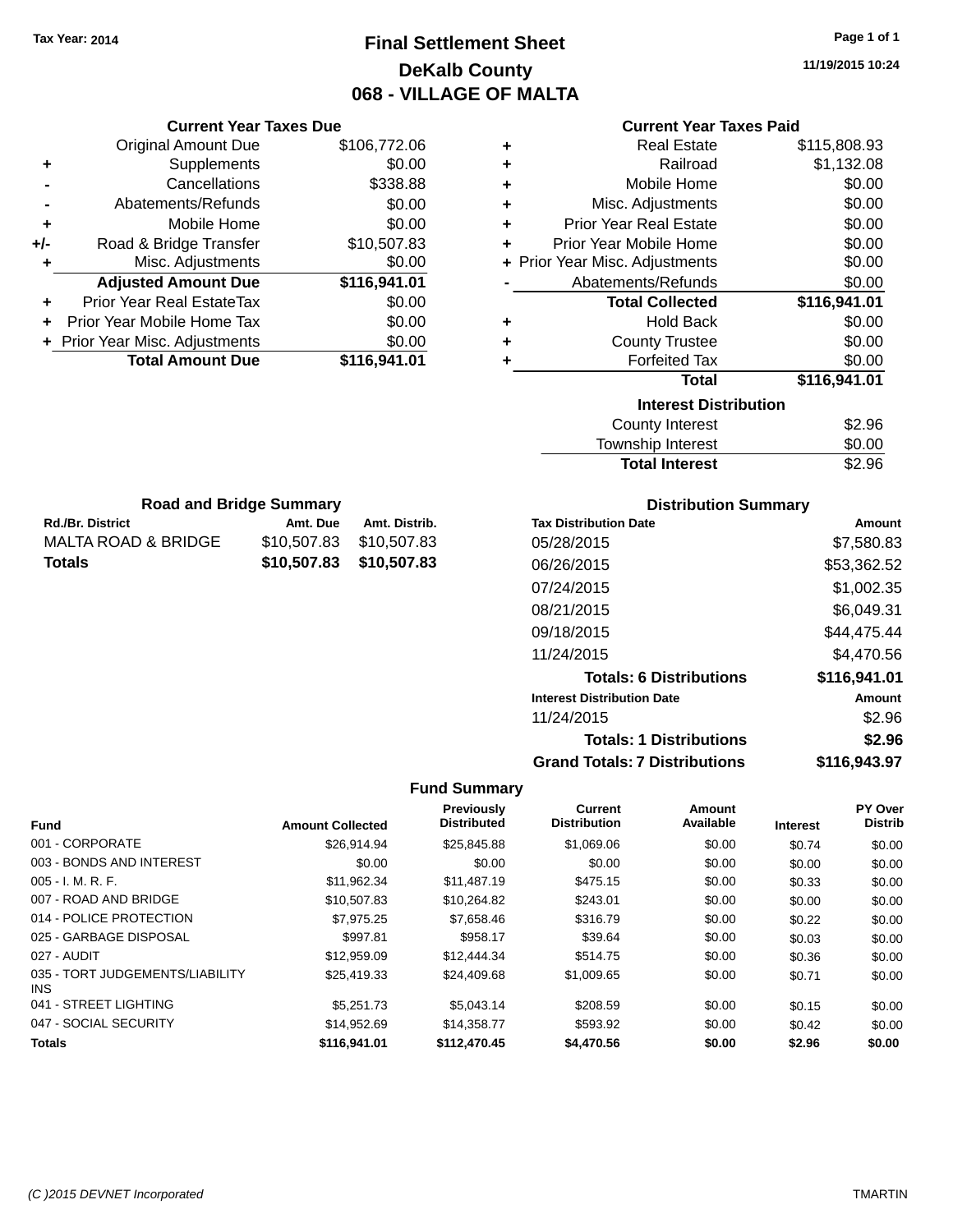# **Final Settlement Sheet Tax Year: 2014 Page 1 of 1 DeKalb County 069 - VILLAGE OF MAPLE PARK**

**11/19/2015 10:24**

### **Current Year Taxes Paid**

|     | <b>Current Year Taxes Due</b>  |              |
|-----|--------------------------------|--------------|
|     | <b>Original Amount Due</b>     | \$106,010.82 |
| ٠   | Supplements                    | \$0.00       |
|     | Cancellations                  | \$151.98     |
|     | Abatements/Refunds             | \$0.00       |
| ٠   | Mobile Home                    | \$0.00       |
| +/- | Road & Bridge Transfer         | \$2,929.08   |
| ٠   | Misc. Adjustments              | \$0.00       |
|     | <b>Adjusted Amount Due</b>     | \$108,787.92 |
| ٠   | Prior Year Real EstateTax      | \$0.00       |
| ٠   | Prior Year Mobile Home Tax     | \$0.00       |
|     | + Prior Year Misc. Adjustments | \$0.00       |
|     | <b>Total Amount Due</b>        | \$108,787.92 |

**Rd./Br. District Co. Amt. Due Amt. Distrib. Road and Bridge Summary**

CORTLAND ROAD & BRIDG \$2,937.79 \$2,929.08 **Totals \$2,937.79 \$2,929.08**

| ٠ | <b>Real Estate</b>             | \$108,787.92 |
|---|--------------------------------|--------------|
| ÷ | Railroad                       | \$0.00       |
| ٠ | Mobile Home                    | \$0.00       |
| ٠ | Misc. Adjustments              | \$0.00       |
| ٠ | <b>Prior Year Real Estate</b>  | \$0.00       |
| ٠ | Prior Year Mobile Home         | \$0.00       |
|   | + Prior Year Misc. Adjustments | \$0.00       |
|   | Abatements/Refunds             | \$0.00       |
|   | <b>Total Collected</b>         | \$108,787.92 |
|   |                                |              |
| ٠ | <b>Hold Back</b>               | \$0.00       |
| ٠ | <b>County Trustee</b>          | \$0.00       |
| ٠ | <b>Forfeited Tax</b>           | \$0.00       |
|   | Total                          | \$108,787.92 |
|   | <b>Interest Distribution</b>   |              |
|   | <b>County Interest</b>         | \$2.75       |

| <b>Total Interest</b>  | \$2.75      |
|------------------------|-------------|
| Township Interest      | \$0.00      |
| <b>County Interest</b> | <b>JZ.I</b> |

| <b>Distribution Summary</b>          |              |
|--------------------------------------|--------------|
| <b>Tax Distribution Date</b>         | Amount       |
| 05/28/2015                           | \$6.784.11   |
| 06/26/2015                           | \$48.813.30  |
| 07/24/2015                           | \$285.00     |
| 08/21/2015                           | \$7,476.74   |
| 09/18/2015                           | \$43,336.19  |
| 11/24/2015                           | \$2,092.58   |
| <b>Totals: 6 Distributions</b>       | \$108,787.92 |
| <b>Interest Distribution Date</b>    | Amount       |
| 11/24/2015                           | \$2.75       |
| <b>Totals: 1 Distributions</b>       | \$2.75       |
| <b>Grand Totals: 7 Distributions</b> | \$108,790.67 |

| <b>Fund</b>                                   | <b>Amount Collected</b> | Previously<br><b>Distributed</b> | Current<br><b>Distribution</b> | <b>Amount</b><br>Available | <b>Interest</b> | <b>PY Over</b><br><b>Distrib</b> |
|-----------------------------------------------|-------------------------|----------------------------------|--------------------------------|----------------------------|-----------------|----------------------------------|
| 001 - CORPORATE                               | \$51,795.68             | \$50,800.94                      | \$994.74                       | \$0.00                     | \$1.35          | \$0.00                           |
| 003 - BONDS AND INTEREST                      | \$0.00                  | \$0.00                           | \$0.00                         | \$0.00                     | \$0.00          | \$0.00                           |
| 007 - ROAD AND BRIDGE                         | \$2,929.08              | \$2,869.50                       | \$59.58                        | \$0.00                     | \$0.00          | \$0.00                           |
| 014 - POLICE PROTECTION                       | \$38.614.55             | \$37.872.97                      | \$741.58                       | \$0.00                     | \$1.00          | \$0.00                           |
| 027 - AUDIT                                   | \$5,149.93              | \$5.051.03                       | \$98.90                        | \$0.00                     | \$0.13          | \$0.00                           |
| 035 - TORT JUDGEMENTS/LIABILITY<br><b>INS</b> | \$10,298.68             | \$10.100.90                      | \$197.78                       | \$0.00                     | \$0.27          | \$0.00                           |
| <b>Totals</b>                                 | \$108,787.92            | \$106,695.34                     | \$2,092.58                     | \$0.00                     | \$2.75          | \$0.00                           |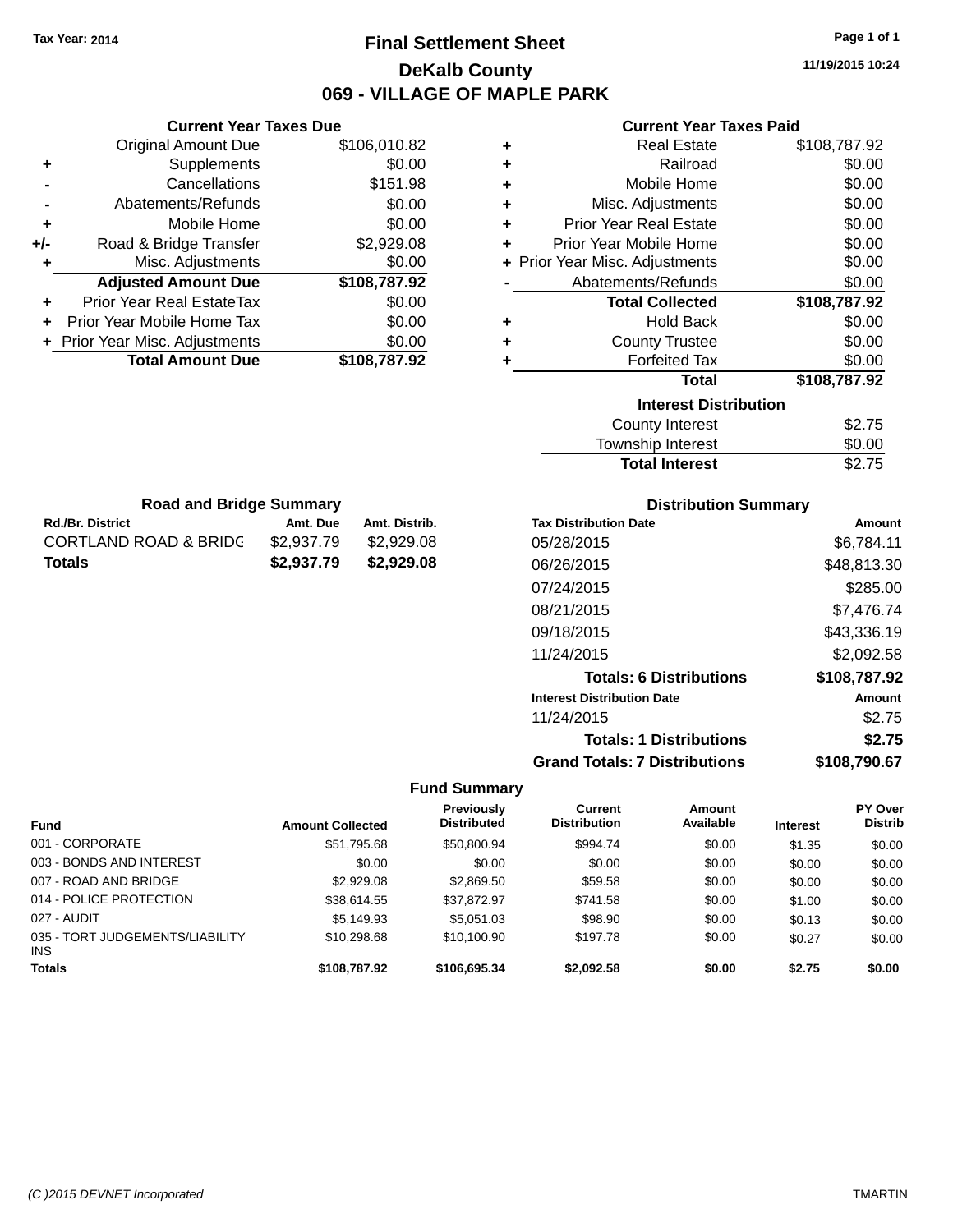**Current Year Taxes Due** Original Amount Due \$9,711.09

**Adjusted Amount Due \$9,696.60**

**Total Amount Due \$9,696.60**

**+** Supplements \$0.00 **-** Cancellations \$14.49 **-** Abatements/Refunds \$0.00 **+** Mobile Home \$0.00 **+/-** Road & Bridge Transfer \$0.00 **+** Misc. Adjustments \$0.00

**+** Prior Year Real EstateTax \$0.00 **+** Prior Year Mobile Home Tax \$0.00 **+ Prior Year Misc. Adjustments**  $$0.00$ 

# **Final Settlement Sheet Tax Year: 2014 Page 1 of 1 DeKalb County 070 - MAPLE PARK LIBRARY**

**11/19/2015 10:24**

#### **Current Year Taxes Paid**

| ٠ | <b>Real Estate</b>             | \$9,696.60 |
|---|--------------------------------|------------|
| ٠ | Railroad                       | \$0.00     |
| ÷ | Mobile Home                    | \$0.00     |
| ÷ | Misc. Adjustments              | \$0.00     |
| ٠ | <b>Prior Year Real Estate</b>  | \$0.00     |
| ٠ | Prior Year Mobile Home         | \$0.00     |
|   | + Prior Year Misc. Adjustments | \$0.00     |
|   | Abatements/Refunds             | \$0.00     |
|   | <b>Total Collected</b>         | \$9,696.60 |
| ÷ | <b>Hold Back</b>               | \$0.00     |
| ٠ | <b>County Trustee</b>          | \$0.00     |
| ÷ | <b>Forfeited Tax</b>           | \$0.00     |
|   | <b>Total</b>                   | \$9,696.60 |
|   | <b>Interest Distribution</b>   |            |
|   | <b>County Interest</b>         | \$0.25     |
|   | <b>Township Interest</b>       | \$0.00     |

| <b>Distribution Summary</b>          |            |
|--------------------------------------|------------|
| <b>Tax Distribution Date</b>         | Amount     |
| 05/28/2015                           | \$599.05   |
| 06/26/2015                           | \$4,355.76 |
| 07/24/2015                           | \$25.10    |
| 08/21/2015                           | \$614.54   |
| 09/18/2015                           | \$3,908.19 |
| 11/24/2015                           | \$193.96   |
| <b>Totals: 6 Distributions</b>       | \$9,696.60 |
| <b>Interest Distribution Date</b>    | Amount     |
| 11/24/2015                           | \$0.25     |
| <b>Totals: 1 Distributions</b>       | \$0.25     |
| <b>Grand Totals: 7 Distributions</b> | \$9.696.85 |

Total Interest \$0.25

| Fund            | <b>Amount Collected</b> | Previously<br><b>Distributed</b> | Current<br><b>Distribution</b> | Amount<br><b>Available</b> | <b>Interest</b> | <b>PY Over</b><br><b>Distrib</b> |
|-----------------|-------------------------|----------------------------------|--------------------------------|----------------------------|-----------------|----------------------------------|
| 001 - CORPORATE | \$9.696.60              | \$9.502.64                       | \$193.96                       | \$0.00                     | \$0.25          | \$0.00                           |
| Totals          | \$9,696.60              | \$9,502.64                       | \$193.96                       | \$0.00                     | \$0.25          | \$0.00                           |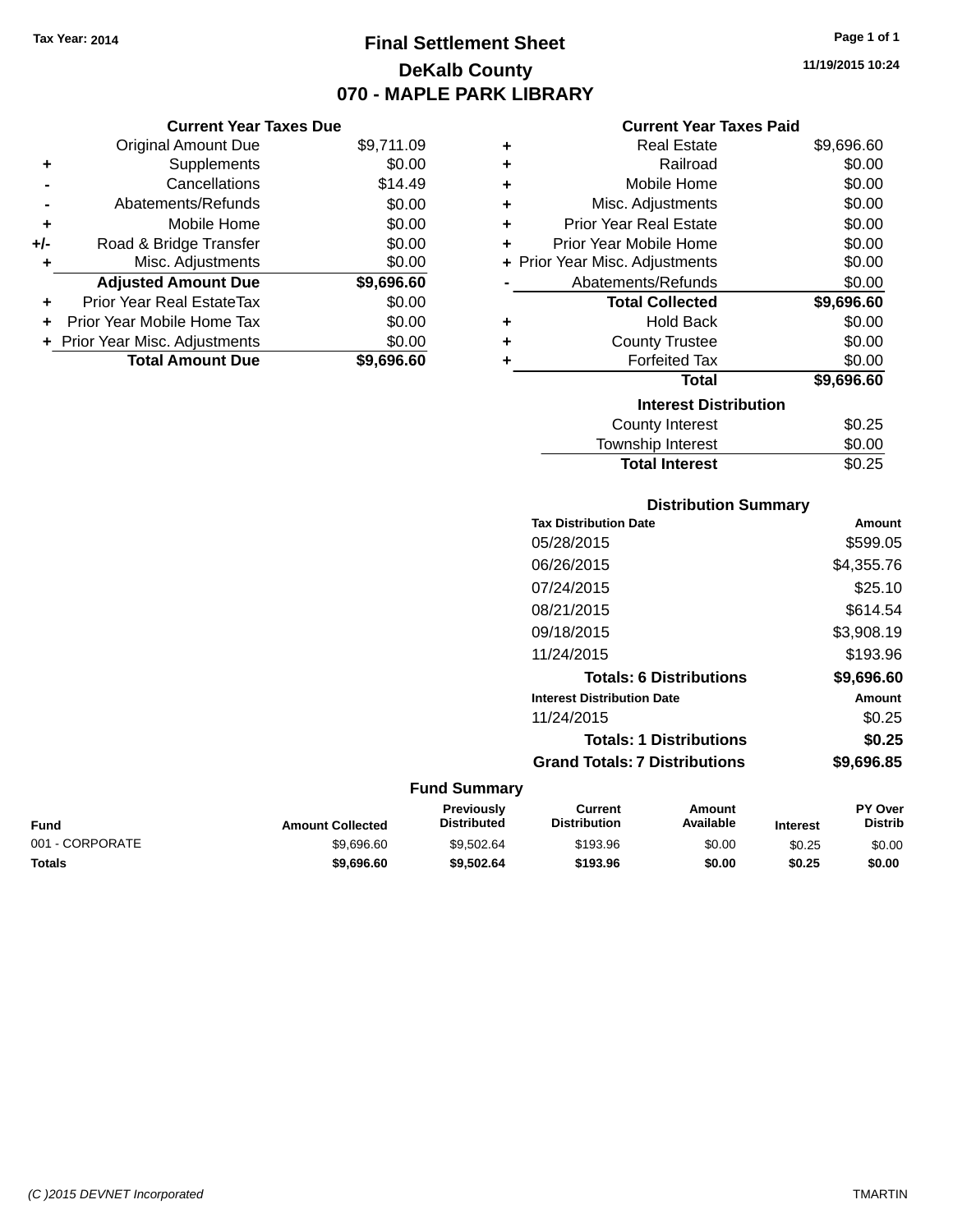# **Final Settlement Sheet Tax Year: 2014 Page 1 of 2 DeKalb County 071 - CITY OF SANDWICH**

**11/19/2015 10:24**

| <b>Current Year Taxes Paid</b> |  |  |  |
|--------------------------------|--|--|--|
|--------------------------------|--|--|--|

| ٠ | <b>Real Estate</b>             | \$1,304,900.30 |
|---|--------------------------------|----------------|
| ÷ | Railroad                       | \$3,140.50     |
| ÷ | Mobile Home                    | \$917.31       |
| ÷ | Misc. Adjustments              | \$493.61       |
| ÷ | <b>Prior Year Real Estate</b>  | (\$204.98)     |
| ÷ | Prior Year Mobile Home         | \$0.00         |
|   | + Prior Year Misc. Adjustments | \$40.32        |
|   | Abatements/Refunds             | \$2.70         |
|   | <b>Total Collected</b>         | \$1,309,284.36 |
| ٠ | <b>Hold Back</b>               | \$0.00         |
| ÷ | <b>County Trustee</b>          | \$1,070.87     |
| ÷ | <b>Forfeited Tax</b>           | \$1,264.43     |
|   | Total                          | \$1,311,619.66 |
|   | <b>Interest Distribution</b>   |                |
|   | <b>County Interest</b>         | \$33.13        |
|   | Township Interact              | ድስ ሰስ          |

| w.co. Distinguion     |         |  |
|-----------------------|---------|--|
| County Interest       | \$33.13 |  |
| Township Interest     | \$0.00  |  |
| <b>Total Interest</b> | \$33.13 |  |
|                       |         |  |

| <b>Road and Bridge Summary</b> |             |               |  |  |  |  |
|--------------------------------|-------------|---------------|--|--|--|--|
| Rd./Br. District               | Amt. Due    | Amt. Distrib. |  |  |  |  |
| SANDWICH ROAD & BRIDG          | \$30,502.92 | \$30,454.10   |  |  |  |  |
| SOMONAUK ROAD & BRID(          | \$1,076.53  | \$1,076.00    |  |  |  |  |
| Totals                         | \$31,579.45 | \$31,530.10   |  |  |  |  |

**Current Year Taxes Due** Original Amount Due \$1,281,006.61

**Adjusted Amount Due \$1,311,784.32**

**Total Amount Due \$1,311,619.66**

**+** Supplements \$0.00 **-** Cancellations \$2,166.14 **-** Abatements/Refunds \$2.70 **+** Mobile Home \$922.84 **+/-** Road & Bridge Transfer \$31,530.10 **+** Misc. Adjustments \$493.61

**+** Prior Year Real EstateTax (\$204.98) **+** Prior Year Mobile Home Tax \$0.00 **+** Prior Year Misc. Adjustments \$40.32

### **Distribution Summary**

| <b>Tax Distribution Date</b>         | Amount         |
|--------------------------------------|----------------|
| 05/28/2015                           | \$138,309.34   |
| 06/26/2015                           | \$555,227.32   |
| 07/24/2015                           | \$14.309.86    |
| 08/21/2015                           | \$94,412.72    |
| 09/18/2015                           | \$457,488.03   |
| 11/24/2015                           | \$49.537.09    |
| <b>Totals: 6 Distributions</b>       | \$1,309,284.36 |
| <b>Interest Distribution Date</b>    | Amount         |
| 11/24/2015                           | \$33.13        |
| <b>Totals: 1 Distributions</b>       | \$33.13        |
| <b>Grand Totals: 7 Distributions</b> | \$1.309.317.49 |

| <b>Fund</b>                                         | <b>Amount Collected</b> | Previously<br><b>Distributed</b> | <b>Current</b><br><b>Distribution</b> | <b>Amount</b><br>Available | <b>Interest</b> | <b>PY Over</b><br><b>Distrib</b> |
|-----------------------------------------------------|-------------------------|----------------------------------|---------------------------------------|----------------------------|-----------------|----------------------------------|
| 001 - CORPORATE                                     | \$426,235.83            | \$410,099.67                     | \$16,136.16                           | \$0.00                     | \$11.04         | \$0.00                           |
| 003 - BONDS AND INTEREST                            | \$0.00                  | \$0.00                           | \$0.00                                | \$0.00                     | \$0.00          | \$0.00                           |
| $005 - I. M. R. F.$                                 | \$99,356.90             | \$95,595.53                      | \$3,761.37                            | \$0.00                     | \$2.58          | \$0.00                           |
| 007 - ROAD AND BRIDGE                               | \$31,530.10             | \$30,365.27                      | \$1,164.83                            | \$0.00                     | \$0.00          | \$0.00                           |
| 014 - POLICE PROTECTION                             | \$162,584.00            | \$156,429.01                     | \$6,154.99                            | \$0.00                     | \$4.22          | \$0.00                           |
| 015 - POLICE PENSION                                | \$222,454.45            | \$214,032.96                     | \$8,421.49                            | \$0.00                     | \$5.77          | \$0.00                           |
| 027 - AUDIT                                         | \$16,720.69             | \$16,087.69                      | \$633.00                              | \$0.00                     | \$0.43          | \$0.00                           |
| 035 - TORT JUDGMENTS, LIABILITY<br><b>INSURANCE</b> | \$36,129.76             | \$34,761.99                      | \$1,367.77                            | \$0.00                     | \$0.94          | \$0.00                           |
| 040 - STREET AND BRIDGE                             | \$4,745.59              | \$4,565.93                       | \$179.66                              | \$0.00                     | \$0.12          | \$0.00                           |
| 041 - STREET LIGHTING                               | \$57,147.56             | \$54,984.11                      | \$2,163.45                            | \$0.00                     | \$1.48          | \$0.00                           |
| 045 - PUBLIC BENEFIT                                | \$0.00                  | \$0.00                           | \$0.00                                | \$0.00                     | \$0.00          | \$0.00                           |
| 046 - EMERGENCY SERV & DISASTER<br><b>OPER</b>      | \$3,056.37              | \$2,940.69                       | \$115.68                              | \$0.00                     | \$0.08          | \$0.00                           |
| 047 - SOCIAL SECURITY                               | \$99,356.90             | \$95,595.53                      | \$3,761.37                            | \$0.00                     | \$2.58          | \$0.00                           |
| 048 - SCHOOL CROSSING GUARDS                        | \$11,296.63             | \$10,868.96                      | \$427.67                              | \$0.00                     | \$0.29          | \$0.00                           |
| 060 - UNEMPLOYMENT INSURANCE                        | \$19,880.59             | \$19,127.96                      | \$752.63                              | \$0.00                     | \$0.52          | \$0.00                           |
| 062 - WORKERS COMPENSATION                          | \$77,683.63             | \$74,742.76                      | \$2,940.87                            | \$0.00                     | \$2.01          | \$0.00                           |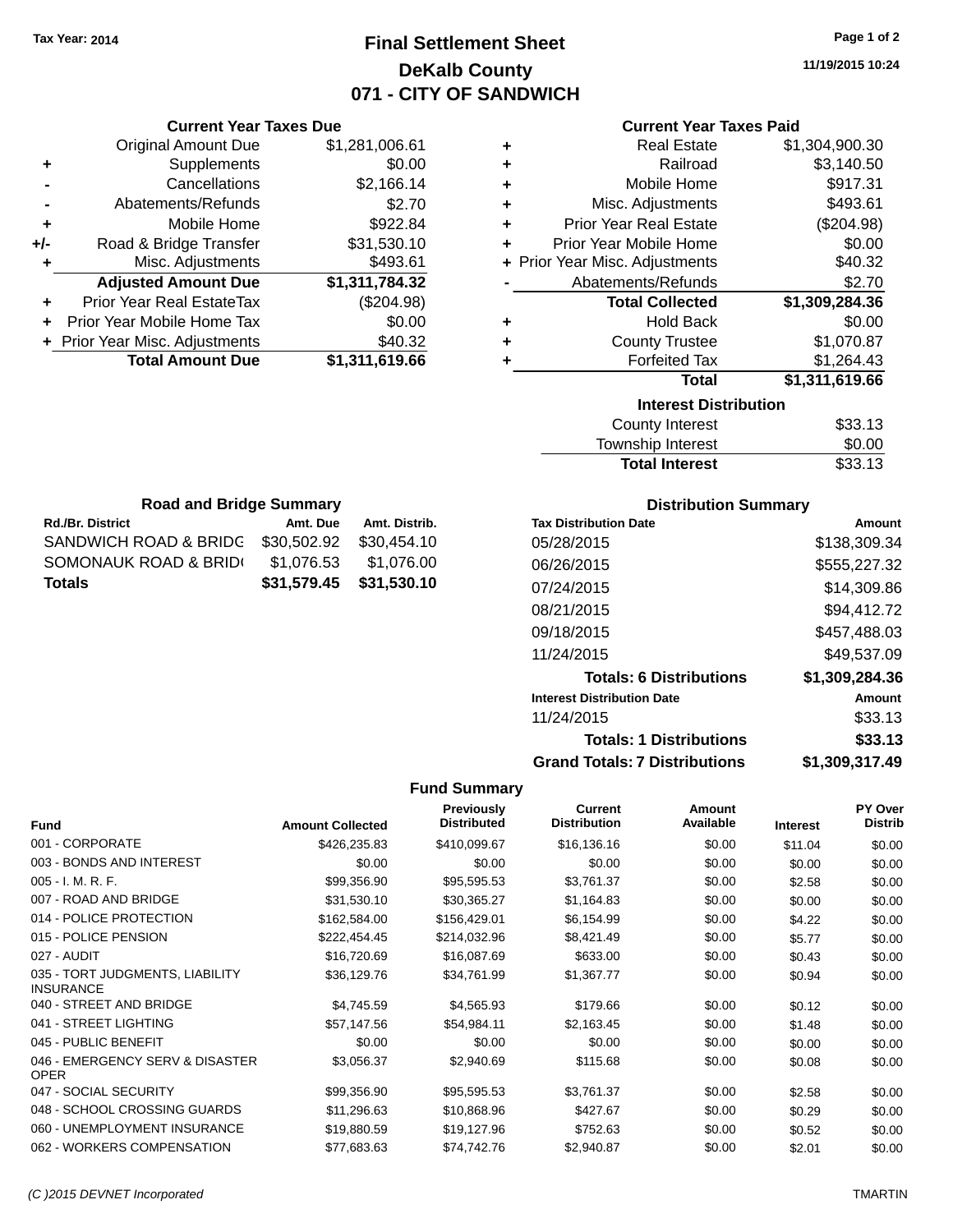### **Final Settlement Sheet Tax Year: 2014 Page 2 of 2**

### **DeKalb County**

**11/19/2015 10:24**

|                        |                         | <b>Fund Summary</b>                    |                                |                     |                 |                           |
|------------------------|-------------------------|----------------------------------------|--------------------------------|---------------------|-----------------|---------------------------|
| <b>Fund</b>            | <b>Amount Collected</b> | Previously<br><b>Distributed</b>       | Current<br><b>Distribution</b> | Amount<br>Available | <b>Interest</b> | PY Over<br><b>Distrib</b> |
| 065 - FORESTRY PROGRAM | \$41,105.36             | \$39.549.21                            | \$1.556.15                     | \$0.00              | \$1.07          | \$0.00                    |
| Totals                 | \$1,309,284.36          | \$1.259.747.27                         | \$49,537.09                    | \$0.00              | \$33.13         | \$0.00                    |
|                        |                         | <b>Miscellaneous Adjustment Detail</b> |                                |                     |                 |                           |

### **Year Source Account Type Amount Adjustment Description**

| rear <b>Source</b>      | ACCOUNT TYPE                             |          | Alliount Adjustment Description                        |
|-------------------------|------------------------------------------|----------|--------------------------------------------------------|
|                         | 2013 MH - Mobile Home Back Tax Collected |          | \$5.48 ANGELINI REDEMPTION 19-25-477-011-0006O by TBA  |
|                         | 2013 MH - Mobile Home Back Tax Collected |          | \$6.62 WARD REDEMPTION 19-25-477-011-00190 by TBA      |
|                         | 2013 MH - Mobile Home Back Tax Collected |          | \$5.87 DICKINSON REDEMPTION 19-25-477-011-0031O by TBA |
|                         | 2013 RE - Real Estate Back Tax Collected |          | \$22.35 TRUSTEE SALE 19-25-252-014 by TBA              |
|                         | 2014 RE - Real Estate Back Tax Collected |          | \$199.50 DOBSON REDEMPTION 19-26-481-012 by TBA        |
| 2014 RE - Real Estate   | <b>Back Tax Collected</b>                |          | \$69.01 PETERSON REDEMPTION 19-35-231-002 by TBA       |
|                         | 2014 RE - Real Estate Back Tax Collected |          | \$225.10 PETERSON REDEMPTION 19-35-230-007 by TBA      |
| <b>Totals 7 entries</b> |                                          | \$533.93 |                                                        |
|                         |                                          |          |                                                        |

### **Abatement Detail**

# **Year Source Account Type Amount Adjustment Description**<br>2014 RE - Real Estate RE Abatement \$2.70 PTAB INTEREST REFUN

\$2.70 PTAB INTEREST REFUND 19-27-427-021 by TBA

Totals 1 entries \$2.70

*(C )2015 DEVNET Incorporated* TMARTIN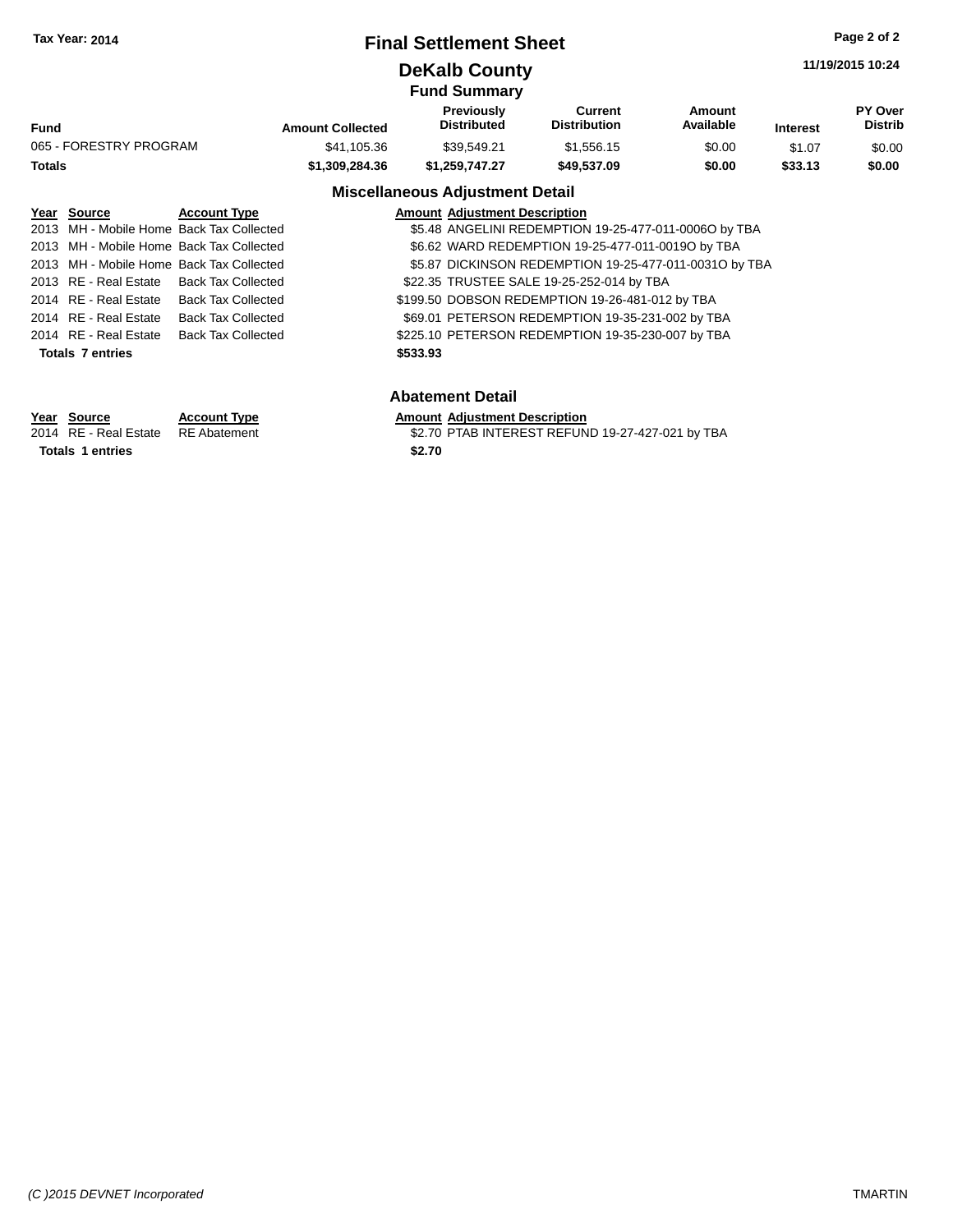# **Final Settlement Sheet Tax Year: 2014 Page 1 of 1 DeKalb County 072 - VILLAGE OF SHABBONA**

**11/19/2015 10:24**

#### **Current Year Taxes Paid**

|     | <b>Current Year Taxes Due</b> |              |
|-----|-------------------------------|--------------|
|     | <b>Original Amount Due</b>    | \$97,228.73  |
| ٠   | Supplements                   | \$0.00       |
|     | Cancellations                 | \$120.43     |
|     | Abatements/Refunds            | \$0.00       |
| ٠   | Mobile Home                   | \$0.00       |
| +/- | Road & Bridge Transfer        | \$10,823.43  |
| ٠   | Misc. Adjustments             | \$73.43      |
|     | <b>Adjusted Amount Due</b>    | \$108,005.16 |
| ٠   | Prior Year Real EstateTax     | \$0.00       |
| ÷   | Prior Year Mobile Home Tax    | \$0.00       |
|     | Prior Year Misc. Adjustments  | \$0.00       |
|     | <b>Total Amount Due</b>       | \$108,005.16 |
|     |                               |              |

**Rd./Br. District Co. Amt. Due Amt. Distrib. Road and Bridge Summary**

SHABBONA ROAD & BRIDG \$10,835.69 \$10,823.43 **Totals \$10,835.69 \$10,823.43**

| ٠ | <b>Real Estate</b>             | \$105,998.17 |
|---|--------------------------------|--------------|
| ÷ | Railroad                       | \$1,933.56   |
| ÷ | Mobile Home                    | \$0.00       |
| ٠ | Misc. Adjustments              | \$73.43      |
| ٠ | <b>Prior Year Real Estate</b>  | \$0.00       |
| ٠ | Prior Year Mobile Home         | \$0.00       |
|   | + Prior Year Misc. Adjustments | \$0.00       |
|   | Abatements/Refunds             | \$0.00       |
|   | <b>Total Collected</b>         | \$108,005.16 |
| ٠ | <b>Hold Back</b>               | \$0.00       |
| ٠ | <b>County Trustee</b>          | \$0.00       |
| ٠ | <b>Forfeited Tax</b>           | \$0.00       |
|   | <b>Total</b>                   | \$108,005.16 |
|   | <b>Interest Distribution</b>   |              |
|   |                                |              |
|   | <b>County Interest</b>         | \$2.73       |

| Township Interest     | \$0.00 |
|-----------------------|--------|
| <b>Total Interest</b> | \$2.73 |

| <b>Distribution Summary</b>          |              |  |  |  |
|--------------------------------------|--------------|--|--|--|
| <b>Tax Distribution Date</b>         | Amount       |  |  |  |
| 05/28/2015                           | \$8,511.61   |  |  |  |
| 06/26/2015                           | \$49,100.28  |  |  |  |
| 07/24/2015                           | \$2,144.73   |  |  |  |
| 08/21/2015                           | \$6,972.14   |  |  |  |
| 09/18/2015                           | \$40,106.82  |  |  |  |
| 11/24/2015                           | \$1,169.58   |  |  |  |
| <b>Totals: 6 Distributions</b>       | \$108,005.16 |  |  |  |
| <b>Interest Distribution Date</b>    | Amount       |  |  |  |
| 11/24/2015                           | \$2.73       |  |  |  |
| <b>Totals: 1 Distributions</b>       | \$2.73       |  |  |  |
| <b>Grand Totals: 7 Distributions</b> | \$108.007.89 |  |  |  |

### **Fund Summary**

| <b>Fund</b>                  | <b>Amount Collected</b> | <b>Previously</b><br><b>Distributed</b> | Current<br><b>Distribution</b> | Amount<br>Available | <b>Interest</b> | <b>PY Over</b><br><b>Distrib</b> |
|------------------------------|-------------------------|-----------------------------------------|--------------------------------|---------------------|-----------------|----------------------------------|
| 001 - CORPORATE              | \$51,035.27             | \$50,536.09                             | \$499.18                       | \$0.00              | \$1.44          | \$0.00                           |
| $005 - I. M. R. F.$          | \$1,570.55              | \$1,555.18                              | \$15.37                        | \$0.00              | \$0.04          | \$0.00                           |
| 007 - ROAD AND BRIDGE        | \$10,823.43             | \$10.604.44                             | \$218.99                       | \$0.00              | \$0.00          | \$0.00                           |
| 014 - POLICE PROTECTION      | \$29.779.50             | \$29,488.21                             | \$291.29                       | \$0.00              | \$0.84          | \$0.00                           |
| 047 - SOCIAL SECURITY        | \$11.099.71             | \$10.991.12                             | \$108.59                       | \$0.00              | \$0.31          | \$0.00                           |
| 060 - UNEMPLOYMENT INSURANCE | \$1.124.79              | \$1,113.78                              | \$11.01                        | \$0.00              | \$0.03          | \$0.00                           |
| 062 - WORKERS COMPENSATION   | \$2,571.91              | \$2,546.76                              | \$25.15                        | \$0.00              | \$0.07          | \$0.00                           |
| <b>Totals</b>                | \$108,005.16            | \$106,835.58                            | \$1,169.58                     | \$0.00              | \$2.73          | \$0.00                           |

### **Miscellaneous Adjustment Detail**

| Year Source             | <b>Account Type</b>                        | <b>Amount Adiustment Description</b>                |
|-------------------------|--------------------------------------------|-----------------------------------------------------|
|                         | 2014 RE - Real Estate Paymt In Lieu of Tax | \$73.43 HOUSING AUTHORITY SEQUOYA APARTMENTS by TBA |
| <b>Totals 1 entries</b> |                                            | \$73.43                                             |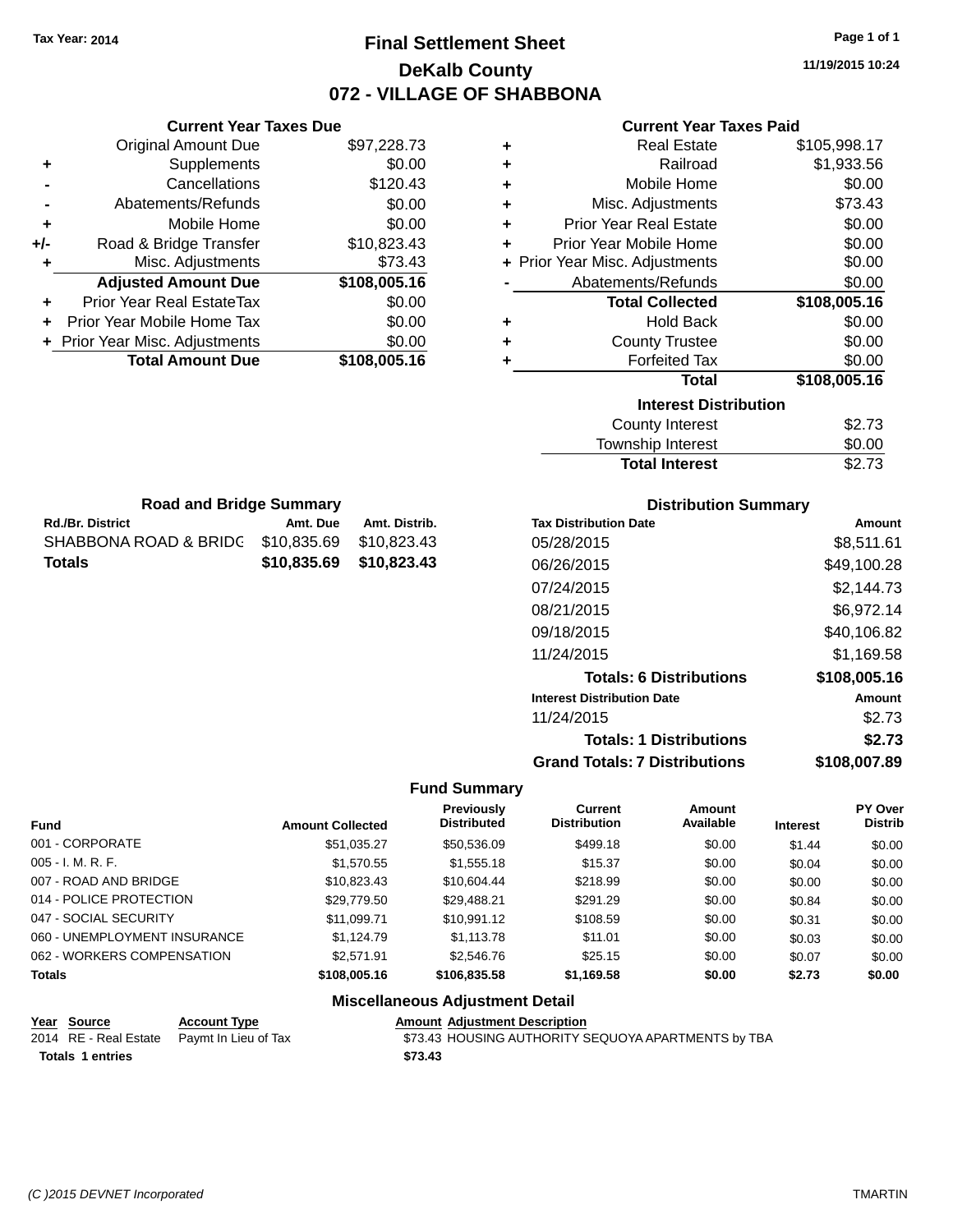### **Final Settlement Sheet Tax Year: 2014 Page 1 of 1 DeKalb County 073 - FLEWELLIN MEMORIAL LIBRARY**

**11/19/2015 10:24**

#### **Current Year Taxes Paid**

| ٠ | <b>Real Estate</b>             | \$25,565.46 |
|---|--------------------------------|-------------|
| ٠ | Railroad                       | \$519.40    |
| ٠ | Mobile Home                    | \$0.00      |
| ٠ | Misc. Adjustments              | \$19.72     |
| ÷ | <b>Prior Year Real Estate</b>  | \$0.00      |
| ٠ | Prior Year Mobile Home         | \$0.00      |
|   | + Prior Year Misc. Adjustments | \$0.00      |
|   | Abatements/Refunds             | \$0.00      |
|   | <b>Total Collected</b>         | \$26,104.58 |
| ٠ | <b>Hold Back</b>               | \$0.00      |
| ٠ | <b>County Trustee</b>          | \$0.00      |
| ÷ | <b>Forfeited Tax</b>           | \$0.00      |
|   | <b>Total</b>                   | \$26,104.58 |
|   | <b>Interest Distribution</b>   |             |
|   | County Interest                | \$0.66      |
|   | <b>Township Interest</b>       | \$0.00      |

| <b>Distribution Summary</b>          |             |
|--------------------------------------|-------------|
| <b>Tax Distribution Date</b>         | Amount      |
| 05/28/2015                           | \$2,052.45  |
| 06/26/2015                           | \$11,832.73 |
| 07/24/2015                           | \$541.43    |
| 08/21/2015                           | \$1,744.31  |
| 09/18/2015                           | \$9,678.33  |
| 11/24/2015                           | \$255.33    |
| <b>Totals: 6 Distributions</b>       | \$26,104.58 |
| <b>Interest Distribution Date</b>    | Amount      |
| 11/24/2015                           | \$0.66      |
| <b>Totals: 1 Distributions</b>       | \$0.66      |
| <b>Grand Totals: 7 Distributions</b> | \$26,105.24 |

**Total Interest** \$0.66

#### **Fund Summary**

| <b>Fund</b>     | <b>Amount Collected</b> | <b>Previously</b><br><b>Distributed</b> | Current<br><b>Distribution</b> | Amount<br>Available | <b>Interest</b> | PY Over<br>Distrib |
|-----------------|-------------------------|-----------------------------------------|--------------------------------|---------------------|-----------------|--------------------|
| 001 - CORPORATE | \$26.104.58             | \$25.849.25                             | \$255.33                       | \$0.00              | \$0.66          | \$0.00             |
| <b>Totals</b>   | \$26.104.58             | \$25.849.25                             | \$255.33                       | \$0.00              | \$0.66          | \$0.00             |

#### **Miscellaneous Adjustment Detail**

**Year Source Account Type Account Type Amount Adjustment Description**<br>2014 RE - Real Estate Paymt In Lieu of Tax \$19.72 HOUSING AUTHORITY S Totals 1 entries \$19.72

**Current Year Taxes Due** Original Amount Due \$26,117.23

**Adjusted Amount Due \$26,104.58**

**Total Amount Due \$26,104.58**

**+** Supplements \$0.00 **-** Cancellations \$32.37 **-** Abatements/Refunds \$0.00 **+** Mobile Home \$0.00 **+/-** Road & Bridge Transfer \$0.00 **+** Misc. Adjustments \$19.72

**+** Prior Year Real EstateTax \$0.00 **+** Prior Year Mobile Home Tax \$0.00 **+ Prior Year Misc. Adjustments**  $$0.00$ 

\$19.72 HOUSING AUTHORITY SEQUOYA APARTMENTS by TBA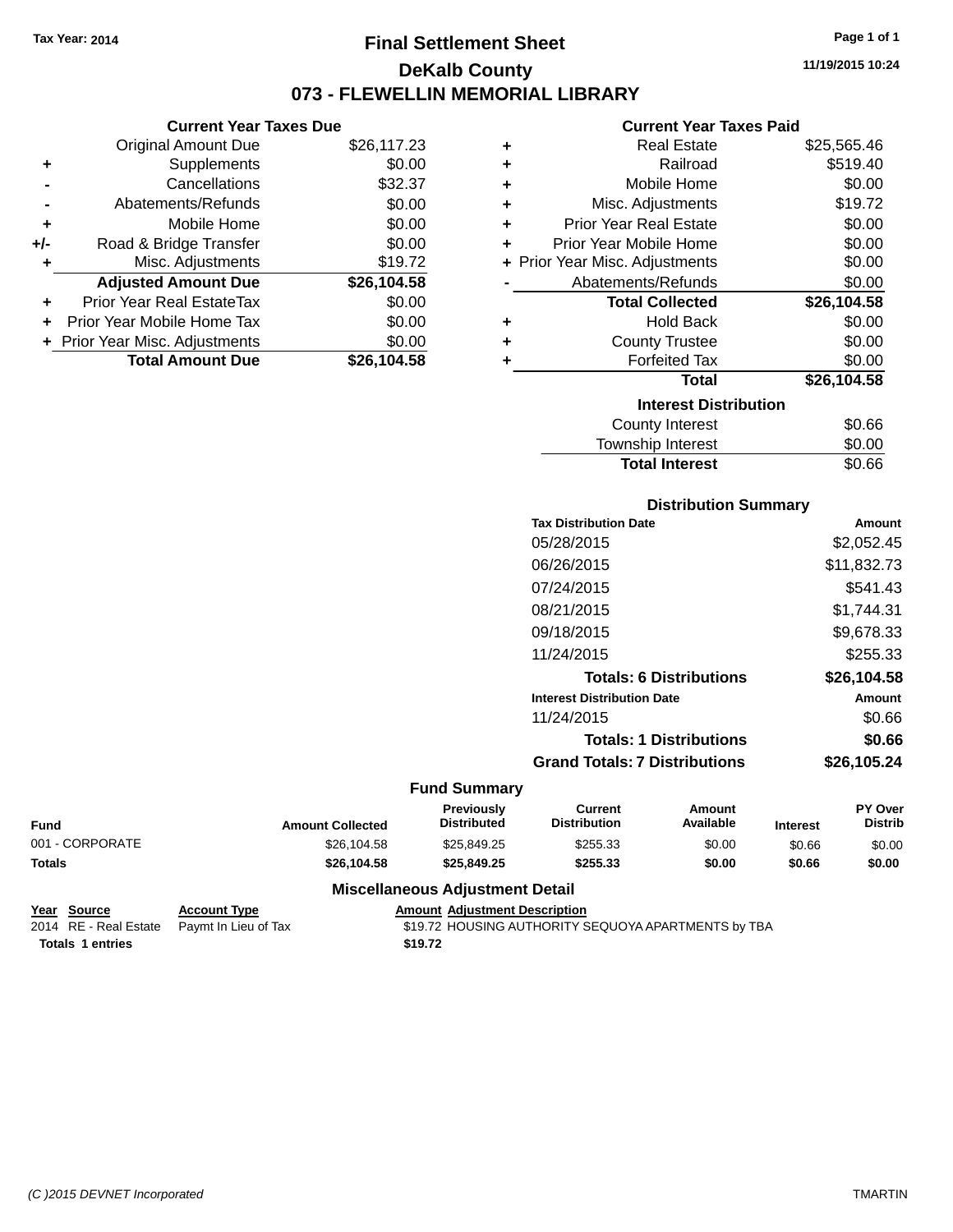# **Final Settlement Sheet Tax Year: 2014 Page 1 of 1 DeKalb County 074 - VILLAGE OF SOMONAUK**

**11/19/2015 10:24**

| <b>Current Year Taxes Paid</b> |  |  |  |
|--------------------------------|--|--|--|
|--------------------------------|--|--|--|

| ٠ | <b>Real Estate</b>             | \$440,169.74 |
|---|--------------------------------|--------------|
| ٠ | Railroad                       | \$3,850.52   |
| ٠ | Mobile Home                    | \$0.00       |
| ÷ | Misc. Adjustments              | \$0.00       |
| ÷ | <b>Prior Year Real Estate</b>  | \$0.00       |
| ٠ | Prior Year Mobile Home         | \$0.00       |
|   | + Prior Year Misc. Adjustments | \$0.00       |
|   | Abatements/Refunds             | \$0.00       |
|   | <b>Total Collected</b>         | \$444,020.26 |
| ٠ | <b>Hold Back</b>               | \$0.00       |
| ٠ | <b>County Trustee</b>          | \$281.05     |
| ٠ | <b>Forfeited Tax</b>           | \$0.00       |
|   | <b>Total</b>                   | \$444,301.31 |
|   | <b>Interest Distribution</b>   |              |
|   | <b>County Interest</b>         | \$11.24      |
|   | <b>Township Interest</b>       | \$0.00       |

| Interest Distribution  |         |
|------------------------|---------|
| <b>County Interest</b> | \$11.24 |
| Township Interest      | \$0.00  |
| <b>Total Interest</b>  | \$11.24 |
|                        |         |

| <b>Rd./Br. District</b>                      | Amt. Due | Amt. Distrib.           | Tax |
|----------------------------------------------|----------|-------------------------|-----|
| SOMONAUK ROAD & BRID(\$53,348.84 \$53,324.37 |          |                         | 05/ |
| <b>Totals</b>                                |          | \$53,348.84 \$53,324.37 | 06/ |
|                                              |          |                         | 07/ |
|                                              |          |                         |     |

**Current Year Taxes Due** Original Amount Due \$391,716.20

**Adjusted Amount Due \$444,301.31**

**Total Amount Due \$444,301.31**

**+** Supplements \$0.00 **-** Cancellations \$739.26 **-** Abatements/Refunds \$0.00 **+** Mobile Home \$0.00 **+/-** Road & Bridge Transfer \$53,324.37 **+** Misc. Adjustments \$0.00

**+** Prior Year Real EstateTax \$0.00 **+** Prior Year Mobile Home Tax \$0.00 **+ Prior Year Misc. Adjustments**  $$0.00$ 

**Road and Bridge Summary**

#### **Distribution Summary**

| <b>Tax Distribution Date</b>         | Amount        |
|--------------------------------------|---------------|
| 05/28/2015                           | \$49,739.00   |
| 06/26/2015                           | \$198,986.28  |
| 07/24/2015                           | \$4,830.38    |
| 08/21/2015                           | \$36,184.35   |
| 09/18/2015                           | \$144,565.17  |
| 11/24/2015                           | \$9,715.08    |
| <b>Totals: 6 Distributions</b>       | \$444,020.26  |
| <b>Interest Distribution Date</b>    | <b>Amount</b> |
| 11/24/2015                           | \$11.24       |
| <b>Totals: 1 Distributions</b>       | \$11.24       |
| <b>Grand Totals: 7 Distributions</b> | \$444,031.50  |

| <b>Fund</b>                             | <b>Amount Collected</b> | <b>Previously</b><br><b>Distributed</b> | Current<br><b>Distribution</b> | Amount<br>Available | <b>Interest</b> | <b>PY Over</b><br><b>Distrib</b> |
|-----------------------------------------|-------------------------|-----------------------------------------|--------------------------------|---------------------|-----------------|----------------------------------|
| 001 - CORPORATE                         | \$109.037.36            | \$106,707.28                            | \$2,330.08                     | \$0.00              | \$3.13          | \$0.00                           |
| 003 - BONDS AND INTEREST                | \$142,421.16            | \$139,377.70                            | \$3.043.46                     | \$0.00              | \$4.10          | \$0.00                           |
| 007 - ROAD AND BRIDGE                   | \$53.324.37             | \$51.958.22                             | \$1,366.15                     | \$0.00              | \$0.00          | \$0.00                           |
| 014 - POLICE PROTECTION                 | \$25,863,68             | \$25,310.99                             | \$552.69                       | \$0.00              | \$0.74          | \$0.00                           |
| 025 - GARBAGE DISPOSAL                  | \$17,243.36             | \$16,874.89                             | \$368.47                       | \$0.00              | \$0.50          | \$0.00                           |
| 027 - AUDIT                             | \$18.969.45             | \$18,564.09                             | \$405.36                       | \$0.00              | \$0.55          | \$0.00                           |
| 035 - TORT JUDGEMENTS/LIABILITY<br>INS. | \$42,244.00             | \$41.341.28                             | \$902.72                       | \$0.00              | \$1.22          | \$0.00                           |
| 047 - SOCIAL SECURITY                   | \$34.916.88             | \$34,170.73                             | \$746.15                       | \$0.00              | \$1.00          | \$0.00                           |
| <b>Totals</b>                           | \$444.020.26            | \$434,305.18                            | \$9,715.08                     | \$0.00              | \$11.24         | \$0.00                           |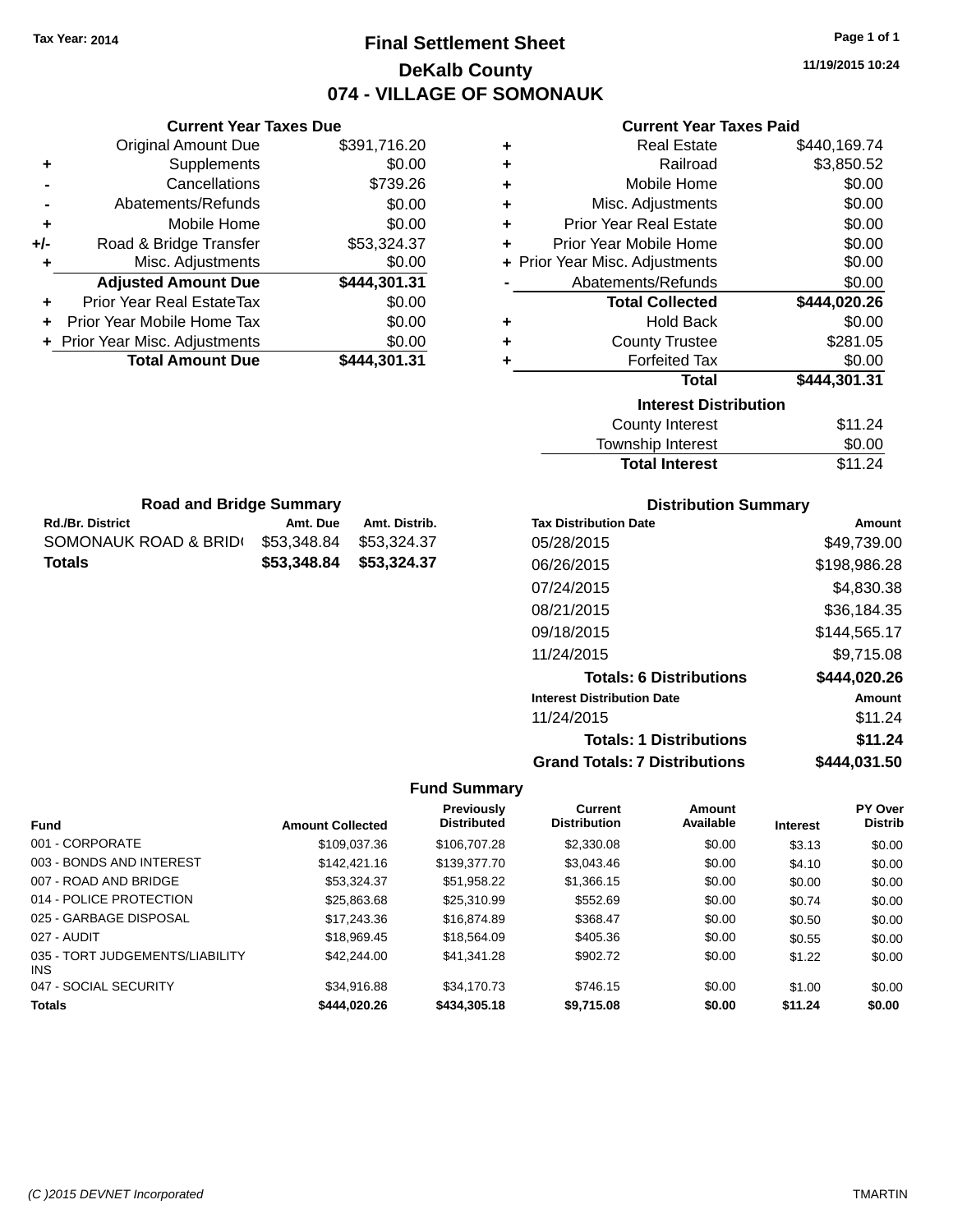# **Final Settlement Sheet Tax Year: 2014 Page 1 of 1 DeKalb County 075 - SOMONAUK LIBRARY**

**Current Year Taxes Due**

|       | <b>Original Amount Due</b>     | \$136,333.00 |
|-------|--------------------------------|--------------|
| ٠     | Supplements                    | \$0.00       |
|       | Cancellations                  | \$210.30     |
|       | Abatements/Refunds             | \$0.00       |
| ÷     | Mobile Home                    | \$2.37       |
| $+/-$ | Road & Bridge Transfer         | \$0.00       |
| ٠     | Misc. Adjustments              | \$0.00       |
|       | <b>Adjusted Amount Due</b>     | \$136,125.07 |
|       | Prior Year Real EstateTax      | \$0.00       |
| ÷     | Prior Year Mobile Home Tax     | \$0.00       |
|       | + Prior Year Misc. Adjustments | \$0.00       |
|       | <b>Total Amount Due</b>        | \$136,125.07 |
|       |                                |              |

#### **Current Year Taxes Paid**

| ٠ | <b>Real Estate</b>             | \$134,589.46 |
|---|--------------------------------|--------------|
| ÷ | Railroad                       | \$1,460.92   |
| ÷ | Mobile Home                    | \$2.37       |
| ٠ | Misc. Adjustments              | \$0.00       |
| ٠ | <b>Prior Year Real Estate</b>  | \$0.00       |
| ٠ | Prior Year Mobile Home         | \$0.00       |
|   | + Prior Year Misc. Adjustments | \$0.00       |
|   | Abatements/Refunds             | \$0.00       |
|   |                                |              |
|   | <b>Total Collected</b>         | \$136,052.75 |
| ٠ | <b>Hold Back</b>               | \$0.00       |
| ÷ | <b>County Trustee</b>          | \$72.32      |
| ٠ | <b>Forfeited Tax</b>           | \$0.00       |
|   | <b>Total</b>                   | \$136,125.07 |
|   | <b>Interest Distribution</b>   |              |
|   | County Interest                | \$3.44       |

### **Distribution Summary**

Total Interest \$3.44

| <b>Tax Distribution Date</b>         | Amount       |
|--------------------------------------|--------------|
| 05/28/2015                           | \$15.493.20  |
| 06/26/2015                           | \$60,539.90  |
| 07/24/2015                           | \$1,245.55   |
| 08/21/2015                           | \$10,919.82  |
| 09/18/2015                           | \$44,150.23  |
| 11/24/2015                           | \$3,704.05   |
| <b>Totals: 6 Distributions</b>       | \$136,052.75 |
| <b>Interest Distribution Date</b>    | Amount       |
| 11/24/2015                           | \$3.44       |
| <b>Totals: 1 Distributions</b>       | \$3.44       |
| <b>Grand Totals: 7 Distributions</b> | \$136.056.19 |

|                                         |                         | Previously         | Current             | Amount    |                 | <b>PY Over</b> |
|-----------------------------------------|-------------------------|--------------------|---------------------|-----------|-----------------|----------------|
| <b>Fund</b>                             | <b>Amount Collected</b> | <b>Distributed</b> | <b>Distribution</b> | Available | <b>Interest</b> | <b>Distrib</b> |
| 001 - CORPORATE                         | \$50,454.07             | \$49,080.44        | \$1,373.63          | \$0.00    | \$1.28          | \$0.00         |
| 003 - BONDS AND INTEREST                | \$55,901.21             | \$54,379.29        | \$1,521.92          | \$0.00    | \$1.41          | \$0.00         |
| 004 - OPERATIONS & MAINTENANCE          | \$6,655.84              | \$6,474.64         | \$181.20            | \$0.00    | \$0.17          | \$0.00         |
| $005 - I. M. R. F.$                     | \$8,318.12              | \$8,091.68         | \$226.44            | \$0.00    | \$0.21          | \$0.00         |
| 027 - AUDIT                             | \$1.692.77              | \$1,646.70         | \$46.07             | \$0.00    | \$0.04          | \$0.00         |
| 035 - TORT JUDGEMENTS/LIABILITY<br>INS. | \$7,393.93              | \$7,192.63         | \$201.30            | \$0.00    | \$0.19          | \$0.00         |
| 047 - SOCIAL SECURITY                   | \$5.636.81              | \$5,483,32         | \$153.49            | \$0.00    | \$0.14          | \$0.00         |
| <b>Totals</b>                           | \$136,052.75            | \$132,348,70       | \$3.704.05          | \$0.00    | \$3.44          | \$0.00         |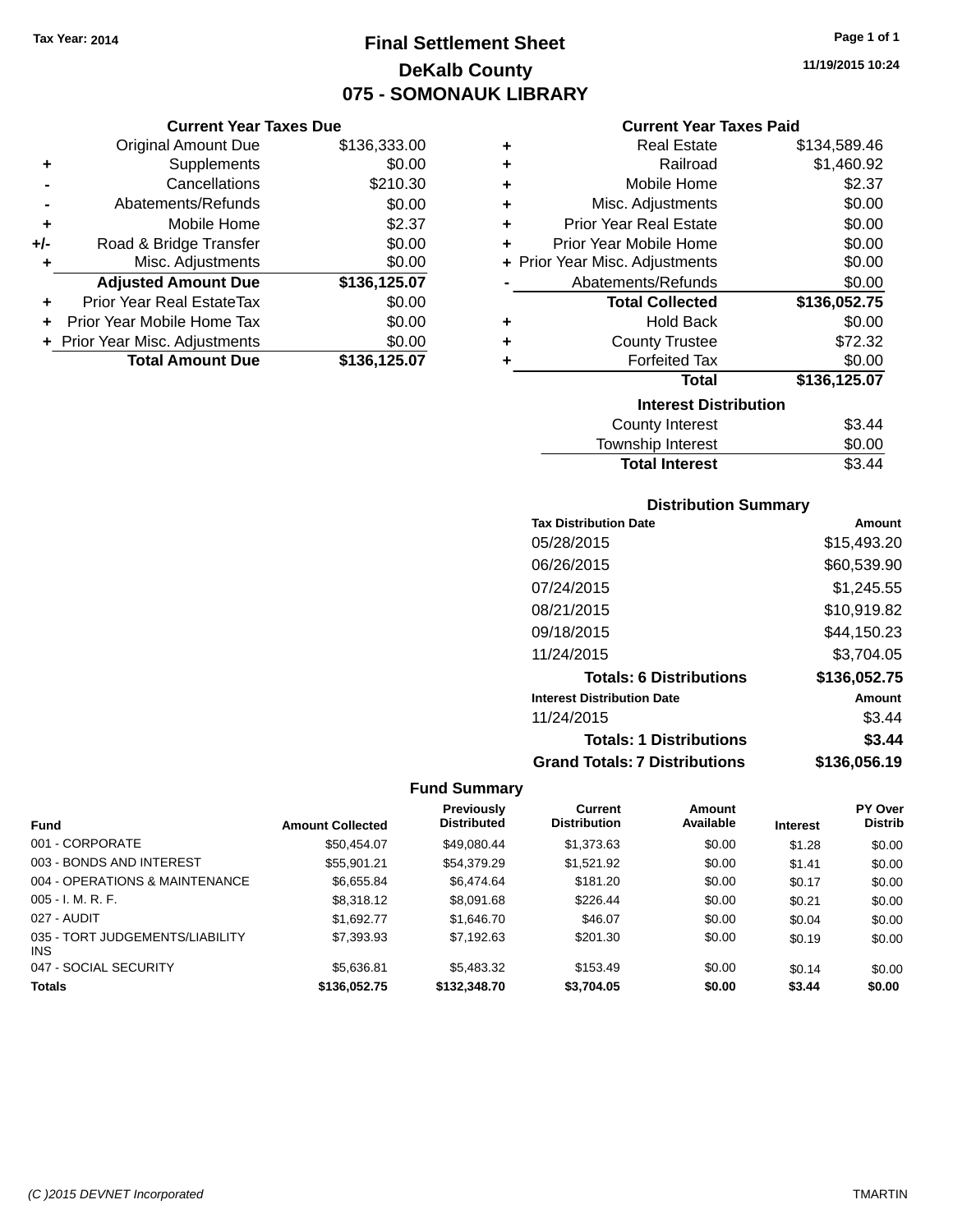# **Final Settlement Sheet Tax Year: 2014 Page 1 of 2 DeKalb County 076 - CITY OF SYCAMORE**

**11/19/2015 10:24**

### **Current Year Taxes Paid**

|       | <b>Current Year Taxes Due</b>  |                |
|-------|--------------------------------|----------------|
|       | <b>Original Amount Due</b>     | \$2,653,309.13 |
| ٠     | Supplements                    | \$86.44        |
|       | Cancellations                  | \$2,533.93     |
|       | Abatements/Refunds             | \$0.00         |
| ٠     | Mobile Home                    | \$1,058.13     |
| $+/-$ | Road & Bridge Transfer         | \$43,147.40    |
|       | Misc. Adjustments              | \$3,088.55     |
|       | <b>Adjusted Amount Due</b>     | \$2,698,155.72 |
| ٠     | Prior Year Real EstateTax      | \$623.67       |
|       | Prior Year Mobile Home Tax     | \$11.42        |
|       | + Prior Year Misc. Adjustments | \$6.74         |
|       | <b>Total Amount Due</b>        | \$2,698,797.55 |
|       |                                |                |

| ٠ | <b>Real Estate</b>             | \$2,693,492.45 |
|---|--------------------------------|----------------|
| ٠ | Railroad                       | \$0.38         |
| ٠ | Mobile Home                    | \$1,043.31     |
| ٠ | Misc. Adjustments              | \$3,088.55     |
| ٠ | <b>Prior Year Real Estate</b>  | \$623.67       |
| ٠ | Prior Year Mobile Home         | \$11.42        |
|   | + Prior Year Misc. Adjustments | \$6.74         |
|   | Abatements/Refunds             | \$0.00         |
|   | <b>Total Collected</b>         | \$2,698,266.52 |
| ٠ | <b>Hold Back</b>               | \$0.00         |
| ٠ | <b>County Trustee</b>          | \$454.28       |
|   |                                |                |
| ٠ | <b>Forfeited Tax</b>           | \$76.75        |
|   | <b>Total</b>                   | \$2,698,797.55 |
|   | <b>Interest Distribution</b>   |                |

| <b>Total Interest</b> | \$68.28 |
|-----------------------|---------|
| Township Interest     | \$0.00  |
| County Interest       | \$68.28 |

| <b>Road and Bridge Summary</b>   |             |               |  |
|----------------------------------|-------------|---------------|--|
| <b>Rd./Br. District</b>          | Amt. Due    | Amt. Distrib. |  |
| <b>CORTLAND ROAD &amp; BRIDG</b> | \$25,886.11 | \$25,809.42   |  |
| <b>DEKALB ROAD &amp; BRIDGE</b>  | \$9,911.00  | \$9,905.62    |  |
| SYCAMORE ROAD & BRIDO            | \$7,434.60  | \$7,432.36    |  |
| <b>Totals</b>                    | \$43,231.71 | \$43,147.40   |  |

### **Distribution Summary**

| <b>Tax Distribution Date</b>         | Amount         |
|--------------------------------------|----------------|
| 05/28/2015                           | \$242,971.79   |
| 06/26/2015                           | \$1,148,431.90 |
| 07/24/2015                           | \$26,310.64    |
| 08/21/2015                           | \$187,302.34   |
| 09/18/2015                           | \$1,022,708.63 |
| 11/24/2015                           | \$70.541.22    |
| <b>Totals: 6 Distributions</b>       | \$2,698,266.52 |
| <b>Interest Distribution Date</b>    | Amount         |
| 11/24/2015                           | \$68.28        |
| <b>Totals: 1 Distributions</b>       | \$68.28        |
| <b>Grand Totals: 7 Distributions</b> | \$2,698,334.80 |

### **Fund Summary**

| <b>Fund</b>                  | <b>Amount Collected</b> | <b>Previously</b><br><b>Distributed</b> | <b>Current</b><br><b>Distribution</b> | Amount<br>Available | <b>Interest</b> | PY Over<br><b>Distrib</b> |
|------------------------------|-------------------------|-----------------------------------------|---------------------------------------|---------------------|-----------------|---------------------------|
| 001 - CORPORATE              | \$1.253.202.95          | \$1.220.380.09                          | \$32,822.86                           | \$0.00              | \$32.22         | \$0.00                    |
| 003 - BONDS AND INTEREST     | \$156,681,22            | \$152,577,55                            | \$4,103,67                            | \$0.00              | \$4.03          | \$0.00                    |
| $005 - I. M. R. F.$          | \$157,660.97            | \$153.531.64                            | \$4.129.33                            | \$0.00              | \$4.05          | \$0.00                    |
| 007 - ROAD AND BRIDGE        | \$43,147.40             | \$42,146.86                             | \$1,000.54                            | \$0.00              | \$0.00          | \$0.00                    |
| 013 - FIREFIGHTER'S PENSION  | \$531.132.69            | \$517,221,70                            | \$13.910.99                           | \$0.00              | \$13.66         | \$0.00                    |
| 015 - POLICE PENSION         | \$356,577.19            | \$347.238.01                            | \$9,339.18                            | \$0.00              | \$9.17          | \$0.00                    |
| 047 - SOCIAL SECURITY        | \$89.743.03             | \$87.392.56                             | \$2,350.47                            | \$0.00              | \$2.31          | \$0.00                    |
| 048 - SCHOOL CROSSING GUARDS | \$20.038.18             | \$19.513.37                             | \$524.81                              | \$0.00              | \$0.52          | \$0.00                    |
| 143 - MEDICARE               | \$90.082.89             | \$87.723.52                             | \$2.359.37                            | \$0.00              | \$2.32          | \$0.00                    |
| <b>Totals</b>                | \$2,698,266.52          | \$2,627,725.30                          | \$70,541.22                           | \$0.00              | \$68.28         | \$0.00                    |

### **Miscellaneous Adjustment Detail**

| <u>Year Source</u> | <b>Account Type</b>                        | <b>Amount Adjustment Description</b>              |                                                           |
|--------------------|--------------------------------------------|---------------------------------------------------|-----------------------------------------------------------|
|                    | 2014 RE - Real Estate Back Tax Collected   |                                                   | \$478.82 SYCAMORE MEADOWS REDEMPTION 06-22-331-006 by TBA |
|                    | 2014 RE - Real Estate Paymt In Lieu of Tax | \$702.57 HOUSING AUTHORITY by TBA                 |                                                           |
|                    | 2014 RE - Real Estate Paymt In Lieu of Tax | \$702.57 HOUSING AUTHORITY by TBA                 |                                                           |
|                    | 2014 RE - Real Estate Back Tax Collected   | \$18.93 TRUSTEE SALE 06-20-280-001 by TBA         |                                                           |
|                    | 2014 RE - Real Estate Back Tax Collected   | \$40.87 TRUSTEE SALE 06-20-276-002 by TBA         |                                                           |
|                    | 2014 MH - Mobile Home Back Tax Collected   | \$6.74 SAUL REDEMPTION 08-01-401-005 2320F by TBA |                                                           |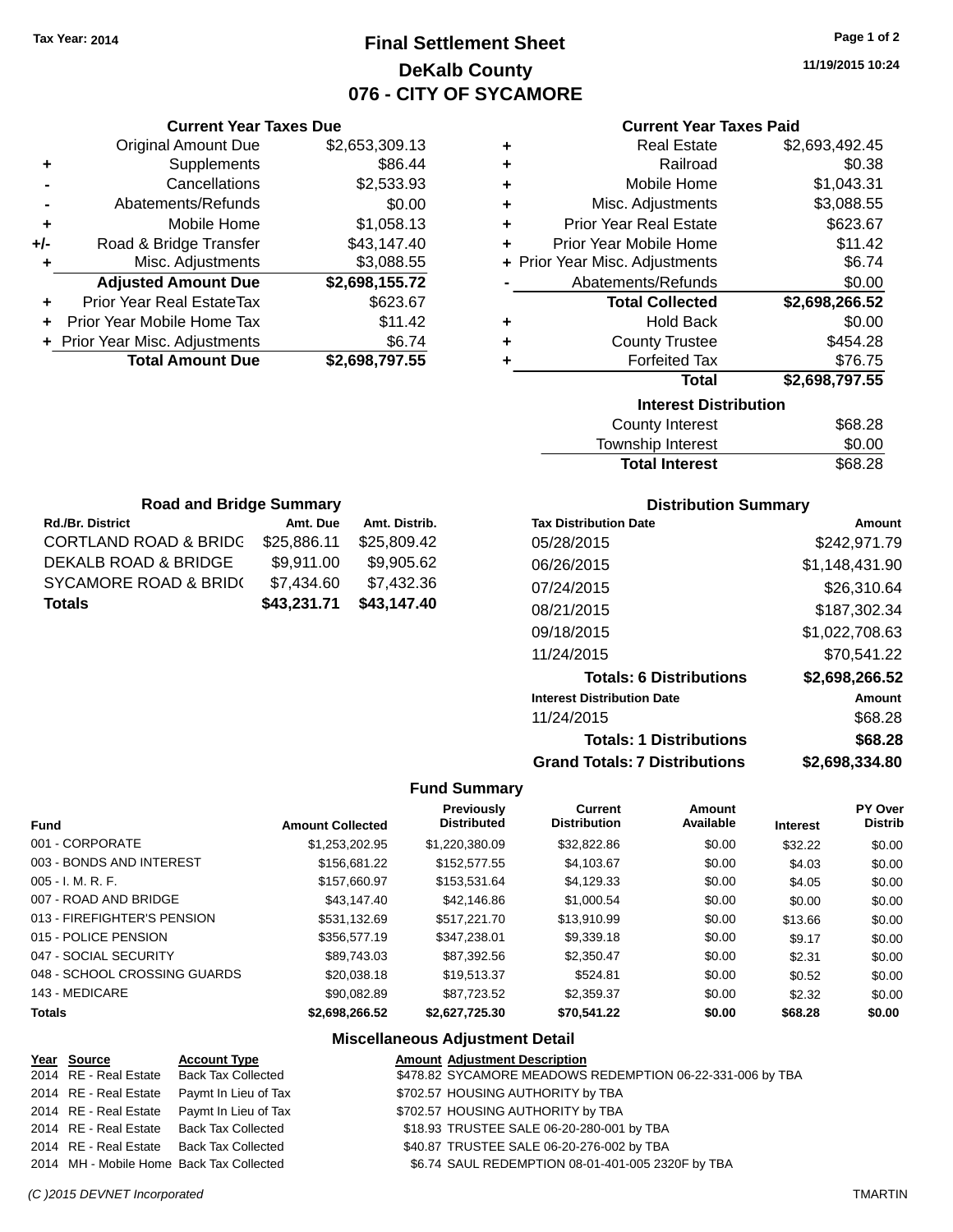# **Final Settlement Sheet Tax Year: 2014 Page 2 of 2 DeKalb County**

### **Miscellaneous Adjustment Detail**

**Totals 9 entries 9 and 2011 12:30 \$3,095.29** 

**Year** Source **Account Type Account Adjustment Description** 2014 RE - Real Estate Back Tax Collected **\$263.49 TRUSTEE SALE 06-21-439-008 by TBA** 2014 RE - Real Estate Back Tax Collected \$539.56 TRUSTEE SALE 06-21-440-008 by TBA 2014 RE - Real Estate Back Tax Collected \$341.74 TRUSTEE SALE 06-22-329-004 by TBA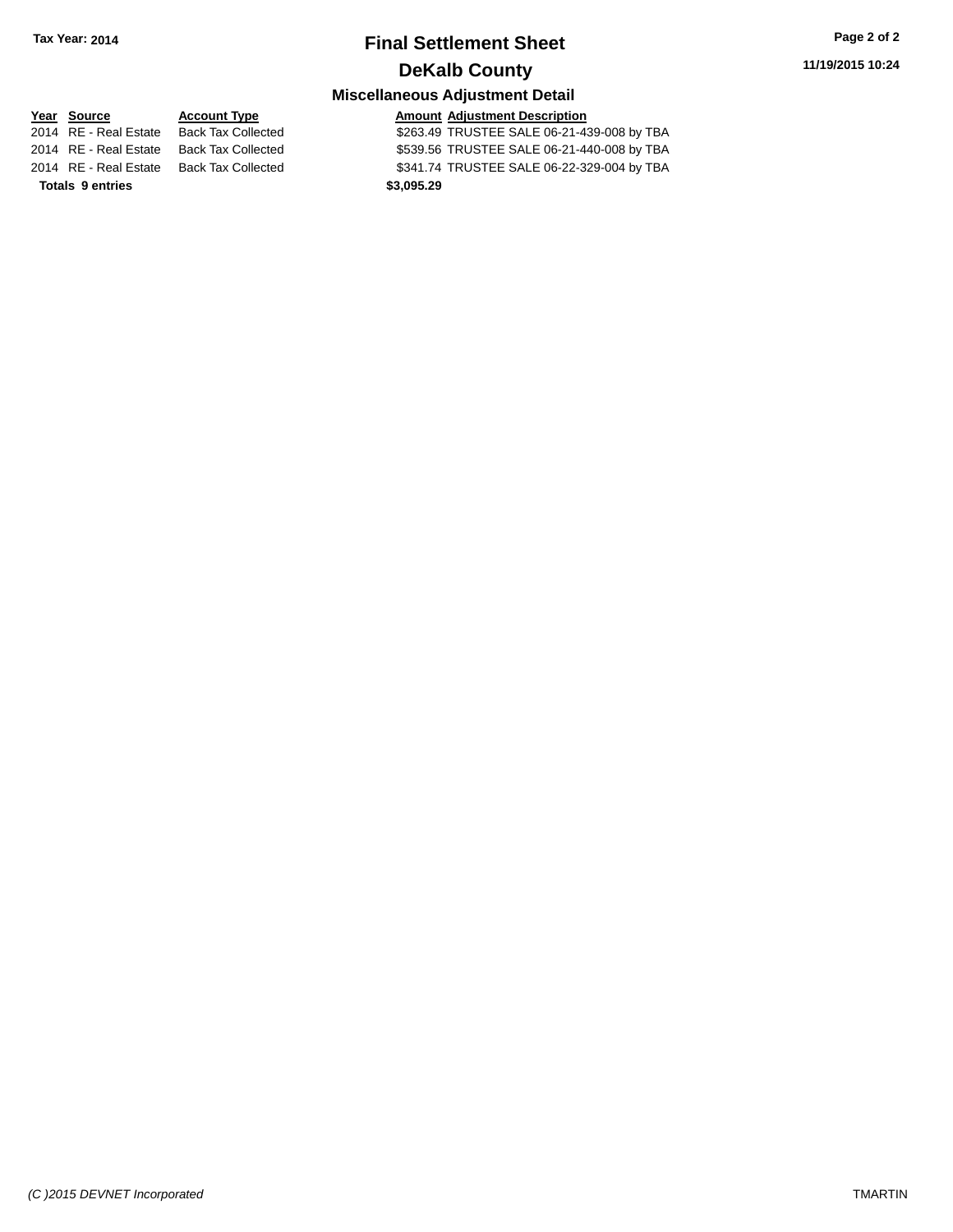**Current Year Taxes Due** Original Amount Due \$971,721.45

**Adjusted Amount Due \$972,343.84**

**Total Amount Due \$972,565.58**

**+** Supplements \$31.66 **-** Cancellations \$927.90 **-** Abatements/Refunds \$0.00 **+** Mobile Home \$387.52 **+/-** Road & Bridge Transfer \$0.00<br>**+** Misc. Adjustments \$1,131.11

**+** Prior Year Real EstateTax \$215.05 **+** Prior Year Mobile Home Tax \$4.22 **+** Prior Year Misc. Adjustments \$2.47

**+** Misc. Adjustments

# **Final Settlement Sheet Tax Year: 2014 Page 1 of 1 DeKalb County 077 - SYCAMORE LIBRARY**

**11/19/2015 10:24**

### **Current Year Taxes Paid**

| ٠ | <b>Real Estate</b>             | \$970,636.05 |
|---|--------------------------------|--------------|
| ٠ | Railroad                       | \$0.14       |
| ٠ | Mobile Home                    | \$382.09     |
| ٠ | Misc. Adjustments              | \$1,131.11   |
| ÷ | <b>Prior Year Real Estate</b>  | \$215.05     |
| ٠ | Prior Year Mobile Home         | \$4.22       |
|   | + Prior Year Misc. Adjustments | \$2.47       |
|   | Abatements/Refunds             | \$0.00       |
|   | <b>Total Collected</b>         | \$972,371.13 |
| ٠ | <b>Hold Back</b>               | \$0.00       |
| ٠ | <b>County Trustee</b>          | \$166.33     |
| ٠ | <b>Forfeited Tax</b>           | \$28.12      |
|   | <b>Total</b>                   | \$972,565.58 |
|   | <b>Interest Distribution</b>   |              |
|   | <b>County Interest</b>         | \$24.61      |
|   | Township Interest              | \$0.00       |

|                       | -----   |
|-----------------------|---------|
| <b>Total Interest</b> | \$24.61 |
|                       |         |

|  | <b>Distribution Summary</b> |  |
|--|-----------------------------|--|
|  |                             |  |

| <b>Tax Distribution Date</b>         | Amount       |
|--------------------------------------|--------------|
| 05/28/2015                           | \$87,643.86  |
| 06/26/2015                           | \$413,706.59 |
| 07/24/2015                           | \$9,509.25   |
| 08/21/2015                           | \$67,485.53  |
| 09/18/2015                           | \$368,558.17 |
| 11/24/2015                           | \$25,467.73  |
| <b>Totals: 6 Distributions</b>       | \$972,371.13 |
| <b>Interest Distribution Date</b>    | Amount       |
| 11/24/2015                           | \$24.61      |
| <b>Totals: 1 Distributions</b>       | \$24.61      |
| <b>Grand Totals: 7 Distributions</b> | \$972,395.74 |

#### **Fund Summary**

| <b>Fund</b>                              | <b>Amount Collected</b> | <b>Previously</b><br><b>Distributed</b> | Current<br><b>Distribution</b> | Amount<br>Available | <b>Interest</b> | PY Over<br><b>Distrib</b> |
|------------------------------------------|-------------------------|-----------------------------------------|--------------------------------|---------------------|-----------------|---------------------------|
| 005 - I. M. R. F.                        | \$0.00                  | \$0.00                                  | \$0.00                         | \$0.00              | \$0.00          | \$0.00                    |
| 016 - LIBRARY (township, municipalities) | \$972.371.13            | \$946,903.40                            | \$25,467.73                    | \$0.00              | \$24.61         | \$0.00                    |
| 027 - AUDIT                              | \$0.00                  | \$0.00                                  | \$0.00                         | \$0.00              | \$0.00          | \$0.00                    |
| 047 - SOCIAL SECURITY                    | \$0.00                  | \$0.00                                  | \$0.00                         | \$0.00              | \$0.00          | \$0.00                    |
| <b>Totals</b>                            | \$972,371.13            | \$946,903,40                            | \$25,467.73                    | \$0.00              | \$24.61         | \$0.00                    |

### **Miscellaneous Adjustment Detail**

| Year Source             | <b>Account Type</b>                      | <b>Amount Adjustment Description</b>                      |
|-------------------------|------------------------------------------|-----------------------------------------------------------|
| 2014 RE - Real Estate   | <b>Back Tax Collected</b>                | \$175.36 SYCAMORE MEADOWS REDEMPTION 06-22-331-006 by TBA |
| 2014 RE - Real Estate   | Paymt In Lieu of Tax                     | \$257.30 HOUSING AUTHORITY by TBA                         |
| 2014 RE - Real Estate   | Paymt In Lieu of Tax                     | \$257.30 HOUSING AUTHORITY by TBA                         |
| 2014 RE - Real Estate   | <b>Back Tax Collected</b>                | \$6.93 TRUSTEE SALE 06-20-280-001 by TBA                  |
|                         | 2014 RE - Real Estate Back Tax Collected | \$14.97 TRUSTEE SALE 06-20-276-002 by TBA                 |
|                         | 2014 MH - Mobile Home Back Tax Collected | \$2.47 SAUL REDEMPTION 08-01-401-005 2320F by TBA         |
| 2014 RE - Real Estate   | Back Tax Collected                       | \$96.50 TRUSTEE SALE 06-21-439-008 by TBA                 |
| 2014 RE - Real Estate   | Back Tax Collected                       | \$197.60 TRUSTEE SALE 06-21-440-008 by TBA                |
| 2014 RE - Real Estate   | Back Tax Collected                       | \$125.15 TRUSTEE SALE 06-22-329-004 by TBA                |
| <b>Totals 9 entries</b> |                                          | \$1,133.58                                                |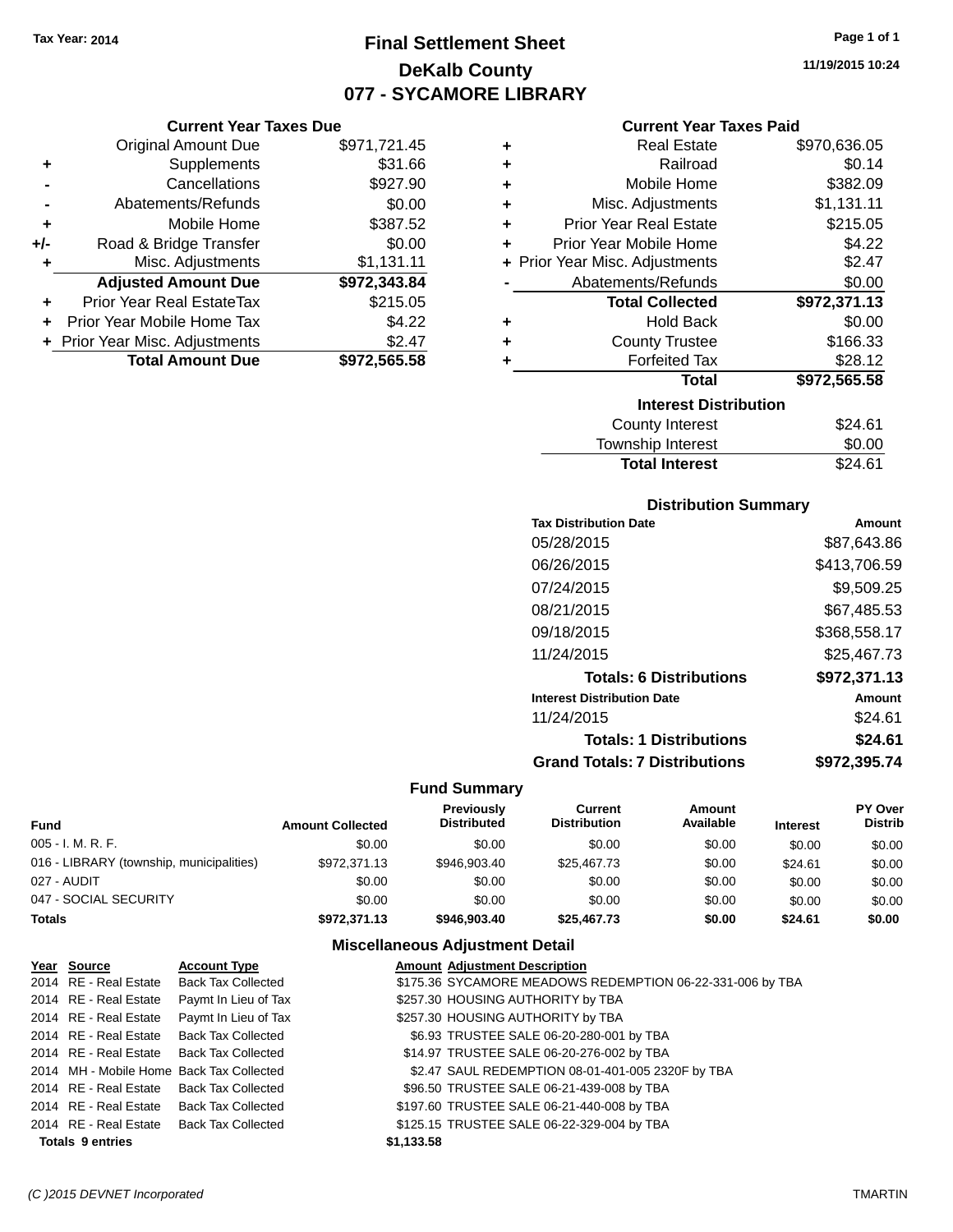# **Final Settlement Sheet Tax Year: 2014 Page 1 of 1 DeKalb County 078 - VILLAGE OF WATERMAN**

**11/19/2015 10:24**

### **Current Year Taxes Paid**

|     | <b>Current Year Taxes Due</b>  |              |
|-----|--------------------------------|--------------|
|     | <b>Original Amount Due</b>     | \$176,718.15 |
| ٠   | Supplements                    | \$0.00       |
|     | Cancellations                  | \$144.64     |
|     | Abatements/Refunds             | \$0.00       |
| ٠   | Mobile Home                    | \$85.75      |
| +/- | Road & Bridge Transfer         | \$32,270.58  |
| ٠   | Misc. Adjustments              | \$0.00       |
|     | <b>Adjusted Amount Due</b>     | \$208,929.84 |
| ٠   | Prior Year Real EstateTax      | \$0.00       |
| ÷   | Prior Year Mobile Home Tax     | \$0.00       |
|     | + Prior Year Misc. Adjustments | \$0.00       |
|     | <b>Total Amount Due</b>        | \$208.929.84 |
|     |                                |              |

**Rd./Br. District Co. Amt. Due Amt. Distrib. Road and Bridge Summary**

CLINTON ROAD & BRIDGE \$32,278.68 \$32,270.58 **Totals \$32,278.68 \$32,270.58**

| ٠ | <b>Real Estate</b>             | \$207,429.05 |
|---|--------------------------------|--------------|
| ÷ | Railroad                       | \$1,335.68   |
| ÷ | Mobile Home                    | \$85.75      |
| ٠ | Misc. Adjustments              | \$0.00       |
| ٠ | <b>Prior Year Real Estate</b>  | \$0.00       |
| ÷ | Prior Year Mobile Home         | \$0.00       |
|   | + Prior Year Misc. Adjustments | \$0.00       |
|   | Abatements/Refunds             | \$0.00       |
|   |                                |              |
|   | <b>Total Collected</b>         | \$208,850.48 |
| ٠ | <b>Hold Back</b>               | \$0.00       |
| ٠ | <b>County Trustee</b>          | \$79.36      |
| ٠ | <b>Forfeited Tax</b>           | \$0.00       |
|   | <b>Total</b>                   | \$208,929.84 |
|   | <b>Interest Distribution</b>   |              |
|   | <b>County Interest</b>         | \$5.28       |

# Total Interest \$5.28

| <b>Distribution Summary</b>          |              |
|--------------------------------------|--------------|
| <b>Tax Distribution Date</b>         | Amount       |
| 05/28/2015                           | \$20,600.16  |
| 06/26/2015                           | \$89,691.63  |
| 07/24/2015                           | \$2,606.47   |
| 08/21/2015                           | \$12,449.17  |
| 09/18/2015                           | \$78,557.79  |
| 11/24/2015                           | \$4.945.26   |
| <b>Totals: 6 Distributions</b>       | \$208,850.48 |
| <b>Interest Distribution Date</b>    | Amount       |
| 11/24/2015                           | \$5.28       |
| <b>Totals: 1 Distributions</b>       | \$5.28       |
| <b>Grand Totals: 7 Distributions</b> | \$208.855.76 |

|                                         |                         | Previously         | Current             | Amount    |                 | PY Over        |
|-----------------------------------------|-------------------------|--------------------|---------------------|-----------|-----------------|----------------|
| <b>Fund</b>                             | <b>Amount Collected</b> | <b>Distributed</b> | <b>Distribution</b> | Available | <b>Interest</b> | <b>Distrib</b> |
| 001 - CORPORATE                         | \$97,928.37             | \$95,489.55        | \$2,438.82          | \$0.00    | \$2.93          | \$0.00         |
| 007 - ROAD AND BRIDGE                   | \$32,270.58             | \$31.722.89        | \$547.69            | \$0.00    | \$0.00          | \$0.00         |
| 014 - POLICE PROTECTION                 | \$29,046.69             | \$28,323.31        | \$723.38            | \$0.00    | \$0.87          | \$0.00         |
| 027 - AUDIT                             | \$14.798.29             | \$14,429.75        | \$368.54            | \$0.00    | \$0.44          | \$0.00         |
| 035 - TORT JUDGEMENTS/LIABILITY<br>INS. | \$31.488.61             | \$30.704.41        | \$784.20            | \$0.00    | \$0.94          | \$0.00         |
| 047 - SOCIAL SECURITY                   | \$2,886.02              | \$2,814.15         | \$71.87             | \$0.00    | \$0.09          | \$0.00         |
| 073 - CHLORINATION OF SEWAGE            | \$431.92                | \$421.16           | \$10.76             | \$0.00    | \$0.01          | \$0.00         |
| <b>Totals</b>                           | \$208,850,48            | \$203.905.22       | \$4,945.26          | \$0.00    | \$5.28          | \$0.00         |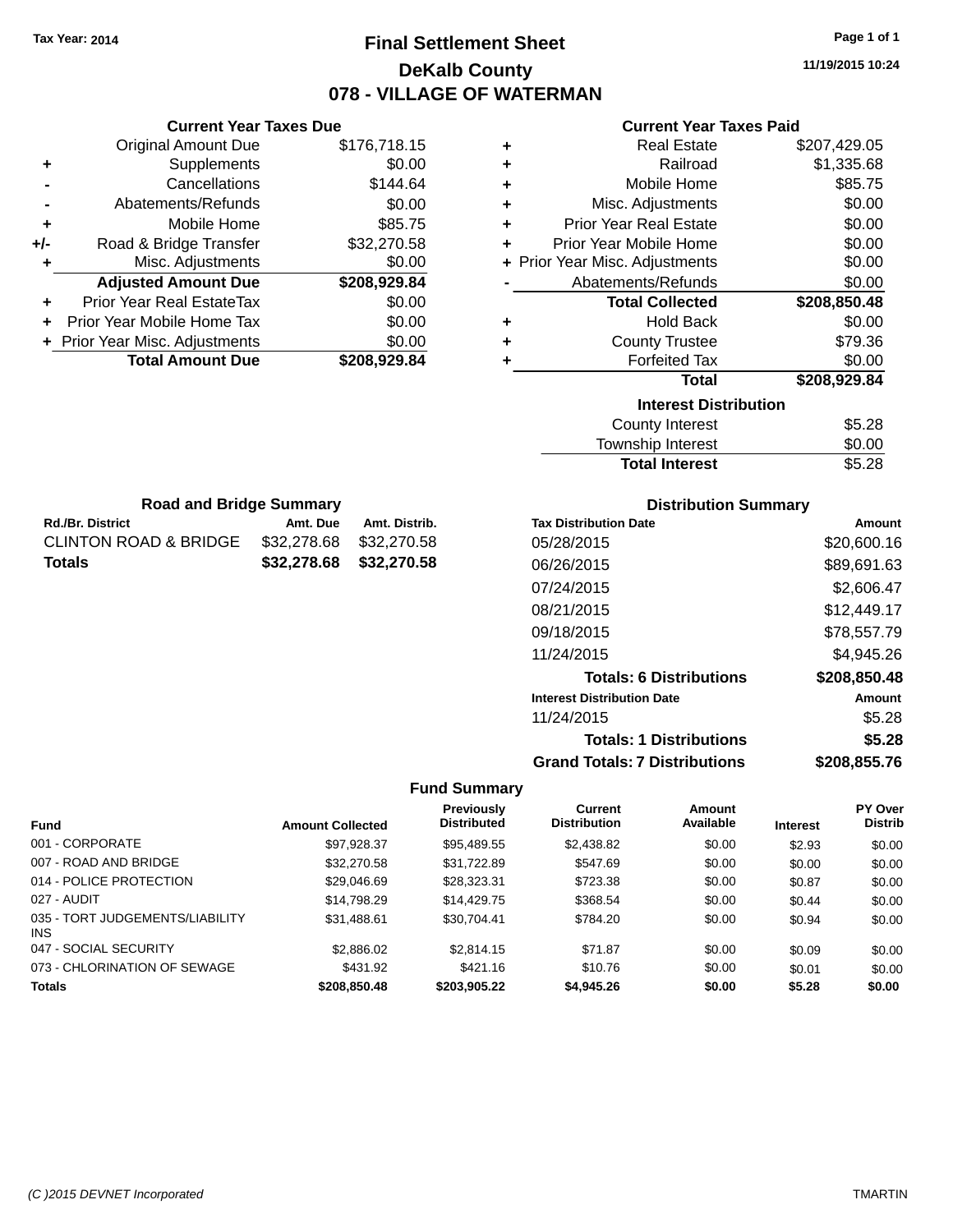**Current Year Taxes Due**

# **Final Settlement Sheet Tax Year: 2014 Page 1 of 1 DeKalb County 079 - HINCKLEY SPEC SERV #1**

**11/19/2015 10:24**

#### **Current Year Taxes Paid**

Total Interest \$0.01

|                | <b>Original Amount Due</b>     | \$440.00 | ٠ | <b>Real Estate</b>             | \$440.00 |
|----------------|--------------------------------|----------|---|--------------------------------|----------|
| ٠              | Supplements                    | \$0.00   | ٠ | Railroad                       | \$0.00   |
|                | Cancellations                  | \$0.00   | ٠ | Mobile Home                    | \$0.00   |
| $\blacksquare$ | Abatements/Refunds             | \$0.00   | ٠ | Misc. Adjustments              | \$0.00   |
| ٠              | Mobile Home                    | \$0.00   | ٠ | <b>Prior Year Real Estate</b>  | \$0.00   |
| I-             | Road & Bridge Transfer         | \$0.00   | ٠ | Prior Year Mobile Home         | \$0.00   |
| ٠              | Misc. Adjustments              | \$0.00   |   | + Prior Year Misc. Adjustments | \$0.00   |
|                | <b>Adjusted Amount Due</b>     | \$440.00 |   | Abatements/Refunds             | \$0.00   |
| ÷              | Prior Year Real EstateTax      | \$0.00   |   | <b>Total Collected</b>         | \$440.00 |
|                | + Prior Year Mobile Home Tax   | \$0.00   | ٠ | <b>Hold Back</b>               | \$0.00   |
|                | + Prior Year Misc. Adjustments | \$0.00   | ٠ | <b>County Trustee</b>          | \$0.00   |
|                | <b>Total Amount Due</b>        | \$440.00 |   | <b>Forfeited Tax</b>           | \$0.00   |
|                |                                |          |   | <b>Total</b>                   | \$440.00 |
|                |                                |          |   | <b>Interest Distribution</b>   |          |
|                |                                |          |   | County Interest                | \$0.01   |
|                |                                |          |   | <b>Township Interest</b>       | \$0.00   |

#### **Distribution Summary Tax Distribution Date Amount** 05/28/2015 \$27.46 06/26/2015 \$192.54 08/21/2015 \$32.81 09/18/2015 \$180.06 11/24/2015 \$7.13 **Totals: 5 Distributions \$440.00 Interest Distribution Date Amount** 11/24/2015 \$0.01 **Totals: 1 Distributions \$0.01 Grand Totals: 6 Distributions \$440.01 Fund Summary PY Over Amount Current Previously**

| Fund                       | <b>Amount Collected</b> | πισνισμοιν<br><b>Distributed</b> | uuru<br><b>Distribution</b> | Allivulit<br>Available | <b>Interest</b> | ו שע<br><b>Distrib</b> |
|----------------------------|-------------------------|----------------------------------|-----------------------------|------------------------|-----------------|------------------------|
| 023 - SPECIAL SERVICE AREA | \$440.00                | \$432.87                         | \$7.13                      | \$0.00                 | \$0.01          | \$0.00                 |
| Totals                     | \$440.00                | \$432.87                         | \$7.13                      | \$0.00                 | \$0.01          | \$0.00                 |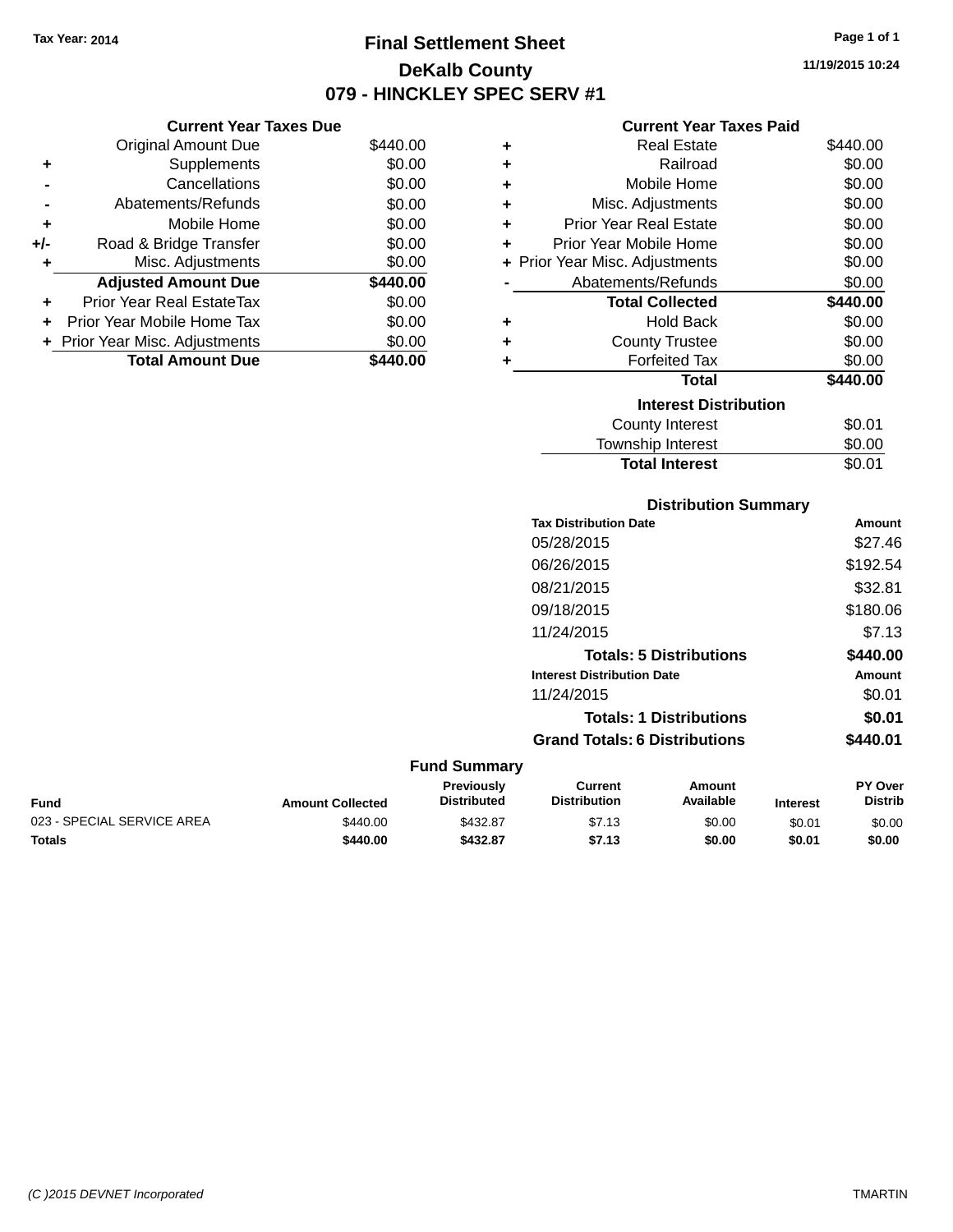**Current Year Taxes Due** Original Amount Due \$440.13

**Adjusted Amount Due \$440.13**

Total Amount Due \$440.13

**+** Supplements \$0.00 **-** Cancellations \$0.00 **-** Abatements/Refunds \$0.00 **+** Mobile Home \$0.00 **+/-** Road & Bridge Transfer \$0.00 **+** Misc. Adjustments \$0.00

**+** Prior Year Real EstateTax \$0.00 **+** Prior Year Mobile Home Tax \$0.00 **+ Prior Year Misc. Adjustments**  $$0.00$ 

# **Final Settlement Sheet Tax Year: 2014 Page 1 of 1 DeKalb County 080 - HINCKLEY SPEC SERV #2**

**11/19/2015 10:24**

#### **Current Year Taxes Paid**

| ٠ | <b>Real Estate</b>             | \$440.13 |
|---|--------------------------------|----------|
| ٠ | Railroad                       | \$0.00   |
| ÷ | Mobile Home                    | \$0.00   |
| ٠ | Misc. Adjustments              | \$0.00   |
| ٠ | Prior Year Real Estate         | \$0.00   |
| ÷ | Prior Year Mobile Home         | \$0.00   |
|   | + Prior Year Misc. Adjustments | \$0.00   |
|   | Abatements/Refunds             | \$0.00   |
|   | <b>Total Collected</b>         | \$440.13 |
| ٠ | <b>Hold Back</b>               | \$0.00   |
| ٠ | <b>County Trustee</b>          | \$0.00   |
| ٠ | <b>Forfeited Tax</b>           | \$0.00   |
|   | Total                          | \$440.13 |
|   | <b>Interest Distribution</b>   |          |
|   | County Interest                | \$0.01   |
|   | <b>Township Interest</b>       | \$0.00   |
|   | <b>Total Interest</b>          | \$0.01   |

|                            |                         | <b>Distribution Summary</b>      |                                       |                                |                 |                           |
|----------------------------|-------------------------|----------------------------------|---------------------------------------|--------------------------------|-----------------|---------------------------|
|                            |                         |                                  | <b>Tax Distribution Date</b>          |                                |                 | <b>Amount</b>             |
|                            |                         |                                  | 05/28/2015                            |                                |                 | \$13.60                   |
|                            |                         |                                  | 06/26/2015                            |                                |                 | \$218.17                  |
|                            |                         |                                  | 08/21/2015                            |                                |                 | \$38.72                   |
|                            |                         |                                  | 09/18/2015                            |                                |                 | \$163.53                  |
|                            |                         |                                  | 11/24/2015                            |                                |                 | \$6.11                    |
|                            |                         |                                  |                                       | <b>Totals: 5 Distributions</b> |                 | \$440.13                  |
|                            |                         |                                  | <b>Interest Distribution Date</b>     |                                |                 | <b>Amount</b>             |
|                            |                         |                                  | 11/24/2015                            |                                |                 | \$0.01                    |
|                            |                         |                                  |                                       | <b>Totals: 1 Distributions</b> |                 | \$0.01                    |
|                            |                         |                                  | <b>Grand Totals: 6 Distributions</b>  |                                |                 | \$440.14                  |
|                            |                         | <b>Fund Summary</b>              |                                       |                                |                 |                           |
| <b>Fund</b>                | <b>Amount Collected</b> | Previously<br><b>Distributed</b> | <b>Current</b><br><b>Distribution</b> | <b>Amount</b><br>Available     | <b>Interest</b> | PY Over<br><b>Distrib</b> |
| 023 - SPECIAL SERVICE AREA | \$440.13                | \$434.02                         | \$6.11                                | \$0.00                         | \$0.01          | \$0.00                    |

**Totals \$440.13 \$434.02 \$6.11 \$0.00 \$0.01 \$0.00**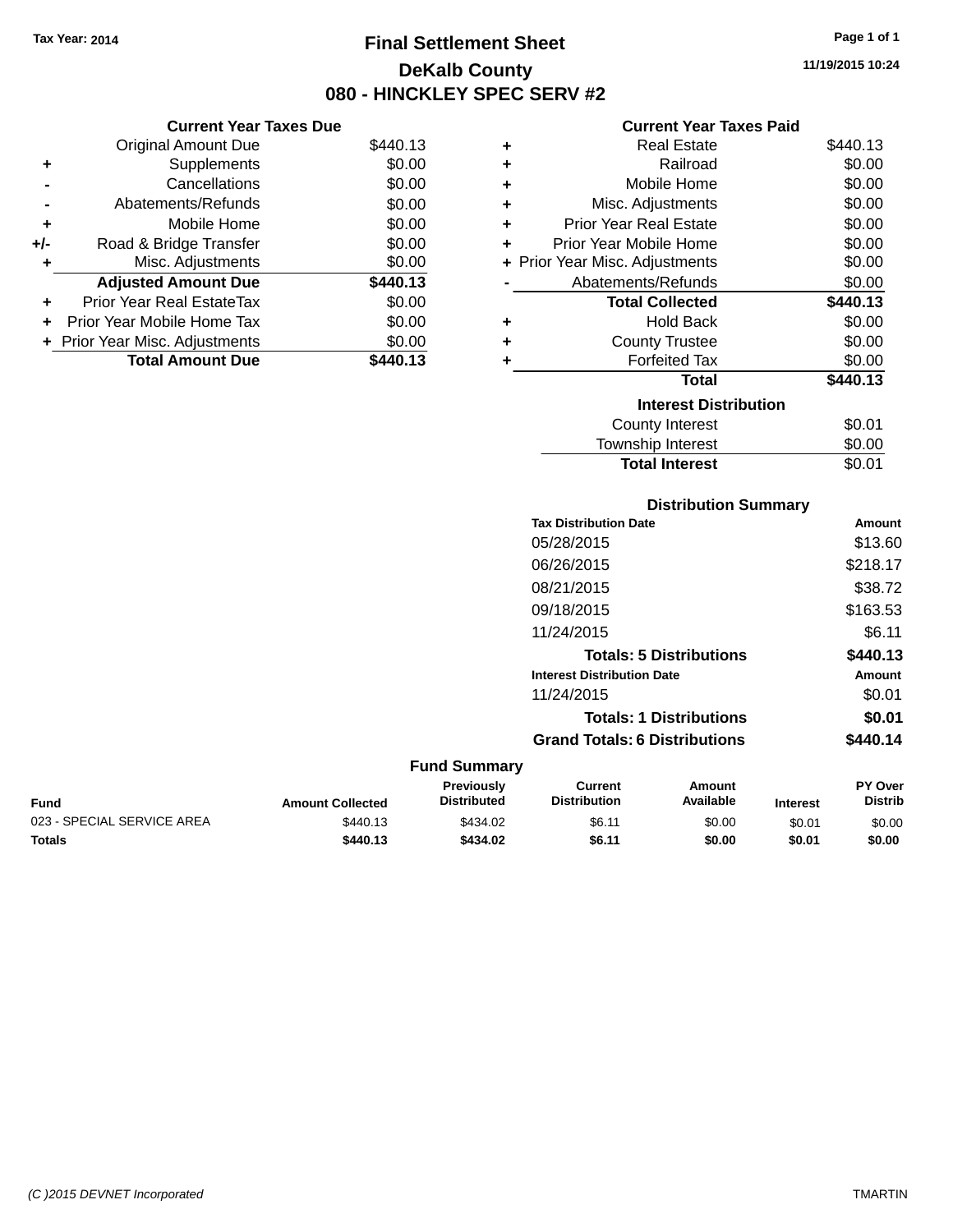# **Final Settlement Sheet Tax Year: 2014 Page 1 of 1 DeKalb County 083 - TOWN OF CORTLAND SBA #1**

**11/19/2015 10:24**

|  | <b>Current Year Taxes Paid</b> |  |  |  |
|--|--------------------------------|--|--|--|
|--|--------------------------------|--|--|--|

|     | <b>Current Year Taxes Due</b>    |        |
|-----|----------------------------------|--------|
|     | <b>Original Amount Due</b>       | \$0.00 |
| ٠   | Supplements                      | \$0.00 |
|     | Cancellations                    | \$0.00 |
|     | Abatements/Refunds               | \$0.00 |
| ٠   | Mobile Home                      | \$0.00 |
| +/- | Road & Bridge Transfer           | \$0.00 |
|     | Misc. Adjustments                | \$0.00 |
|     | <b>Adjusted Amount Due</b>       | \$0.00 |
|     | <b>Prior Year Real EstateTax</b> | \$0.00 |
| ÷   | Prior Year Mobile Home Tax       | \$0.00 |
|     | + Prior Year Misc. Adjustments   | \$0.00 |
|     | <b>Total Amount Due</b>          | \$0.00 |

|   | <b>Interest Distribution</b>   |        |
|---|--------------------------------|--------|
|   | <b>Total</b>                   | \$0.00 |
|   | <b>Forfeited Tax</b>           | \$0.00 |
| ٠ | <b>County Trustee</b>          | \$0.00 |
| ٠ | Hold Back                      | \$0.00 |
|   | <b>Total Collected</b>         | \$0.00 |
|   | Abatements/Refunds             | \$0.00 |
|   | + Prior Year Misc. Adjustments | \$0.00 |
|   | Prior Year Mobile Home         | \$0.00 |
| ٠ | <b>Prior Year Real Estate</b>  | \$0.00 |
| ٠ | Misc. Adjustments              | \$0.00 |
|   | Mobile Home                    | \$0.00 |
| ٠ | Railroad                       | \$0.00 |
|   | <b>Real Estate</b>             | \$0.00 |
|   |                                |        |

| County Interest                            | \$0.00           |
|--------------------------------------------|------------------|
| Township Interest<br><b>Total Interest</b> | \$0.00<br>\$0.00 |
|                                            |                  |

|                          |                         | <b>Fund Summary</b>                     |                                |                     |                 |                           |
|--------------------------|-------------------------|-----------------------------------------|--------------------------------|---------------------|-----------------|---------------------------|
| <b>Fund</b>              | <b>Amount Collected</b> | <b>Previously</b><br><b>Distributed</b> | Current<br><b>Distribution</b> | Amount<br>Available | <b>Interest</b> | PY Over<br><b>Distrib</b> |
| 003 - BONDS AND INTEREST | \$0.00                  | \$0.00                                  | \$0.00                         | \$0.00              | \$0.00          | \$0.00                    |
| <b>Totals</b>            | \$0.00                  | \$0.00                                  | \$0.00                         | \$0.00              | \$0.00          | \$0.00                    |
|                          |                         | <b>Abatement Detail</b>                 |                                |                     |                 |                           |

### **Year Source Account Type Account Adjustment Description**

2014 RE - Real Estate RE Abatement \$0.00 PTAB INTEREST REFUND 09-20-255-020 by TBA 2014 RE - Real Estate RE Abatement \$0.00 PTAB INTEREST REFUND 09-20-256-013 by TBA 2014 RE - Real Estate RE Abatement \$0.00 PTAB INTEREST REFUND 09-20-255-020 by TBA

**Totals \$0.00 3 entries**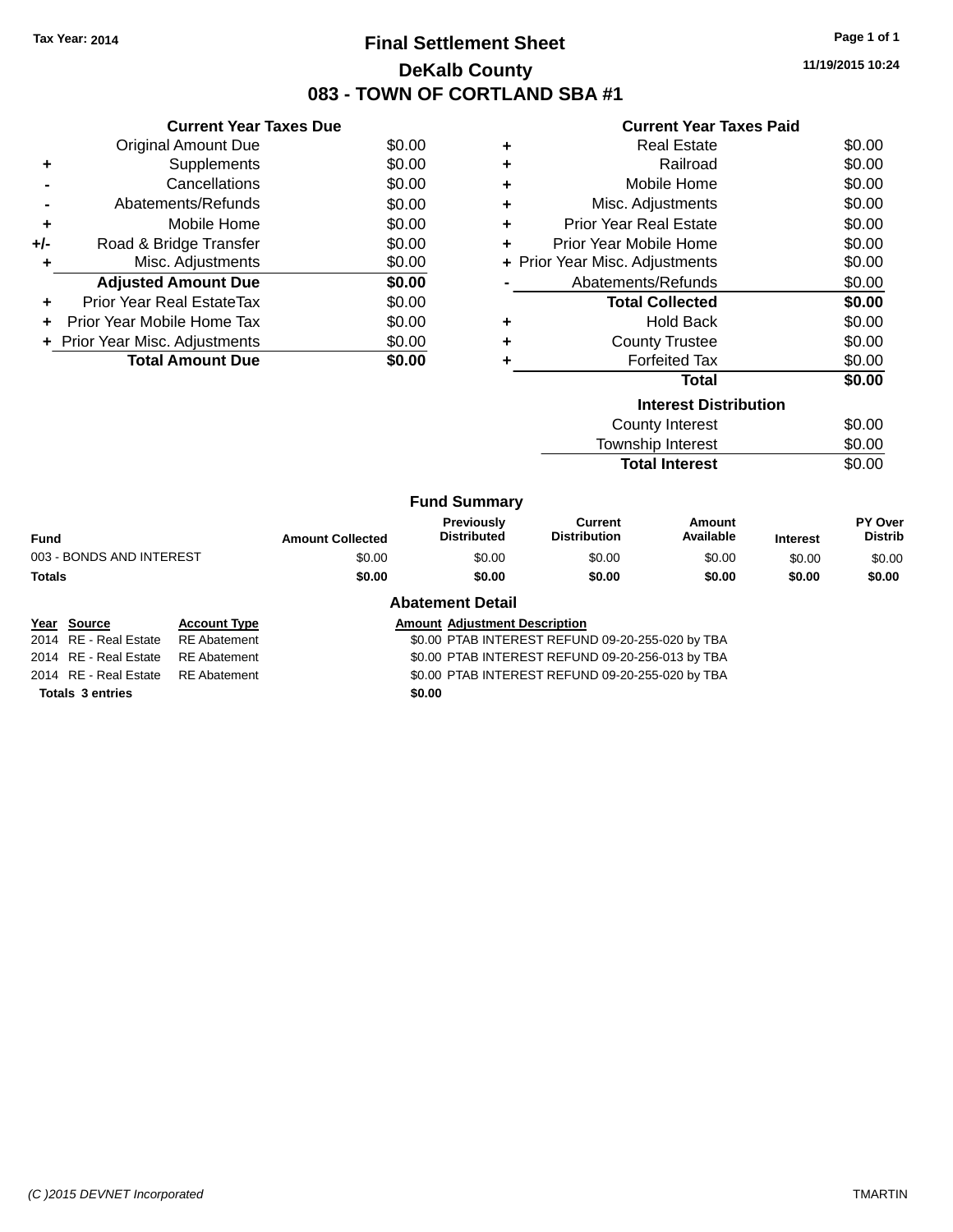# **Final Settlement Sheet Tax Year: 2014 Page 1 of 1 DeKalb County 085 - BURLINGTON FIRE**

**11/19/2015 10:24**

#### **Current Year Taxes Paid**

|     | <b>Current Year Taxes Due</b>  |             |
|-----|--------------------------------|-------------|
|     | <b>Original Amount Due</b>     | \$10,311.72 |
| ٠   | Supplements                    | \$0.00      |
|     | Cancellations                  | \$0.00      |
|     | Abatements/Refunds             | \$0.00      |
| ٠   | Mobile Home                    | \$0.00      |
| +/- | Road & Bridge Transfer         | \$0.00      |
| ٠   | Misc. Adjustments              | \$0.00      |
|     | <b>Adjusted Amount Due</b>     | \$10,311.72 |
| ٠   | Prior Year Real EstateTax      | \$0.00      |
| ÷   | Prior Year Mobile Home Tax     | \$0.00      |
|     | + Prior Year Misc. Adjustments | \$0.00      |
|     | <b>Total Amount Due</b>        | \$10,311.72 |

| ٠ | Real Estate                    | \$9,709.64  |
|---|--------------------------------|-------------|
| ٠ | Railroad                       | \$602.08    |
| ٠ | Mobile Home                    | \$0.00      |
| ٠ | Misc. Adjustments              | \$0.00      |
| ٠ | Prior Year Real Estate         | \$0.00      |
| ٠ | Prior Year Mobile Home         | \$0.00      |
|   | + Prior Year Misc. Adjustments | \$0.00      |
|   | Abatements/Refunds             | \$0.00      |
|   | <b>Total Collected</b>         | \$10,311.72 |
| ٠ | <b>Hold Back</b>               | \$0.00      |
| ٠ | <b>County Trustee</b>          | \$0.00      |
| ٠ | <b>Forfeited Tax</b>           | \$0.00      |
|   | <b>Total</b>                   | \$10,311.72 |
|   | <b>Interest Distribution</b>   |             |
|   | County Interest                | \$0.26      |
|   | <b>Township Interest</b>       | \$0.00      |
|   | <b>Total Interest</b>          | \$0.26      |

### **Distribution Summary**

| <b>Tax Distribution Date</b>         | <b>Amount</b> |
|--------------------------------------|---------------|
| 05/28/2015                           | \$1,356.59    |
| 06/26/2015                           | \$4,626.46    |
| 09/18/2015                           | \$4,328.67    |
| <b>Totals: 3 Distributions</b>       | \$10,311.72   |
| <b>Interest Distribution Date</b>    | <b>Amount</b> |
| 11/24/2015                           | \$0.26        |
| <b>Totals: 1 Distributions</b>       | \$0.26        |
| <b>Grand Totals: 4 Distributions</b> | \$10,311.98   |

|                       |                         | <b>Fund Summary</b>                     |                                |                            |                 |                                  |
|-----------------------|-------------------------|-----------------------------------------|--------------------------------|----------------------------|-----------------|----------------------------------|
| <b>Fund</b>           | <b>Amount Collected</b> | <b>Previously</b><br><b>Distributed</b> | Current<br><b>Distribution</b> | <b>Amount</b><br>Available | <b>Interest</b> | <b>PY Over</b><br><b>Distrib</b> |
| 001 - CORPORATE       | \$4.945.07              | \$4.945.07                              | \$0.00                         | \$0.00                     | \$0.13          | \$0.00                           |
| 047 - SOCIAL SECURITY | \$298.56                | \$298.56                                | \$0.00                         | \$0.00                     | \$0.01          | \$0.00                           |
| 064 - AMBULANCE       | \$4.945.08              | \$4,945.08                              | \$0.00                         | \$0.00                     | \$0.12          | \$0.00                           |
| 143 - MEDICARE        | \$123.01                | \$123.01                                | \$0.00                         | \$0.00                     | \$0.00          | \$0.00                           |
| <b>Totals</b>         | \$10,311.72             | \$10,311.72                             | \$0.00                         | \$0.00                     | \$0.26          | \$0.00                           |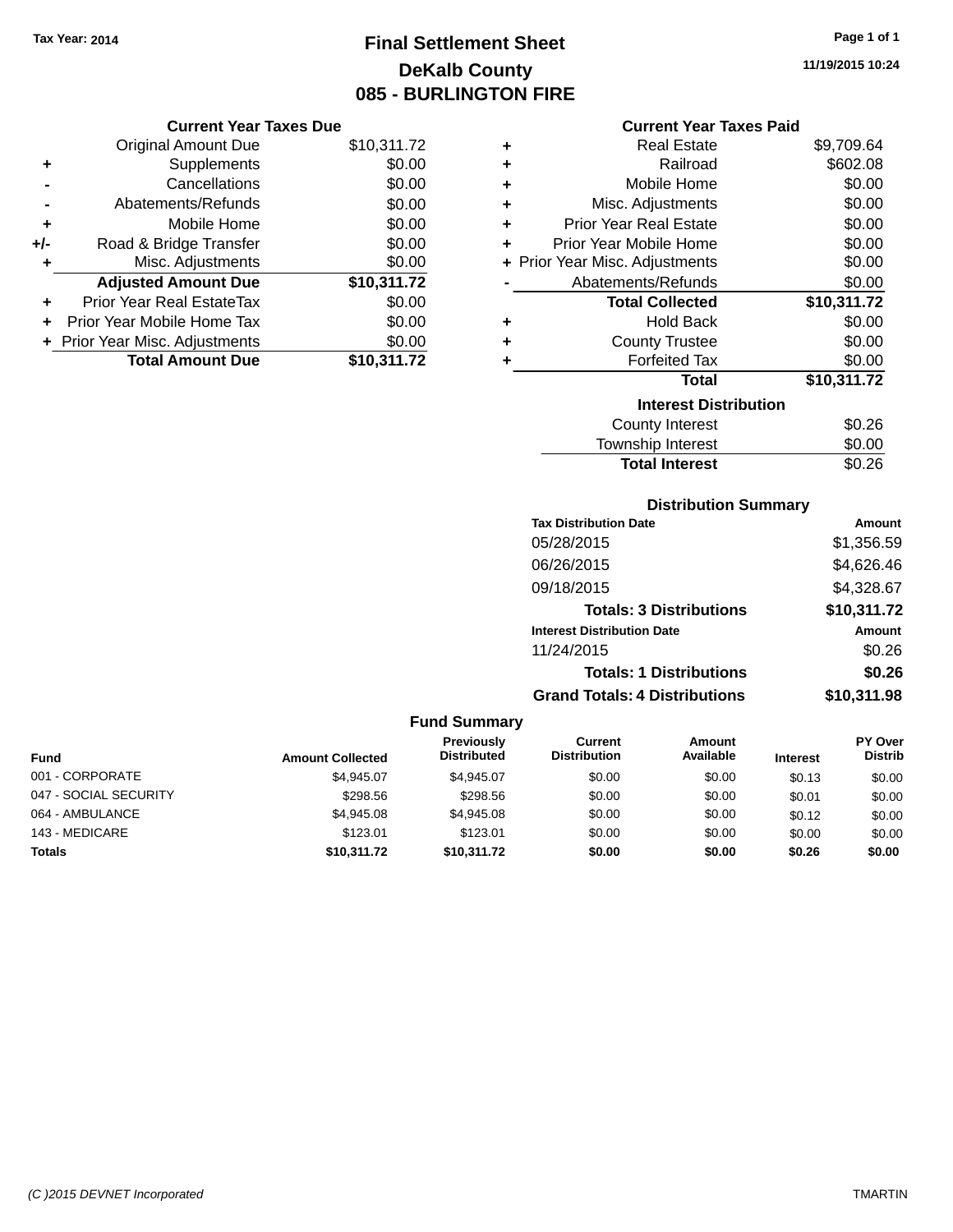# **Final Settlement Sheet Tax Year: 2014 Page 1 of 2 DeKalb County 086 - CORTLAND FIRE**

#### **Current Year Taxes Due**

|     | <b>Original Amount Due</b>     | \$470,048.32 |
|-----|--------------------------------|--------------|
| ٠   | Supplements                    | \$0.00       |
|     | Cancellations                  | \$773.40     |
|     | Abatements/Refunds             | \$6.87       |
| ٠   | Mobile Home                    | \$414.57     |
| +/- | Road & Bridge Transfer         | \$0.00       |
| ٠   | Misc. Adjustments              | \$19.10      |
|     | <b>Adjusted Amount Due</b>     | \$469,701.72 |
| ÷   | Prior Year Real EstateTax      | \$485.84     |
|     | Prior Year Mobile Home Tax     | \$0.01       |
|     | + Prior Year Misc. Adjustments | \$102.85     |
|     | <b>Total Amount Due</b>        | \$470,290.42 |

| ٠ | <b>Real Estate</b>             | \$463,137.35 |
|---|--------------------------------|--------------|
| ٠ | Railroad                       | \$3,949.56   |
| ٠ | Mobile Home                    | \$405.86     |
| ٠ | Misc. Adjustments              | \$19.10      |
| ٠ | <b>Prior Year Real Estate</b>  | \$485.84     |
| ٠ | Prior Year Mobile Home         | \$0.01       |
|   | + Prior Year Misc. Adjustments | \$102.85     |
|   | Abatements/Refunds             | \$6.87       |
|   | <b>Total Collected</b>         | \$468,093.70 |
| ٠ | <b>Hold Back</b>               | \$0.00       |
| ٠ | <b>County Trustee</b>          | \$2,164.01   |
| ٠ | <b>Forfeited Tax</b>           | \$32.71      |
|   | <b>Total</b>                   | \$470,290.42 |
|   | <b>Interest Distribution</b>   |              |
|   | <b>County Interest</b>         | \$11.85      |
|   | <b>Township Interast</b>       | ደስ ሰስ        |

| <b>Total Interest</b> | \$11.85 |
|-----------------------|---------|
| Township Interest     | \$0.00  |
| County Interest       | \$11.85 |

### **Distribution Summary**

| Amount       |
|--------------|
| \$31,522.17  |
| \$213,456.68 |
| \$2,991.09   |
| \$39,798.08  |
| \$169,921.05 |
| \$10,404.63  |
| \$468,093.70 |
| Amount       |
| \$11.85      |
| \$11.85      |
| \$468.105.55 |
|              |

### **Fund Summary**

| Fund            | <b>Amount Collected</b> | <b>Previously</b><br><b>Distributed</b> | Current<br><b>Distribution</b> | Amount<br>Available | <b>Interest</b> | <b>PY Over</b><br><b>Distrib</b> |
|-----------------|-------------------------|-----------------------------------------|--------------------------------|---------------------|-----------------|----------------------------------|
| 001 - CORPORATE | \$225,498.52            | \$220,486.24                            | \$5.012.28                     | \$0.00              | \$5.71          | \$0.00                           |
| 064 - AMBULANCE | \$242,595.18            | \$237.202.83                            | \$5,392,35                     | \$0.00              | \$6.14          | \$0.00                           |
| Totals          | \$468.093.70            | \$457.689.07                            | \$10,404.63                    | \$0.00              | \$11.85         | \$0.00                           |

### **Miscellaneous Adjustment Detail**

| Year Source             | <b>Account Type</b>                      | <b>Amount Adjustment Description</b>                 |
|-------------------------|------------------------------------------|------------------------------------------------------|
|                         | 2013 RE - Real Estate Back Tax Collected | \$50.10 STALEY REDEMPTION 09-29-251-051 by TBA       |
|                         | 2013 RE - Real Estate Back Tax Collected | \$46.71 STALEY REDEMPTION 09-29-251-050 by TBA       |
|                         | 2014 MH - Mobile Home Back Tax Collected | \$2.62 GUEVARA REDEMPTION 09-29-400-016 00620 by TBA |
|                         | 2014 MH - Mobile Home Back Tax Collected | \$3.42 MORENO REDEMPTION 09-29-400-016-0002O by TBA  |
|                         | 2014 RE - Real Estate Back Tax Collected | \$12.74 TRUSTEE SALE 09-28-100-008 by TBA            |
|                         | 2014 RE - Real Estate Back Tax Collected | \$4.93 TRUSTEE SALE 09-20-200-010 by TBA             |
|                         | 2014 RE - Real Estate Back Tax Collected | \$1.43 TRUSTEE SALE 09-21-100-001 by TBA             |
| <b>Totals 7 entries</b> |                                          | \$121.95                                             |

### **Abatement Detail**

| Year Source                        | <b>Account Type</b> | <b>Amount Adiustment Description</b>             |
|------------------------------------|---------------------|--------------------------------------------------|
| 2014 RE - Real Estate RE Abatement |                     | \$3.70 PTAB INTEREST REFUND 09-20-255-020 by TBA |
| 2014 RE - Real Estate RE Abatement |                     | \$2.81 PTAB INTEREST REFUND 09-20-256-013 by TBA |

**11/19/2015 10:24**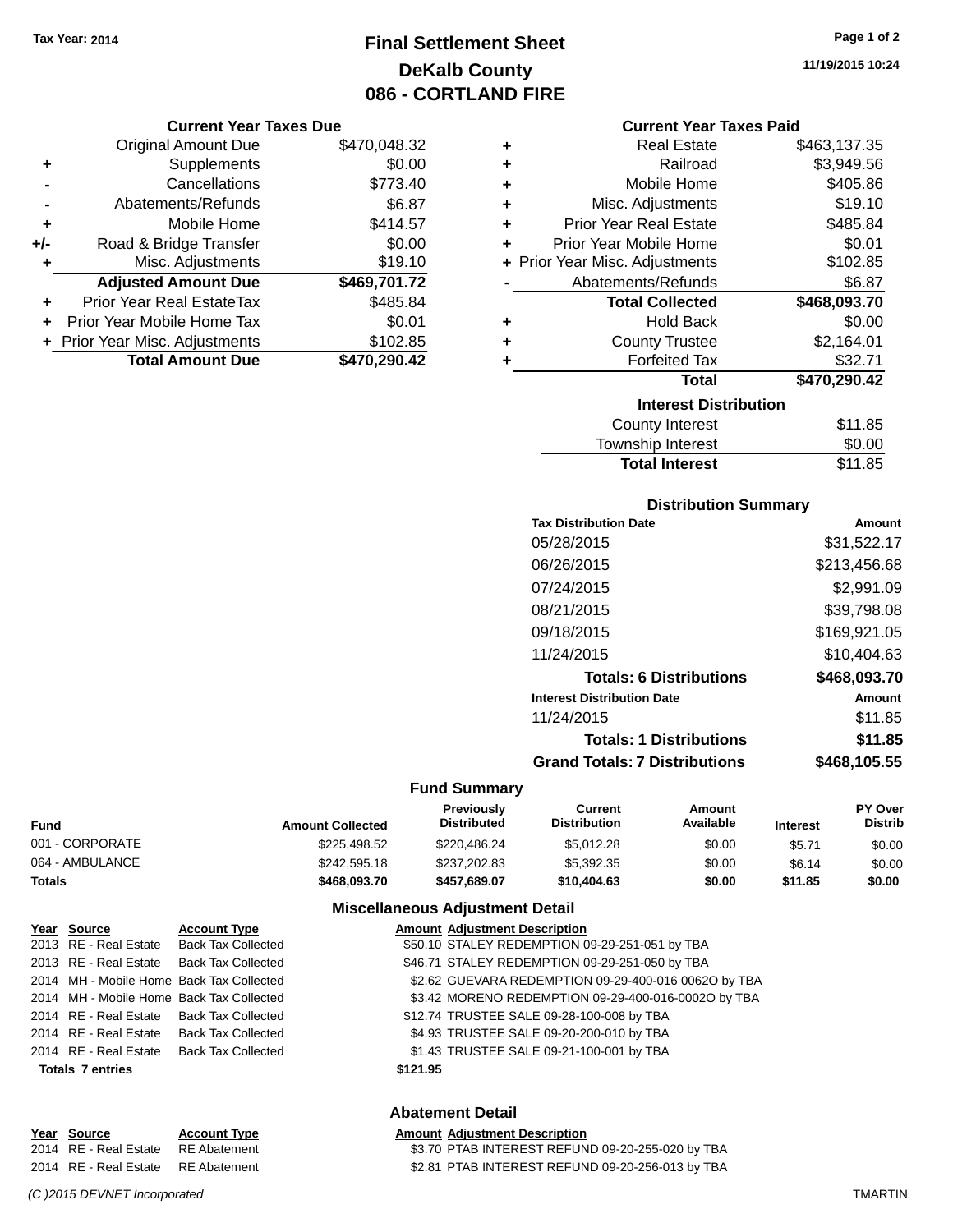### **Final Settlement Sheet Tax Year: 2014 Page 2 of 2 DeKalb County Abatement Detail**

**11/19/2015 10:24**

**Totals \$6.87 3 entries**

**Year Source Account Type Anneunt Adjustment Description**<br>2014 RE - Real Estate RE Abatement **Amount Adjustment REFUN** \$0.36 PTAB INTEREST REFUND 09-20-255-020 by TBA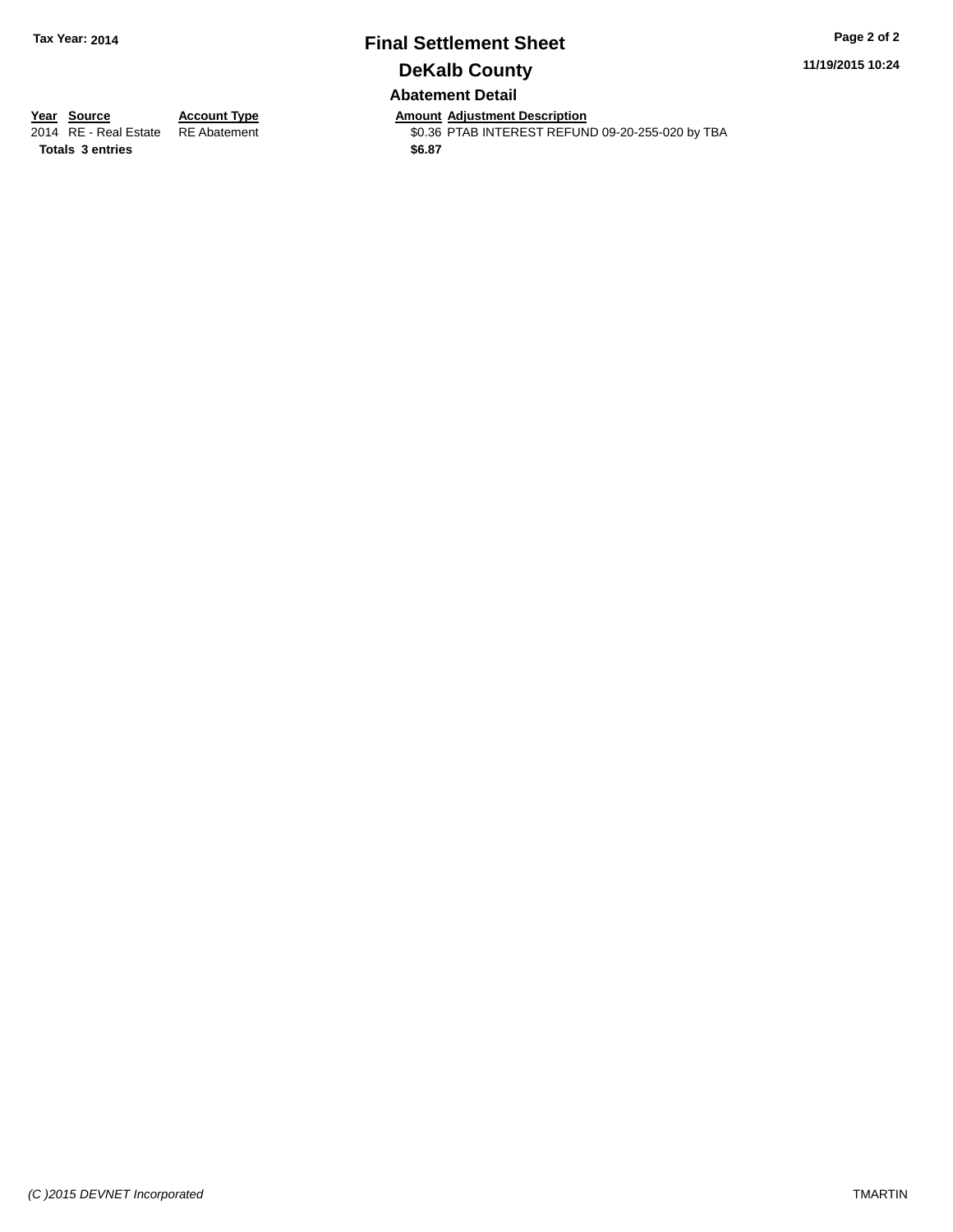# **Final Settlement Sheet Tax Year: 2014 Page 1 of 1 DeKalb County 087 - DE KALB FIRE**

#### **Current Year Taxes Due**

|       | <b>Original Amount Due</b>       | \$132,981.49 |
|-------|----------------------------------|--------------|
| ٠     | Supplements                      | \$0.00       |
|       | Cancellations                    | \$95.20      |
|       | Abatements/Refunds               | \$0.00       |
| ٠     | Mobile Home                      | \$3.97       |
| $+/-$ | Road & Bridge Transfer           | \$0.00       |
| ٠     | Misc. Adjustments                | \$0.00       |
|       | <b>Adjusted Amount Due</b>       | \$132,890.26 |
|       | <b>Prior Year Real EstateTax</b> | \$0.00       |
|       | Prior Year Mobile Home Tax       | \$0.00       |
|       | + Prior Year Misc. Adjustments   | \$0.00       |
|       | <b>Total Amount Due</b>          | \$132,890.26 |

| ٠ | <b>Real Estate</b>             | \$129,368.99 |
|---|--------------------------------|--------------|
| ÷ | Railroad                       | \$3,517.30   |
| ÷ | Mobile Home                    | \$3.97       |
| ٠ | Misc. Adjustments              | \$0.00       |
| ٠ | <b>Prior Year Real Estate</b>  | \$0.00       |
| ٠ | Prior Year Mobile Home         | \$0.00       |
|   | + Prior Year Misc. Adjustments | \$0.00       |
|   | Abatements/Refunds             | \$0.00       |
|   |                                |              |
|   | <b>Total Collected</b>         | \$132,890.26 |
| ٠ | <b>Hold Back</b>               | \$0.00       |
| ٠ | <b>County Trustee</b>          | \$0.00       |
| ٠ | <b>Forfeited Tax</b>           | \$0.00       |
|   | <b>Total</b>                   | \$132,890.26 |
|   | <b>Interest Distribution</b>   |              |
|   | <b>County Interest</b>         | \$3.36       |

### **Distribution Summary Tax Distribution Date Amount** 05/28/2015 \$11,988.14 06/26/2015 \$61,281.02 07/24/2015 \$1,040.99 08/21/2015 \$4,430.56 09/18/2015 \$51,319.96 11/24/2015 \$2,829.59 **Totals: 6 Distributions \$132,890.26 Interest Distribution Date Amount** 11/24/2015 \$3.36 **Totals: 1 Distributions \$3.36 Grand Totals: 7 Distributions \$132,893.62**

Total Interest \$3.36

#### **Fund Summary**

| Fund            | <b>Amount Collected</b> | <b>Previously</b><br>Distributed | Current<br><b>Distribution</b> | Amount<br>Available | <b>Interest</b> | <b>PY Over</b><br><b>Distrib</b> |
|-----------------|-------------------------|----------------------------------|--------------------------------|---------------------|-----------------|----------------------------------|
| 001 - CORPORATE | \$132,890.26            | \$130,060.67                     | \$2,829.59                     | \$0.00              | \$3.36          | \$0.00                           |
| Totals          | \$132.890.26            | \$130,060.67                     | \$2,829.59                     | \$0.00              | \$3.36          | \$0.00                           |

**11/19/2015 10:24**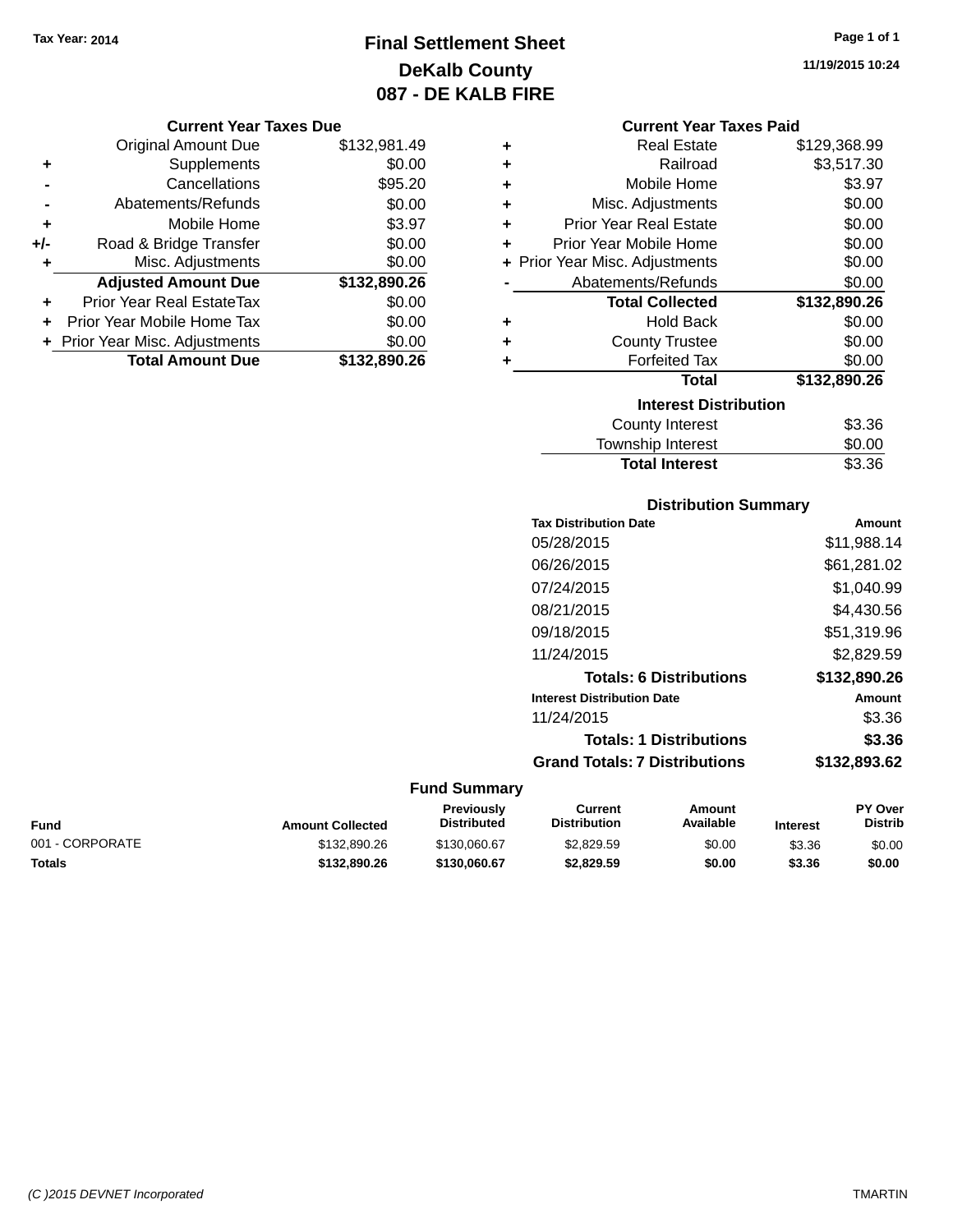**Current Year Taxes Due** Original Amount Due \$3,091.37

**Adjusted Amount Due \$3,091.37**

**Total Amount Due \$3,091.37**

**+** Supplements \$0.00 **-** Cancellations \$0.00 **-** Abatements/Refunds \$0.00 **+** Mobile Home \$0.00 **+/-** Road & Bridge Transfer \$0.00 **+** Misc. Adjustments \$0.00

**+** Prior Year Real EstateTax \$0.00 **+** Prior Year Mobile Home Tax \$0.00 **+ Prior Year Misc. Adjustments**  $$0.00$ 

# **Final Settlement Sheet Tax Year: 2014 Page 1 of 1 DeKalb County 088 - EARLVILLE FIRE**

**11/19/2015 10:24**

#### **Current Year Taxes Paid**

| ٠ | <b>Real Estate</b>             | \$2,842.15 |
|---|--------------------------------|------------|
| ٠ | Railroad                       | \$249.22   |
| ٠ | Mobile Home                    | \$0.00     |
| ٠ | Misc. Adjustments              | \$0.00     |
| ٠ | <b>Prior Year Real Estate</b>  | \$0.00     |
| ÷ | Prior Year Mobile Home         | \$0.00     |
|   | + Prior Year Misc. Adjustments | \$0.00     |
|   | Abatements/Refunds             | \$0.00     |
|   | <b>Total Collected</b>         | \$3,091.37 |
| ٠ | Hold Back                      | \$0.00     |
| ٠ | <b>County Trustee</b>          | \$0.00     |
| ٠ | <b>Forfeited Tax</b>           | \$0.00     |
|   | Total                          | \$3,091.37 |
|   | <b>Interest Distribution</b>   |            |
|   | County Interest                | \$0.08     |
|   | Township Interest              | \$0.00     |
|   | <b>Total Interest</b>          | \$0.08     |

### **Distribution Summary**

| <b>Tax Distribution Date</b>         | Amount     |
|--------------------------------------|------------|
| 05/28/2015                           | \$503.00   |
| 06/26/2015                           | \$1,295.49 |
| 08/21/2015                           | \$139.99   |
| 09/18/2015                           | \$1,152.89 |
| <b>Totals: 4 Distributions</b>       | \$3,091.37 |
| <b>Interest Distribution Date</b>    | Amount     |
| 11/24/2015                           | \$0.08     |
| <b>Totals: 1 Distributions</b>       | \$0.08     |
| <b>Grand Totals: 5 Distributions</b> | \$3,091.45 |

| <b>Fund</b>     | <b>Amount Collected</b> | <b>Previously</b><br><b>Distributed</b> | Current<br><b>Distribution</b> | Amount<br>Available | <b>Interest</b> | <b>PY Over</b><br><b>Distrib</b> |
|-----------------|-------------------------|-----------------------------------------|--------------------------------|---------------------|-----------------|----------------------------------|
| 001 - CORPORATE | \$1,428.52              | \$1.428.52                              | \$0.00                         | \$0.00              | \$0.04          | \$0.00                           |
| 064 - AMBULANCE | \$1.662.85              | \$1,662.85                              | \$0.00                         | \$0.00              | \$0.04          | \$0.00                           |
| <b>Totals</b>   | \$3,091.37              | \$3.091.37                              | \$0.00                         | \$0.00              | \$0.08          | \$0.00                           |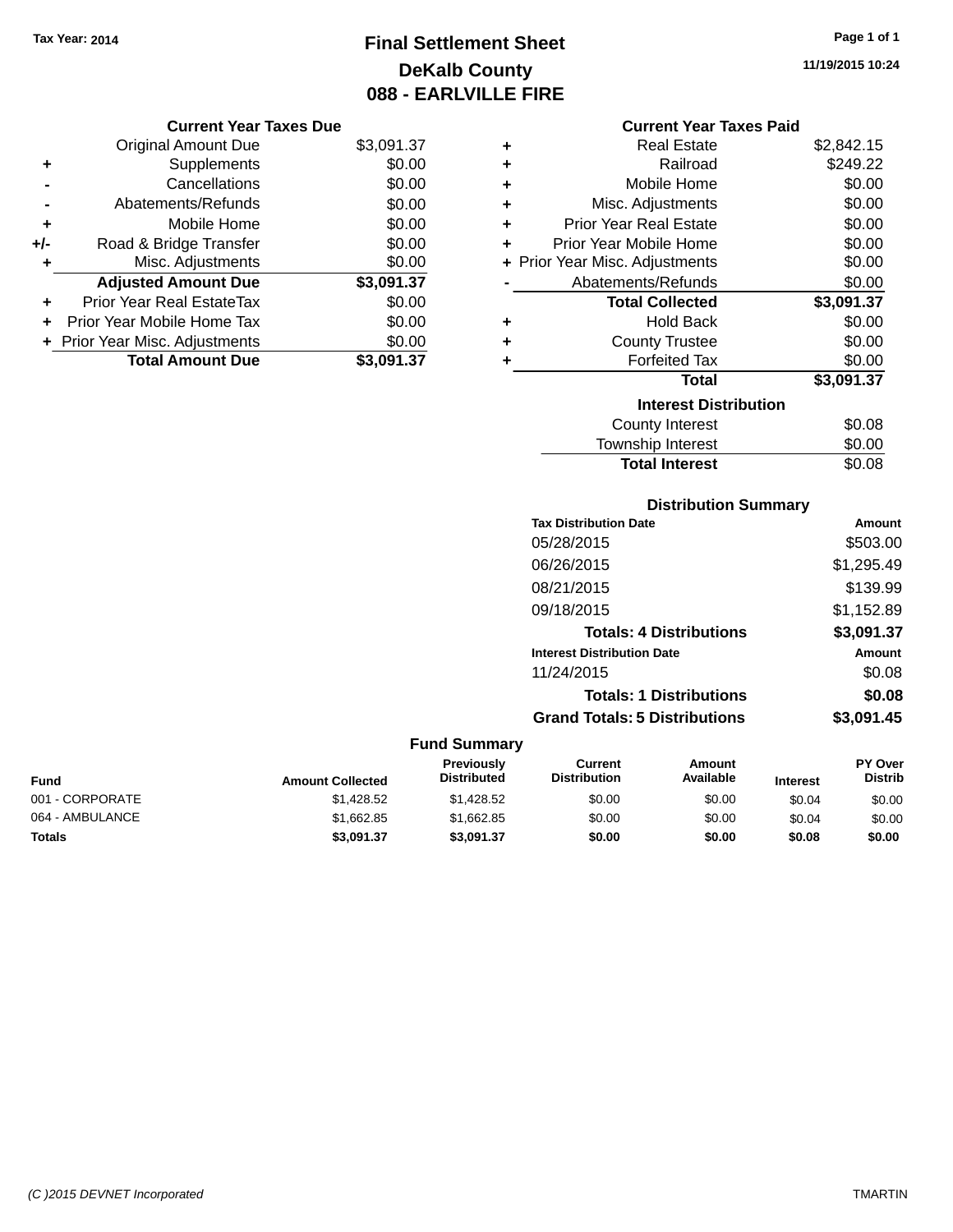**Current Year Taxes Due** Original Amount Due \$938,005.36

**Adjusted Amount Due \$936,243.03**

**Total Amount Due \$936,634.48**

**+** Supplements \$32.24 **-** Cancellations \$2,279.64 **-** Abatements/Refunds \$4.60 **+** Mobile Home \$350.89 **+/-** Road & Bridge Transfer \$0.00 **+** Misc. Adjustments \$138.78

**+** Prior Year Real EstateTax \$281.79 **+** Prior Year Mobile Home Tax \$0.00 **+** Prior Year Misc. Adjustments \$109.66

# **Final Settlement Sheet Tax Year: 2014 Page 1 of 2 DeKalb County 089 - GENOA-KINGSTON FIRE**

**11/19/2015 10:24**

### **Current Year Taxes Paid**

| ٠ | <b>Real Estate</b>             | \$925,789.98 |
|---|--------------------------------|--------------|
| ٠ | Railroad                       | \$9,417.12   |
| ٠ | Mobile Home                    | \$336.96     |
| ٠ | Misc. Adjustments              | \$138.78     |
| ٠ | <b>Prior Year Real Estate</b>  | \$281.79     |
| ٠ | Prior Year Mobile Home         | \$0.00       |
|   | + Prior Year Misc. Adjustments | \$109.66     |
|   | Abatements/Refunds             | \$4.60       |
|   | <b>Total Collected</b>         | \$936,069.69 |
| ٠ | <b>Hold Back</b>               | \$0.00       |
| ٠ | <b>County Trustee</b>          | \$564.79     |
| ٠ | <b>Forfeited Tax</b>           | \$0.00       |
|   | <b>Total</b>                   | \$936,634.48 |
|   | <b>Interest Distribution</b>   |              |
|   | <b>County Interest</b>         | \$23.69      |
|   | <b>Township Interest</b>       | \$0.00       |

| <b>Distribution Summary</b> |  |
|-----------------------------|--|

Total Interest \$23.69

| Amount       |
|--------------|
| \$84,096.31  |
| \$416.414.82 |
| \$9,920.91   |
| \$66,678.36  |
| \$334,352.92 |
| \$24,606.37  |
| \$936,069.69 |
| Amount       |
| \$23.69      |
| \$23.69      |
| \$936.093.38 |
|              |

#### **Fund Summary**

| <b>Amount Collected</b> | <b>Previously</b><br><b>Distributed</b> | Current<br><b>Distribution</b> | Amount<br>Available | <b>Interest</b> | PY Over<br><b>Distrib</b> |
|-------------------------|-----------------------------------------|--------------------------------|---------------------|-----------------|---------------------------|
| \$245,681.76            | \$239,223.54                            | \$6.458.22                     | \$0.00              | \$6.22          | \$0.00                    |
| \$193,119.62            | \$188,043.11                            | \$5.076.51                     | \$0.00              | \$4.89          | \$0.00                    |
| \$497.268.31            | \$484.196.67                            | \$13.071.64                    | \$0.00              | \$12.58         | \$0.00                    |
| \$936,069.69            | \$911.463.32                            | \$24,606.37                    | \$0.00              | \$23.69         | \$0.00                    |
|                         |                                         |                                |                     |                 |                           |

#### **Miscellaneous Adjustment Detail**

| Year Source             | <b>Account Type</b>                      | <b>Amount Adjustment Description</b>                     |
|-------------------------|------------------------------------------|----------------------------------------------------------|
|                         | 2013 RE - Real Estate Back Tax Collected | \$50.91 MARSH REDEMPTION 03-31-231-008 by TBA            |
| 2013 RE - Real Estate   | Back Tax Collected                       | \$58.75 ABCXYZ LIVING TR REDEMPTION 03-31-235-006 by TBA |
| 2014 RE - Real Estate   | Back Tax Collected                       | \$31.83 AMCORE BANK REDEMPTION 02-24-476-009 by TBA      |
|                         | 2014 RE - Real Estate Back Tax Collected | \$10.75 TRUSTEE SALE 03-30-173-023 by TBA                |
|                         | 2014 RE - Real Estate Back Tax Collected | \$96.20 TRUSTEE SALE 03-30-180-017 by TBA                |
| <b>Totals 5 entries</b> |                                          | \$248.44                                                 |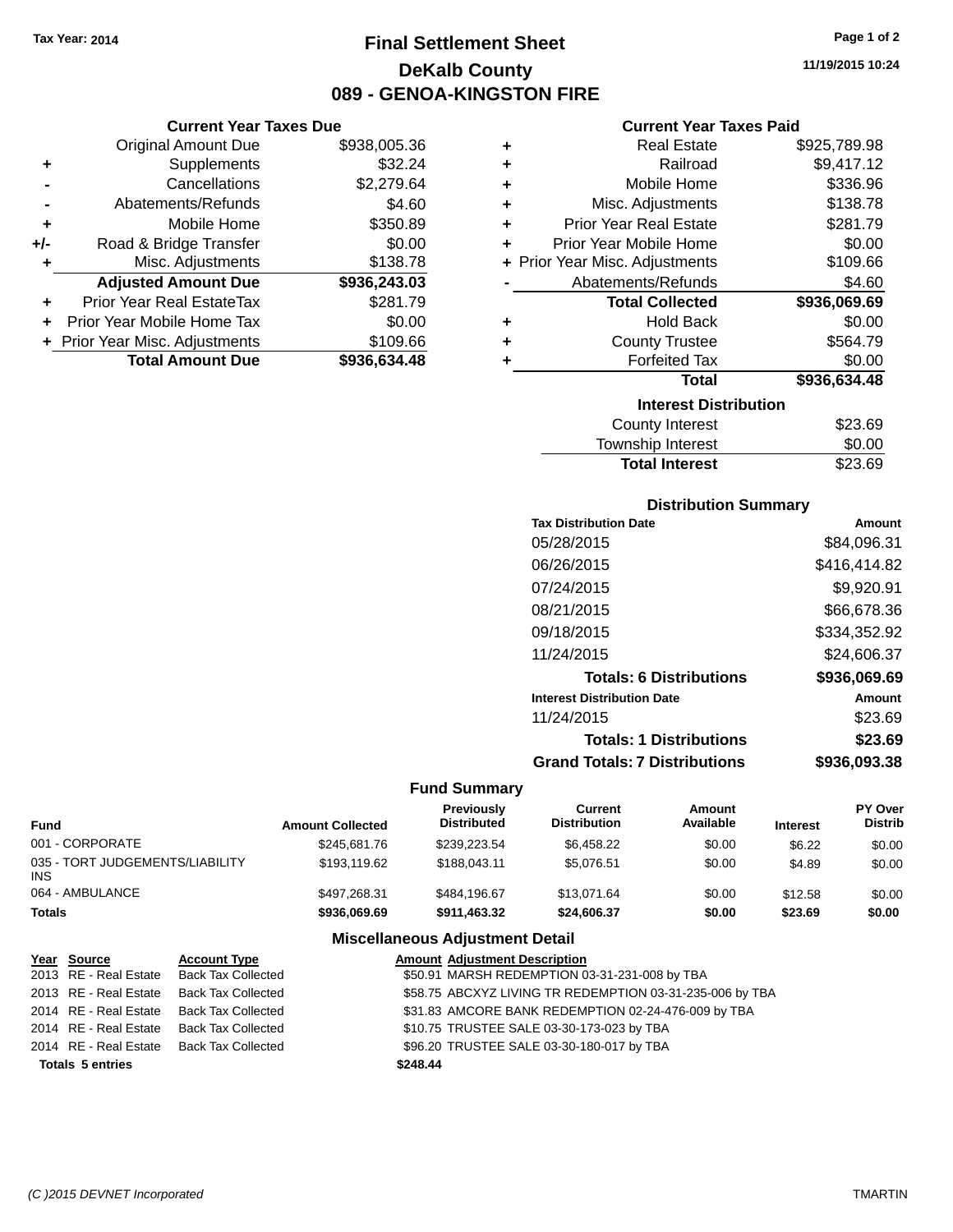### **Final Settlement Sheet Tax Year: 2014 Page 2 of 2 DeKalb County Abatement Detail**

**11/19/2015 10:24**

**Totals 1 entries** \$4.60

**Year Source Account Type Anneurs Amount Adjustment Description**<br>2014 RE - Real Estate RE Abatement **Account 1998 ALLER ACCOUNTEREST REFUN** \$4.60 PTAB INTEREST REFUND 03-19-461-008 by TBA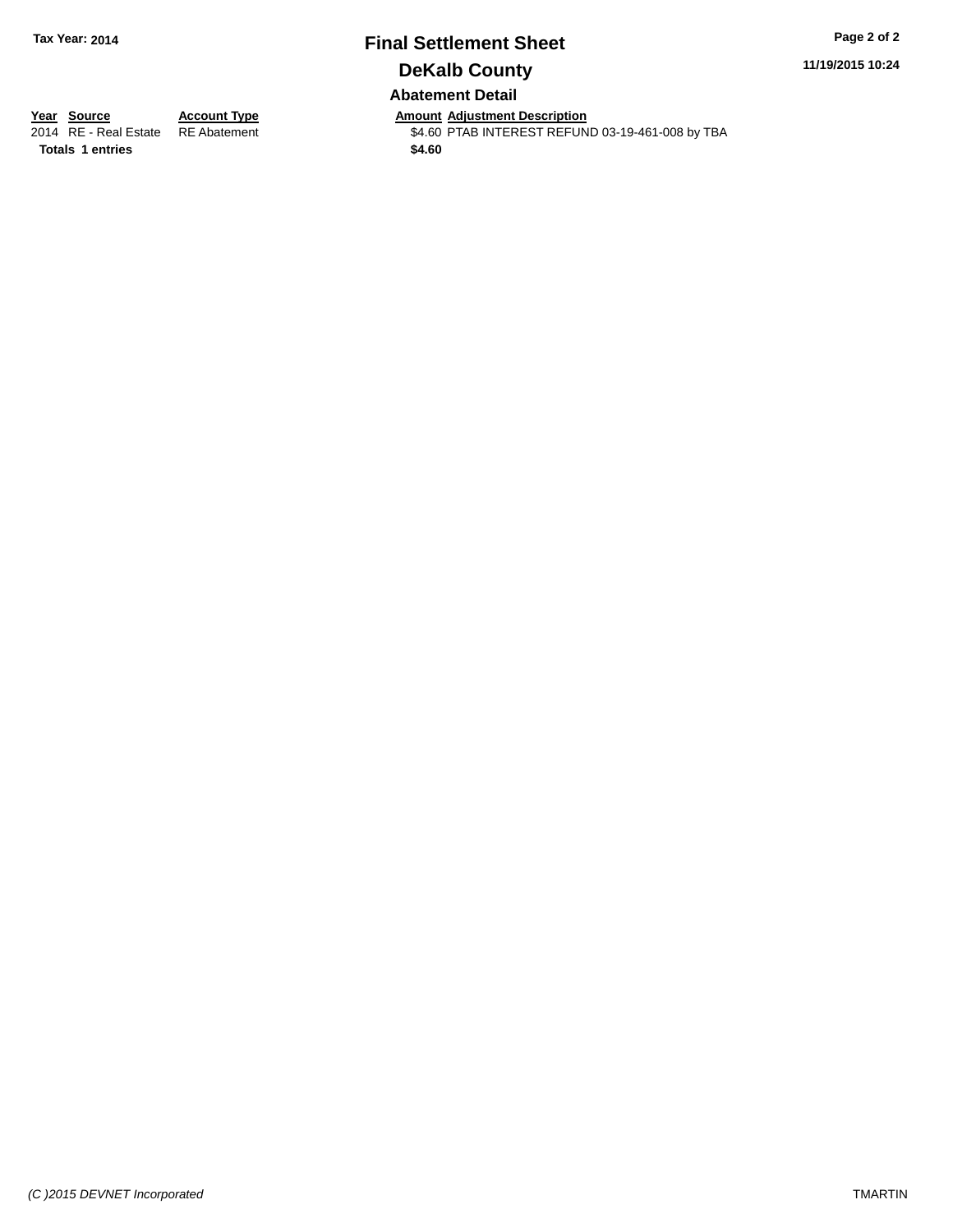# **Final Settlement Sheet Tax Year: 2014 Page 1 of 1 DeKalb County 090 - HAMPSHIRE FIRE**

# **11/19/2015 10:24**

|   | <b>Current Year Taxes Paid</b> |             |  |  |  |  |  |
|---|--------------------------------|-------------|--|--|--|--|--|
| ٠ | <b>Real Estate</b>             | \$26,639.68 |  |  |  |  |  |
| ٠ | Railroad                       | \$576.38    |  |  |  |  |  |
| ٠ | Mobile Home                    | \$11.62     |  |  |  |  |  |
| ÷ | Misc. Adjustments              | \$0.00      |  |  |  |  |  |
| ٠ | <b>Prior Year Real Estate</b>  | \$0.00      |  |  |  |  |  |
| ٠ | Prior Year Mobile Home         | \$0.00      |  |  |  |  |  |
|   | + Prior Year Misc. Adjustments | \$0.00      |  |  |  |  |  |
|   | Abatements/Refunds             | \$0.00      |  |  |  |  |  |
|   | <b>Total Collected</b>         | \$27,227.68 |  |  |  |  |  |
| ٠ | <b>Hold Back</b>               | \$0.00      |  |  |  |  |  |
| ٠ | <b>County Trustee</b>          | \$55.92     |  |  |  |  |  |
| ٠ | <b>Forfeited Tax</b>           | \$0.00      |  |  |  |  |  |
|   | Total                          | \$27,283.60 |  |  |  |  |  |
|   | <b>Interest Distribution</b>   |             |  |  |  |  |  |
|   | <b>County Interest</b>         | \$0.69      |  |  |  |  |  |
|   | <b>Township Interest</b>       | \$0.00      |  |  |  |  |  |

# **Distribution Summary**

Total Interest \$0.69

| <b>Tax Distribution Date</b>         | <b>Amount</b> |
|--------------------------------------|---------------|
| 05/28/2015                           | \$5,212.94    |
| 06/26/2015                           | \$11,281.55   |
| 08/21/2015                           | \$656.70      |
| 09/18/2015                           | \$9,515.67    |
| 11/24/2015                           | \$560.82      |
| <b>Totals: 5 Distributions</b>       | \$27,227.68   |
| <b>Interest Distribution Date</b>    | <b>Amount</b> |
| 11/24/2015                           | \$0.69        |
| <b>Totals: 1 Distributions</b>       | \$0.69        |
| <b>Grand Totals: 6 Distributions</b> | \$27,228.37   |

| Fund                        | <b>Amount Collected</b> | Previously<br><b>Distributed</b> | Current<br><b>Distribution</b> | Amount<br>Available | <b>Interest</b> | <b>PY Over</b><br><b>Distrib</b> |
|-----------------------------|-------------------------|----------------------------------|--------------------------------|---------------------|-----------------|----------------------------------|
| 001 - CORPORATE             | \$13,348.19             | \$13,073.28                      | \$274.91                       | \$0.00              | \$0.34          | \$0.00                           |
| 013 - FIREFIGHTER'S PENSION | \$531.30                | \$520.34                         | \$10.96                        | \$0.00              | \$0.01          | \$0.00                           |
| 064 - AMBULANCE             | \$13,348.19             | \$13,073,24                      | \$274.95                       | \$0.00              | \$0.34          | \$0.00                           |
| Totals                      | \$27,227.68             | \$26,666.86                      | \$560.82                       | \$0.00              | \$0.69          | \$0.00                           |

|     | <b>Original Amount Due</b>     | \$27,271.98 |  |
|-----|--------------------------------|-------------|--|
| ٠   | Supplements                    | \$0.00      |  |
|     | Cancellations                  | \$0.00      |  |
|     | Abatements/Refunds             | \$0.00      |  |
| ÷   | Mobile Home                    | \$11.62     |  |
| +/- | Road & Bridge Transfer         | \$0.00      |  |
| ٠   | Misc. Adjustments              | \$0.00      |  |
|     | <b>Adjusted Amount Due</b>     | \$27,283.60 |  |
| ٠   | Prior Year Real EstateTax      | \$0.00      |  |
| ٠   | Prior Year Mobile Home Tax     | \$0.00      |  |
|     | + Prior Year Misc. Adjustments | \$0.00      |  |
|     | <b>Total Amount Due</b>        | \$27,283.60 |  |
|     |                                |             |  |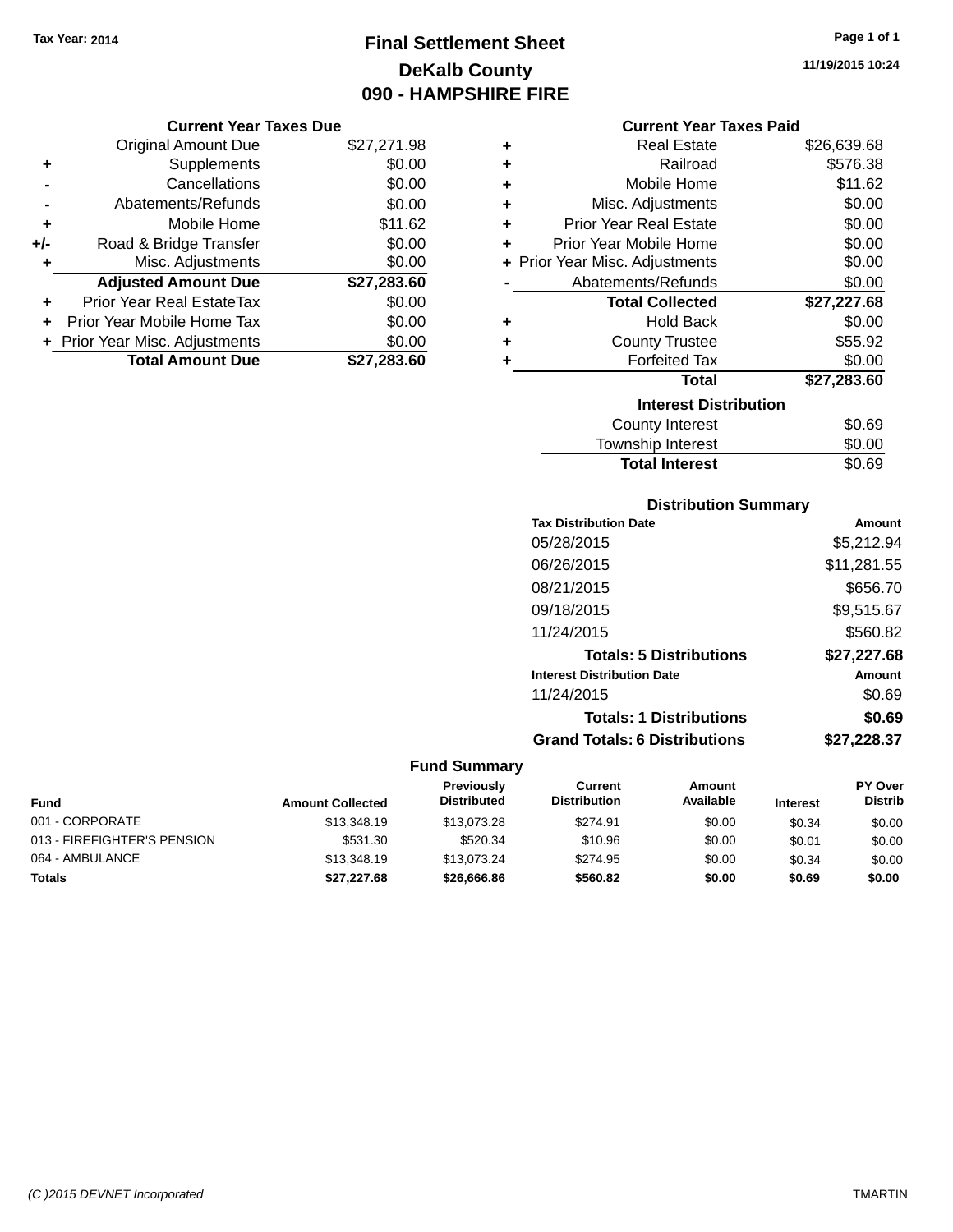# **Final Settlement Sheet Tax Year: 2014 Page 1 of 1 DeKalb County 091 - HINCKLEY FIRE**

#### **Current Year Taxes Due**

|       | <b>Original Amount Due</b>       | \$393,415.45 |
|-------|----------------------------------|--------------|
| ٠     | Supplements                      | \$0.00       |
|       | Cancellations                    | \$214.82     |
|       | Abatements/Refunds               | \$0.00       |
| ٠     | Mobile Home                      | \$25.74      |
| $+/-$ | Road & Bridge Transfer           | \$0.00       |
| ٠     | Misc. Adjustments                | \$48.86      |
|       | <b>Adjusted Amount Due</b>       | \$393,275.23 |
| ÷     | <b>Prior Year Real EstateTax</b> | \$220.62     |
|       | Prior Year Mobile Home Tax       | \$0.00       |
|       | + Prior Year Misc. Adjustments   | \$0.00       |
|       | <b>Total Amount Due</b>          | \$393,495.85 |

#### **Current Year Taxes Paid**

| ٠ | Real Estate                    | \$388,362.01 |
|---|--------------------------------|--------------|
| ٠ | Railroad                       | \$4,579.76   |
| ٠ | Mobile Home                    | \$25.74      |
| ٠ | Misc. Adjustments              | \$48.86      |
| ٠ | Prior Year Real Estate         | \$220.62     |
| ٠ | Prior Year Mobile Home         | \$0.00       |
|   | + Prior Year Misc. Adjustments | \$0.00       |
|   | Abatements/Refunds             | \$0.00       |
|   | <b>Total Collected</b>         | \$393,236.99 |
| ٠ | <b>Hold Back</b>               | \$0.00       |
| ٠ | <b>County Trustee</b>          | \$82.47      |
| ٠ | <b>Forfeited Tax</b>           | \$176.39     |
|   | <b>Total</b>                   | \$393,495.85 |
|   | <b>Interest Distribution</b>   |              |
|   | <b>County Interest</b>         | \$9.95       |
|   | <b>Township Interest</b>       | \$0.00       |
|   | <b>Total Interest</b>          | \$9.95       |

### **Distribution Summary**

| <b>Tax Distribution Date</b>         | Amount       |
|--------------------------------------|--------------|
| 05/28/2015                           | \$41.922.62  |
| 06/26/2015                           | \$167,940.01 |
| 07/24/2015                           | \$5.774.98   |
| 08/21/2015                           | \$21,955.13  |
| 09/18/2015                           | \$144.166.08 |
| 11/24/2015                           | \$11.478.17  |
| <b>Totals: 6 Distributions</b>       | \$393,236.99 |
| <b>Interest Distribution Date</b>    | Amount       |
| 11/24/2015                           | \$9.95       |
| <b>Totals: 1 Distributions</b>       | \$9.95       |
| <b>Grand Totals: 7 Distributions</b> | \$393.246.94 |

### **Fund Summary**

| <b>Fund</b>                 | <b>Amount Collected</b> | <b>Previously</b><br><b>Distributed</b> | Current<br><b>Distribution</b> | Amount<br>Available | <b>Interest</b> | <b>PY Over</b><br><b>Distrib</b> |
|-----------------------------|-------------------------|-----------------------------------------|--------------------------------|---------------------|-----------------|----------------------------------|
| 001 - CORPORATE             | \$238,075.90            | \$231,126.70                            | \$6,949.20                     | \$0.00              | \$6.03          | \$0.00                           |
| 013 - FIREFIGHTER'S PENSION | \$8,852.16              | \$8,593,79                              | \$258.37                       | \$0.00              | \$0.22          | \$0.00                           |
| 064 - AMBULANCE             | \$146,308.93            | \$142,038.33                            | \$4,270.60                     | \$0.00              | \$3.70          | \$0.00                           |
| <b>Totals</b>               | \$393,236.99            | \$381.758.82                            | \$11,478.17                    | \$0.00              | \$9.95          | \$0.00                           |

### **Miscellaneous Adjustment Detail**

| Year Source             | <b>Account Type</b>                        |         | <b>Amount Adiustment Description</b>                    |
|-------------------------|--------------------------------------------|---------|---------------------------------------------------------|
|                         | 2014 RE - Real Estate Paymt In Lieu of Tax |         | \$48.86 HOUSING AUTHORITY SUNSET VIEW APARTMENTS by TBA |
| <b>Totals 1 entries</b> |                                            | \$48.86 |                                                         |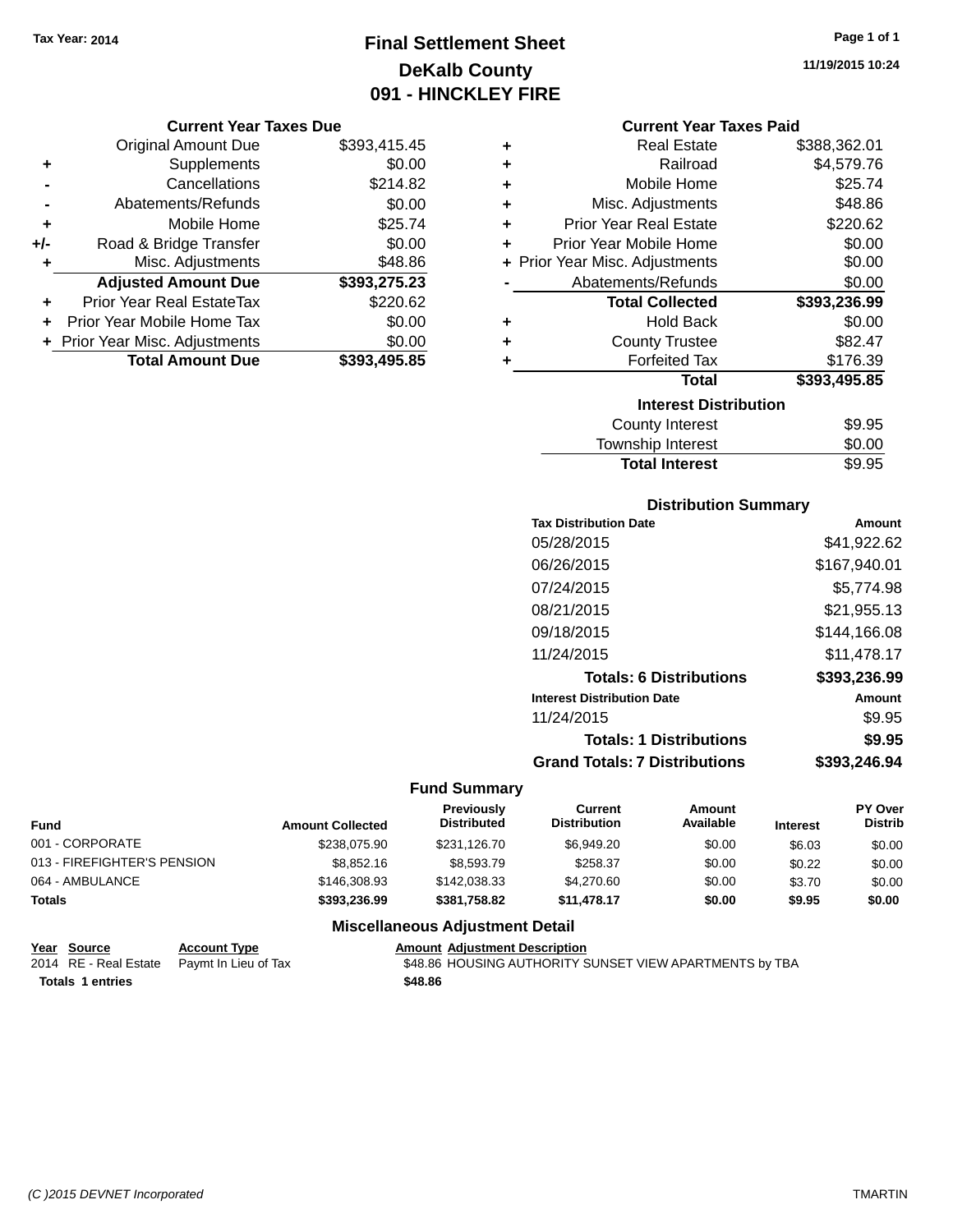# **Final Settlement Sheet Tax Year: 2014 Page 1 of 1 DeKalb County 092 - KIRKLAND FIRE**

#### **Current Year Taxes Due**

|       | <b>Original Amount Due</b>       | \$334,628.09 |
|-------|----------------------------------|--------------|
| ٠     | Supplements                      | \$31.54      |
|       | Cancellations                    | \$652.48     |
|       | Abatements/Refunds               | \$0.00       |
| ٠     | Mobile Home                      | \$3.02       |
| $+/-$ | Road & Bridge Transfer           | \$0.00       |
| ٠     | Misc. Adjustments                | \$0.00       |
|       | <b>Adjusted Amount Due</b>       | \$334,010.17 |
| ÷     | <b>Prior Year Real EstateTax</b> | \$41.69      |
|       | Prior Year Mobile Home Tax       | \$0.00       |
|       | + Prior Year Misc. Adjustments   | \$0.00       |
|       | <b>Total Amount Due</b>          | \$334,051.86 |

| ٠ | <b>Real Estate</b>             | \$329,588.19 |
|---|--------------------------------|--------------|
| ÷ | Railroad                       | \$4,317.48   |
| ٠ | Mobile Home                    | \$3.02       |
| ٠ | Misc. Adjustments              | \$0.00       |
| ÷ | <b>Prior Year Real Estate</b>  | \$41.69      |
| ٠ | Prior Year Mobile Home         | \$0.00       |
|   | + Prior Year Misc. Adjustments | \$0.00       |
|   | Abatements/Refunds             | \$0.00       |
|   | <b>Total Collected</b>         | \$333,950.38 |
| ٠ | <b>Hold Back</b>               | \$0.00       |
| ٠ | <b>County Trustee</b>          | \$101.48     |
| ٠ | <b>Forfeited Tax</b>           | \$0.00       |
|   | <b>Total</b>                   | \$334,051.86 |
|   | <b>Interest Distribution</b>   |              |
|   | <b>County Interest</b>         | \$8.45       |
|   |                                | ີ ລ          |

### Township Interest \$0.00 Total Interest \$8.45

### **Distribution Summary**

| <b>Tax Distribution Date</b>         | Amount       |
|--------------------------------------|--------------|
| 05/28/2015                           | \$41.098.36  |
| 06/26/2015                           | \$142,747.09 |
| 07/24/2015                           | \$2,889.32   |
| 08/21/2015                           | \$21,908.86  |
| 09/18/2015                           | \$112,653.89 |
| 11/24/2015                           | \$12,652.86  |
| <b>Totals: 6 Distributions</b>       | \$333,950.38 |
| <b>Interest Distribution Date</b>    | Amount       |
| 11/24/2015                           | \$8.45       |
| <b>Totals: 1 Distributions</b>       | \$8.45       |
| <b>Grand Totals: 7 Distributions</b> | \$333.958.83 |

|                                              |                         | <b>Previously</b>  | Current             | <b>Amount</b> |                 | <b>PY Over</b> |
|----------------------------------------------|-------------------------|--------------------|---------------------|---------------|-----------------|----------------|
| <b>Fund</b>                                  | <b>Amount Collected</b> | <b>Distributed</b> | <b>Distribution</b> | Available     | <b>Interest</b> | <b>Distrib</b> |
| 001 - CORPORATE                              | \$189,777.96            | \$182,587.61       | \$7.190.35          | \$0.00        | \$4.80          | \$0.00         |
| 027 - AUDIT                                  | \$2.191.73              | \$2,108.66         | \$83.07             | \$0.00        | \$0.06          | \$0.00         |
| 035 - TORT JUDGMENTS, LIABILITY<br>INSURANCE | \$11.872.95             | \$11,423.10        | \$449.85            | \$0.00        | \$0.30          | \$0.00         |
| 062 - WORKERS COMPENSATION                   | \$7,419.72              | \$7,138.59         | \$281.13            | \$0.00        | \$0.19          | \$0.00         |
| 064 - AMBULANCE                              | \$122,688,02            | \$118,039.56       | \$4,648,46          | \$0.00        | \$3.10          | \$0.00         |
| <b>Totals</b>                                | \$333,950,38            | \$321.297.52       | \$12,652.86         | \$0.00        | \$8.45          | \$0.00         |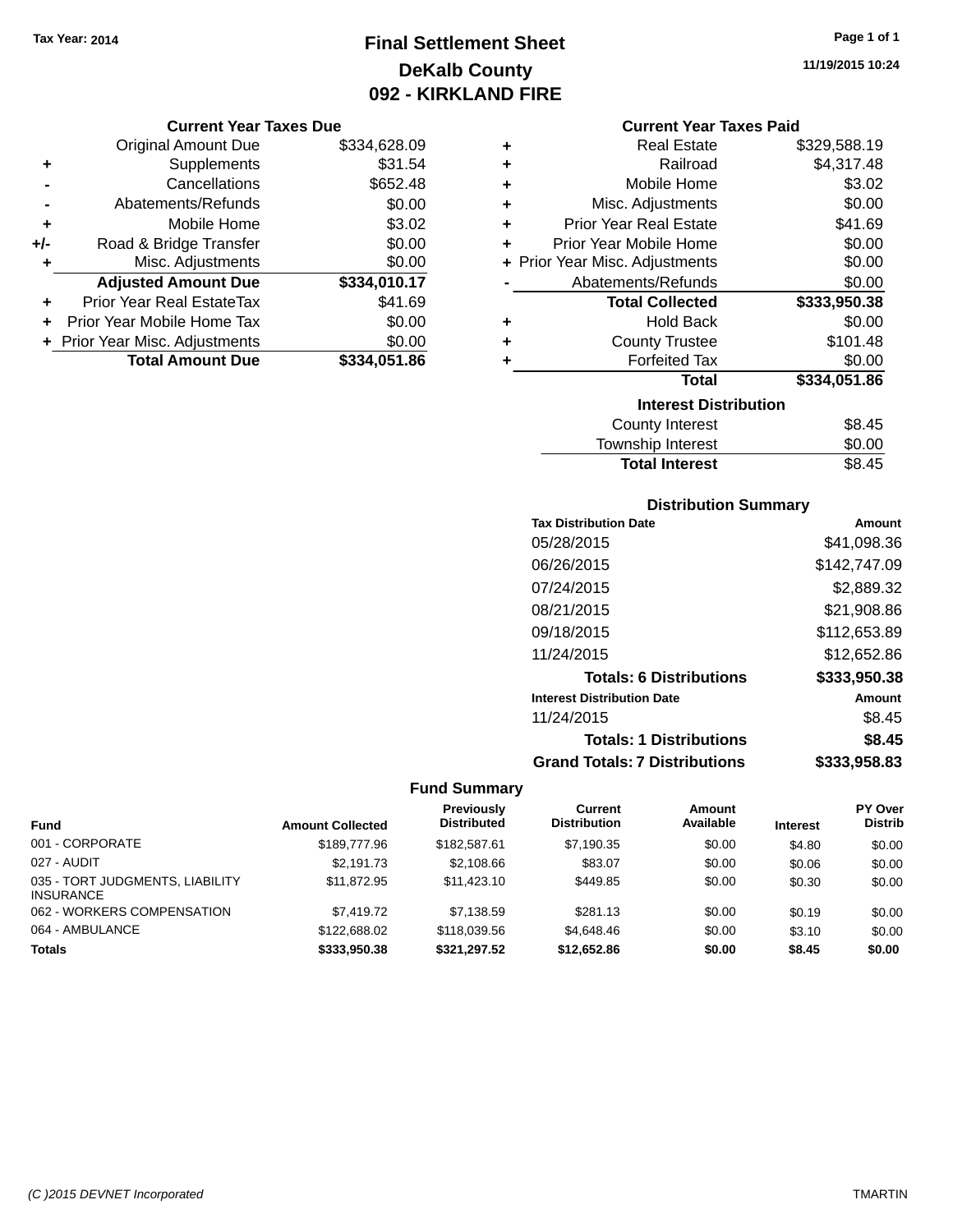# **Final Settlement Sheet Tax Year: 2014 Page 1 of 1 DeKalb County 093 - LEE FIRE**

**11/19/2015 10:24**

|       | <b>Original Amount Due</b>       | \$40,996.02 |
|-------|----------------------------------|-------------|
| ٠     | Supplements                      | \$0.00      |
|       | Cancellations                    | \$27.97     |
|       | Abatements/Refunds               | \$0.00      |
| ٠     | Mobile Home                      | \$2.70      |
| $+/-$ | Road & Bridge Transfer           | \$0.00      |
| ٠     | Misc. Adjustments                | \$0.00      |
|       | <b>Adjusted Amount Due</b>       | \$40,970.75 |
|       | <b>Prior Year Real EstateTax</b> | (\$354.32)  |
|       | Prior Year Mobile Home Tax       | \$0.00      |
|       | + Prior Year Misc. Adjustments   | \$0.00      |
|       | <b>Total Amount Due</b>          | \$40,616.43 |

|   | <b>Current Year Taxes Paid</b> |             |  |  |  |
|---|--------------------------------|-------------|--|--|--|
| ٠ | <b>Real Estate</b>             | \$39,920.07 |  |  |  |
| ٠ | Railroad                       | \$905.90    |  |  |  |
| ٠ | Mobile Home                    | \$2.70      |  |  |  |
| ٠ | Misc. Adjustments              | \$0.00      |  |  |  |
| ٠ | <b>Prior Year Real Estate</b>  | (\$354.32)  |  |  |  |
| ÷ | Prior Year Mobile Home         | \$0.00      |  |  |  |
|   | + Prior Year Misc. Adjustments | \$0.00      |  |  |  |
|   | Abatements/Refunds             | \$0.00      |  |  |  |
|   | <b>Total Collected</b>         | \$40,474.35 |  |  |  |
| ٠ | <b>Hold Back</b>               | \$0.00      |  |  |  |
| ÷ | <b>County Trustee</b>          | \$142.08    |  |  |  |
| ٠ | <b>Forfeited Tax</b>           | \$0.00      |  |  |  |
|   | <b>Total</b>                   | \$40,616.43 |  |  |  |
|   | <b>Interest Distribution</b>   |             |  |  |  |
|   | <b>County Interest</b>         | \$1.02      |  |  |  |
|   | <b>Township Interest</b>       | \$0.00      |  |  |  |
|   | <b>Total Interest</b>          | \$1.02      |  |  |  |

| <b>Distribution Summary</b>  |             |  |  |  |
|------------------------------|-------------|--|--|--|
| <b>Tax Distribution Date</b> | Amount      |  |  |  |
| 05/28/2015                   | \$2,966.89  |  |  |  |
| 06/26/2015                   | \$18,424.48 |  |  |  |
| 07/24/2015                   | \$98.43     |  |  |  |
| 08/21/2015                   | \$979.35    |  |  |  |
| 09/18/2015                   | \$16,390.33 |  |  |  |
|                              |             |  |  |  |

| 11/24/2015                           | \$1,614.87  |
|--------------------------------------|-------------|
| <b>Totals: 6 Distributions</b>       | \$40,474.35 |
| <b>Interest Distribution Date</b>    | Amount      |
| 11/24/2015                           | \$1.02      |
| <b>Totals: 1 Distributions</b>       | \$1.02      |
| <b>Grand Totals: 7 Distributions</b> | \$40,475.37 |

| <b>Fund</b>                                   | <b>Amount Collected</b> | <b>Previously</b><br><b>Distributed</b> | Current<br><b>Distribution</b> | Amount<br>Available | <b>Interest</b> | <b>PY Over</b><br><b>Distrib</b> |
|-----------------------------------------------|-------------------------|-----------------------------------------|--------------------------------|---------------------|-----------------|----------------------------------|
| 001 - CORPORATE                               | \$25.973.73             | \$24.937.40                             | \$1.036.33                     | \$0.00              | \$0.65          | \$0.00                           |
| 035 - TORT JUDGEMENTS/LIABILITY<br><b>INS</b> | \$3,001.53              | \$2,881.78                              | \$119.75                       | \$0.00              | \$0.08          | \$0.00                           |
| 064 - AMBULANCE                               | \$11,499.09             | \$11,040.30                             | \$458.79                       | \$0.00              | \$0.29          | \$0.00                           |
| <b>Totals</b>                                 | \$40,474.35             | \$38,859,48                             | \$1.614.87                     | \$0.00              | \$1.02          | \$0.00                           |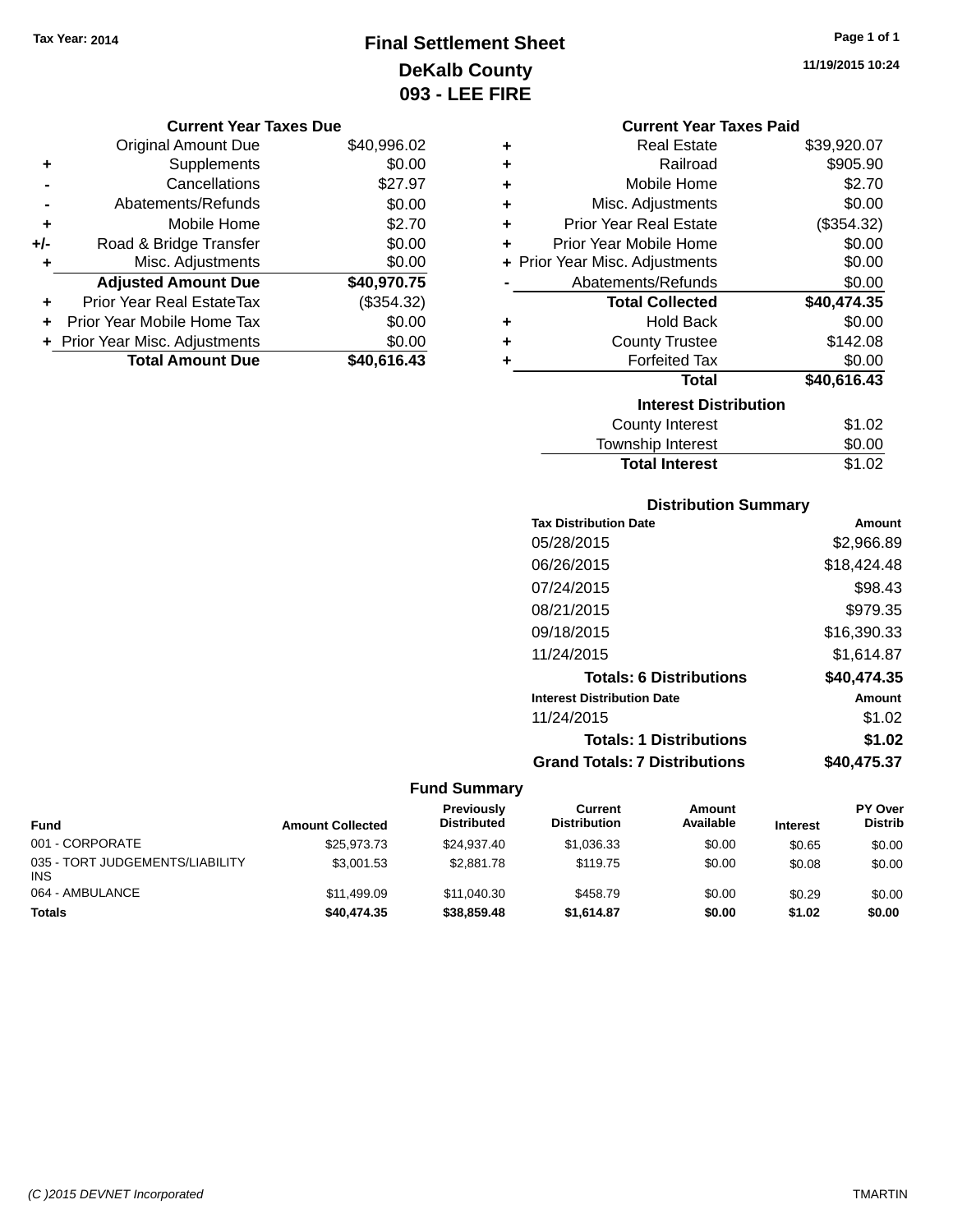# **Final Settlement Sheet Tax Year: 2014 Page 1 of 1 DeKalb County 094 - LELAND FIRE**

**11/19/2015 10:24**

#### **Current Year Taxes Due**

|       | <b>Original Amount Due</b>       | \$29,449.78 |
|-------|----------------------------------|-------------|
| ٠     | Supplements                      | \$0.00      |
|       | Cancellations                    | \$10.76     |
|       | Abatements/Refunds               | \$0.00      |
| ٠     | Mobile Home                      | \$1.80      |
| $+/-$ | Road & Bridge Transfer           | \$0.00      |
| ٠     | Misc. Adjustments                | \$0.00      |
|       | <b>Adjusted Amount Due</b>       | \$29,440.82 |
|       | <b>Prior Year Real EstateTax</b> | \$0.00      |
|       | Prior Year Mobile Home Tax       | \$0.00      |
|       | + Prior Year Misc. Adjustments   | \$0.00      |
|       | <b>Total Amount Due</b>          | \$29.440.82 |

#### **Current Year Taxes Paid**

| ٠ | Real Estate                    | \$29,439.02 |
|---|--------------------------------|-------------|
| ٠ | Railroad                       | \$0.00      |
| ٠ | Mobile Home                    | \$1.80      |
| ٠ | Misc. Adjustments              | \$0.00      |
| ٠ | Prior Year Real Estate         | \$0.00      |
| ٠ | Prior Year Mobile Home         | \$0.00      |
|   | + Prior Year Misc. Adjustments | \$0.00      |
|   | Abatements/Refunds             | \$0.00      |
|   | <b>Total Collected</b>         | \$29,440.82 |
| ٠ | <b>Hold Back</b>               | \$0.00      |
| ٠ | <b>County Trustee</b>          | \$0.00      |
| ٠ | <b>Forfeited Tax</b>           | \$0.00      |
|   | Total                          | \$29,440.82 |
|   | <b>Interest Distribution</b>   |             |
|   | County Interest                | \$0.75      |
|   | <b>Township Interest</b>       | \$0.00      |
|   | <b>Total Interest</b>          | \$0.75      |

# **Distribution Summary**

| <b>Tax Distribution Date</b>         | Amount      |
|--------------------------------------|-------------|
| 05/28/2015                           | \$3,953.41  |
| 06/26/2015                           | \$14,693.30 |
| 07/24/2015                           | \$318.78    |
| 08/21/2015                           | \$608.20    |
| 09/18/2015                           | \$9,046.43  |
| 11/24/2015                           | \$820.70    |
| <b>Totals: 6 Distributions</b>       | \$29,440.82 |
| <b>Interest Distribution Date</b>    | Amount      |
| 11/24/2015                           | \$0.75      |
| <b>Totals: 1 Distributions</b>       | \$0.75      |
| <b>Grand Totals: 7 Distributions</b> | \$29,441.57 |
|                                      |             |

| Fund            | <b>Amount Collected</b> | Previously<br><b>Distributed</b> | Current<br><b>Distribution</b> | Amount<br>Available | <b>Interest</b> | <b>PY Over</b><br><b>Distrib</b> |
|-----------------|-------------------------|----------------------------------|--------------------------------|---------------------|-----------------|----------------------------------|
| 001 - CORPORATE | \$29.440.82             | \$28,620.12                      | \$820.70                       | \$0.00              | \$0.75          | \$0.00                           |
| Totals          | \$29,440.82             | \$28,620.12                      | \$820.70                       | \$0.00              | \$0.75          | \$0.00                           |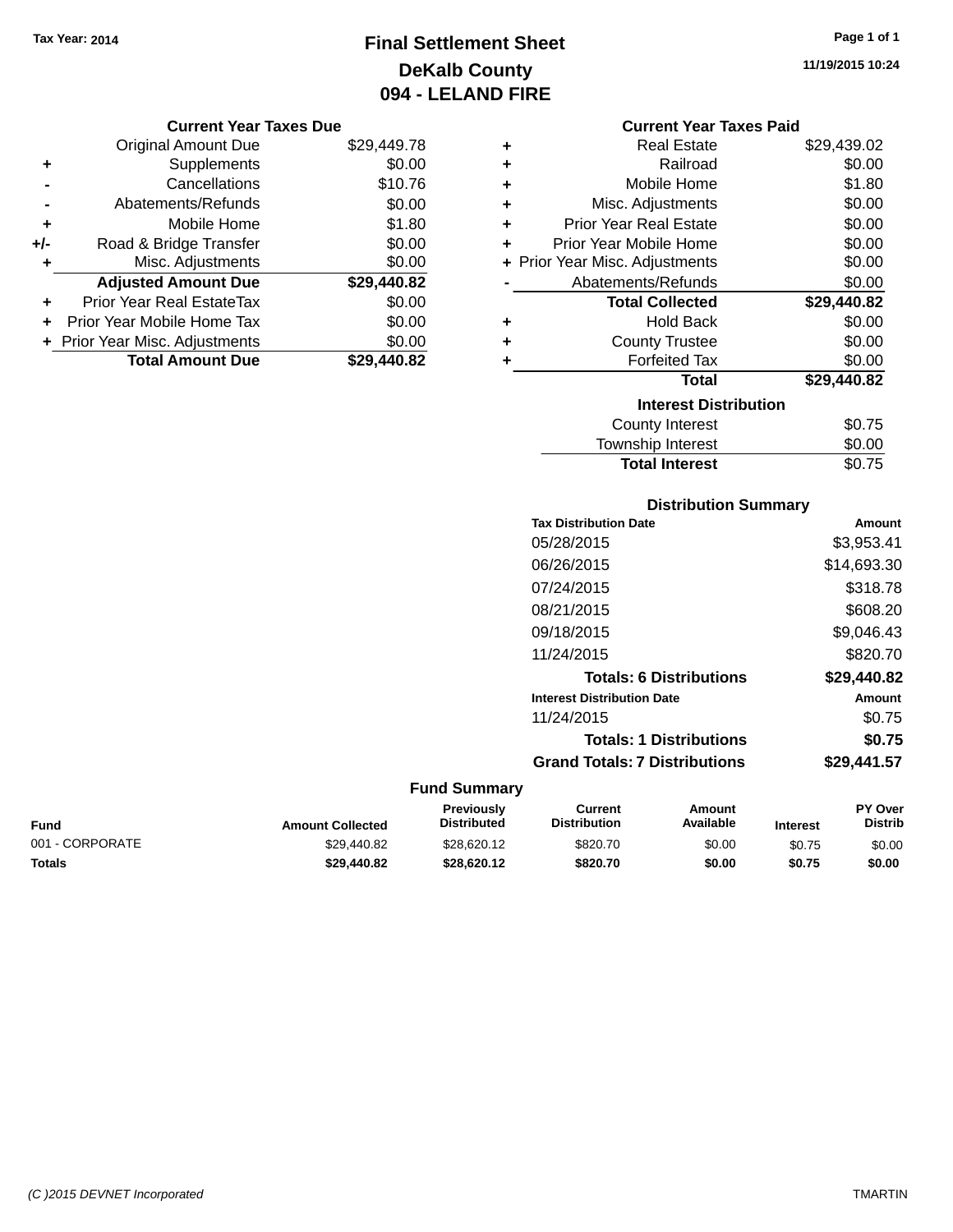# **Final Settlement Sheet Tax Year: 2014 Page 1 of 1 DeKalb County 095 - MALTA FIRE**

**11/19/2015 10:24**

|     | <b>Original Amount Due</b>       | \$90,921.92 |
|-----|----------------------------------|-------------|
| ٠   | Supplements                      | \$0.00      |
|     | Cancellations                    | \$184.66    |
|     | Abatements/Refunds               | \$0.00      |
| ÷   | Mobile Home                      | \$2.99      |
| +/- | Road & Bridge Transfer           | \$0.00      |
| ٠   | Misc. Adjustments                | \$0.00      |
|     | <b>Adjusted Amount Due</b>       | \$90,740.25 |
| ÷   | <b>Prior Year Real EstateTax</b> | \$0.00      |
|     | Prior Year Mobile Home Tax       | \$0.00      |
|     | + Prior Year Misc. Adjustments   | \$0.00      |
|     | <b>Total Amount Due</b>          | \$90.740.25 |

|   | <b>Current Year Taxes Paid</b> |             |  |  |  |
|---|--------------------------------|-------------|--|--|--|
| ٠ | <b>Real Estate</b>             | \$88,151.08 |  |  |  |
| ٠ | Railroad                       | \$2,586.18  |  |  |  |
| ٠ | Mobile Home                    | \$2.99      |  |  |  |
| ٠ | Misc. Adjustments              | \$0.00      |  |  |  |

| ٠ | <b>Prior Year Real Estate</b>  | \$0.00      |  |  |  |  |
|---|--------------------------------|-------------|--|--|--|--|
| ٠ | Prior Year Mobile Home         | \$0.00      |  |  |  |  |
|   | + Prior Year Misc. Adjustments | \$0.00      |  |  |  |  |
|   | Abatements/Refunds             | \$0.00      |  |  |  |  |
|   | <b>Total Collected</b>         | \$90,740.25 |  |  |  |  |
| ÷ | <b>Hold Back</b>               | \$0.00      |  |  |  |  |
| ÷ | <b>County Trustee</b>          | \$0.00      |  |  |  |  |
| ٠ | <b>Forfeited Tax</b>           | \$0.00      |  |  |  |  |
|   | <b>Total</b>                   | \$90,740.25 |  |  |  |  |
|   | <b>Interest Distribution</b>   |             |  |  |  |  |
|   | <b>County Interest</b>         | \$2.30      |  |  |  |  |
|   | <b>Township Interest</b>       | \$0.00      |  |  |  |  |
|   | <b>Total Interest</b>          | \$2.30      |  |  |  |  |

### **Distribution Summary Tax Distribution Date Amount** 05/28/2015 \$8,778.76 06/26/2015 \$41,548.62 07/24/2015 \$897.07 08/21/2015 \$3,976.53 09/18/2015 \$33,919.42 11/24/2015 \$1,619.85 **Totals: 6 Distributions \$90,740.25 Interest Distribution Date Amount** 11/24/2015 \$2.30 **Totals: 1 Distributions \$2.30 Grand Totals: 7 Distributions \$90,742.55**

| Fund            | <b>Amount Collected</b> | <b>Previously</b><br><b>Distributed</b> | Current<br><b>Distribution</b> | Amount<br>Available | <b>Interest</b> | <b>PY Over</b><br><b>Distrib</b> |
|-----------------|-------------------------|-----------------------------------------|--------------------------------|---------------------|-----------------|----------------------------------|
| 001 - CORPORATE | \$90,740.25             | \$89.120.40                             | \$1,619.85                     | \$0.00              | \$2.30          | \$0.00                           |
| Totals          | \$90,740.25             | \$89.120.40                             | \$1,619.85                     | \$0.00              | \$2.30          | \$0.00                           |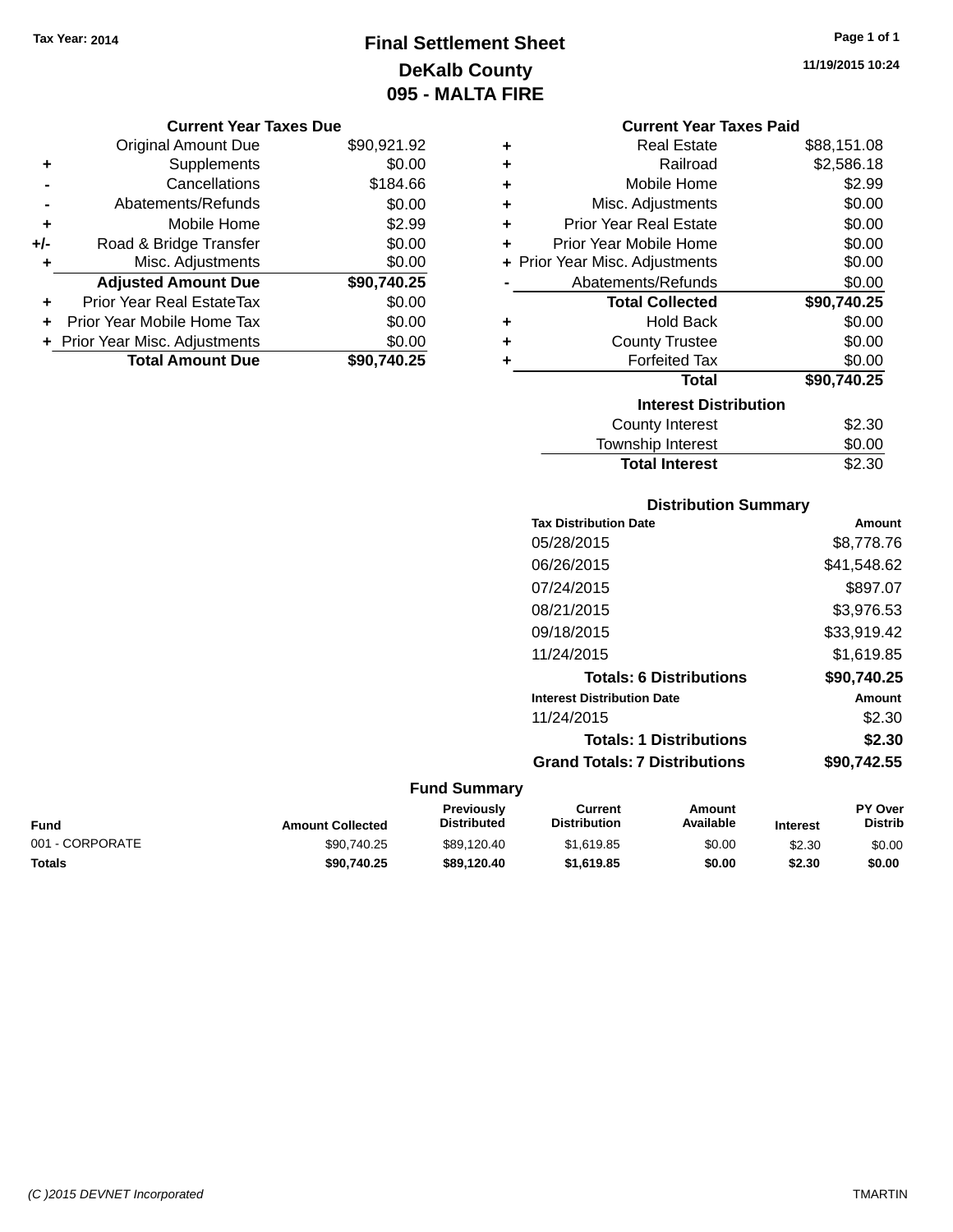# **Final Settlement Sheet Tax Year: 2014 Page 1 of 1 DeKalb County 096 - MAPLE PARK FIRE**

**11/19/2015 10:24**

### **Current Year Taxes Paid**

|     | <b>Current Year Taxes Due</b>  |              |  |  |  |
|-----|--------------------------------|--------------|--|--|--|
|     | <b>Original Amount Due</b>     | \$170,964.47 |  |  |  |
| ٠   | Supplements                    | \$0.00       |  |  |  |
|     | Cancellations                  | \$116.39     |  |  |  |
|     | Abatements/Refunds             | \$0.00       |  |  |  |
| ٠   | Mobile Home                    | \$5.63       |  |  |  |
| +/- | Road & Bridge Transfer         | \$0.00       |  |  |  |
| ٠   | Misc. Adjustments              | \$0.00       |  |  |  |
|     | <b>Adjusted Amount Due</b>     | \$170,853.71 |  |  |  |
| ٠   | Prior Year Real EstateTax      | \$0.00       |  |  |  |
| ٠   | Prior Year Mobile Home Tax     | \$0.00       |  |  |  |
|     | + Prior Year Misc. Adjustments | \$0.00       |  |  |  |
|     | <b>Total Amount Due</b>        | \$170,853.71 |  |  |  |

| ٠                            | <b>Real Estate</b>             | \$164,001.10 |  |  |
|------------------------------|--------------------------------|--------------|--|--|
| ٠                            | Railroad                       | \$5,428.78   |  |  |
| ÷                            | Mobile Home                    | \$5.63       |  |  |
| ÷                            | Misc. Adjustments              | \$0.00       |  |  |
| ٠                            | <b>Prior Year Real Estate</b>  | \$0.00       |  |  |
| ٠                            | Prior Year Mobile Home         | \$0.00       |  |  |
|                              | + Prior Year Misc. Adjustments | \$0.00       |  |  |
|                              | Abatements/Refunds             | \$0.00       |  |  |
|                              | <b>Total Collected</b>         | \$169,435.51 |  |  |
| ٠                            | <b>Hold Back</b>               | \$0.00       |  |  |
| ÷                            | <b>County Trustee</b>          | \$1,418.20   |  |  |
| ٠                            | <b>Forfeited Tax</b>           | \$0.00       |  |  |
|                              | <b>Total</b>                   | \$170,853.71 |  |  |
| <b>Interest Distribution</b> |                                |              |  |  |
|                              | <b>County Interest</b>         | \$4.29       |  |  |
|                              | Township Interest              | \$0.00       |  |  |
|                              | <b>Total Interest</b>          | \$4.29       |  |  |

### **Distribution Summary**

| <b>Tax Distribution Date</b>         | Amount       |
|--------------------------------------|--------------|
| 05/28/2015                           | \$15,117.05  |
| 06/26/2015                           | \$74,595.18  |
| 07/24/2015                           | \$908.23     |
| 08/21/2015                           | \$9,573.12   |
| 09/18/2015                           | \$65,374.77  |
| 11/24/2015                           | \$3,867.16   |
| <b>Totals: 6 Distributions</b>       | \$169,435.51 |
| <b>Interest Distribution Date</b>    | Amount       |
| 11/24/2015                           | \$4.29       |
| <b>Totals: 1 Distributions</b>       | \$4.29       |
| <b>Grand Totals: 7 Distributions</b> | \$169.439.80 |

| <b>Fund</b>                                   | <b>Amount Collected</b> | <b>Previously</b><br><b>Distributed</b> | Current<br><b>Distribution</b> | <b>Amount</b><br>Available | <b>Interest</b> | <b>PY Over</b><br><b>Distrib</b> |
|-----------------------------------------------|-------------------------|-----------------------------------------|--------------------------------|----------------------------|-----------------|----------------------------------|
| 001 - CORPORATE                               | \$83.646.07             | \$81.736.96                             | \$1.909.11                     | \$0.00                     | \$2.12          | \$0.00                           |
| 013 - FIREFIGHTER'S PENSION                   | \$2,321.44              | \$2,268,46                              | \$52.98                        | \$0.00                     | \$0.06          | \$0.00                           |
| 027 - AUDIT                                   | \$388.51                | \$379.63                                | \$8.88                         | \$0.00                     | \$0.01          | \$0.00                           |
| 035 - TORT JUDGEMENTS/LIABILITY<br><b>INS</b> | \$17,019.80             | \$16.631.35                             | \$388.45                       | \$0.00                     | \$0.43          | \$0.00                           |
| 064 - AMBULANCE                               | \$66,059.69             | \$64.551.95                             | \$1.507.74                     | \$0.00                     | \$1.67          | \$0.00                           |
| <b>Totals</b>                                 | \$169,435.51            | \$165,568,35                            | \$3,867.16                     | \$0.00                     | \$4.29          | \$0.00                           |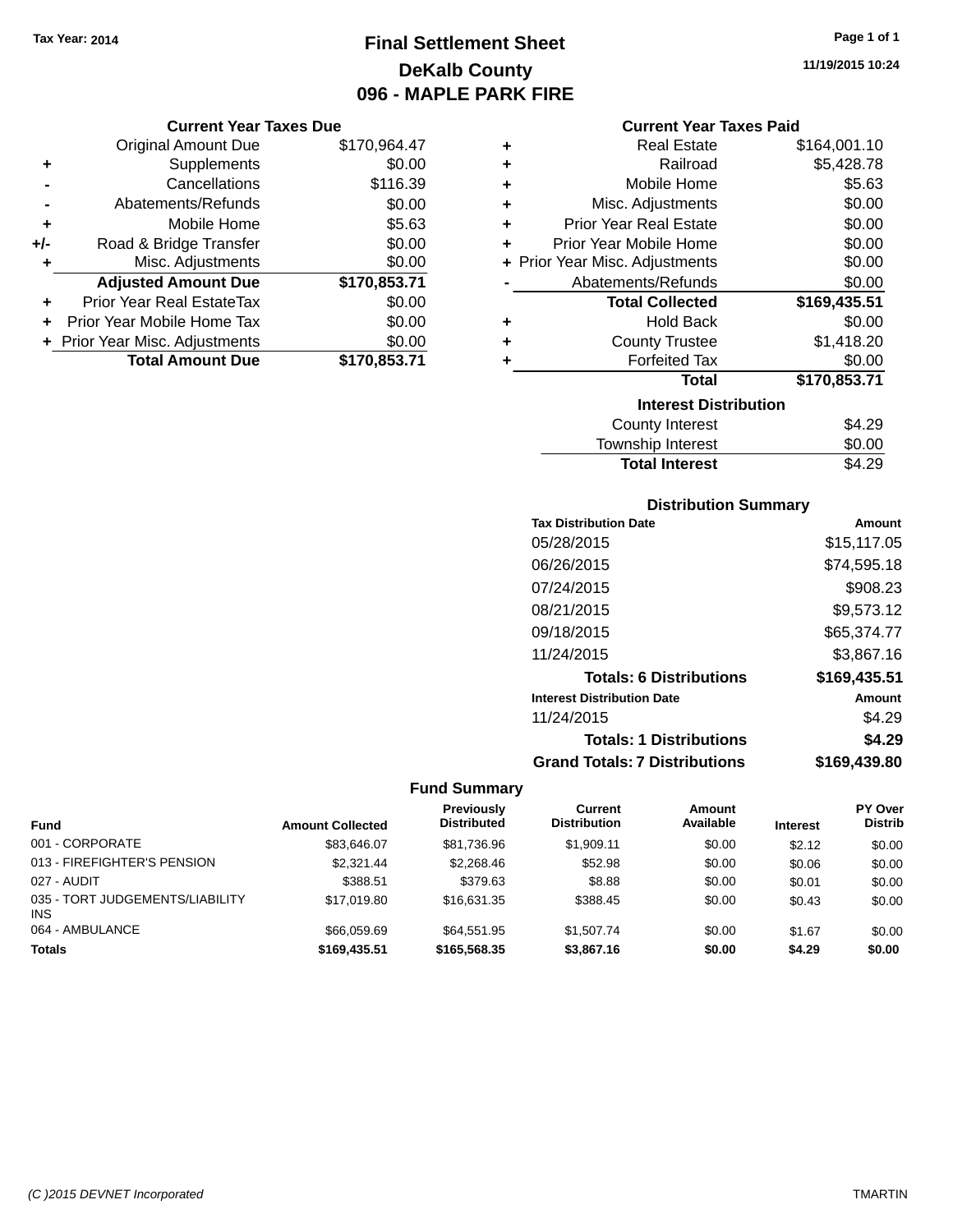# **Final Settlement Sheet Tax Year: 2014 Page 1 of 1 DeKalb County 097 - PAW PAW FIRE**

**11/19/2015 10:24**

## **Current Year Taxes Due**

|       | <b>Original Amount Due</b>     | \$34,860.65 |
|-------|--------------------------------|-------------|
| ٠     | Supplements                    | \$0.00      |
|       | Cancellations                  | \$0.00      |
|       | Abatements/Refunds             | \$0.00      |
| ٠     | Mobile Home                    | \$3.92      |
| $+/-$ | Road & Bridge Transfer         | \$0.00      |
| ٠     | Misc. Adjustments              | \$0.00      |
|       | <b>Adjusted Amount Due</b>     | \$34,864.57 |
|       | Prior Year Real EstateTax      | \$0.00      |
|       | Prior Year Mobile Home Tax     | \$0.00      |
|       | + Prior Year Misc. Adjustments | \$0.00      |
|       | <b>Total Amount Due</b>        | \$34.864.57 |

|   | <b>Current Year Taxes Paid</b> |             |
|---|--------------------------------|-------------|
| ٠ | Real Estate                    | \$33,012.20 |
| ÷ | Railroad                       | \$1,845.28  |
| ÷ | Mobile Home                    | \$3.92      |
| ÷ | Misc. Adjustments              | \$0.00      |
| ÷ | <b>Prior Year Real Estate</b>  | \$0.00      |
| ٠ | Prior Year Mobile Home         | \$0.00      |
|   | + Prior Year Misc. Adjustments | \$0.00      |
|   | Abatements/Refunds             | \$0.00      |
|   | <b>Total Collected</b>         | \$34,861.40 |
| ٠ | Hold Back                      | \$0.00      |
| ٠ | <b>County Trustee</b>          | \$3.17      |
| ٠ | <b>Forfeited Tax</b>           | \$0.00      |
|   |                                |             |
|   | <b>Total</b>                   | \$34,864.57 |
|   | <b>Interest Distribution</b>   |             |
|   | <b>County Interest</b>         | \$0.88      |

# **Distribution Summary Tax Distribution Date Amount** 05/28/2015 \$2,491.16 06/26/2015 \$16,243.54 07/24/2015 \$274.65 08/21/2015 \$839.81 09/18/2015 \$14,340.03 11/24/2015 \$672.21 **Totals: 6 Distributions \$34,861.40 Interest Distribution Date Amount** 11/24/2015 \$0.88 **Totals: 1 Distributions \$0.88 Grand Totals: 7 Distributions \$34,862.28**

Total Interest \$0.88

| Fund                                          | <b>Amount Collected</b> | Previously<br><b>Distributed</b> | Current<br><b>Distribution</b> | Amount<br>Available | <b>Interest</b> | <b>PY Over</b><br><b>Distrib</b> |
|-----------------------------------------------|-------------------------|----------------------------------|--------------------------------|---------------------|-----------------|----------------------------------|
| 001 - CORPORATE                               | \$31.517.70             | \$30,909.97                      | \$607.73                       | \$0.00              | \$0.80          | \$0.00                           |
| 035 - TORT JUDGEMENTS/LIABILITY<br><b>INS</b> | \$3.343.70              | \$3.279.22                       | \$64.48                        | \$0.00              | \$0.08          | \$0.00                           |
| <b>Totals</b>                                 | \$34,861.40             | \$34.189.19                      | \$672.21                       | \$0.00              | \$0.88          | \$0.00                           |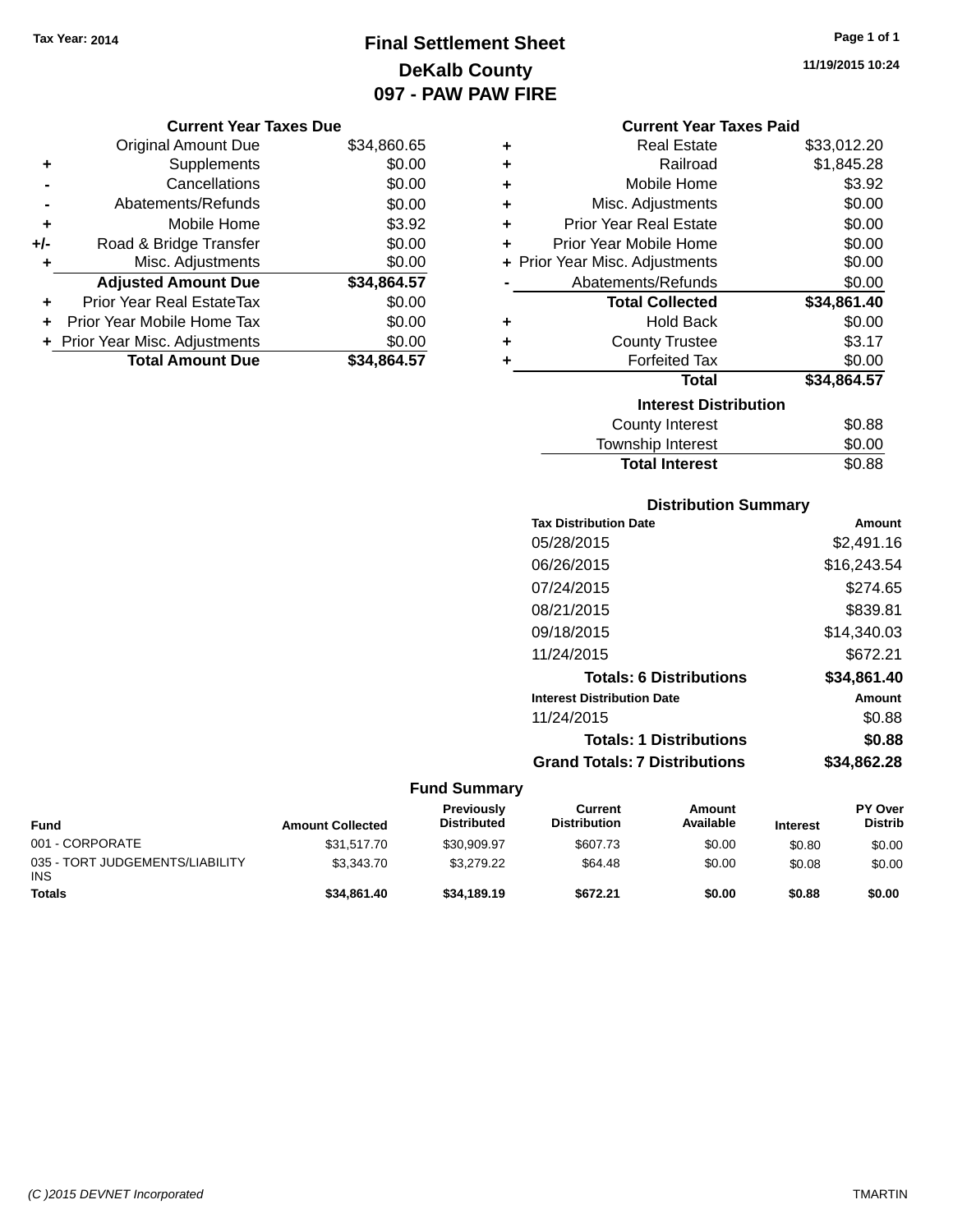# **Final Settlement Sheet Tax Year: 2014 Page 1 of 2 DeKalb County 098 - SANDWICH FIRE**

#### **Current Year Taxes Due**

|       | <b>Original Amount Due</b>       | \$561,158.74 |
|-------|----------------------------------|--------------|
| ٠     | Supplements                      | \$0.00       |
|       | Cancellations                    | \$1,120.03   |
|       | Abatements/Refunds               | \$1.03       |
| ٠     | Mobile Home                      | \$356.24     |
| $+/-$ | Road & Bridge Transfer           | \$0.00       |
| ٠     | Misc. Adjustments                | \$188.67     |
|       | <b>Adjusted Amount Due</b>       | \$560,582.59 |
|       | <b>Prior Year Real EstateTax</b> | (\$79.83)    |
|       | Prior Year Mobile Home Tax       | (\$0.01)     |
|       | + Prior Year Misc. Adjustments   | \$15.45      |
|       | <b>Total Amount Due</b>          | \$560,518.20 |

#### **Current Year Taxes Paid**

| ٠ | <b>Real Estate</b>             | \$556,897.48 |
|---|--------------------------------|--------------|
| ٠ | Railroad                       | \$2,250.74   |
| ÷ | Mobile Home                    | \$354.13     |
| ٠ | Misc. Adjustments              | \$188.67     |
| ٠ | <b>Prior Year Real Estate</b>  | (\$79.83)    |
| ٠ | Prior Year Mobile Home         | (\$0.01)     |
|   | + Prior Year Misc. Adjustments | \$15.45      |
|   | Abatements/Refunds             | \$1.03       |
|   |                                |              |
|   | <b>Total Collected</b>         | \$559,625.60 |
| ٠ | <b>Hold Back</b>               | \$0.00       |
| ÷ | <b>County Trustee</b>          | \$409.31     |
| ٠ | <b>Forfeited Tax</b>           | \$483.29     |
|   | <b>Total</b>                   | \$560,518.20 |
|   | <b>Interest Distribution</b>   |              |
|   | <b>County Interest</b>         | \$14.16      |

## **Distribution Summary**

Total Interest \$14.16

| <b>Tax Distribution Date</b>         | Amount       |
|--------------------------------------|--------------|
| 05/28/2015                           | \$62,250.05  |
| 06/26/2015                           | \$237,175.37 |
| 07/24/2015                           | \$5,880.03   |
| 08/21/2015                           | \$39.190.24  |
| 09/18/2015                           | \$193,754.26 |
| 11/24/2015                           | \$21.375.65  |
| <b>Totals: 6 Distributions</b>       | \$559,625.60 |
| <b>Interest Distribution Date</b>    | Amount       |
| 11/24/2015                           | \$14.16      |
| <b>Totals: 1 Distributions</b>       | \$14.16      |
| <b>Grand Totals: 7 Distributions</b> | \$559.639.76 |

#### **Fund Summary**

| <b>Fund</b>   |                                          |                     | <b>Amount Collected</b> | <b>Previously</b><br><b>Distributed</b>               | <b>Current</b><br><b>Distribution</b>                  | Amount<br>Available | <b>Interest</b> | <b>PY Over</b><br><b>Distrib</b> |
|---------------|------------------------------------------|---------------------|-------------------------|-------------------------------------------------------|--------------------------------------------------------|---------------------|-----------------|----------------------------------|
|               | 001 - CORPORATE                          |                     | \$490,256.66            | \$471,530.66                                          | \$18,726,00                                            | \$0.00              | \$12.41         | \$0.00                           |
|               | 027 - AUDIT                              |                     | \$4,872.10              | \$4.686.01                                            | \$186.09                                               | \$0.00              | \$0.12          | \$0.00                           |
| INS.          | 035 - TORT JUDGEMENTS/LIABILITY          |                     | \$64,496.84             | \$62,033,28                                           | \$2,463.56                                             | \$0.00              | \$1.63          | \$0.00                           |
| <b>Totals</b> |                                          |                     | \$559,625,60            | \$538,249.95                                          | \$21.375.65                                            | \$0.00              | \$14.16         | \$0.00                           |
|               |                                          |                     |                         | <b>Miscellaneous Adjustment Detail</b>                |                                                        |                     |                 |                                  |
|               | Year Source                              | <b>Account Type</b> |                         | <b>Amount Adiustment Description</b>                  |                                                        |                     |                 |                                  |
|               | 2013 MH - Mobile Home Back Tax Collected |                     |                         | \$2.10 ANGELINI REDEMPTION 19-25-477-011-0006O by TBA |                                                        |                     |                 |                                  |
|               | 2013 MH - Mobile Home Back Tax Collected |                     |                         |                                                       | \$2.54 WARD REDEMPTION 19-25-477-011-00190 by TBA      |                     |                 |                                  |
|               | 2013 MH - Mobile Home Back Tax Collected |                     |                         |                                                       | \$2.25 DICKINSON REDEMPTION 19-25-477-011-00310 by TBA |                     |                 |                                  |

2013 RE - Real Estate Back Tax Collected \$8.56 TRUSTEE SALE 19-25-252-014 by TBA

2014 RE - Real Estate Back Tax Collected \$76.25 DOBSON REDEMPTION 19-26-481-012 by TBA

2014 RE - Real Estate Back Tax Collected \$26.38 PETERSON REDEMPTION 19-35-231-002 by TBA

2014 RE - Real Estate Back Tax Collected \$86.04 PETERSON REDEMPTION 19-35-230-007 by TBA

**Totals \$204.12 7 entries**

**11/19/2015 10:24**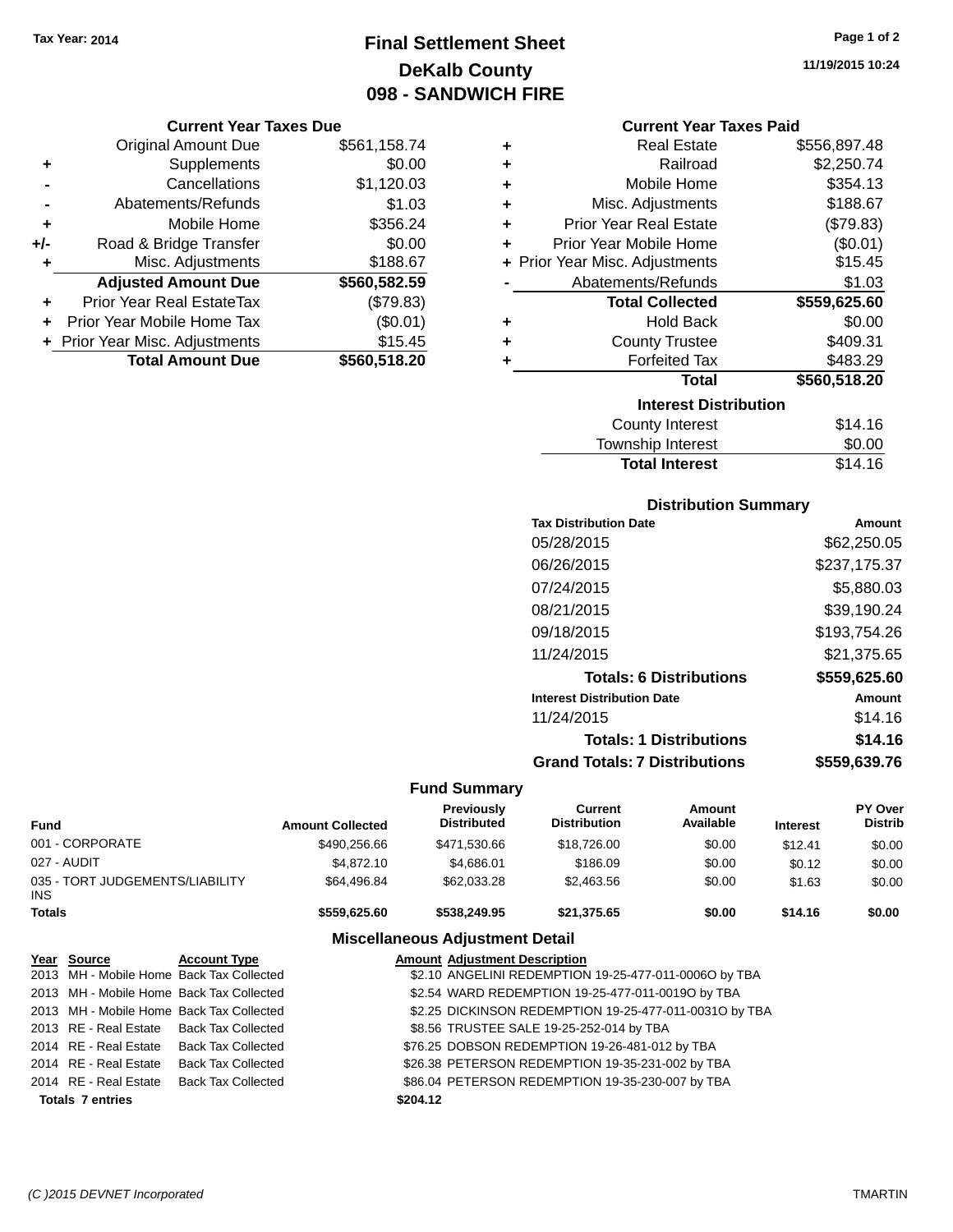# **Final Settlement Sheet Tax Year: 2014 Page 2 of 2 DeKalb County Abatement Detail**

**11/19/2015 10:24**

**Totals 1 entries** \$1.03

**Year Source Account Type Anneurs Amount Adjustment Description**<br>2014 RE - Real Estate RE Abatement **Alternative St.03 PTAB INTEREST REFUN** \$1.03 PTAB INTEREST REFUND 19-27-427-021 by TBA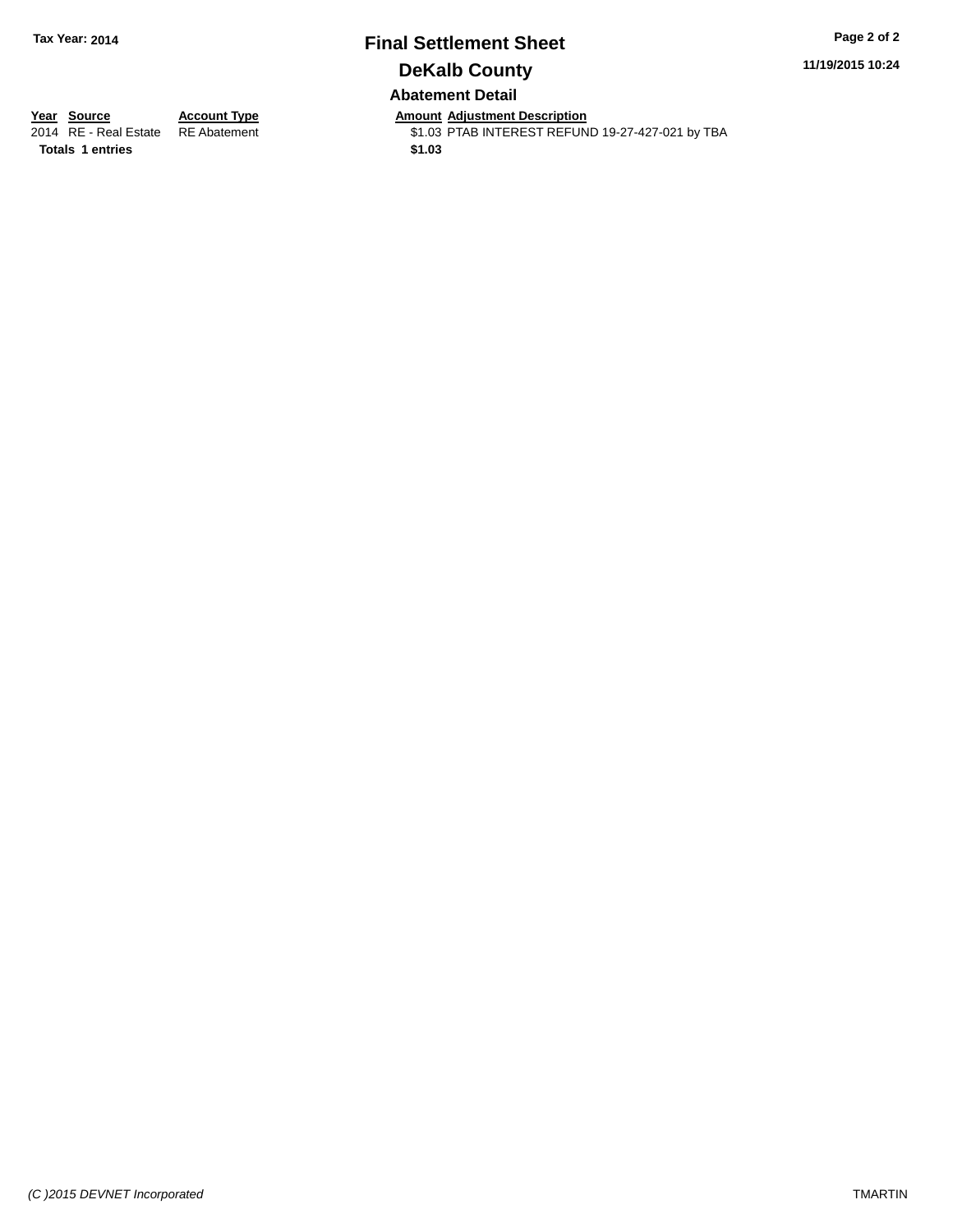# **Final Settlement Sheet Tax Year: 2014 Page 1 of 1 DeKalb County 099 - SHABBONA FIRE**

#### **Current Year Taxes Due**

|     | <b>Original Amount Due</b>     | \$184,982.54 |
|-----|--------------------------------|--------------|
| ٠   | Supplements                    | \$0.00       |
|     | Cancellations                  | \$124.63     |
|     | Abatements/Refunds             | \$0.00       |
| ÷   | Mobile Home                    | \$4.08       |
| +/- | Road & Bridge Transfer         | \$0.00       |
| ٠   | Misc. Adjustments              | \$352.13     |
|     | <b>Adjusted Amount Due</b>     | \$185,214.12 |
|     | Prior Year Real EstateTax      | \$0.00       |
|     | Prior Year Mobile Home Tax     | \$0.00       |
|     | + Prior Year Misc. Adjustments | \$0.00       |
|     | <b>Total Amount Due</b>        | \$185,214.12 |

| ٠ | <b>Real Estate</b>             | \$179,842.89 |
|---|--------------------------------|--------------|
| ٠ | Railroad                       | \$4,968.36   |
| ÷ | Mobile Home                    | \$4.08       |
| ٠ | Misc. Adjustments              | \$352.13     |
| ٠ | <b>Prior Year Real Estate</b>  | \$0.00       |
| ÷ | Prior Year Mobile Home         | \$0.00       |
|   | + Prior Year Misc. Adjustments | \$0.00       |
|   | Abatements/Refunds             | \$0.00       |
|   | <b>Total Collected</b>         | \$185,167.46 |
| ٠ | <b>Hold Back</b>               | \$0.00       |
| ٠ | <b>County Trustee</b>          | \$46.66      |
| ٠ | <b>Forfeited Tax</b>           | \$0.00       |
|   | <b>Total</b>                   | \$185,214.12 |
|   | <b>Interest Distribution</b>   |              |
|   | <b>County Interest</b>         | \$4.69       |
|   | Township Interast              | ድስ ሰስ        |

# Township Interest 50.00<br>Total Interest \$4.69 **Total Interest**

## **Distribution Summary**

| <b>Tax Distribution Date</b>         | Amount       |
|--------------------------------------|--------------|
| 05/28/2015                           | \$17,030.96  |
| 06/26/2015                           | \$86,841.88  |
| 07/24/2015                           | \$1,886.51   |
| 08/21/2015                           | \$7,907.88   |
| 09/18/2015                           | \$69,456.37  |
| 11/24/2015                           | \$2,043.86   |
| <b>Totals: 6 Distributions</b>       | \$185,167.46 |
| <b>Interest Distribution Date</b>    | Amount       |
| 11/24/2015                           | \$4.69       |
| <b>Totals: 1 Distributions</b>       | \$4.69       |
| <b>Grand Totals: 7 Distributions</b> | \$185.172.15 |

# **Fund Summary**

| Fund                                          | <b>Amount Collected</b> | <b>Previously</b><br><b>Distributed</b> | Current<br><b>Distribution</b> | Amount<br>Available | <b>Interest</b> | <b>PY Over</b><br><b>Distrib</b> |
|-----------------------------------------------|-------------------------|-----------------------------------------|--------------------------------|---------------------|-----------------|----------------------------------|
| 001 - CORPORATE                               | \$126,586.03            | \$125,188,79                            | \$1,397.24                     | \$0.00              | \$3.20          | \$0.00                           |
| 035 - TORT JUDGEMENTS/LIABILITY<br><b>INS</b> | \$25,511.08             | \$25,229.48                             | \$281.60                       | \$0.00              | \$0.65          | \$0.00                           |
| 064 - AMBULANCE                               | \$33,070.35             | \$32,705,33                             | \$365.02                       | \$0.00              | \$0.84          | \$0.00                           |
| <b>Totals</b>                                 | \$185,167,46            | \$183,123,60                            | \$2,043.86                     | \$0.00              | \$4.69          | \$0.00                           |

| Year Source             | <b>Account Type</b>  | <b>Amount Adiustment Description</b>                |  |
|-------------------------|----------------------|-----------------------------------------------------|--|
| 2014 RE - Real Estate   | Paymt In Lieu of Tax | \$46.13 HOUSING AUTHORITY SEQUOYA APARTMENTS by TBA |  |
| 2014 RE - Real Estate   | Back Tax Collected   | \$306.00 TRUSTEE SALE 13-35-202-017 by TBA          |  |
| <b>Totals 2 entries</b> |                      | \$352.13                                            |  |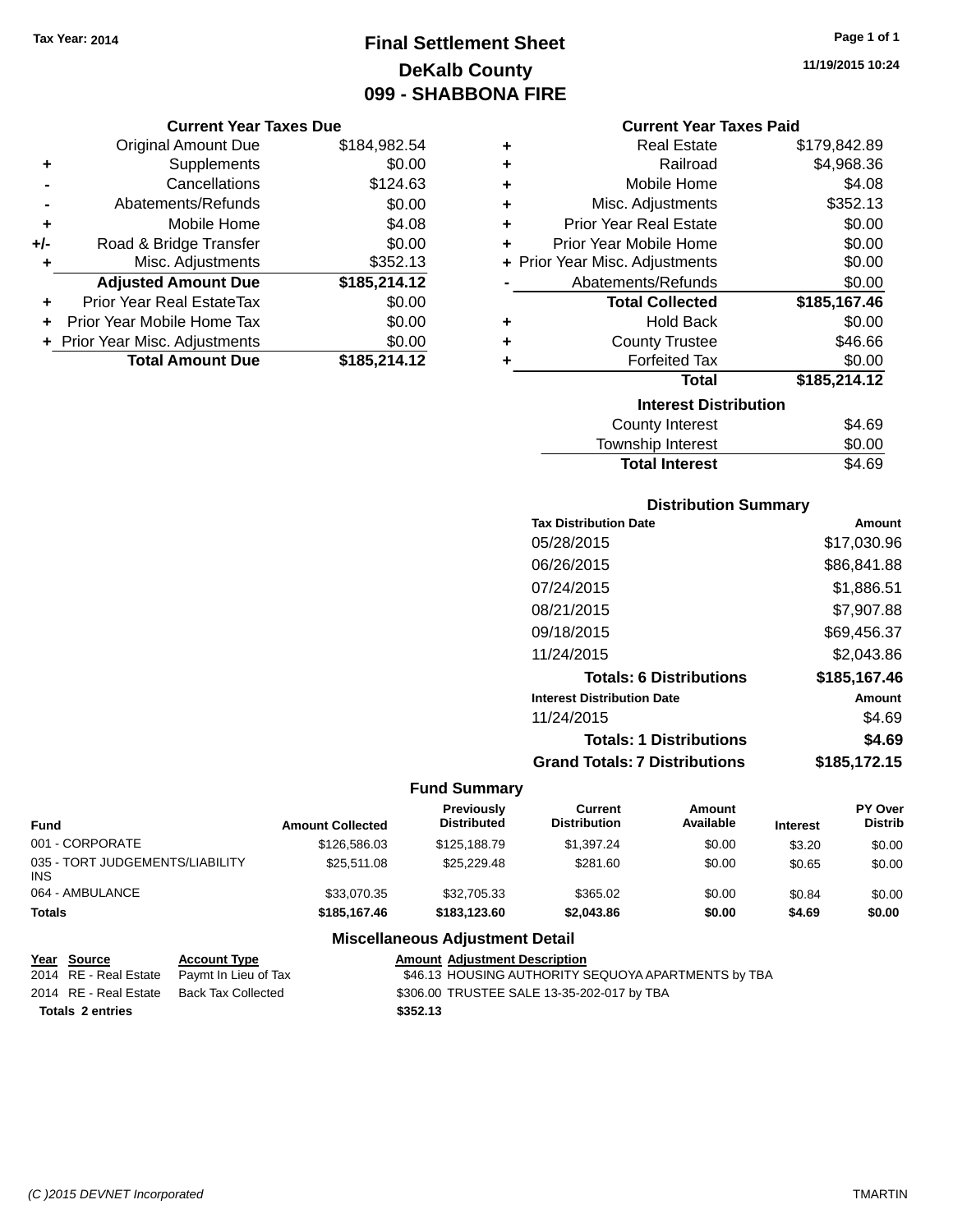# **Final Settlement Sheet Tax Year: 2014 Page 1 of 1 DeKalb County 100 - SOMONAUK FIRE**

#### **Current Year Taxes Due**

|       | <b>Original Amount Due</b>       | \$238,468.60 |
|-------|----------------------------------|--------------|
| ٠     | Supplements                      | \$0.00       |
|       | Cancellations                    | \$344.13     |
|       | Abatements/Refunds               | \$0.00       |
| ٠     | Mobile Home                      | \$7.18       |
| $+/-$ | Road & Bridge Transfer           | \$0.00       |
| ٠     | Misc. Adjustments                | \$0.00       |
|       | <b>Adjusted Amount Due</b>       | \$238,131.65 |
| ÷     | <b>Prior Year Real EstateTax</b> | \$0.00       |
|       | Prior Year Mobile Home Tax       | \$0.00       |
|       | + Prior Year Misc. Adjustments   | \$0.00       |
|       | <b>Total Amount Due</b>          | \$238,131.65 |

#### **Current Year Taxes Paid**

| ٠                            | Real Estate                    | \$233,948.54 |  |  |
|------------------------------|--------------------------------|--------------|--|--|
| ÷                            | Railroad                       | \$4,079.68   |  |  |
| ٠                            | Mobile Home                    | \$7.18       |  |  |
| ÷                            | Misc. Adjustments              | \$0.00       |  |  |
| ٠                            | <b>Prior Year Real Estate</b>  | \$0.00       |  |  |
| ٠                            | Prior Year Mobile Home         | \$0.00       |  |  |
|                              | + Prior Year Misc. Adjustments | \$0.00       |  |  |
|                              | Abatements/Refunds             | \$0.00       |  |  |
|                              | <b>Total Collected</b>         | \$238,035.40 |  |  |
| ٠                            | <b>Hold Back</b>               | \$0.00       |  |  |
| ٠                            | <b>County Trustee</b>          | \$96.25      |  |  |
| ٠                            | <b>Forfeited Tax</b>           | \$0.00       |  |  |
|                              | Total                          | \$238,131.65 |  |  |
| <b>Interest Distribution</b> |                                |              |  |  |
|                              | <b>County Interest</b>         | \$6.02       |  |  |
|                              | <b>Township Interest</b>       | \$0.00       |  |  |
|                              | <b>Total Interest</b>          | \$6.02       |  |  |

# **Distribution Summary**

| <b>Tax Distribution Date</b>         | Amount       |
|--------------------------------------|--------------|
| 05/28/2015                           | \$27,505.05  |
| 06/26/2015                           | \$106,753.60 |
| 07/24/2015                           | \$3.100.45   |
| 08/21/2015                           | \$17,988.78  |
| 09/18/2015                           | \$77,418.00  |
| 11/24/2015                           | \$5.269.52   |
| <b>Totals: 6 Distributions</b>       | \$238,035.40 |
| <b>Interest Distribution Date</b>    | Amount       |
| 11/24/2015                           | \$6.02       |
| <b>Totals: 1 Distributions</b>       | \$6.02       |
| <b>Grand Totals: 7 Distributions</b> | \$238,041.42 |

# **Fund Summary**

| Fund            | <b>Amount Collected</b> | <b>Previously</b><br><b>Distributed</b> | Current<br><b>Distribution</b> | Amount<br>Available | <b>Interest</b> | <b>PY Over</b><br><b>Distrib</b> |
|-----------------|-------------------------|-----------------------------------------|--------------------------------|---------------------|-----------------|----------------------------------|
| 001 - CORPORATE | \$126,776.94            | \$123,970.41                            | \$2,806.53                     | \$0.00              | \$3.21          | \$0.00                           |
| 064 - AMBULANCE | \$111,258.46            | \$108.795.47                            | \$2,462.99                     | \$0.00              | \$2.81          | \$0.00                           |
| <b>Totals</b>   | \$238,035.40            | \$232.765.88                            | \$5.269.52                     | \$0.00              | \$6.02          | \$0.00                           |

**11/19/2015 10:24**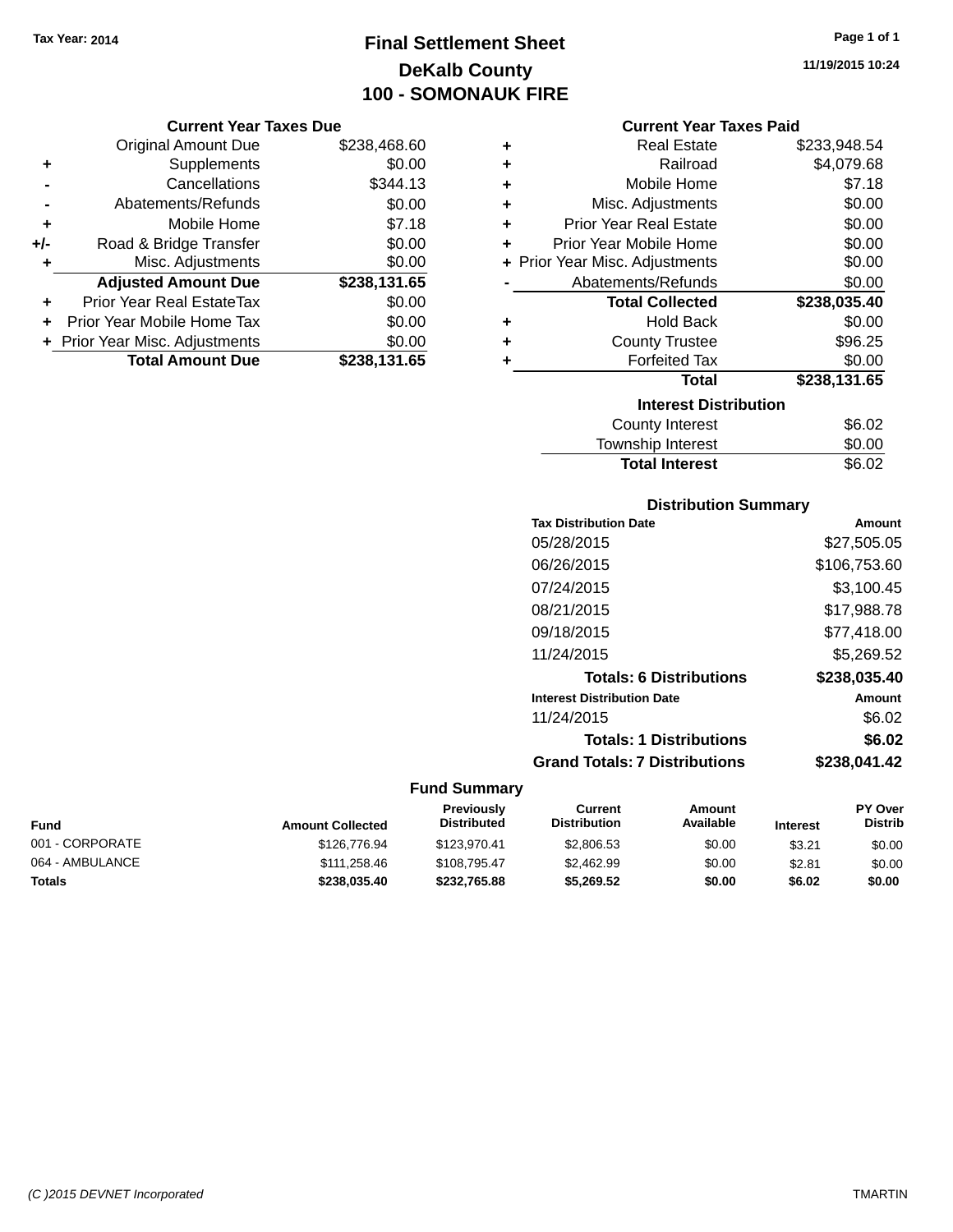# **Final Settlement Sheet Tax Year: 2014 Page 1 of 1 DeKalb County 101 - SYCAMORE FIRE**

#### **Current Year Taxes Due**

|       | <b>Original Amount Due</b>       | \$336,118.10 |
|-------|----------------------------------|--------------|
| ٠     | Supplements                      | \$30.72      |
|       | Cancellations                    | \$487.15     |
|       | Abatements/Refunds               | \$0.00       |
| ÷     | Mobile Home                      | \$10.05      |
| $+/-$ | Road & Bridge Transfer           | \$0.00       |
| ٠     | Misc. Adjustments                | \$0.00       |
|       | <b>Adjusted Amount Due</b>       | \$335,671.72 |
|       | <b>Prior Year Real EstateTax</b> | (\$24.75)    |
|       | Prior Year Mobile Home Tax       | \$0.00       |
|       | + Prior Year Misc. Adjustments   | \$0.00       |
|       | <b>Total Amount Due</b>          | \$335,646.97 |

| ٠ | <b>Real Estate</b>             | \$335,436.55 |
|---|--------------------------------|--------------|
| ÷ | Railroad                       | \$0.00       |
| ÷ | Mobile Home                    | \$10.05      |
| ÷ | Misc. Adjustments              | \$0.00       |
| ٠ | <b>Prior Year Real Estate</b>  | (\$24.75)    |
| ٠ | Prior Year Mobile Home         | \$0.00       |
|   | + Prior Year Misc. Adjustments | \$0.00       |
|   | Abatements/Refunds             | \$0.00       |
|   | <b>Total Collected</b>         | \$335,421.85 |
| ٠ | <b>Hold Back</b>               | \$0.00       |
| ٠ | <b>County Trustee</b>          | \$225.12     |
| ٠ | <b>Forfeited Tax</b>           | \$0.00       |
|   | Total                          | \$335,646.97 |
|   | <b>Interest Distribution</b>   |              |
|   | <b>County Interest</b>         | \$8.49       |
|   |                                | ີ ລ          |

| <b>Total Interest</b> | \$8.49 |
|-----------------------|--------|
| Township Interest     | \$0.00 |
| County interest       | ৩০.৭৬  |

## **Distribution Summary**

| <b>Tax Distribution Date</b>         | Amount       |
|--------------------------------------|--------------|
| 05/28/2015                           | \$33,189.08  |
| 06/26/2015                           | \$148.728.45 |
| 07/24/2015                           | \$2,399.81   |
| 08/21/2015                           | \$15.511.94  |
| 09/18/2015                           | \$127,715.39 |
| 11/24/2015                           | \$7.877.18   |
| <b>Totals: 6 Distributions</b>       | \$335,421.85 |
| <b>Interest Distribution Date</b>    | Amount       |
| 11/24/2015                           | \$8.49       |
| <b>Totals: 1 Distributions</b>       | \$8.49       |
| <b>Grand Totals: 7 Distributions</b> | \$335,430.34 |
|                                      |              |

| Fund            | <b>Amount Collected</b> | <b>Previously</b><br><b>Distributed</b> | Current<br><b>Distribution</b> | Amount<br>Available | <b>Interest</b> | <b>PY Over</b><br><b>Distrib</b> |
|-----------------|-------------------------|-----------------------------------------|--------------------------------|---------------------|-----------------|----------------------------------|
| 001 - CORPORATE | \$173,731.08            | \$169,651.12                            | \$4,079.96                     | \$0.00              | \$4.40          | \$0.00                           |
| 064 - AMBULANCE | \$161,690.77            | \$157.893.55                            | \$3.797.22                     | \$0.00              | \$4.09          | \$0.00                           |
| Totals          | \$335,421.85            | \$327.544.67                            | \$7,877.18                     | \$0.00              | \$8.49          | \$0.00                           |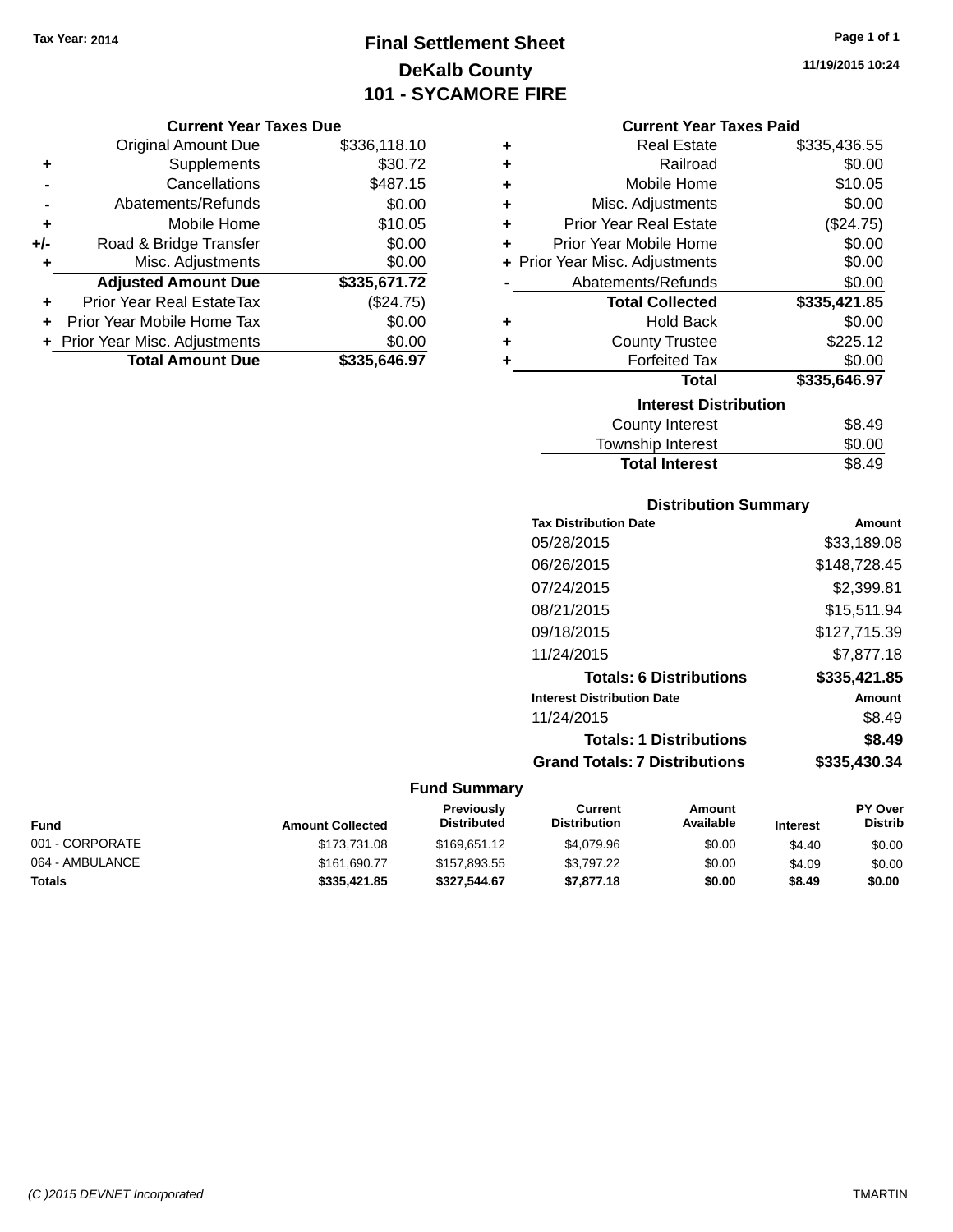# **Final Settlement Sheet Tax Year: 2014 Page 1 of 1 DeKalb County 102 - WATERMAN FIRE**

# **Current Year Taxes Due**

|       | <b>UUITEIIL TEAL TAXES DUE</b>   |              |
|-------|----------------------------------|--------------|
|       | <b>Original Amount Due</b>       | \$147,230.24 |
| ٠     | Supplements                      | \$0.00       |
|       | Cancellations                    | \$142.76     |
|       | Abatements/Refunds               | \$0.00       |
| ٠     | Mobile Home                      | \$31.72      |
| $+/-$ | Road & Bridge Transfer           | \$0.00       |
| ٠     | Misc. Adjustments                | \$0.00       |
|       | <b>Adjusted Amount Due</b>       | \$147,119.20 |
| ÷     | <b>Prior Year Real EstateTax</b> | \$0.00       |
|       | Prior Year Mobile Home Tax       | \$0.00       |
|       | + Prior Year Misc. Adjustments   | \$0.00       |
|       | <b>Total Amount Due</b>          | \$147,119.20 |

### **Current Year Taxes Paid**

| ٠ | Real Estate                    | \$144,367.73 |
|---|--------------------------------|--------------|
| ٠ | Railroad                       | \$2,692.18   |
| ÷ | Mobile Home                    | \$31.72      |
| ٠ | Misc. Adjustments              | \$0.00       |
| ٠ | <b>Prior Year Real Estate</b>  | \$0.00       |
| ٠ | Prior Year Mobile Home         | \$0.00       |
|   | + Prior Year Misc. Adjustments | \$0.00       |
|   | Abatements/Refunds             | \$0.00       |
|   | <b>Total Collected</b>         | \$147,091.63 |
| ٠ | <b>Hold Back</b>               | \$0.00       |
| ٠ | <b>County Trustee</b>          | \$27.57      |
|   | <b>Forfeited Tax</b>           | \$0.00       |
|   | <b>Total</b>                   | \$147,119.20 |
|   | <b>Interest Distribution</b>   |              |
|   | County Interest                | \$3.72       |
|   | <b>Township Interest</b>       | \$0.00       |
|   | <b>Total Interest</b>          | \$3.72       |

# **Distribution Summary**

| <b>Tax Distribution Date</b>         | Amount       |
|--------------------------------------|--------------|
| 05/28/2015                           | \$14,342.22  |
| 06/26/2015                           | \$63,410.67  |
| 07/24/2015                           | \$3,163.01   |
| 08/21/2015                           | \$7,083.95   |
| 09/18/2015                           | \$56,157.04  |
| 11/24/2015                           | \$2.934.74   |
| <b>Totals: 6 Distributions</b>       | \$147,091.63 |
| <b>Interest Distribution Date</b>    | Amount       |
| 11/24/2015                           | \$3.72       |
| <b>Totals: 1 Distributions</b>       | \$3.72       |
| <b>Grand Totals: 7 Distributions</b> | \$147,095.35 |
|                                      |              |

# **Fund Summary**

| Fund            | <b>Amount Collected</b> | <b>Previously</b><br><b>Distributed</b> | Current<br><b>Distribution</b> | Amount<br>Available | <b>Interest</b> | <b>PY Over</b><br><b>Distrib</b> |
|-----------------|-------------------------|-----------------------------------------|--------------------------------|---------------------|-----------------|----------------------------------|
| 001 - CORPORATE | \$147.091.63            | \$144,156.89                            | \$2,934.74                     | \$0.00              | \$3.72          | \$0.00                           |
| Totals          | \$147.091.63            | \$144.156.89                            | \$2.934.74                     | \$0.00              | \$3.72          | \$0.00                           |

**11/19/2015 10:24**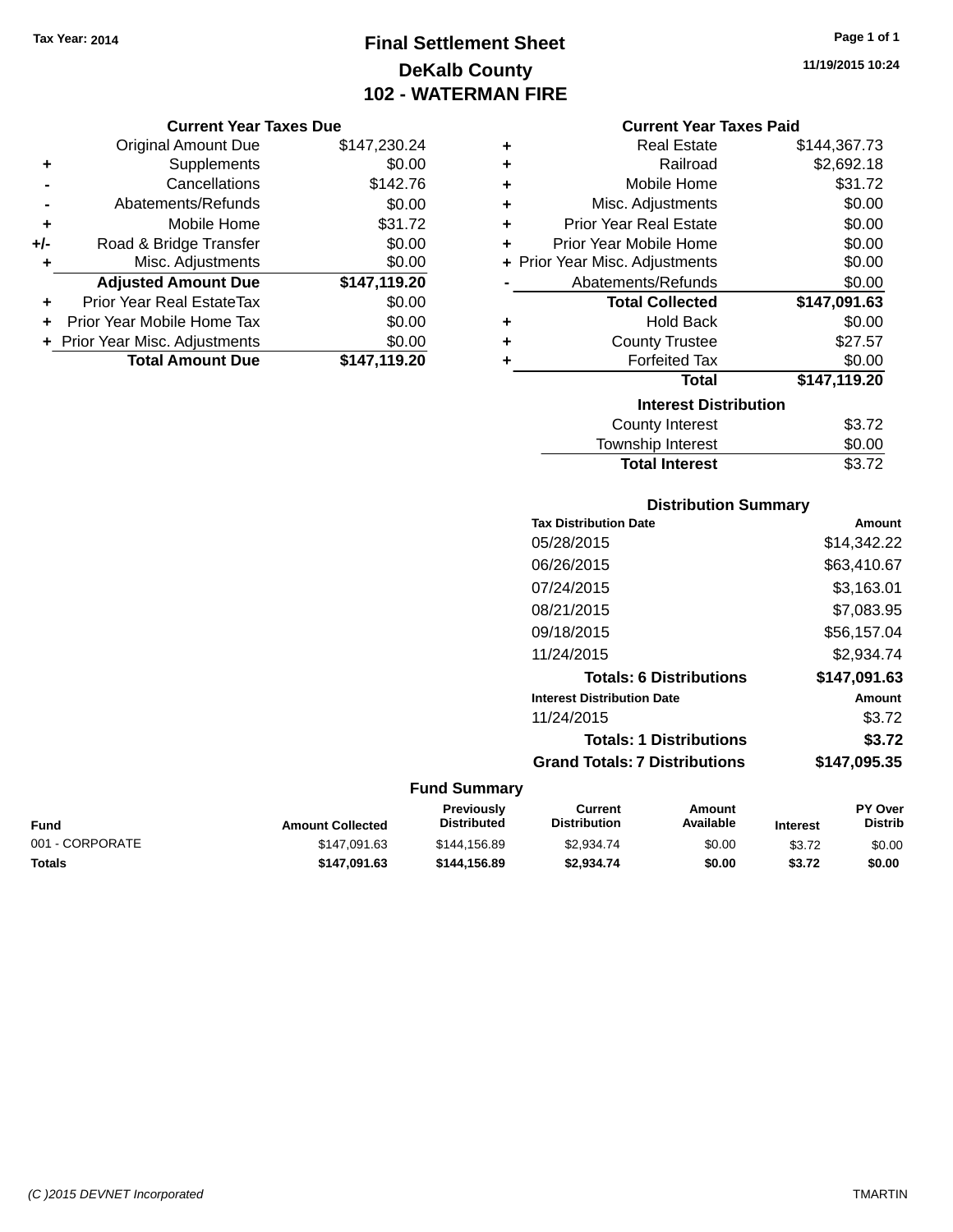# **Final Settlement Sheet Tax Year: 2014 Page 1 of 1 DeKalb County 103 - EARLVILLE LIBRARY DISTRICT**

**11/19/2015 10:24**

## **Current Year Taxes Paid**

|       | <b>UUITEIIL TEAL TAXES DUE</b>   |            |   | Gurrent Tear Taxes Falu        |            |
|-------|----------------------------------|------------|---|--------------------------------|------------|
|       | Original Amount Due              | \$4,593.29 | ٠ | <b>Real Estate</b>             | \$4,593.29 |
| ٠     | Supplements                      | \$0.00     | ٠ | Railroad                       | \$0.00     |
|       | Cancellations                    | \$0.00     | ٠ | Mobile Home                    | \$0.00     |
|       | Abatements/Refunds               | \$0.00     | ٠ | Misc. Adjustments              | \$0.00     |
| ٠     | Mobile Home                      | \$0.00     | ٠ | <b>Prior Year Real Estate</b>  | \$0.00     |
| I-    | Road & Bridge Transfer           | \$0.00     | ٠ | Prior Year Mobile Home         | \$0.00     |
| ٠     | Misc. Adjustments                | \$0.00     |   | + Prior Year Misc. Adjustments | \$0.00     |
|       | <b>Adjusted Amount Due</b>       | \$4,593.29 |   | Abatements/Refunds             | \$0.00     |
| ٠     | <b>Prior Year Real EstateTax</b> | \$0.00     |   | <b>Total Collected</b>         | \$4,593.29 |
| $\pm$ | Prior Year Mobile Home Tax       | \$0.00     | ٠ | <b>Hold Back</b>               | \$0.00     |
|       | + Prior Year Misc. Adjustments   | \$0.00     | ٠ | <b>County Trustee</b>          | \$0.00     |
|       | <b>Total Amount Due</b>          | \$4,593.29 |   | <b>Forfeited Tax</b>           | \$0.00     |
|       |                                  |            |   | Total                          | \$4,593.29 |
|       |                                  |            |   | <b>Interest Distribution</b>   |            |
|       |                                  |            |   | <b>County Interest</b>         | \$0.12     |
|       |                                  |            |   |                                |            |

| Township Interest     | \$0.00 |
|-----------------------|--------|
| <b>Total Interest</b> | \$0.12 |

## **Distribution Summary**

| <b>Tax Distribution Date</b>         | Amount     |
|--------------------------------------|------------|
| 05/28/2015                           | \$735.81   |
| 06/26/2015                           | \$1,850.64 |
| 08/21/2015                           | \$180.06   |
| 09/18/2015                           | \$1,826.78 |
| <b>Totals: 4 Distributions</b>       | \$4,593.29 |
| <b>Interest Distribution Date</b>    | Amount     |
| 11/24/2015                           | \$0.12     |
| <b>Totals: 1 Distributions</b>       | \$0.12     |
| <b>Grand Totals: 5 Distributions</b> | \$4,593.41 |

#### **Fund Summary**

| <b>Fund</b>                                         | <b>Amount Collected</b> | Previously<br>Distributed | Current<br><b>Distribution</b> | Amount<br>Available | <b>Interest</b> | <b>PY Over</b><br><b>Distrib</b> |
|-----------------------------------------------------|-------------------------|---------------------------|--------------------------------|---------------------|-----------------|----------------------------------|
| 001 - CORPORATE                                     | \$2,578.18              | \$2,578.18                | \$0.00                         | \$0.00              | \$0.07          | \$0.00                           |
| 004 - OPERATIONS & MAINTENANCE                      | \$343.76                | \$343.76                  | \$0.00                         | \$0.00              | \$0.01          | \$0.00                           |
| 027 - AUDIT                                         | \$85.77                 | \$85.77                   | \$0.00                         | \$0.00              | \$0.00          | \$0.00                           |
| 031 - WORKING CASH                                  | \$0.00                  | \$0.00                    | \$0.00                         | \$0.00              | \$0.00          | \$0.00                           |
| 035 - TORT JUDGMENTS, LIABILITY<br><b>INSURANCE</b> | \$1.242.68              | \$1,242.68                | \$0.00                         | \$0.00              | \$0.03          | \$0.00                           |
| 047 - SOCIAL SECURITY                               | \$342.90                | \$342.90                  | \$0.00                         | \$0.00              | \$0.01          | \$0.00                           |
| <b>Totals</b>                                       | \$4,593.29              | \$4,593,29                | \$0.00                         | \$0.00              | \$0.12          | \$0.00                           |

**Current Year Taxes Due**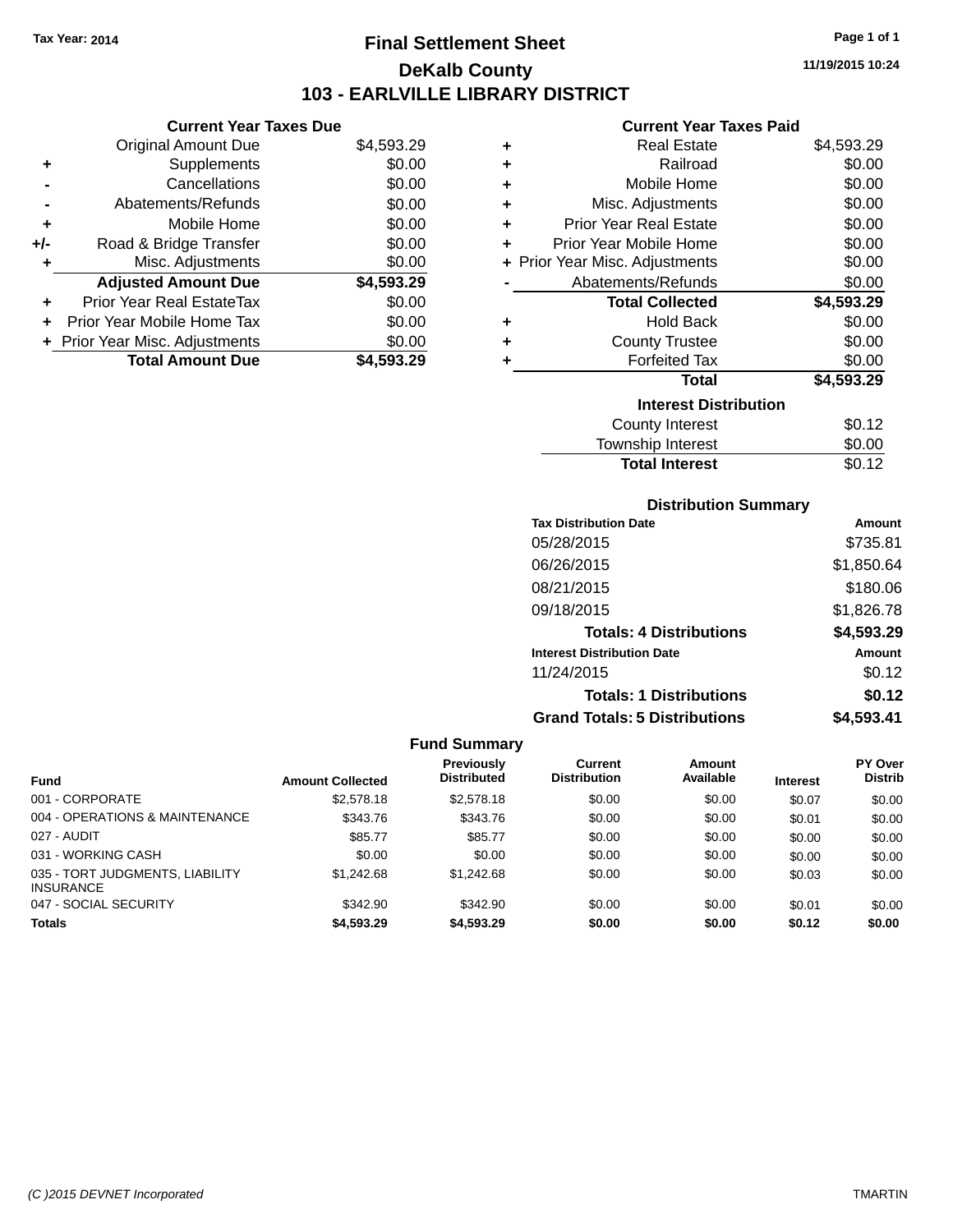# **Final Settlement Sheet Tax Year: 2014 Page 1 of 2 DeKalb County 110 - DEKALB PARK**

#### **Current Year Taxes Due**

|       | <b>Original Amount Due</b>       | \$3,716,420.33 |
|-------|----------------------------------|----------------|
| ٠     | Supplements                      | \$135.47       |
|       | Cancellations                    | \$40,992.21    |
|       | Abatements/Refunds               | \$8.43         |
| ÷     | Mobile Home                      | \$1,802.41     |
| $+/-$ | Road & Bridge Transfer           | \$0.00         |
| ٠     | Misc. Adjustments                | \$2,815.45     |
|       | <b>Adjusted Amount Due</b>       | \$3,680,173.02 |
|       | <b>Prior Year Real EstateTax</b> | (\$2,399.10)   |
|       | Prior Year Mobile Home Tax       | \$0.00         |
|       | + Prior Year Misc. Adjustments   | \$570.37       |
|       | <b>Total Amount Due</b>          | \$3,678,344.29 |

**11/19/2015 10:24**

### **Current Year Taxes Paid**

| ٠ | <b>Real Estate</b>             | \$3,660,536.16 |
|---|--------------------------------|----------------|
| ٠ | Railroad                       | \$12,851.20    |
| ٠ | Mobile Home                    | \$1,791.52     |
| ٠ | Misc. Adjustments              | \$2,815.45     |
| ٠ | <b>Prior Year Real Estate</b>  | (\$2,399.10)   |
| ٠ | Prior Year Mobile Home         | \$0.00         |
|   | + Prior Year Misc. Adjustments | \$570.37       |
|   | Abatements/Refunds             | \$8.43         |
|   | <b>Total Collected</b>         | \$3,676,157.17 |
| ٠ | <b>Hold Back</b>               | \$0.00         |
| ٠ | <b>County Trustee</b>          | \$2,064.30     |
| ٠ | <b>Forfeited Tax</b>           | \$122.82       |
|   | Total                          | \$3,678,344.29 |
|   | <b>Interest Distribution</b>   |                |
|   | County Interact                | ድስ? ሰ?         |

| <b>County Interest</b> | \$93.03 |
|------------------------|---------|
| Township Interest      | \$0.00  |
| <b>Total Interest</b>  | \$93.03 |

## **Distribution Summary**

| <b>Tax Distribution Date</b>         | Amount         |
|--------------------------------------|----------------|
| 05/28/2015                           | \$317,916.90   |
| 06/26/2015                           | \$1,563,969.53 |
| 07/24/2015                           | \$30,438.32    |
| 08/21/2015                           | \$237,871.18   |
| 09/18/2015                           | \$1,423,051.64 |
| 11/24/2015                           | \$102,909.60   |
| <b>Totals: 6 Distributions</b>       | \$3,676,157.17 |
| <b>Interest Distribution Date</b>    | Amount         |
| 11/24/2015                           | \$93.03        |
| <b>Totals: 1 Distributions</b>       | \$93.03        |
| <b>Grand Totals: 7 Distributions</b> | \$3.676.250.20 |

## **Fund Summary**

| <b>Fund</b>                                   | <b>Amount Collected</b> | Previously<br><b>Distributed</b> | Current<br><b>Distribution</b> | Amount<br>Available | <b>Interest</b> | PY Over<br><b>Distrib</b> |
|-----------------------------------------------|-------------------------|----------------------------------|--------------------------------|---------------------|-----------------|---------------------------|
| 001 - CORPORATE                               | \$1.081.187.20          | \$1,050,920.78                   | \$30,266.42                    | \$0.00              | \$27.37         | \$0.00                    |
| 003 - BONDS AND INTEREST                      | \$1,216,774.95          | \$1,182,712.78                   | \$34,062.17                    | \$0.00              | \$30.79         | \$0.00                    |
| $005 - I. M. R. F.$                           | \$246.953.21            | \$240,040.03                     | \$6,913.18                     | \$0.00              | \$6.25          | \$0.00                    |
| 027 - AUDIT                                   | \$23,067.89             | \$22,422.13                      | \$645.76                       | \$0.00              | \$0.58          | \$0.00                    |
| 035 - TORT JUDGEMENTS/LIABILITY<br><b>INS</b> | \$77.089.02             | \$74,930.97                      | \$2,158.05                     | \$0.00              | \$1.95          | \$0.00                    |
| 047 - SOCIAL SECURITY                         | \$149.149.07            | \$144,973.80                     | \$4,175.27                     | \$0.00              | \$3.77          | \$0.00                    |
| 060 - UNEMPLOYMENT INSURANCE                  | \$41,518.50             | \$40,356.24                      | \$1,162.26                     | \$0.00              | \$1.05          | \$0.00                    |
| 062 - WORKERS COMPENSATION                    | \$43,503,63             | \$42,285.81                      | \$1,217.82                     | \$0.00              | \$1.10          | \$0.00                    |
| 122 - RECREATION                              | \$472,084.76            | \$458,869.30                     | \$13,215.46                    | \$0.00              | \$11.95         | \$0.00                    |
| 123 - AQUARIUM AND MUSEUM                     | \$140,293,20            | \$136,365,85                     | \$3.927.35                     | \$0.00              | \$3.55          | \$0.00                    |
| 126 - REC PROGRAMS/HANDICAPPED                | \$184,535.74            | \$179.369.88                     | \$5,165.86                     | \$0.00              | \$4.67          | \$0.00                    |
| <b>Totals</b>                                 | \$3,676,157.17          | \$3,573,247.57                   | \$102,909.60                   | \$0.00              | \$93.03         | \$0.00                    |

| Year Source           | <b>Account Type</b> | <b>Amount Adiustment Description</b>                         |
|-----------------------|---------------------|--------------------------------------------------------------|
| 2013 RE - Real Estate | Back Tax Collected  | \$2.27 SUMMIT ENCLAVE REDEMPTION 08-13-323-013 by TBA        |
| 2013 RE - Real Estate | Back Tax Collected  | \$23.10 SIDDIQUI REDEMPTION 08-15-329-012 by TBA             |
| 2013 RE - Real Estate | Back Tax Collected  | \$77.92 RIVERMIST UNIT 5 LLC REDEMPTION 08-02-401-006 by TBA |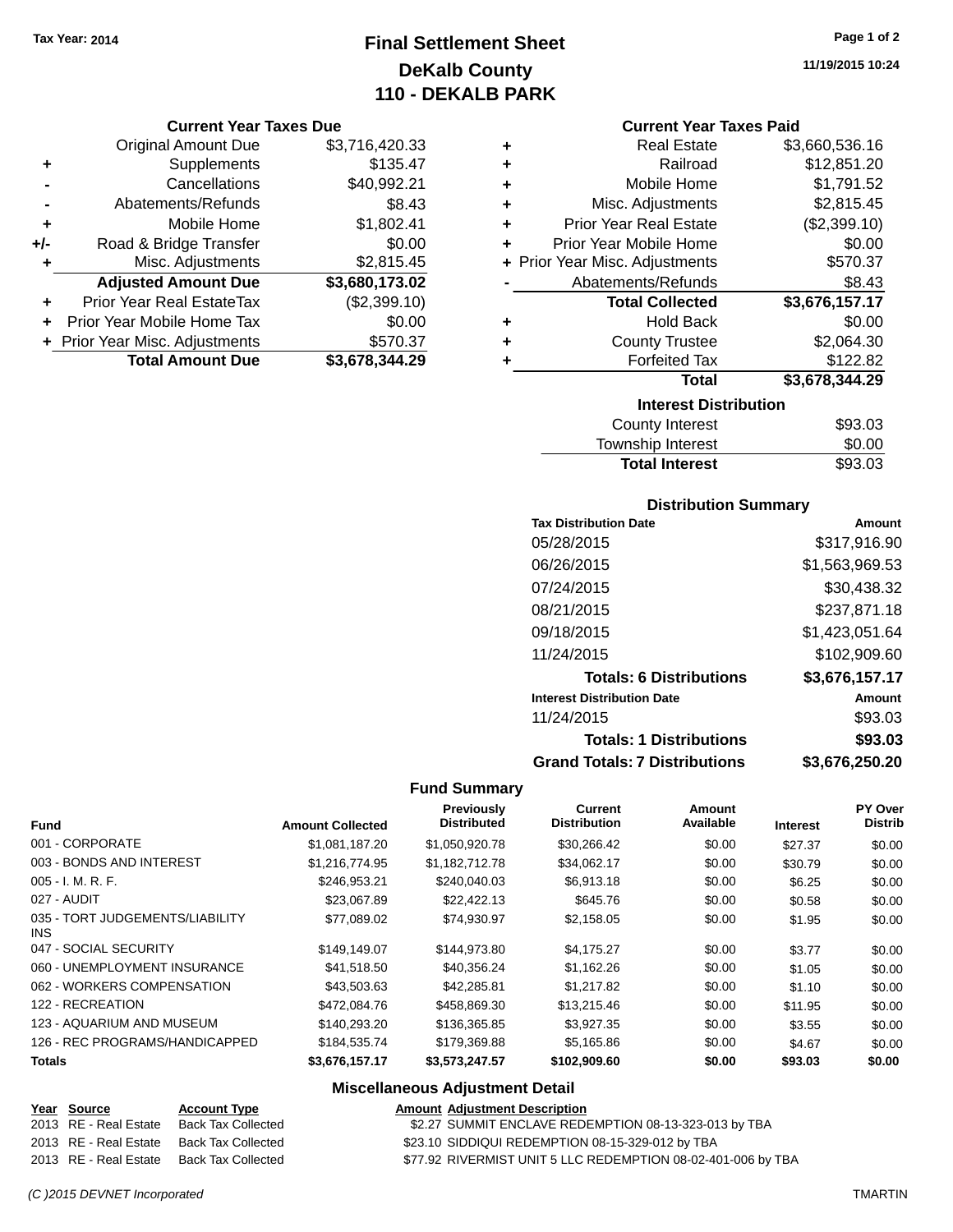# **Final Settlement Sheet Tax Year: 2014 Page 2 of 2 DeKalb County Miscellaneous Adjustment Detail**

| Yea <u>r</u> Source   | <b>Account Type</b>       | Amount     |
|-----------------------|---------------------------|------------|
| 2013 RE - Real Estate | <b>Back Tax Collected</b> | \$77.92    |
| 2013 RE - Real Estate | <b>Back Tax Collected</b> | \$77.92    |
| 2013 RE - Real Estate | <b>Back Tax Collected</b> | \$77.92    |
| 2013 RE - Real Estate | <b>Back Tax Collected</b> | \$77.92    |
| 2013 RE - Real Estate | <b>Back Tax Collected</b> | \$77.92    |
| 2013 RE - Real Estate | <b>Back Tax Collected</b> | \$22.13    |
| 2013 RE - Real Estate | <b>Back Tax Collected</b> | \$22.27    |
| 2013 RE - Real Estate | <b>Back Tax Collected</b> | \$23.21    |
| 2013 RE - Real Estate | <b>Back Tax Collected</b> | \$9.87     |
| 2014 RE - Real Estate | <b>Back Tax Collected</b> | \$12.56    |
| 2014 RE - Real Estate | <b>Back Tax Collected</b> | \$12.56    |
| 2014 RE - Real Estate | Paymt In Lieu of Tax      | \$903.52   |
| 2014 RE - Real Estate | <b>Back Tax Collected</b> | \$206.93   |
| 2014 RE - Real Estate | Paymt In Lieu of Tax      | \$903.52   |
| 2014 RE - Real Estate | <b>Back Tax Collected</b> | \$697.65   |
| 2014 RE - Real Estate | <b>Back Tax Collected</b> | \$78.71    |
| Totals 19 entries     |                           | \$3,385.82 |

|                 | 2014 RE Redi Esidie   |   |  |  |  |
|-----------------|-----------------------|---|--|--|--|
|                 | 2014 RE - Real Estate | F |  |  |  |
|                 | 2014 RE - Real Estate | F |  |  |  |
|                 | 2014 RE - Real Estate | F |  |  |  |
|                 | 2014 RE - Real Estate | F |  |  |  |
|                 | 2014 RE - Real Estate | F |  |  |  |
| Tatala Cantolas |                       |   |  |  |  |

2014 RE Abatement \$3.35 PTAB INTEREST REFUND 08:35 2014 RE Abatement **RE** 22 RE Abatement **RE** 2014 RE Abatement **30.39 PTAB INTEREST REFUND** 30 2014 RE Abatement **3.21 PTAB INTEREST REFUND** 3 2014 RE Abatement State \$1.25 PTAB INTEREST REFUND 08:25

**Totals 6 entries** \$8

| Year Source              | <b>Account Type</b>       |            | <b>Amount Adjustment Description</b>                         |
|--------------------------|---------------------------|------------|--------------------------------------------------------------|
| 2013 RE - Real Estate    | <b>Back Tax Collected</b> |            | \$77.92 RIVERMIST UNIT 5 LLC REDEMPTION 08-02-401-007 by TBA |
| 2013 RE - Real Estate    | <b>Back Tax Collected</b> |            | \$77.92 RIVERMIST UNIT 5 LLC REDEMPTION 08-02-401-009 by TBA |
| 2013 RE - Real Estate    | <b>Back Tax Collected</b> |            | \$77.92 RIVERMIST UNIT 5 LLC REDEMPTION 08-02-401-010 by TBA |
| 2013 RE - Real Estate    | <b>Back Tax Collected</b> |            | \$77.92 RIVERMIST UNIT 5 LLC REDEMPTION 08-02-425-010 by TBA |
| 2013 RE - Real Estate    | <b>Back Tax Collected</b> |            | \$77.92 RIVERMIST UNIT 5 LLC REDEMPTION 08-02-425-012 by TBA |
| 2013 RE - Real Estate    | <b>Back Tax Collected</b> |            | \$22.13 ORIX WILKINSON 2009 TAX 08-12-377-001 by TBA         |
| 2013 RE - Real Estate    | <b>Back Tax Collected</b> |            | \$22.27 ORIX WILKINSON 2010 TAX 08-12-377-001 by TBA         |
| 2013 RE - Real Estate    | <b>Back Tax Collected</b> |            | \$23.21 ORIX WILKINSON 2011 TAX 08-12-377-001 by TBA         |
| 2013 RE - Real Estate    | <b>Back Tax Collected</b> |            | \$9.87 TRUSTEE SALE 08-14-207-024 by TBA                     |
| 2014 RE - Real Estate    | <b>Back Tax Collected</b> |            | \$12.56 TRUSTEE SALE 08-27-279-029 by TBA                    |
| 2014 RE - Real Estate    | <b>Back Tax Collected</b> |            | \$12.56 TRUSTEE SALE 08-27-279-027 by TBA                    |
| 2014 RE - Real Estate    | Paymt In Lieu of Tax      |            | \$903.52 HOUSING AUTHORITY by TBA                            |
| 2014 RE - Real Estate    | <b>Back Tax Collected</b> |            | \$206.93 RICHWOOD GROUP REDEMPTION 11-03-202-002 by TBA      |
| 2014 RE - Real Estate    | Paymt In Lieu of Tax      |            | \$903.52 HOUSING AUTHORITY by TBA                            |
| 2014 RE - Real Estate    | <b>Back Tax Collected</b> |            | \$697.65 TRUSTEE SALE 08-14-458-029 by TBA                   |
| 2014 RE - Real Estate    | <b>Back Tax Collected</b> |            | \$78.71 TRUSTEE SALE 08-27-227-031 by TBA                    |
| <b>Totals 19 entries</b> |                           | \$3,385.82 |                                                              |

## **Abatement Detail**

# **Year Source Account Type Amount Adjustment Description**<br>2014 RE - Real Estate RE Abatement **Amount Adjustment Description**

|      | 3.35 PTAB INTEREST REFUND 08-28-201-009 by TBA |  |  |
|------|------------------------------------------------|--|--|
|      | 1.95 PTAB INTEREST REFUND 08-13-102-007 by TBA |  |  |
|      | 2.28 PTAB INTEREST REFUND 08-13-102-008 by TBA |  |  |
|      | 0.39 PTAB INTEREST REFUND 08-28-251-007 by TBA |  |  |
|      | 0.21 PTAB INTEREST REFUND 08-03-450-023 by TBA |  |  |
|      | 0.25 PTAB INTEREST REFUND 08-23-130-031 by TBA |  |  |
| 8.43 |                                                |  |  |
|      |                                                |  |  |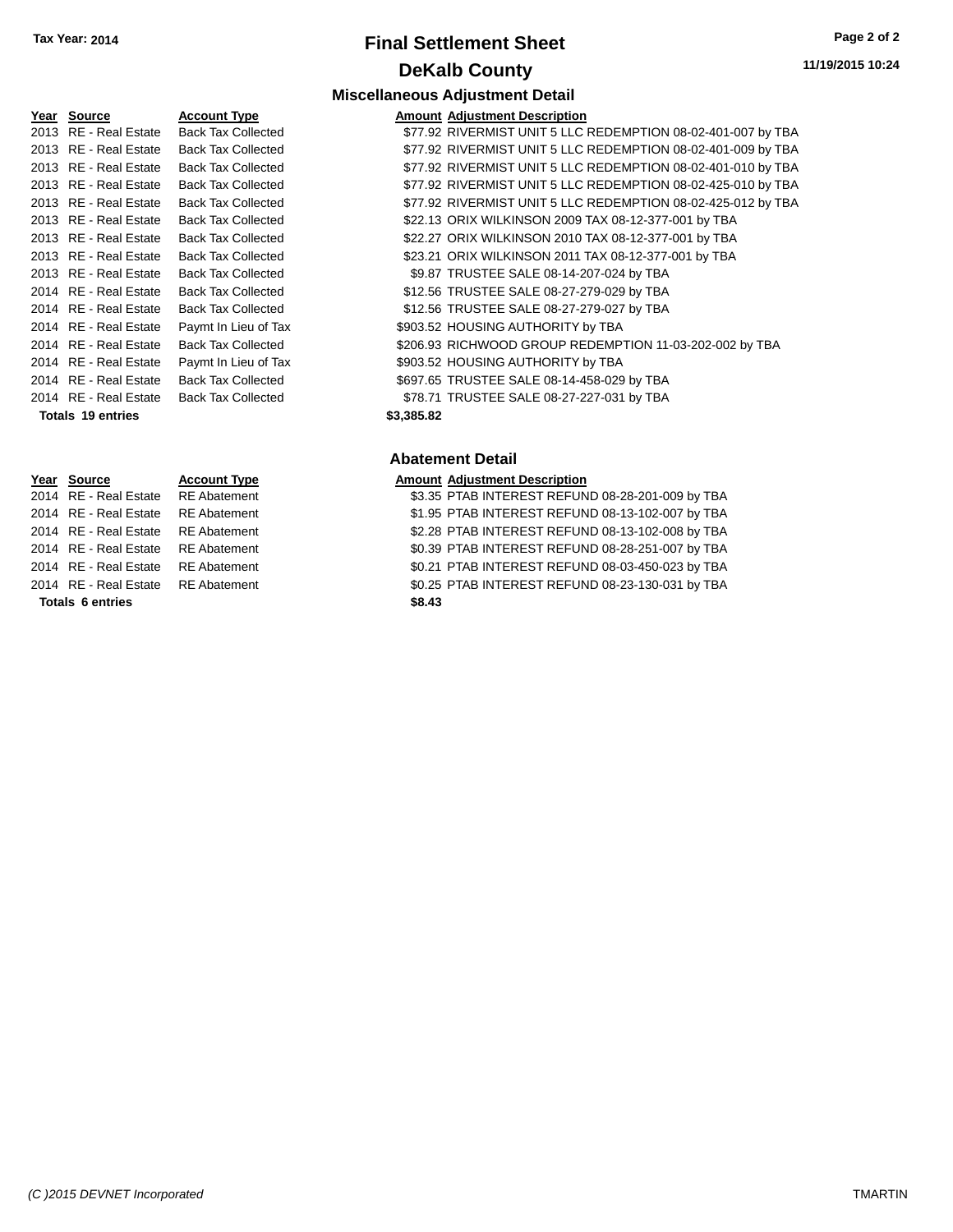**Current Year Taxes Due** Original Amount Due \$40,347.47

**Adjusted Amount Due \$40,248.69**

**Total Amount Due \$40,256.30**

**+** Supplements \$0.00 **-** Cancellations \$98.78 **-** Abatements/Refunds \$0.00 **+** Mobile Home \$0.00 **+/-** Road & Bridge Transfer \$0.00 **+** Misc. Adjustments \$0.00

**+** Prior Year Real EstateTax \$7.61 **+** Prior Year Mobile Home Tax \$0.00 **+ Prior Year Misc. Adjustments**  $$0.00$ 

# **Final Settlement Sheet Tax Year: 2014 Page 1 of 1 DeKalb County 111 - FRANKLIN TWP PARK**

**11/19/2015 10:24**

#### **Current Year Taxes Paid**

| ٠ | <b>Real Estate</b>             | \$39,762.24 |
|---|--------------------------------|-------------|
| ٠ | Railroad                       | \$481.30    |
| ٠ | Mobile Home                    | \$0.00      |
| ٠ | Misc. Adjustments              | \$0.00      |
| ٠ | <b>Prior Year Real Estate</b>  | \$7.61      |
| ٠ | Prior Year Mobile Home         | \$0.00      |
|   | + Prior Year Misc. Adjustments | \$0.00      |
|   | Abatements/Refunds             | \$0.00      |
|   | <b>Total Collected</b>         | \$40,251.15 |
| ٠ | <b>Hold Back</b>               | \$0.00      |
| ٠ | <b>County Trustee</b>          | \$5.15      |
| ٠ | <b>Forfeited Tax</b>           | \$0.00      |
|   | <b>Total</b>                   | \$40,256.30 |
|   | <b>Interest Distribution</b>   |             |
|   | <b>County Interest</b>         | \$1.02      |
|   | Townshin Interest              | SO 00       |

# County Interest \$1.02 Township Interest  $$0.00$ Total Interest \$1.02

## **Distribution Summary**

| <b>Tax Distribution Date</b>         | Amount      |
|--------------------------------------|-------------|
| 05/28/2015                           | \$4,593.94  |
| 06/26/2015                           | \$16,994.30 |
| 07/24/2015                           | \$278.23    |
| 08/21/2015                           | \$3,072.96  |
| 09/18/2015                           | \$13,405.23 |
| 11/24/2015                           | \$1,906.49  |
| <b>Totals: 6 Distributions</b>       | \$40,251.15 |
| <b>Interest Distribution Date</b>    | Amount      |
| 11/24/2015                           | \$1.02      |
| <b>Totals: 1 Distributions</b>       | \$1.02      |
| <b>Grand Totals: 7 Distributions</b> | \$40,252.17 |

| Fund                                          | <b>Amount Collected</b> | <b>Previously</b><br><b>Distributed</b> | Current<br><b>Distribution</b> | Amount<br>Available | <b>Interest</b> | PY Over<br><b>Distrib</b> |
|-----------------------------------------------|-------------------------|-----------------------------------------|--------------------------------|---------------------|-----------------|---------------------------|
| 001 - CORPORATE                               | \$37,822.60             | \$36.031.13                             | \$1.791.47                     | \$0.00              | \$0.96          | \$0.00                    |
| 035 - TORT JUDGEMENTS/LIABILITY<br><b>INS</b> | \$2,428.55              | \$2.313.53                              | \$115.02                       | \$0.00              | \$0.06          | \$0.00                    |
| <b>Totals</b>                                 | \$40.251.15             | \$38,344.66                             | \$1,906.49                     | \$0.00              | \$1.02          | \$0.00                    |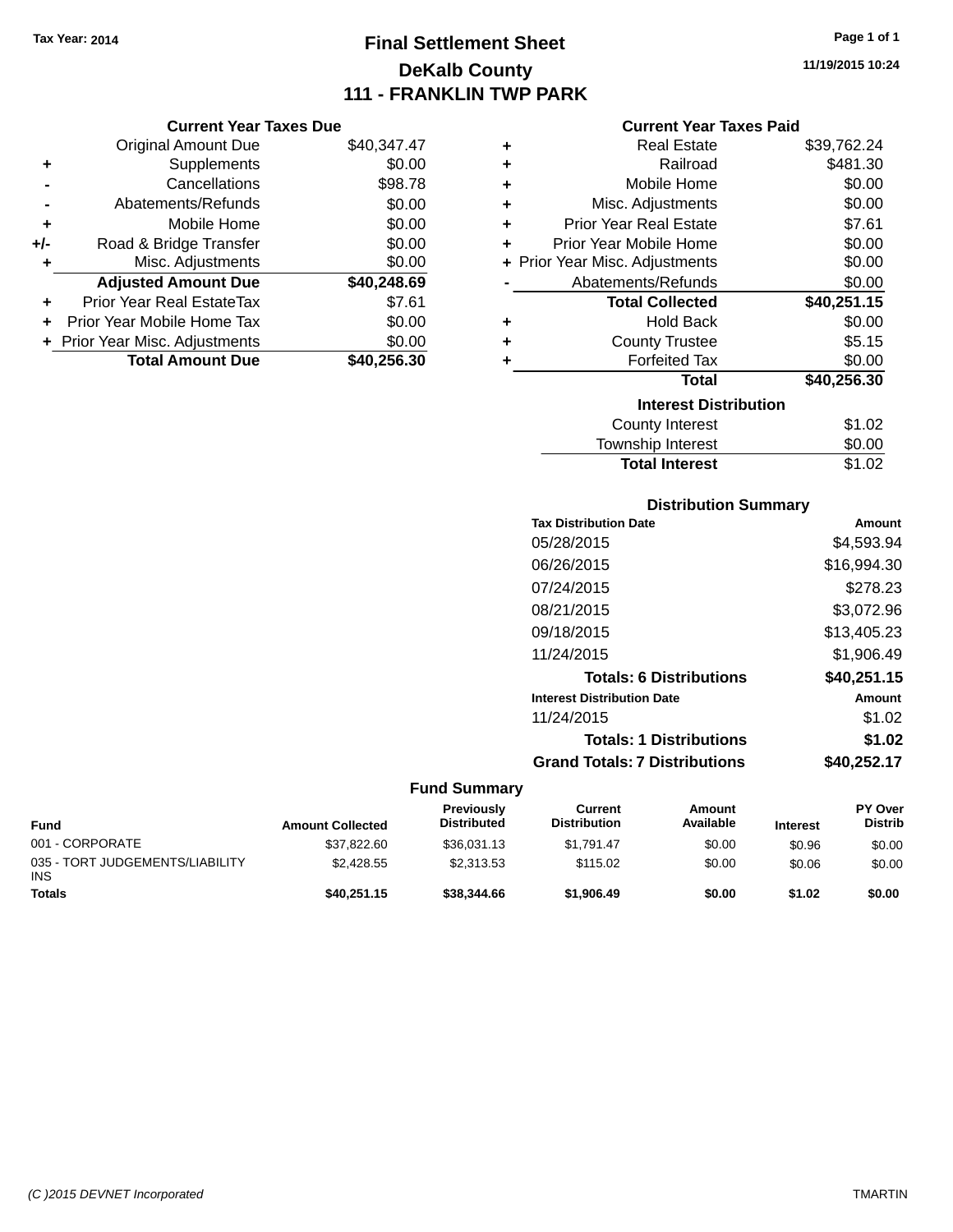# **Final Settlement Sheet Tax Year: 2014 Page 1 of 2 DeKalb County 112 - GENOA TWP PARK**

## **Current Year Taxes Due**

|     | <b>Original Amount Due</b>       | \$602,885.32 |
|-----|----------------------------------|--------------|
| ٠   | Supplements                      | \$38.09      |
|     | Cancellations                    | \$1,243.55   |
|     | Abatements/Refunds               | \$5.43       |
| ٠   | Mobile Home                      | \$369.71     |
| +/- | Road & Bridge Transfer           | \$0.00       |
| ٠   | Misc. Adjustments                | \$126.36     |
|     | <b>Adjusted Amount Due</b>       | \$602,170.50 |
|     | <b>Prior Year Real EstateTax</b> | \$443.23     |
|     | Prior Year Mobile Home Tax       | \$0.00       |
|     | + Prior Year Misc. Adjustments   | \$130.32     |
|     | <b>Total Amount Due</b>          | \$602,744.05 |

| ٠ | <b>Real Estate</b>             | \$596,007.02 |
|---|--------------------------------|--------------|
| ٠ | Railroad                       | \$5,479.54   |
| ٠ | Mobile Home                    | \$353.25     |
| ٠ | Misc. Adjustments              | \$126.36     |
| ÷ | <b>Prior Year Real Estate</b>  | \$443.23     |
| ٠ | Prior Year Mobile Home         | \$0.00       |
|   | + Prior Year Misc. Adjustments | \$130.32     |
|   | Abatements/Refunds             | \$5.43       |
|   | <b>Total Collected</b>         | \$602,534.29 |
| ٠ | <b>Hold Back</b>               | \$0.00       |
| ٠ | <b>County Trustee</b>          | \$209.76     |
| ٠ | <b>Forfeited Tax</b>           | \$0.00       |
|   | Total                          | \$602,744.05 |
|   | <b>Interest Distribution</b>   |              |
|   | <b>County Interest</b>         | \$15.25      |
|   | المستحقين الماما والمستنددة    | ጦጣ ጣጣ        |

| <b>Total Interest</b> | \$15.25 |
|-----------------------|---------|
| Township Interest     | \$0.00  |
| County Interest       | \$15.25 |

## **Distribution Summary**

| <b>Tax Distribution Date</b>         | Amount       |
|--------------------------------------|--------------|
| 05/28/2015                           | \$63.956.63  |
| 06/26/2015                           | \$258,336.78 |
| 07/24/2015                           | \$6.387.99   |
| 08/21/2015                           | \$40.324.22  |
| 09/18/2015                           | \$216,077.63 |
| 11/24/2015                           | \$17.451.04  |
| <b>Totals: 6 Distributions</b>       | \$602,534.29 |
| <b>Interest Distribution Date</b>    | Amount       |
| 11/24/2015                           | \$15.25      |
| <b>Totals: 1 Distributions</b>       | \$15.25      |
| <b>Grand Totals: 7 Distributions</b> | \$602,549.54 |

# **Fund Summary**

| <b>Fund</b>                             | <b>Amount Collected</b> | Previously<br><b>Distributed</b> | <b>Current</b><br><b>Distribution</b> | <b>Amount</b><br>Available | <b>Interest</b> | PY Over<br><b>Distrib</b> |
|-----------------------------------------|-------------------------|----------------------------------|---------------------------------------|----------------------------|-----------------|---------------------------|
| 001 - CORPORATE                         | \$169,262.12            | \$164,359,77                     | \$4,902.35                            | \$0.00                     | \$4.29          | \$0.00                    |
| 003 - BONDS AND INTEREST                | \$269.040.62            | \$261.248.46                     | \$7,792.16                            | \$0.00                     | \$6.81          | \$0.00                    |
| $005 - I. M. R. F.$                     | \$797.15                | \$774.08                         | \$23.07                               | \$0.00                     | \$0.02          | \$0.00                    |
| 027 - AUDIT                             | \$797.15                | \$774.08                         | \$23.07                               | \$0.00                     | \$0.02          | \$0.00                    |
| 035 - TORT JUDGEMENTS/LIABILITY<br>INS. | \$0.00                  | \$0.00                           | \$0.00                                | \$0.00                     | \$0.00          | \$0.00                    |
| 047 - SOCIAL SECURITY                   | \$797.15                | \$774.08                         | \$23.07                               | \$0.00                     | \$0.02          | \$0.00                    |
| 062 - WORKERS COMPENSATION              | \$797.15                | \$774.08                         | \$23.07                               | \$0.00                     | \$0.02          | \$0.00                    |
| 122 - RECREATION                        | \$122.281.92            | \$118,740.29                     | \$3.541.63                            | \$0.00                     | \$3.09          | \$0.00                    |
| 126 - REC PROGRAMS/HANDICAPPED          | \$37.963.88             | \$36.864.33                      | \$1.099.55                            | \$0.00                     | \$0.96          | \$0.00                    |
| 143 - MEDICARE                          | \$797.15                | \$774.08                         | \$23.07                               | \$0.00                     | \$0.02          | \$0.00                    |
| <b>Totals</b>                           | \$602,534.29            | \$585,083.25                     | \$17,451.04                           | \$0.00                     | \$15.25         | \$0.00                    |

| Year Source           | <b>Account Type</b>                      | <b>Amount Adjustment Description</b>                     |
|-----------------------|------------------------------------------|----------------------------------------------------------|
| 2013 RE - Real Estate | Back Tax Collected                       | \$60.50 MARSH REDEMPTION 03-31-231-008 by TBA            |
|                       | 2013 RE - Real Estate Back Tax Collected | \$69.82 ABCXYZ LIVING TR REDEMPTION 03-31-235-006 by TBA |
| 2014 RE - Real Estate | Back Tax Collected                       | \$12.70 TRUSTEE SALE 03-30-173-023 by TBA                |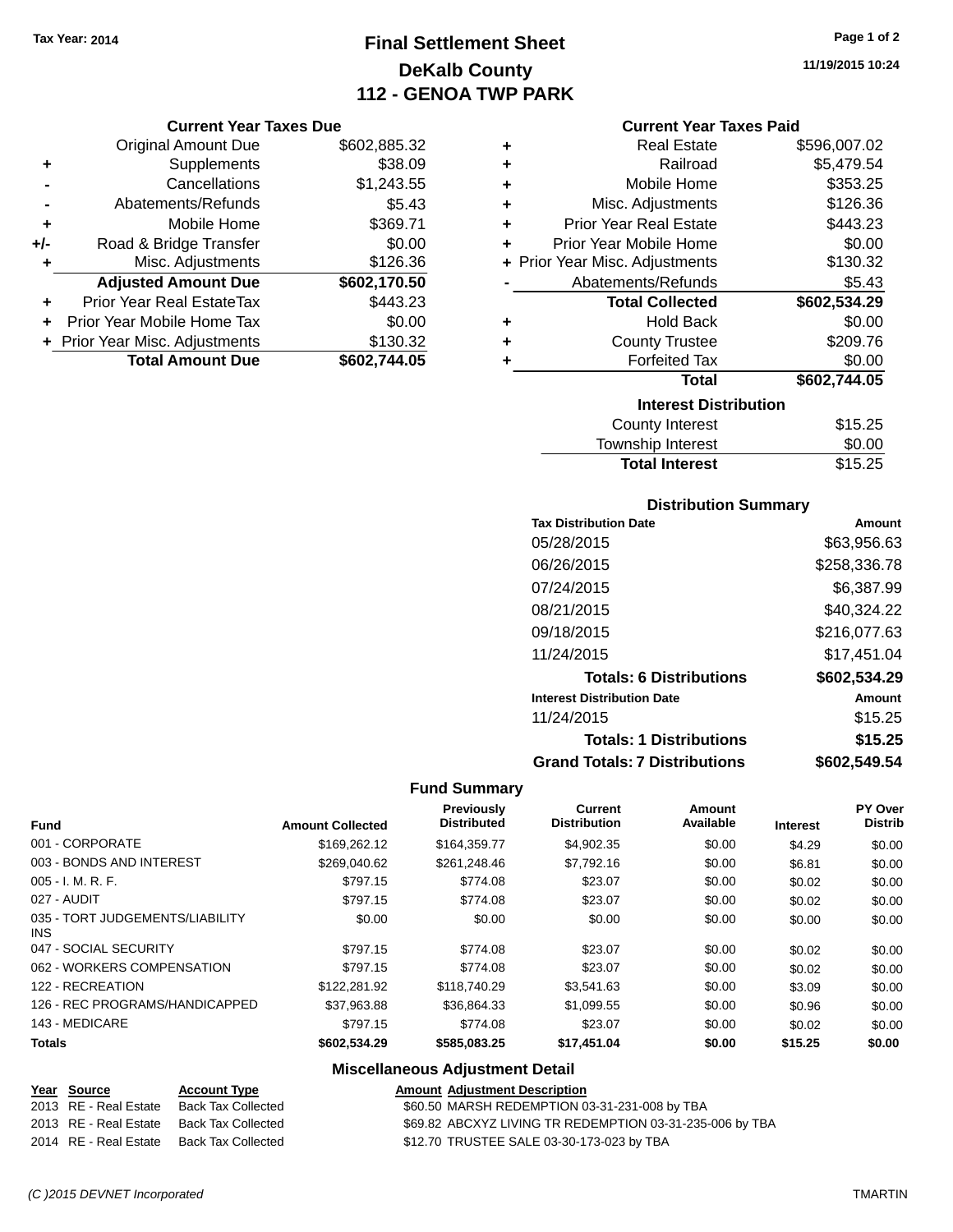# **Final Settlement Sheet Tax Year: 2014 Page 2 of 2**

# **DeKalb County**

# **11/19/2015 10:24**

## **Miscellaneous Adjustment Detail**

**Year Source Account Type Amount Adjustment Description** \$113.66 TRUSTEE SALE 03-30-180-017 by TBA **Totals \$256.68 4 entries**

#### **Abatement Detail**

\$5.43 PTAB INTEREST REFUND 03-19-461-008 by TBA

**Year Source Account Type Amount Adjustment Description**<br>2014 RE - Real Estate RE Abatement **Amount Adjustment Description Totals \$5.43 1 entries**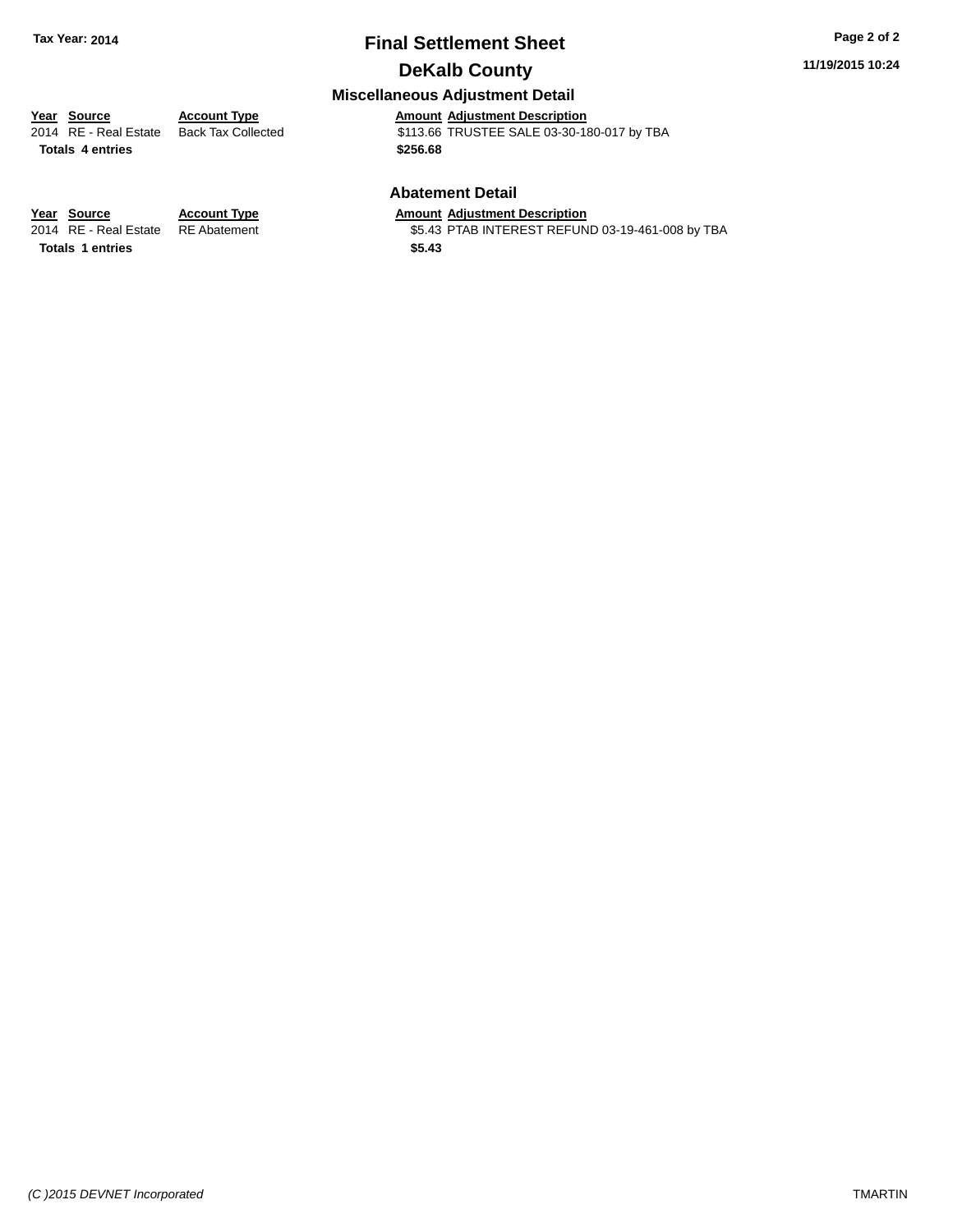**Current Year Taxes Due**

# **Final Settlement Sheet Tax Year: 2014 Page 1 of 1 DeKalb County 113 - KINGSTON TWP PARK**

**11/19/2015 10:24**

### **Current Year Taxes Paid**

|                      | <b>Original Amount Due</b>     | \$51,102.12 | ٠ | <b>Real Estate</b>             | \$50,161.19 |
|----------------------|--------------------------------|-------------|---|--------------------------------|-------------|
| ÷                    | Supplements                    | \$4.37      | ٠ | Railroad                       | \$851.10    |
| $\blacksquare$       | Cancellations                  | \$41.90     | ٠ | Mobile Home                    | \$6.11      |
|                      | Abatements/Refunds             | \$0.00      | ٠ | Misc. Adjustments              | \$4.31      |
| ٠                    | Mobile Home                    | \$6.11      | ٠ | <b>Prior Year Real Estate</b>  | (\$11.59)   |
| J-                   | Road & Bridge Transfer         | \$0.00      | ٠ | Prior Year Mobile Home         | \$0.00      |
| ٠                    | Misc. Adjustments              | \$4.31      |   | + Prior Year Misc. Adjustments | \$0.00      |
|                      | <b>Adjusted Amount Due</b>     | \$51,075.01 |   | Abatements/Refunds             | \$0.00      |
| $\ddot{\phantom{1}}$ | Prior Year Real EstateTax      | (\$11.59)   |   | <b>Total Collected</b>         | \$51,011.12 |
|                      | + Prior Year Mobile Home Tax   | \$0.00      | ٠ | <b>Hold Back</b>               | \$0.00      |
|                      | + Prior Year Misc. Adjustments | \$0.00      | ٠ | <b>County Trustee</b>          | \$52.30     |
|                      | <b>Total Amount Due</b>        | \$51,063.42 |   | <b>Forfeited Tax</b>           | \$0.00      |
|                      |                                |             |   | Total                          | \$51,063.42 |
|                      |                                |             |   | <b>Interest Distribution</b>   |             |
|                      |                                |             |   | <b>County Interest</b>         | \$1.29      |
|                      |                                |             |   |                                |             |

# $$1.29$ Township Interest \$0.00 Total Interest \$1.29

## **Distribution Summary**

| <b>Tax Distribution Date</b>         | Amount      |
|--------------------------------------|-------------|
| 05/28/2015                           | \$4,503.15  |
| 06/26/2015                           | \$23,115.82 |
| 07/24/2015                           | \$624.51    |
| 08/21/2015                           | \$3,969.23  |
| 09/18/2015                           | \$17,576.10 |
| 11/24/2015                           | \$1,222.31  |
| <b>Totals: 6 Distributions</b>       | \$51,011.12 |
| <b>Interest Distribution Date</b>    | Amount      |
| 11/24/2015                           | \$1.29      |
| <b>Totals: 1 Distributions</b>       | \$1.29      |
| <b>Grand Totals: 7 Distributions</b> | \$51,012.41 |

#### **Fund Summary**

| Fund                                    | <b>Amount Collected</b> | Previously<br><b>Distributed</b> | Current<br><b>Distribution</b> | Amount<br>Available | <b>Interest</b> | PY Over<br><b>Distrib</b> |
|-----------------------------------------|-------------------------|----------------------------------|--------------------------------|---------------------|-----------------|---------------------------|
| 001 - CORPORATE                         | \$40,349.08             | \$39.382.25                      | \$966.83                       | \$0.00              | \$1.02          | \$0.00                    |
| 035 - TORT JUDGEMENTS/LIABILITY<br>INS. | \$5,341,53              | \$5,213,53                       | \$128.00                       | \$0.00              | \$0.14          | \$0.00                    |
| 122 - RECREATION                        | \$5.320.51              | \$5.193.03                       | \$127.48                       | \$0.00              | \$0.13          | \$0.00                    |
| <b>Totals</b>                           | \$51.011.12             | \$49.788.81                      | \$1.222.31                     | \$0.00              | \$1.29          | \$0.00                    |

| Year Source             | <b>Account Type</b>                      |        | <b>Amount Adiustment Description</b>               |
|-------------------------|------------------------------------------|--------|----------------------------------------------------|
|                         | 2014 RE - Real Estate Back Tax Collected |        | \$4.31 AMCORE BANK REDEMPTION 02-24-476-009 by TBA |
| <b>Totals 1 entries</b> |                                          | \$4.31 |                                                    |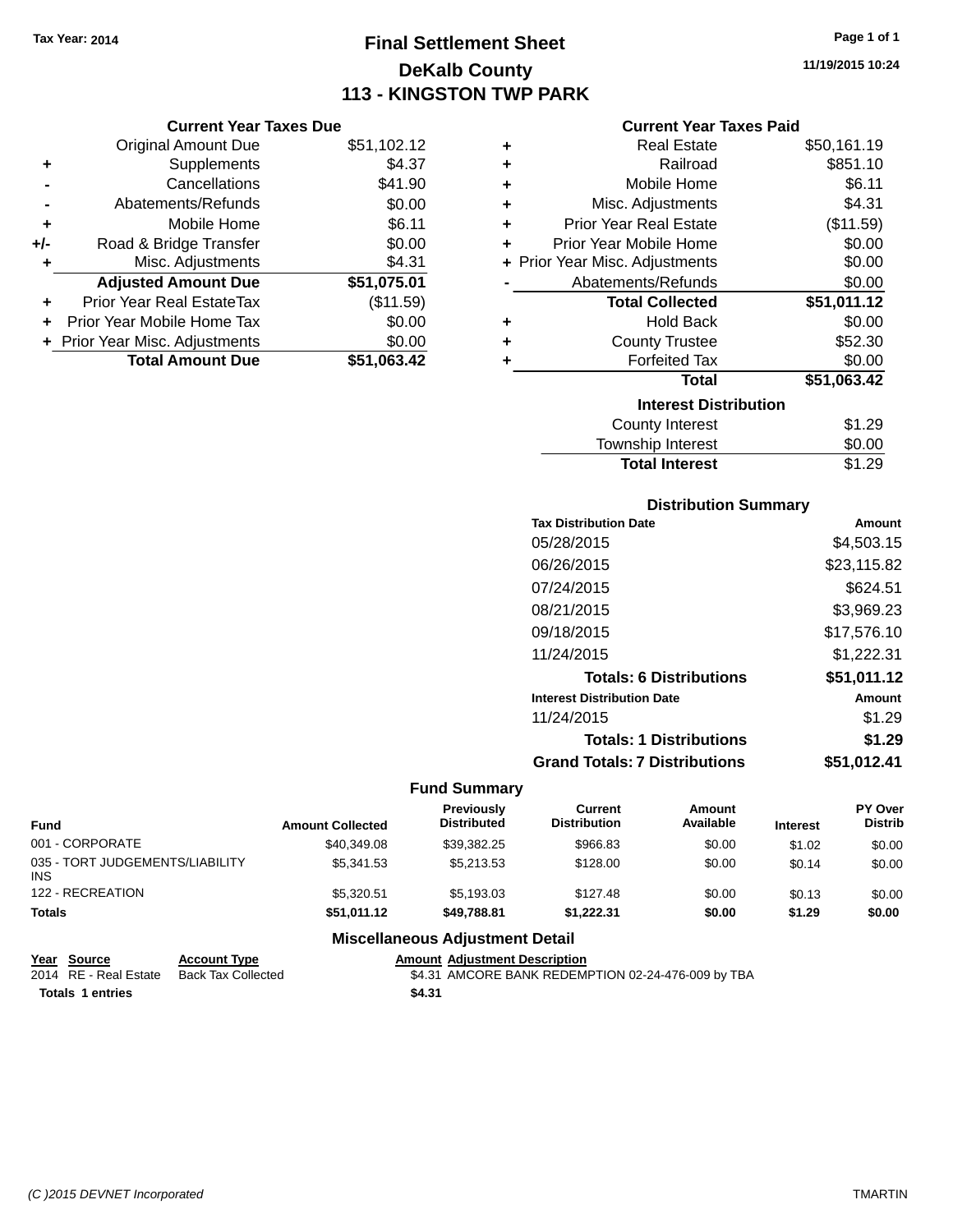# **Final Settlement Sheet Tax Year: 2014 Page 1 of 2 DeKalb County 114 - SANDWICH PARK**

#### **Current Year Taxes Due**

|       | <b>Original Amount Due</b>       | \$471,878.65 |
|-------|----------------------------------|--------------|
| ٠     | Supplements                      | \$0.00       |
|       | Cancellations                    | \$799.33     |
|       | Abatements/Refunds               | \$1.00       |
| ÷     | Mobile Home                      | \$340.53     |
| $+/-$ | Road & Bridge Transfer           | \$0.00       |
| ٠     | Misc. Adjustments                | \$182.15     |
|       | <b>Adjusted Amount Due</b>       | \$471,601.00 |
|       | <b>Prior Year Real EstateTax</b> | (\$76.07)    |
|       | Prior Year Mobile Home Tax       | \$0.00       |
|       | + Prior Year Misc. Adjustments   | \$14.92      |
|       | <b>Total Amount Due</b>          | \$471,539.85 |

| ٠ | <b>Real Estate</b>             | \$469,062.21 |
|---|--------------------------------|--------------|
| ÷ | Railroad                       | \$1,157.42   |
| ÷ | Mobile Home                    | \$338.50     |
| ٠ | Misc. Adjustments              | \$182.15     |
| ٠ | <b>Prior Year Real Estate</b>  | (\$76.07)    |
| ÷ | Prior Year Mobile Home         | \$0.00       |
|   | + Prior Year Misc. Adjustments | \$14.92      |
|   | Abatements/Refunds             | \$1.00       |
|   | <b>Total Collected</b>         | \$470,678.13 |
| ٠ | Hold Back                      | \$0.00       |
| ÷ | <b>County Trustee</b>          | \$395.15     |
| ٠ | <b>Forfeited Tax</b>           | \$466.57     |
|   | <b>Total</b>                   | \$471,539.85 |
|   | <b>Interest Distribution</b>   |              |
|   | <b>County Interest</b>         | \$11.91      |
|   | <b>Township Interest</b>       | \$0.00       |
|   | <b>Total Interest</b>          | \$11.91      |

## **Distribution Summary**

| <b>Tax Distribution Date</b>         | Amount       |
|--------------------------------------|--------------|
| 05/28/2015                           | \$49.739.40  |
| 06/26/2015                           | \$199,528.04 |
| 07/24/2015                           | \$5,156.81   |
| 08/21/2015                           | \$34,029.14  |
| 09/18/2015                           | \$164,397.51 |
| 11/24/2015                           | \$17.827.23  |
| <b>Totals: 6 Distributions</b>       | \$470,678.13 |
| <b>Interest Distribution Date</b>    | Amount       |
| 11/24/2015                           | \$11.91      |
| <b>Totals: 1 Distributions</b>       | \$11.91      |
| <b>Grand Totals: 7 Distributions</b> | \$470.690.04 |

## **Fund Summary**

| <b>Fund</b>                             | <b>Amount Collected</b> | <b>Previously</b><br><b>Distributed</b> | Current<br><b>Distribution</b> | Amount<br>Available | <b>Interest</b> | <b>PY Over</b><br><b>Distrib</b> |
|-----------------------------------------|-------------------------|-----------------------------------------|--------------------------------|---------------------|-----------------|----------------------------------|
| 001 - CORPORATE                         | \$153,982.38            | \$148.150.20                            | \$5,832.18                     | \$0.00              | \$3.90          | \$0.00                           |
| 003 - BONDS AND INTEREST                | \$98.712.95             | \$94.974.14                             | \$3,738.81                     | \$0.00              | \$2.50          | \$0.00                           |
| $005 - I. M. R. F.$                     | \$30.812.47             | \$29.645.42                             | \$1.167.05                     | \$0.00              | \$0.78          | \$0.00                           |
| 027 - AUDIT                             | \$5,563.90              | \$5,353.16                              | \$210.74                       | \$0.00              | \$0.14          | \$0.00                           |
| 035 - TORT JUDGEMENTS/LIABILITY<br>INS. | \$30.812.47             | \$29.645.42                             | \$1.167.05                     | \$0.00              | \$0.78          | \$0.00                           |
| 047 - SOCIAL SECURITY                   | \$22,014.09             | \$21,180.32                             | \$833.77                       | \$0.00              | \$0.56          | \$0.00                           |
| 060 - UNEMPLOYMENT INSURANCE            | \$13,215,22             | \$12,714.68                             | \$500.54                       | \$0.00              | \$0.33          | \$0.00                           |
| 122 - RECREATION                        | \$111.159.57            | \$106,949.32                            | \$4,210.25                     | \$0.00              | \$2.81          | \$0.00                           |
| 125 - PAVING & LIGHTING, STREETS        | \$4,405.08              | \$4.238.24                              | \$166.84                       | \$0.00              | \$0.11          | \$0.00                           |
| <b>Totals</b>                           | \$470,678.13            | \$452,850.90                            | \$17,827.23                    | \$0.00              | \$11.91         | \$0.00                           |

# **Miscellaneous Adjustment Detail**

| Year Source                  | <b>Account Type</b>                      | <b>Amount Adjustment Description</b>                   |                |
|------------------------------|------------------------------------------|--------------------------------------------------------|----------------|
|                              | 2013 MH - Mobile Home Back Tax Collected | \$2.03 ANGELINI REDEMPTION 19-25-477-011-0006O by TBA  |                |
|                              | 2013 MH - Mobile Home Back Tax Collected | \$2.45 WARD REDEMPTION 19-25-477-011-0019O by TBA      |                |
|                              | 2013 MH - Mobile Home Back Tax Collected | \$2.17 DICKINSON REDEMPTION 19-25-477-011-0031O by TBA |                |
|                              | 2013 RE - Real Estate Back Tax Collected | \$8.27 TRUSTEE SALE 19-25-252-014 by TBA               |                |
|                              | 2014 RE - Real Estate Back Tax Collected | \$73.62 DOBSON REDEMPTION 19-26-481-012 by TBA         |                |
|                              | 2014 RE - Real Estate Back Tax Collected | \$25.47 PETERSON REDEMPTION 19-35-231-002 by TBA       |                |
| (C) 2015 DEVNET Incorporated |                                          |                                                        | <b>TMARTIN</b> |

**11/19/2015 10:24**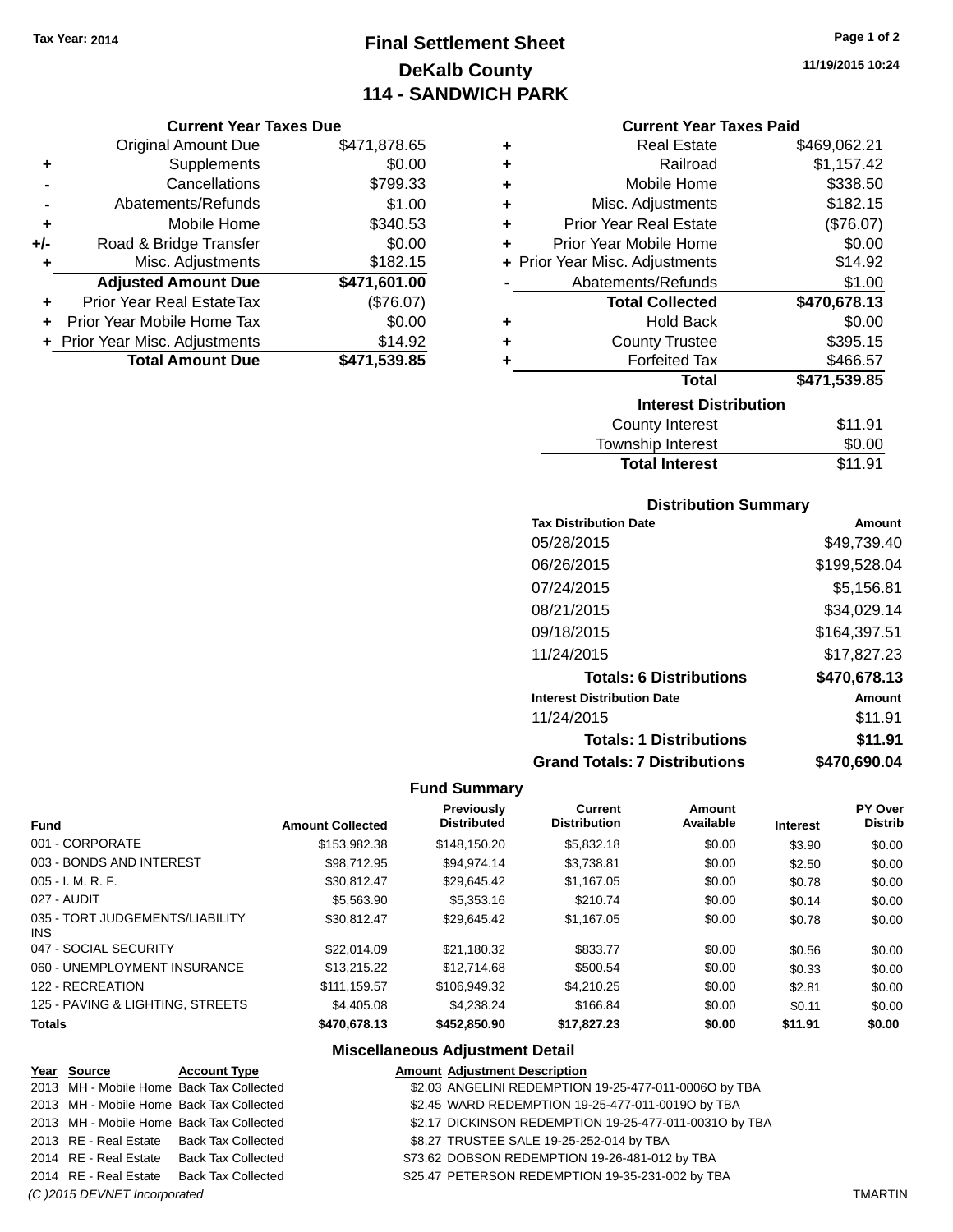# **Final Settlement Sheet Tax Year: 2014 Page 2 of 2**

# **DeKalb County**

## **Miscellaneous Adjustment Detail**

**Totals \$197.07 7 entries**

**Year Source Account Type Amount Adjustment Description** \$83.06 PETERSON REDEMPTION 19-35-230-007 by TBA

## **Abatement Detail**

\$1.00 PTAB INTEREST REFUND 19-27-427-021 by TBA

**Year Source Account Type Amount Adjustment Description**<br>2014 RE - Real Estate RE Abatement \$1.00 PTAB INTEREST REFUN **Totals 1 entries** \$1.00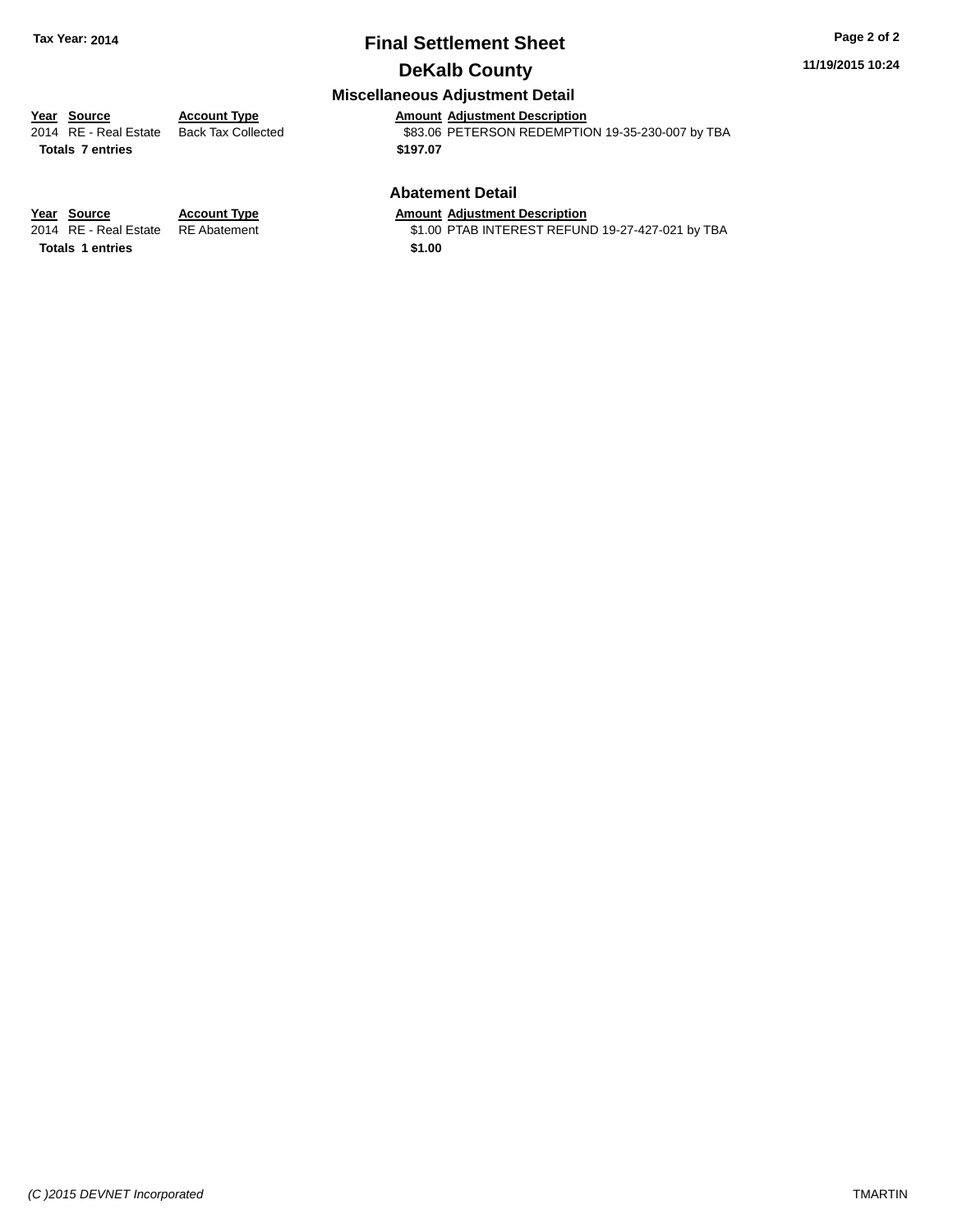# **Final Settlement Sheet Tax Year: 2014 Page 1 of 2 DeKalb County 115 - SYCAMORE PARK**

## **Current Year Taxes Due**

|     | <b>Original Amount Due</b>       | \$2,917,748.64 |
|-----|----------------------------------|----------------|
| ٠   | Supplements                      | \$88.84        |
|     | Cancellations                    | \$2,927.28     |
|     | Abatements/Refunds               | \$0.00         |
| ٠   | Mobile Home                      | \$1,087.50     |
| +/- | Road & Bridge Transfer           | \$0.00         |
| ٠   | Misc. Adjustments                | \$3,174.31     |
|     | <b>Adjusted Amount Due</b>       | \$2,919,172.01 |
|     | <b>Prior Year Real EstateTax</b> | \$481.28       |
|     | Prior Year Mobile Home Tax       | \$9.22         |
|     | + Prior Year Misc. Adjustments   | \$6.93         |
|     | <b>Total Amount Due</b>          | \$2,919,669.44 |

| ٠ | <b>Real Estate</b>             | \$2,914,379.29 |  |  |  |  |
|---|--------------------------------|----------------|--|--|--|--|
| ٠ | Railroad                       | \$0.40         |  |  |  |  |
| ٠ | Mobile Home                    | \$1,072.26     |  |  |  |  |
| ٠ | Misc. Adjustments              | \$3,174.31     |  |  |  |  |
| ٠ | <b>Prior Year Real Estate</b>  | \$481.28       |  |  |  |  |
| ٠ | Prior Year Mobile Home         | \$9.22         |  |  |  |  |
|   | + Prior Year Misc. Adjustments | \$6.93         |  |  |  |  |
|   | Abatements/Refunds             | \$0.00         |  |  |  |  |
|   | <b>Total Collected</b>         | \$2,919,123.69 |  |  |  |  |
| ٠ | <b>Hold Back</b>               | \$0.00         |  |  |  |  |
| ٠ | <b>County Trustee</b>          | \$466.86       |  |  |  |  |
| ٠ | <b>Forfeited Tax</b>           | \$78.89        |  |  |  |  |
|   | Total                          | \$2,919,669.44 |  |  |  |  |
|   | <b>Interest Distribution</b>   |                |  |  |  |  |
|   |                                | \$73.87        |  |  |  |  |

| <b>Total Interest</b> | \$73.87        |
|-----------------------|----------------|
| Township Interest     | \$0.00         |
| County Interest       | <b>\$73.87</b> |

## **Distribution Summary**

| <b>Tax Distribution Date</b>         | Amount         |
|--------------------------------------|----------------|
| 05/28/2015                           | \$262.234.36   |
| 06/26/2015                           | \$1,246,841.08 |
| 07/24/2015                           | \$28,983.69    |
| 08/21/2015                           | \$199,212.56   |
| 09/18/2015                           | \$1,104,294.98 |
| 11/24/2015                           | \$77.557.02    |
| <b>Totals: 6 Distributions</b>       | \$2,919,123.69 |
| <b>Interest Distribution Date</b>    | Amount         |
| 11/24/2015                           | \$73.87        |
| <b>Totals: 1 Distributions</b>       | \$73.87        |
| <b>Grand Totals: 7 Distributions</b> | \$2,919,197.56 |

## **Fund Summary**

 $\overline{\phantom{0}}$ 

| <b>Fund</b>                                   | <b>Amount Collected</b> | Previously<br><b>Distributed</b> | Current<br><b>Distribution</b> | Amount<br>Available | <b>Interest</b> | PY Over<br><b>Distrib</b> |
|-----------------------------------------------|-------------------------|----------------------------------|--------------------------------|---------------------|-----------------|---------------------------|
| 001 - CORPORATE                               | \$1,110,936.77          | \$1,081,420.69                   | \$29,516.08                    | \$0.00              | \$28.12         | \$0.00                    |
| 003 - BONDS AND INTEREST                      | \$586,498.65            | \$570,916.21                     | \$15,582.44                    | \$0.00              | \$14.84         | \$0.00                    |
| $005 - I. M. R. F.$                           | \$89,027.42             | \$86,662.10                      | \$2,365.32                     | \$0.00              | \$2.25          | \$0.00                    |
| 014 - POLICE PROTECTION                       | \$72.98                 | \$71.03                          | \$1.95                         | \$0.00              | \$0.00          | \$0.00                    |
| 027 - AUDIT                                   | \$13,988.44             | \$13,616.80                      | \$371.64                       | \$0.00              | \$0.35          | \$0.00                    |
| 035 - TORT JUDGEMENTS/LIABILITY<br><b>INS</b> | \$55,013.81             | \$53.552.17                      | \$1.461.64                     | \$0.00              | \$1.39          | \$0.00                    |
| 039 - PLAYGROUND AND RECREATION<br>COMM       | \$325,310.06            | \$316,667.02                     | \$8,643.04                     | \$0.00              | \$8.23          | \$0.00                    |
| 047 - SOCIAL SECURITY                         | \$79.014.83             | \$76.915.53                      | \$2,099.30                     | \$0.00              | \$2.00          | \$0.00                    |
| 122 - RECREATION                              | \$500.221.03            | \$486,930.87                     | \$13,290.16                    | \$0.00              | \$12.66         | \$0.00                    |
| 125 - PAVING & LIGHTING, STREETS              | \$14,458.42             | \$14,074.30                      | \$384.12                       | \$0.00              | \$0.37          | \$0.00                    |
| 126 - REC PROGRAMS/HANDICAPPED                | \$144,581.28            | \$140,739.95                     | \$3,841.33                     | \$0.00              | \$3.66          | \$0.00                    |
| <b>Totals</b>                                 | \$2,919,123.69          | \$2,841,566.67                   | \$77,557.02                    | \$0.00              | \$73.87         | \$0.00                    |

| Year Source           | <b>Account Type</b>                        | <b>Amount Adjustment Description</b>                      |
|-----------------------|--------------------------------------------|-----------------------------------------------------------|
| 2014 RE - Real Estate | Back Tax Collected                         | \$492.12 SYCAMORE MEADOWS REDEMPTION 06-22-331-006 by TBA |
|                       | 2014 RE - Real Estate Paymt In Lieu of Tax | \$722.08 HOUSING AUTHORITY by TBA                         |
|                       | 2014 RE - Real Estate Paymt In Lieu of Tax | \$722.08 HOUSING AUTHORITY by TBA                         |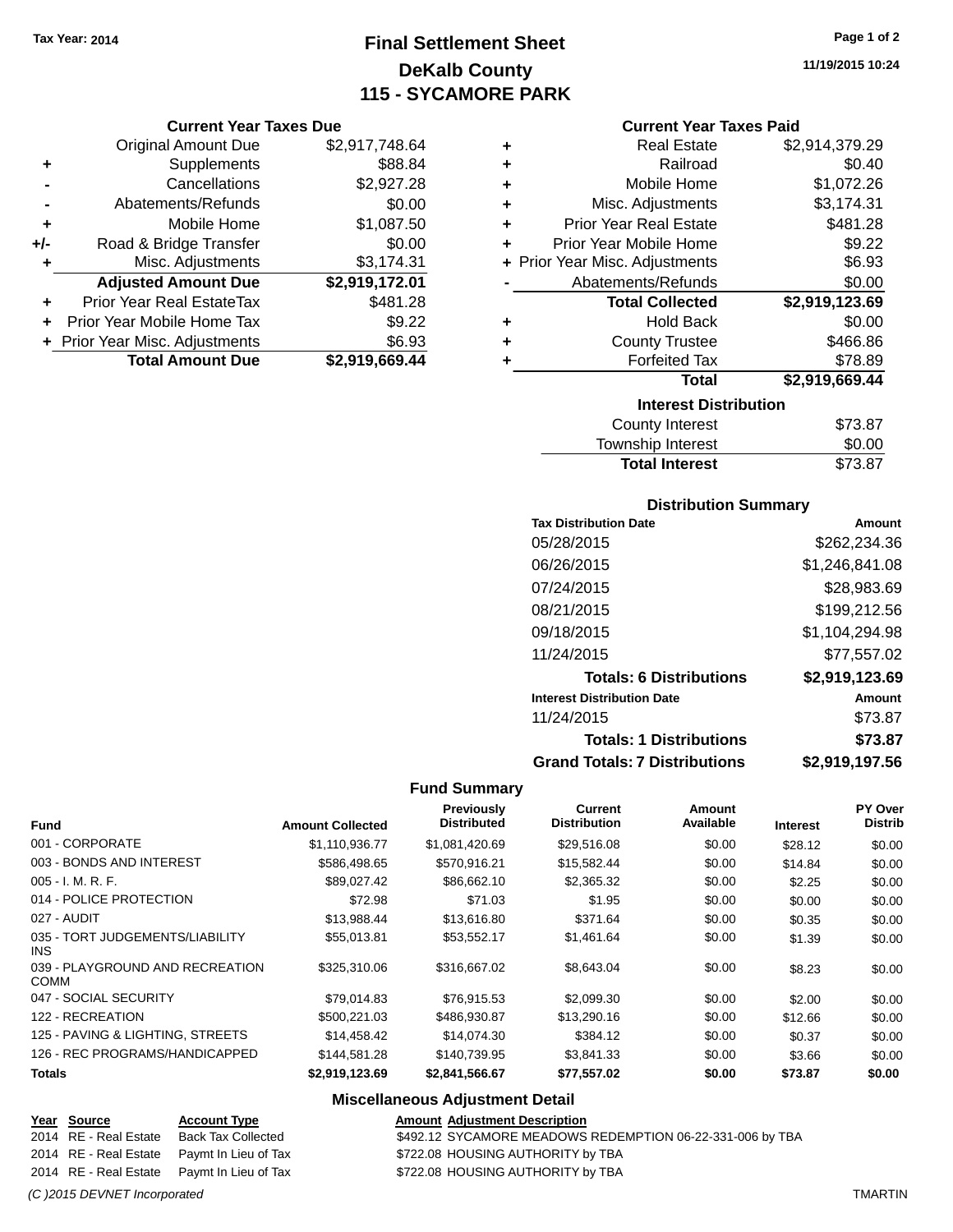# **Final Settlement Sheet Tax Year: 2014 Page 2 of 2 DeKalb County**

**11/19/2015 10:24**

| Year Source             | <b>Account Type</b>                      |            | <b>Amount Adjustment Description</b>              |
|-------------------------|------------------------------------------|------------|---------------------------------------------------|
|                         | 2014 RE - Real Estate Back Tax Collected |            | \$19.45 TRUSTEE SALE 06-20-280-001 by TBA         |
|                         | 2014 RE - Real Estate Back Tax Collected |            | \$42.00 TRUSTEE SALE 06-20-276-002 by TBA         |
|                         | 2014 MH - Mobile Home Back Tax Collected |            | \$6.93 SAUL REDEMPTION 08-01-401-005 2320F by TBA |
|                         | 2014 RE - Real Estate Back Tax Collected |            | \$270.81 TRUSTEE SALE 06-21-439-008 by TBA        |
|                         | 2014 RE - Real Estate Back Tax Collected |            | \$554.54 TRUSTEE SALE 06-21-440-008 by TBA        |
| 2014 RE - Real Estate   | Back Tax Collected                       |            | \$351.23 TRUSTEE SALE 06-22-329-004 by TBA        |
| <b>Totals 9 entries</b> |                                          | \$3,181.24 |                                                   |
|                         |                                          |            |                                                   |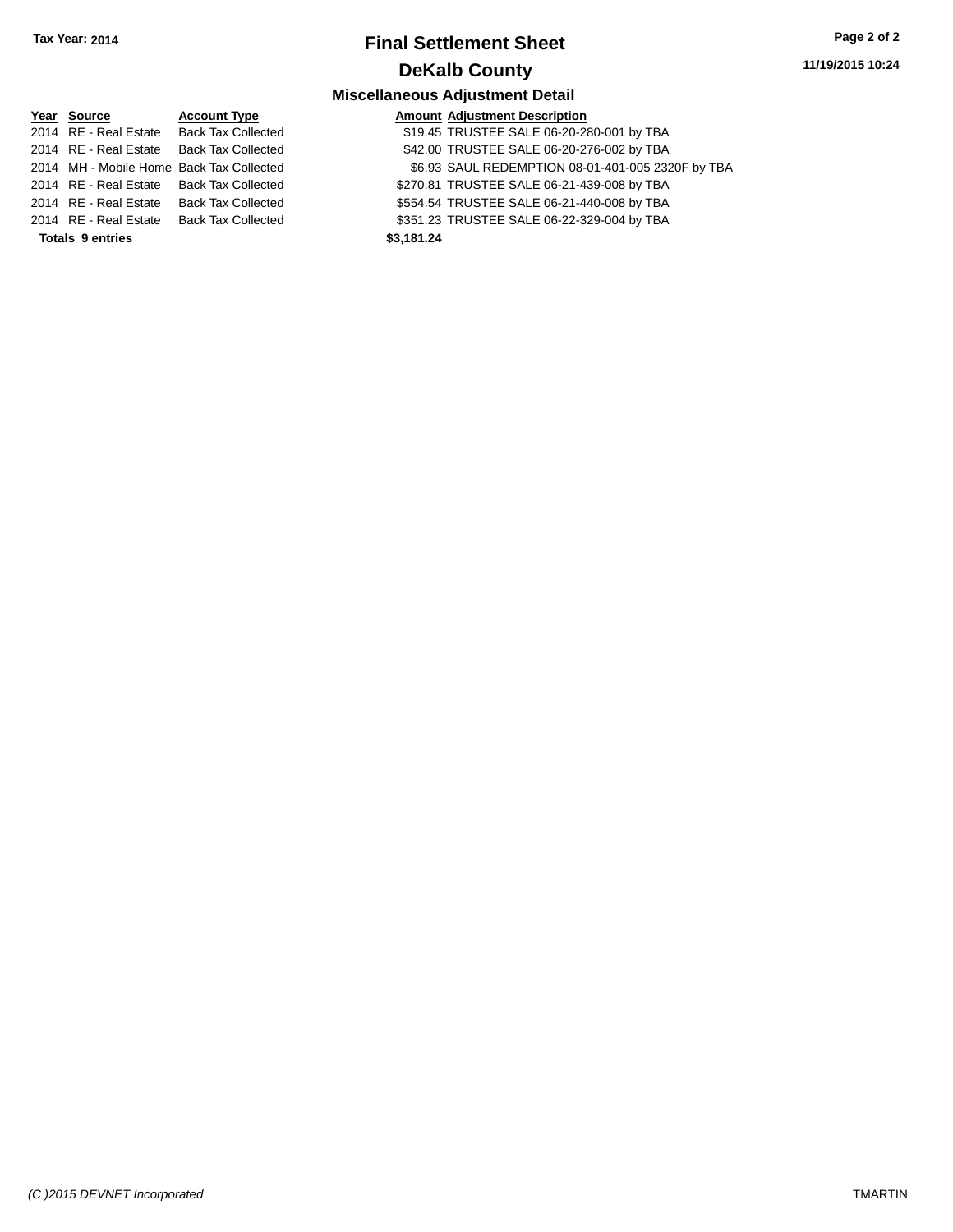# **Final Settlement Sheet Tax Year: 2014 Page 1 of 1 DeKalb County 120 - SCHOOL DISTRICT 1**

**11/19/2015 10:24**

### **Current Year Taxes Due**

|       | <b>Original Amount Due</b>       | \$525,574.76 |
|-------|----------------------------------|--------------|
| ٠     | Supplements                      | \$0.00       |
|       | Cancellations                    | \$289.89     |
|       | Abatements/Refunds               | \$0.00       |
| ٠     | Mobile Home                      | \$0.00       |
| $+/-$ | Road & Bridge Transfer           | \$0.00       |
| ٠     | Misc. Adjustments                | \$0.00       |
|       | <b>Adjusted Amount Due</b>       | \$525,284.87 |
| ÷     | <b>Prior Year Real EstateTax</b> | \$0.00       |
|       | Prior Year Mobile Home Tax       | \$0.00       |
|       | + Prior Year Misc. Adjustments   | \$0.00       |
|       | <b>Total Amount Due</b>          | \$525.284.87 |

## **Current Year Taxes Paid**

| ٠ | <b>Real Estate</b>             | \$525,284.87 |
|---|--------------------------------|--------------|
| ÷ | Railroad                       | \$0.00       |
| ÷ | Mobile Home                    | \$0.00       |
| ٠ | Misc. Adjustments              | \$0.00       |
| ٠ | <b>Prior Year Real Estate</b>  | \$0.00       |
| ٠ | Prior Year Mobile Home         | \$0.00       |
|   | + Prior Year Misc. Adjustments | \$0.00       |
|   | Abatements/Refunds             | \$0.00       |
|   |                                |              |
|   | <b>Total Collected</b>         | \$525,284.87 |
| ٠ | <b>Hold Back</b>               | \$0.00       |
| ٠ | <b>County Trustee</b>          | \$0.00       |
| ٠ | <b>Forfeited Tax</b>           | \$0.00       |
|   | <b>Total</b>                   | \$525,284.87 |
|   | <b>Interest Distribution</b>   |              |
|   | <b>County Interest</b>         | \$13.29      |

# Township Interest 50.00<br>Total Interest \$13.29 **Total Interest**

## **Distribution Summary**

| <b>Tax Distribution Date</b>         | Amount       |
|--------------------------------------|--------------|
| 05/28/2015                           | \$71.774.62  |
| 06/26/2015                           | \$268,793.75 |
| 07/24/2015                           | \$4,509.67   |
| 08/21/2015                           | \$15,076.52  |
| 09/18/2015                           | \$153,493.01 |
| 11/24/2015                           | \$11,637.30  |
| <b>Totals: 6 Distributions</b>       | \$525,284.87 |
| <b>Interest Distribution Date</b>    | Amount       |
| 11/24/2015                           | \$13.29      |
| <b>Totals: 1 Distributions</b>       | \$13.29      |
| <b>Grand Totals: 7 Distributions</b> | \$525,298.16 |

| <b>Fund</b>                                   | <b>Amount Collected</b> | <b>Previously</b><br><b>Distributed</b> | Current<br><b>Distribution</b> | Amount<br>Available | <b>Interest</b> | PY Over<br><b>Distrib</b> |
|-----------------------------------------------|-------------------------|-----------------------------------------|--------------------------------|---------------------|-----------------|---------------------------|
| 002 - EDUCATION                               | \$362,400.87            | \$354.372.14                            | \$8,028.73                     | \$0.00              | \$9.19          |                           |
|                                               |                         |                                         |                                |                     |                 | \$0.00                    |
| 003 - BONDS AND INTEREST                      | \$45.247.51             | \$44,245.08                             | \$1,002.43                     | \$0.00              | \$1.14          | \$0.00                    |
| 004 - OPERATIONS & MAINTENANCE                | \$45,300.04             | \$44,296.44                             | \$1,003.60                     | \$0.00              | \$1.15          | \$0.00                    |
| $005 - I. M. R. F.$                           | \$9,977.78              | \$9,756.74                              | \$221.04                       | \$0.00              | \$0.25          | \$0.00                    |
| 030 - TRANSPORTATION SYSTEM                   | \$18,120.23             | \$17.718.80                             | \$401.43                       | \$0.00              | \$0.46          | \$0.00                    |
| 031 - WORKING CASH                            | \$4,530.06              | \$4,429.70                              | \$100.36                       | \$0.00              | \$0.11          | \$0.00                    |
| 032 - FIRE PREV/SFTY/ENERGY                   | \$4,530.06              | \$4,429.70                              | \$100.36                       | \$0.00              | \$0.11          | \$0.00                    |
| 033 - SPECIAL EDUCATION                       | \$3,623.94              | \$3,543.64                              | \$80.30                        | \$0.00              | \$0.09          | \$0.00                    |
| 035 - TORT JUDGEMENTS/LIABILITY<br><b>INS</b> | \$11.973.87             | \$11.708.60                             | \$265.27                       | \$0.00              | \$0.30          | \$0.00                    |
| 047 - SOCIAL SECURITY                         | \$14,169.03             | \$13,855.12                             | \$313.91                       | \$0.00              | \$0.36          | \$0.00                    |
| 057 - LEASE/PURCHASE/RENTAL                   | \$4,530.06              | \$4,429.70                              | \$100.36                       | \$0.00              | \$0.11          | \$0.00                    |
| 109 - PRIOR YEAR ADJUSTMENT                   | \$881.42                | \$861.91                                | \$19.51                        | \$0.00              | \$0.02          | \$0.00                    |
| Totals                                        | \$525,284.87            | \$513,647.57                            | \$11,637.30                    | \$0.00              | \$13.29         | \$0.00                    |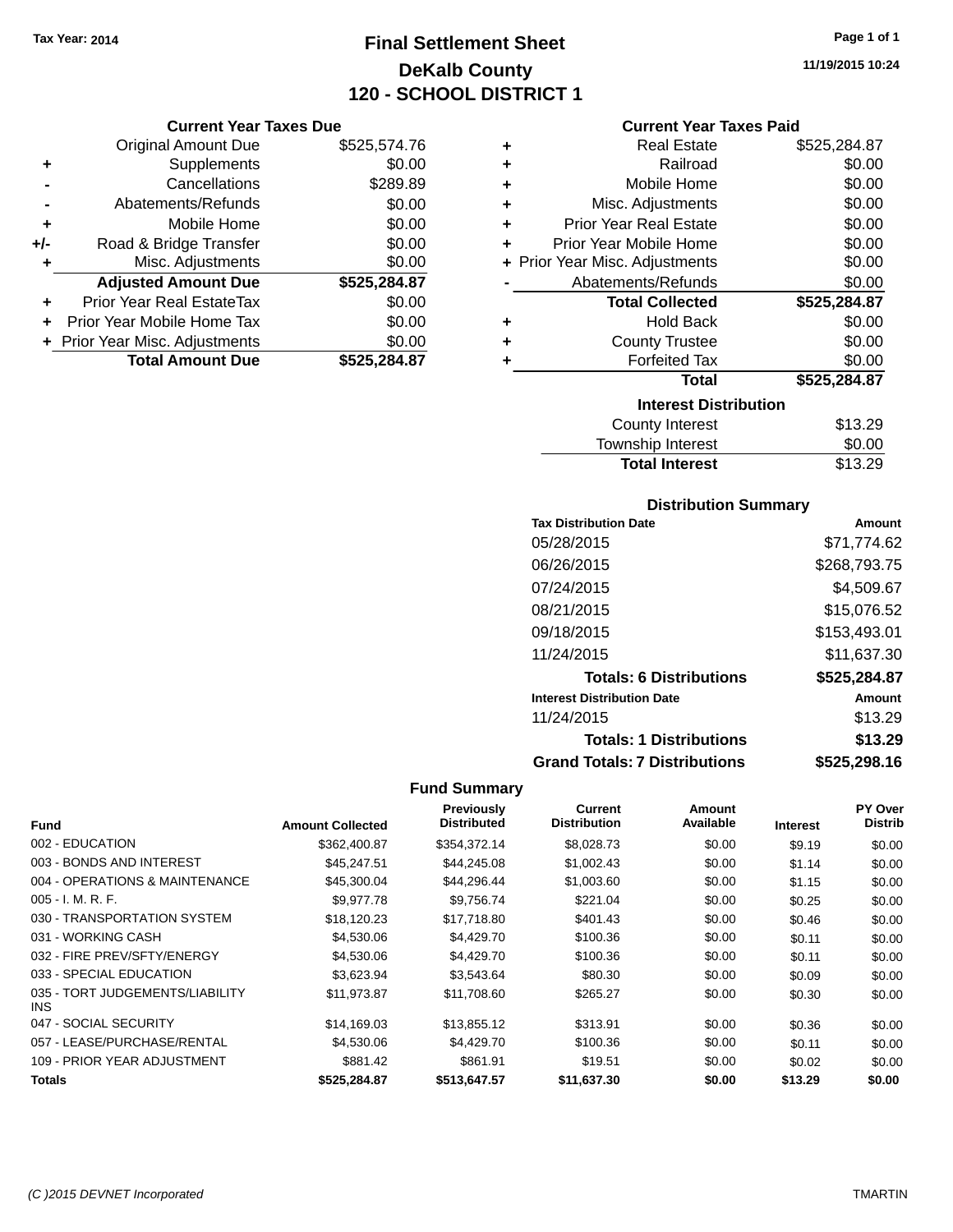# **Final Settlement Sheet Tax Year: 2014 Page 1 of 1 DeKalb County 121 - SCHOOL DISTRICT 9**

**11/19/2015 10:24**

## **Current Year Taxes Paid**

|     | <b>Current Year Taxes Due</b>    |              |  |  |  |
|-----|----------------------------------|--------------|--|--|--|
|     | <b>Original Amount Due</b>       | \$117,476.29 |  |  |  |
| ٠   | Supplements                      | \$0.00       |  |  |  |
|     | Cancellations                    | \$0.00       |  |  |  |
|     | Abatements/Refunds               | \$0.00       |  |  |  |
| ٠   | Mobile Home                      | \$0.00       |  |  |  |
| +/- | Road & Bridge Transfer           | \$0.00       |  |  |  |
| ٠   | Misc. Adjustments                | \$0.00       |  |  |  |
|     | <b>Adjusted Amount Due</b>       | \$117,476.29 |  |  |  |
| ÷   | <b>Prior Year Real EstateTax</b> | \$0.00       |  |  |  |
|     | Prior Year Mobile Home Tax       | \$0.00       |  |  |  |
|     | + Prior Year Misc. Adjustments   | \$0.00       |  |  |  |
|     | <b>Total Amount Due</b>          | \$117,476.29 |  |  |  |
|     |                                  |              |  |  |  |

| ٠ | <b>Real Estate</b>             | \$109,813.13 |
|---|--------------------------------|--------------|
| ٠ | Railroad                       | \$7,663.16   |
| ÷ | Mobile Home                    | \$0.00       |
| ٠ | Misc. Adjustments              | \$0.00       |
| ÷ | <b>Prior Year Real Estate</b>  | \$0.00       |
| ٠ | Prior Year Mobile Home         | \$0.00       |
|   | + Prior Year Misc. Adjustments | \$0.00       |
|   | Abatements/Refunds             | \$0.00       |
|   | <b>Total Collected</b>         | \$117,476.29 |
| ٠ | Hold Back                      | \$0.00       |
| ٠ | <b>County Trustee</b>          | \$0.00       |
| ٠ | <b>Forfeited Tax</b>           | \$0.00       |
|   | <b>Total</b>                   | \$117,476.29 |
|   | <b>Interest Distribution</b>   |              |
|   | <b>County Interest</b>         | \$2.97       |
|   | <b>Township Interest</b>       | \$0.00       |
|   | <b>Total Interest</b>          | \$2.97       |

## **Distribution Summary**

| <b>Tax Distribution Date</b>         | Amount       |
|--------------------------------------|--------------|
| 05/28/2015                           | \$17,591.08  |
| 06/26/2015                           | \$48,075.01  |
| 08/21/2015                           | \$4,304.81   |
| 09/18/2015                           | \$47,505.39  |
| <b>Totals: 4 Distributions</b>       | \$117,476.29 |
| <b>Interest Distribution Date</b>    | Amount       |
| 11/24/2015                           | \$2.97       |
| <b>Totals: 1 Distributions</b>       | \$2.97       |
| <b>Grand Totals: 5 Distributions</b> | \$117,479.26 |

| <b>Fund</b>                             | <b>Amount Collected</b> | Previously<br><b>Distributed</b> | Current<br><b>Distribution</b> | Amount<br>Available | <b>Interest</b> | <b>PY Over</b><br><b>Distrib</b> |
|-----------------------------------------|-------------------------|----------------------------------|--------------------------------|---------------------|-----------------|----------------------------------|
| 002 - EDUCATION                         | \$73,549.08             | \$73,549.08                      | \$0.00                         | \$0.00              | \$1.86          | \$0.00                           |
|                                         |                         |                                  |                                |                     |                 |                                  |
| 003 - BONDS AND INTEREST                | \$14,874.03             | \$14,874.03                      | \$0.00                         | \$0.00              | \$0.38          | \$0.00                           |
| 004 - OPERATIONS & MAINTENANCE          | \$12,963.04             | \$12,963.04                      | \$0.00                         | \$0.00              | \$0.33          | \$0.00                           |
| $005 - I. M. R. F.$                     | \$1.611.77              | \$1.611.77                       | \$0.00                         | \$0.00              | \$0.04          | \$0.00                           |
| 030 - TRANSPORTATION SYSTEM             | \$3,677.48              | \$3,677.48                       | \$0.00                         | \$0.00              | \$0.09          | \$0.00                           |
| 031 - WORKING CASH                      | \$919.37                | \$919.37                         | \$0.00                         | \$0.00              | \$0.02          | \$0.00                           |
| 032 - FIRE PREV/SFTY/ENERGY             | \$919.37                | \$919.37                         | \$0.00                         | \$0.00              | \$0.02          | \$0.00                           |
| 033 - SPECIAL EDUCATION                 | \$735.52                | \$735.52                         | \$0.00                         | \$0.00              | \$0.02          | \$0.00                           |
| 035 - TORT JUDGEMENTS/LIABILITY<br>INS. | \$4.617.99              | \$4,617.99                       | \$0.00                         | \$0.00              | \$0.12          | \$0.00                           |
| 047 - SOCIAL SECURITY                   | \$2,689.27              | \$2,689.27                       | \$0.00                         | \$0.00              | \$0.07          | \$0.00                           |
| 057 - LEASE/PURCHASE/RENTAL             | \$919.37                | \$919.37                         | \$0.00                         | \$0.00              | \$0.02          | \$0.00                           |
| <b>Totals</b>                           | \$117,476.29            | \$117,476.29                     | \$0.00                         | \$0.00              | \$2.97          | \$0.00                           |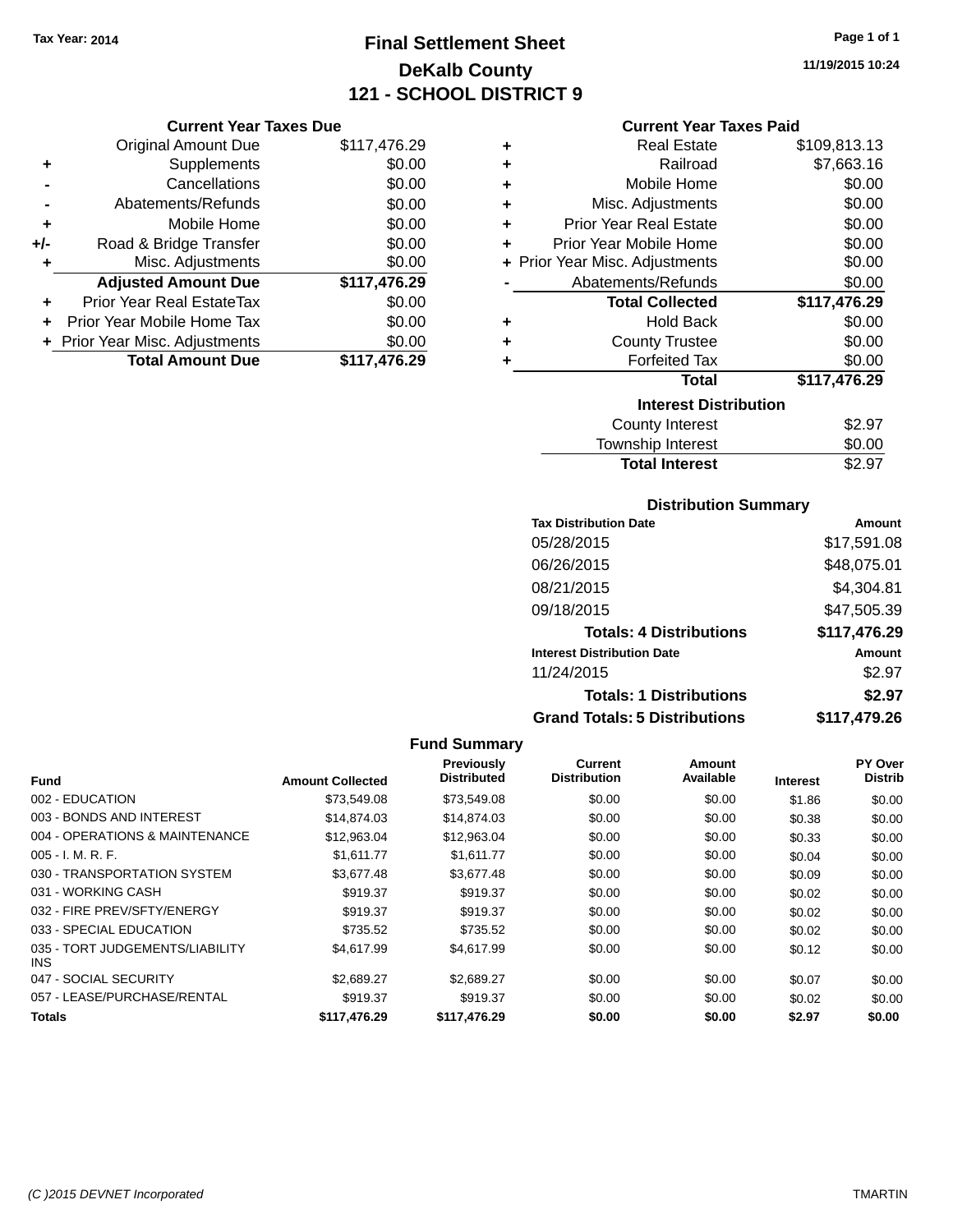# **Final Settlement Sheet Tax Year: 2014 Page 1 of 1 DeKalb County 122 - SCHOOL DISTRICT 100**

**11/19/2015 10:24**

|     | <b>Current Year Taxes Due</b>  |             |  |  |  |
|-----|--------------------------------|-------------|--|--|--|
|     | <b>Original Amount Due</b>     | \$15,195.29 |  |  |  |
| ٠   | Supplements                    | \$0.00      |  |  |  |
|     | Cancellations                  | \$0.00      |  |  |  |
|     | Abatements/Refunds             | \$0.00      |  |  |  |
| ٠   | Mobile Home                    | \$0.00      |  |  |  |
| +/- | Road & Bridge Transfer         | \$0.00      |  |  |  |
| ٠   | Misc. Adjustments              | \$0.00      |  |  |  |
|     | <b>Adjusted Amount Due</b>     | \$15,195.29 |  |  |  |
| ٠   | Prior Year Real EstateTax      | \$0.00      |  |  |  |
|     | Prior Year Mobile Home Tax     | \$0.00      |  |  |  |
|     | + Prior Year Misc. Adjustments | \$0.00      |  |  |  |
|     | <b>Total Amount Due</b>        | \$15,195.29 |  |  |  |

#### **Current Year Taxes Paid**

| ٠ | Real Estate                    | \$15,195.29 |
|---|--------------------------------|-------------|
| ÷ | Railroad                       | \$0.00      |
| ÷ | Mobile Home                    | \$0.00      |
| ٠ | Misc. Adjustments              | \$0.00      |
| ٠ | <b>Prior Year Real Estate</b>  | \$0.00      |
| ٠ | Prior Year Mobile Home         | \$0.00      |
|   | + Prior Year Misc. Adjustments | \$0.00      |
|   | Abatements/Refunds             | \$0.00      |
|   | <b>Total Collected</b>         | \$15,195.29 |
| ٠ | Hold Back                      | \$0.00      |
| ÷ | <b>County Trustee</b>          | \$0.00      |
| ٠ | <b>Forfeited Tax</b>           | \$0.00      |
|   | <b>Total</b>                   | \$15,195.29 |
|   | <b>Interest Distribution</b>   |             |
|   | <b>County Interest</b>         | \$0.38      |
|   | <b>Township Interest</b>       | \$0.00      |
|   | <b>Total Interest</b>          | \$0.38      |

#### **Distribution Summary**

| <b>Tax Distribution Date</b>         | Amount      |
|--------------------------------------|-------------|
| 06/26/2015                           | \$9,453.29  |
| 09/18/2015                           | \$2,524.63  |
| 11/24/2015                           | \$3,217.37  |
| <b>Totals: 3 Distributions</b>       | \$15,195.29 |
| <b>Interest Distribution Date</b>    | Amount      |
| 11/24/2015                           | \$0.38      |
| <b>Totals: 1 Distributions</b>       | \$0.38      |
| <b>Grand Totals: 4 Distributions</b> | \$15,195.67 |

#### **Fund Summary Fund Interest Amount Collected Distributed PY Over Distrib Amount Available Current Distribution Previously** 002 - EDUCATION \$8,632.57 \$6,804.75 \$1,827.82 \$0.00 \$0.22 \$0.00 003 - BONDS AND INTEREST 60.00 \$2,245.13 \$1,769.76 \$475.37 \$0.00 \$0.00 \$0.00 \$0.00 004 - OPERATIONS & MAINTENANCE \$1,694.53 \$1,335.74 \$358.79 \$0.00 \$0.04 \$0.00 005 - I. M. R. F. \$161.88 \$127.60 \$34.28 \$0.00 \$0.00 \$0.00 030 - TRANSPORTATION SYSTEM \$739.95 \$583.28 \$156.67 \$0.00 \$0.02 \$0.00 031 - WORKING CASH \$2.32 \$1.84 \$0.48 \$0.00 \$0.00 \$0.00 032 - FIRE PREV/SFTY/ENERGY \$185.00 \$145.83 \$39.17 \$0.00 \$0.00 \$0.00 033 - SPECIAL EDUCATION 6894.12 \$704.80 \$189.32 \$0.00 \$0.02 \$0.00 035 - TORT JUDGEMENTS/LIABILITY INS \$323.74 \$255.19 \$68.55 \$0.00 \$0.01 \$0.00 047 - SOCIAL SECURITY \$316.05 \$249.13 \$0.00 \$0.00 \$0.00 \$0.00 \$0.00 \$0.00 \$0.00 \$0.00 \$0.00 \$0.00 **Totals \$15,195.29 \$11,977.92 \$3,217.37 \$0.00 \$0.38 \$0.00**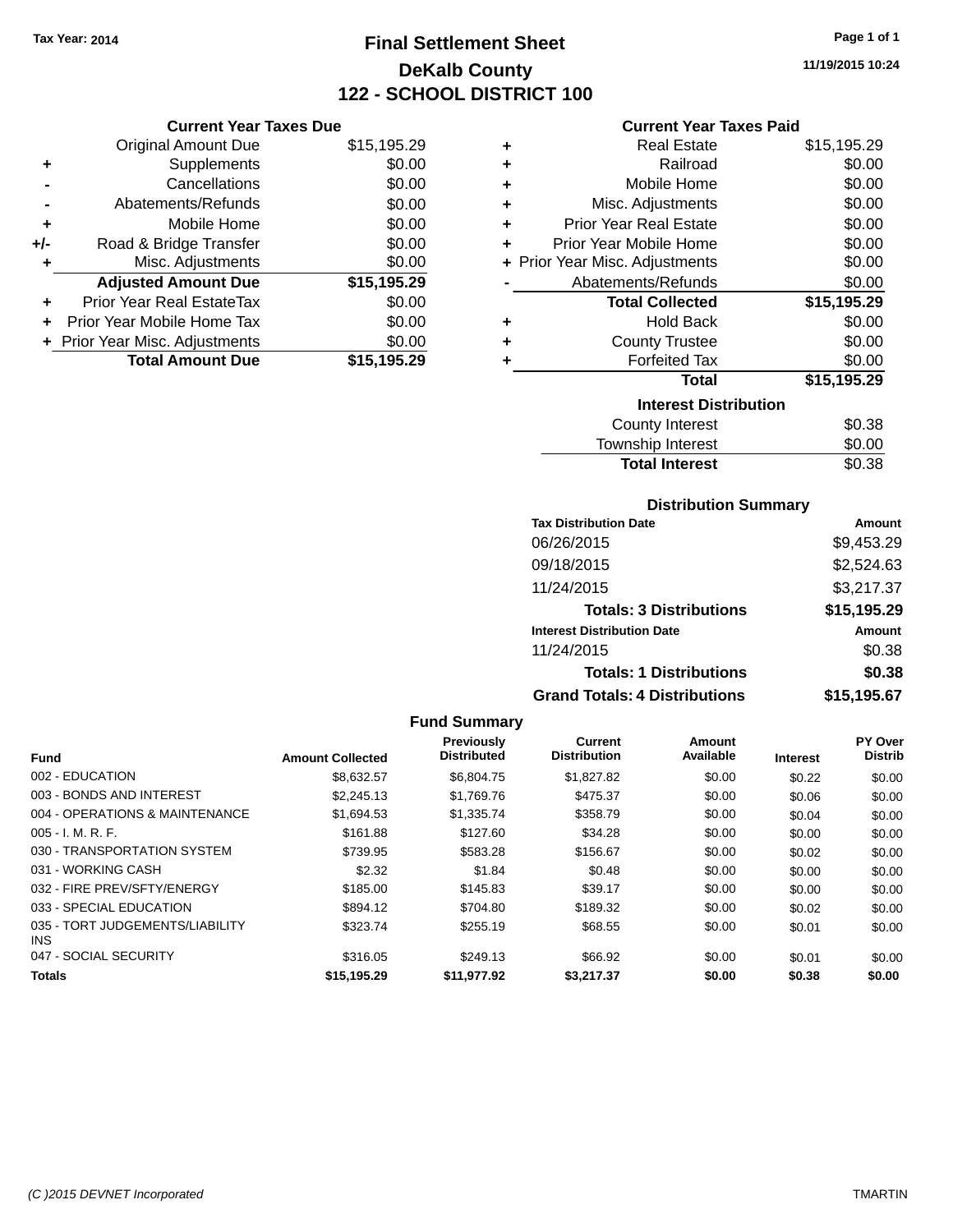# **Final Settlement Sheet Tax Year: 2014 Page 1 of 1 DeKalb County 123 - SCHOOL DISTRICT 161**

**11/19/2015 10:24**

### **Current Year Taxes Paid**

|     | <b>Current Year Taxes Due</b>  |             |
|-----|--------------------------------|-------------|
|     | <b>Original Amount Due</b>     | \$71,939.66 |
| ٠   | Supplements                    | \$0.00      |
|     | Cancellations                  | \$164.12    |
|     | Abatements/Refunds             | \$0.00      |
| ٠   | Mobile Home                    | \$0.00      |
| +/- | Road & Bridge Transfer         | \$0.00      |
| ٠   | Misc. Adjustments              | \$0.00      |
|     | <b>Adjusted Amount Due</b>     | \$71,775.54 |
|     | Prior Year Real EstateTax      | \$0.00      |
| ÷   | Prior Year Mobile Home Tax     | \$0.00      |
|     | + Prior Year Misc. Adjustments | \$0.00      |
|     | <b>Total Amount Due</b>        | \$71.775.54 |

| ٠ | <b>Real Estate</b>             | \$71,775.54 |
|---|--------------------------------|-------------|
| ÷ | Railroad                       | \$0.00      |
| ٠ | Mobile Home                    | \$0.00      |
| ٠ | Misc. Adjustments              | \$0.00      |
| ÷ | Prior Year Real Estate         | \$0.00      |
| ÷ | Prior Year Mobile Home         | \$0.00      |
|   | + Prior Year Misc. Adjustments | \$0.00      |
|   | Abatements/Refunds             | \$0.00      |
|   | <b>Total Collected</b>         | \$71,775.54 |
| ٠ | <b>Hold Back</b>               | \$0.00      |
| ٠ | <b>County Trustee</b>          | \$0.00      |
| ٠ | <b>Forfeited Tax</b>           | \$0.00      |
|   | <b>Total</b>                   | \$71,775.54 |
|   | <b>Interest Distribution</b>   |             |
|   | <b>County Interest</b>         | \$1.82      |
|   | <b>Township Interest</b>       | \$0.00      |
|   | <b>Total Interest</b>          | \$1.82      |

## **Distribution Summary**

| <b>Tax Distribution Date</b>         | Amount      |
|--------------------------------------|-------------|
| 05/28/2015                           | \$20,132.82 |
| 06/26/2015                           | \$24,138.17 |
| 08/21/2015                           | \$3.036.82  |
| 09/18/2015                           | \$23,738.62 |
| 11/24/2015                           | \$729.11    |
| <b>Totals: 5 Distributions</b>       | \$71,775.54 |
| <b>Interest Distribution Date</b>    | Amount      |
| 11/24/2015                           | \$1.82      |
| <b>Totals: 1 Distributions</b>       | \$1.82      |
| <b>Grand Totals: 6 Distributions</b> | \$71,777.36 |

|                                         |                         | Previously         | <b>Current</b>      | Amount    |                 | PY Over        |
|-----------------------------------------|-------------------------|--------------------|---------------------|-----------|-----------------|----------------|
| <b>Fund</b>                             | <b>Amount Collected</b> | <b>Distributed</b> | <b>Distribution</b> | Available | <b>Interest</b> | <b>Distrib</b> |
| 002 - EDUCATION                         | \$52,042.70             | \$51,514.06        | \$528.64            | \$0.00    | \$1.32          | \$0.00         |
| 003 - BONDS AND INTEREST                | \$7.018.07              | \$6,946.77         | \$71.30             | \$0.00    | \$0.18          | \$0.00         |
| 004 - OPERATIONS & MAINTENANCE          | \$5,466.64              | \$5.411.11         | \$55.53             | \$0.00    | \$0.14          | \$0.00         |
| $005 - I. M. R. F.$                     | \$119.80                | \$118.58           | \$1.22              | \$0.00    | \$0.00          | \$0.00         |
| 030 - TRANSPORTATION SYSTEM             | \$2.623.97              | \$2,597.32         | \$26.65             | \$0.00    | \$0.07          | \$0.00         |
| 031 - WORKING CASH                      | \$1,093.36              | \$1.082.25         | \$11.11             | \$0.00    | \$0.03          | \$0.00         |
| 033 - SPECIAL EDUCATION                 | \$437.33                | \$432.88           | \$4.45              | \$0.00    | \$0.01          | \$0.00         |
| 035 - TORT JUDGEMENTS/LIABILITY<br>INS. | \$1.760.51              | \$1,742.63         | \$17.88             | \$0.00    | \$0.04          | \$0.00         |
| 047 - SOCIAL SECURITY                   | \$119.80                | \$118.58           | \$1.22              | \$0.00    | \$0.00          | \$0.00         |
| 057 - LEASE/PURCHASE/RENTAL             | \$1,093.36              | \$1,082.25         | \$11.11             | \$0.00    | \$0.03          | \$0.00         |
| <b>Totals</b>                           | \$71.775.54             | \$71.046.43        | \$729.11            | \$0.00    | \$1.82          | \$0.00         |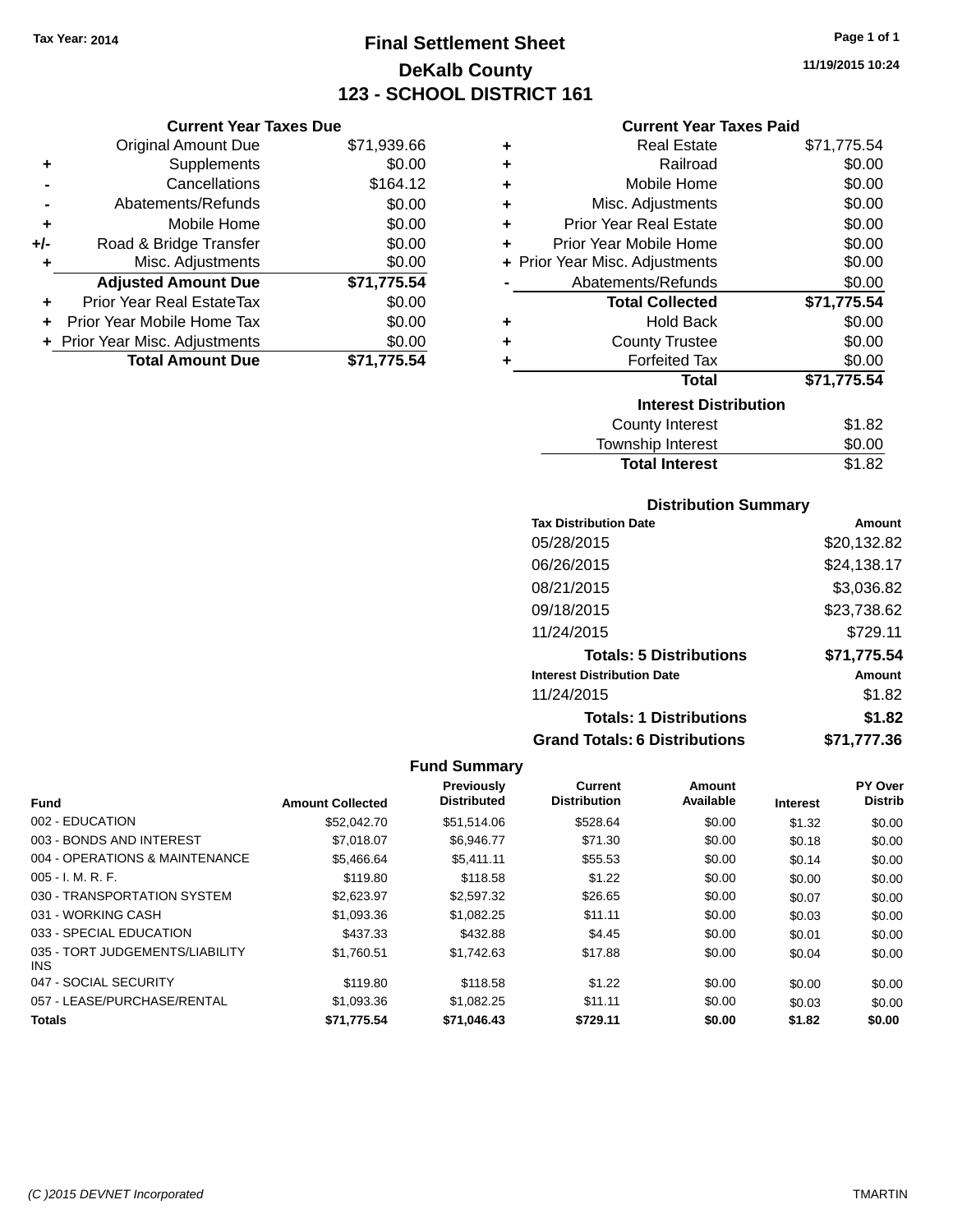**Current Year Taxes Due**

# **Final Settlement Sheet Tax Year: 2014 Page 1 of 1 DeKalb County 124 - SCHOOL DISTRICT 212**

**11/19/2015 10:24**

## **Current Year Taxes Paid**

|                      | VAN VIII TVAI TAAVJ PAV          |              |   | odhoni Ival Taxvo I did        |              |
|----------------------|----------------------------------|--------------|---|--------------------------------|--------------|
|                      | <b>Original Amount Due</b>       | \$265,858.05 | ٠ | <b>Real Estate</b>             | \$265,685.82 |
| ٠                    | Supplements                      | \$0.00       | ٠ | Railroad                       | \$0.00       |
|                      | Cancellations                    | \$172.23     | ٠ | Mobile Home                    | \$37.97      |
|                      | Abatements/Refunds               | \$0.00       | ÷ | Misc. Adjustments              | \$0.00       |
| ٠                    | Mobile Home                      | \$37.97      | ٠ | <b>Prior Year Real Estate</b>  | \$0.00       |
| I-                   | Road & Bridge Transfer           | \$0.00       | ٠ | Prior Year Mobile Home         | \$0.00       |
| ٠                    | Misc. Adjustments                | \$0.00       |   | + Prior Year Misc. Adjustments | \$0.00       |
|                      | <b>Adjusted Amount Due</b>       | \$265,723.79 |   | Abatements/Refunds             | \$0.00       |
| $\ddot{\phantom{1}}$ | <b>Prior Year Real EstateTax</b> | \$0.00       |   | <b>Total Collected</b>         | \$265,723.79 |
|                      | + Prior Year Mobile Home Tax     | \$0.00       | ٠ | <b>Hold Back</b>               | \$0.00       |
|                      | + Prior Year Misc. Adjustments   | \$0.00       | ÷ | <b>County Trustee</b>          | \$0.00       |
|                      | <b>Total Amount Due</b>          | \$265,723.79 |   | <b>Forfeited Tax</b>           | \$0.00       |
|                      |                                  |              |   | Total                          | \$265,723.79 |
|                      |                                  |              |   | <b>Interest Distribution</b>   |              |
|                      |                                  |              |   | County Interact                | ድድ 70        |

| County Interest       | \$6.72 |
|-----------------------|--------|
| Township Interest     | \$0.00 |
| <b>Total Interest</b> | \$6.72 |

## **Distribution Summary**

| <b>Tax Distribution Date</b>         | Amount       |
|--------------------------------------|--------------|
| 05/28/2015                           | \$55,550.19  |
| 06/26/2015                           | \$100,364.99 |
| 07/24/2015                           | \$3,900.56   |
| 08/21/2015                           | \$19,540.25  |
| 09/18/2015                           | \$79,563.57  |
| 11/24/2015                           | \$6,804.23   |
| <b>Totals: 6 Distributions</b>       | \$265,723.79 |
| <b>Interest Distribution Date</b>    | Amount       |
| 11/24/2015                           | \$6.72       |
| <b>Totals: 1 Distributions</b>       | \$6.72       |
| <b>Grand Totals: 7 Distributions</b> | \$265.730.51 |

| <b>Fund</b>                             | <b>Amount Collected</b> | Previously<br><b>Distributed</b> | <b>Current</b><br><b>Distribution</b> | <b>Amount</b><br>Available | <b>Interest</b> | PY Over<br><b>Distrib</b> |
|-----------------------------------------|-------------------------|----------------------------------|---------------------------------------|----------------------------|-----------------|---------------------------|
|                                         |                         |                                  |                                       |                            |                 |                           |
| 002 - EDUCATION                         | \$136.221.44            | \$132,733.29                     | \$3,488.15                            | \$0.00                     | \$3.45          | \$0.00                    |
| 003 - BONDS AND INTEREST                | \$40,705.97             | \$39,663.62                      | \$1,042.35                            | \$0.00                     | \$1.03          | \$0.00                    |
| 004 - OPERATIONS & MAINTENANCE          | \$26,196.38             | \$25,525.61                      | \$670.77                              | \$0.00                     | \$0.66          | \$0.00                    |
| $005 - I. M. R. F.$                     | \$4,753.00              | \$4,631.30                       | \$121.70                              | \$0.00                     | \$0.12          | \$0.00                    |
| 030 - TRANSPORTATION SYSTEM             | \$12.574.32             | \$12,252.33                      | \$321.99                              | \$0.00                     | \$0.32          | \$0.00                    |
| 031 - WORKING CASH                      | \$0.00                  | \$0.00                           | \$0.00                                | \$0.00                     | \$0.00          | \$0.00                    |
| 032 - FIRE PREV/SFTY/ENERGY             | \$0.00                  | \$0.00                           | \$0.00                                | \$0.00                     | \$0.00          | \$0.00                    |
| 033 - SPECIAL EDUCATION                 | \$2,095.76              | \$2,042.08                       | \$53.68                               | \$0.00                     | \$0.05          | \$0.00                    |
| 035 - TORT JUDGEMENTS/LIABILITY<br>INS. | \$32.150.45             | \$31.327.19                      | \$823.26                              | \$0.00                     | \$0.81          | \$0.00                    |
| 047 - SOCIAL SECURITY                   | \$5,787.20              | \$5,639.02                       | \$148.18                              | \$0.00                     | \$0.15          | \$0.00                    |
| 057 - LEASE/PURCHASE/RENTAL             | \$5.239.27              | \$5.105.12                       | \$134.15                              | \$0.00                     | \$0.13          | \$0.00                    |
| <b>Totals</b>                           | \$265,723.79            | \$258,919.56                     | \$6,804.23                            | \$0.00                     | \$6.72          | \$0.00                    |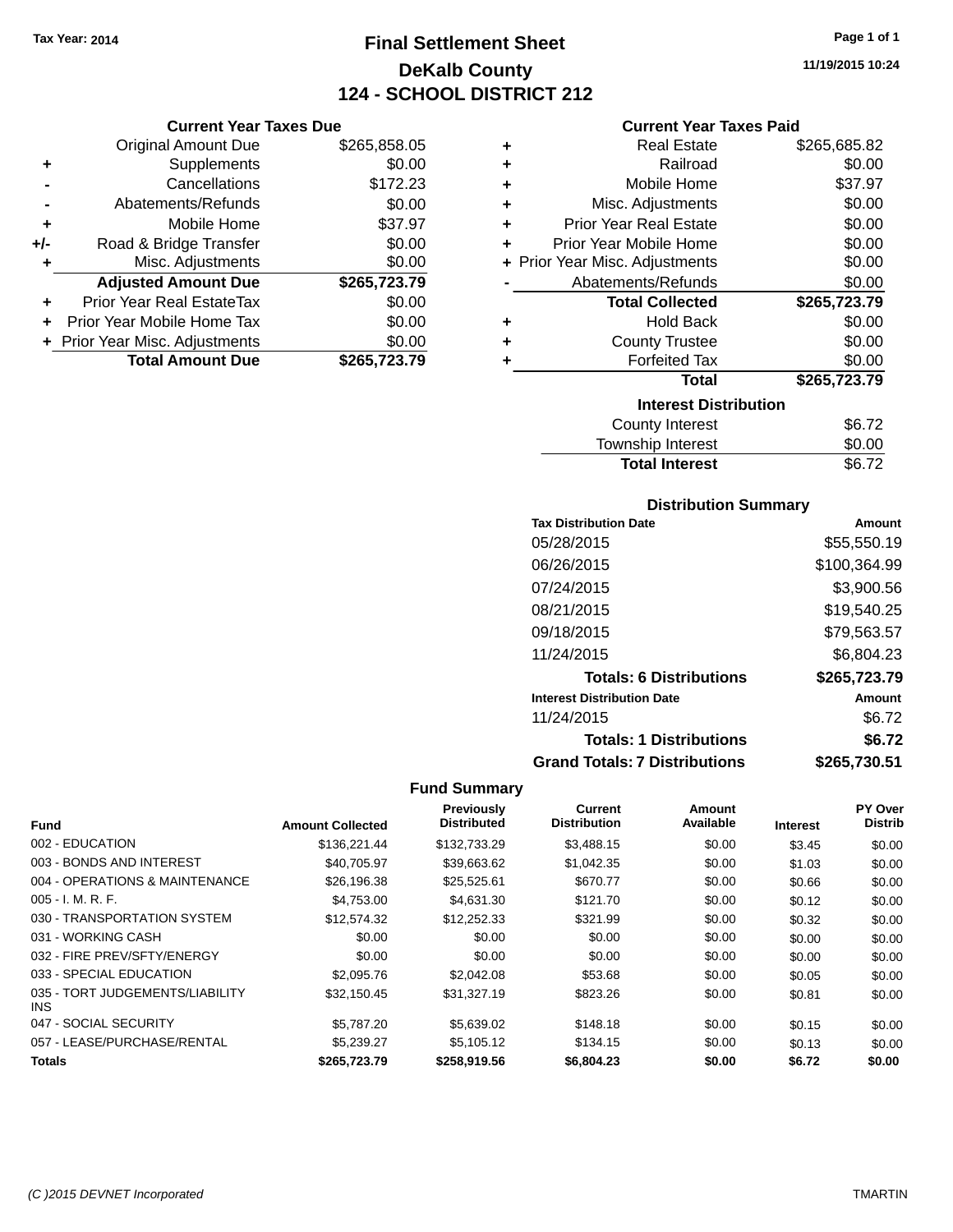# **Final Settlement Sheet Tax Year: 2014 Page 1 of 1 DeKalb County 125 - SCHOOL DISTRICT 220**

**11/19/2015 10:24**

|     | <b>Current Year Taxes Due</b>  |            |
|-----|--------------------------------|------------|
|     | <b>Original Amount Due</b>     | \$3,985.32 |
| ٠   | Supplements                    | \$0.00     |
|     | Cancellations                  | \$0.00     |
| -   | Abatements/Refunds             | \$0.00     |
| ٠   | Mobile Home                    | \$0.00     |
| +/- | Road & Bridge Transfer         | \$0.00     |
| ٠   | Misc. Adjustments              | \$0.00     |
|     | <b>Adjusted Amount Due</b>     | \$3,985.32 |
| ٠   | Prior Year Real EstateTax      | \$0.00     |
|     | Prior Year Mobile Home Tax     | \$0.00     |
|     | + Prior Year Misc. Adjustments | \$0.00     |
|     | <b>Total Amount Due</b>        | \$3,985.32 |

### **Current Year Taxes Paid**

| ٠ | Real Estate                    | \$3,985.32 |
|---|--------------------------------|------------|
| ÷ | Railroad                       | \$0.00     |
| ٠ | Mobile Home                    | \$0.00     |
| ÷ | Misc. Adjustments              | \$0.00     |
| ٠ | Prior Year Real Estate         | \$0.00     |
| ٠ | Prior Year Mobile Home         | \$0.00     |
|   | + Prior Year Misc. Adjustments | \$0.00     |
|   | Abatements/Refunds             | \$0.00     |
|   | <b>Total Collected</b>         | \$3,985.32 |
| ٠ | Hold Back                      | \$0.00     |
| ÷ | <b>County Trustee</b>          | \$0.00     |
| ٠ | <b>Forfeited Tax</b>           | \$0.00     |
|   | Total                          | \$3,985.32 |
|   | <b>Interest Distribution</b>   |            |
|   | <b>County Interest</b>         | \$0.10     |
|   | <b>Township Interest</b>       | \$0.00     |
|   | <b>Total Interest</b>          | \$0.10     |

#### **Distribution Summary**

| <b>Tax Distribution Date</b>         | Amount     |
|--------------------------------------|------------|
| 06/26/2015                           | \$1,992.66 |
| 08/21/2015                           | \$686.90   |
| 09/18/2015                           | \$1,305.76 |
| <b>Totals: 3 Distributions</b>       | \$3,985.32 |
| <b>Interest Distribution Date</b>    | Amount     |
| 11/24/2015                           | \$0.10     |
| <b>Totals: 1 Distributions</b>       | \$0.10     |
| <b>Grand Totals: 4 Distributions</b> | \$3,985.42 |

#### **Fund Summary Fund Interest Amount Collected Distributed PY Over Distrib Amount Available Current Distribution Previously** 002 - EDUCATION \$2,366.28 \$2,366.28 \$0.00 \$0.00 \$0.06 \$0.00 003 - BONDS AND INTEREST 60.00 \$585.99 \$585.99 \$585.99 \$0.00 \$0.00 \$0.01 \$0.00 004 - OPERATIONS & MAINTENANCE \$383.12 \$383.12 \$0.00 \$0.00 \$0.00 \$0.01 \$0.00 005 - I. M. R. F. Channel Communication (St. 1990) \$62.99 \$62.99 \$0.00 \$0.00 \$0.00 \$0.00 \$0.00 \$0.00 030 - TRANSPORTATION SYSTEM \$199.86 \$199.86 \$199.86 \$0.00 \$0.00 \$0.00 \$0.01 \$0.00 031 - WORKING CASH \$21.31 \$21.31 \$0.00 \$0.00 \$0.00 \$0.00 032 - FIRE PREV/SFTY/ENERGY \$23.43 \$0.00 \$0.00 \$0.00 \$0.00 \$0.00 033 - SPECIAL EDUCATION 60.00 \$21.08 \$21.08 \$21.08 \$0.00 \$0.00 \$0.00 \$0.00 \$0.00 035 - TORT JUDGEMENTS/LIABILITY INS \$209.92 \$209.92 \$0.00 \$0.00 \$0.01 \$0.00 047 - SOCIAL SECURITY \$62.99 \$62.99 \$0.00 \$0.00 \$0.00 \$0.00 057 - LEASE/PURCHASE/RENTAL \$48.35 \$48.35 \$0.00 \$0.00 \$0.00 \$0.00 \$0.00 **Totals \$3,985.32 \$3,985.32 \$0.00 \$0.00 \$0.10 \$0.00**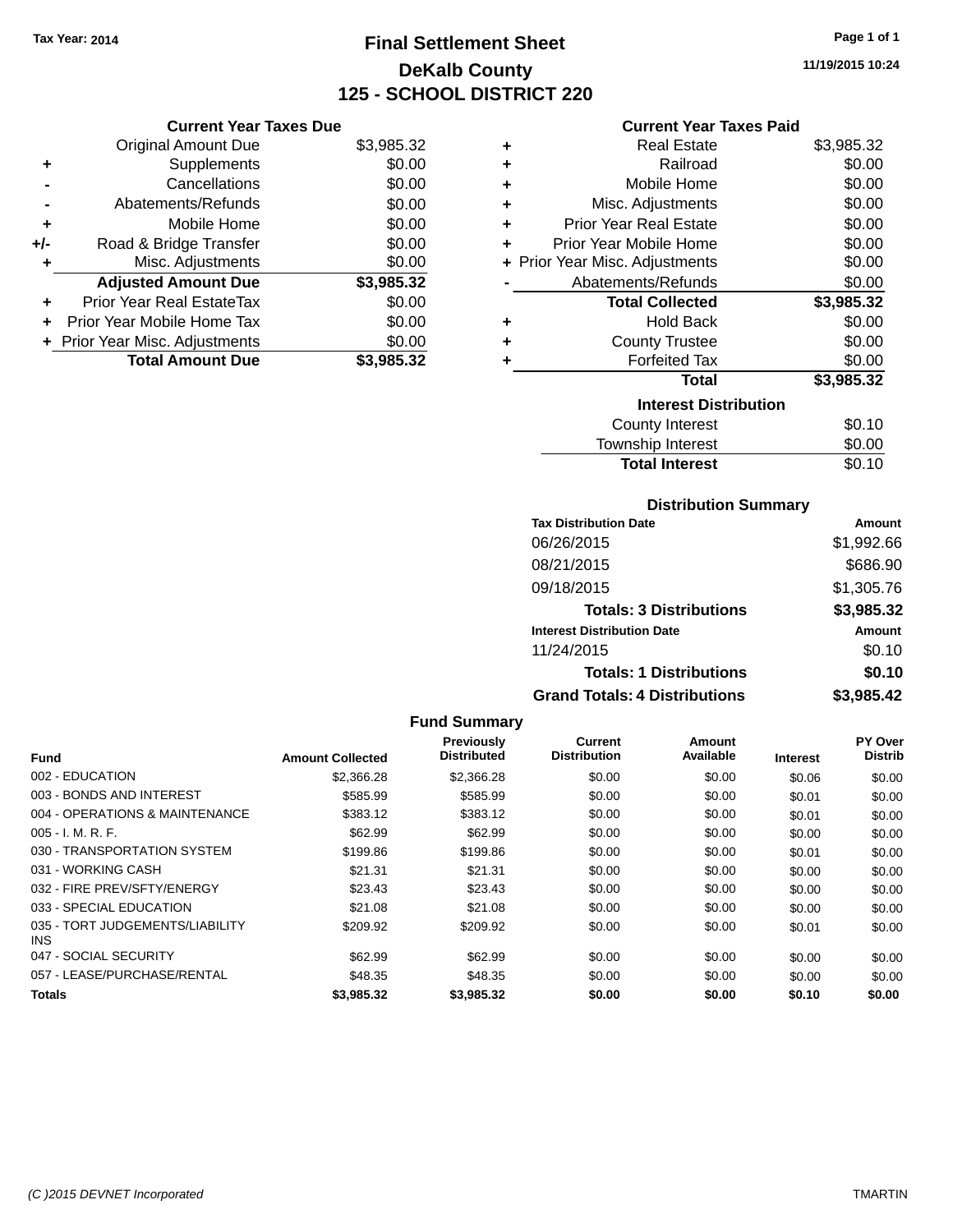# **Final Settlement Sheet Tax Year: 2014 Page 1 of 1 DeKalb County 126 - SCHOOL DISTRICT 269**

**11/19/2015 10:24**

## **Current Year Taxes Paid**

| \$271,102.20 |
|--------------|
| \$0.00       |
| \$59.40      |
| \$0.00       |
| \$49.62      |
| \$0.00       |
| \$0.00       |
| \$271,092.42 |
|              |
| \$0.00       |
| \$0.00       |
| \$0.00       |
|              |

| ٠ | <b>Real Estate</b>             | \$271,042.80 |
|---|--------------------------------|--------------|
| ٠ | Railroad                       | \$0.00       |
| ÷ | Mobile Home                    | \$49.62      |
| ٠ | Misc. Adjustments              | \$0.00       |
| ٠ | <b>Prior Year Real Estate</b>  | \$0.00       |
| ٠ | Prior Year Mobile Home         | \$0.00       |
|   | + Prior Year Misc. Adjustments | \$0.00       |
|   | Abatements/Refunds             | \$0.00       |
|   |                                |              |
|   | <b>Total Collected</b>         | \$271,092.42 |
| ٠ | <b>Hold Back</b>               | \$0.00       |
| ÷ | <b>County Trustee</b>          | \$0.00       |
| ٠ | <b>Forfeited Tax</b>           | \$0.00       |
|   | <b>Total</b>                   | \$271,092.42 |
|   | <b>Interest Distribution</b>   |              |
|   | County Interest                | \$6.86       |

## **Distribution Summary**

Total Interest \$6.86

| <b>Tax Distribution Date</b>         | Amount       |
|--------------------------------------|--------------|
| 05/28/2015                           | \$52,277.93  |
| 06/26/2015                           | \$104,935.20 |
| 07/24/2015                           | \$5,098.31   |
| 08/21/2015                           | \$21,827.82  |
| 09/18/2015                           | \$78,795.83  |
| 11/24/2015                           | \$8.157.33   |
| <b>Totals: 6 Distributions</b>       | \$271,092.42 |
| <b>Interest Distribution Date</b>    | Amount       |
| 11/24/2015                           | \$6.86       |
| <b>Totals: 1 Distributions</b>       | \$6.86       |
| <b>Grand Totals: 7 Distributions</b> | \$271,099.28 |

| <b>Fund</b>                             | <b>Amount Collected</b> | <b>Previously</b><br><b>Distributed</b> | <b>Current</b><br><b>Distribution</b> | Amount<br>Available | <b>Interest</b> | <b>PY Over</b><br><b>Distrib</b> |
|-----------------------------------------|-------------------------|-----------------------------------------|---------------------------------------|---------------------|-----------------|----------------------------------|
| 002 - EDUCATION                         | \$171.755.22            | \$166,586.99                            | \$5.168.23                            | \$0.00              | \$4.35          | \$0.00                           |
| 004 - OPERATIONS & MAINTENANCE          | \$44.983.44             | \$43.629.88                             | \$1,353.56                            | \$0.00              | \$1.14          | \$0.00                           |
| $005 - I. M. R. F.$                     | \$2,224.58              | \$2.157.64                              | \$66.94                               | \$0.00              | \$0.06          | \$0.00                           |
| 030 - TRANSPORTATION SYSTEM             | \$9.814.63              | \$9.519.29                              | \$295.34                              | \$0.00              | \$0.25          | \$0.00                           |
| 031 - WORKING CASH                      | \$4.089.43              | \$3.966.37                              | \$123.06                              | \$0.00              | \$0.10          | \$0.00                           |
| 033 - SPECIAL EDUCATION                 | \$1.635.77              | \$1,586.56                              | \$49.21                               | \$0.00              | \$0.04          | \$0.00                           |
| 035 - TORT JUDGEMENTS/LIABILITY<br>INS. | \$32.185.99             | \$31.217.50                             | \$968.49                              | \$0.00              | \$0.81          | \$0.00                           |
| 047 - SOCIAL SECURITY                   | \$4,403.36              | \$4,270.86                              | \$132.50                              | \$0.00              | \$0.11          | \$0.00                           |
| <b>Totals</b>                           | \$271,092.42            | \$262,935.09                            | \$8,157.33                            | \$0.00              | \$6.86          | \$0.00                           |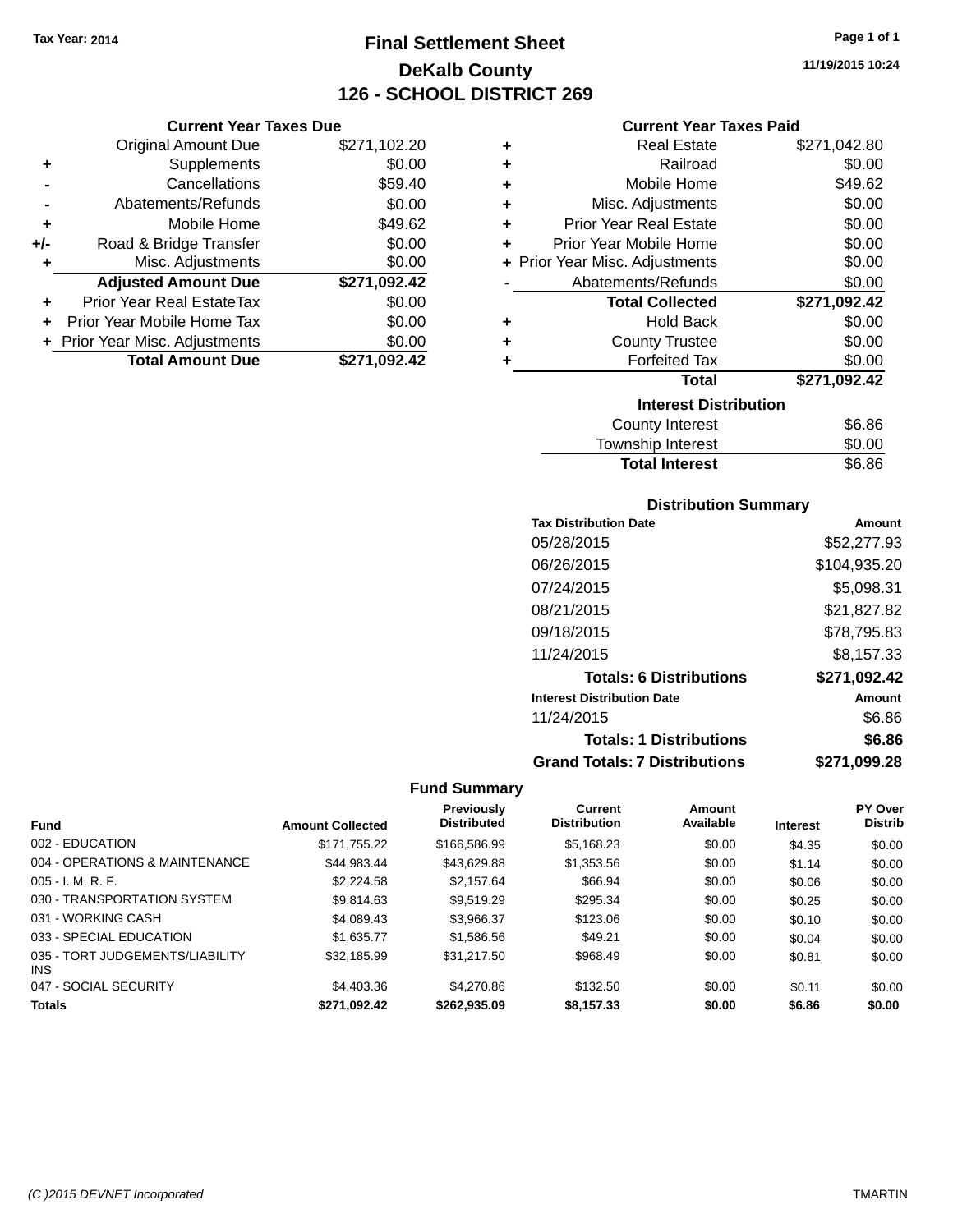# **Final Settlement Sheet Tax Year: 2014 Page 1 of 1 DeKalb County 127 - SCHOOL DISTRICT 271**

**11/19/2015 10:24**

## **Current Year Taxes Paid**

|     | <b>Current Year Taxes Due</b>  |             |
|-----|--------------------------------|-------------|
|     | <b>Original Amount Due</b>     | \$62,960.17 |
| ٠   | Supplements                    | \$0.00      |
|     | Cancellations                  | \$0.00      |
|     | Abatements/Refunds             | \$0.00      |
| ٠   | Mobile Home                    | \$41.62     |
| +/- | Road & Bridge Transfer         | \$0.00      |
| ٠   | Misc. Adjustments              | \$0.00      |
|     | <b>Adjusted Amount Due</b>     | \$63,001.79 |
|     | Prior Year Real EstateTax      | \$0.00      |
| ÷   | Prior Year Mobile Home Tax     | \$0.00      |
|     | + Prior Year Misc. Adjustments | \$0.00      |
|     | <b>Total Amount Due</b>        | \$63,001.79 |

| ٠ | <b>Real Estate</b>             | \$62,960.17 |
|---|--------------------------------|-------------|
| ٠ | Railroad                       | \$0.00      |
| ٠ | Mobile Home                    | \$41.62     |
| ٠ | Misc. Adjustments              | \$0.00      |
| ٠ | <b>Prior Year Real Estate</b>  | \$0.00      |
| ٠ | Prior Year Mobile Home         | \$0.00      |
|   | + Prior Year Misc. Adjustments | \$0.00      |
|   | Abatements/Refunds             | \$0.00      |
|   | <b>Total Collected</b>         | \$63,001.79 |
| ٠ | Hold Back                      | \$0.00      |
| ٠ | <b>County Trustee</b>          | \$0.00      |
| ٠ | <b>Forfeited Tax</b>           | \$0.00      |
|   | <b>Total</b>                   | \$63,001.79 |
|   | <b>Interest Distribution</b>   |             |
|   | <b>County Interest</b>         | \$1.59      |
|   | <b>Township Interest</b>       | \$0.00      |
|   | <b>Total Interest</b>          | \$1.59      |

## **Distribution Summary**

| <b>Tax Distribution Date</b>         | Amount      |
|--------------------------------------|-------------|
| 05/28/2015                           | \$7,909.98  |
| 06/26/2015                           | \$25,709.68 |
| 07/24/2015                           | \$304.89    |
| 08/21/2015                           | \$2,834.93  |
| 09/18/2015                           | \$17,897.83 |
| 11/24/2015                           | \$8,344.48  |
| <b>Totals: 6 Distributions</b>       | \$63,001.79 |
| <b>Interest Distribution Date</b>    | Amount      |
| 11/24/2015                           | \$1.59      |
| <b>Totals: 1 Distributions</b>       | \$1.59      |
| <b>Grand Totals: 7 Distributions</b> | \$63,003.38 |

|                                         |                         | Previously         | Current             | Amount    |                 | PY Over        |
|-----------------------------------------|-------------------------|--------------------|---------------------|-----------|-----------------|----------------|
| <b>Fund</b>                             | <b>Amount Collected</b> | <b>Distributed</b> | <b>Distribution</b> | Available | <b>Interest</b> | <b>Distrib</b> |
| 002 - EDUCATION                         | \$36,189.00             | \$31,395.80        | \$4,793.20          | \$0.00    | \$0.92          | \$0.00         |
| 003 - BONDS AND INTEREST                | \$12,869.37             | \$11,164.85        | \$1,704.52          | \$0.00    | \$0.32          | \$0.00         |
| 004 - OPERATIONS & MAINTENANCE          | \$5,940.56              | \$5,153.75         | \$786.81            | \$0.00    | \$0.15          | \$0.00         |
| $005 - I. M. R. F.$                     | \$1,094.90              | \$949.90           | \$145.00            | \$0.00    | \$0.03          | \$0.00         |
| 030 - TRANSPORTATION SYSTEM             | \$2,026.89              | \$1.758.44         | \$268.45            | \$0.00    | \$0.05          | \$0.00         |
| 031 - WORKING CASH                      | \$466.03                | \$404.30           | \$61.73             | \$0.00    | \$0.01          | \$0.00         |
| 032 - FIRE PREV/SFTY/ENERGY             | \$128.27                | \$111.27           | \$17.00             | \$0.00    | \$0.00          | \$0.00         |
| 033 - SPECIAL EDUCATION                 | \$279.66                | \$242.62           | \$37.04             | \$0.00    | \$0.01          | \$0.00         |
| 035 - TORT JUDGEMENTS/LIABILITY<br>INS. | \$2,679.09              | \$2,324.25         | \$354.84            | \$0.00    | \$0.07          | \$0.00         |
| 047 - SOCIAL SECURITY                   | \$978.55                | \$848.94           | \$129.61            | \$0.00    | \$0.02          | \$0.00         |
| 057 - LEASE/PURCHASE/RENTAL             | \$349.47                | \$303.19           | \$46.28             | \$0.00    | \$0.01          | \$0.00         |
| <b>Totals</b>                           | \$63,001.79             | \$54,657.31        | \$8,344.48          | \$0.00    | \$1.59          | \$0.00         |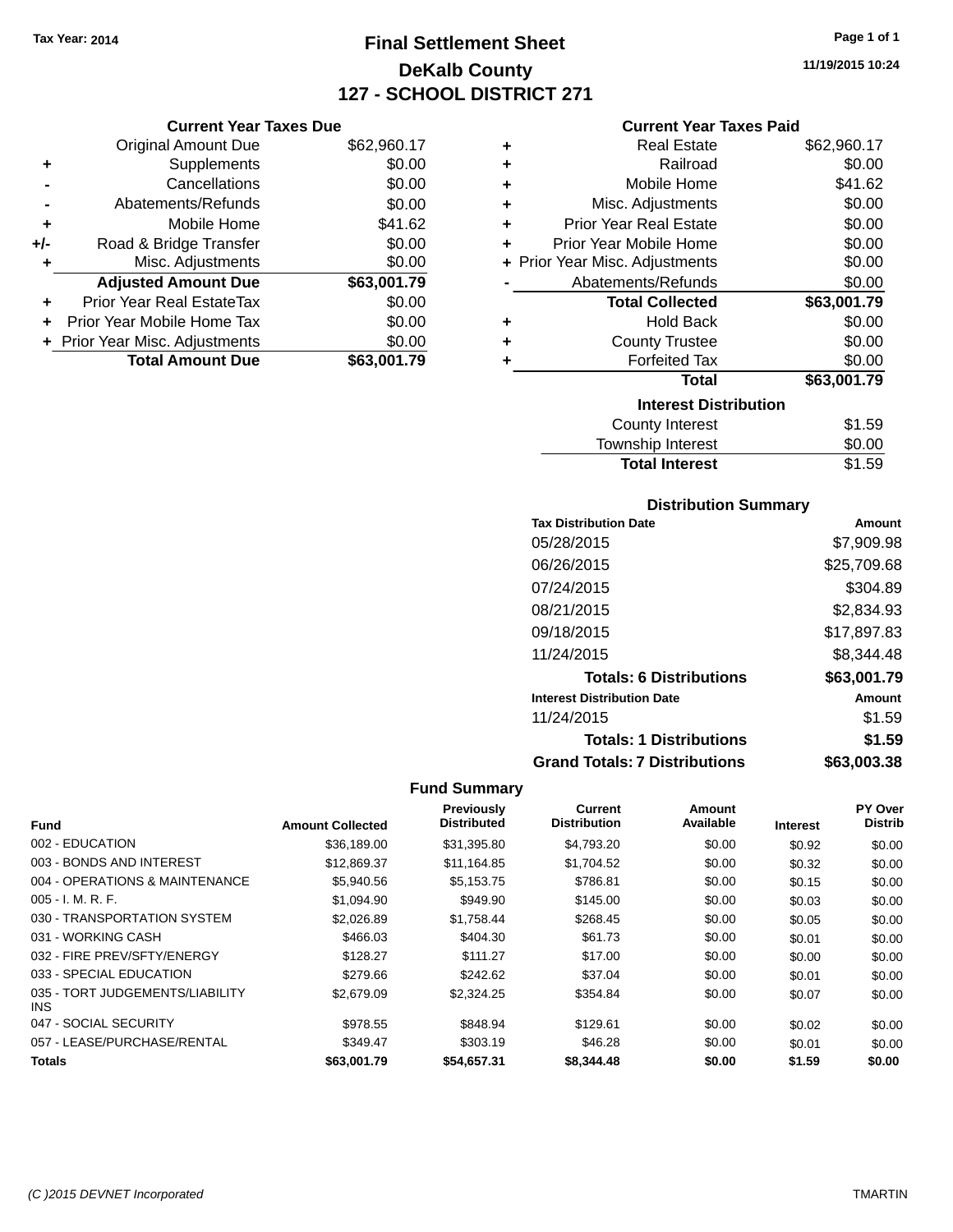# **Final Settlement Sheet Tax Year: 2014 Page 1 of 1 DeKalb County 128 - SCHOOL DISTRICT 300**

**11/19/2015 10:24**

| <b>Current Year Taxes Paid</b> |  |  |  |
|--------------------------------|--|--|--|
|--------------------------------|--|--|--|

| 5.51 | ٠ | <b>Real Estate</b>             | \$10,436.51 |
|------|---|--------------------------------|-------------|
| 0.00 | ٠ | Railroad                       | \$0.00      |
| 0.00 | ٠ | Mobile Home                    | \$0.00      |
| 0.00 | ٠ | Misc. Adjustments              | \$0.00      |
| 0.00 | ٠ | <b>Prior Year Real Estate</b>  | \$0.00      |
| 0.00 | ÷ | Prior Year Mobile Home         | \$0.00      |
| 0.00 |   | + Prior Year Misc. Adjustments | \$0.00      |
| 5.51 |   | Abatements/Refunds             | \$0.00      |
| 0.00 |   | <b>Total Collected</b>         | \$10,436.51 |
| 0.00 | ٠ | <b>Hold Back</b>               | \$0.00      |
| 0.00 | ٠ | <b>County Trustee</b>          | \$0.00      |
| 5.51 | ٠ | <b>Forfeited Tax</b>           | \$0.00      |
|      |   | <b>Total</b>                   | \$10,436.51 |
|      |   | <b>Interest Distribution</b>   |             |
|      |   | <b>County Interest</b>         | \$0.26      |
|      |   | المتواصل والمراسا والمستنددة   | ጦጣ ወጣ       |

\$101.05 \$101.04 \$0.00 \$0.00 \$0.00 \$0.00

# Township Interest \$0.00

| <b>Distribution Summary</b> |  |
|-----------------------------|--|

Total Interest \$0.26

| <b>Tax Distribution Date</b>         | <b>Amount</b> |
|--------------------------------------|---------------|
| 05/28/2015                           | \$7,461.20    |
| 06/26/2015                           | \$1,487.66    |
| 08/21/2015                           | \$1,487.65    |
| <b>Totals: 3 Distributions</b>       | \$10,436.51   |
| <b>Interest Distribution Date</b>    | <b>Amount</b> |
| 11/24/2015                           | \$0.26        |
| <b>Totals: 1 Distributions</b>       | \$0.26        |
| <b>Grand Totals: 4 Distributions</b> | \$10,436.77   |

## Original Amount Due \$10,436 **+** Supplements \$0.000 **-** Cancellations \$0.000 **-** Abatements/Refunds **\$0.000 +** Mobile Home \$0.000 **+/-** Road & Bridge Transfer \$0.000 **+/-** Road & Bridge Transfer<br> **+** Misc. Adjustments \$0.000 \$0.000 \$0.000 \$0.000 \$0.000 \$0.000 \$0.000 \$0.000 \$1.000 \$1.000 \$1.000 \$1.000 \$1.000 \$1.000 \$1.000 \$1.000 \$1.000 \$1.000 \$1.000 \$ **+** Misc. Adjustments Adjusted Amount Due \$10,436 **+** Prior Year Real EstateTax \$0.000 **+** Prior Year Mobile Home Tax \$0.000 **+** Prior Year Misc. Adjustments  $$0.001$

**Current Year Taxes Due**

| υι τσαι ινιιου. Αυμοιιτιστιο | JU.UU       |
|------------------------------|-------------|
| <b>Total Amount Due</b>      | \$10,436.51 |

|                                |                         | <b>Fund Summary</b>                     |                                |                            |          |                                  |
|--------------------------------|-------------------------|-----------------------------------------|--------------------------------|----------------------------|----------|----------------------------------|
| <b>Fund</b>                    | <b>Amount Collected</b> | <b>Previously</b><br><b>Distributed</b> | Current<br><b>Distribution</b> | <b>Amount</b><br>Available | Interest | <b>PY Over</b><br><b>Distrib</b> |
| 002 - EDUCATION                | \$6,002.36              | \$6,002.37                              | \$0.00                         | \$0.00                     | \$0.16   | \$0.00                           |
| 003 - BONDS AND INTEREST       | \$1,539.15              | \$1,539.15                              | \$0.00                         | \$0.00                     | \$0.04   | \$0.00                           |
| 004 - OPERATIONS & MAINTENANCE | \$855.02                | \$855.02                                | \$0.00                         | \$0.00                     | \$0.02   | \$0.00                           |
| $005 - I. M. R. F.$            | \$172.51                | \$172.51                                | \$0.00                         | \$0.00                     | \$0.00   | \$0.00                           |
| 030 - TRANSPORTATION SYSTEM    | \$350.31                | \$350.31                                | \$0.00                         | \$0.00                     | \$0.01   | \$0.00                           |
| 031 - WORKING CASH             | \$0.78                  | \$0.78                                  | \$0.00                         | \$0.00                     | \$0.00   | \$0.00                           |
| 033 - SPECIAL EDUCATION        | \$1,243.66              | \$1,243.66                              | \$0.00                         | \$0.00                     | \$0.03   | \$0.00                           |

047 - SOCIAL SECURITY \$171.67 \$0.00 \$0.00 \$0.00 \$0.00 \$0.00 \$0.00 **Totals \$10,436.51 \$10,436.51 \$0.00 \$0.00 \$0.26 \$0.00**

035 - TORT JUDGEMENTS/LIABILITY

INS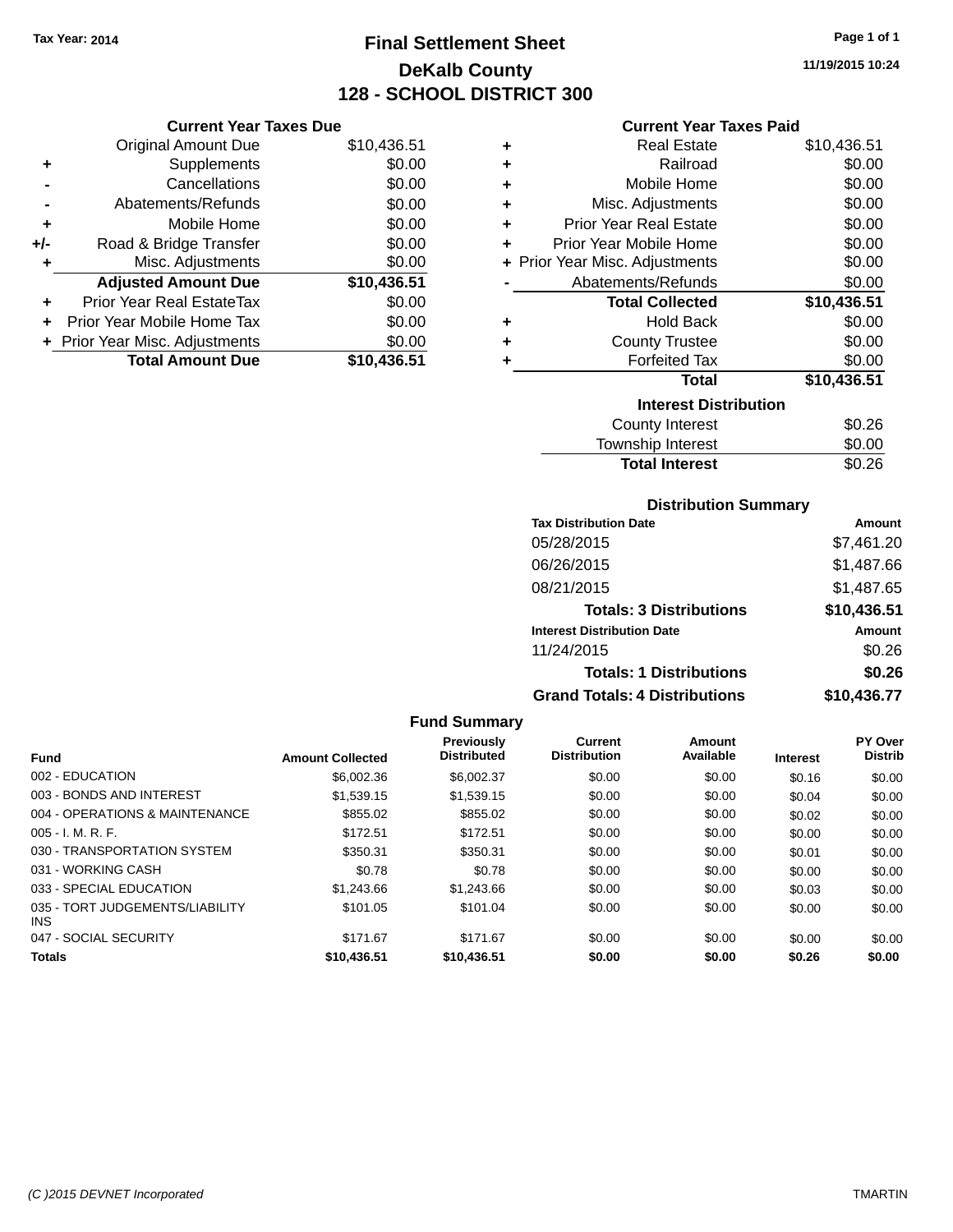# **Final Settlement Sheet Tax Year: 2014 Page 1 of 1 DeKalb County 129 - SCHOOL DISTRICT 301**

**11/19/2015 10:24**

| <b>Current Year Taxes Due</b> |
|-------------------------------|
|-------------------------------|

|       | + Prior Year Misc. Adjustments   | \$0.00     |
|-------|----------------------------------|------------|
|       | Prior Year Mobile Home Tax       | \$0.00     |
| ÷     | <b>Prior Year Real EstateTax</b> | \$0.00     |
|       | <b>Adjusted Amount Due</b>       | \$9,688.55 |
| ٠     | Misc. Adjustments                | \$0.00     |
| $+/-$ | Road & Bridge Transfer           | \$0.00     |
| ٠     | Mobile Home                      | \$0.00     |
|       | Abatements/Refunds               | \$0.00     |
|       | Cancellations                    | \$0.00     |
| ٠     | Supplements                      | \$0.00     |
|       | Original Amount Due              | \$9,688.55 |
|       |                                  |            |

## **Current Year Taxes Paid**

| ٠ | <b>Real Estate</b>             | \$9,688.55 |
|---|--------------------------------|------------|
| ٠ | Railroad                       | \$0.00     |
| ٠ | Mobile Home                    | \$0.00     |
| ÷ | Misc. Adjustments              | \$0.00     |
| ٠ | <b>Prior Year Real Estate</b>  | \$0.00     |
| ٠ | Prior Year Mobile Home         | \$0.00     |
|   | + Prior Year Misc. Adjustments | \$0.00     |
|   | Abatements/Refunds             | \$0.00     |
|   |                                |            |
|   | <b>Total Collected</b>         | \$9,688.55 |
| ٠ | <b>Hold Back</b>               | \$0.00     |
| ÷ | <b>County Trustee</b>          | \$0.00     |
| ٠ | <b>Forfeited Tax</b>           | \$0.00     |
|   | Total                          | \$9,688.55 |
|   | <b>Interest Distribution</b>   |            |
|   | County Interest                | \$0.25     |

## **Distribution Summary**

**Total Interest** \$0.25

| <b>Tax Distribution Date</b>         | Amount     |
|--------------------------------------|------------|
| 06/26/2015                           | \$4.844.27 |
| 09/18/2015                           | \$4,844.28 |
| <b>Totals: 2 Distributions</b>       | \$9,688.55 |
| <b>Interest Distribution Date</b>    | Amount     |
| 11/24/2015                           | \$0.25     |
| <b>Totals: 1 Distributions</b>       | \$0.25     |
| <b>Grand Totals: 3 Distributions</b> | \$9,688.80 |

|                                                     |                         | <b>Previously</b><br><b>Distributed</b> | Current<br><b>Distribution</b> | Amount<br>Available |                 | <b>PY Over</b><br><b>Distrib</b> |
|-----------------------------------------------------|-------------------------|-----------------------------------------|--------------------------------|---------------------|-----------------|----------------------------------|
| <b>Fund</b>                                         | <b>Amount Collected</b> |                                         |                                |                     | <b>Interest</b> |                                  |
| 002 - EDUCATION                                     | \$4,908.86              | \$4,908.86                              | \$0.00                         | \$0.00              | \$0.15          | \$0.00                           |
| 003 - BONDS AND INTEREST                            | \$1.541.18              | \$1.541.18                              | \$0.00                         | \$0.00              | \$0.04          | \$0.00                           |
| 004 - OPERATIONS & MAINTENANCE                      | \$919.11                | \$919.11                                | \$0.00                         | \$0.00              | \$0.02          | \$0.00                           |
| $005 - I. M. R. F.$                                 | \$131.57                | \$131.57                                | \$0.00                         | \$0.00              | \$0.00          | \$0.00                           |
| 030 - TRANSPORTATION SYSTEM                         | \$966.02                | \$966.02                                | \$0.00                         | \$0.00              | \$0.02          | \$0.00                           |
| 031 - WORKING CASH                                  | \$60.90                 | \$60.90                                 | \$0.00                         | \$0.00              | \$0.00          | \$0.00                           |
| 033 - SPECIAL EDUCATION                             | \$801.35                | \$801.35                                | \$0.00                         | \$0.00              | \$0.02          | \$0.00                           |
| 035 - TORT JUDGMENTS, LIABILITY<br><b>INSURANCE</b> | \$182.67                | \$182.67                                | \$0.00                         | \$0.00              | \$0.00          | \$0.00                           |
| 047 - SOCIAL SECURITY                               | \$176.89                | \$176.89                                | \$0.00                         | \$0.00              | \$0.00          | \$0.00                           |
| <b>Totals</b>                                       | \$9.688.55              | \$9.688.55                              | \$0.00                         | \$0.00              | \$0.25          | \$0.00                           |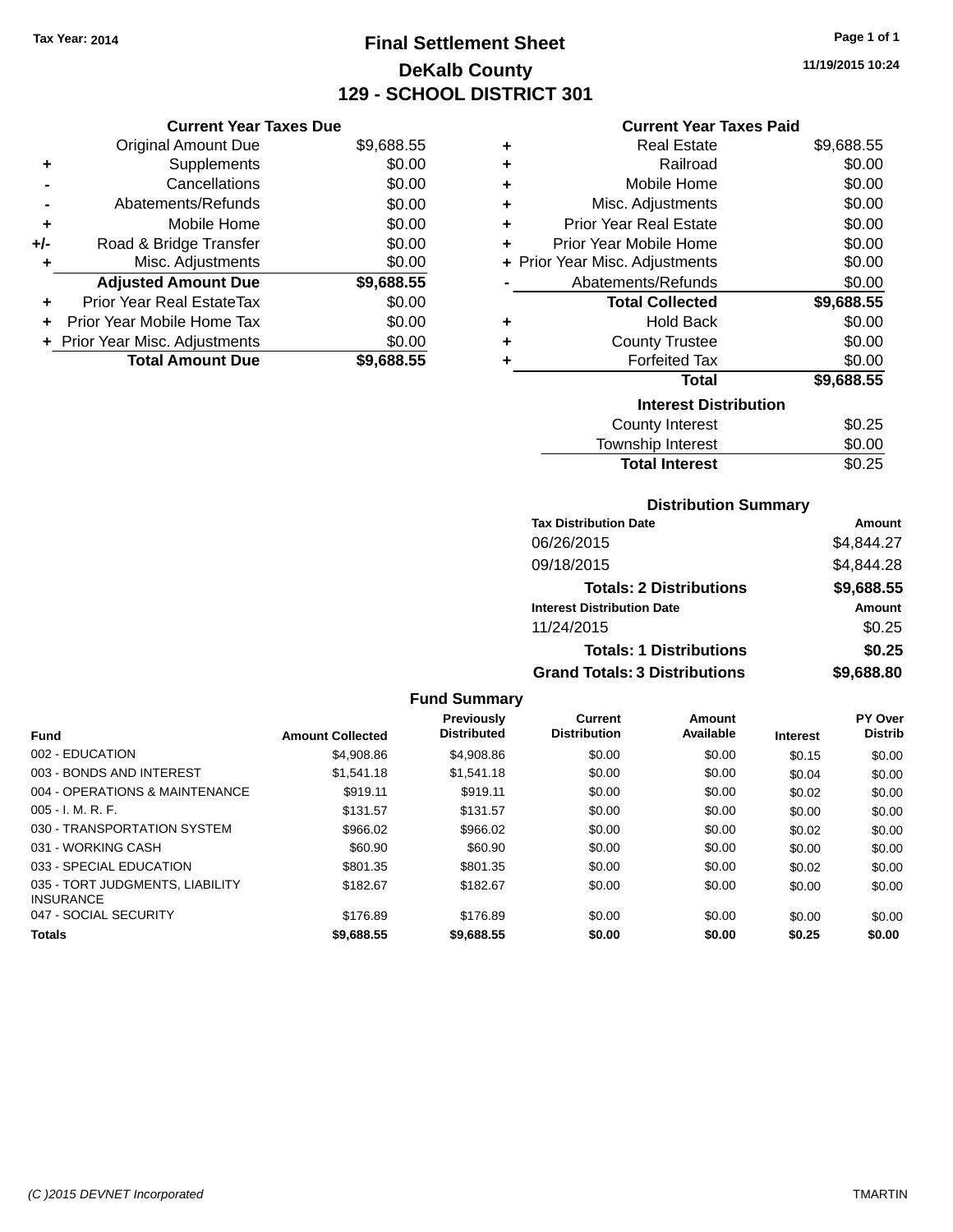# **Final Settlement Sheet Tax Year: 2014 Page 1 of 1 DeKalb County 130 - SCHOOL DISTRICT 302**

**11/19/2015 10:24**

## **Current Year Taxes Paid**

|     | <b>Current Year Taxes Due</b>    |                |      |
|-----|----------------------------------|----------------|------|
|     | <b>Original Amount Due</b>       | \$1,850,387.95 |      |
| ٠   | Supplements                      | \$0.00         | ٠    |
|     | Cancellations                    | \$1,289.90     |      |
|     | Abatements/Refunds               | \$0.00         |      |
|     | Mobile Home                      | \$109.26       |      |
| +/- | Road & Bridge Transfer           | \$0.00         |      |
|     | Misc. Adjustments                | \$0.00         | + Pi |
|     | <b>Adjusted Amount Due</b>       | \$1,849,207.31 |      |
|     | <b>Prior Year Real EstateTax</b> | \$0.00         |      |
|     | Prior Year Mobile Home Tax       | \$0.00         |      |
|     | + Prior Year Misc. Adjustments   | \$0.00         |      |
|     | <b>Total Amount Due</b>          | \$1,849,207.31 |      |
|     |                                  |                |      |

| ٠ | <b>Real Estate</b>             | \$1,778,014.26 |
|---|--------------------------------|----------------|
| ٠ | Railroad                       | \$55,954.20    |
| ÷ | Mobile Home                    | \$109.26       |
| ÷ | Misc. Adjustments              | \$0.00         |
| ٠ | <b>Prior Year Real Estate</b>  | \$0.00         |
| ÷ | Prior Year Mobile Home         | \$0.00         |
|   | + Prior Year Misc. Adjustments | \$0.00         |
|   | Abatements/Refunds             | \$0.00         |
|   |                                |                |
|   | <b>Total Collected</b>         | \$1,834,077.72 |
| ٠ | <b>Hold Back</b>               | \$0.00         |
| ٠ | <b>County Trustee</b>          | \$15,129.59    |
| ٠ | <b>Forfeited Tax</b>           | \$0.00         |
|   | <b>Total</b>                   | \$1,849,207.31 |
|   | <b>Interest Distribution</b>   |                |
|   | County Interest                | \$46.41        |

## **Distribution Summary**

Total Interest \$46.41

| <b>Tax Distribution Date</b>         | Amount         |
|--------------------------------------|----------------|
| 05/28/2015                           | \$160,693.62   |
| 06/26/2015                           | \$818,786.19   |
| 07/24/2015                           | \$9.711.38     |
| 08/21/2015                           | \$102,130.43   |
| 09/18/2015                           | \$698,696.78   |
| 11/24/2015                           | \$44,059.32    |
| <b>Totals: 6 Distributions</b>       | \$1,834,077.72 |
| <b>Interest Distribution Date</b>    | Amount         |
| 11/24/2015                           | \$46.41        |
| <b>Totals: 1 Distributions</b>       | \$46.41        |
| <b>Grand Totals: 7 Distributions</b> | \$1,834,124.13 |

|                                |                         | <b>Previously</b>  | <b>Current</b>      | Amount    |                 | <b>PY Over</b> |
|--------------------------------|-------------------------|--------------------|---------------------|-----------|-----------------|----------------|
| Fund                           | <b>Amount Collected</b> | <b>Distributed</b> | <b>Distribution</b> | Available | <b>Interest</b> | <b>Distrib</b> |
| 002 - EDUCATION                | \$966,865.25            | \$943,638.63       | \$23,226.62         | \$0.00    | \$24.47         | \$0.00         |
| 003 - BONDS AND INTEREST       | \$363.134.55            | \$354,411.10       | \$8,723.45          | \$0.00    | \$9.19          | \$0.00         |
| 004 - OPERATIONS & MAINTENANCE | \$167,686.06            | \$163,657.80       | \$4,028.26          | \$0.00    | \$4.24          | \$0.00         |
| $005 - I. M. R. F.$            | \$22,707.71             | \$22.162.21        | \$545.50            | \$0.00    | \$0.57          | \$0.00         |
| 030 - TRANSPORTATION SYSTEM    | \$130,124.15            | \$126,998.23       | \$3.125.92          | \$0.00    | \$3.29          | \$0.00         |
| 031 - WORKING CASH             | \$3,492.09              | \$3,408.20         | \$83.89             | \$0.00    | \$0.09          | \$0.00         |
| 033 - SPECIAL EDUCATION        | \$150,372,36            | \$146,760.05       | \$3.612.31          | \$0.00    | \$3.81          | \$0.00         |
| 047 - SOCIAL SECURITY          | \$29,695.55             | \$28,982.18        | \$713.37            | \$0.00    | \$0.75          | \$0.00         |
| <b>Totals</b>                  | \$1.834.077.72          | \$1.790.018.40     | \$44,059,32         | \$0.00    | \$46.41         | \$0.00         |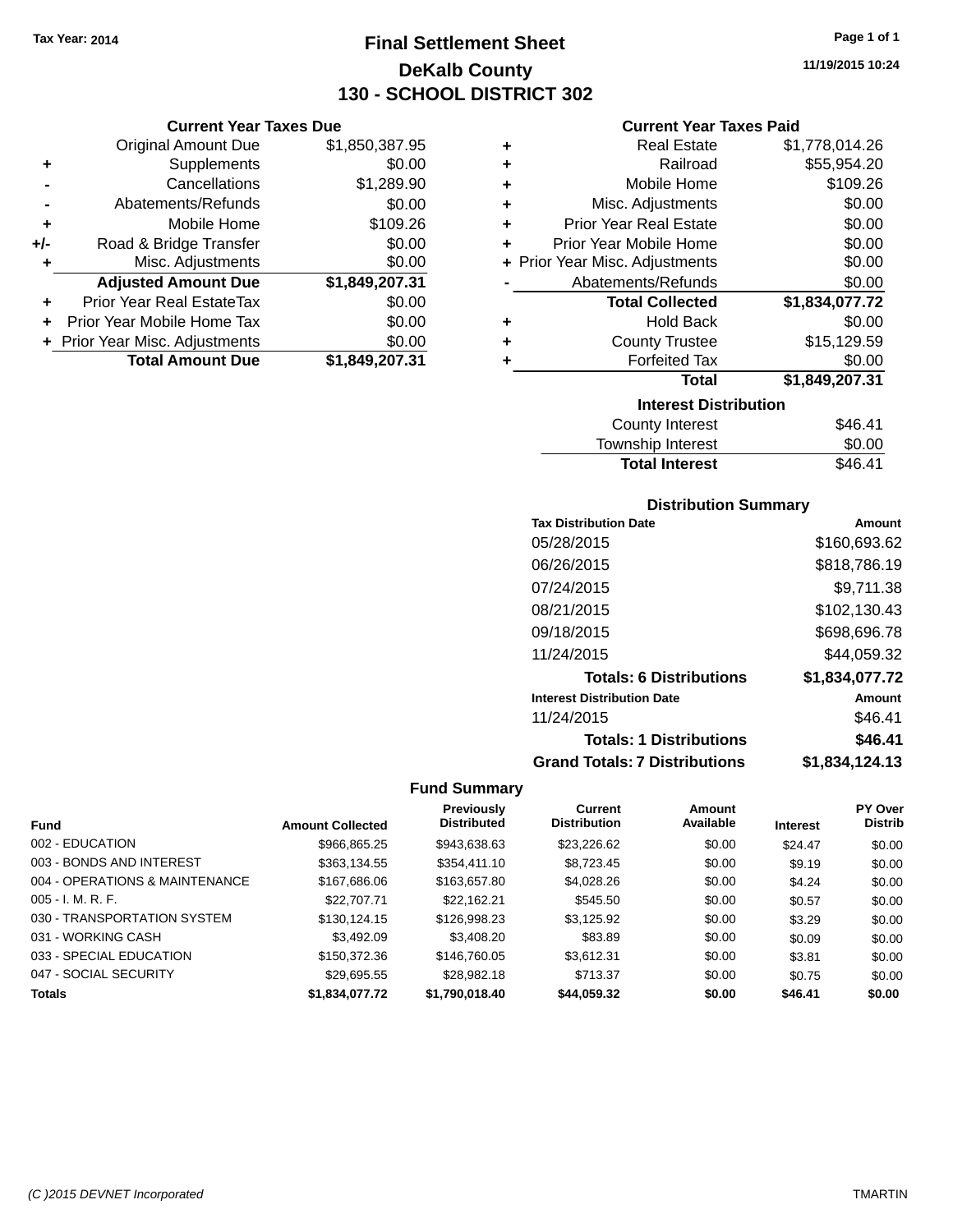**Current Year Taxes Due** Original Amount Due \$10,519,852.35

**Adjusted Amount Due \$10,503,524.07**

**Total Amount Due \$10,508,145.89**

**+** Supplements \$382.73 **-** Cancellations \$22,597.84 **-** Abatements/Refunds \$54.58 **+** Mobile Home \$4,293.78 **+/-** Road & Bridge Transfer \$0.00<br>**+** Misc. Adjustments \$1,647.63

**+** Prior Year Real EstateTax \$3,324.18 **+** Prior Year Mobile Home Tax \$0.00 **+** Prior Year Misc. Adjustments \$1,297.64

**+** Misc. Adjustments

# **Final Settlement Sheet Tax Year: 2014 Page 1 of 2 DeKalb County 131 - SCHOOL DISTRICT 424**

**11/19/2015 10:24**

## **Current Year Taxes Paid**

| ٠<br>٠                       | <b>Real Estate</b><br>Railroad | \$10,371,867.92<br>\$119,745.08 |  |  |
|------------------------------|--------------------------------|---------------------------------|--|--|
| ٠                            | Mobile Home                    | \$4,128.40                      |  |  |
| ٠                            | Misc. Adjustments              | \$1,647.63                      |  |  |
| ٠                            | <b>Prior Year Real Estate</b>  | \$3,324.18                      |  |  |
| ٠                            | Prior Year Mobile Home         | \$0.00                          |  |  |
|                              | + Prior Year Misc. Adjustments | \$1,297.64                      |  |  |
|                              | Abatements/Refunds             | \$54.58                         |  |  |
|                              | <b>Total Collected</b>         | \$10,501,956.27                 |  |  |
| ٠                            | <b>Hold Back</b>               | \$0.00                          |  |  |
| ٠                            | <b>County Trustee</b>          | \$6,189.62                      |  |  |
|                              | <b>Forfeited Tax</b>           | \$0.00                          |  |  |
|                              | <b>Total</b>                   | \$10,508,145.89                 |  |  |
| <b>Interest Distribution</b> |                                |                                 |  |  |
|                              |                                |                                 |  |  |

| County Interest       | \$265.75 |
|-----------------------|----------|
| Township Interest     | \$0.00   |
| <b>Total Interest</b> | \$265.75 |

## **Distribution Summary**

| <b>Tax Distribution Date</b>         | Amount          |
|--------------------------------------|-----------------|
| 05/28/2015                           | \$978,982.42    |
| 06/26/2015                           | \$4,668,025.67  |
| 07/24/2015                           | \$109,284.47    |
| 08/21/2015                           | \$743,732.46    |
| 09/18/2015                           | \$3,726,314.34  |
| 11/24/2015                           | \$275,616.91    |
| <b>Totals: 6 Distributions</b>       | \$10,501,956.27 |
| <b>Interest Distribution Date</b>    | Amount          |
| 11/24/2015                           | \$265.75        |
| <b>Totals: 1 Distributions</b>       | \$265.75        |
| <b>Grand Totals: 7 Distributions</b> | \$10,502,222.02 |

### **Fund Summary**

| <b>Fund</b>                             | <b>Amount Collected</b> | Previously<br><b>Distributed</b> | Current<br><b>Distribution</b> | Amount<br>Available | <b>Interest</b> | PY Over<br><b>Distrib</b> |
|-----------------------------------------|-------------------------|----------------------------------|--------------------------------|---------------------|-----------------|---------------------------|
| 002 - EDUCATION                         | \$5.706.721.02          | \$5,556,951.86                   | \$149.769.16                   | \$0.00              | \$144.42        | \$0.00                    |
| 003 - BONDS AND INTEREST                | \$2,218,223.20          | \$2,160,007.40                   | \$58,215.80                    | \$0.00              | \$56.13         | \$0.00                    |
| 004 - OPERATIONS & MAINTENANCE          | \$1,184,914.72          | \$1,153,817.44                   | \$31,097.28                    | \$0.00              | \$29.98         | \$0.00                    |
| $005 - I. M. R. F.$                     | \$239,759.65            | \$233,467.32                     | \$6,292.33                     | \$0.00              | \$6.07          | \$0.00                    |
| 030 - TRANSPORTATION SYSTEM             | \$393,602.82            | \$383,272.98                     | \$10,329.84                    | \$0.00              | \$9.96          | \$0.00                    |
| 031 - WORKING CASH                      | \$21.287.47             | \$20,728.79                      | \$558.68                       | \$0.00              | \$0.54          | \$0.00                    |
| 032 - FIRE PREV/SFTY/ENERGY             | \$45,473.48             | \$44,280,06                      | \$1.193.42                     | \$0.00              | \$1.15          | \$0.00                    |
| 033 - SPECIAL EDUCATION                 | \$87.082.23             | \$84.796.81                      | \$2,285.42                     | \$0.00              | \$2.20          | \$0.00                    |
| 035 - TORT JUDGEMENTS/LIABILITY<br>INS. | \$259,240.79            | \$252,437.20                     | \$6,803.59                     | \$0.00              | \$6.56          | \$0.00                    |
| 047 - SOCIAL SECURITY                   | \$302.099.28            | \$294,170.88                     | \$7,928.40                     | \$0.00              | \$7.64          | \$0.00                    |
| 057 - LEASE/PURCHASE/RENTAL             | \$43.551.61             | \$42,408.62                      | \$1.142.99                     | \$0.00              | \$1.10          | \$0.00                    |
| <b>Totals</b>                           | \$10,501,956.27         | \$10,226,339.36                  | \$275,616.91                   | \$0.00              | \$265.75        | \$0.00                    |

| Year Source           | <b>Account Type</b> | <b>Amount Adjustment Description</b>                      |
|-----------------------|---------------------|-----------------------------------------------------------|
| 2013 RE - Real Estate | Back Tax Collected  | \$602.43 MARSH REDEMPTION 03-31-231-008 by TBA            |
| 2013 RE - Real Estate | Back Tax Collected  | \$695.21 ABCXYZ LIVING TR REDEMPTION 03-31-235-006 by TBA |
| 2014 RE - Real Estate | Back Tax Collected  | \$377.91 AMCORE BANK REDEMPTION 02-24-476-009 by TBA      |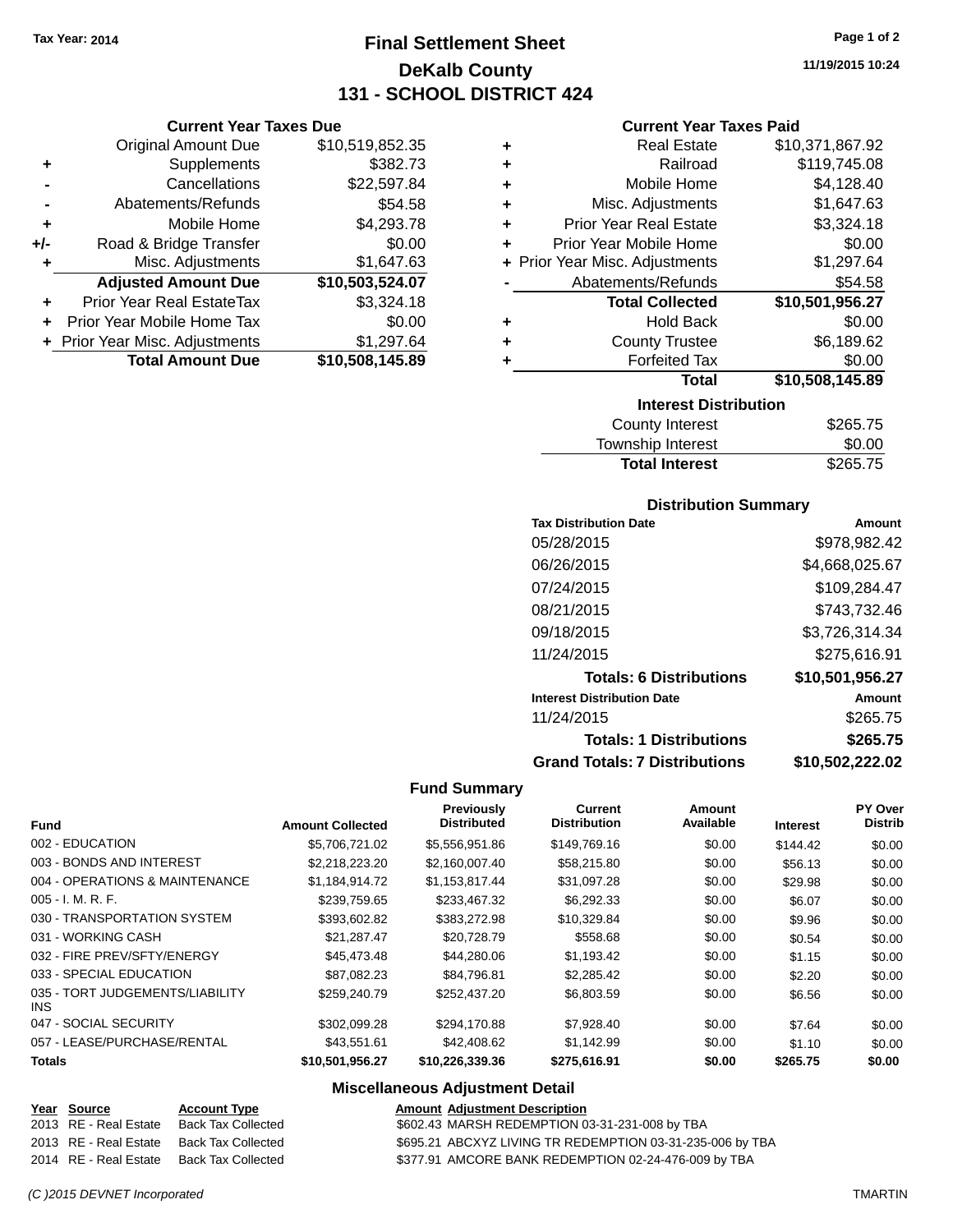# **Final Settlement Sheet Tax Year: 2014 Page 2 of 2 DeKalb County**

## **Miscellaneous Adjustment Detail**

**Totals \$2,945.27 5 entries**

**Year Source Account Type Amount Adjustment Description** \$127.65 TRUSTEE SALE 03-30-173-023 by TBA 2014 RE - Real Estate Back Tax Collected \$1,142.07 TRUSTEE SALE 03-30-180-017 by TBA

## **Abatement Detail**

\$54.58 PTAB INTEREST REFUND 03-19-461-008 by TBA

**Year Source Account Type Amount Adjustment Description**<br>2014 RE - Real Estate RE Abatement **Amount S54.58 PTAB INTEREST REFUN** 

**Totals \$54.58 1 entries**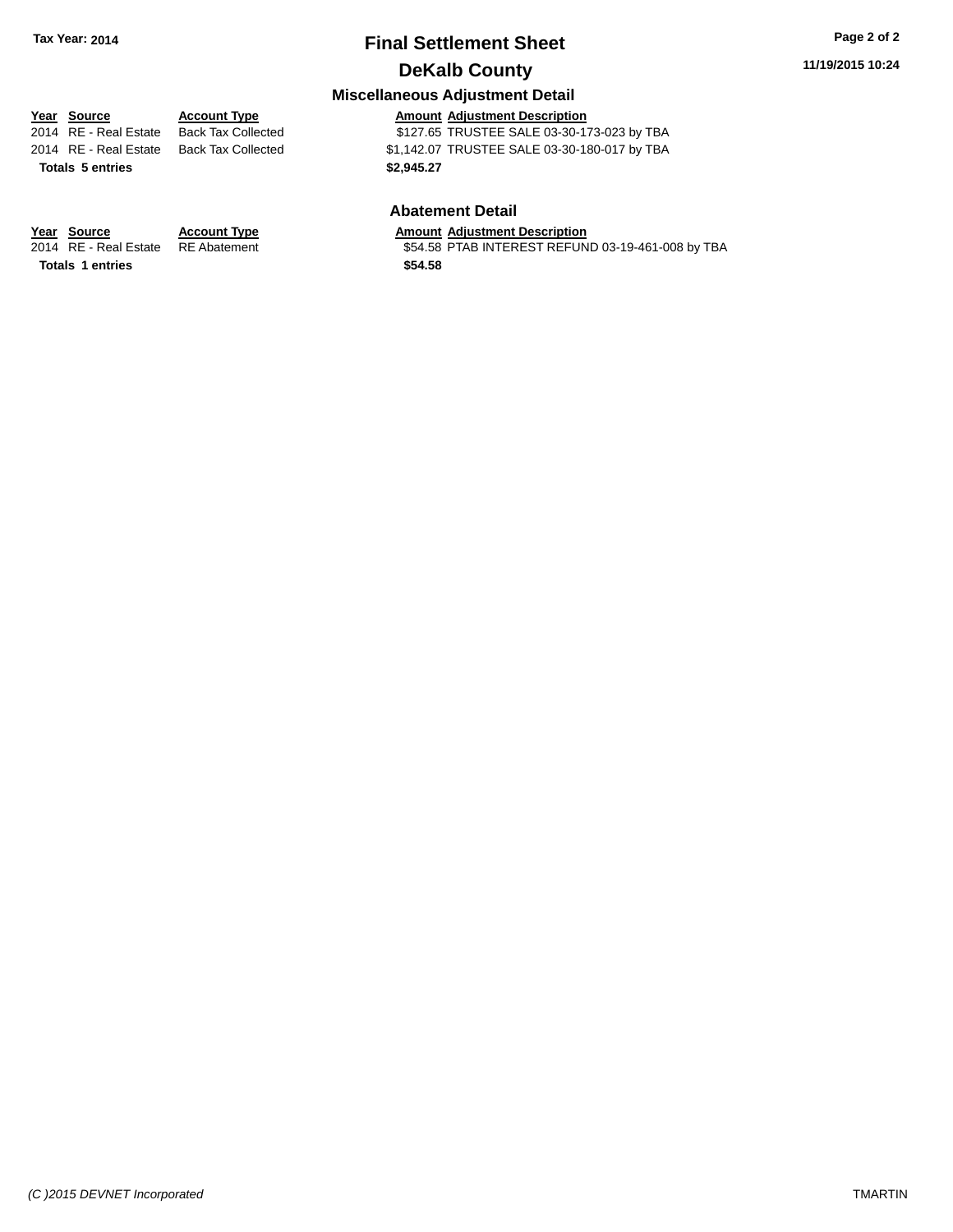**Current Year Taxes Due** Original Amount Due \$7,474,217.67

**Adjusted Amount Due \$7,472,285.90**

**+** Supplements \$0.00 **-** Cancellations \$7,166.70 **-** Abatements/Refunds \$0.00 **+** Mobile Home \$864.94 **+/-** Road & Bridge Transfer \$0.00 **+** Misc. Adjustments \$4,369.99

**+** Prior Year Real EstateTax (\$3,651.59) **+** Prior Year Mobile Home Tax \$0.00 **+** Prior Year Misc. Adjustments \$0.00<br> **1926,634.31**<br> **1926,634.31** 

**Total Amount Due** 

# **Final Settlement Sheet Tax Year: 2014 Page 1 of 1 DeKalb County 132 - SCHOOL DISTRICT 425**

**11/19/2015 10:24**

### **Current Year Taxes Paid**

| ٠ | <b>Real Estate</b>             | \$7,285,688.60 |  |  |  |
|---|--------------------------------|----------------|--|--|--|
| ÷ | Railroad                       | \$178,432.44   |  |  |  |
| ÷ | Mobile Home                    | \$864.94       |  |  |  |
| ÷ | Misc. Adjustments              | \$4,369.99     |  |  |  |
| ÷ | <b>Prior Year Real Estate</b>  | (\$3,651.59)   |  |  |  |
| ٠ | Prior Year Mobile Home         | \$0.00         |  |  |  |
|   | + Prior Year Misc. Adjustments | \$0.00         |  |  |  |
|   | Abatements/Refunds             | \$0.00         |  |  |  |
|   | <b>Total Collected</b>         | \$7,465,704.38 |  |  |  |
| ٠ | <b>Hold Back</b>               | \$0.00         |  |  |  |
| ٠ | <b>County Trustee</b>          | \$2,929.93     |  |  |  |
|   | <b>Forfeited Tax</b>           | \$0.00         |  |  |  |
|   | <b>Total</b>                   | \$7,468,634.31 |  |  |  |
|   | <b>Interest Distribution</b>   |                |  |  |  |
|   | County Interest                | \$188.92       |  |  |  |
|   |                                |                |  |  |  |

| County Interest       | \$188.92 |
|-----------------------|----------|
| Township Interest     | \$0.00   |
| <b>Total Interest</b> | \$188.92 |

## **Distribution Summary**

| <b>Tax Distribution Date</b>         | Amount         |
|--------------------------------------|----------------|
| 05/28/2015                           | \$637,561.04   |
| 06/26/2015                           | \$3,423,148.33 |
| 07/24/2015                           | \$114,649.63   |
| 08/21/2015                           | \$289,636.15   |
| 09/18/2015                           | \$2,867,373.79 |
| 11/24/2015                           | \$133,335.44   |
| <b>Totals: 6 Distributions</b>       | \$7,465,704.38 |
| <b>Interest Distribution Date</b>    | Amount         |
| 11/24/2015                           | \$188.92       |
| <b>Totals: 1 Distributions</b>       | \$188.92       |
| <b>Grand Totals: 7 Distributions</b> | \$7.465.893.30 |

### **Fund Summary**

| Fund                                          | <b>Amount Collected</b> | Previously<br><b>Distributed</b> | Current<br><b>Distribution</b> | Amount<br>Available | <b>Interest</b> | <b>PY Over</b><br><b>Distrib</b> |
|-----------------------------------------------|-------------------------|----------------------------------|--------------------------------|---------------------|-----------------|----------------------------------|
| 002 - EDUCATION                               | \$4.988.777.74          | \$4,899,679.52                   | \$89,098.22                    | \$0.00              | \$126.24        | \$0.00                           |
| 003 - BONDS AND INTEREST                      | \$224.329.49            | \$220,323.02                     | \$4,006.47                     | \$0.00              | \$5.68          | \$0.00                           |
| 004 - OPERATIONS & MAINTENANCE                | \$658,997.72            | \$647.228.21                     | \$11.769.51                    | \$0.00              | \$16.68         | \$0.00                           |
| $005 - I. M. R. F.$                           | \$144.998.91            | \$142,409.30                     | \$2.589.61                     | \$0.00              | \$3.67          | \$0.00                           |
| 030 - TRANSPORTATION SYSTEM                   | \$351.477.90            | \$345,200.59                     | \$6.277.31                     | \$0.00              | \$8.89          | \$0.00                           |
| 031 - WORKING CASH                            | \$97.06                 | \$95.32                          | \$1.74                         | \$0.00              | \$0.00          | \$0.00                           |
| 032 - FIRE PREV/SFTY/ENERGY                   | \$57.120.11             | \$56,099.96                      | \$1,020.15                     | \$0.00              | \$1.45          | \$0.00                           |
| 033 - SPECIAL EDUCATION                       | \$732,363.21            | \$719,283.40                     | \$13,079.81                    | \$0.00              | \$18.53         | \$0.00                           |
| 035 - TORT JUDGEMENTS/LIABILITY<br><b>INS</b> | \$156,406.51            | \$153,613.13                     | \$2,793,38                     | \$0.00              | \$3.96          | \$0.00                           |
| 047 - SOCIAL SECURITY                         | \$151.135.73            | \$148,436.49                     | \$2,699.24                     | \$0.00              | \$3.82          | \$0.00                           |
| <b>Totals</b>                                 | \$7,465,704.38          | \$7,332,368.94                   | \$133,335.44                   | \$0.00              | \$188.92        | \$0.00                           |

| Year Source             | <b>Account Type</b>                        | <b>Amount Adjustment Description</b>                 |
|-------------------------|--------------------------------------------|------------------------------------------------------|
|                         | 2014 RE - Real Estate Paymt In Lieu of Tax | \$572.47 HOUSING AUTHORITY SEQUOYA APARTMENTS by TBA |
|                         | 2014 RE - Real Estate Back Tax Collected   | \$3,797.52 TRUSTEE SALE 13-35-202-017 by TBA         |
| <b>Totals 2 entries</b> |                                            | \$4,369.99                                           |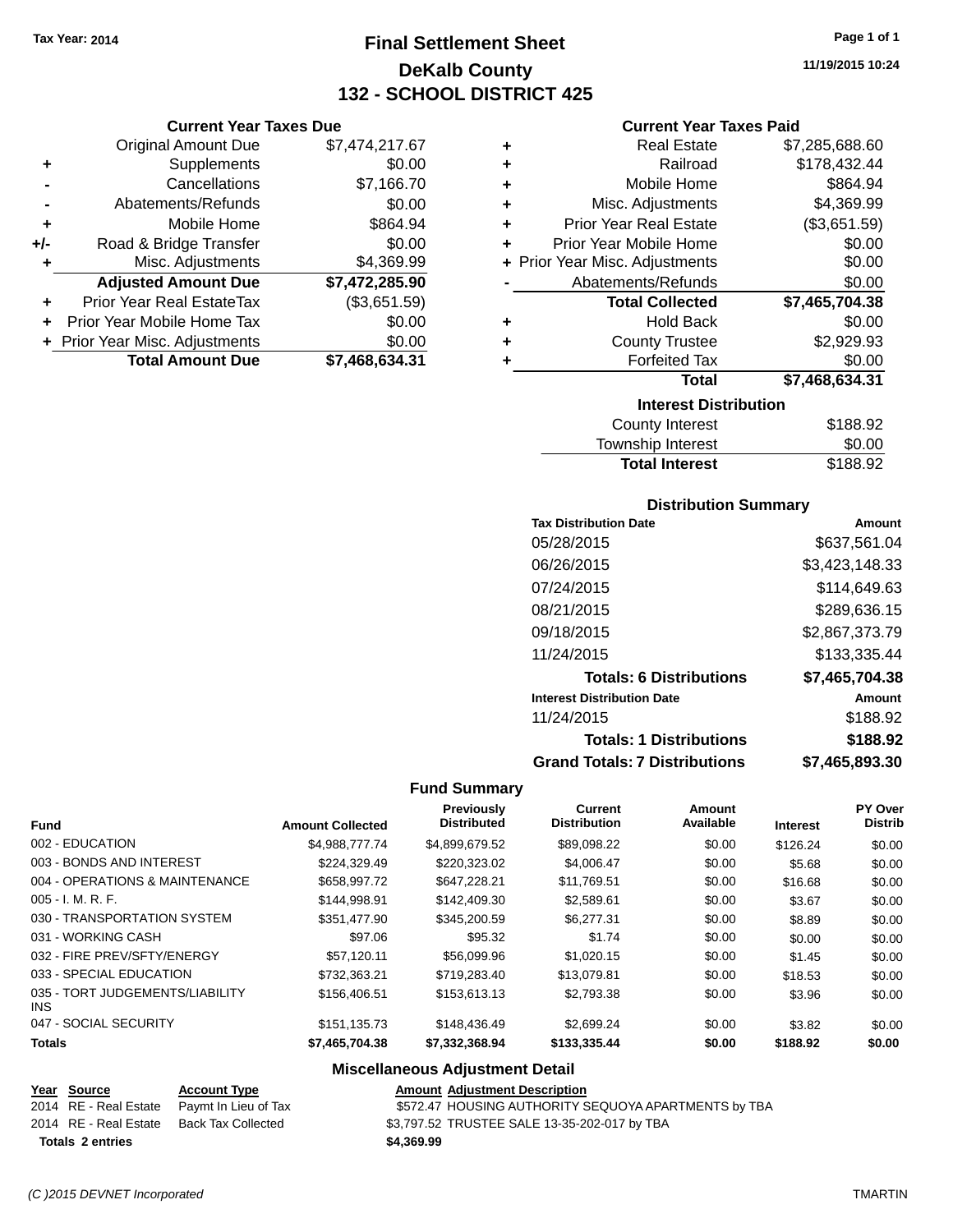# **Final Settlement Sheet Tax Year: 2014 Page 1 of 1 DeKalb County 133 - SCHOOL DISTRICT 426**

### **Current Year Taxes Due**

|     | <b>Original Amount Due</b>     | \$3,476,163.92 |
|-----|--------------------------------|----------------|
| ٠   | Supplements                    | \$362.35       |
|     | Cancellations                  | \$7,085.76     |
|     | Abatements/Refunds             | \$0.00         |
| ٠   | Mobile Home                    | \$0.00         |
| +/- | Road & Bridge Transfer         | \$0.00         |
| ٠   | Misc. Adjustments              | \$0.00         |
|     | <b>Adjusted Amount Due</b>     | \$3,469,440.51 |
|     | Prior Year Real EstateTax      | \$472.04       |
|     | Prior Year Mobile Home Tax     | \$0.00         |
|     | + Prior Year Misc. Adjustments | \$0.00         |
|     | <b>Total Amount Due</b>        | \$3,469,912.55 |

### **Current Year Taxes Paid**

| ٠ | <b>Real Estate</b>             | \$3,424,064.22 |  |  |  |
|---|--------------------------------|----------------|--|--|--|
| ٠ | Railroad                       | \$44,210.48    |  |  |  |
| ٠ | Mobile Home                    | \$0.00         |  |  |  |
| ٠ | Misc. Adjustments              | \$0.00         |  |  |  |
| ٠ | <b>Prior Year Real Estate</b>  | \$472.04       |  |  |  |
| ÷ | Prior Year Mobile Home         | \$0.00         |  |  |  |
|   | + Prior Year Misc. Adjustments | \$0.00         |  |  |  |
|   | Abatements/Refunds             | \$0.00         |  |  |  |
|   | <b>Total Collected</b>         | \$3,468,746.74 |  |  |  |
| ٠ | <b>Hold Back</b>               | \$0.00         |  |  |  |
| ٠ | <b>County Trustee</b>          | \$1,165.81     |  |  |  |
| ٠ | <b>Forfeited Tax</b>           | \$0.00         |  |  |  |
|   | <b>Total</b>                   | \$3,469,912.55 |  |  |  |
|   | <b>Interest Distribution</b>   |                |  |  |  |
|   | <b>County Interest</b>         | \$87.78        |  |  |  |
|   |                                |                |  |  |  |

| <b>Total Interest</b> | \$87.78 |
|-----------------------|---------|
| Township Interest     | \$0.00  |
| County Interest       | \$87.78 |

## **Distribution Summary**

| <b>Tax Distribution Date</b>         | Amount         |
|--------------------------------------|----------------|
| 05/28/2015                           | \$410,141.66   |
| 06/26/2015                           | \$1,472,598.45 |
| 07/24/2015                           | \$30,740.74    |
| 08/21/2015                           | \$232.548.53   |
| 09/18/2015                           | \$1,192,683.83 |
| 11/24/2015                           | \$130,033.53   |
| <b>Totals: 6 Distributions</b>       | \$3,468,746.74 |
| <b>Interest Distribution Date</b>    | Amount         |
| 11/24/2015                           | \$87.78        |
| <b>Totals: 1 Distributions</b>       | \$87.78        |
| <b>Grand Totals: 7 Distributions</b> | \$3.468.834.52 |

# **Fund Summary**

÷

| <b>Fund</b>                             | <b>Amount Collected</b> | <b>Previously</b><br><b>Distributed</b> | Current<br><b>Distribution</b> | Amount<br>Available | <b>Interest</b> | PY Over<br><b>Distrib</b> |
|-----------------------------------------|-------------------------|-----------------------------------------|--------------------------------|---------------------|-----------------|---------------------------|
|                                         |                         |                                         |                                |                     |                 |                           |
| 002 - EDUCATION                         | \$2,039,040.29          | \$1,962,602.47                          | \$76,437.82                    | \$0.00              | \$51.60         | \$0.00                    |
| 003 - BONDS AND INTEREST                | \$550,053.04            | \$529,433.09                            | \$20,619.95                    | \$0.00              | \$13.92         | \$0.00                    |
| 004 - OPERATIONS & MAINTENANCE          | \$408.965.24            | \$393.634.29                            | \$15,330.95                    | \$0.00              | \$10.35         | \$0.00                    |
| $005 - I. M. R. F.$                     | \$92,778.58             | \$89,300.56                             | \$3,478.02                     | \$0.00              | \$2.35          | \$0.00                    |
| 030 - TRANSPORTATION SYSTEM             | \$114,874.49            | \$110,568.16                            | \$4,306.33                     | \$0.00              | \$2.91          | \$0.00                    |
| 031 - WORKING CASH                      | \$28,717.76             | \$27.641.20                             | \$1,076.56                     | \$0.00              | \$0.73          | \$0.00                    |
| 032 - FIRE PREV/SFTY/ENERGY             | \$28,717.76             | \$27.641.20                             | \$1,076.56                     | \$0.00              | \$0.73          | \$0.00                    |
| 033 - SPECIAL EDUCATION                 | \$22.973.52             | \$22.112.31                             | \$861.21                       | \$0.00              | \$0.58          | \$0.00                    |
| 035 - TORT JUDGEMENTS/LIABILITY<br>INS. | \$44.455.46             | \$42,788.96                             | \$1,666.50                     | \$0.00              | \$1.12          | \$0.00                    |
| 047 - SOCIAL SECURITY                   | \$115,942.87            | \$111,596.49                            | \$4,346.38                     | \$0.00              | \$2.93          | \$0.00                    |
| 057 - LEASE/PURCHASE/RENTAL             | \$22,227.73             | \$21,394.48                             | \$833.25                       | \$0.00              | \$0.56          | \$0.00                    |
| <b>Totals</b>                           | \$3,468,746.74          | \$3,338,713.21                          | \$130,033.53                   | \$0.00              | \$87.78         | \$0.00                    |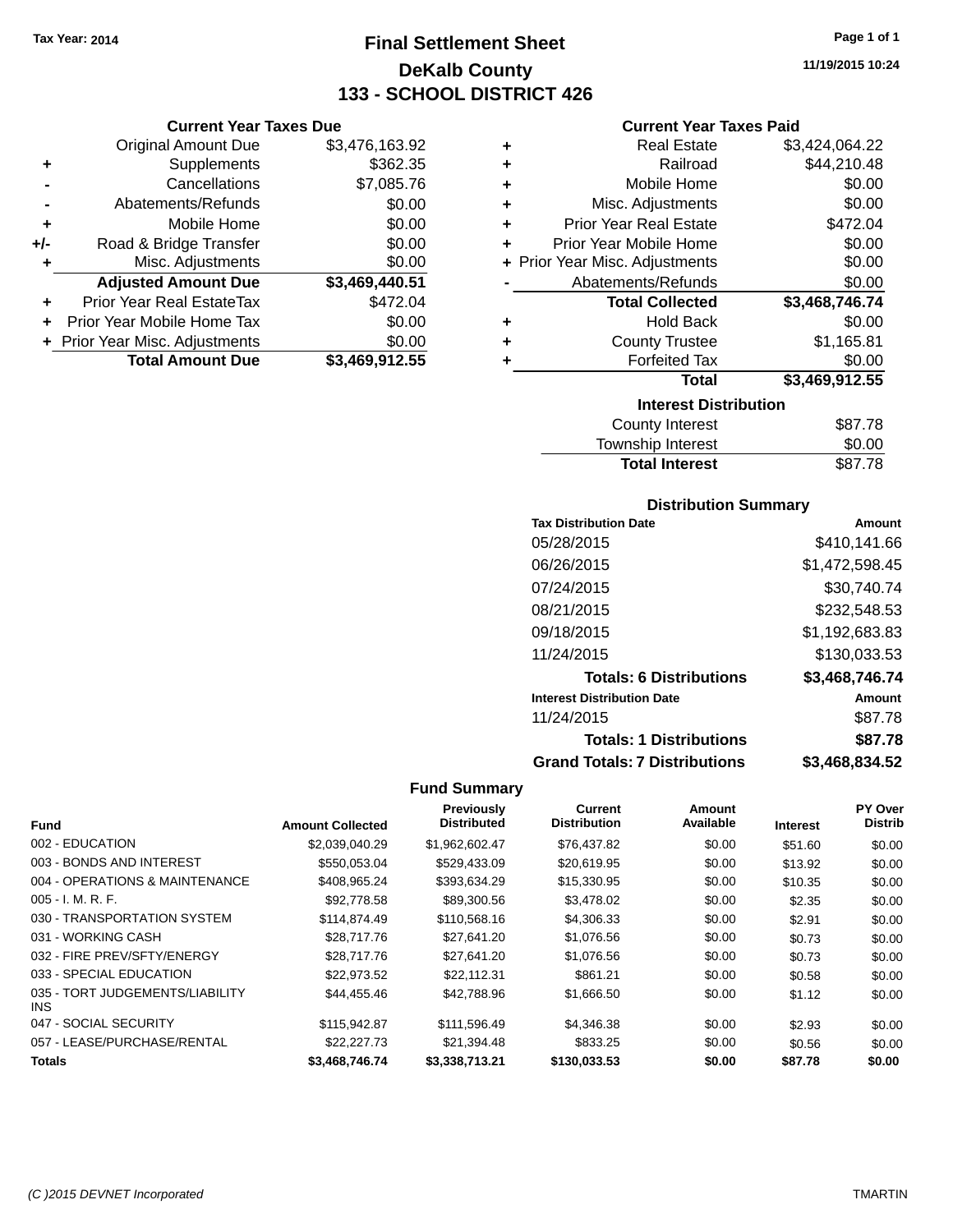**Current Year Taxes Due** Original Amount Due \$29,760,131.93

**Adjusted Amount Due \$29,752,872.97**

**Total Amount Due \$29,757,944.56**

**+** Supplements \$767.75 **-** Cancellations \$35,654.59 **-** Abatements/Refunds \$0.00 **+** Mobile Home \$194.45 **+/-** Road & Bridge Transfer \$0.00 **+** Misc. Adjustments \$27,433.43

**+** Prior Year Real EstateTax \$5,071.59 **+** Prior Year Mobile Home Tax \$0.00 **+** Prior Year Misc. Adjustments  $$0.00$ 

# **Final Settlement Sheet Tax Year: 2014 Page 1 of 2 DeKalb County 134 - SCHOOL DISTRICT 427**

**11/19/2015 10:24**

#### **Current Year Taxes Paid**

| ÷ | <b>Real Estate</b>             | \$29,700,240.93 |  |  |
|---|--------------------------------|-----------------|--|--|
| ٠ | Railroad                       | \$9,186.60      |  |  |
| ٠ | Mobile Home                    | \$194.45        |  |  |
| ٠ | Misc. Adjustments              | \$27,433.43     |  |  |
| ٠ | <b>Prior Year Real Estate</b>  | \$5,071.59      |  |  |
| ÷ | Prior Year Mobile Home         | \$0.00          |  |  |
|   | + Prior Year Misc. Adjustments | \$0.00          |  |  |
|   | Abatements/Refunds             | \$0.00          |  |  |
|   | <b>Total Collected</b>         | \$29,742,127.00 |  |  |
| ٠ | <b>Hold Back</b>               | \$0.00          |  |  |
| ٠ | <b>County Trustee</b>          | \$15,135.83     |  |  |
|   | <b>Forfeited Tax</b>           | \$681.73        |  |  |
|   | Total                          | \$29,757,944.56 |  |  |
|   | <b>Interest Distribution</b>   |                 |  |  |

| <b>County Interest</b> | \$752.63 |
|------------------------|----------|
| Township Interest      | \$0.00   |
| <b>Total Interest</b>  | \$752.63 |
|                        |          |

#### **Distribution Summary**

| <b>Tax Distribution Date</b>         | Amount          |
|--------------------------------------|-----------------|
| 05/28/2015                           | \$2,736,889.73  |
| 06/26/2015                           | \$12,798,228.69 |
| 07/24/2015                           | \$249,017.18    |
| 08/21/2015                           | \$1,936,617.18  |
| 09/18/2015                           | \$11,304,015.63 |
| 11/24/2015                           | \$717,358.59    |
| <b>Totals: 6 Distributions</b>       | \$29,742,127.00 |
| <b>Interest Distribution Date</b>    | Amount          |
| 11/24/2015                           | \$752.63        |
| <b>Totals: 1 Distributions</b>       | \$752.63        |
| <b>Grand Totals: 7 Distributions</b> | \$29,742,879.63 |

#### **Fund Summary**

| <b>Fund</b>                    | <b>Amount Collected</b> | <b>Previously</b><br><b>Distributed</b> | <b>Current</b><br><b>Distribution</b> | Amount<br>Available | <b>Interest</b> | <b>PY Over</b><br><b>Distrib</b> |
|--------------------------------|-------------------------|-----------------------------------------|---------------------------------------|---------------------|-----------------|----------------------------------|
| 002 - EDUCATION                | \$15,589,127.70         | \$15,213,129.20                         | \$375,998.50                          | \$0.00              | \$394.49        | \$0.00                           |
| 003 - BONDS AND INTEREST       | \$4,482,554.93          | \$4,374,438.93                          | \$108,116.00                          | \$0.00              | \$113.43        | \$0.00                           |
| 004 - OPERATIONS & MAINTENANCE | \$2.841.116.68          | \$2.772.591.02                          | \$68,525,66                           | \$0.00              | \$71.89         | \$0.00                           |
| $005 - I. M. R. F.$            | \$615,632.28            | \$600.783.68                            | \$14,848.60                           | \$0.00              | \$15.58         | \$0.00                           |
| 030 - TRANSPORTATION SYSTEM    | \$1,606,223,57          | \$1.567.482.62                          | \$38.740.95                           | \$0.00              | \$40.65         | \$0.00                           |
| 031 - WORKING CASH             | \$198.439.47            | \$193,653.24                            | \$4.786.23                            | \$0.00              | \$5.02          | \$0.00                           |
| 032 - FIRE PREV/SFTY/ENERGY    | \$284.186.02            | \$277.331.66                            | \$6,854,36                            | \$0.00              | \$7.19          | \$0.00                           |
| 033 - SPECIAL EDUCATION        | \$3.117.926.65          | \$3.042.724.53                          | \$75.202.12                           | \$0.00              | \$78.90         | \$0.00                           |
| 047 - SOCIAL SECURITY          | \$805,059.88            | \$785.642.43                            | \$19.417.45                           | \$0.00              | \$20.37         | \$0.00                           |
| 057 - LEASE/PURCHASE/RENTAL    | \$201.859.82            | \$196.991.10                            | \$4,868,72                            | \$0.00              | \$5.11          | \$0.00                           |
| Totals                         | \$29,742,127.00         | \$29,024,768.41                         | \$717,358.59                          | \$0.00              | \$752.63        | \$0.00                           |

### **Miscellaneous Adjustment Detail**

### **Year Source Account Type Amount Adjustment Description** \$4,253.04 SYCAMORE MEADOWS REDEMPTION 06-22-331-006 by TBA 2014 RE - Real Estate Paymt In Lieu of Tax S6,240.45 HOUSING AUTHORITY by TBA 2014 RE - Real Estate Paymt In Lieu of Tax S6,240.45 HOUSING AUTHORITY by TBA 2014 RE - Real Estate Back Tax Collected \$168.14 TRUSTEE SALE 06-20-280-001 by TBA 2014 RE - Real Estate Back Tax Collected \$363.00 TRUSTEE SALE 06-20-276-002 by TBA

#### *(C )2015 DEVNET Incorporated* TMARTIN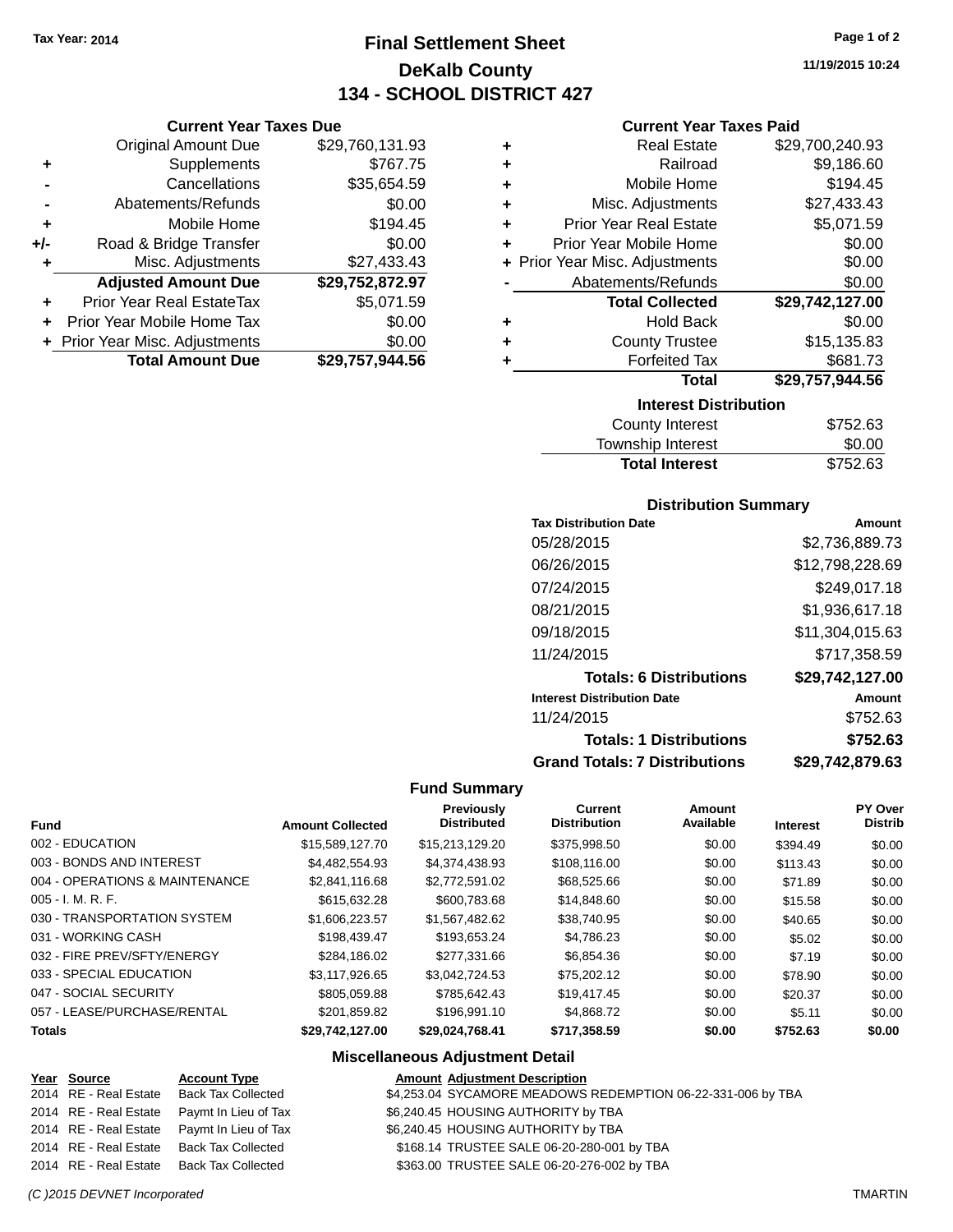# **Final Settlement Sheet Tax Year: 2014 Page 2 of 2 DeKalb County**

# **Miscellaneous Adjustment Detail**

**Year** Source **Account Type Account Adjustment Description** 2014 RE - Real Estate Back Tax Collected \$2,340.42 TRUSTEE SALE 06-21-439-008 by TBA 2014 RE - Real Estate Back Tax Collected \$4,792.53 TRUSTEE SALE 06-21-440-008 by TBA 2014 RE - Real Estate Back Tax Collected \$3,035.40 TRUSTEE SALE 06-22-329-004 by TBA **Totals \$27,433.43 8 entries**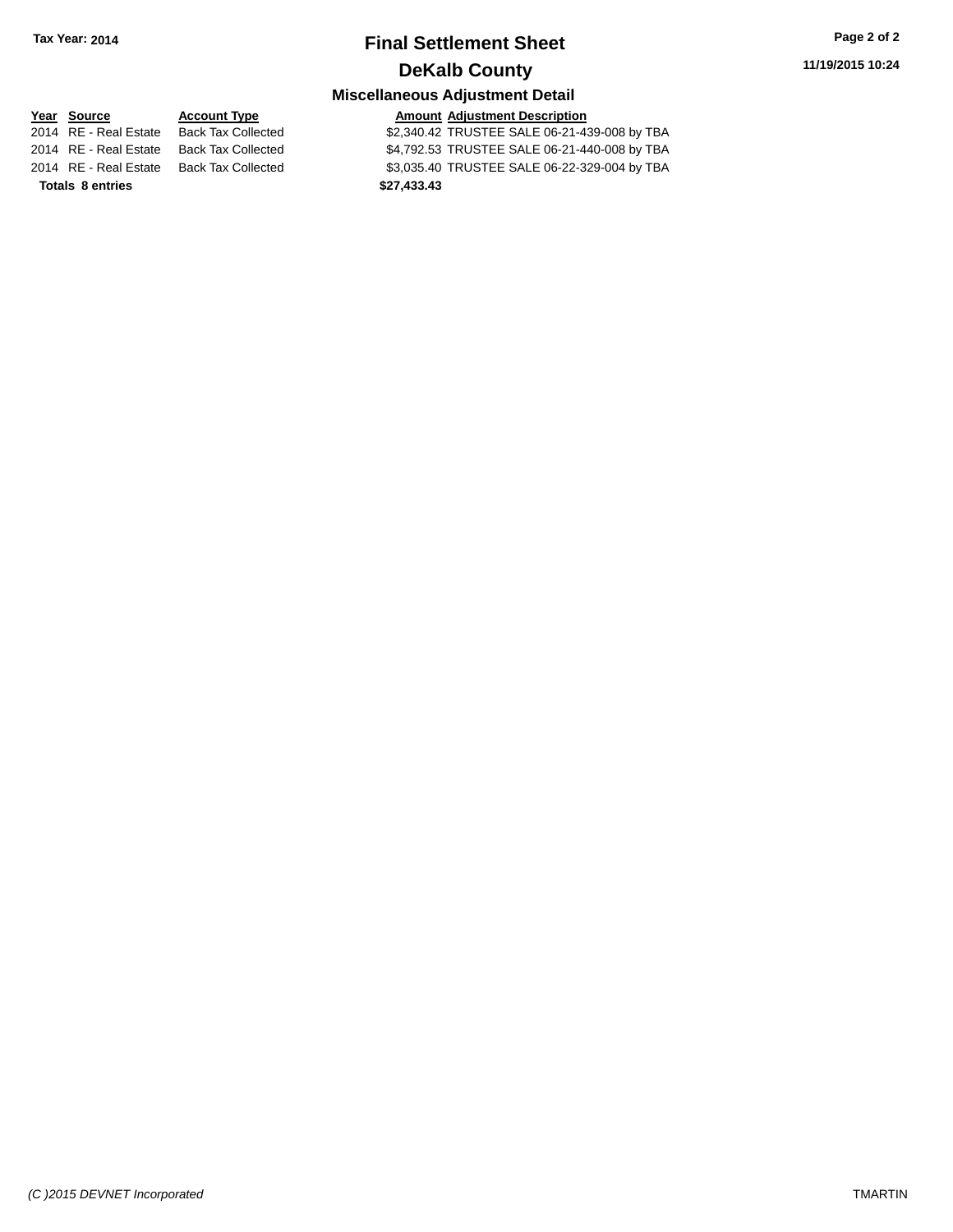**Current Year Taxes Due** Original Amount Due \$50,664,312.64

**Adjusted Amount Due \$50,286,189.66**

**Total Amount Due \$50,274,367.91**

**+** Supplements \$1,406.13 **-** Cancellations \$443,402.30 **-** Abatements/Refunds \$166.18 **+** Mobile Home \$34,596.13 **+/-** Road & Bridge Transfer \$0.00<br>**+** Misc. Adjustments \$29,443.24

**+** Prior Year Real EstateTax (\$19,123.86) **+** Prior Year Mobile Home Tax \$116.85 **+** Prior Year Misc. Adjustments \$7,185.26

**+** Misc. Adjustments

# **Final Settlement Sheet Tax Year: 2014 Page 1 of 2 DeKalb County 135 - SCHOOL DISTRICT 428**

**11/19/2015 10:24**

| ٠ | <b>Real Estate</b>             | \$49,799,760.03 |
|---|--------------------------------|-----------------|
| ٠ | Railroad                       | \$381,751.06    |
| ÷ | Mobile Home                    | \$34,227.32     |
| ٠ | Misc. Adjustments              | \$29,443.24     |
| ÷ | <b>Prior Year Real Estate</b>  | (\$19, 123.86)  |
| ٠ | Prior Year Mobile Home         | \$116.85        |
|   | + Prior Year Misc. Adjustments | \$7,185.26      |
|   | Abatements/Refunds             | \$166.18        |
|   | <b>Total Collected</b>         | \$50,233,193.72 |
| ٠ | <b>Hold Back</b>               | \$0.00          |
| ٠ | <b>County Trustee</b>          | \$39,524.97     |
| ٠ | <b>Forfeited Tax</b>           | \$1,649.22      |
|   | <b>Total</b>                   | \$50,274,367.91 |
|   | <b>Interest Distribution</b>   |                 |
|   | County Interest                | S1 271 16       |

| <b>Total Interest</b> | \$1,271.16 |
|-----------------------|------------|
| Township Interest     | \$0.00     |
| County Interest       | \$1,271.16 |

## **Distribution Summary**

| <b>Tax Distribution Date</b>         | Amount          |
|--------------------------------------|-----------------|
| 05/28/2015                           | \$4,231,175.99  |
| 06/26/2015                           | \$21,719,412.66 |
| 07/24/2015                           | \$437,093.59    |
| 08/21/2015                           | \$3,195,617.17  |
| 09/18/2015                           | \$19,264,908.95 |
| 11/24/2015                           | \$1,384,985.36  |
| <b>Totals: 6 Distributions</b>       | \$50,233,193.72 |
| <b>Interest Distribution Date</b>    | Amount          |
| 11/24/2015                           | \$1,271.16      |
| <b>Totals: 1 Distributions</b>       | \$1,271.16      |
| <b>Grand Totals: 7 Distributions</b> | \$50.234.464.88 |

### **Fund Summary**

| Fund                                    | <b>Amount Collected</b> | Previously<br><b>Distributed</b> | <b>Current</b><br><b>Distribution</b> | Amount<br>Available | <b>Interest</b> | <b>PY Over</b><br><b>Distrib</b> |
|-----------------------------------------|-------------------------|----------------------------------|---------------------------------------|---------------------|-----------------|----------------------------------|
| 002 - EDUCATION                         | \$24,292,621.77         | \$23,622,846.99                  | \$669,774.78                          | \$0.00              | \$614.73        | \$0.00                           |
| 003 - BONDS AND INTEREST                | \$4.730.962.18          | \$4,600,524,28                   | \$130,437.90                          | \$0.00              | \$119.72        | \$0.00                           |
| 004 - OPERATIONS & MAINTENANCE          | \$4.554.844.62          | \$4,429,262.45                   | \$125,582.17                          | \$0.00              | \$115.26        | \$0.00                           |
| 005 - I. M. R. F.                       | \$1.214.889.79          | \$1.181.393.91                   | \$33,495.88                           | \$0.00              | \$30.74         | \$0.00                           |
| 030 - TRANSPORTATION SYSTEM             | \$7,699,894.63          | \$7,487,599.93                   | \$212,294.70                          | \$0.00              | \$194.85        | \$0.00                           |
| 031 - WORKING CASH                      | \$303.659.66            | \$295.287.41                     | \$8,372.25                            | \$0.00              | \$7.68          | \$0.00                           |
| 032 - FIRE PREV/SFTY/ENERGY             | \$607.319.31            | \$590.574.85                     | \$16,744.46                           | \$0.00              | \$15.37         | \$0.00                           |
| 033 - SPECIAL EDUCATION                 | \$4.858.504.25          | \$4.724.549.86                   | \$133,954,39                          | \$0.00              | \$122.95        | \$0.00                           |
| 035 - TORT JUDGEMENTS/LIABILITY<br>INS. | \$666,343.33            | \$647.971.49                     | \$18,371.84                           | \$0.00              | \$16.86         | \$0.00                           |
| 047 - SOCIAL SECURITY                   | \$1.304.154.18          | \$1.268.197.19                   | \$35,956.99                           | \$0.00              | \$33.00         | \$0.00                           |
| <b>Totals</b>                           | \$50,233,193.72         | \$48,848,208.36                  | \$1,384,985.36                        | \$0.00              | \$1,271.16      | \$0.00                           |

|                              | Year Source           | <b>Account Type</b>                      | <b>Amount Adjustment Description</b>                          |  |
|------------------------------|-----------------------|------------------------------------------|---------------------------------------------------------------|--|
|                              | 2013 RE - Real Estate | Back Tax Collected                       | \$23.66 SUMMIT ENCLAVE REDEMPTION 08-13-323-013 by TBA        |  |
|                              | 2013 RE - Real Estate | Back Tax Collected                       | \$240.28 SIDDIQUI REDEMPTION 08-15-329-012 by TBA             |  |
|                              | 2013 RE - Real Estate | Back Tax Collected                       | \$810.55 RIVERMIST UNIT 5 LLC REDEMPTION 08-02-401-006 by TBA |  |
|                              | 2013 RE - Real Estate | Back Tax Collected                       | \$810.55 RIVERMIST UNIT 5 LLC REDEMPTION 08-02-401-007 by TBA |  |
|                              |                       | 2013 RE - Real Estate Back Tax Collected | \$810.55 RIVERMIST UNIT 5 LLC REDEMPTION 08-02-401-009 by TBA |  |
| (C) 2015 DEVNET Incorporated |                       |                                          |                                                               |  |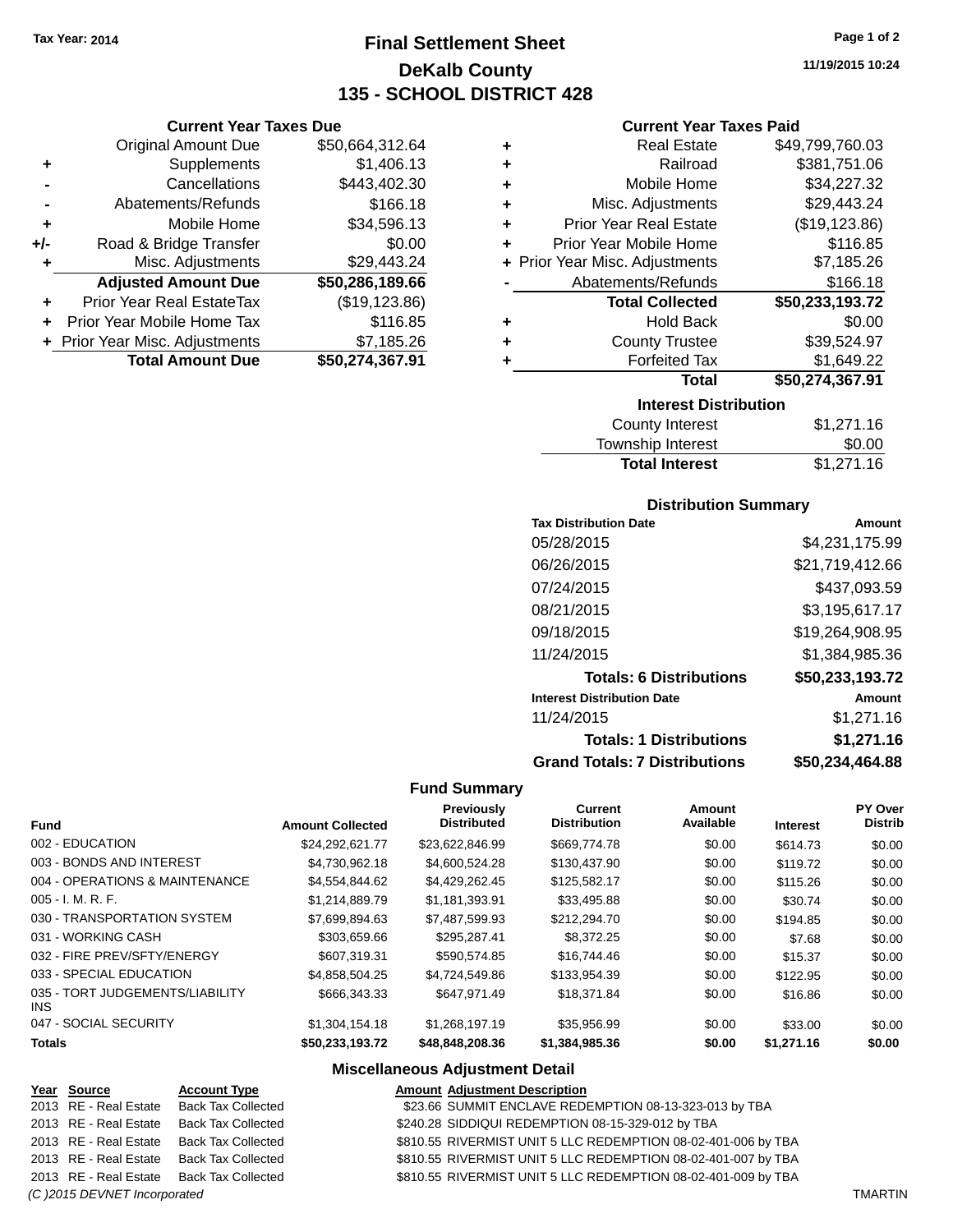# **Final Settlement Sheet Tax Year: 2014 Page 2 of 2 DeKalb County**

**Amount Adjustment Description** 

**Miscellaneous Adjustment Detail**

| Year | <b>Source</b>           | <b>Account Type</b>   |
|------|-------------------------|-----------------------|
| 2013 | <b>RE</b> - Real Estate | <b>Back Tax Colle</b> |
| 2013 | <b>RE</b> - Real Estate | <b>Back Tax Colle</b> |
| 2013 | <b>RE</b> - Real Estate | <b>Back Tax Colle</b> |
| 2013 | RE - Real Estate        | <b>Back Tax Colle</b> |
| 2013 | <b>RE</b> - Real Estate | <b>Back Tax Colle</b> |
| 2013 | <b>RE</b> - Real Estate | <b>Back Tax Colle</b> |
| 2013 | <b>RE</b> - Real Estate | <b>Back Tax Colle</b> |
| 2013 | <b>RE</b> - Real Estate | <b>Back Tax Colle</b> |
| 2013 | <b>RE</b> - Real Estate | <b>Back Tax Colle</b> |
| 2014 | <b>RE</b> - Real Estate | <b>Back Tax Colle</b> |
| 2014 | MH - Mobile Home        | <b>Back Tax Colle</b> |
| 2014 | <b>RE</b> - Real Estate | <b>Back Tax Colle</b> |
| 2014 | <b>RE</b> - Real Estate | Paymt In Lieu         |
| 2014 | <b>RE</b> - Real Estate | <b>Back Tax Colle</b> |
| 2014 | <b>RE</b> - Real Estate | Paymt In Lieu         |
| 2014 | MH - Mobile Home        | <b>Back Tax Colle</b> |
| 2014 | MH - Mobile Home        | <b>Back Tax Colle</b> |
| 2014 | <b>RE</b> - Real Estate | <b>Back Tax Colle</b> |
| 2014 | <b>RE</b> - Real Estate | <b>Back Tax Colle</b> |
| 2014 | RE - Real Estate        | <b>Back Tax Colle</b> |
| 2014 | <b>RE</b> - Real Estate | <b>Back Tax Colle</b> |
| 2014 | <b>RE</b> - Real Estate | <b>Back Tax Colle</b> |
|      | Totals 27 entries       |                       |

| Year Source           | <b>Account Type</b> | <b>Amount Adjustment Description</b> |
|-----------------------|---------------------|--------------------------------------|
| 2014 RE - Real Estate | <b>RE</b> Abatement | \$34.75 PTAB INTEREST REFUN          |
| 2014 RE - Real Estate | <b>RE</b> Abatement | \$42.36 PTAB INTEREST REFUN          |
| 2014 RE - Real Estate | <b>RE</b> Abatement | \$20.20 PTAB INTEREST REFUN          |
| 2014 RE - Real Estate | <b>RE</b> Abatement | \$23.71 PTAB INTEREST REFUN          |
| 2014 RE - Real Estate | <b>RE</b> Abatement | \$4.08 PTAB INTEREST REFUN           |
| 2014 RE - Real Estate | <b>RE</b> Abatement | \$32.15 PTAB INTEREST REFUN          |
| 2014 RE - Real Estate | <b>RE</b> Abatement | \$2.16 PTAB INTEREST REFUN           |
| 2014 RE - Real Estate | <b>RE</b> Abatement | \$2.60 PTAB INTEREST REFUN           |
| 2014 RE - Real Estate | <b>RE</b> Abatement | \$4.17 PTAB INTEREST REFUN           |
|                       |                     |                                      |

#### **Totals \$166.18 9 entries**

#### 2013 ected 3810.55 RIVERMIST UNIT 5 LLC REDEMPTION 08-02-401-010 by TBA 2013 acted \$810.55 RIVERMIST UNIT 5 LLC REDEMPTION 08-02-425-010 by TBA 2013 ected 5810.55 RIVERMIST UNIT 5 LLC REDEMPTION 08-02-425-012 by TBA <sup>2</sup> acted 5575.43 STALEY REDEMPTION 09-29-251-051 by TBA ected **2013 82013 82013 836.48 STALEY REDEMPTION 09-29-251-050 by TBA** 2230.24 ORIX WILKINSON 2009 TAX 08-12-377-001 by TBA 2013 Real Estate buying \$231.68 ORIX WILKINSON 2010 TAX 08-12-377-001 by TBA ected **\$241.42 ORIX WILKINSON 2011 TAX 08-12-377-001 by TBA** ected **\$102.64 TRUSTEE SALE 08-14-207-024 by TBA** ected **\$130.35 TRUSTEE SALE 08-27-279-029 by TBA** 2014 2016 Predet Associate Magnetic Home Back Network S30.02 GUEVARA REDEMPTION 09-29-400-016 ected **2014 S130.35 TRUSTEE SALE 08-27-279-027 by TBA** of Tax 69,378.71 HOUSING AUTHORITY by TBA ected **2001 S2,147.91 RICHWOOD GROUP REDEMPTION 11-03-202-002 by TBA** of Tax  $$9,378.71$  HOUSING AUTHORITY by TBA 2014 acted 2014 539.16 MORENO REDEMPTION 09-29-400-016-0002O by TBA 2014 acted The MH - Mobile ST0.95 SAUL REDEMPTION 08-01-401-005 2320F by TBA ected **\$7,241.75 TRUSTEE SALE 08-14-458-029 by TBA** ected **\$816.98 TRUSTEE SALE 08-27-227-031 by TBA** ected **\$145.79 TRUSTEE SALE 09-28-100-008 by TBA** ected **2014 856.36 TRUSTEE SALE 09-20-200-010 by TBA** ected **2014 STATE SALE 09-21-100-001 by TBA**

### **Totals \$36,628.50 27 entries**

### **Abatement Detail**

| <u>Year Source</u>                 | <b>Account Type</b> | <b>Amount Adjustment Description</b>              |
|------------------------------------|---------------------|---------------------------------------------------|
| 2014 RE - Real Estate              | <b>RE</b> Abatement | \$34.75 PTAB INTEREST REFUND 08-28-201-009 by TBA |
| 2014 RE - Real Estate              | <b>RE</b> Abatement | \$42.36 PTAB INTEREST REFUND 09-20-255-020 by TBA |
| 2014 RE - Real Estate              | <b>RE</b> Abatement | \$20.20 PTAB INTEREST REFUND 08-13-102-007 by TBA |
| 2014 RE - Real Estate              | <b>RE</b> Abatement | \$23.71 PTAB INTEREST REFUND 08-13-102-008 by TBA |
| 2014 RE - Real Estate              | <b>RE</b> Abatement | \$4.08 PTAB INTEREST REFUND 08-28-251-007 by TBA  |
| 2014 RE - Real Estate              | <b>RE</b> Abatement | \$32.15 PTAB INTEREST REFUND 09-20-256-013 by TBA |
| 2014 RE - Real Estate              | <b>RE</b> Abatement | \$2.16 PTAB INTEREST REFUND 08-03-450-023 by TBA  |
| 2014 RE - Real Estate              | <b>RE Abatement</b> | \$2.60 PTAB INTEREST REFUND 08-23-130-031 by TBA  |
| 2014 RE - Real Estate RE Abatement |                     | \$4.17 PTAB INTEREST REFUND 09-20-255-020 by TBA  |
|                                    |                     |                                                   |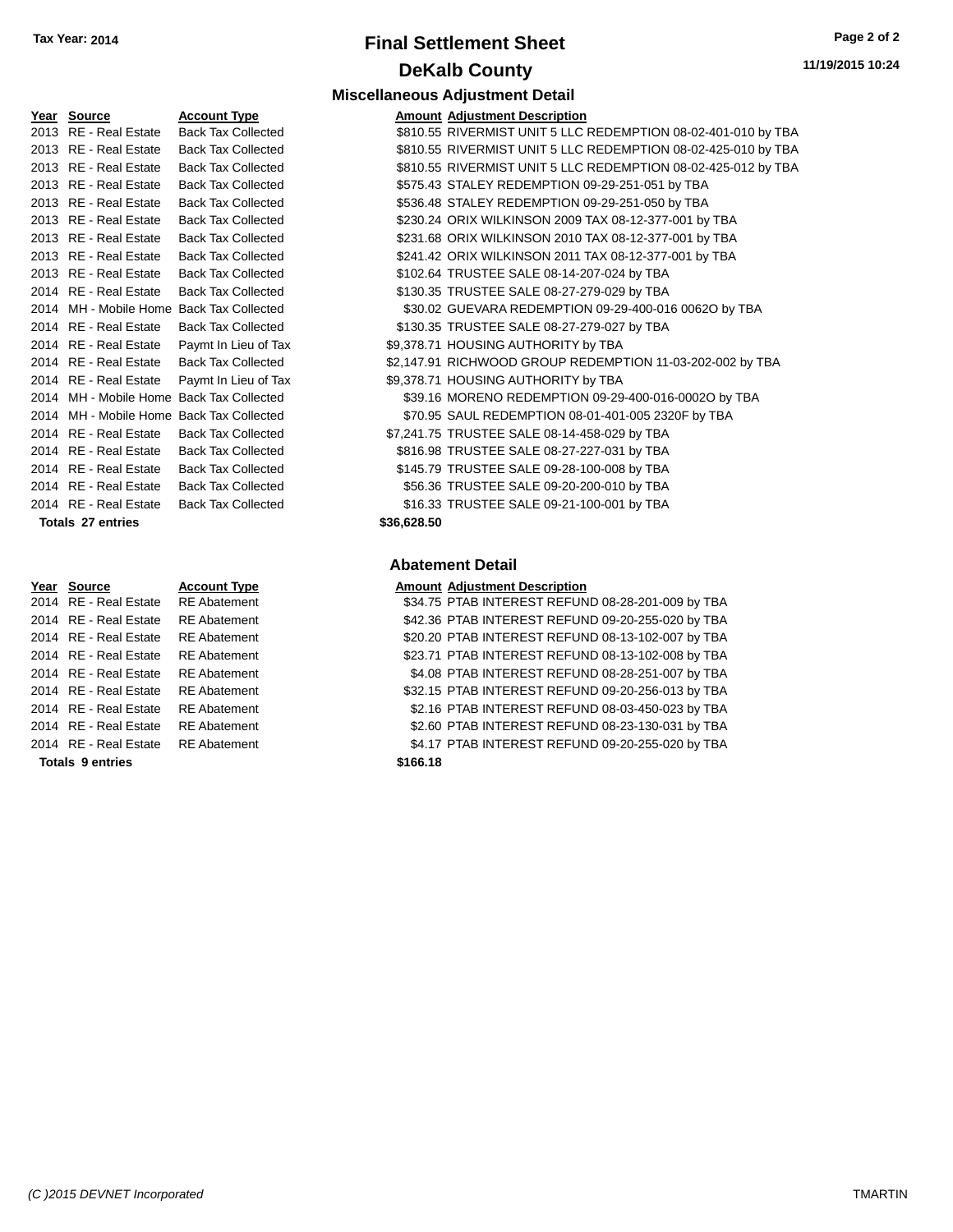**Current Year Taxes Due** Original Amount Due \$5,139,910.38

**Adjusted Amount Due \$5,137,790.34**

**Total Amount Due \$5,140,545.15**

**+** Supplements \$0.00 **-** Cancellations \$3,094.34 **-** Abatements/Refunds \$0.00 **+** Mobile Home \$348.78 **+/-** Road & Bridge Transfer \$0.00 **+** Misc. Adjustments \$625.52

**+** Prior Year Real EstateTax \$2,754.81 **+** Prior Year Mobile Home Tax \$0.00 **+ Prior Year Misc. Adjustments**  $$0.00$ 

# **Final Settlement Sheet Tax Year: 2014 Page 1 of 1 DeKalb County 136 - SCHOOL DISTRICT 429**

**11/19/2015 10:24**

### **Current Year Taxes Paid**

| ٠ | <b>Real Estate</b>             | \$5,074,864.08 |
|---|--------------------------------|----------------|
| ٠ | Railroad                       | \$58,637.50    |
| ٠ | Mobile Home                    | \$348.78       |
| ÷ | Misc. Adjustments              | \$625.52       |
| ÷ | <b>Prior Year Real Estate</b>  | \$2,754.81     |
| ٠ | Prior Year Mobile Home         | \$0.00         |
|   | + Prior Year Misc. Adjustments | \$0.00         |
|   | Abatements/Refunds             | \$0.00         |
|   | <b>Total Collected</b>         | \$5,137,230.69 |
| ٠ | <b>Hold Back</b>               | \$0.00         |
| ٠ | <b>County Trustee</b>          | \$1,056.00     |
| ٠ | <b>Forfeited Tax</b>           | \$2,258.46     |
|   | <b>Total</b>                   | \$5,140,545.15 |
|   | <b>Interest Distribution</b>   |                |
|   | <b>County Interest</b>         | \$130.00       |

## County Interest \$130.00 Township Interest \$0.00 Total Interest \$130.00

### **Distribution Summary**

| <b>Tax Distribution Date</b>         | Amount         |
|--------------------------------------|----------------|
| 05/28/2015                           | \$568,334.41   |
| 06/26/2015                           | \$2,188,689.65 |
| 07/24/2015                           | \$71,879.37    |
| 08/21/2015                           | \$281,771.48   |
| 09/18/2015                           | \$1,881,459.35 |
| 11/24/2015                           | \$145,096.43   |
| <b>Totals: 6 Distributions</b>       | \$5,137,230.69 |
| <b>Interest Distribution Date</b>    | Amount         |
| 11/24/2015                           | \$130.00       |
| <b>Totals: 1 Distributions</b>       | \$130.00       |
| <b>Grand Totals: 7 Distributions</b> | \$5,137,360.69 |

### **Fund Summary**

| <b>Amount Collected</b> | <b>Previously</b><br><b>Distributed</b> | Current<br><b>Distribution</b> | Amount<br>Available | <b>Interest</b> | <b>PY Over</b><br><b>Distrib</b> |
|-------------------------|-----------------------------------------|--------------------------------|---------------------|-----------------|----------------------------------|
| \$2.806.705.44          | \$2.727.432.56                          | \$79.272.88                    | \$0.00              | \$71.02         | \$0.00                           |
| \$937.138.76            | \$910.670.14                            | \$26,468.62                    | \$0.00              | \$23.71         | \$0.00                           |
| \$542,183.32            | \$526,869.83                            | \$15,313.49                    | \$0.00              | \$13.72         | \$0.00                           |
| \$90,369.03             | \$87.816.64                             | \$2.552.39                     | \$0.00              | \$2.29          | \$0.00                           |
| \$224.543.21            | \$218,201.20                            | \$6.342.01                     | \$0.00              | \$5.68          | \$0.00                           |
| \$662.70                | \$643.99                                | \$18.71                        | \$0.00              | \$0.02          | \$0.00                           |
| \$347.764.84            | \$337.942.55                            | \$9.822.29                     | \$0.00              | \$8.80          | \$0.00                           |
| \$87.636.02             | \$85.160.82                             | \$2,475.20                     | \$0.00              | \$2.22          | \$0.00                           |
| \$100.227.37            | \$97,396.53                             | \$2,830.84                     | \$0.00              | \$2.54          | \$0.00                           |
| \$5,137,230.69          | \$4,992,134.26                          | \$145,096.43                   | \$0.00              | \$130.00        | \$0.00                           |
|                         |                                         |                                |                     |                 |                                  |

| Year Source             | <b>Account Type</b>                        | <b>Amount Adjustment Description</b>                     |
|-------------------------|--------------------------------------------|----------------------------------------------------------|
|                         | 2014 RE - Real Estate Paymt In Lieu of Tax | \$625.52 HOUSING AUTHORITY SUNSET VIEW APARTMENTS by TBA |
| <b>Totals 1 entries</b> |                                            | \$625.52                                                 |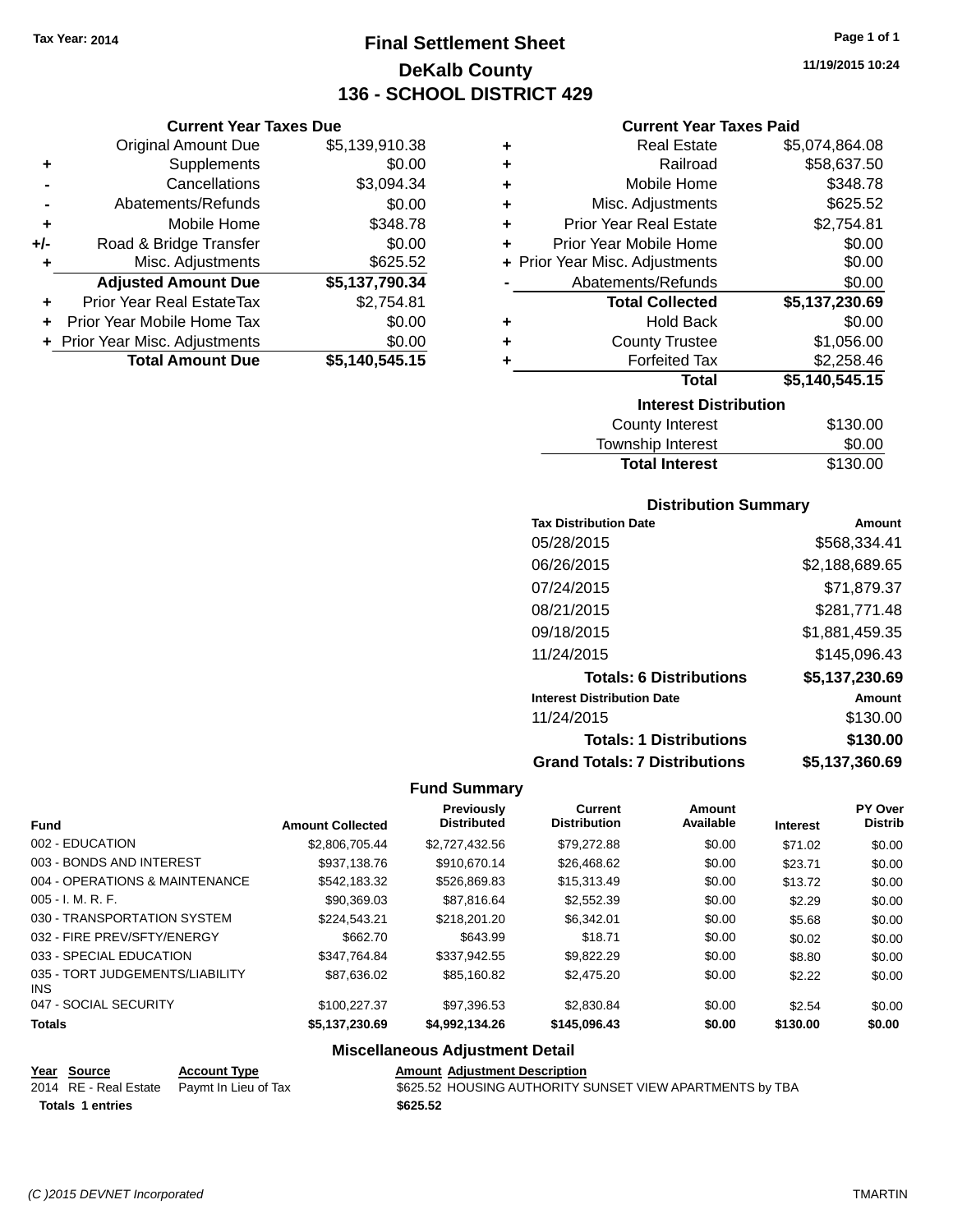**Current Year Taxes Due** Original Amount Due \$7,734,293.78

**Adjusted Amount Due \$7,726,644.88**

**Total Amount Due \$7,725,739.90**

**+** Supplements \$0.00 **-** Cancellations \$14,934.37 **-** Abatements/Refunds \$13.76 **+** Mobile Home \$4,783.52 **+/-** Road & Bridge Transfer \$0.00 **+** Misc. Adjustments \$2,515.71

**+** Prior Year Real EstateTax (\$1,105.72) **+** Prior Year Mobile Home Tax \$0.01 **+** Prior Year Misc. Adjustments \$200.73

# **Final Settlement Sheet Tax Year: 2014 Page 1 of 2 DeKalb County 137 - SCHOOL DISTRICT 430**

**11/19/2015 10:24**

### **Current Year Taxes Paid**

| ٠ | <b>Real Estate</b><br>\$7,669,859.05 |                |  |  |
|---|--------------------------------------|----------------|--|--|
| ٠ | Railroad                             | \$37,626.70    |  |  |
| ٠ | Mobile Home                          | \$4,755.40     |  |  |
| ٠ | Misc. Adjustments                    | \$2,515.71     |  |  |
| ٠ | <b>Prior Year Real Estate</b>        | (\$1,105.72)   |  |  |
| ٠ | Prior Year Mobile Home               | \$0.01         |  |  |
|   | + Prior Year Misc. Adjustments       | \$200.73       |  |  |
|   | Abatements/Refunds                   | \$13.76        |  |  |
|   | <b>Total Collected</b>               | \$7,713,838.12 |  |  |
| ٠ | <b>Hold Back</b>                     | \$0.00         |  |  |
| ٠ | <b>County Trustee</b>                | \$5,457.69     |  |  |
| ٠ | <b>Forfeited Tax</b>                 | \$6,444.09     |  |  |
|   | <b>Total</b>                         | \$7,725,739.90 |  |  |
|   | <b>Interest Distribution</b>         |                |  |  |
|   | <b>County Interest</b>               | \$195.20       |  |  |

| \$195.20 |
|----------|
| \$0.00   |
| \$195.20 |
|          |

### **Distribution Summary**

| <b>Tax Distribution Date</b>         | Amount         |
|--------------------------------------|----------------|
| 05/28/2015                           | \$865,349.75   |
| 06/26/2015                           | \$3,264,805.41 |
| 07/24/2015                           | \$78,888.61    |
| 08/21/2015                           | \$540,803.93   |
| 09/18/2015                           | \$2,671,202.54 |
| 11/24/2015                           | \$292,787.88   |
| <b>Totals: 6 Distributions</b>       | \$7,713,838.12 |
| <b>Interest Distribution Date</b>    | Amount         |
| 11/24/2015                           | \$195.20       |
| <b>Totals: 1 Distributions</b>       | \$195.20       |
| <b>Grand Totals: 7 Distributions</b> | \$7.714.033.32 |

### **Fund Summary**

| <b>Fund</b>                                         | <b>Amount Collected</b> | <b>Previously</b><br><b>Distributed</b> | <b>Current</b><br><b>Distribution</b> | Amount<br>Available | <b>Interest</b> | PY Over<br><b>Distrib</b> |
|-----------------------------------------------------|-------------------------|-----------------------------------------|---------------------------------------|---------------------|-----------------|---------------------------|
| 002 - EDUCATION                                     | \$5,444,928.28          | \$5,238,259.57                          | \$206,668.71                          | \$0.00              | \$137.79        | \$0.00                    |
| 003 - BONDS AND INTEREST                            | \$566,643.13            | \$545,135.53                            | \$21,507.60                           | \$0.00              | \$14.34         | \$0.00                    |
| 004 - OPERATIONS & MAINTENANCE                      | \$953,900.94            | \$917,694.48                            | \$36,206.46                           | \$0.00              | \$24.14         | \$0.00                    |
| 005 - I. M. R. F.                                   | \$117,204.05            | \$112,755.44                            | \$4,448.61                            | \$0.00              | \$2.97          | \$0.00                    |
| 030 - TRANSPORTATION SYSTEM                         | \$395,195.35            | \$380,195.26                            | \$15,000.09                           | \$0.00              | \$10.00         | \$0.00                    |
| 031 - WORKING CASH                                  | \$123.45                | \$118.76                                | \$4.69                                | \$0.00              | \$0.00          | \$0.00                    |
| 032 - FIRE PREV/SFTY/ENERGY                         | \$40,891.06             | \$39,338.98                             | \$1,552.08                            | \$0.00              | \$1.03          | \$0.00                    |
| 033 - SPECIAL EDUCATION                             | \$71,059.87             | \$68,362.70                             | \$2,697.17                            | \$0.00              | \$1.80          | \$0.00                    |
| 035 - TORT JUDGMENTS, LIABILITY<br><b>INSURANCE</b> | \$123.45                | \$118.76                                | \$4.69                                | \$0.00              | \$0.00          | \$0.00                    |
| 047 - SOCIAL SECURITY                               | \$122,650.02            | \$117,994.69                            | \$4,655.33                            | \$0.00              | \$3.10          | \$0.00                    |
| 057 - LEASE/PURCHASE/RENTAL                         | \$123.45                | \$118.76                                | \$4.69                                | \$0.00              | \$0.00          | \$0.00                    |
| 109 - PRIOR YEAR ADJUSTMENT                         | \$995.07                | \$957.31                                | \$37.76                               | \$0.00              | \$0.03          | \$0.00                    |
| <b>Totals</b>                                       | \$7,713,838.12          | \$7,421,050.24                          | \$292,787.88                          | \$0.00              | \$195.20        | \$0.00                    |

#### **Miscellaneous Adjustment Detail**

**Year** Source **Account Type Account Adjustment Description** 2013 MH - Mobile Home Back Tax Collected **ANGELINI REDEMPTION 19-25-477-011-0006O** by TBA 2013 MH - Mobile Home Back Tax Collected \$32.96 WARD REDEMPTION 19-25-477-011-0019O by TBA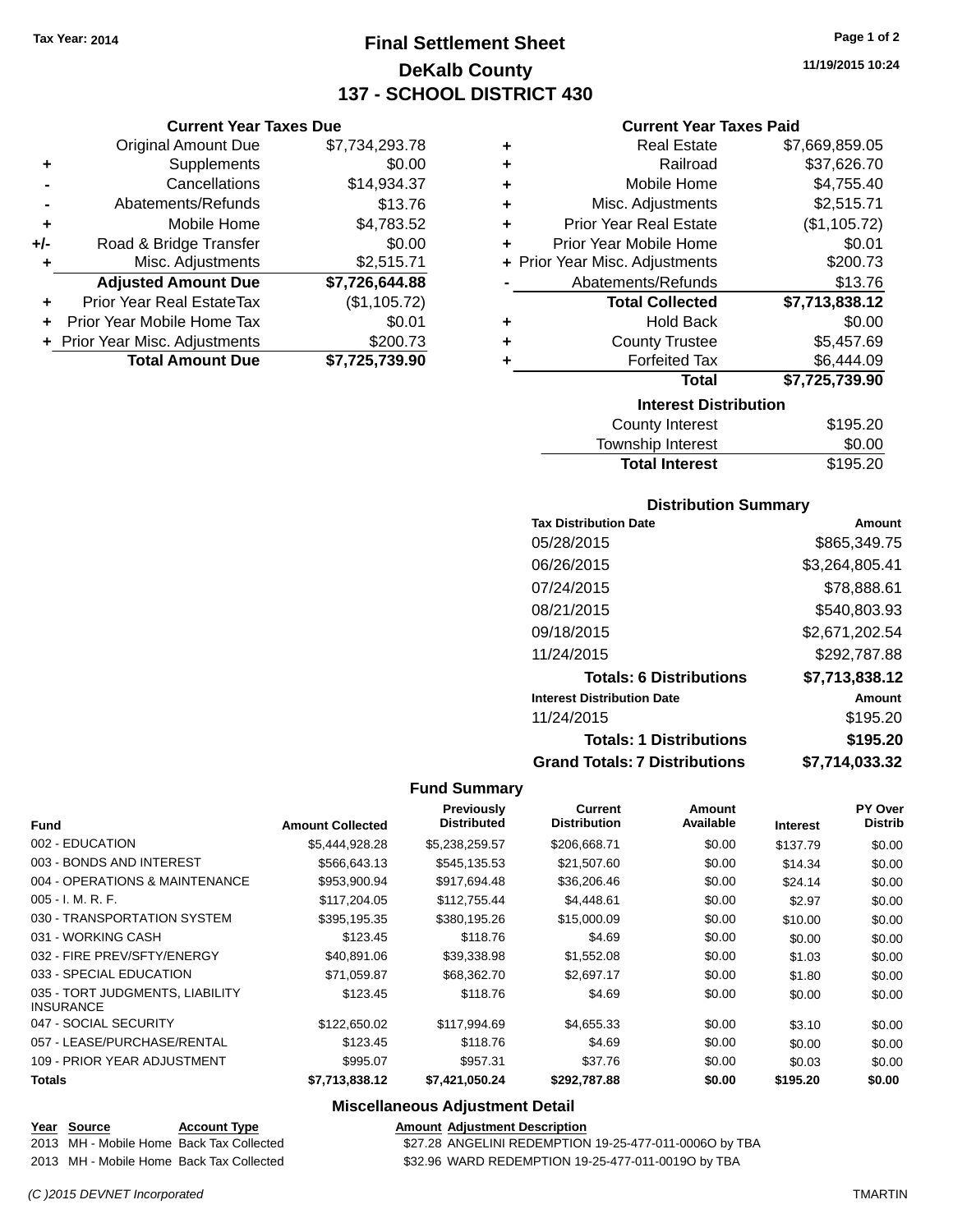# **Final Settlement Sheet Tax Year: 2014 Page 2 of 2 DeKalb County**

### **11/19/2015 10:24**

### **Miscellaneous Adjustment Detail**

| Year Source                              | <b>Account Type</b>       | <b>Amount Adjustment Description</b>                    |
|------------------------------------------|---------------------------|---------------------------------------------------------|
| 2013 MH - Mobile Home Back Tax Collected |                           | \$29.23 DICKINSON REDEMPTION 19-25-477-011-0031O by TBA |
| 2013 RE - Real Estate Back Tax Collected |                           | \$111.26 TRUSTEE SALE 19-25-252-014 by TBA              |
| 2014 RE - Real Estate                    | Back Tax Collected        | \$1,016.75 DOBSON REDEMPTION 19-26-481-012 by TBA       |
| 2014 RE - Real Estate                    | <b>Back Tax Collected</b> | \$351.73 PETERSON REDEMPTION 19-35-231-002 by TBA       |
| 2014 RE - Real Estate                    | <b>Back Tax Collected</b> | \$1,147.23 PETERSON REDEMPTION 19-35-230-007 by TBA     |
| <b>Totals 7 entries</b>                  |                           | \$2,716.44                                              |

### **Abatement Detail**

**Year Source Account Type Anneurs Amount Adjustment Description**<br>2014 RE - Real Estate RE Abatement **Amount Adjustment CEA** S13.76 PTAB INTEREST REFUN \$13.76 PTAB INTEREST REFUND 19-27-427-021 by TBA

**Totals \$13.76 1 entries**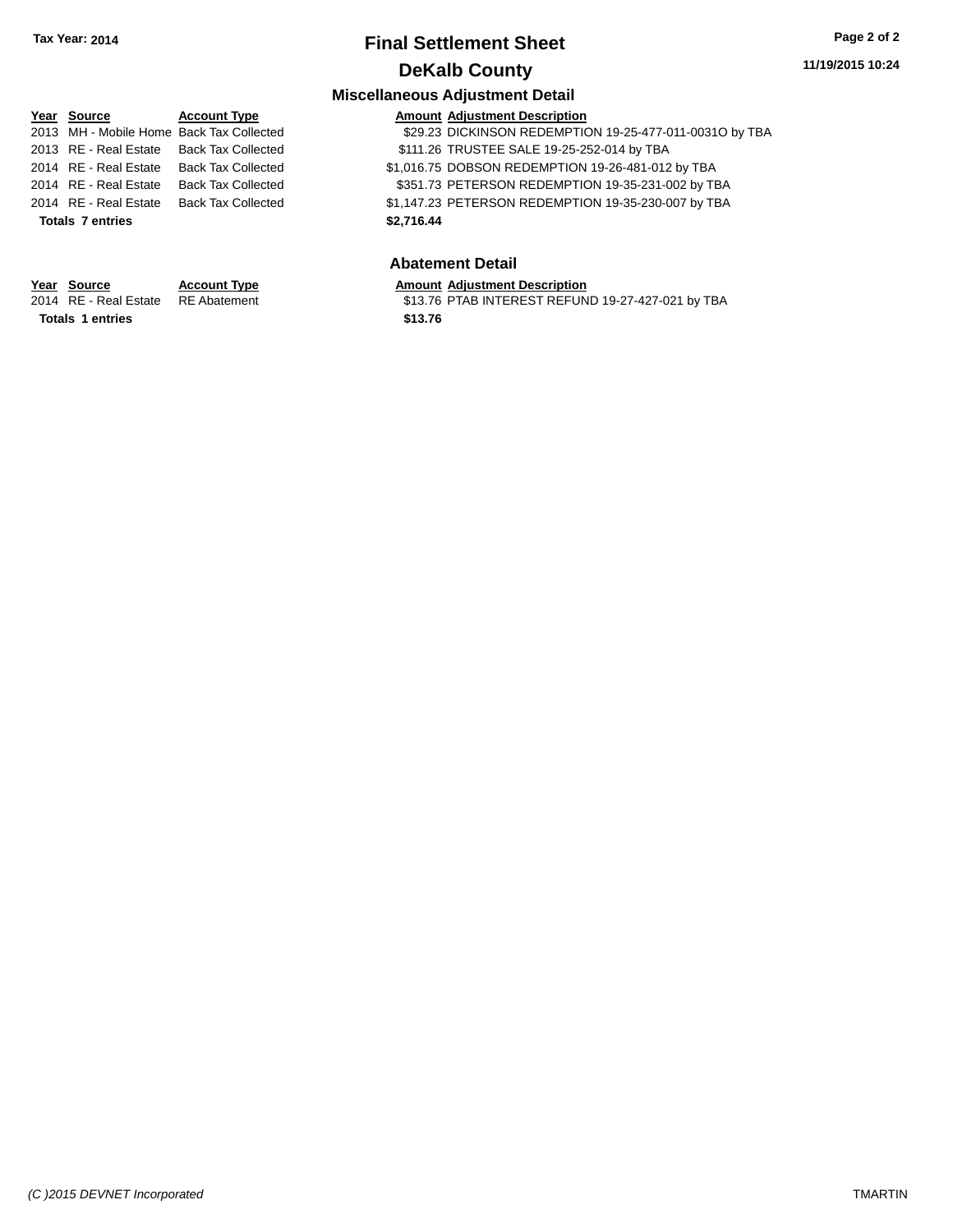**Current Year Taxes Due** Original Amount Due \$2,461,018.94

**Adjusted Amount Due \$2,457,107.63**

**Total Amount Due \$2,457,107.63**

**+** Supplements \$0.00 **-** Cancellations \$3,957.65 **-** Abatements/Refunds \$0.00 **+** Mobile Home \$46.34 **+/-** Road & Bridge Transfer \$0.00<br> **+** Misc. Adjustments \$0.00

**+** Prior Year Real EstateTax \$0.00 **+** Prior Year Mobile Home Tax \$0.00 **+ Prior Year Misc. Adjustments**  $$0.00$ 

**+** Misc. Adjustments

# **Final Settlement Sheet Tax Year: 2014 Page 1 of 1 DeKalb County 139 - SCHOOL DISTRICT 432**

**11/19/2015 10:24**

### **Current Year Taxes Paid**

| ٠ | <b>Real Estate</b>             | \$2,417,298.93 |
|---|--------------------------------|----------------|
| ٠ | Railroad                       | \$38,655.34    |
| ÷ | Mobile Home                    | \$46.34        |
| ÷ | Misc. Adjustments              | \$0.00         |
| ÷ | <b>Prior Year Real Estate</b>  | \$0.00         |
| ٠ | Prior Year Mobile Home         | \$0.00         |
|   | + Prior Year Misc. Adjustments | \$0.00         |
|   | Abatements/Refunds             | \$0.00         |
|   | <b>Total Collected</b>         | \$2,456,000.61 |
| ٠ | <b>Hold Back</b>               | \$0.00         |
| ٠ | <b>County Trustee</b>          | \$1,107.02     |
| ٠ | <b>Forfeited Tax</b>           | \$0.00         |
|   | Total                          | \$2,457,107.63 |
|   | <b>Interest Distribution</b>   |                |
|   | <b>County Interest</b>         | \$62.15        |

| <b>Total Interest</b>  | \$62.15 |
|------------------------|---------|
| Township Interest      | \$0.00  |
| <b>County Interest</b> | \$62.15 |

### **Distribution Summary**

| <b>Tax Distribution Date</b>         | Amount         |
|--------------------------------------|----------------|
| 05/28/2015                           | \$298.165.79   |
| 06/26/2015                           | \$1,104,637.17 |
| 07/24/2015                           | \$27,496.90    |
| 08/21/2015                           | \$187,082.13   |
| 09/18/2015                           | \$786,444.05   |
| 11/24/2015                           | \$52.174.57    |
| <b>Totals: 6 Distributions</b>       | \$2,456,000.61 |
| <b>Interest Distribution Date</b>    | Amount         |
| 11/24/2015                           | \$62.15        |
| <b>Totals: 1 Distributions</b>       | \$62.15        |
| <b>Grand Totals: 7 Distributions</b> | \$2.456.062.76 |

|                                               |                         | <b>Previously</b>  | <b>Current</b>      | Amount    |                 | PY Over        |
|-----------------------------------------------|-------------------------|--------------------|---------------------|-----------|-----------------|----------------|
| <b>Fund</b>                                   | <b>Amount Collected</b> | <b>Distributed</b> | <b>Distribution</b> | Available | <b>Interest</b> | <b>Distrib</b> |
| 002 - EDUCATION                               | \$1,590,395.49          | \$1,556,609.50     | \$33,785.99         | \$0.00    | \$40.25         | \$0.00         |
| 003 - BONDS AND INTEREST                      | \$309,244.86            | \$302,675.34       | \$6,569.52          | \$0.00    | \$7.83          | \$0.00         |
| 004 - OPERATIONS & MAINTENANCE                | \$149,710.42            | \$146,530.03       | \$3,180.39          | \$0.00    | \$3.79          | \$0.00         |
| 005 - I. M. R. F.                             | \$31,392.59             | \$30,725.72        | \$666.87            | \$0.00    | \$0.79          | \$0.00         |
| 030 - TRANSPORTATION SYSTEM                   | \$79,346.02             | \$77,660.40        | \$1,685.62          | \$0.00    | \$2.01          | \$0.00         |
| 031 - WORKING CASH                            | \$19,837.11             | \$19,415.72        | \$421.39            | \$0.00    | \$0.50          | \$0.00         |
| 032 - FIRE PREV/SFTY/ENERGY                   | \$19.837.11             | \$19,415.72        | \$421.39            | \$0.00    | \$0.50          | \$0.00         |
| 033 - SPECIAL EDUCATION                       | \$15,868,22             | \$15,531.13        | \$337.09            | \$0.00    | \$0.40          | \$0.00         |
| 035 - TORT JUDGEMENTS/LIABILITY<br><b>INS</b> | \$174,388.32            | \$170,683.67       | \$3,704.65          | \$0.00    | \$4.41          | \$0.00         |
| 047 - SOCIAL SECURITY                         | \$45,340.24             | \$44.377.03        | \$963.21            | \$0.00    | \$1.15          | \$0.00         |
| 057 - LEASE/PURCHASE/RENTAL                   | \$19,837.11             | \$19.415.72        | \$421.39            | \$0.00    | \$0.50          | \$0.00         |
| 109 - PRIOR YEAR ADJUSTMENT                   | \$803.12                | \$786.06           | \$17.06             | \$0.00    | \$0.02          | \$0.00         |
| Totals                                        | \$2,456,000.61          | \$2,403,826.04     | \$52,174.57         | \$0.00    | \$62.15         | \$0.00         |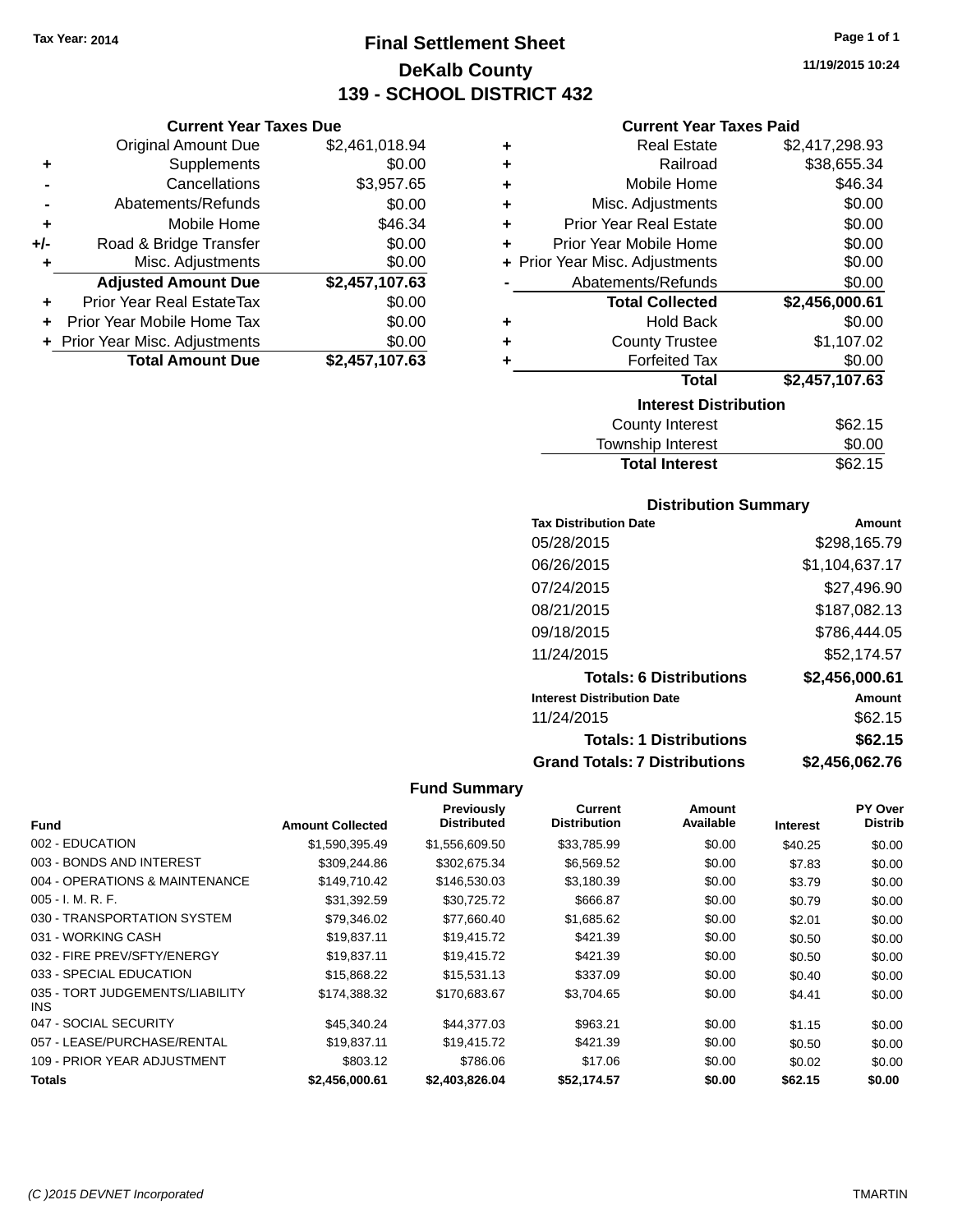# **Final Settlement Sheet Tax Year: 2014 Page 1 of 1 DeKalb County 141 - CC 509 ELGIN**

**11/19/2015 10:24**

### **Current Year Taxes Due**

|     | <b>Original Amount Due</b>     | \$10,410.13 |
|-----|--------------------------------|-------------|
| ٠   | Supplements                    | \$0.00      |
|     | Cancellations                  | \$0.00      |
|     | Abatements/Refunds             | \$0.00      |
| ٠   | Mobile Home                    | \$0.00      |
| +/- | Road & Bridge Transfer         | \$0.00      |
| ٠   | Misc. Adjustments              | \$0.00      |
|     | <b>Adjusted Amount Due</b>     | \$10,410.13 |
| ٠   | Prior Year Real EstateTax      | \$0.00      |
|     | Prior Year Mobile Home Tax     | \$0.00      |
|     | + Prior Year Misc. Adjustments | \$0.00      |
|     | <b>Total Amount Due</b>        | \$10,410.13 |

|   | <b>Current Year Taxes Paid</b> |             |
|---|--------------------------------|-------------|
| ÷ | <b>Real Estate</b>             | \$10,410.13 |
|   | Railroad                       | \$0.00      |
| ÷ | Mobile Home                    | \$0.00      |
| ÷ | Misc. Adjustments              | \$0.00      |
| ÷ | <b>Prior Year Real Estate</b>  | \$0.00      |
| ÷ | Prior Year Mobile Home         | \$0.00      |
| ٠ | Prior Year Misc. Adjustments   | \$0.00      |
|   | Abatements/Refunds             | \$0.00      |
|   |                                |             |
|   | <b>Total Collected</b>         | \$10,410.13 |
| ÷ | Hold Back                      | \$0.00      |
|   | <b>County Trustee</b>          | \$0.00      |
|   | <b>Forfeited Tax</b>           | \$0.00      |
|   | Total                          | \$10,410.13 |
|   | <b>Interest Distribution</b>   |             |
|   | County Interest                | \$0.26      |
|   | <b>Township Interest</b>       | \$0.00      |

### **Distribution Summary**

| <b>Tax Distribution Date</b>         | Amount      |
|--------------------------------------|-------------|
| 05/28/2015                           | \$4,156.78  |
| 06/26/2015                           | \$3,126.67  |
| 08/21/2015                           | \$828.81    |
| 09/18/2015                           | \$2,297.86  |
| 11/24/2015                           | \$0.01      |
| <b>Totals: 5 Distributions</b>       | \$10,410.13 |
| <b>Interest Distribution Date</b>    | Amount      |
| 11/24/2015                           | \$0.26      |
| <b>Totals: 1 Distributions</b>       | \$0.26      |
| <b>Grand Totals: 6 Distributions</b> | \$10,410.39 |

|                                              |                         | <b>Previously</b>  | Current             | Amount    |                 | <b>PY Over</b> |
|----------------------------------------------|-------------------------|--------------------|---------------------|-----------|-----------------|----------------|
| <b>Fund</b>                                  | <b>Amount Collected</b> | <b>Distributed</b> | <b>Distribution</b> | Available | <b>Interest</b> | <b>Distrib</b> |
| 003 - BONDS AND INTEREST                     | \$2,503.93              | \$2,503.92         | \$0.01              | \$0.00    | \$0.06          | \$0.00         |
| 027 - AUDIT                                  | \$20.17                 | \$20.17            | \$0.00              | \$0.00    | \$0.00          | \$0.00         |
| 035 - TORT JUDGEMENTS/LIABILITY<br>INS.      | \$272.40                | \$272.40           | \$0.00              | \$0.00    | \$0.01          | \$0.00         |
| 047 - SOCIAL SECURITY                        | \$124.89                | \$124.89           | \$0.00              | \$0.00    | \$0.00          | \$0.00         |
| 136 - OPERATIONS & MAINTENANCE<br>(colleges) | \$1,561.10              | \$1,561.10         | \$0.00              | \$0.00    | \$0.04          | \$0.00         |
| 159 - FDUCATIONAL PURPOSES<br>(colleges)     | \$5,927.64              | \$5.927.64         | \$0.00              | \$0.00    | \$0.15          | \$0.00         |
| <b>Totals</b>                                | \$10,410.13             | \$10,410.12        | \$0.01              | \$0.00    | \$0.26          | \$0.00         |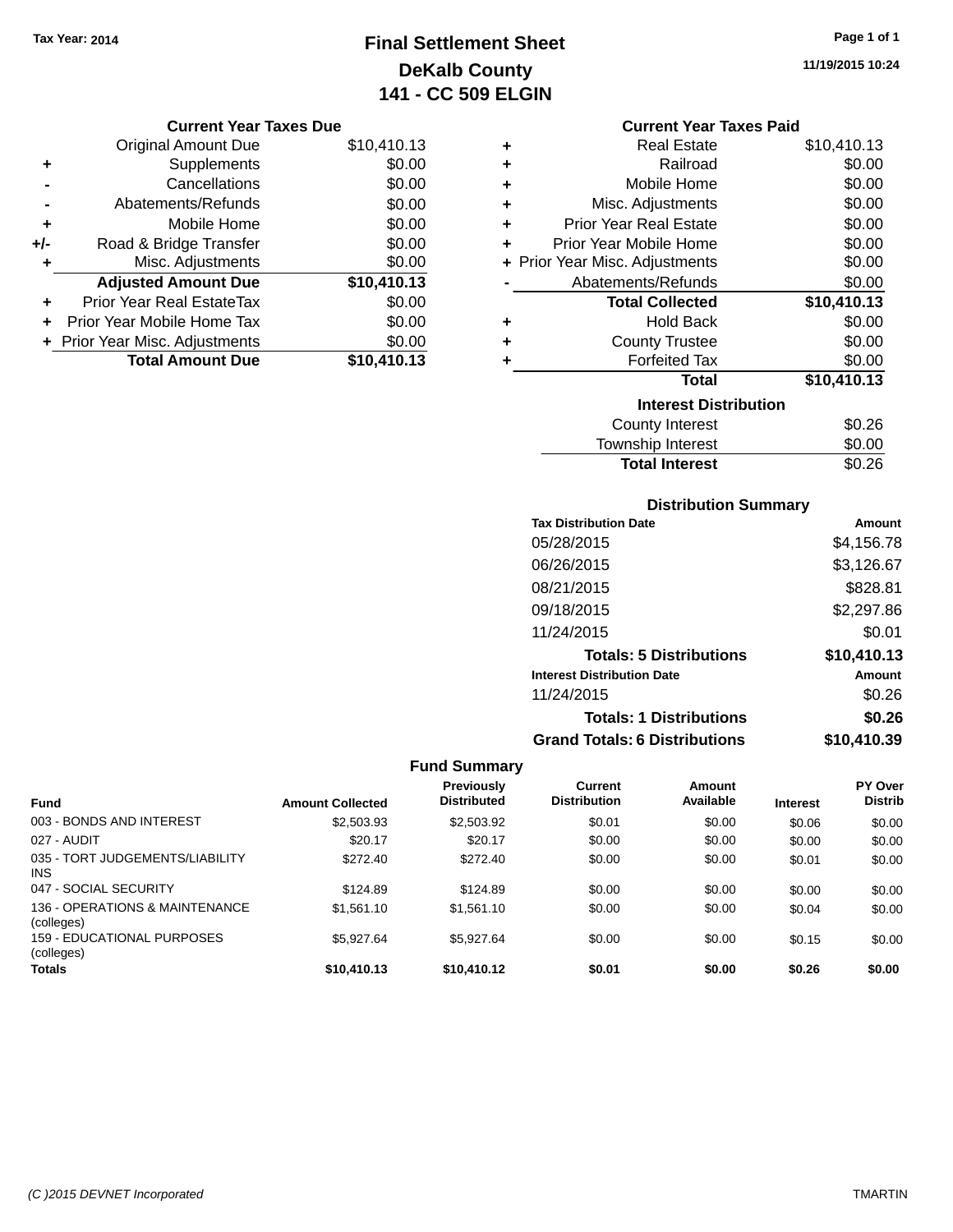# **Final Settlement Sheet Tax Year: 2014 Page 1 of 1 DeKalb County 142 - CC 511 ROCK VALLEY**

**11/19/2015 10:24**

### **Current Year Taxes Paid**

|     | <b>Current Year Taxes Due</b>  |            |
|-----|--------------------------------|------------|
|     | <b>Original Amount Due</b>     | \$1,110.98 |
| ٠   | Supplements                    | \$0.00     |
|     | Cancellations                  | \$0.00     |
|     | Abatements/Refunds             | \$0.00     |
| ٠   | Mobile Home                    | \$0.00     |
| +/- | Road & Bridge Transfer         | \$0.00     |
| ٠   | Misc. Adjustments              | \$0.00     |
|     | <b>Adjusted Amount Due</b>     | \$1,110.98 |
| ٠   | Prior Year Real EstateTax      | \$0.00     |
| ÷   | Prior Year Mobile Home Tax     | \$0.00     |
|     | + Prior Year Misc. Adjustments | \$0.00     |
|     | <b>Total Amount Due</b>        | \$1.110.98 |

| ٠ | Real Estate                    | \$1,110.98 |  |  |  |  |
|---|--------------------------------|------------|--|--|--|--|
| ÷ | Railroad                       | \$0.00     |  |  |  |  |
| ٠ | Mobile Home                    | \$0.00     |  |  |  |  |
| ÷ | Misc. Adjustments              | \$0.00     |  |  |  |  |
| ÷ | <b>Prior Year Real Estate</b>  | \$0.00     |  |  |  |  |
| ٠ | Prior Year Mobile Home         | \$0.00     |  |  |  |  |
|   | + Prior Year Misc. Adjustments | \$0.00     |  |  |  |  |
|   | Abatements/Refunds             | \$0.00     |  |  |  |  |
|   | <b>Total Collected</b>         | \$1,110.98 |  |  |  |  |
| ٠ | <b>Hold Back</b>               | \$0.00     |  |  |  |  |
| ٠ | <b>County Trustee</b>          | \$0.00     |  |  |  |  |
| ٠ | <b>Forfeited Tax</b>           | \$0.00     |  |  |  |  |
|   | <b>Total</b>                   | \$1,110.98 |  |  |  |  |
|   | <b>Interest Distribution</b>   |            |  |  |  |  |
|   | <b>County Interest</b>         | \$0.03     |  |  |  |  |
|   | <b>Township Interest</b>       | \$0.00     |  |  |  |  |
|   | <b>Total Interest</b>          | \$0.03     |  |  |  |  |

### **Distribution Summary**

| <b>Tax Distribution Date</b>         | Amount     |
|--------------------------------------|------------|
| 06/26/2015                           | \$691.16   |
| 09/18/2015                           | \$184.59   |
| 11/24/2015                           | \$235.23   |
| <b>Totals: 3 Distributions</b>       | \$1,110.98 |
| <b>Interest Distribution Date</b>    | Amount     |
| 11/24/2015                           | \$0.03     |
| <b>Totals: 1 Distributions</b>       | \$0.03     |
| <b>Grand Totals: 4 Distributions</b> | \$1,111.01 |

| <b>Fund Summary</b>                           |                         |                                         |                                       |                     |                 |                           |
|-----------------------------------------------|-------------------------|-----------------------------------------|---------------------------------------|---------------------|-----------------|---------------------------|
| <b>Fund</b>                                   | <b>Amount Collected</b> | <b>Previously</b><br><b>Distributed</b> | <b>Current</b><br><b>Distribution</b> | Amount<br>Available | <b>Interest</b> | PY Over<br><b>Distrib</b> |
| 003 - BONDS AND INTEREST                      | \$335.85                | \$264.74                                | \$71.11                               | \$0.00              | \$0.02          | \$0.00                    |
| 027 - AUDIT                                   | \$2.59                  | \$2.04                                  | \$0.55                                | \$0.00              | \$0.00          | \$0.00                    |
| 035 - TORT JUDGEMENTS/LIABILITY<br><b>INS</b> | \$134.57                | \$106.08                                | \$28.49                               | \$0.00              | \$0.00          | \$0.00                    |
| 047 - SOCIAL SECURITY                         | \$24.34                 | \$19.18                                 | \$5.16                                | \$0.00              | \$0.00          | \$0.00                    |
| 136 - OPERATIONS & MAINTENANCE<br>(colleges)  | \$90.92                 | \$71.67                                 | \$19.25                               | \$0.00              | \$0.00          | \$0.00                    |
| 141 - HLTH, SFTY/HANDICAP<br>ACCESS/ENERGY    | \$0.00                  | \$0.00                                  | \$0.00                                | \$0.00              | \$0.00          | \$0.00                    |
| 159 - EDUCATIONAL PURPOSES<br>(colleges)      | \$522.71                | \$412.04                                | \$110.67                              | \$0.00              | \$0.01          | \$0.00                    |
| <b>Totals</b>                                 | \$1.110.98              | \$875.75                                | \$235.23                              | \$0.00              | \$0.03          | \$0.00                    |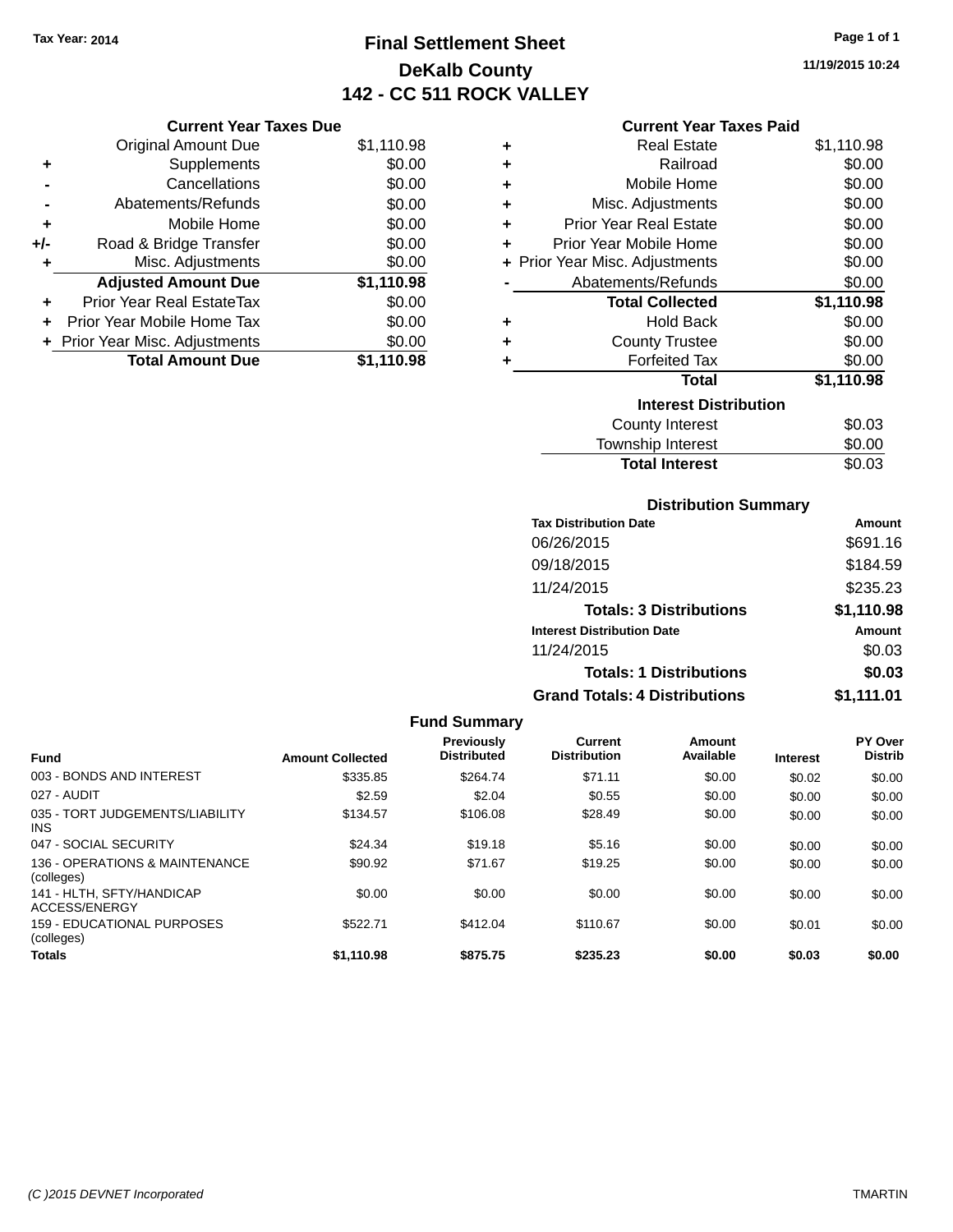**Current Year Taxes Due** Original Amount Due \$6,826.09

**Adjusted Amount Due \$6,826.09**

Total Amount Due \$6,826.09

**+** Supplements \$0.00 **-** Cancellations \$0.00 **-** Abatements/Refunds \$0.00 **+** Mobile Home \$0.00 **+/-** Road & Bridge Transfer \$0.00 **+** Misc. Adjustments \$0.00

**+** Prior Year Real EstateTax \$0.00 **+** Prior Year Mobile Home Tax \$0.00 **+ Prior Year Misc. Adjustments**  $$0.00$ 

# **Final Settlement Sheet Tax Year: 2014 Page 1 of 1 DeKalb County 143 - CC 513 ILLINOIS VALLEY**

**11/19/2015 10:24**

### **Current Year Taxes Paid**

| ٠ | <b>Real Estate</b>             | \$6,380.81 |
|---|--------------------------------|------------|
| ٠ | Railroad                       | \$445.28   |
| ٠ | Mobile Home                    | \$0.00     |
| ٠ | Misc. Adjustments              | \$0.00     |
| ٠ | <b>Prior Year Real Estate</b>  | \$0.00     |
| ÷ | Prior Year Mobile Home         | \$0.00     |
|   | + Prior Year Misc. Adjustments | \$0.00     |
|   | Abatements/Refunds             | \$0.00     |
|   | <b>Total Collected</b>         | \$6,826.09 |
| ÷ | <b>Hold Back</b>               | \$0.00     |
| ÷ | <b>County Trustee</b>          | \$0.00     |
| ٠ | <b>Forfeited Tax</b>           | \$0.00     |
|   | <b>Total</b>                   | \$6,826.09 |
|   | <b>Interest Distribution</b>   |            |
|   | <b>County Interest</b>         | \$0.17     |
|   | <b>Township Interest</b>       | \$0.00     |

Total Interest \$0.17

| <b>Distribution Summary</b>          |            |
|--------------------------------------|------------|
| <b>Tax Distribution Date</b>         | Amount     |
| 05/28/2015                           | \$1,022.16 |
| 06/26/2015                           | \$2,793.47 |
| 08/21/2015                           | \$250.13   |
| 09/18/2015                           | \$2,760.33 |
| <b>Totals: 4 Distributions</b>       | \$6,826.09 |
| <b>Interest Distribution Date</b>    | Amount     |
| 11/24/2015                           | \$0.17     |
| <b>Totals: 1 Distributions</b>       | \$0.17     |
| <b>Grand Totals: 5 Distributions</b> | \$6,826.26 |

| <b>Fund</b>                                      | <b>Amount Collected</b> | <b>Previously</b><br><b>Distributed</b> | <b>Current</b><br><b>Distribution</b> | Amount<br>Available | <b>Interest</b> | PY Over<br><b>Distrib</b> |
|--------------------------------------------------|-------------------------|-----------------------------------------|---------------------------------------|---------------------|-----------------|---------------------------|
| 003 - BONDS AND INTEREST                         | \$787.71                | \$787.71                                | \$0.00                                | \$0.00              | \$0.03          | \$0.00                    |
| 027 - AUDIT                                      | \$23.17                 | \$23.17                                 | \$0.00                                | \$0.00              | \$0.00          | \$0.00                    |
| 047 - SOCIAL SECURITY                            | \$166.22                | \$166.22                                | \$0.00                                | \$0.00              | \$0.00          | \$0.00                    |
| 136 - OPERATIONS & MAINTENANCE<br>(colleges)     | \$735.49                | \$735.49                                | \$0.00                                | \$0.00              | \$0.02          | \$0.00                    |
| 141 - HLTH, SFTY/HANDICAP<br>ACCESS/ENERGY       | \$919.36                | \$919.36                                | \$0.00                                | \$0.00              | \$0.02          | \$0.00                    |
| 149 - STATEWIDE AVERAGE<br><b>ADDITIONAL TAX</b> | \$1,803.79              | \$1,803.79                              | \$0.00                                | \$0.00              | \$0.04          | \$0.00                    |
| 159 - EDUCATIONAL PURPOSES<br>(colleges)         | \$2,390.35              | \$2,390.35                              | \$0.00                                | \$0.00              | \$0.06          | \$0.00                    |
| <b>Totals</b>                                    | \$6,826.09              | \$6,826,09                              | \$0.00                                | \$0.00              | \$0.17          | \$0.00                    |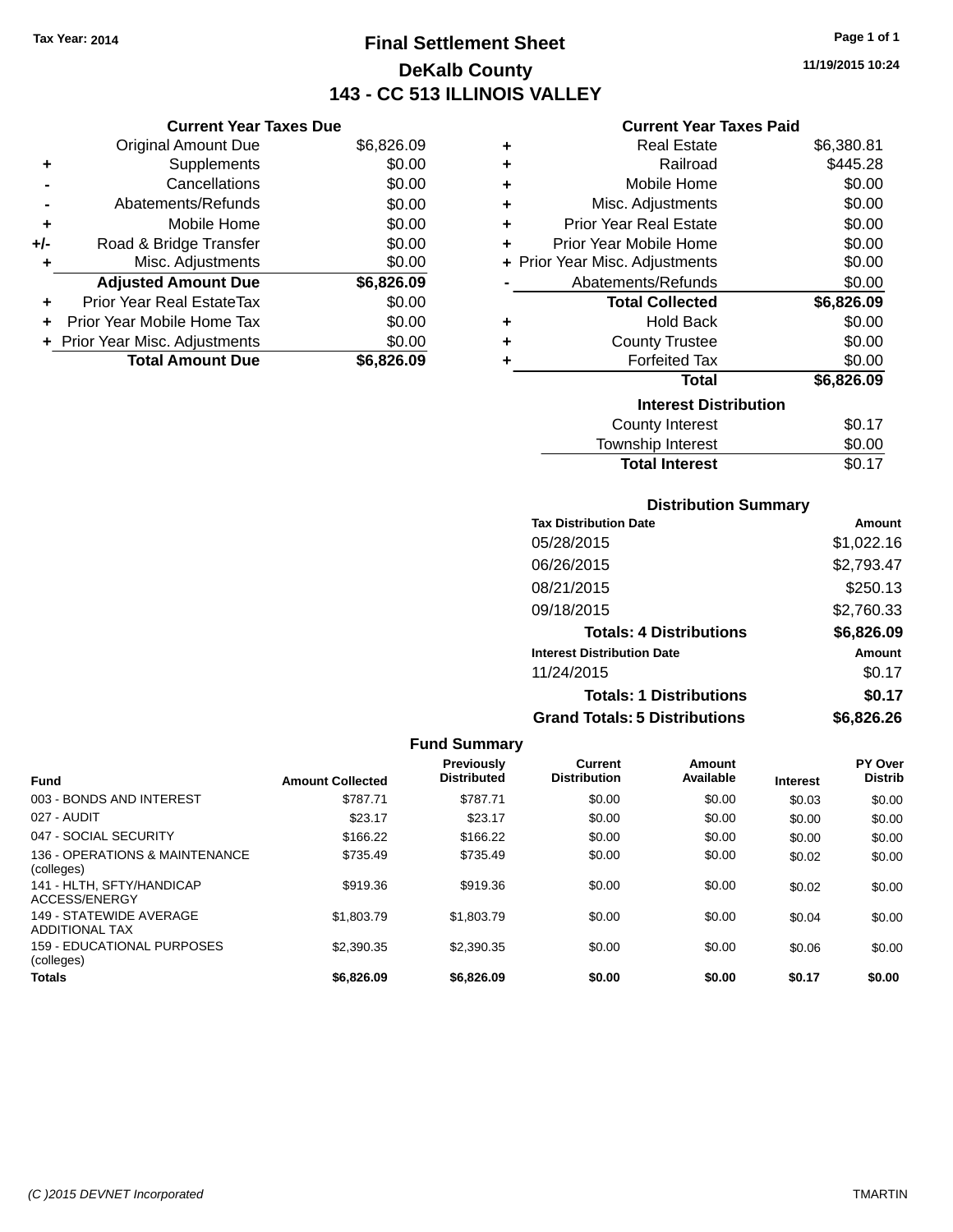**Current Year Taxes Due** Original Amount Due \$1,703,264.47

**Adjusted Amount Due \$1,701,769.09**

**Total Amount Due \$1,701,914.54**

**+** Supplements \$0.00 **-** Cancellations \$2,362.46 **-** Abatements/Refunds \$1.45 **+** Mobile Home \$548.51 **+/-** Road & Bridge Transfer \$0.00<br>**+** Misc. Adjustments \$320.02

**+** Prior Year Real EstateTax \$123.75 **+** Prior Year Mobile Home Tax \$0.00 **+** Prior Year Misc. Adjustments \$21.70

**+** Misc. Adjustments

# **Final Settlement Sheet Tax Year: 2014 Page 1 of 2 DeKalb County 144 - CC 516 WAUBONSEE**

**11/19/2015 10:24**

| ٠ | <b>Real Estate</b>             | \$1,680,813.55 |
|---|--------------------------------|----------------|
| ٠ | Railroad                       | \$17,245.84    |
| ٠ | Mobile Home                    | \$545.54       |
| ٠ | Misc. Adjustments              | \$320.02       |
| ٠ | <b>Prior Year Real Estate</b>  | \$123.75       |
| ٠ | Prior Year Mobile Home         | \$0.00         |
|   | + Prior Year Misc. Adjustments | \$21.70        |
|   | Abatements/Refunds             | \$1.45         |
|   | <b>Total Collected</b>         | \$1,699,068.95 |
| ٠ | <b>Hold Back</b>               | \$0.00         |
| ٠ | <b>County Trustee</b>          | \$1,968.73     |
| ٠ | <b>Forfeited Tax</b>           | \$876.86       |
|   | <b>Total</b>                   | \$1,701,914.54 |
|   | <b>Interest Distribution</b>   |                |
|   | <b>County Interest</b>         | \$43.00        |
|   |                                |                |

| <b>Total Interest</b> | \$43.00 |
|-----------------------|---------|
| Township Interest     | \$0.00  |
| County Interest       | \$43.00 |

### **Distribution Summary**

| <b>Tax Distribution Date</b>         | Amount         |
|--------------------------------------|----------------|
| 05/28/2015                           | \$189,886.95   |
| 06/26/2015                           | \$734,844.32   |
| 07/24/2015                           | \$18,488.18    |
| 08/21/2015                           | \$109,417.94   |
| 09/18/2015                           | \$593,145.39   |
| 11/24/2015                           | \$53,286.17    |
| <b>Totals: 6 Distributions</b>       | \$1,699,068.95 |
| <b>Interest Distribution Date</b>    | Amount         |
| 11/24/2015                           | \$43.00        |
| <b>Totals: 1 Distributions</b>       | \$43.00        |
| <b>Grand Totals: 7 Distributions</b> | \$1,699,111.95 |

### **Fund Summary**

| <b>Fund</b>                                   | <b>Amount Collected</b> | <b>Previously</b><br><b>Distributed</b> | Current<br><b>Distribution</b> | Amount<br>Available | <b>Interest</b> | <b>PY Over</b><br><b>Distrib</b> |
|-----------------------------------------------|-------------------------|-----------------------------------------|--------------------------------|---------------------|-----------------|----------------------------------|
| 003 - BONDS AND INTEREST                      | \$257.660.41            | \$249.579.71                            | \$8,080.70                     | \$0.00              | \$6.52          | \$0.00                           |
| 027 - AUDIT                                   | \$2.811.97              | \$2,723,76                              | \$88.21                        | \$0.00              | \$0.07          | \$0.00                           |
| 035 - TORT JUDGEMENTS/LIABILITY<br><b>INS</b> | \$38.793.15             | \$37.576.52                             | \$1,216,63                     | \$0.00              | \$0.98          | \$0.00                           |
| 136 - OPERATIONS & MAINTENANCE<br>(colleges)  | \$248,432.76            | \$240.641.41                            | \$7.791.35                     | \$0.00              | \$6.29          | \$0.00                           |
| 159 - EDUCATIONAL PURPOSES<br>(colleges)      | \$1.151.370.66          | \$1.115.261.38                          | \$36,109.28                    | \$0.00              | \$29.14         | \$0.00                           |
| <b>Totals</b>                                 | \$1,699,068.95          | \$1.645.782.78                          | \$53.286.17                    | \$0.00              | \$43.00         | \$0.00                           |

| Year Source                              | <b>Account Type</b>                        | <b>Amount Adjustment Description</b>                    |
|------------------------------------------|--------------------------------------------|---------------------------------------------------------|
| 2013 MH - Mobile Home Back Tax Collected |                                            | \$2.95 ANGELINI REDEMPTION 19-25-477-011-0006O by TBA   |
| 2013 MH - Mobile Home Back Tax Collected |                                            | \$3.56 WARD REDEMPTION 19-25-477-011-0019O by TBA       |
| 2013 MH - Mobile Home Back Tax Collected |                                            | \$3.16 DICKINSON REDEMPTION 19-25-477-011-0031O by TBA  |
| 2013 RE - Real Estate Back Tax Collected |                                            | \$12.03 TRUSTEE SALE 19-25-252-014 by TBA               |
|                                          | 2014 RE - Real Estate Paymt In Lieu of Tax | \$54.42 HOUSING AUTHORITY SUNSET VIEW APARTMENTS by TBA |
| 2014 RE - Real Estate Back Tax Collected |                                            | \$107.35 DOBSON REDEMPTION 19-26-481-012 by TBA         |
| 2014 RE - Real Estate Back Tax Collected |                                            | \$37.13 PETERSON REDEMPTION 19-35-231-002 by TBA        |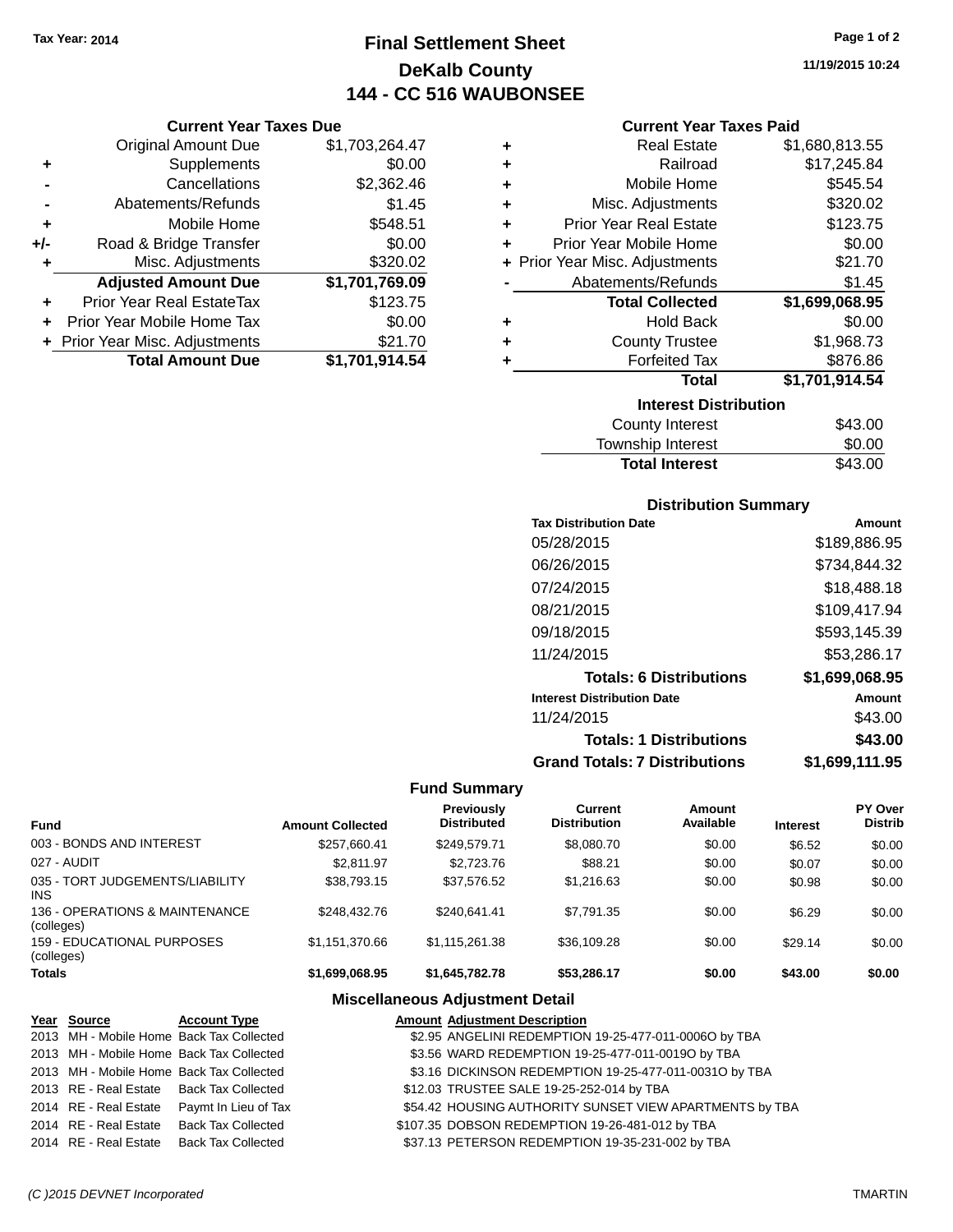## **Final Settlement Sheet Tax Year: 2014 Page 2 of 2 DeKalb County**

#### **11/19/2015 10:24**

## **Miscellaneous Adjustment Detail**

**Totals \$341.72 8 entries**

**Year Source Account Type Amount Adjustment Description** \$121.12 PETERSON REDEMPTION 19-35-230-007 by TBA

#### **Abatement Detail**

\$1.45 PTAB INTEREST REFUND 19-27-427-021 by TBA

**Year Source Account Type Amount Adjustment Description**<br>2014 RE - Real Estate RE Abatement \$1.45 PTAB INTEREST REFUN **Totals \$1.45 1 entries**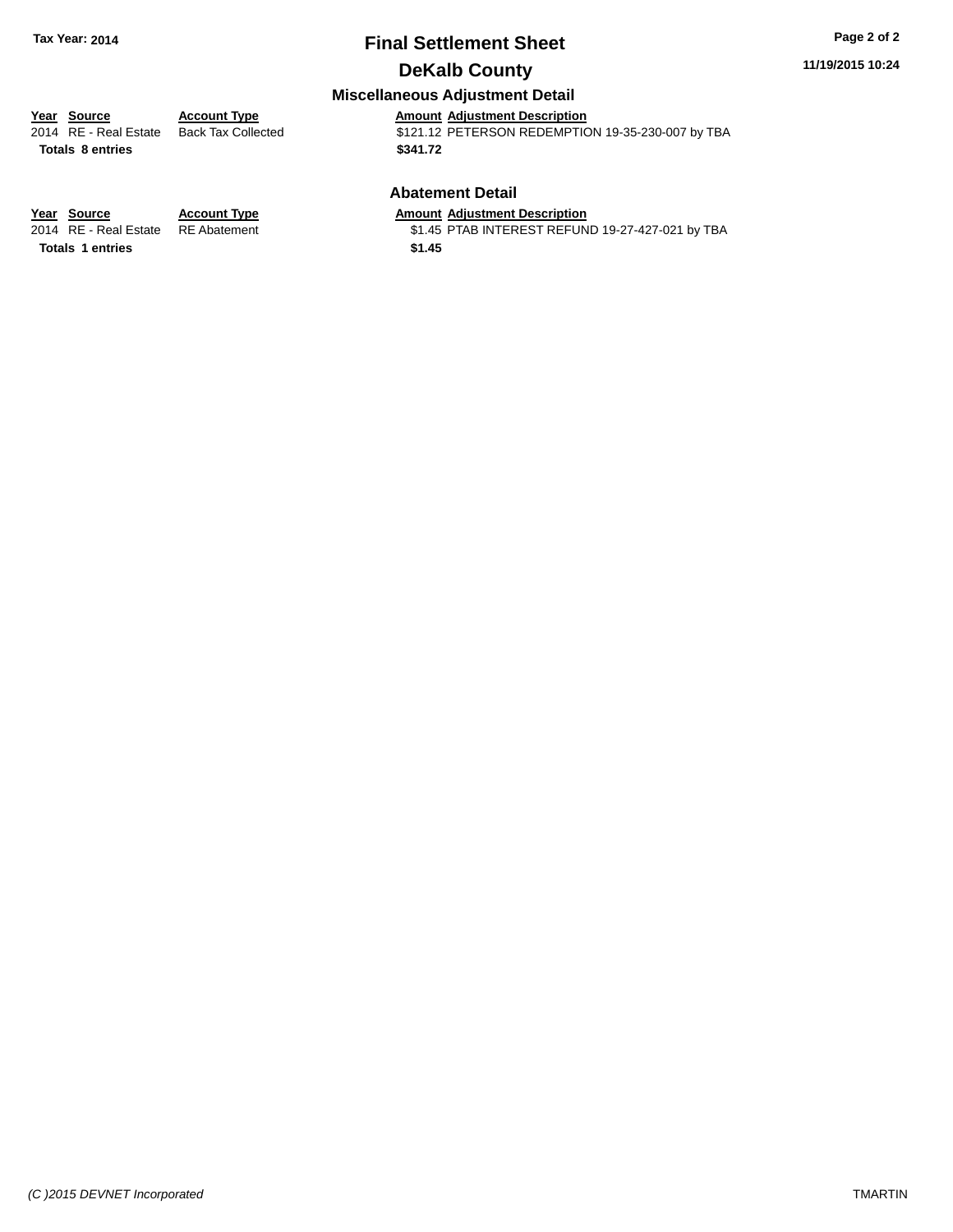**Current Year Taxes Due** Original Amount Due \$10,031,144.06

**Adjusted Amount Due \$9,994,940.17**

**Total Amount Due \$9,994,411.30**

**+** Supplements \$284.94 **-** Cancellations \$46,157.28 **-** Abatements/Refunds \$20.41 **+** Mobile Home \$3,605.73 **+/-** Road & Bridge Transfer \$0.00<br> **+** Misc. Adjustments \$6,083.13

**+** Prior Year Real EstateTax (\$1,359.51) **+** Prior Year Mobile Home Tax \$10.90 **+ Prior Year Misc. Adjustments \$819.74** 

**+** Misc. Adjustments

# **Final Settlement Sheet Tax Year: 2014 Page 1 of 2 DeKalb County 145 - CC 523 KISHWAUKEE**

**11/19/2015 10:24**

### **Current Year Taxes Paid**

| ÷ | <b>Real Estate</b>             | \$9,903,541.98 |  |  |  |
|---|--------------------------------|----------------|--|--|--|
| ٠ | Railroad                       | \$75,413.10    |  |  |  |
| ٠ | Mobile Home                    | \$3,555.51     |  |  |  |
| ÷ | Misc. Adjustments              | \$6,083.13     |  |  |  |
| ٠ | <b>Prior Year Real Estate</b>  | (\$1,359.51)   |  |  |  |
| ٠ | Prior Year Mobile Home         | \$10.90        |  |  |  |
|   | + Prior Year Misc. Adjustments | \$819.74       |  |  |  |
|   | Abatements/Refunds             | \$20.41        |  |  |  |
|   | <b>Total Collected</b>         | \$9,988,044.44 |  |  |  |
| ٠ | <b>Hold Back</b>               | \$0.00         |  |  |  |
| ٠ | <b>County Trustee</b>          | \$6,155.27     |  |  |  |
|   | <b>Forfeited Tax</b>           | \$211.59       |  |  |  |
|   | Total                          | \$9,994,411.30 |  |  |  |
|   | <b>Interest Distribution</b>   |                |  |  |  |
|   | <b>County Interest</b>         | \$252.75       |  |  |  |

| Township Interest     | \$0.00   |
|-----------------------|----------|
| <b>Total Interest</b> | \$252.75 |

### **Distribution Summary**

| <b>Tax Distribution Date</b>         | Amount         |
|--------------------------------------|----------------|
| 05/28/2015                           | \$899,873.96   |
| 06/26/2015                           | \$4,344,345.56 |
| 07/24/2015                           | \$94,803.86    |
| 08/21/2015                           | \$626,489.22   |
| 09/18/2015                           | \$3,763,853.81 |
| 11/24/2015                           | \$258,678.03   |
| <b>Totals: 6 Distributions</b>       | \$9,988,044.44 |
| <b>Interest Distribution Date</b>    | Amount         |
| 11/24/2015                           | \$252.75       |
| <b>Totals: 1 Distributions</b>       | \$252.75       |
| <b>Grand Totals: 7 Distributions</b> | \$9,988,297.19 |

### **Fund Summary**

| <b>Fund</b>                                   | <b>Amount Collected</b> | Previously<br><b>Distributed</b> | Current<br><b>Distribution</b> | Amount<br>Available | <b>Interest</b> | PY Over<br><b>Distrib</b> |
|-----------------------------------------------|-------------------------|----------------------------------|--------------------------------|---------------------|-----------------|---------------------------|
| 003 - BONDS AND INTEREST                      | \$3,290,551.25          | \$3,205,330.05                   | \$85,221.20                    | \$0.00              | \$83.27         | \$0.00                    |
| 027 - AUDIT                                   | \$57,770.86             | \$56,274.69                      | \$1.496.17                     | \$0.00              | \$1.46          | \$0.00                    |
| 035 - TORT JUDGEMENTS/LIABILITY<br><b>INS</b> | \$955.136.71            | \$930.399.85                     | \$24,736.86                    | \$0.00              | \$24.17         | \$0.00                    |
| 047 - SOCIAL SECURITY                         | \$182.841.15            | \$178,105.78                     | \$4.735.37                     | \$0.00              | \$4.63          | \$0.00                    |
| 136 - OPERATIONS & MAINTENANCE<br>(colleges)  | \$1.051.611.23          | \$1.024.375.79                   | \$27.235.44                    | \$0.00              | \$26.61         | \$0.00                    |
| 141 - HLTH/SFTY/HANDICAP<br>ACCESS/ENERGY     | \$594.228.72            | \$578.838.92                     | \$15,389.80                    | \$0.00              | \$15.04         | \$0.00                    |
| 159 - EDUCATIONAL PURPOSES<br>(colleges)      | \$3,855,904.52          | \$3,756,041.33                   | \$99.863.19                    | \$0.00              | \$97.57         | \$0.00                    |
| <b>Totals</b>                                 | \$9,988,044.44          | \$9,729,366.41                   | \$258,678.03                   | \$0.00              | \$252.75        | \$0.00                    |

| Year Source           | <b>Account Type</b>                      | <b>Amount Adjustment Description</b>                         |
|-----------------------|------------------------------------------|--------------------------------------------------------------|
|                       | 2013 RE - Real Estate Back Tax Collected | \$2.21 SUMMIT ENCLAVE REDEMPTION 08-13-323-013 by TBA        |
| 2013 RE - Real Estate | <b>Back Tax Collected</b>                | \$69.95 MARSH REDEMPTION 03-31-231-008 by TBA                |
| 2013 RE - Real Estate | Back Tax Collected                       | \$80.72 ABCXYZ LIVING TR REDEMPTION 03-31-235-006 by TBA     |
| 2013 RE - Real Estate | <b>Back Tax Collected</b>                | \$22.41 SIDDIQUI REDEMPTION 08-15-329-012 by TBA             |
| 2013 RE - Real Estate | <b>Back Tax Collected</b>                | \$75.59 RIVERMIST UNIT 5 LLC REDEMPTION 08-02-401-006 by TBA |
|                       | 2013 RE - Real Estate Back Tax Collected | \$75.59 RIVERMIST UNIT 5 LLC REDEMPTION 08-02-401-007 by TBA |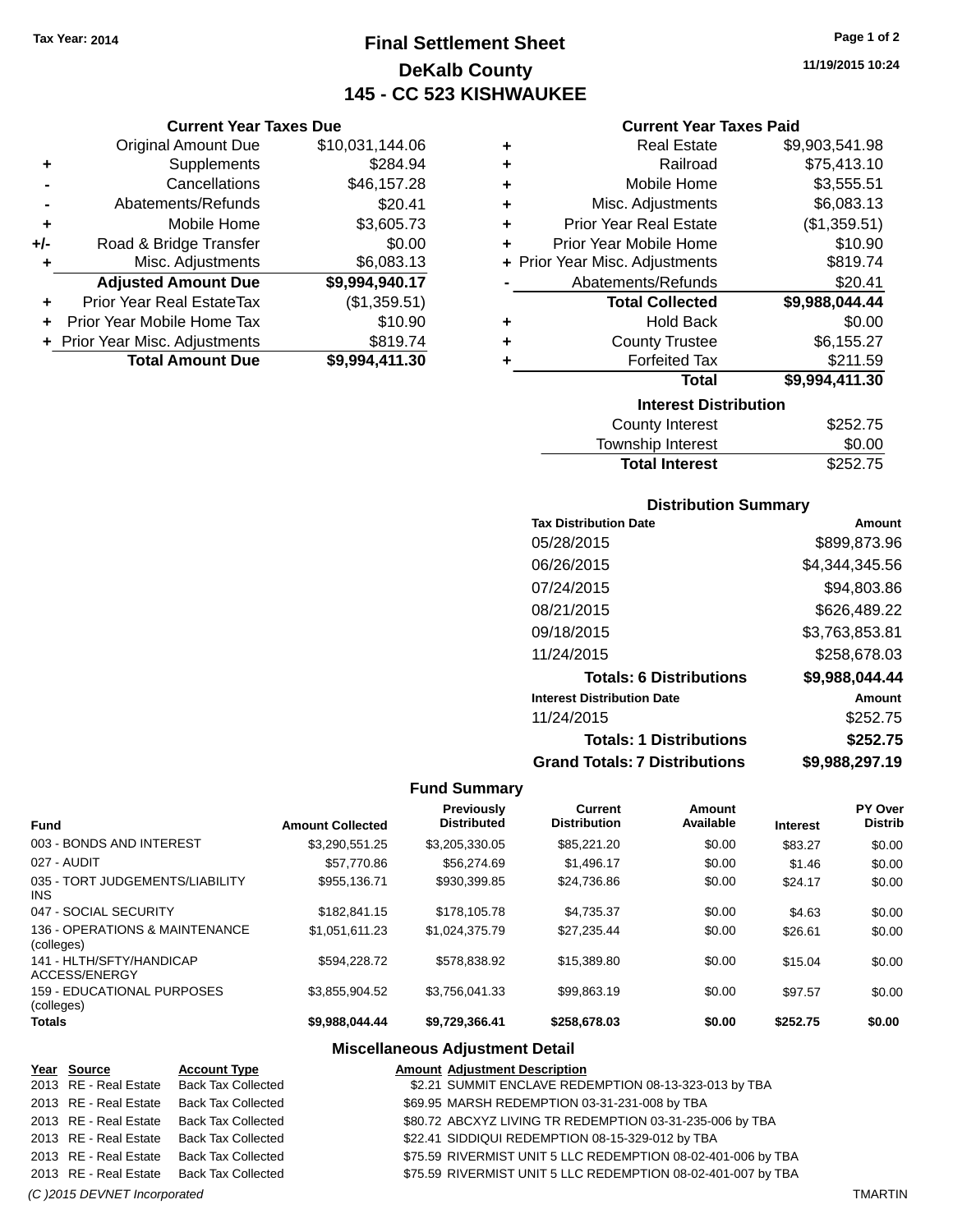## **Final Settlement Sheet Tax Year: 2014 Page 2 of 2 DeKalb County Miscellaneous Adjustment Detail**

| Year Source                              | <b>Account Type</b>                      |            | <b>Amount Adjustment Description</b> |
|------------------------------------------|------------------------------------------|------------|--------------------------------------|
| 2013 RE - Real Estate                    | <b>Back Tax Collected</b>                |            | \$75.59 RIVERMIST UNIT 5 LLC         |
| 2013 RE - Real Estate                    | <b>Back Tax Collected</b>                |            | \$75.59 RIVERMIST UNIT 5 LLC         |
| 2013 RE - Real Estate                    | <b>Back Tax Collected</b>                |            | \$75.59 RIVERMIST UNIT 5 LLC         |
| 2013 RE - Real Estate                    | <b>Back Tax Collected</b>                |            | \$75.59 RIVERMIST UNIT 5 LLC         |
| 2013 RE - Real Estate                    | <b>Back Tax Collected</b>                |            | \$53.66 STALEY REDEMPTION (          |
| 2013 RE - Real Estate                    | <b>Back Tax Collected</b>                |            | \$50.03 STALEY REDEMPTION (          |
| 2013 RE - Real Estate                    | <b>Back Tax Collected</b>                |            | \$21.47 ORIX WILKINSON 2009          |
| 2013 RE - Real Estate                    | <b>Back Tax Collected</b>                |            | \$21.60 ORIX WILKINSON 2010          |
| 2013 RE - Real Estate                    | <b>Back Tax Collected</b>                |            | \$22.51 ORIX WILKINSON 2011          |
| 2013 RE - Real Estate                    | <b>Back Tax Collected</b>                |            | \$9.57 TRUSTEE SALE 08-14-2          |
| 2014 RE - Real Estate                    | <b>Back Tax Collected</b>                |            | \$11.23 TRUSTEE SALE 08-27-2         |
| 2014 RE - Real Estate                    | <b>Back Tax Collected</b>                |            | \$434.06 SYCAMORE MEADOWS            |
|                                          | 2014 MH - Mobile Home Back Tax Collected |            | \$2.59 GUEVARA REDEMPTIOI            |
| 2014 RE - Real Estate                    | <b>Back Tax Collected</b>                |            | \$11.23 TRUSTEE SALE 08-27-2         |
| 2014 RE - Real Estate                    | Paymt In Lieu of Tax                     |            | \$807.71 HOUSING AUTHORITY b         |
| 2014 RE - Real Estate                    | Paymt In Lieu of Tax                     |            | \$636.90 HOUSING AUTHORITY b         |
| 2014 RE - Real Estate                    | Paymt In Lieu of Tax                     |            | \$73.83 HOUSING AUTHORITY \$         |
| 2014 RE - Real Estate                    | <b>Back Tax Collected</b>                |            | \$184.98 RICHWOOD GROUP RE           |
| 2014 RE - Real Estate                    | <b>Back Tax Collected</b>                |            | \$42.20 AMCORE BANK REDEM            |
| 2014 RE - Real Estate                    | Paymt In Lieu of Tax                     |            | \$807.71 HOUSING AUTHORITY b         |
| 2014 RE - Real Estate                    | Paymt In Lieu of Tax                     |            | \$636.90 HOUSING AUTHORITY b         |
| 2014 RE - Real Estate                    | <b>Back Tax Collected</b>                |            | \$17.16 TRUSTEE SALE 06-20-2         |
| 2014 RE - Real Estate                    | <b>Back Tax Collected</b>                |            | \$37.05 TRUSTEE SALE 06-20-2         |
| 2014 MH - Mobile Home Back Tax Collected |                                          |            | \$3.37 MORENO REDEMPTION             |
| 2014 MH - Mobile Home Back Tax Collected |                                          |            | \$6.11 SAUL REDEMPTION 08-           |
| 2014 RE - Real Estate                    | <b>Back Tax Collected</b>                |            | \$14.26 TRUSTEE SALE 03-30-1         |
| 2014 RE - Real Estate                    | <b>Back Tax Collected</b>                |            | \$127.54 TRUSTEE SALE 03-30-1        |
| 2014 RE - Real Estate                    | <b>Back Tax Collected</b>                |            | \$238.86 TRUSTEE SALE 06-21-4        |
| 2014 RE - Real Estate                    | <b>Back Tax Collected</b>                |            | \$489.12 TRUSTEE SALE 06-21-4        |
| 2014 RE - Real Estate                    | <b>Back Tax Collected</b>                |            | \$309.79 TRUSTEE SALE 06-22-3        |
| 2014 RE - Real Estate                    | <b>Back Tax Collected</b>                |            | \$623.67 TRUSTEE SALE 08-14-4        |
| 2014 RE - Real Estate                    | <b>Back Tax Collected</b>                |            | \$70.36 TRUSTEE SALE 08-27-2         |
| 2014 RE - Real Estate                    | <b>Back Tax Collected</b>                |            | \$489.75 TRUSTEE SALE 13-35-2        |
| 2014 RE - Real Estate                    | <b>Back Tax Collected</b>                |            | \$12.56 TRUSTEE SALE 09-28-1         |
| 2014 RE - Real Estate                    | <b>Back Tax Collected</b>                |            | \$4.85 TRUSTEE SALE 09-20-2          |
| 2014 RE - Real Estate                    | <b>Back Tax Collected</b>                |            | \$1.41 TRUSTEE SALE 09-21-1          |
| <b>Totals 42 entries</b>                 |                                          | \$6,902.87 |                                      |

| te | <b>Back Tax Collec</b> |
|----|------------------------|
| te | <b>Back Tax Collec</b> |
| te | <b>Back Tax Collec</b> |
| te | <b>Back Tax Collec</b> |
| te | <b>Back Tax Collec</b> |
| te | <b>Back Tax Collec</b> |
| te | <b>Back Tax Collec</b> |
| te | <b>Back Tax Colled</b> |
| te | Back Tax Collec        |
| te | <b>Back Tax Collec</b> |
| te | <b>Back Tax Collec</b> |
|    |                        |
|    | <b>Account Type</b>    |
| te | <b>RE</b> Abatement    |
| te | <b>RE Abatement</b>    |
| te | <b>RE</b> Abatement    |
| te | <b>RE</b> Abatement    |
| te | <b>RE</b> Abatement    |
| te | <b>RE</b> Abatement    |
| tΑ | RF Ahatement           |

**Totals \$20.41 10 entries**

| Account Type        |
|---------------------|
| RE Abatement        |
| RE Abatement        |
| <b>RE</b> Abatement |
| RF Abatement        |
| RF Abatement        |
| RF Abatement        |
| RF Abatement        |
| RF Abatement        |
| RE Abatement        |
| <b>DE</b> Ahatamant |

| 2013 RE - Real Estate | <b>Back Tax Collected</b>                | \$75.59 RIVERMIST UNIT 5 LLC REDEMPTION 08-02-401-009 by TBA |
|-----------------------|------------------------------------------|--------------------------------------------------------------|
| 2013 RE - Real Estate | <b>Back Tax Collected</b>                | \$75.59 RIVERMIST UNIT 5 LLC REDEMPTION 08-02-401-010 by TBA |
| 2013 RE - Real Estate | <b>Back Tax Collected</b>                | \$75.59 RIVERMIST UNIT 5 LLC REDEMPTION 08-02-425-010 by TBA |
| 2013 RE - Real Estate | <b>Back Tax Collected</b>                | \$75.59 RIVERMIST UNIT 5 LLC REDEMPTION 08-02-425-012 by TBA |
| 2013 RE - Real Estate | <b>Back Tax Collected</b>                | \$53.66 STALEY REDEMPTION 09-29-251-051 by TBA               |
| 2013 RE - Real Estate | <b>Back Tax Collected</b>                | \$50.03 STALEY REDEMPTION 09-29-251-050 by TBA               |
| 2013 RE - Real Estate | <b>Back Tax Collected</b>                | \$21.47 ORIX WILKINSON 2009 TAX 08-12-377-001 by TBA         |
| 2013 RE - Real Estate | <b>Back Tax Collected</b>                | \$21.60 ORIX WILKINSON 2010 TAX 08-12-377-001 by TBA         |
| 2013 RE - Real Estate | <b>Back Tax Collected</b>                | \$22.51 ORIX WILKINSON 2011 TAX 08-12-377-001 by TBA         |
| 2013 RE - Real Estate | <b>Back Tax Collected</b>                | \$9.57 TRUSTEE SALE 08-14-207-024 by TBA                     |
| 2014 RE - Real Estate | <b>Back Tax Collected</b>                | \$11.23 TRUSTEE SALE 08-27-279-029 by TBA                    |
| 2014 RE - Real Estate | <b>Back Tax Collected</b>                | \$434.06 SYCAMORE MEADOWS REDEMPTION 06-22-331-006 by TBA    |
|                       | 2014 MH - Mobile Home Back Tax Collected | \$2.59 GUEVARA REDEMPTION 09-29-400-016 00620 by TBA         |
| 2014 RE - Real Estate | <b>Back Tax Collected</b>                | \$11.23 TRUSTEE SALE 08-27-279-027 by TBA                    |
| 2014 RE - Real Estate | Paymt In Lieu of Tax                     | \$807.71 HOUSING AUTHORITY by TBA                            |
| 2014 RE - Real Estate | Paymt In Lieu of Tax                     | \$636.90 HOUSING AUTHORITY by TBA                            |
| 2014 RE - Real Estate | Paymt In Lieu of Tax                     | \$73.83 HOUSING AUTHORITY SEQUOYA APARTMENTS by TBA          |
| 2014 RE - Real Estate | <b>Back Tax Collected</b>                | \$184.98 RICHWOOD GROUP REDEMPTION 11-03-202-002 by TBA      |
| 2014 RE - Real Estate | <b>Back Tax Collected</b>                | \$42.20 AMCORE BANK REDEMPTION 02-24-476-009 by TBA          |
| 2014 RE - Real Estate | Paymt In Lieu of Tax                     | \$807.71 HOUSING AUTHORITY by TBA                            |
| 2014 RE - Real Estate | Paymt In Lieu of Tax                     | \$636.90 HOUSING AUTHORITY by TBA                            |
| 2014 RE - Real Estate | <b>Back Tax Collected</b>                | \$17.16 TRUSTEE SALE 06-20-280-001 by TBA                    |
| 2014 RE - Real Estate | <b>Back Tax Collected</b>                | \$37.05 TRUSTEE SALE 06-20-276-002 by TBA                    |
|                       | 2014 MH - Mobile Home Back Tax Collected | \$3.37 MORENO REDEMPTION 09-29-400-016-0002O by TBA          |
|                       | 2014 MH - Mobile Home Back Tax Collected | \$6.11 SAUL REDEMPTION 08-01-401-005 2320F by TBA            |
| 2014 RE - Real Estate | <b>Back Tax Collected</b>                | \$14.26 TRUSTEE SALE 03-30-173-023 by TBA                    |
| 2014 RE - Real Estate | <b>Back Tax Collected</b>                | \$127.54 TRUSTEE SALE 03-30-180-017 by TBA                   |
| 2014 RE - Real Estate | <b>Back Tax Collected</b>                | \$238.86 TRUSTEE SALE 06-21-439-008 by TBA                   |
| 2014 RE - Real Estate | <b>Back Tax Collected</b>                | \$489.12 TRUSTEE SALE 06-21-440-008 by TBA                   |
| 2014 RE - Real Estate | <b>Back Tax Collected</b>                | \$309.79 TRUSTEE SALE 06-22-329-004 by TBA                   |
| 2014 RE - Real Estate | <b>Back Tax Collected</b>                | \$623.67 TRUSTEE SALE 08-14-458-029 by TBA                   |
| 2014 RE - Real Estate | <b>Back Tax Collected</b>                | \$70.36 TRUSTEE SALE 08-27-227-031 by TBA                    |
| 2014 RE - Real Estate | <b>Back Tax Collected</b>                | \$489.75 TRUSTEE SALE 13-35-202-017 by TBA                   |
| 2014 RE - Real Estate | <b>Back Tax Collected</b>                | \$12.56 TRUSTEE SALE 09-28-100-008 by TBA                    |
| 2014 RE - Real Estate | <b>Back Tax Collected</b>                | \$4.85 TRUSTEE SALE 09-20-200-010 by TBA                     |
| 2014 RE - Real Estate | <b>Back Tax Collected</b>                | \$1.41 TRUSTEE SALE 09-21-100-001 by TBA                     |

### $$6,902.87$

### **Abatement Detail**

#### **Year Source Account Type Amount Adjustment Description**

2014 RE - Real Estate RE Abatement \$2.99 PTAB INTEREST REFUND 08-28-201-009 by TBA 2014 RE - Real Estate RE Abatement \$3.65 PTAB INTEREST REFUND 09-20-255-020 by TBA 2014 RE - Real Estate RE Abatement \$6.10 PTAB INTEREST REFUND 03-19-461-008 by TBA 2014 RE - Real Estate \$1.74 PTAB INTEREST REFUND 08-13-102-007 by TBA RE Abatement 2014 RE - Real Estate RE Abatement \$2.04 PTAB INTEREST REFUND 08-13-102-008 by TBA 2014 RE - Real Estate RE Abatement \$0.35 PTAB INTEREST REFUND 08-28-251-007 by TBA 2014 RE - Real Estate RE Abatement \$2.77 PTAB INTEREST REFUND 09-20-256-013 by TBA 2014 RE - Real Estate RE Abatement \$0.19 PTAB INTEREST REFUND 08-03-450-023 by TBA 2014 RE - Real Estate RE Abatement \$0.22 PTAB INTEREST REFUND 08-23-130-031 by TBA 2014 RE - Real Estate RE Abatement \$0.36 PTAB INTEREST REFUND 09-20-255-020 by TBA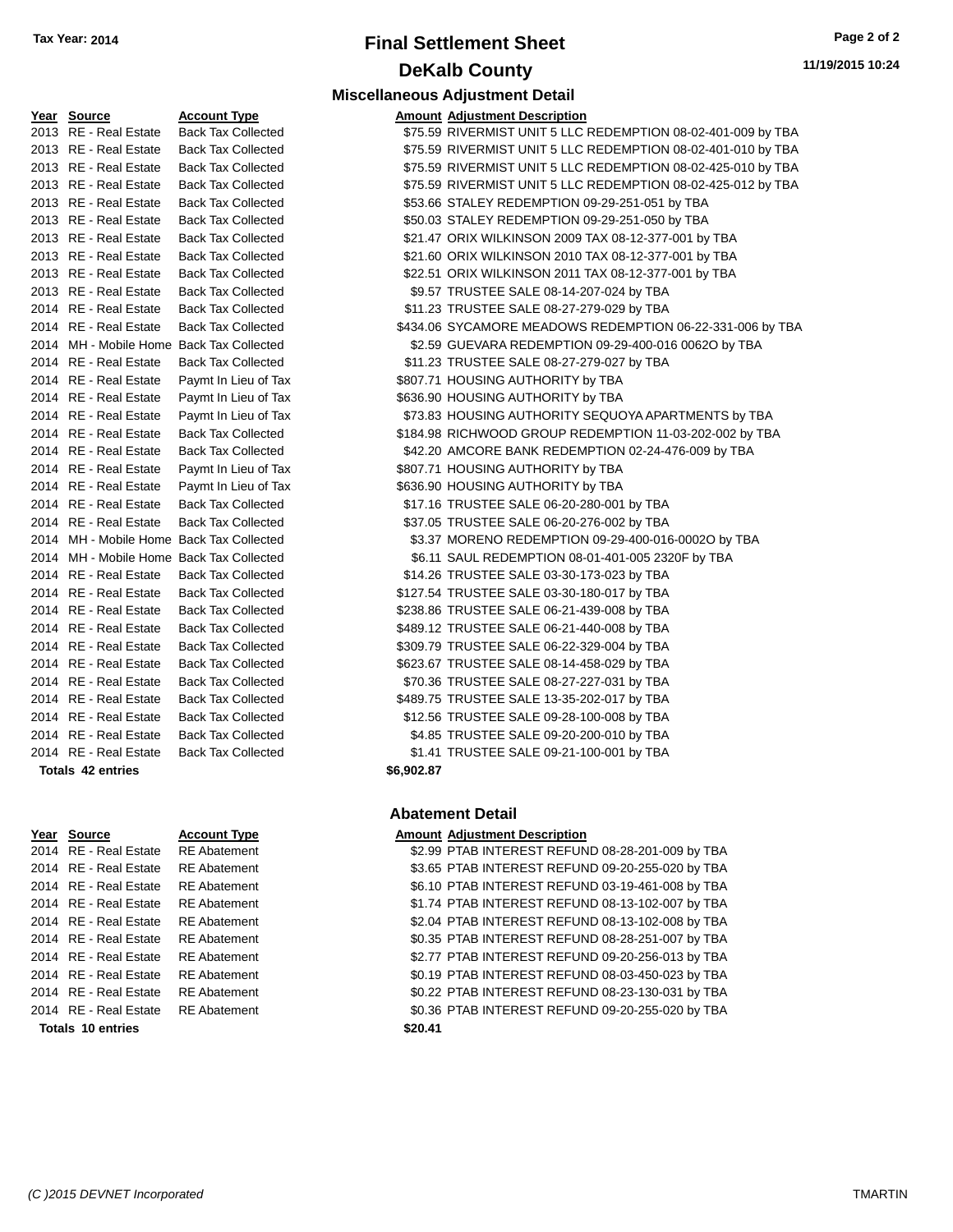**Current Year Taxes Due** Original Amount Due \$678,535.88

**Adjusted Amount Due \$672,985.67**

**Total Amount Due \$672,648.88**

**+** Supplements \$25.26 **-** Cancellations \$6,434.95 **-** Abatements/Refunds \$1.57 **+** Mobile Home \$336.08 **+/-** Road & Bridge Transfer \$0.00 **+** Misc. Adjustments \$524.97

**+** Prior Year Real EstateTax (\$442.49) **+** Prior Year Mobile Home Tax \$0.00 **+ Prior Year Misc. Adjustments \$105.70** 

# **Final Settlement Sheet Tax Year: 2014 Page 1 of 2 DeKalb County 150 - DE KALB SANITARY**

### **Current Year Taxes Paid**

| ٠ | <b>Real Estate</b>             | \$669,685.20 |
|---|--------------------------------|--------------|
| ٠ | Railroad                       | \$2,038.16   |
| ٠ | Mobile Home                    | \$334.05     |
| ٠ | Misc. Adjustments              | \$524.97     |
| ٠ | <b>Prior Year Real Estate</b>  | (\$442.49)   |
| ٠ | Prior Year Mobile Home         | \$0.00       |
|   | + Prior Year Misc. Adjustments | \$105.70     |
|   | Abatements/Refunds             | \$1.57       |
|   | <b>Total Collected</b>         | \$672,244.02 |
| ٠ | <b>Hold Back</b>               | \$0.00       |
| ٠ | <b>County Trustee</b>          | \$381.96     |
| ٠ | <b>Forfeited Tax</b>           | \$22.90      |
|   | <b>Total</b>                   | \$672,648.88 |
|   | <b>Interest Distribution</b>   |              |
|   | <b>County Interest</b>         | \$17.01      |
|   | Township Interact              | ድስ ሰሰ        |

# Township Interest \$0.00 Total Interest \$17.01

### **Distribution Summary**

| <b>Tax Distribution Date</b>         | Amount       |
|--------------------------------------|--------------|
| 05/28/2015                           | \$57,628.01  |
| 06/26/2015                           | \$286,308.24 |
| 07/24/2015                           | \$5,230.18   |
| 08/21/2015                           | \$43,328.60  |
| 09/18/2015                           | \$261.174.03 |
| 11/24/2015                           | \$18.574.96  |
| <b>Totals: 6 Distributions</b>       | \$672,244.02 |
| <b>Interest Distribution Date</b>    | Amount       |
| 11/24/2015                           | \$17.01      |
| <b>Totals: 1 Distributions</b>       | \$17.01      |
| <b>Grand Totals: 7 Distributions</b> | \$672,261.03 |

### **Fund Summary**

| <b>Fund</b>           | <b>Amount Collected</b> | Previously<br><b>Distributed</b> | Current<br><b>Distribution</b> | Amount<br>Available | <b>Interest</b> | PY Over<br><b>Distrib</b> |
|-----------------------|-------------------------|----------------------------------|--------------------------------|---------------------|-----------------|---------------------------|
| 001 - CORPORATE       | \$224.955.71            | \$218,739.91                     | \$6.215.80                     | \$0.00              | \$5.70          | \$0.00                    |
| $005 - I. M. R. F.$   | \$139,217.68            | \$135,370.95                     | \$3,846.73                     | \$0.00              | \$3.52          | \$0.00                    |
| 027 - AUDIT           | \$19,772.04             | \$19,225.69                      | \$546.35                       | \$0.00              | \$0.50          | \$0.00                    |
| 045 - PUBLIC BENEFIT  | \$200,931,06            | \$195,379.06                     | \$5,552.00                     | \$0.00              | \$5.08          | \$0.00                    |
| 047 - SOCIAL SECURITY | \$87.367.53             | \$84.953.45                      | \$2,414.08                     | \$0.00              | \$2.21          | \$0.00                    |
| <b>Totals</b>         | \$672,244.02            | \$653,669.06                     | \$18,574.96                    | \$0.00              | \$17.01         | \$0.00                    |

| Year Source           | <b>Account Type</b>       | <b>Amount Adjustment Description</b>                         |
|-----------------------|---------------------------|--------------------------------------------------------------|
| 2013 RE - Real Estate | <b>Back Tax Collected</b> | \$0.42 SUMMIT ENCLAVE REDEMPTION 08-13-323-013 by TBA        |
| 2013 RE - Real Estate | <b>Back Tax Collected</b> | \$4.28 SIDDIQUI REDEMPTION 08-15-329-012 by TBA              |
| 2013 RE - Real Estate | <b>Back Tax Collected</b> | \$14.44 RIVERMIST UNIT 5 LLC REDEMPTION 08-02-401-006 by TBA |
| 2013 RE - Real Estate | <b>Back Tax Collected</b> | \$14.44 RIVERMIST UNIT 5 LLC REDEMPTION 08-02-401-007 by TBA |
| 2013 RE - Real Estate | <b>Back Tax Collected</b> | \$14.44 RIVERMIST UNIT 5 LLC REDEMPTION 08-02-401-009 by TBA |
| 2013 RE - Real Estate | <b>Back Tax Collected</b> | \$14.44 RIVERMIST UNIT 5 LLC REDEMPTION 08-02-401-010 by TBA |
| 2013 RE - Real Estate | <b>Back Tax Collected</b> | \$14.44 RIVERMIST UNIT 5 LLC REDEMPTION 08-02-425-010 by TBA |
| 2013 RE - Real Estate | <b>Back Tax Collected</b> | \$14.44 RIVERMIST UNIT 5 LLC REDEMPTION 08-02-425-012 by TBA |
| 2013 RE - Real Estate | <b>Back Tax Collected</b> | \$4.10 ORIX WILKINSON 2009 TAX 08-12-377-001 by TBA          |
| 2013 RE - Real Estate | <b>Back Tax Collected</b> | \$4.13 ORIX WILKINSON 2010 TAX 08-12-377-001 by TBA          |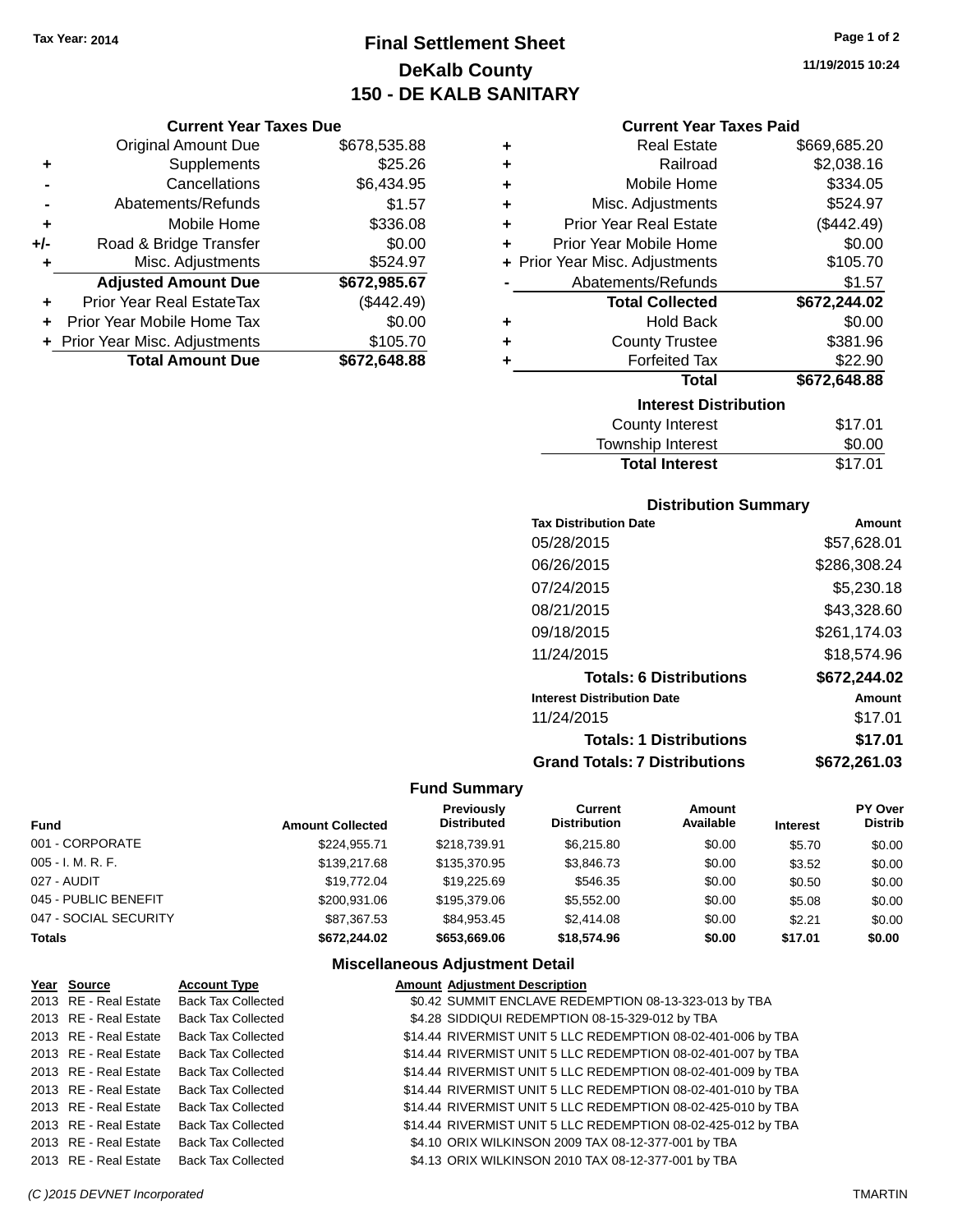**Year Source Account Type** 

## **Final Settlement Sheet Tax Year: 2014 Page 2 of 2 DeKalb County**

#### **11/19/2015 10:24**

#### **Miscellaneous Adjustment Detail**

| <b>Amount Adjustment Description</b> |  |
|--------------------------------------|--|

|      | --------------         | .                            |                                                     |
|------|------------------------|------------------------------|-----------------------------------------------------|
| 2013 | RE.<br>: - Real Estate | <b>Tax Collected</b><br>Back | \$4.30 ORIX WILKINSON 2011 TAX 08-12-377-001 by TBA |

- 2013 RE Real Estate Back Tax Collected \$1.83 TRUSTEE SALE 08-14-207-024 by TBA
- 2014 RE Real Estate Back Tax Collected \$2.34 TRUSTEE SALE 08-27-279-029 by TBA
- 2014 RE Real Estate Back Tax Collected \$2.34 TRUSTEE SALE 08-27-279-027 by TBA
	-
- 2014 RE Real Estate Paymt In Lieu of Tax \$168.47 HOUSING AUTHORITY by TBA
- 2014 RE Real Estate Back Tax Collected \$38.58 RICHWOOD GROUP REDEMPTION 11-03-202-002 by TBA
- 2014 RE Real Estate Paymt In Lieu of Tax S168.47 HOUSING AUTHORITY by TBA
- 2014 RE Real Estate Back Tax Collected \$130.09 TRUSTEE SALE 08-14-458-029 by TBA

2014 RE - Real Estate Back Tax Collected \$14.68 TRUSTEE SALE 08-27-227-031 by TBA

**Totals \$630.67 19 entries**

### **Abatement Detail**

#### **Year Source Account Type Amount Adjustment Description**

2014 RE - Real Estate RE Abatement \$0.62 PTAB INTEREST REFUND 08-28-201-009 by TBA 2014 RE - Real Estate RE Abatement \$0.36 PTAB INTEREST REFUND 08-13-102-007 by TBA 2014 RE - Real Estate RE Abatement \$0.43 PTAB INTEREST REFUND 08-13-102-008 by TBA 2014 RE - Real Estate RE Abatement \$0.07 PTAB INTEREST REFUND 08-28-251-007 by TBA 2014 RE - Real Estate RE Abatement \$0.04 PTAB INTEREST REFUND 08-03-450-023 by TBA 2014 RE - Real Estate RE Abatement \$0.05 PTAB INTEREST REFUND 08-23-130-031 by TBA

#### **Totals \$1.57 6 entries**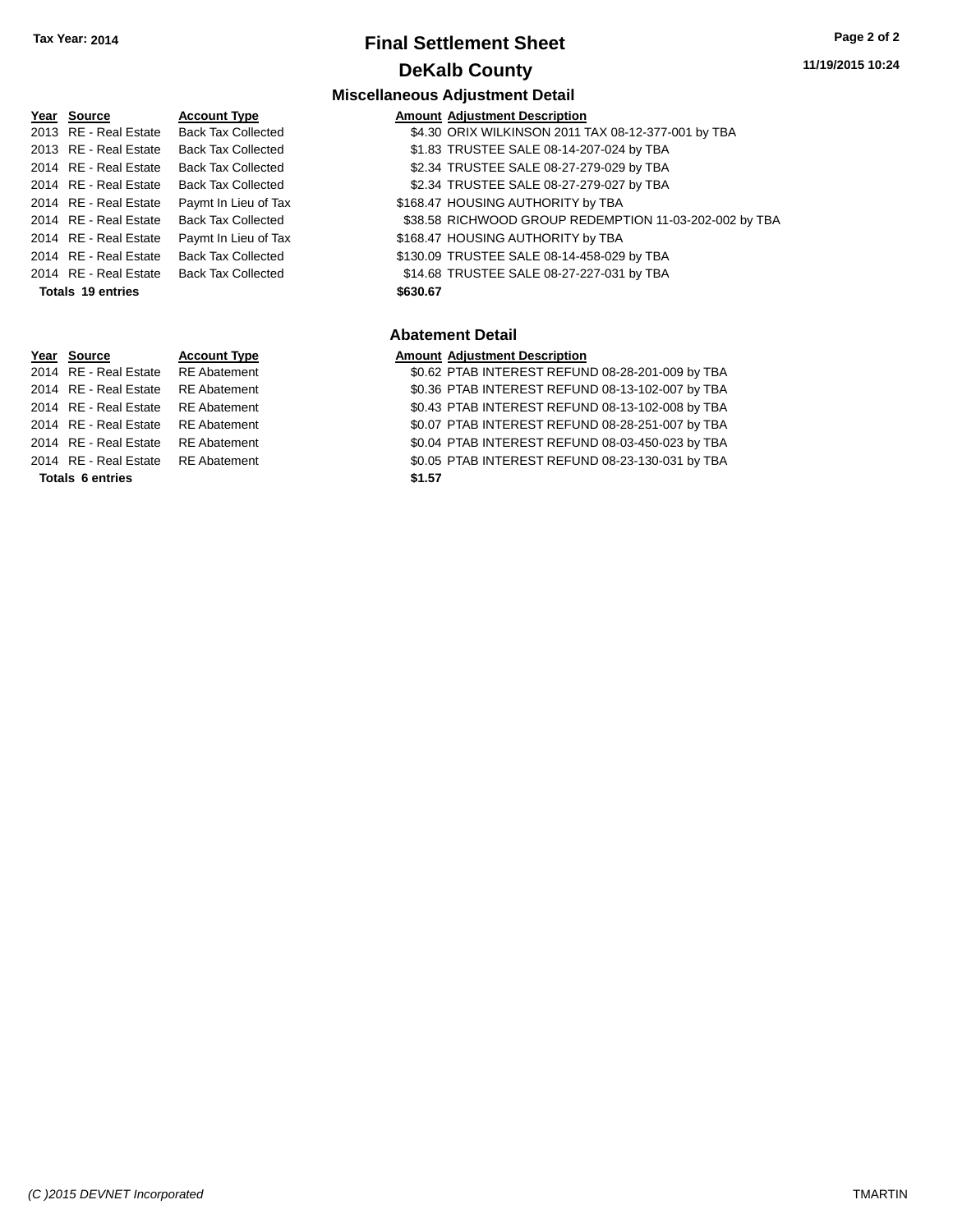# **Final Settlement Sheet Tax Year: 2014 Page 1 of 1 DeKalb County 151 - FAIRDALE STREET LIGHT**

**11/19/2015 10:24**

### **Current Year Taxes Paid**

| ٠ | <b>Real Estate</b>             | \$3,639.97 |
|---|--------------------------------|------------|
| ٠ | Railroad                       | \$0.00     |
| ٠ | Mobile Home                    | \$0.00     |
| ٠ | Misc. Adjustments              | \$0.00     |
| ٠ | <b>Prior Year Real Estate</b>  | \$22.96    |
| ÷ | Prior Year Mobile Home         | \$0.00     |
|   | + Prior Year Misc. Adjustments | \$0.00     |
|   | Abatements/Refunds             | \$0.00     |
|   |                                |            |
|   | <b>Total Collected</b>         | \$3,662.93 |
| ٠ | <b>Hold Back</b>               | \$0.00     |
| ٠ | <b>County Trustee</b>          | \$0.00     |
| ٠ | <b>Forfeited Tax</b>           | \$0.00     |
|   | <b>Total</b>                   | \$3,662.93 |
|   | <b>Interest Distribution</b>   |            |
|   | County Interest                | \$0.09     |

| <b>Distribution Summary</b>          |            |
|--------------------------------------|------------|
| <b>Tax Distribution Date</b>         | Amount     |
| 05/28/2015                           | \$607.69   |
| 06/26/2015                           | \$1,166.78 |
| 07/24/2015                           | \$44.94    |
| 08/21/2015                           | \$369.27   |
| 09/18/2015                           | \$685.11   |
| 11/24/2015                           | \$789.14   |
| <b>Totals: 6 Distributions</b>       | \$3,662.93 |
| <b>Interest Distribution Date</b>    | Amount     |
| 11/24/2015                           | \$0.09     |
| <b>Totals: 1 Distributions</b>       | \$0.09     |
| <b>Grand Totals: 7 Distributions</b> | \$3,663.02 |

Total Interest \$0.09

#### **Fund Summary**

| Fund            | <b>Amount Collected</b> | Previouslv<br><b>Distributed</b> | Current<br><b>Distribution</b> | Amount<br>Available | <b>Interest</b> | <b>PY Over</b><br><b>Distrib</b> |
|-----------------|-------------------------|----------------------------------|--------------------------------|---------------------|-----------------|----------------------------------|
| 001 - CORPORATE | \$3.662.93              | \$2,873.79                       | \$789.14                       | \$0.00              | \$0.09          | \$0.00                           |
| Totals          | \$3,662.93              | \$2,873.79                       | \$789.14                       | \$0.00              | \$0.09          | \$0.00                           |

| <b>Total Amount Due</b> | \$3,662.93 |
|-------------------------|------------|
|                         |            |
|                         |            |
|                         |            |
|                         |            |
|                         |            |
|                         |            |

**Current Year Taxes Due** Original Amount Due \$3,670.70

**Adjusted Amount Due \$3,639.97**

**+** Supplements \$0.00 **-** Cancellations \$30.73 **-** Abatements/Refunds \$0.00 **+** Mobile Home \$0.00 **+/-** Road & Bridge Transfer \$0.00 **+** Misc. Adjustments \$0.00

**+** Prior Year Real EstateTax \$22.96 **+** Prior Year Mobile Home Tax \$0.00 **+ Prior Year Misc. Adjustments**  $$0.00$ 

*(C )2015 DEVNET Incorporated* TMARTIN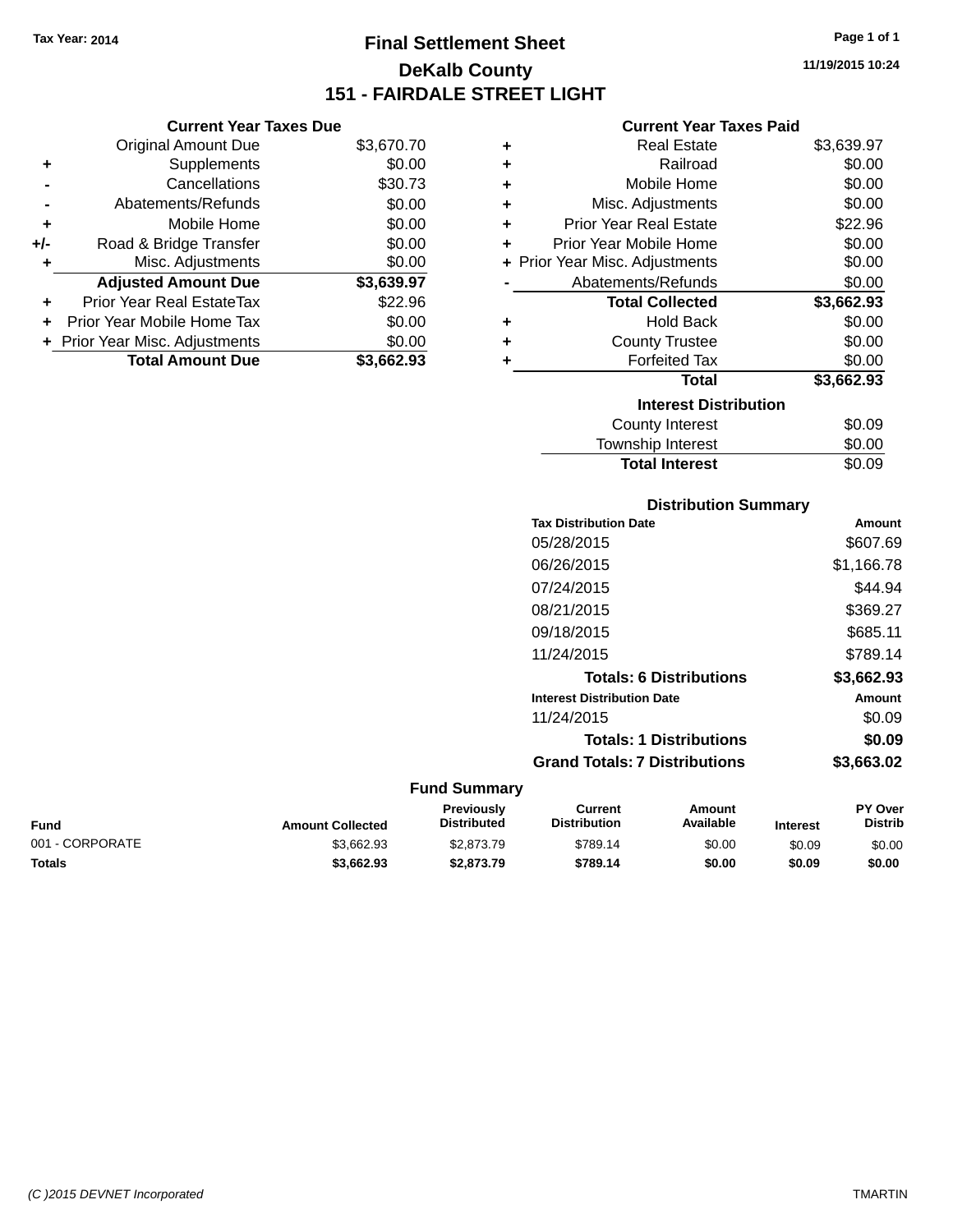**Current Year Taxes Due** Original Amount Due \$24,868.99

**Adjusted Amount Due \$24,854.98**

**Total Amount Due \$24,854.98**

**+** Supplements \$0.00 **-** Cancellations \$26.62 **-** Abatements/Refunds \$0.00 **+** Mobile Home \$0.70 **+/-** Road & Bridge Transfer \$0.00 **+** Misc. Adjustments \$11.91

**+** Prior Year Real EstateTax \$0.00 **+** Prior Year Mobile Home Tax \$0.00 **+** Prior Year Misc. Adjustments  $$0.00$ 

# **Final Settlement Sheet Tax Year: 2014 Page 1 of 1 DeKalb County 152 - AFTON-PIERCE MULTI TWP**

**11/19/2015 10:24**

#### **Current Year Taxes Paid**

| ٠ | <b>Real Estate</b>             | \$24,505.90 |
|---|--------------------------------|-------------|
| ٠ | Railroad                       | \$336.38    |
| ÷ | Mobile Home                    | \$0.70      |
| ٠ | Misc. Adjustments              | \$11.91     |
| ÷ | <b>Prior Year Real Estate</b>  | \$0.00      |
| ٠ | Prior Year Mobile Home         | \$0.00      |
|   | + Prior Year Misc. Adjustments | \$0.00      |
|   | Abatements/Refunds             | \$0.00      |
|   | <b>Total Collected</b>         | \$24,854.89 |
| ٠ | <b>Hold Back</b>               |             |
|   |                                | \$0.00      |
| ٠ | <b>County Trustee</b>          | \$0.09      |
| ÷ | <b>Forfeited Tax</b>           | \$0.00      |
|   | Total                          | \$24,854.98 |
|   | <b>Interest Distribution</b>   |             |
|   | <b>County Interest</b>         | \$0.63      |

## **Distribution Summary Tax Distribution Date Amount** 05/28/2015 \$2,517.61 06/26/2015 \$11,241.96 07/24/2015 \$254.25 08/21/2015 \$985.10

**Total Interest** \$0.63

| 09/18/2015                           | \$9,344.62  |
|--------------------------------------|-------------|
| 11/24/2015                           | \$511.35    |
| <b>Totals: 6 Distributions</b>       | \$24,854.89 |
| <b>Interest Distribution Date</b>    | Amount      |
| 11/24/2015                           | \$0.63      |
| <b>Totals: 1 Distributions</b>       | \$0.63      |
| <b>Grand Totals: 7 Distributions</b> | \$24,855.52 |

#### **Fund Summary**

| <b>Fund</b>                             | <b>Amount Collected</b> | <b>Previously</b><br><b>Distributed</b> | Current<br><b>Distribution</b> | Amount<br>Available | <b>Interest</b> | PY Over<br><b>Distrib</b> |
|-----------------------------------------|-------------------------|-----------------------------------------|--------------------------------|---------------------|-----------------|---------------------------|
| 147 - ASSESSING PURPOSES<br>(multi-twp) | \$24.854.89             | \$24.343.54                             | \$511.35                       | \$0.00              | \$0.63          | \$0.00                    |
| <b>Totals</b>                           | \$24,854.89             | \$24,343,54                             | \$511.35                       | \$0.00              | \$0.63          | \$0.00                    |
| <b>Miscellaneous Adjustment Detail</b>  |                         |                                         |                                |                     |                 |                           |

**Year Source Account Type Amount Adjustment Description** 2014 RE - Real Estate Back Tax Collected \$11.91 RICHWOOD GROUP REDEMPTION 11-03-202-002 by TBA **Totals 1 entries** \$11.91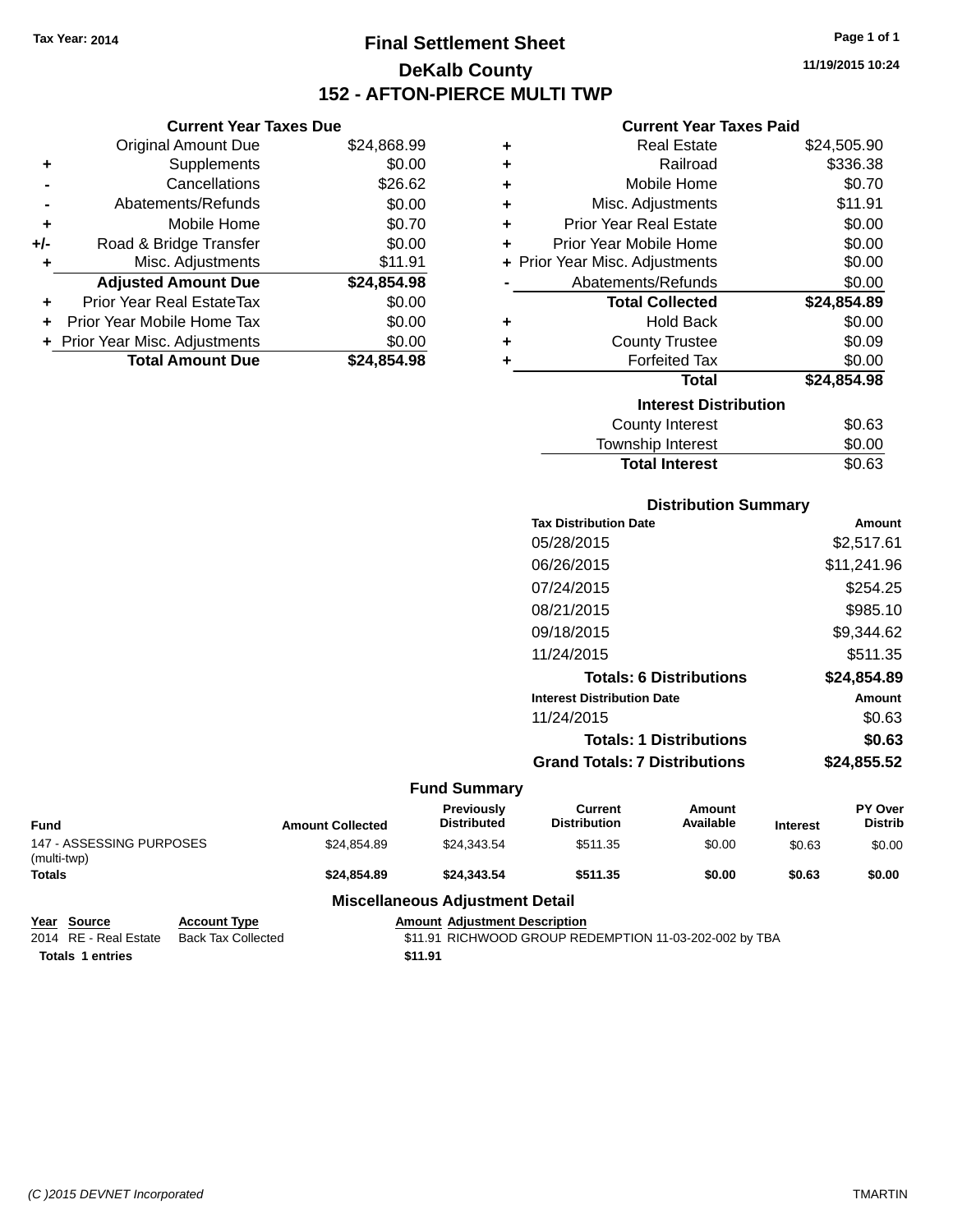# **Final Settlement Sheet Tax Year: 2014 Page 1 of 1 DeKalb County 153 - MILAN-MALTA MULTI-TWP**

**11/19/2015 10:24**

| <b>Current Year Taxes Paid</b> |  |  |  |
|--------------------------------|--|--|--|
|--------------------------------|--|--|--|

| ٠ | <b>Real Estate</b>             | \$12,889.05 |
|---|--------------------------------|-------------|
| ٠ | Railroad                       | \$303.18    |
| ٠ | Mobile Home                    | \$0.00      |
| ٠ | Misc. Adjustments              | \$0.00      |
| ÷ | <b>Prior Year Real Estate</b>  | \$0.00      |
| ÷ | Prior Year Mobile Home         | \$0.00      |
|   | + Prior Year Misc. Adjustments | \$0.00      |
|   | Abatements/Refunds             | \$0.00      |
|   | <b>Total Collected</b>         | \$13,192.23 |
| ٠ | <b>Hold Back</b>               | \$0.00      |
| ÷ | <b>County Trustee</b>          | \$0.00      |
| ٠ | <b>Forfeited Tax</b>           | \$0.00      |
|   | Total                          | \$13,192.23 |
|   | <b>Interest Distribution</b>   |             |
|   | <b>County Interest</b>         | \$0.33      |
|   | Township Interest              | \$0.00      |
|   | <b>Total Interest</b>          | \$0.33      |

| <b>Distribution Summary</b>          |             |
|--------------------------------------|-------------|
| <b>Tax Distribution Date</b>         | Amount      |
| 05/28/2015                           | \$1,190.53  |
| 06/26/2015                           | \$6,184.56  |
| 07/24/2015                           | \$81.01     |
| 08/21/2015                           | \$399.41    |
| 09/18/2015                           | \$5,136.26  |
| 11/24/2015                           | \$200.46    |
| <b>Totals: 6 Distributions</b>       | \$13,192.23 |
| <b>Interest Distribution Date</b>    | Amount      |
| 11/24/2015                           | \$0.33      |
| <b>Totals: 1 Distributions</b>       | \$0.33      |
| <b>Grand Totals: 7 Distributions</b> | \$13,192.56 |

#### **Fund Summary**

| <b>Fund</b>                             | <b>Amount Collected</b> | <b>Previously</b><br><b>Distributed</b> | Current<br><b>Distribution</b> | Amount<br>Available | <b>Interest</b> | <b>PY Over</b><br><b>Distrib</b> |
|-----------------------------------------|-------------------------|-----------------------------------------|--------------------------------|---------------------|-----------------|----------------------------------|
| 147 - ASSESSING PURPOSES<br>(multi-twp) | \$13.192.23             | \$12.991.77                             | \$200.46                       | \$0.00              | \$0.33          | \$0.00                           |
| <b>Totals</b>                           | \$13.192.23             | \$12.991.77                             | \$200.46                       | \$0.00              | \$0.33          | \$0.00                           |

|       |                               | Del<br><b>153 - MILAN</b> |
|-------|-------------------------------|---------------------------|
|       | <b>Current Year Taxes Due</b> |                           |
|       | <b>Original Amount Due</b>    | \$13,213.89               |
|       | Supplements                   | \$0.00                    |
|       | Cancellations                 | \$21.66                   |
|       | Abatements/Refunds            | \$0.00                    |
| ÷     | Mobile Home                   | \$0.00                    |
| $+/-$ | Road & Bridge Transfer        | \$0.00                    |
| ÷     | Misc. Adjustments             | \$0.00                    |

**Adjusted Amount Due \$13,192.23**

**+** Prior Year Real EstateTax \$0.00 **+** Prior Year Mobile Home Tax \$0.00 **+** Prior Year Misc. Adjustments \$0.00<br>Total Amount Due \$13,192.23

**Total Amount Due** 

**+** Misc. Adjustments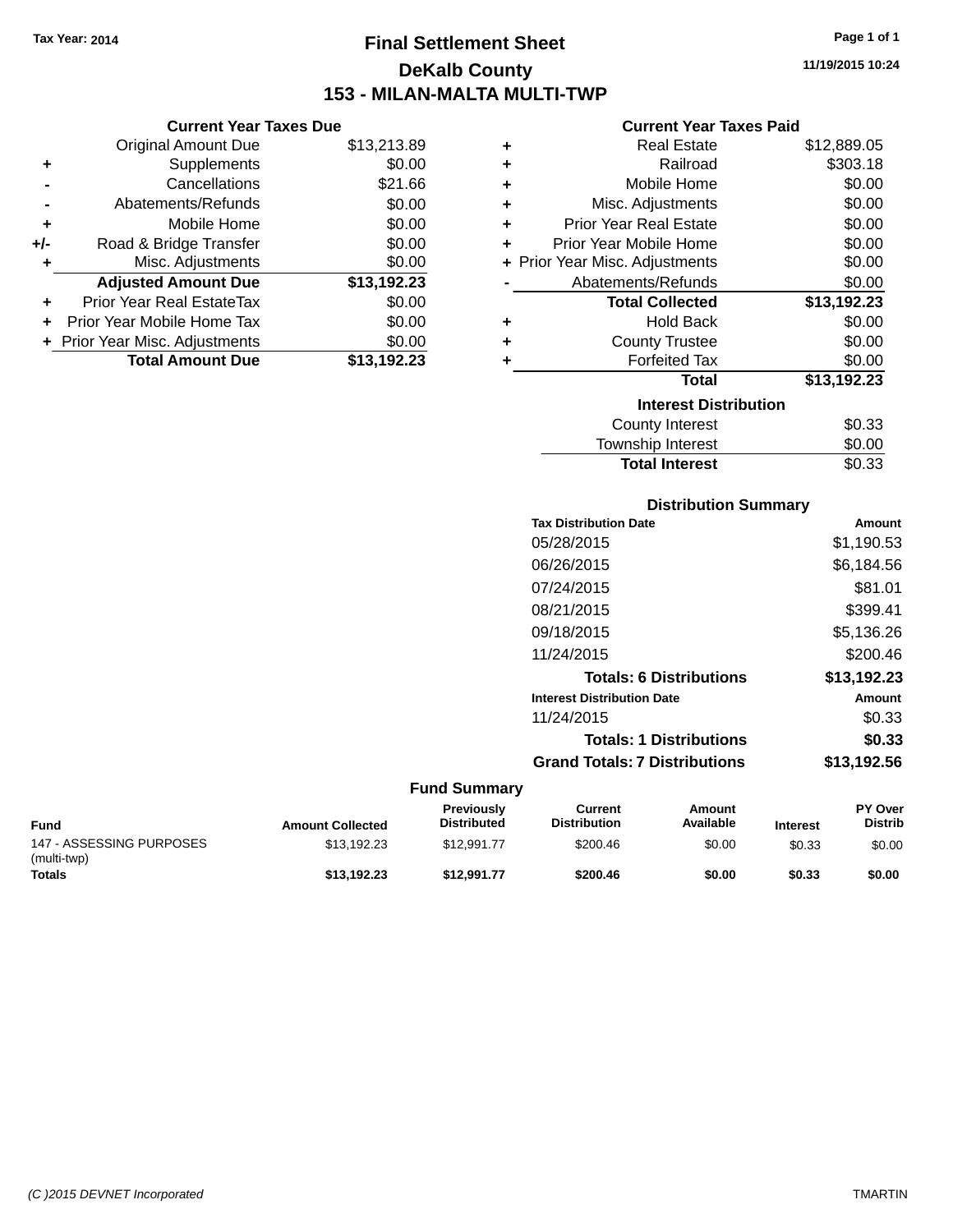# **Final Settlement Sheet Tax Year: 2014 Page 1 of 1 DeKalb County 154 - PAW PAW-SHABBONA MULT TWP**

**11/19/2015 10:24**

### **Current Year Taxes Paid**

|     | <b>Current Year Taxes Due</b>  |             |    |
|-----|--------------------------------|-------------|----|
|     | Original Amount Due            | \$12,826.15 |    |
|     | Supplements                    | \$0.00      |    |
|     | Cancellations                  | \$7.04      |    |
|     | Abatements/Refunds             | \$0.00      |    |
|     | Mobile Home                    | \$0.88      |    |
| +/- | Road & Bridge Transfer         | \$0.00      |    |
|     | Misc. Adjustments              | \$19.21     | ьF |
|     | <b>Adjusted Amount Due</b>     | \$12,839.20 |    |
|     | Prior Year Real EstateTax      | (\$15.78)   |    |
|     | Prior Year Mobile Home Tax     | \$0.00      |    |
|     | + Prior Year Misc. Adjustments | \$0.00      |    |
|     | <b>Total Amount Due</b>        | \$12,823.42 |    |
|     |                                |             |    |

| ٠ | <b>Real Estate</b>             | \$12,297.82 |
|---|--------------------------------|-------------|
| ٠ | Railroad                       | \$511.10    |
| ٠ | Mobile Home                    | \$0.88      |
| ÷ | Misc. Adjustments              | \$19.21     |
| ÷ | <b>Prior Year Real Estate</b>  | (\$15.78)   |
| ÷ | Prior Year Mobile Home         | \$0.00      |
|   | + Prior Year Misc. Adjustments | \$0.00      |
|   | Abatements/Refunds             | \$0.00      |
|   | <b>Total Collected</b>         | \$12,813.23 |
| ٠ | <b>Hold Back</b>               | \$0.00      |
| ÷ | <b>County Trustee</b>          | \$10.19     |
| ٠ | <b>Forfeited Tax</b>           | \$0.00      |
|   | Total                          | \$12,823.42 |
|   | <b>Interest Distribution</b>   |             |
|   | <b>County Interest</b>         | \$0.32      |
|   | <b>Township Interest</b>       | \$0.00      |
|   | <b>Total Interest</b>          | \$0.32      |

| <b>Distribution Summary</b>          |             |
|--------------------------------------|-------------|
| <b>Tax Distribution Date</b>         | Amount      |
| 05/28/2015                           | \$1,032.02  |
| 06/26/2015                           | \$6,034.30  |
| 07/24/2015                           | \$158.49    |
| 08/21/2015                           | \$530.99    |
| 09/18/2015                           | \$4,812.98  |
| 11/24/2015                           | \$244.45    |
| <b>Totals: 6 Distributions</b>       | \$12,813.23 |
| <b>Interest Distribution Date</b>    | Amount      |
| 11/24/2015                           | \$0.32      |
| <b>Totals: 1 Distributions</b>       | \$0.32      |
| <b>Grand Totals: 7 Distributions</b> | \$12,813.55 |

## **Fund Summary**

| Fund                                    | <b>Amount Collected</b> | <b>Previously</b><br><b>Distributed</b> | Current<br><b>Distribution</b> | Amount<br>Available | <b>Interest</b> | PY Over<br><b>Distrib</b> |
|-----------------------------------------|-------------------------|-----------------------------------------|--------------------------------|---------------------|-----------------|---------------------------|
| 147 - ASSESSING PURPOSES<br>(multi-twp) | \$12,813,23             | \$12,568,78                             | \$244.45                       | \$0.00              | \$0.32          | \$0.00                    |
| Totals                                  | \$12,813,23             | \$12,568,78                             | \$244.45                       | \$0.00              | \$0.32          | \$0.00                    |

| Year Source             | <b>Account Type</b>  | <b>Amount Adjustment Description</b>               |
|-------------------------|----------------------|----------------------------------------------------|
| 2014 RE - Real Estate   | Paymt In Lieu of Tax | \$2.52 HOUSING AUTHORITY SEQUOYA APARTMENTS by TBA |
| 2014 RE - Real Estate   | Back Tax Collected   | \$16.69 TRUSTEE SALE 13-35-202-017 by TBA          |
| <b>Totals 2 entries</b> |                      | \$19.21                                            |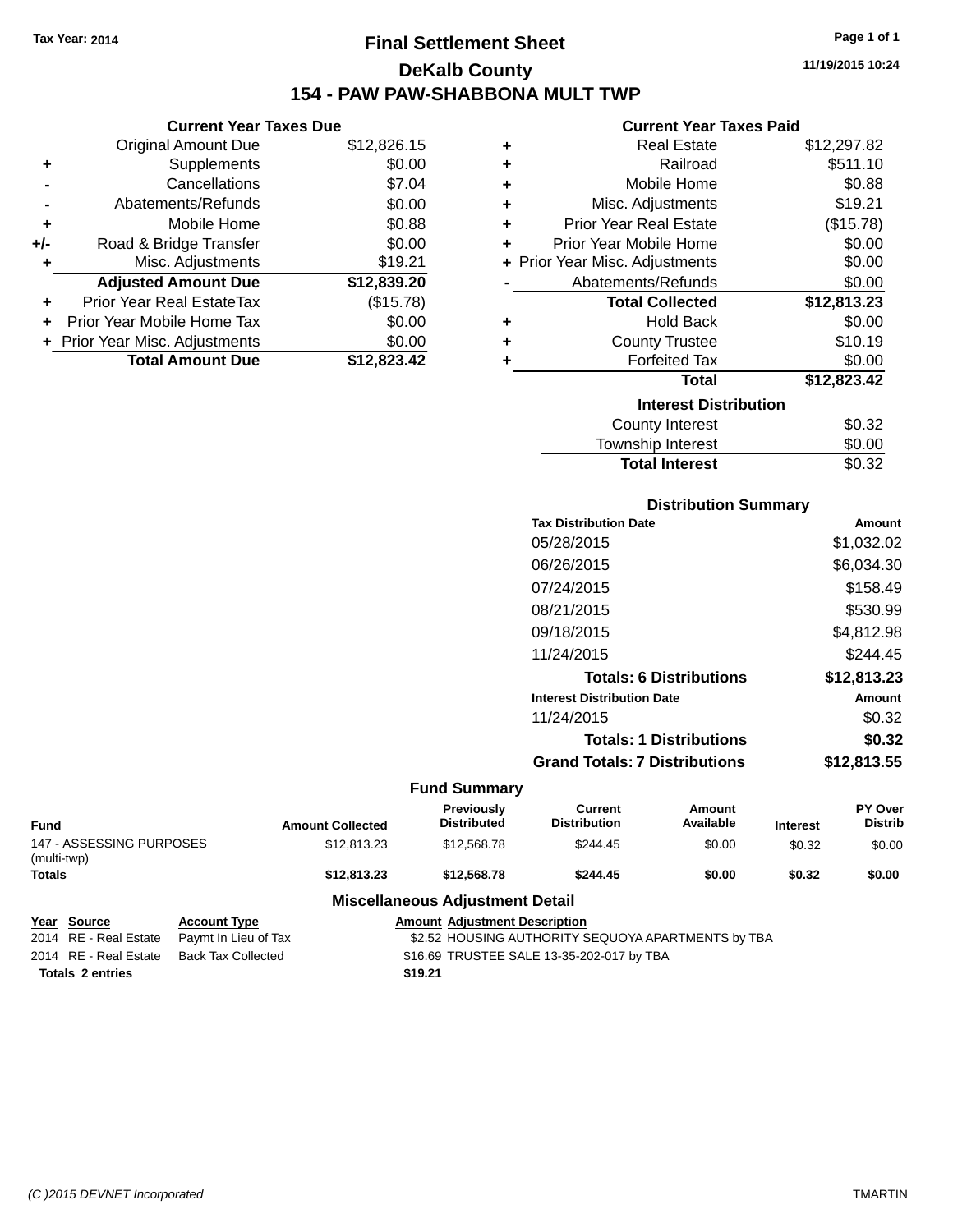**Current Year Taxes Due** Original Amount Due \$11,633.40

**Adjusted Amount Due \$11,617.67**

**Total Amount Due \$11,616.13**

**+** Supplements \$0.00 **-** Cancellations \$16.49 **-** Abatements/Refunds \$0.00 **+** Mobile Home \$0.76 **+/-** Road & Bridge Transfer \$0.00<br> **+** Misc. Adjustments \$0.00

**+** Prior Year Real EstateTax (\$1.54) **+** Prior Year Mobile Home Tax \$0.00 **+ Prior Year Misc. Adjustments**  $$0.00$ 

**+** Misc. Adjustments

# **Final Settlement Sheet Tax Year: 2014 Page 1 of 1 DeKalb County 155 - SOUTH GROVE-MAYFIELD MULT**

**11/19/2015 10:24**

#### **Current Year Taxes Paid**

| ٠ | <b>Real Estate</b>             | \$11,616.91 |
|---|--------------------------------|-------------|
| ٠ | Railroad                       | \$0.00      |
| ٠ | Mobile Home                    | \$0.76      |
| ٠ | Misc. Adjustments              | \$0.00      |
| ٠ | <b>Prior Year Real Estate</b>  | (\$1.54)    |
| ٠ | Prior Year Mobile Home         | \$0.00      |
|   | + Prior Year Misc. Adjustments | \$0.00      |
|   | Abatements/Refunds             | \$0.00      |
|   | <b>Total Collected</b>         | \$11,616.13 |
| ٠ | <b>Hold Back</b>               | \$0.00      |
| ٠ | <b>County Trustee</b>          | \$0.00      |
| ٠ | <b>Forfeited Tax</b>           | \$0.00      |
|   | <b>Total</b>                   | \$11,616.13 |
|   | <b>Interest Distribution</b>   |             |
|   | <b>County Interest</b>         | \$0.29      |
|   | <b>Township Interest</b>       | \$0.00      |

| <b>Distribution Summary</b>          |             |
|--------------------------------------|-------------|
| <b>Tax Distribution Date</b>         | Amount      |
| 05/28/2015                           | \$1,287.10  |
| 06/26/2015                           | \$5,171.22  |
| 07/24/2015                           | \$82.59     |
| 08/21/2015                           | \$469.98    |
| 09/18/2015                           | \$4,447.82  |
| 11/24/2015                           | \$157.42    |
| <b>Totals: 6 Distributions</b>       | \$11,616.13 |
| <b>Interest Distribution Date</b>    | Amount      |
| 11/24/2015                           | \$0.29      |
| <b>Totals: 1 Distributions</b>       | \$0.29      |
| <b>Grand Totals: 7 Distributions</b> | \$11.616.42 |

Total Interest \$0.29

| <b>Fund</b>                             | <b>Amount Collected</b> | <b>Previously</b><br><b>Distributed</b> | Current<br><b>Distribution</b> | Amount<br>Available | <b>Interest</b> | <b>PY Over</b><br><b>Distrib</b> |
|-----------------------------------------|-------------------------|-----------------------------------------|--------------------------------|---------------------|-----------------|----------------------------------|
| 147 - ASSESSING PURPOSES<br>(multi-twp) | \$11,616.13             | \$11.458.71                             | \$157.42                       | \$0.00              | \$0.29          | \$0.00                           |
| <b>Totals</b>                           | \$11,616,13             | \$11,458,71                             | \$157.42                       | \$0.00              | \$0.29          | \$0.00                           |

| Page 1 of |  |
|-----------|--|
|           |  |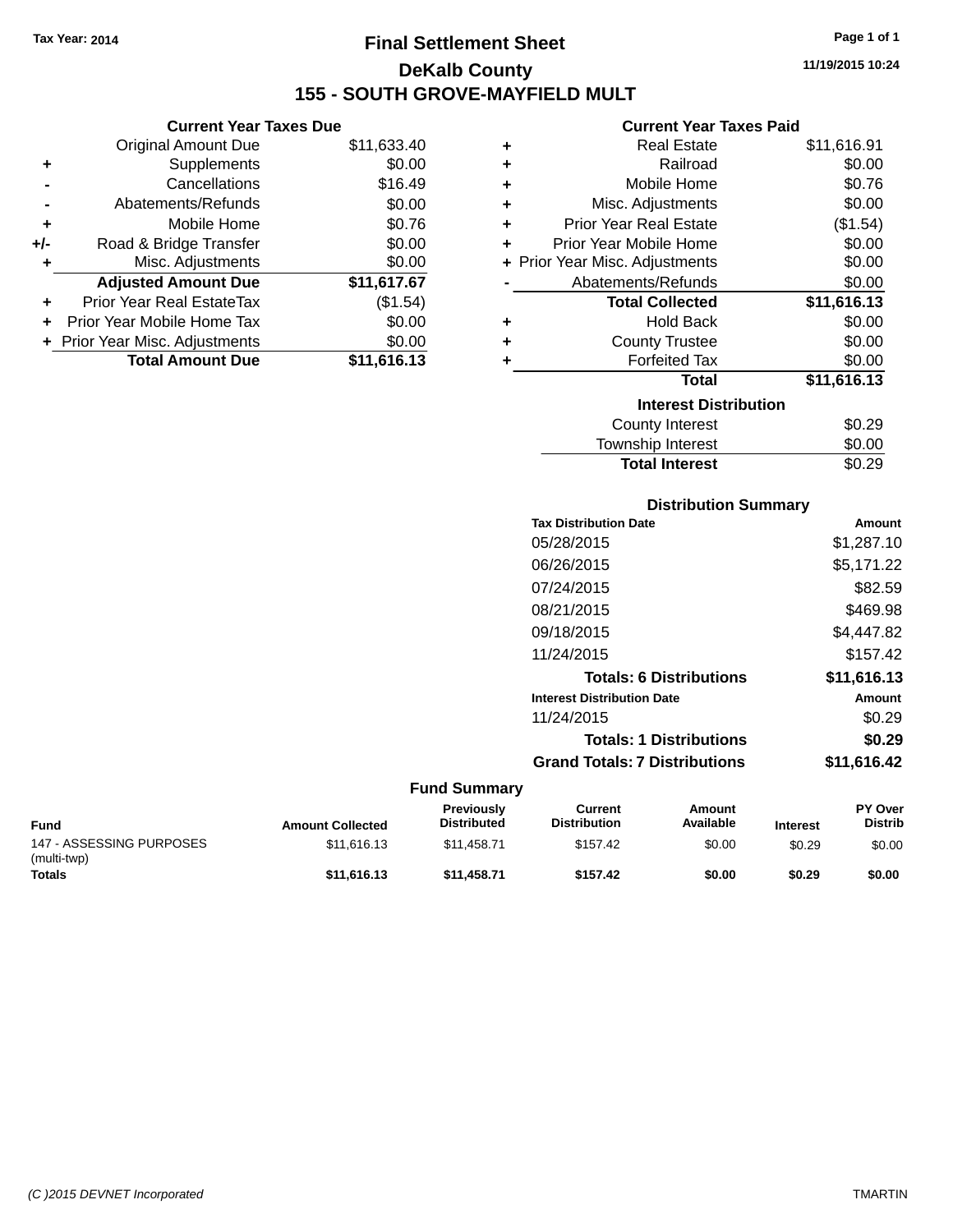# **Final Settlement Sheet Tax Year: 2014 Page 1 of 1 DeKalb County 156 - VICTOR-SOMONAUK MULTI TWP**

**11/19/2015 10:24**

### **Current Year Taxes Paid**

|     | <b>Current Year Taxes Due</b>    |             |   | <b>Current Year Taxes Paid</b> |             |
|-----|----------------------------------|-------------|---|--------------------------------|-------------|
|     | Original Amount Due              | \$22,115.15 | ٠ | <b>Real Estate</b>             | \$21,777.96 |
| ٠   | <b>Supplements</b>               | \$0.00      | ٠ | Railroad                       | \$296.64    |
|     | Cancellations                    | \$33.55     |   | Mobile Home                    | \$0.52      |
|     | Abatements/Refunds               | \$0.00      | ٠ | Misc. Adjustments              | \$0.00      |
| ٠   | Mobile Home                      | \$0.52      | ÷ | <b>Prior Year Real Estate</b>  | \$0.00      |
| +/- | Road & Bridge Transfer           | \$0.00      |   | Prior Year Mobile Home         | \$0.00      |
| ٠   | Misc. Adjustments                | \$0.00      |   | + Prior Year Misc. Adjustments | \$0.00      |
|     | <b>Adjusted Amount Due</b>       | \$22,082.12 |   | Abatements/Refunds             | \$0.00      |
| ٠   | <b>Prior Year Real EstateTax</b> | \$0.00      |   | <b>Total Collected</b>         | \$22,075.12 |
|     | Prior Year Mobile Home Tax       | \$0.00      | ٠ | <b>Hold Back</b>               | \$0.00      |
|     | + Prior Year Misc. Adjustments   | \$0.00      |   | <b>County Trustee</b>          | \$7.00      |
|     | <b>Total Amount Due</b>          | \$22,082.12 |   | <b>Forfeited Tax</b>           | \$0.00      |
|     |                                  |             |   | Total                          | \$22,082.12 |
|     |                                  |             |   | <b>Interest Distribution</b>   |             |

 $\overline{\phantom{0}}$ 

| <b>Interest Distribution</b> |        |
|------------------------------|--------|
| <b>County Interest</b>       | \$0.56 |
| Township Interest            | \$0.00 |
| <b>Total Interest</b>        | \$0.56 |

### **Distribution Summary**

| <b>Tax Distribution Date</b>         | Amount      |
|--------------------------------------|-------------|
| 05/28/2015                           | \$2,728.93  |
| 06/26/2015                           | \$9,790.44  |
| 07/24/2015                           | \$463.68    |
| 08/21/2015                           | \$1,423.91  |
| 09/18/2015                           | \$7,101.14  |
| 11/24/2015                           | \$567.02    |
| <b>Totals: 6 Distributions</b>       | \$22.075.12 |
| <b>Interest Distribution Date</b>    | Amount      |
| 11/24/2015                           | \$0.56      |
| <b>Totals: 1 Distributions</b>       | \$0.56      |
| <b>Grand Totals: 7 Distributions</b> | \$22.075.68 |
|                                      |             |

| <b>Fund</b>                             | <b>Amount Collected</b> | <b>Previously</b><br><b>Distributed</b> | Current<br><b>Distribution</b> | Amount<br>Available | <b>Interest</b> | <b>PY Over</b><br><b>Distrib</b> |
|-----------------------------------------|-------------------------|-----------------------------------------|--------------------------------|---------------------|-----------------|----------------------------------|
| 147 - ASSESSING PURPOSES<br>(multi-twp) | \$22,075.12             | \$21.508.10                             | \$567.02                       | \$0.00              | \$0.56          | \$0.00                           |
| <b>Totals</b>                           | \$22.075.12             | \$21,508,10                             | \$567.02                       | \$0.00              | \$0.56          | \$0.00                           |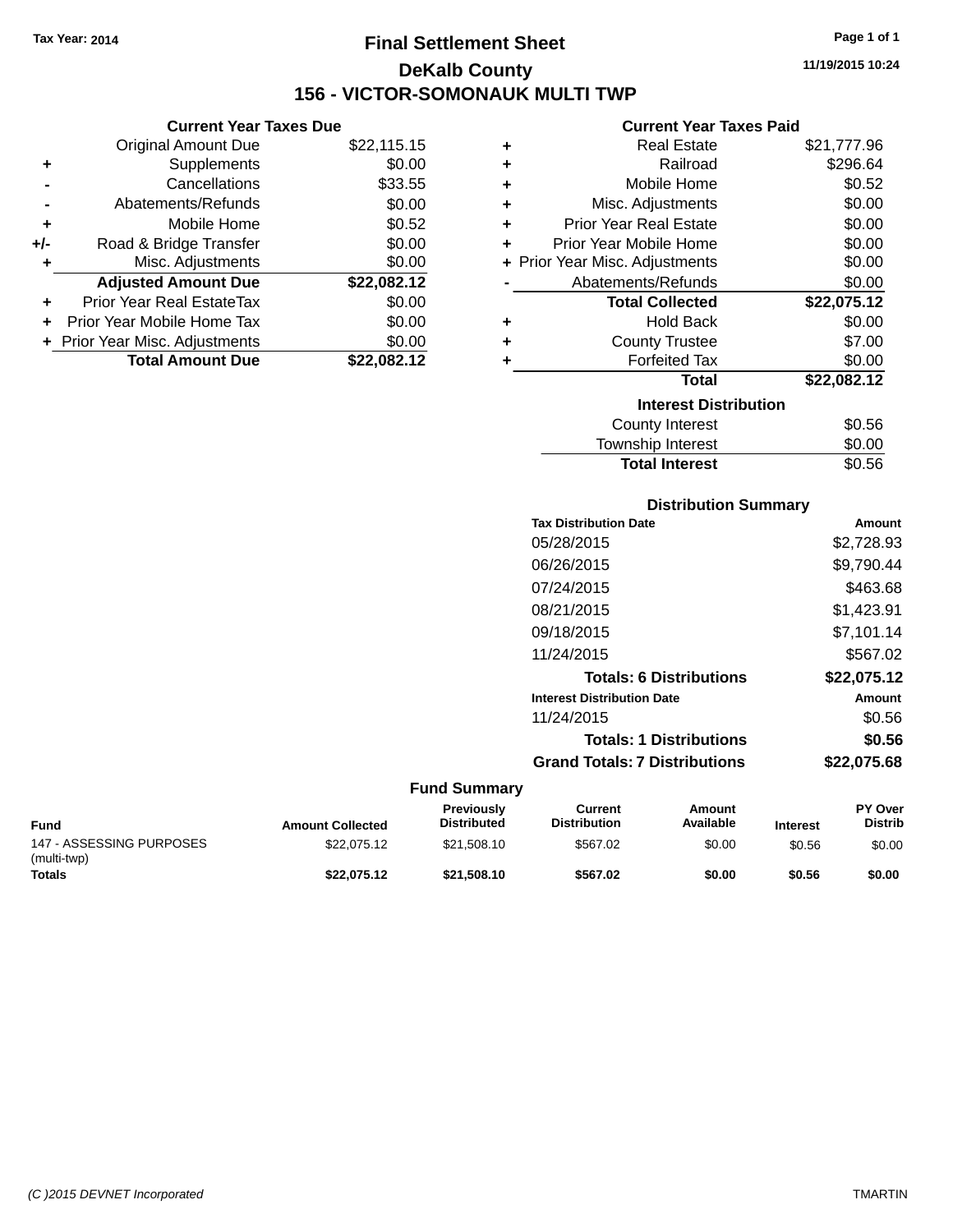**Current Year Taxes Due** Original Amount Due \$227,763.26

**Adjusted Amount Due \$227,156.11**

**Total Amount Due \$227,439.02**

**+** Supplements \$19.43 **-** Cancellations \$890.08 **-** Abatements/Refunds \$2.77 **+** Mobile Home \$182.64 **+/-** Road & Bridge Transfer \$0.00 **+** Misc. Adjustments \$83.63

**+** Prior Year Real EstateTax \$217.26 **+** Prior Year Mobile Home Tax \$0.00 **+ Prior Year Misc. Adjustments \$65.65** 

# **Final Settlement Sheet Tax Year: 2014 Page 1 of 2 DeKalb County 157 - GENOA PUBLIC LIBRARY DIST**

**11/19/2015 10:24**

### **Current Year Taxes Paid**

| ٠                            | <b>Real Estate</b>               | \$226,042.91 |  |  |  |
|------------------------------|----------------------------------|--------------|--|--|--|
| ٠                            | Railroad                         | \$735.84     |  |  |  |
| ٠                            | Mobile Home                      | \$174.24     |  |  |  |
| ٠                            | Misc. Adjustments                | \$83.63      |  |  |  |
| ٠                            | <b>Prior Year Real Estate</b>    | \$217.26     |  |  |  |
| ٠                            | Prior Year Mobile Home           | \$0.00       |  |  |  |
|                              | + Prior Year Misc. Adjustments   | \$65.65      |  |  |  |
|                              | Abatements/Refunds               | \$2.77       |  |  |  |
|                              | <b>Total Collected</b>           | \$227,316.76 |  |  |  |
| ٠                            | <b>Hold Back</b>                 | \$0.00       |  |  |  |
| ٠                            | <b>County Trustee</b>            | \$122.25     |  |  |  |
| ٠                            | <b>Forfeited Tax</b>             | \$0.01       |  |  |  |
|                              | <b>Total</b>                     | \$227,439.02 |  |  |  |
| <b>Interest Distribution</b> |                                  |              |  |  |  |
|                              | \$5.75<br><b>County Interest</b> |              |  |  |  |
|                              | <b>Township Interest</b>         | \$0.00       |  |  |  |

# **Total Interest** \$5.75

| <b>Distribution Summary</b>          |              |
|--------------------------------------|--------------|
| <b>Tax Distribution Date</b>         | Amount       |
| 05/28/2015                           | \$16.318.57  |
| 06/26/2015                           | \$100.039.48 |
| 07/24/2015                           | \$2.694.51   |
| 08/21/2015                           | \$19.959.59  |
| 09/18/2015                           | \$79.933.58  |
| 11/24/2015                           | \$8.371.03   |
| <b>Totals: 6 Distributions</b>       | \$227,316.76 |
| <b>Interest Distribution Date</b>    | Amount       |
| 11/24/2015                           | \$5.75       |
| <b>Totals: 1 Distributions</b>       | \$5.75       |
| <b>Grand Totals: 7 Distributions</b> | \$227.322.51 |

### **Fund Summary**

| Fund                                   | <b>Amount Collected</b> | <b>Previously</b><br><b>Distributed</b> | <b>Current</b><br><b>Distribution</b> | Amount<br>Available | <b>Interest</b> | <b>PY Over</b><br><b>Distrib</b> |
|----------------------------------------|-------------------------|-----------------------------------------|---------------------------------------|---------------------|-----------------|----------------------------------|
| 001 - CORPORATE                        | \$213.732.74            | \$205.861.99                            | \$7.870.75                            | \$0.00              | \$5.42          | \$0.00                           |
| 004 - OPERATIONS & MAINTENANCE         | \$11,618,18             | \$11,190.34                             | \$427.84                              | \$0.00              | \$0.29          | \$0.00                           |
| 005 - I. M. R. F.                      | \$491.46                | \$473.35                                | \$18.11                               | \$0.00              | \$0.01          | \$0.00                           |
| 027 - AUDIT                            | \$491.46                | \$473.35                                | \$18.11                               | \$0.00              | \$0.01          | \$0.00                           |
| 035 - TORT JUDGEMENTS/LIABILITY<br>INS | \$491.46                | \$473.35                                | \$18.11                               | \$0.00              | \$0.01          | \$0.00                           |
| 047 - SOCIAL SECURITY                  | \$491.46                | \$473.35                                | \$18.11                               | \$0.00              | \$0.01          | \$0.00                           |
| <b>Totals</b>                          | \$227,316.76            | \$218,945.73                            | \$8,371.03                            | \$0.00              | \$5.75          | \$0.00                           |

| Year Source             | <b>Account Type</b>                      |          | <b>Amount Adjustment Description</b>                     |
|-------------------------|------------------------------------------|----------|----------------------------------------------------------|
|                         | 2013 RE - Real Estate Back Tax Collected |          | \$30.48 MARSH REDEMPTION 03-31-231-008 by TBA            |
|                         | 2013 RE - Real Estate Back Tax Collected |          | \$35.17 ABCXYZ LIVING TR REDEMPTION 03-31-235-006 by TBA |
|                         | 2014 RE - Real Estate Back Tax Collected |          | \$19.18 AMCORE BANK REDEMPTION 02-24-476-009 by TBA      |
|                         | 2014 RE - Real Estate Back Tax Collected |          | \$6.48 TRUSTEE SALE 03-30-173-023 by TBA                 |
|                         | 2014 RE - Real Estate Back Tax Collected |          | \$57.97 TRUSTEE SALE 03-30-180-017 by TBA                |
| <b>Totals 5 entries</b> |                                          | \$149.28 |                                                          |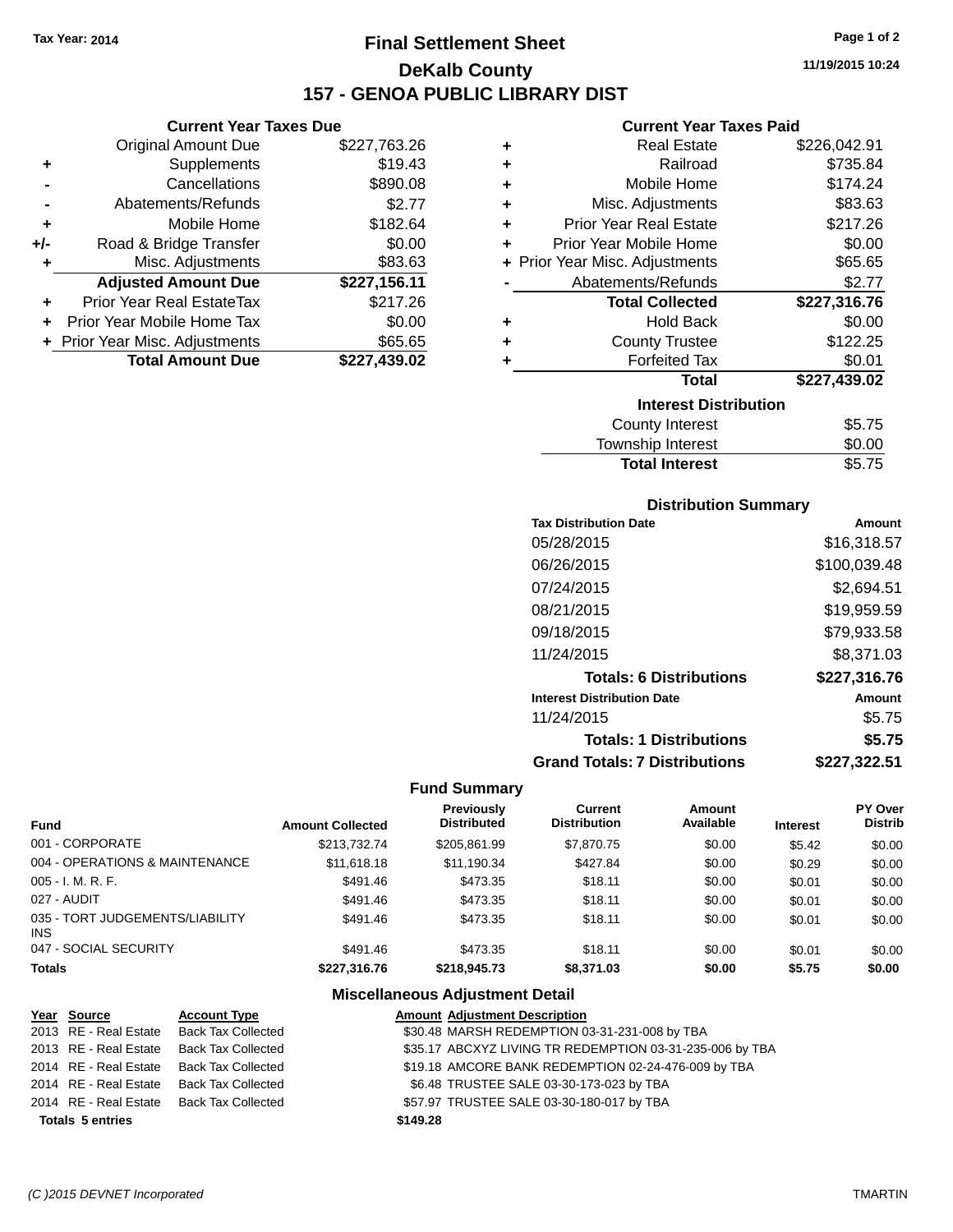## **Final Settlement Sheet Tax Year: 2014 Page 2 of 2 DeKalb County Abatement Detail**

**11/19/2015 10:24**

**Totals 1 entries** \$2.77

**Year Source Account Type Anneunt Adjustment Description**<br>2014 RE - Real Estate RE Abatement **Amount Adjustment REFUN** \$2.77 PTAB INTEREST REFUND 03-19-461-008 by TBA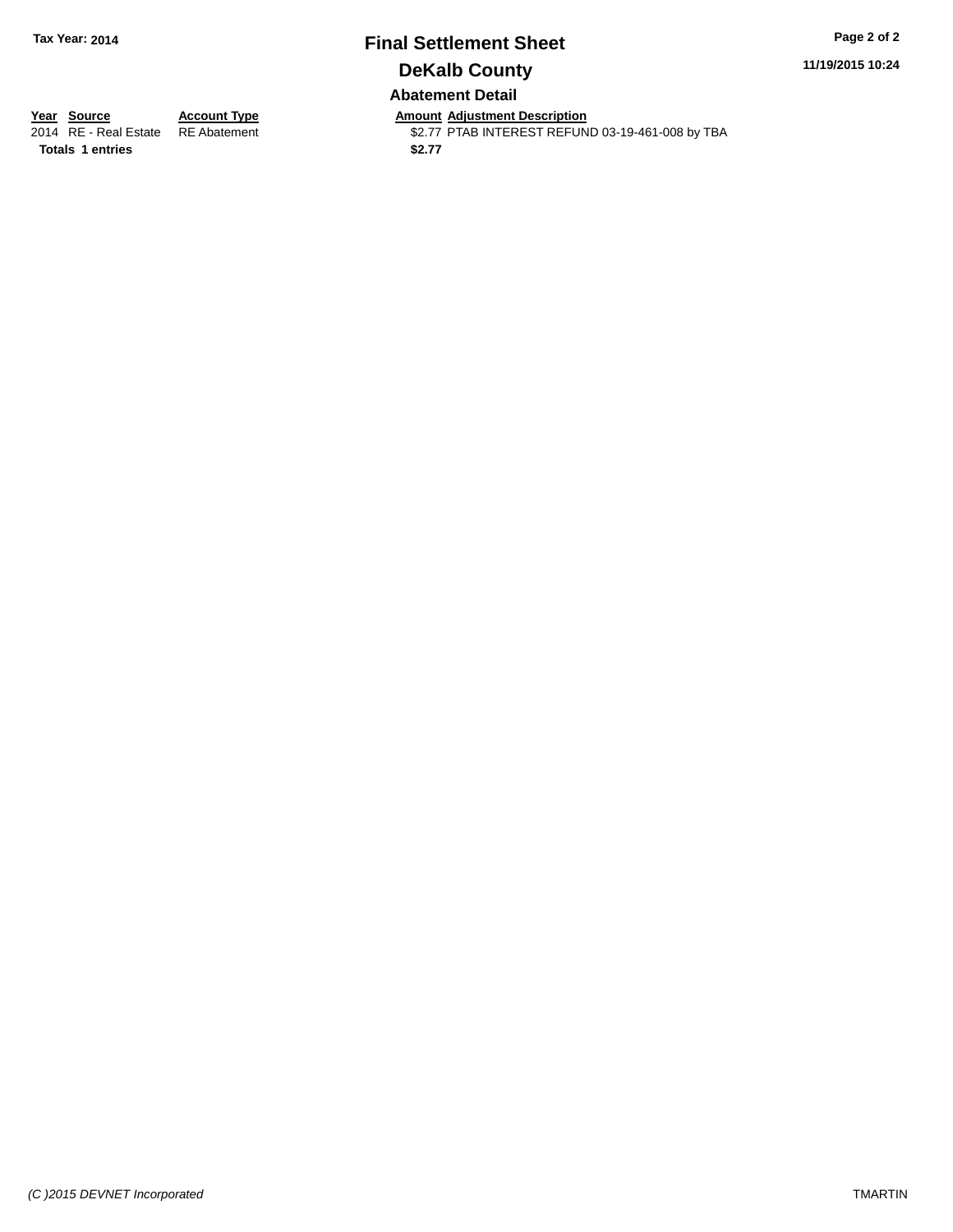# **Final Settlement Sheet Tax Year: 2014 Page 1 of 1 DeKalb County 158 - DEKALB TIF1**

**11/19/2015 10:24**

### **Current Year Taxes Due**

|       | <b>Original Amount Due</b>       | \$4,213,770.48 |
|-------|----------------------------------|----------------|
| ٠     | Supplements                      | \$0.00         |
|       | Cancellations                    | \$3,114.60     |
|       | Abatements/Refunds               | \$0.00         |
| ٠     | Mobile Home                      | \$0.00         |
| $+/-$ | Road & Bridge Transfer           | \$0.00         |
| ٠     | Misc. Adjustments                | \$0.00         |
|       | <b>Adjusted Amount Due</b>       | \$4,210,655.88 |
|       | <b>Prior Year Real EstateTax</b> | (\$5,274.70)   |
|       | Prior Year Mobile Home Tax       | \$0.00         |
|       | + Prior Year Misc. Adjustments   | \$0.00         |
|       | <b>Total Amount Due</b>          | \$4,205,381.18 |

| <b>Current Year Taxes Paid</b> |  |  |  |
|--------------------------------|--|--|--|
|--------------------------------|--|--|--|

| ٠ | <b>Real Estate</b>             | \$4,208,606.62 |
|---|--------------------------------|----------------|
| ÷ | Railroad                       | \$0.00         |
| ÷ | Mobile Home                    | \$0.00         |
| ٠ | Misc. Adjustments              | \$0.00         |
| ٠ | <b>Prior Year Real Estate</b>  | (\$5,274.70)   |
| ÷ | Prior Year Mobile Home         | \$0.00         |
|   | + Prior Year Misc. Adjustments | \$0.00         |
|   | Abatements/Refunds             | \$0.00         |
|   | <b>Total Collected</b>         | \$4,203,331.92 |
| ٠ | <b>Hold Back</b>               | \$0.00         |
| ٠ | <b>County Trustee</b>          | \$2,049.26     |
|   | <b>Forfeited Tax</b>           | \$0.00         |
|   | Total                          | \$4,205,381.18 |
|   | <b>Interest Distribution</b>   |                |
|   | <b>County Interest</b>         | \$106.37       |

| <b>Total Interest</b>  | \$106.37 |
|------------------------|----------|
| Township Interest      | \$0.00   |
| <b>County Interest</b> | \$106.37 |

### **Distribution Summary**

| <b>Tax Distribution Date</b>         | Amount         |
|--------------------------------------|----------------|
| 05/28/2015                           | \$624.244.33   |
| 06/26/2015                           | \$1,555,212.39 |
| 07/24/2015                           | \$35.789.20    |
| 08/21/2015                           | \$526,745.95   |
| 09/18/2015                           | \$1.324.068.76 |
| 11/24/2015                           | \$137,271.29   |
| <b>Totals: 6 Distributions</b>       | \$4,203,331.92 |
| <b>Interest Distribution Date</b>    | Amount         |
| 11/24/2015                           | \$106.37       |
| <b>Totals: 1 Distributions</b>       | \$106.37       |
| <b>Grand Totals: 7 Distributions</b> | \$4,203,438.29 |
|                                      |                |

| Fund            | <b>Amount Collected</b> | Previously<br><b>Distributed</b> | Current<br><b>Distribution</b> | Amount<br>Available | <b>Interest</b> | <b>PY Over</b><br><b>Distrib</b> |
|-----------------|-------------------------|----------------------------------|--------------------------------|---------------------|-----------------|----------------------------------|
| 001 - CORPORATE | \$4.203.331.92          | \$4.066.060.63                   | \$137.271.29                   | \$0.00              | \$106.37        | \$0.00                           |
| Totals          | \$4.203.331.92          | \$4.066.060.63                   | \$137,271,29                   | \$0.00              | \$106.37        | \$0.00                           |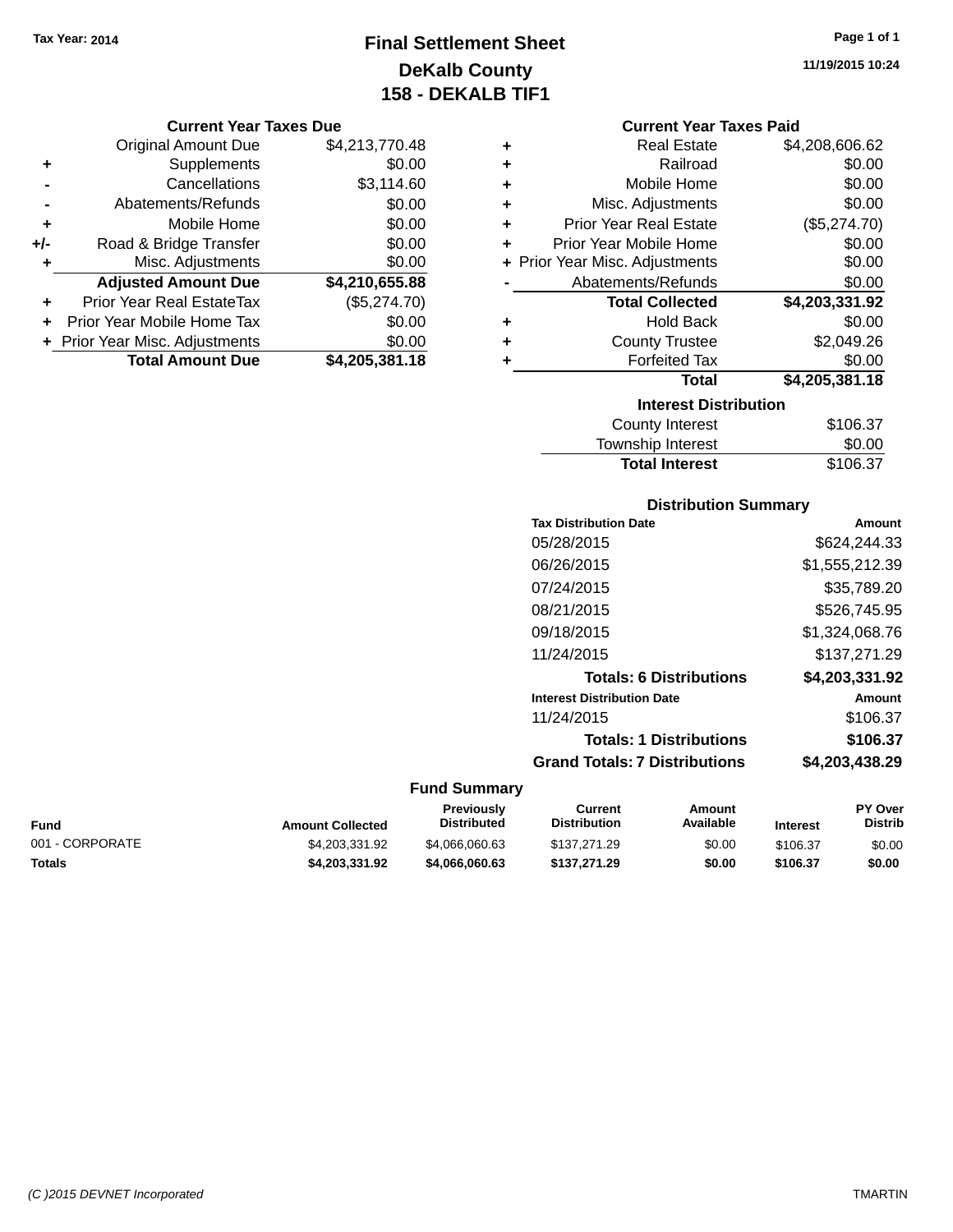# **Final Settlement Sheet Tax Year: 2014 Page 1 of 1 DeKalb County 159 - DEKALB TIF2**

### **Current Year Taxes Due**

|       | <b>Original Amount Due</b>     | \$1,221,218.82 |
|-------|--------------------------------|----------------|
| ٠     | Supplements                    | \$0.00         |
|       | Cancellations                  | \$4,794.16     |
|       | Abatements/Refunds             | \$0.00         |
| ٠     | Mobile Home                    | \$0.00         |
| $+/-$ | Road & Bridge Transfer         | \$0.00         |
| ٠     | Misc. Adjustments              | \$0.00         |
|       | <b>Adjusted Amount Due</b>     | \$1,216,424.66 |
|       | Prior Year Real EstateTax      | \$0.00         |
|       | Prior Year Mobile Home Tax     | \$0.00         |
|       | + Prior Year Misc. Adjustments | \$0.00         |
|       | <b>Total Amount Due</b>        | \$1,216,424.66 |

### **Current Year Taxes Paid**

| ٠ | <b>Real Estate</b>             | \$1,216,424.66 |
|---|--------------------------------|----------------|
| ٠ | Railroad                       | \$0.00         |
| ٠ | Mobile Home                    | \$0.00         |
| ٠ | Misc. Adjustments              | \$0.00         |
| ٠ | <b>Prior Year Real Estate</b>  | \$0.00         |
| ٠ | Prior Year Mobile Home         | \$0.00         |
|   | + Prior Year Misc. Adjustments | \$0.00         |
|   | Abatements/Refunds             | \$0.00         |
|   | <b>Total Collected</b>         | \$1,216,424.66 |
| ٠ | <b>Hold Back</b>               | \$0.00         |
| ÷ | <b>County Trustee</b>          | \$0.00         |
| ٠ | <b>Forfeited Tax</b>           | \$0.00         |
|   | <b>Total</b>                   | \$1,216,424.66 |
|   | <b>Interest Distribution</b>   |                |
|   |                                | \$30.78        |

| <b>Total Interest</b> | \$30.78 |
|-----------------------|---------|
| Township Interest     | \$0.00  |
| County Interest       | \$30.78 |

### **Distribution Summary**

| <b>Tax Distribution Date</b>         | Amount         |
|--------------------------------------|----------------|
| 05/28/2015                           | \$72,167.72    |
| 06/26/2015                           | \$534,596.66   |
| 07/24/2015                           | \$7.846.58     |
| 08/21/2015                           | \$44,975.50    |
| 09/18/2015                           | \$511,996.07   |
| 11/24/2015                           | \$44.842.13    |
| <b>Totals: 6 Distributions</b>       | \$1.216.424.66 |
| <b>Interest Distribution Date</b>    | Amount         |
| 11/24/2015                           | \$30.78        |
| <b>Totals: 1 Distributions</b>       | \$30.78        |
| <b>Grand Totals: 7 Distributions</b> | \$1,216,455.44 |
|                                      |                |

## **Fund Summary**

| Fund            | <b>Amount Collected</b> | Previously<br>Distributed | Current<br><b>Distribution</b> | Amount<br>Available | <b>Interest</b> | <b>PY Over</b><br>Distrib |
|-----------------|-------------------------|---------------------------|--------------------------------|---------------------|-----------------|---------------------------|
| 001 - CORPORATE | \$1.216.424.66          | \$1.171.582.53            | \$44.842.13                    | \$0.00              | \$30.78         | \$0.00                    |
| <b>Totals</b>   | \$1.216.424.66          | \$1.171.582.53            | \$44,842,13                    | \$0.00              | \$30.78         | \$0.00                    |

| Year Source             | <b>Account Type</b>                        | <b>Amount Adjustment Description</b> |  |
|-------------------------|--------------------------------------------|--------------------------------------|--|
| 2014 RE - Real Estate   | Paymt In Lieu of Tax                       | \$0.00 HOUSING AUTHORITY by TBA      |  |
|                         | 2014 RE - Real Estate Paymt In Lieu of Tax | \$0.00 HOUSING AUTHORITY by TBA      |  |
| <b>Totals 2 entries</b> |                                            | \$0.00                               |  |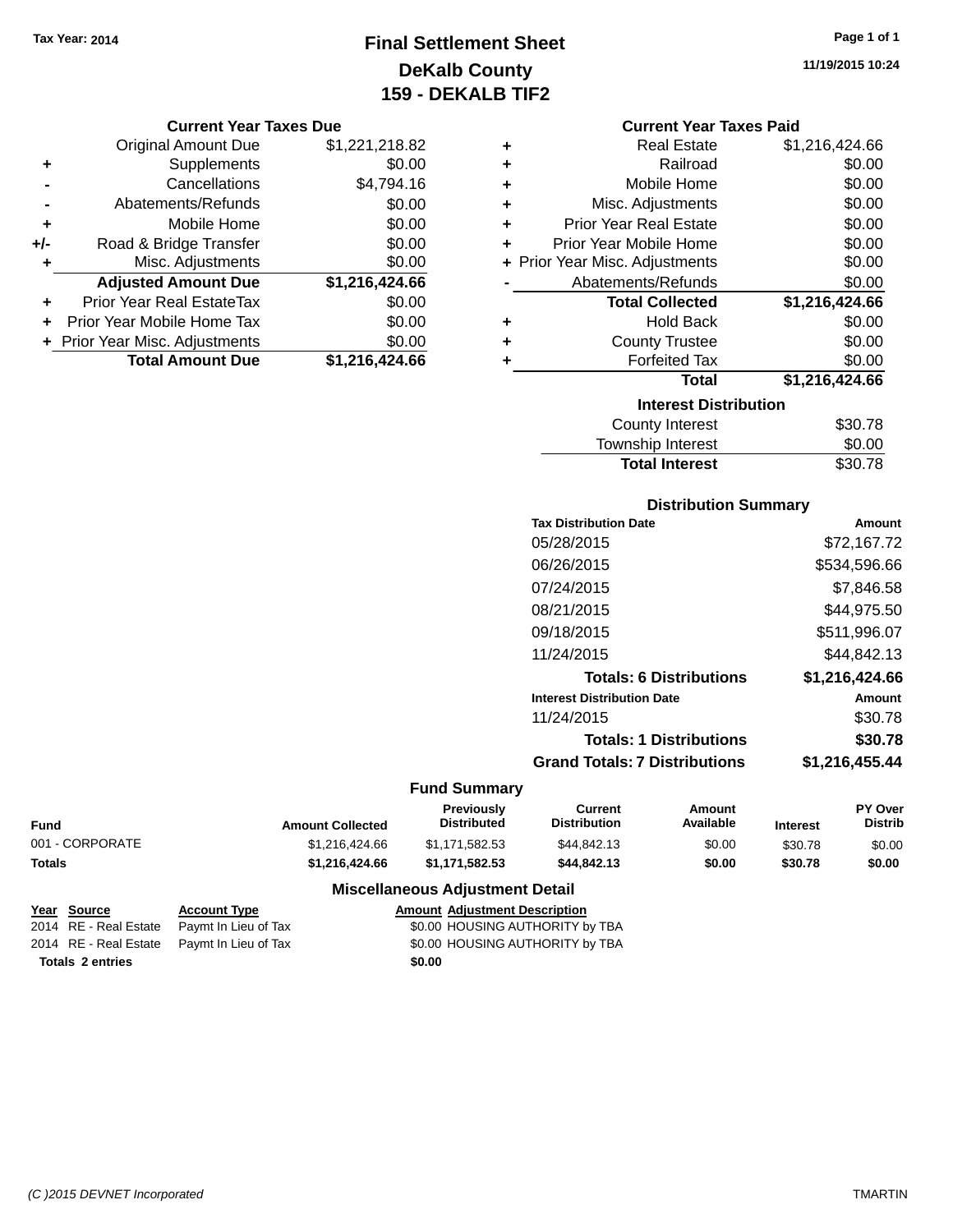**Current Year Taxes Due** Original Amount Due \$2,148,198.26

**Adjusted Amount Due \$2,143,886.24**

**Total Amount Due \$2,143,886.24**

**+** Supplements \$0.00 **-** Cancellations \$4,312.02 **-** Abatements/Refunds \$0.00 **+** Mobile Home \$0.00 **+/-** Road & Bridge Transfer \$0.00 **+** Misc. Adjustments \$0.00

**+** Prior Year Real EstateTax \$0.00 **+** Prior Year Mobile Home Tax \$0.00 **+ Prior Year Misc. Adjustments**  $$0.00$ 

# **Final Settlement Sheet Tax Year: 2014 Page 1 of 1 DeKalb County 160 - DEKALB TIF1 AMENDED**

**11/19/2015 10:24**

### **Current Year Taxes Paid**

| ٠ | <b>Real Estate</b>             | \$2,143,649.20 |
|---|--------------------------------|----------------|
| ٠ | Railroad                       | \$0.00         |
| ٠ | Mobile Home                    | \$0.00         |
| ÷ | Misc. Adjustments              | \$0.00         |
| ÷ | <b>Prior Year Real Estate</b>  | \$0.00         |
| ٠ | Prior Year Mobile Home         | \$0.00         |
|   | + Prior Year Misc. Adjustments | \$0.00         |
|   | Abatements/Refunds             | \$0.00         |
|   | <b>Total Collected</b>         | \$2,143,649.20 |
| ٠ | <b>Hold Back</b>               | \$0.00         |
| ٠ | <b>County Trustee</b>          | \$237.04       |
| ٠ | <b>Forfeited Tax</b>           | \$0.00         |
|   | <b>Total</b>                   | \$2,143,886.24 |
|   | <b>Interest Distribution</b>   |                |
|   | <b>County Interest</b>         | \$54.25        |
|   | <b>Township Interest</b>       | \$0.00         |

# Total Interest \$54.25

| <b>Distribution Summary</b>          |                |
|--------------------------------------|----------------|
| <b>Tax Distribution Date</b>         | Amount         |
| 05/28/2015                           | \$155,642.58   |
| 06/26/2015                           | \$1,036,242.22 |
| 07/24/2015                           | \$23,740.64    |
| 08/21/2015                           | \$200,582.10   |
| 09/18/2015                           | \$683,621.62   |
| 11/24/2015                           | \$43.820.04    |
| <b>Totals: 6 Distributions</b>       | \$2,143,649.20 |
| <b>Interest Distribution Date</b>    | Amount         |
| 11/24/2015                           | \$54.25        |
| <b>Totals: 1 Distributions</b>       | \$54.25        |
| <b>Grand Totals: 7 Distributions</b> | \$2,143,703.45 |

### **Fund Summary**

| <b>Fund</b>     | <b>Amount Collected</b> | Previously<br><b>Distributed</b> | Current<br><b>Distribution</b> | Amount<br>Available | Interest | <b>PY Over</b><br>Distrib |
|-----------------|-------------------------|----------------------------------|--------------------------------|---------------------|----------|---------------------------|
| 001 - CORPORATE | \$2.143.649.20          | \$2,099,829.16                   | \$43.820.04                    | \$0.00              | \$54.25  | \$0.00                    |
| <b>Totals</b>   | \$2.143.649.20          | \$2,099,829,16                   | \$43,820,04                    | \$0.00              | \$54.25  | \$0.00                    |

| Year Source             | <b>Account Type</b> | <b>Amount Adiustment Description</b>                  |
|-------------------------|---------------------|-------------------------------------------------------|
| 2013 RE - Real Estate   | Back Tax Collected  | \$0.00 SUMMIT ENCLAVE REDEMPTION 08-13-323-013 by TBA |
| <b>Totals 1 entries</b> |                     | \$0.00                                                |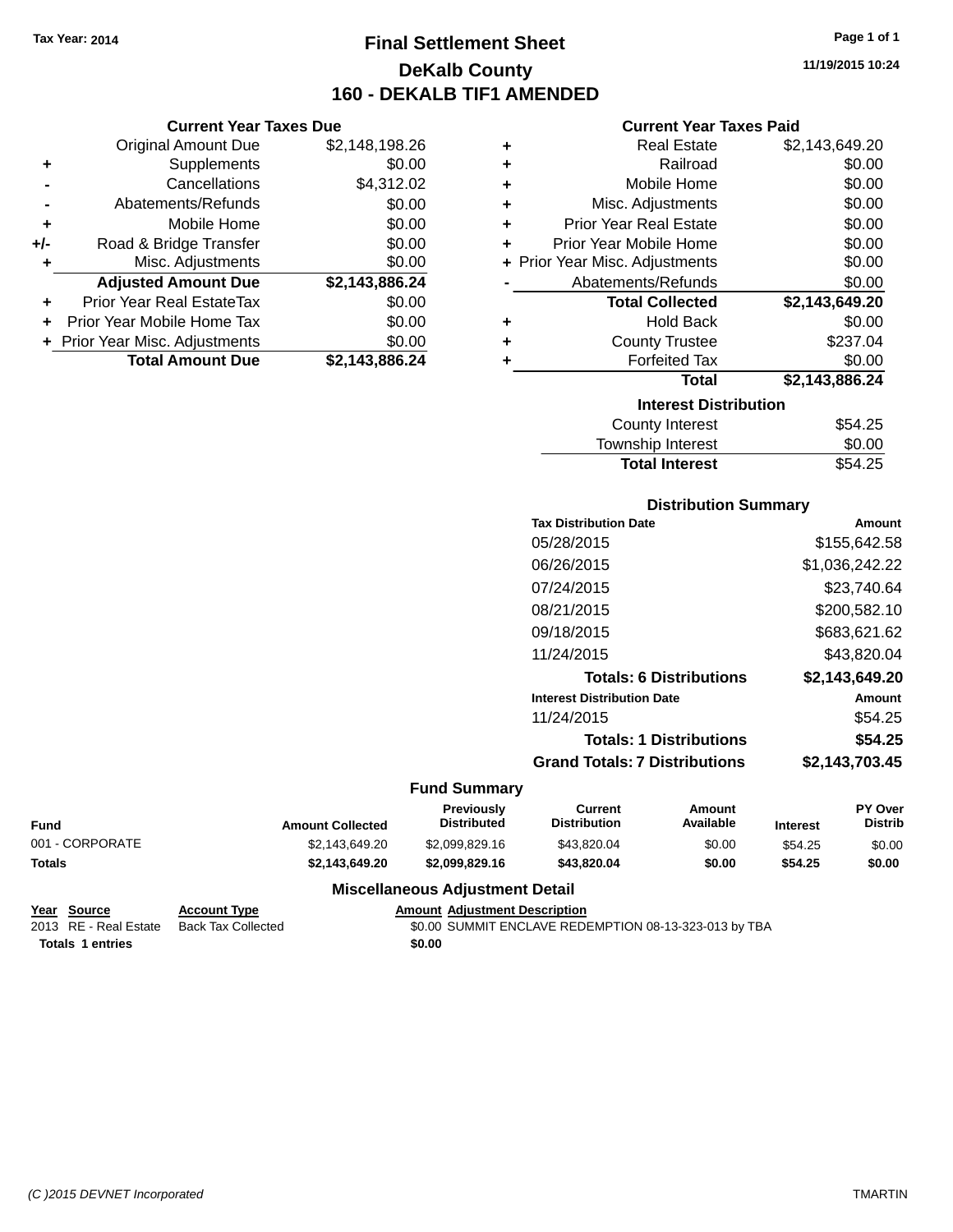# **Final Settlement Sheet Tax Year: 2014 Page 1 of 1 DeKalb County 163 - MALTA TIF**

**11/19/2015 10:24**

#### **Current Year Taxes Due**

|       | <b>Original Amount Due</b>       | \$382,949.28 |
|-------|----------------------------------|--------------|
| ٠     | Supplements                      | \$0.00       |
|       | Cancellations                    | \$0.00       |
|       | Abatements/Refunds               | \$0.00       |
| ٠     | Mobile Home                      | \$0.00       |
| $+/-$ | Road & Bridge Transfer           | \$0.00       |
| ٠     | Misc. Adjustments                | \$0.00       |
|       | <b>Adjusted Amount Due</b>       | \$382,949.28 |
| ÷     | <b>Prior Year Real EstateTax</b> | \$0.00       |
|       | Prior Year Mobile Home Tax       | \$0.00       |
|       | + Prior Year Misc. Adjustments   | \$0.00       |
|       | <b>Total Amount Due</b>          | \$382.949.28 |

| <b>Current Year Taxes Paid</b> |  |  |  |
|--------------------------------|--|--|--|
|--------------------------------|--|--|--|

| ٠ | <b>Real Estate</b>             | \$382,949.28 |
|---|--------------------------------|--------------|
| ÷ | Railroad                       | \$0.00       |
| ٠ | Mobile Home                    | \$0.00       |
| ٠ | Misc. Adjustments              | \$0.00       |
| ÷ | <b>Prior Year Real Estate</b>  | \$0.00       |
| ÷ | Prior Year Mobile Home         | \$0.00       |
|   | + Prior Year Misc. Adjustments | \$0.00       |
|   | Abatements/Refunds             | \$0.00       |
|   | <b>Total Collected</b>         | \$382,949.28 |
| ٠ | <b>Hold Back</b>               | \$0.00       |
| ÷ | <b>County Trustee</b>          | \$0.00       |
| ٠ | <b>Forfeited Tax</b>           | \$0.00       |
|   | <b>Total</b>                   | \$382,949.28 |
|   | <b>Interest Distribution</b>   |              |
|   | <b>County Interest</b>         | \$9.69       |
|   |                                |              |

# Township Interest \$0.00 Total Interest \$9.69

### **Distribution Summary**

| <b>Tax Distribution Date</b>         | Amount       |
|--------------------------------------|--------------|
| 05/28/2015                           | \$11,277.74  |
| 06/26/2015                           | \$187,452.65 |
| 07/24/2015                           | \$1,879.18   |
| 08/21/2015                           | \$24,133.62  |
| 09/18/2015                           | \$158,206.09 |
| <b>Totals: 5 Distributions</b>       | \$382,949.28 |
| <b>Interest Distribution Date</b>    | Amount       |
| 11/24/2015                           | \$9.69       |
| <b>Totals: 1 Distributions</b>       | \$9.69       |
| <b>Grand Totals: 6 Distributions</b> | \$382,958.97 |
|                                      |              |

|                 |                         | Previously         | Current             | Amount    |                 | <b>PY Over</b> |
|-----------------|-------------------------|--------------------|---------------------|-----------|-----------------|----------------|
| <b>Fund</b>     | <b>Amount Collected</b> | <b>Distributed</b> | <b>Distribution</b> | Available | <b>Interest</b> | Distrib        |
| 001 - CORPORATE | \$382,949.28            | \$382.949.28       | \$0.00              | \$0.00    | \$9.69          | \$0.00         |
| <b>Totals</b>   | \$382.949.28            | \$382.949.28       | \$0.00              | \$0.00    | \$9.69          | \$0.00         |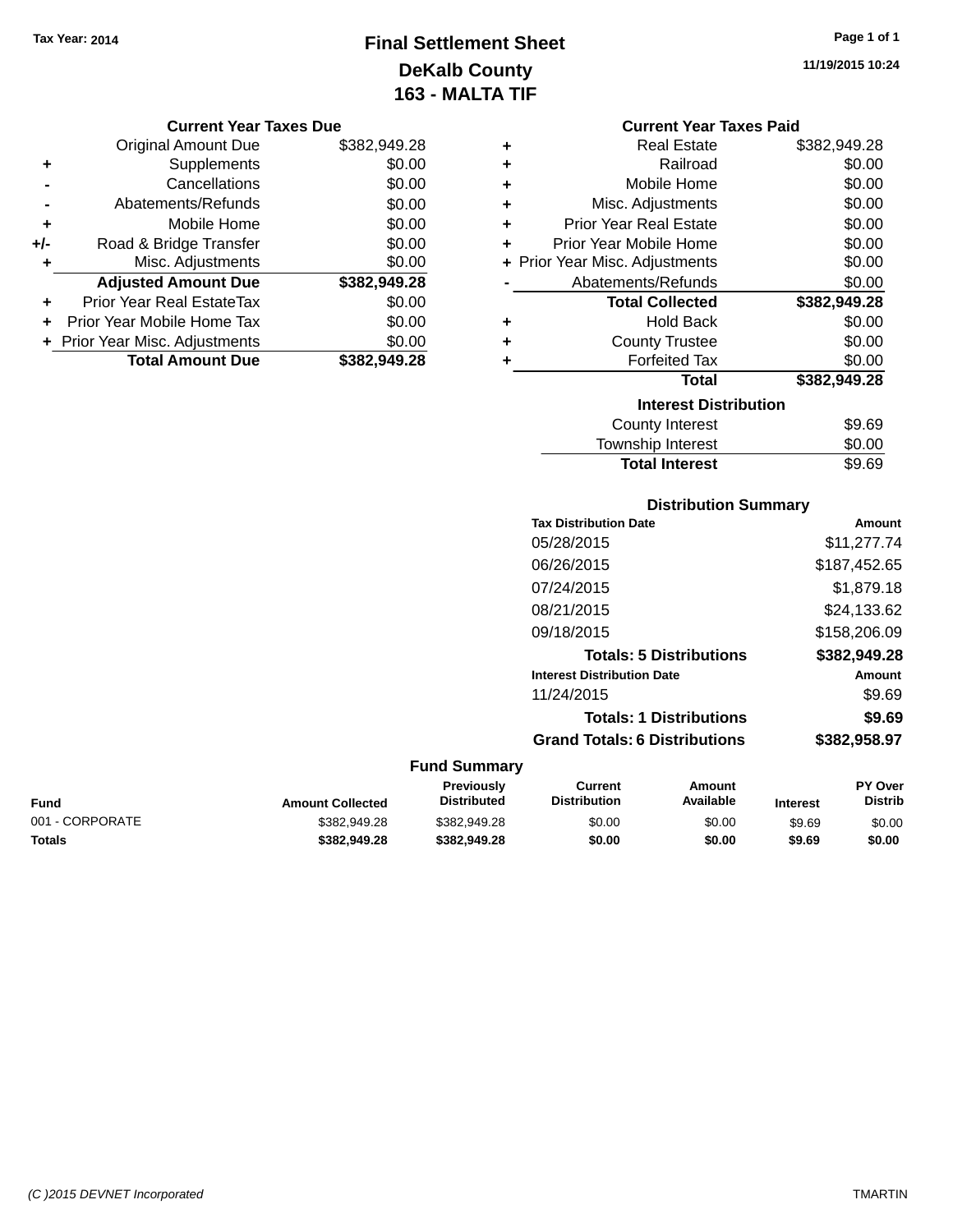# **Final Settlement Sheet Tax Year: 2014 Page 1 of 1 DeKalb County 164 - DEKALB TIF5**

**11/19/2015 10:24**

| <b>Current Year Taxes Due</b> |                                |          |  |
|-------------------------------|--------------------------------|----------|--|
|                               | <b>Original Amount Due</b>     | \$444.66 |  |
| ٠                             | Supplements                    | \$0.00   |  |
|                               | Cancellations                  | \$0.00   |  |
|                               | Abatements/Refunds             | \$0.00   |  |
| ٠                             | Mobile Home                    | \$0.00   |  |
| $+/-$                         | Road & Bridge Transfer         | \$0.00   |  |
| ٠                             | Misc. Adjustments              | \$0.00   |  |
|                               | <b>Adjusted Amount Due</b>     | \$444.66 |  |
| ÷                             | Prior Year Real EstateTax      | \$0.00   |  |
| ÷                             | Prior Year Mobile Home Tax     | \$0.00   |  |
|                               | + Prior Year Misc. Adjustments | \$0.00   |  |
|                               | <b>Total Amount Due</b>        | 444.66   |  |
|                               |                                |          |  |

|   | <b>Current Year Taxes Paid</b> |          |
|---|--------------------------------|----------|
| ٠ | <b>Real Estate</b>             | \$444.66 |
| ÷ | Railroad                       | \$0.00   |
| ٠ | Mobile Home                    | \$0.00   |
| ÷ | Misc. Adjustments              | \$0.00   |

| ٠ | Prior Year Real Estate         | \$0.00   |
|---|--------------------------------|----------|
| ٠ | Prior Year Mobile Home         | \$0.00   |
|   | + Prior Year Misc. Adjustments | \$0.00   |
|   | Abatements/Refunds             | \$0.00   |
|   | <b>Total Collected</b>         | \$444.66 |
| ÷ | Hold Back                      | \$0.00   |
| ÷ | <b>County Trustee</b>          | \$0.00   |
| ٠ | <b>Forfeited Tax</b>           | \$0.00   |
|   | <b>Total</b>                   | \$444.66 |
|   | <b>Interest Distribution</b>   |          |
|   | County Interest                | \$0.01   |
|   | <b>Township Interest</b>       | \$0.00   |
|   | <b>Total Interest</b>          | \$0.01   |

## **Distribution Summary Tax Distribution Date Amount** 06/26/2015 \$444.66 **Totals: 1 Distributions \$444.66 Interest Distribution Date Amount**

11/24/2015 \$0.01

**Totals: 1 Distributions \$0.01**

**Grand Totals: 2 Distributions \$444.67 Fund Summary Fund Interest Amount Collected Distributed PY Over Distrib Amount Available Current Distribution Previously** 001 - CORPORATE \$444.66 \$444.66 \$0.00 \$0.00 \$0.01 \$0.00 **Totals \$444.66 \$444.66 \$0.00 \$0.00 \$0.01 \$0.00**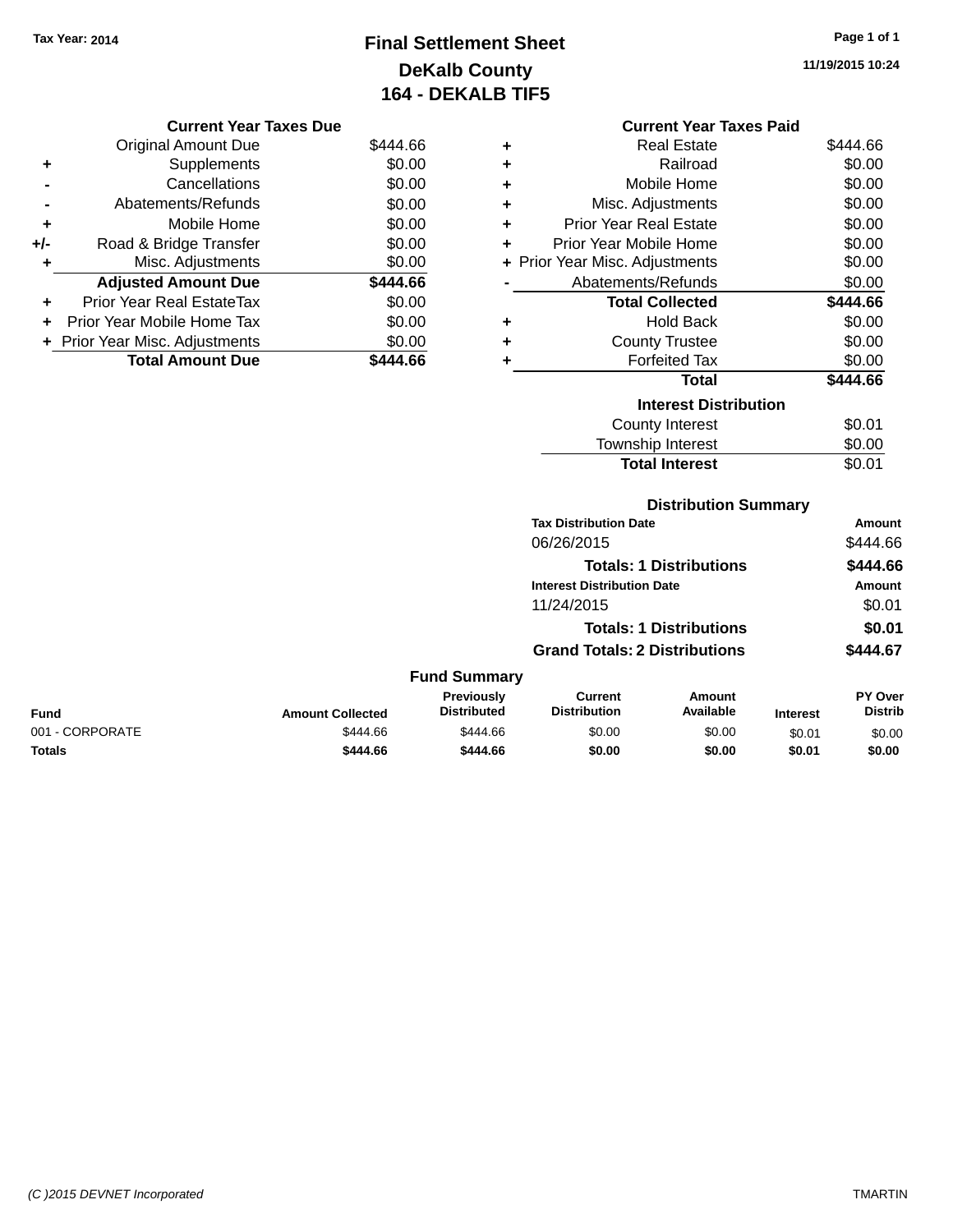# **Final Settlement Sheet Tax Year: 2014 Page 1 of 1 DeKalb County 170 - KIRKLAND TIF**

#### **Current Year Taxes Due**

|       | <b>Original Amount Due</b>       | \$199,768.26 |
|-------|----------------------------------|--------------|
| ٠     | Supplements                      | \$0.00       |
|       | Cancellations                    | \$1,297.96   |
|       | Abatements/Refunds               | \$0.00       |
| ٠     | Mobile Home                      | \$0.00       |
| $+/-$ | Road & Bridge Transfer           | \$0.00       |
| ٠     | Misc. Adjustments                | \$0.00       |
|       | <b>Adjusted Amount Due</b>       | \$198,470.30 |
| ٠     | <b>Prior Year Real EstateTax</b> | \$0.00       |
|       | Prior Year Mobile Home Tax       | \$0.00       |
|       | + Prior Year Misc. Adjustments   | \$0.00       |
|       | <b>Total Amount Due</b>          | \$198,470.30 |

**11/19/2015 10:24**

### **Current Year Taxes Paid**

| ٠ | <b>Real Estate</b>             | \$198,470.30 |
|---|--------------------------------|--------------|
| ÷ | Railroad                       | \$0.00       |
| ÷ | Mobile Home                    | \$0.00       |
| ٠ | Misc. Adjustments              | \$0.00       |
| ÷ | <b>Prior Year Real Estate</b>  | \$0.00       |
| ÷ | Prior Year Mobile Home         | \$0.00       |
|   | + Prior Year Misc. Adjustments | \$0.00       |
|   | Abatements/Refunds             | \$0.00       |
|   |                                |              |
|   | <b>Total Collected</b>         | \$198,470.30 |
| ٠ | <b>Hold Back</b>               | \$0.00       |
| ٠ | <b>County Trustee</b>          | \$0.00       |
| ٠ | <b>Forfeited Tax</b>           | \$0.00       |
|   | <b>Total</b>                   | \$198,470.30 |
|   | <b>Interest Distribution</b>   |              |
|   | County Interest                | \$5.02       |

# **Distribution Summary** Total Interest \$5.02

| <b>Tax Distribution Date</b>         | Amount       |
|--------------------------------------|--------------|
| 05/28/2015                           | \$13,680.43  |
| 06/26/2015                           | \$98,026.64  |
| 07/24/2015                           | \$2,135.43   |
| 08/21/2015                           | \$7,324.70   |
| 09/18/2015                           | \$73.404.05  |
| 11/24/2015                           | \$3,899.05   |
| <b>Totals: 6 Distributions</b>       | \$198,470.30 |
| <b>Interest Distribution Date</b>    | Amount       |
| 11/24/2015                           | \$5.02       |
| <b>Totals: 1 Distributions</b>       | \$5.02       |
| <b>Grand Totals: 7 Distributions</b> | \$198,475.32 |
|                                      |              |

| Fund            | <b>Amount Collected</b> | Previously<br>Distributed | Current<br><b>Distribution</b> | Amount<br>Available | <b>Interest</b> | <b>PY Over</b><br><b>Distrib</b> |
|-----------------|-------------------------|---------------------------|--------------------------------|---------------------|-----------------|----------------------------------|
| 001 - CORPORATE | \$198,470.30            | \$194.571.25              | \$3,899.05                     | \$0.00              | \$5.02          | \$0.00                           |
| Totals          | \$198.470.30            | \$194.571.25              | \$3,899.05                     | \$0.00              | \$5.02          | \$0.00                           |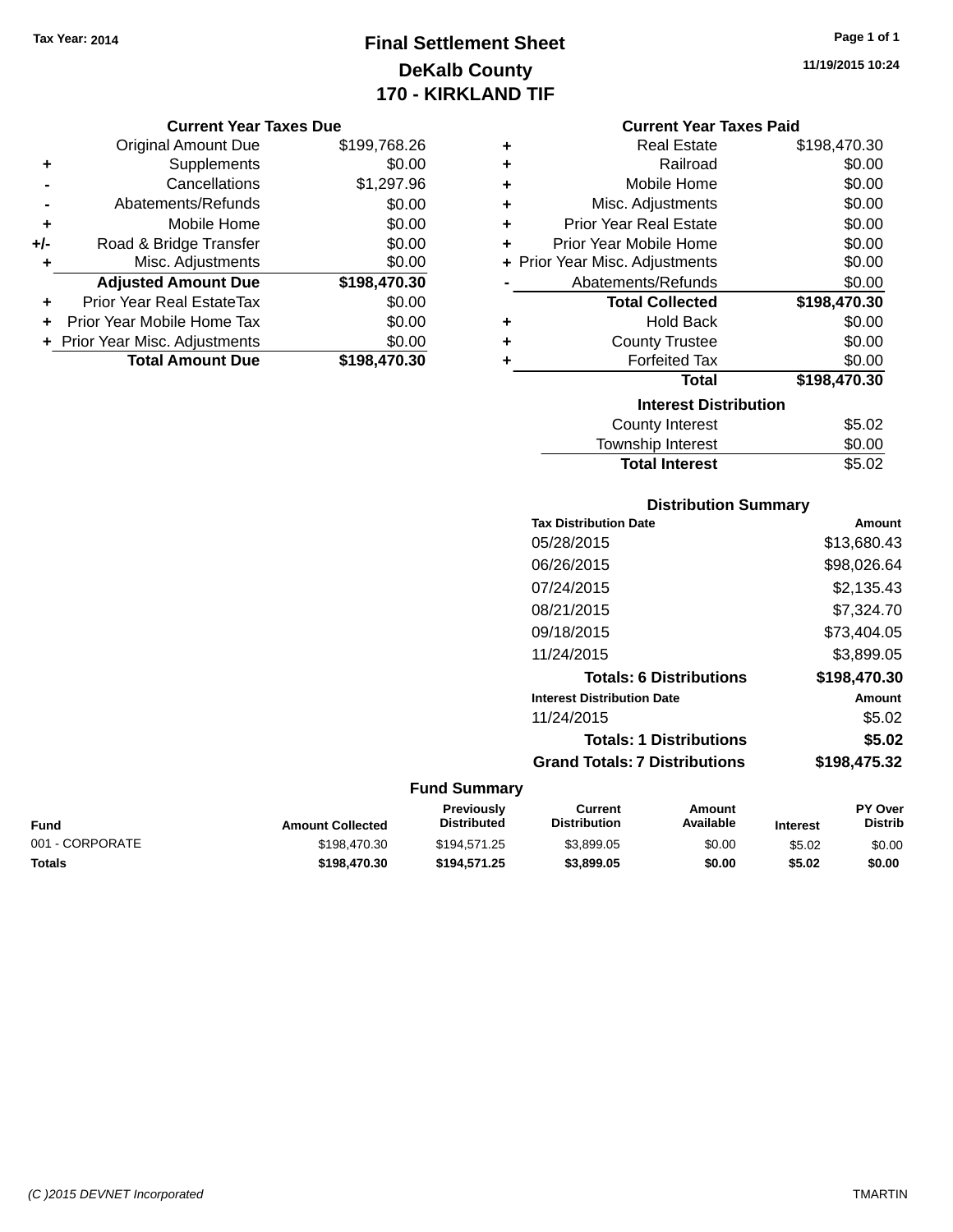# **Final Settlement Sheet Tax Year: 2014 Page 1 of 1 DeKalb County 171 - WATERMAN TIF**

**11/19/2015 10:24**

### **Current Year Taxes Paid**

|     | <b>Current Year Taxes Due</b>  |             |  |  |  |
|-----|--------------------------------|-------------|--|--|--|
|     | <b>Original Amount Due</b>     | \$10,550.14 |  |  |  |
| ٠   | Supplements                    | \$0.00      |  |  |  |
|     | Cancellations                  | \$18.12     |  |  |  |
|     | Abatements/Refunds             | \$0.00      |  |  |  |
| ٠   | Mobile Home                    | \$0.00      |  |  |  |
| +/- | Road & Bridge Transfer         | \$0.00      |  |  |  |
| ٠   | Misc. Adjustments              | \$0.00      |  |  |  |
|     | <b>Adjusted Amount Due</b>     | \$10,532.02 |  |  |  |
| ٠   | Prior Year Real EstateTax      | \$0.00      |  |  |  |
| ÷   | Prior Year Mobile Home Tax     | \$0.00      |  |  |  |
|     | + Prior Year Misc. Adjustments | \$0.00      |  |  |  |
|     | <b>Total Amount Due</b>        | \$10.532.02 |  |  |  |

| ٠ | <b>Real Estate</b>             | \$10,532.02 |
|---|--------------------------------|-------------|
| ٠ | Railroad                       | \$0.00      |
| ٠ | Mobile Home                    | \$0.00      |
| ٠ | Misc. Adjustments              | \$0.00      |
| ٠ | <b>Prior Year Real Estate</b>  | \$0.00      |
| ٠ | Prior Year Mobile Home         | \$0.00      |
|   | + Prior Year Misc. Adjustments | \$0.00      |
|   | Abatements/Refunds             | \$0.00      |
|   | <b>Total Collected</b>         | \$10,532.02 |
| ٠ | Hold Back                      | \$0.00      |
| ٠ | <b>County Trustee</b>          | \$0.00      |
| ٠ | <b>Forfeited Tax</b>           | \$0.00      |
|   | <b>Total</b>                   | \$10,532.02 |
|   | <b>Interest Distribution</b>   |             |
|   | <b>County Interest</b>         | \$0.27      |
|   | <b>Township Interest</b>       | \$0.00      |
|   | <b>Total Interest</b>          | \$0.27      |

#### **Distribution Summary Tax Distribution Date Bets**<br>Tax Distribution Date

| Tax Distribution Date                | Amount        |
|--------------------------------------|---------------|
| 05/28/2015                           | \$35.85       |
| 06/26/2015                           | \$9,287.14    |
| 08/21/2015                           | \$208.63      |
| 09/18/2015                           | \$920.88      |
| 11/24/2015                           | \$79.52       |
| <b>Totals: 5 Distributions</b>       | \$10,532.02   |
| <b>Interest Distribution Date</b>    | <b>Amount</b> |
| 11/24/2015                           | \$0.27        |
| <b>Totals: 1 Distributions</b>       | \$0.27        |
| <b>Grand Totals: 6 Distributions</b> | \$10,532.29   |

| <b>Fund</b>     | <b>Amount Collected</b> | <b>Previously</b><br><b>Distributed</b> | Current<br><b>Distribution</b> | Amount<br>Available | <b>Interest</b> | PY Over<br>Distrib |
|-----------------|-------------------------|-----------------------------------------|--------------------------------|---------------------|-----------------|--------------------|
| 001 - CORPORATE | \$10.532.02             | \$10.452.50                             | \$79.52                        | \$0.00              | \$0.27          | \$0.00             |
| <b>Totals</b>   | \$10.532.02             | \$10.452.50                             | \$79.52                        | \$0.00              | \$0.27          | \$0.00             |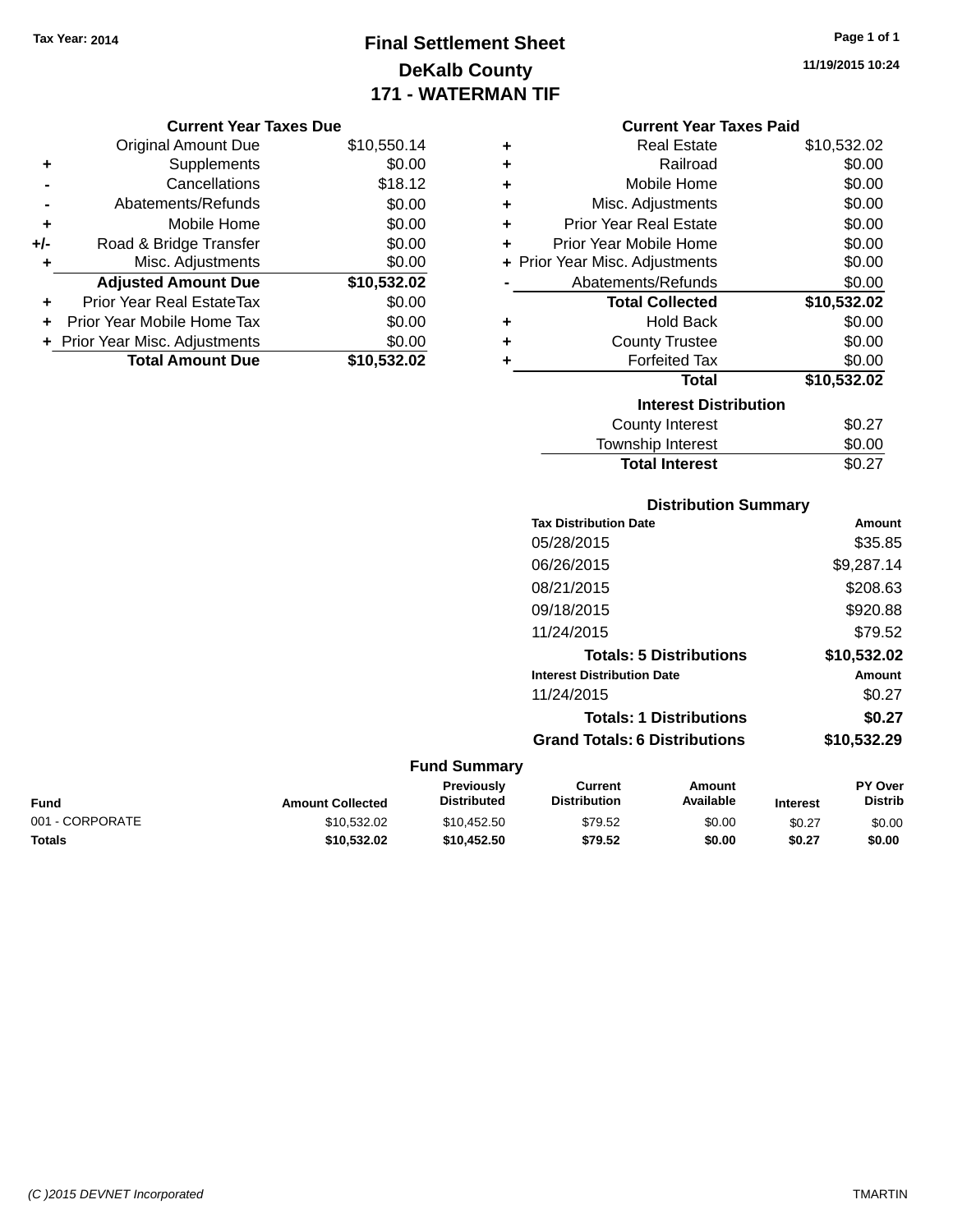**Current Year Taxes Due** Original Amount Due \$4,855.36

**Adjusted Amount Due \$4,855.36**

**Total Amount Due \$4,855.36**

**+** Supplements \$0.00 **-** Cancellations \$0.00 **-** Abatements/Refunds \$0.00 **+** Mobile Home \$0.00 **+/-** Road & Bridge Transfer \$0.00 **+** Misc. Adjustments \$0.00

**+** Prior Year Real EstateTax \$0.00 **+** Prior Year Mobile Home Tax \$0.00 **+** Prior Year Misc. Adjustments  $$0.00$ 

# **Final Settlement Sheet Tax Year: 2014 Page 1 of 1 DeKalb County 172 - MAPLE PARK TIF**

**11/19/2015 10:24**

#### **Current Year Taxes Paid**

| ÷ | <b>Real Estate</b>             | \$4,855.36 |
|---|--------------------------------|------------|
| ٠ | Railroad                       | \$0.00     |
| ٠ | Mobile Home                    | \$0.00     |
| ٠ | Misc. Adjustments              | \$0.00     |
| ÷ | Prior Year Real Estate         | \$0.00     |
| ٠ | Prior Year Mobile Home         | \$0.00     |
|   | + Prior Year Misc. Adjustments | \$0.00     |
|   | Abatements/Refunds             | \$0.00     |
|   | <b>Total Collected</b>         | \$4,855.36 |
| ÷ | Hold Back                      | \$0.00     |
| ÷ | <b>County Trustee</b>          | \$0.00     |
| ÷ | <b>Forfeited Tax</b>           | \$0.00     |
|   | Total                          | \$4,855.36 |
|   | <b>Interest Distribution</b>   |            |
|   | County Interest                | \$0.12     |
|   | <b>Township Interest</b>       | \$0.00     |

# **Distribution Summary Tax Distribution Date Amount** 05/28/2015 \$1,681.06 06/26/2015 \$895.37 08/21/2015 \$597.87 09/18/2015 \$1,681.06 **Totals: 4 Distributions \$4,855.36 Interest Distribution Date Amount** 11/24/2015 \$0.12 **Totals: 1 Distributions \$0.12 Grand Totals: 5 Distributions \$4,855.48 Fund Summary Total Interest** \$0.12

| Fund            | <b>Amount Collected</b> | <b>Previously</b><br><b>Distributed</b> | Current<br><b>Distribution</b> | Amount<br>Available | <b>Interest</b> | <b>PY Over</b><br><b>Distrib</b> |
|-----------------|-------------------------|-----------------------------------------|--------------------------------|---------------------|-----------------|----------------------------------|
| 001 - CORPORATE | \$4,855,36              | \$4,855.36                              | \$0.00                         | \$0.00              | \$0.12          | \$0.00                           |
| <b>Totals</b>   | \$4,855,36              | \$4,855,36                              | \$0.00                         | \$0.00              | \$0.12          | \$0.00                           |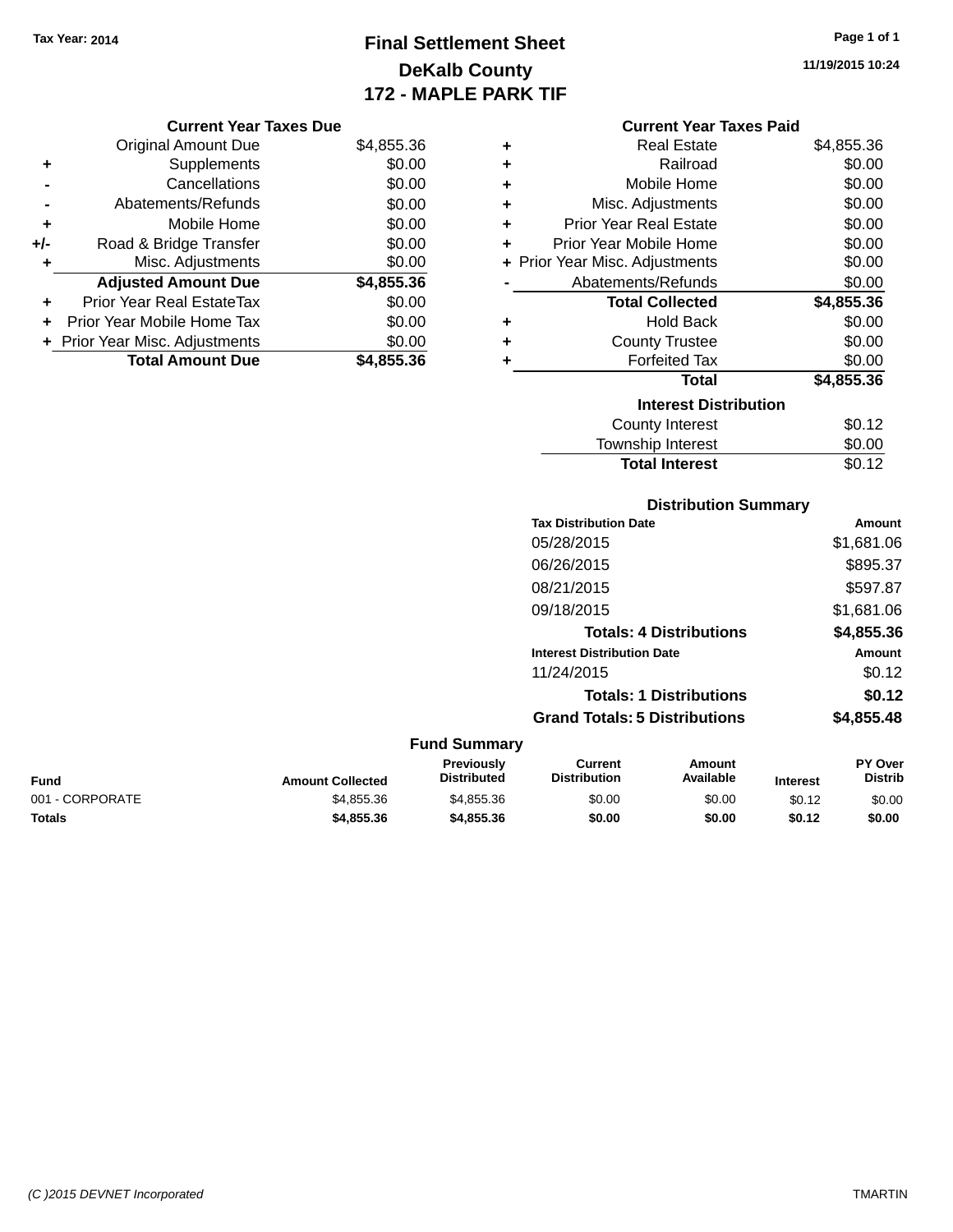**Current Year Taxes Due** Original Amount Due \$54,724.74

**Adjusted Amount Due \$54,724.74**

**Total Amount Due \$54,724.74**

**+** Supplements \$0.00 **-** Cancellations \$0.00 **-** Abatements/Refunds \$0.00 **+** Mobile Home \$0.00 **+/-** Road & Bridge Transfer \$0.00 **+** Misc. Adjustments \$0.00

**+** Prior Year Real EstateTax \$0.00 **+** Prior Year Mobile Home Tax \$0.00 **+ Prior Year Misc. Adjustments**  $$0.00$ 

# **Final Settlement Sheet Tax Year: 2014 Page 1 of 1 DeKalb County 180 - SYCAMORE TIF DISTRICT**

**11/19/2015 10:24**

### **Current Year Taxes Paid**

| ٠ | <b>Real Estate</b>             | \$54,724.74 |
|---|--------------------------------|-------------|
| ٠ | Railroad                       | \$0.00      |
| ٠ | Mobile Home                    | \$0.00      |
| ٠ | Misc. Adjustments              | \$0.00      |
| ٠ | <b>Prior Year Real Estate</b>  | \$0.00      |
| ٠ | Prior Year Mobile Home         | \$0.00      |
|   | + Prior Year Misc. Adjustments | \$0.00      |
|   | Abatements/Refunds             | \$0.00      |
|   | <b>Total Collected</b>         | \$54,724.74 |
| ٠ | <b>Hold Back</b>               | \$0.00      |
| ٠ | <b>County Trustee</b>          | \$0.00      |
| ٠ | <b>Forfeited Tax</b>           | \$0.00      |
|   | <b>Total</b>                   | \$54,724.74 |
|   | <b>Interest Distribution</b>   |             |
|   | <b>County Interest</b>         | \$1.38      |
|   | <b>Township Interest</b>       | \$0.00      |
|   | <b>Total Interest</b>          | \$1.38      |

|                 |                         |                                  | <b>Distribution Summary</b>           |                                |                 |                           |
|-----------------|-------------------------|----------------------------------|---------------------------------------|--------------------------------|-----------------|---------------------------|
|                 |                         |                                  | <b>Tax Distribution Date</b>          |                                |                 | Amount                    |
|                 |                         |                                  | 05/28/2015                            |                                |                 | \$164.38                  |
|                 |                         |                                  | 06/26/2015                            |                                |                 | \$16,452.06               |
|                 |                         |                                  | 07/24/2015                            |                                |                 | \$8,864.11                |
|                 |                         |                                  | 09/18/2015                            |                                |                 | \$25,168.15               |
|                 |                         |                                  | 11/24/2015                            |                                |                 | \$4,076.04                |
|                 |                         |                                  |                                       | <b>Totals: 5 Distributions</b> |                 | \$54,724.74               |
|                 |                         |                                  | <b>Interest Distribution Date</b>     |                                |                 | Amount                    |
|                 |                         |                                  | 11/24/2015                            |                                |                 | \$1.38                    |
|                 |                         |                                  |                                       | <b>Totals: 1 Distributions</b> |                 | \$1.38                    |
|                 |                         |                                  | <b>Grand Totals: 6 Distributions</b>  |                                |                 | \$54,726.12               |
|                 |                         | <b>Fund Summary</b>              |                                       |                                |                 |                           |
| <b>Fund</b>     | <b>Amount Collected</b> | Previously<br><b>Distributed</b> | <b>Current</b><br><b>Distribution</b> | <b>Amount</b><br>Available     | <b>Interest</b> | PY Over<br><b>Distrib</b> |
| 001 - CORPORATE | \$54,724.74             | \$50,648.70                      | \$4,076.04                            | \$0.00                         | \$1.38          | \$0.00                    |

**Totals \$54,724.74 \$50,648.70 \$4,076.04 \$0.00 \$1.38 \$0.00**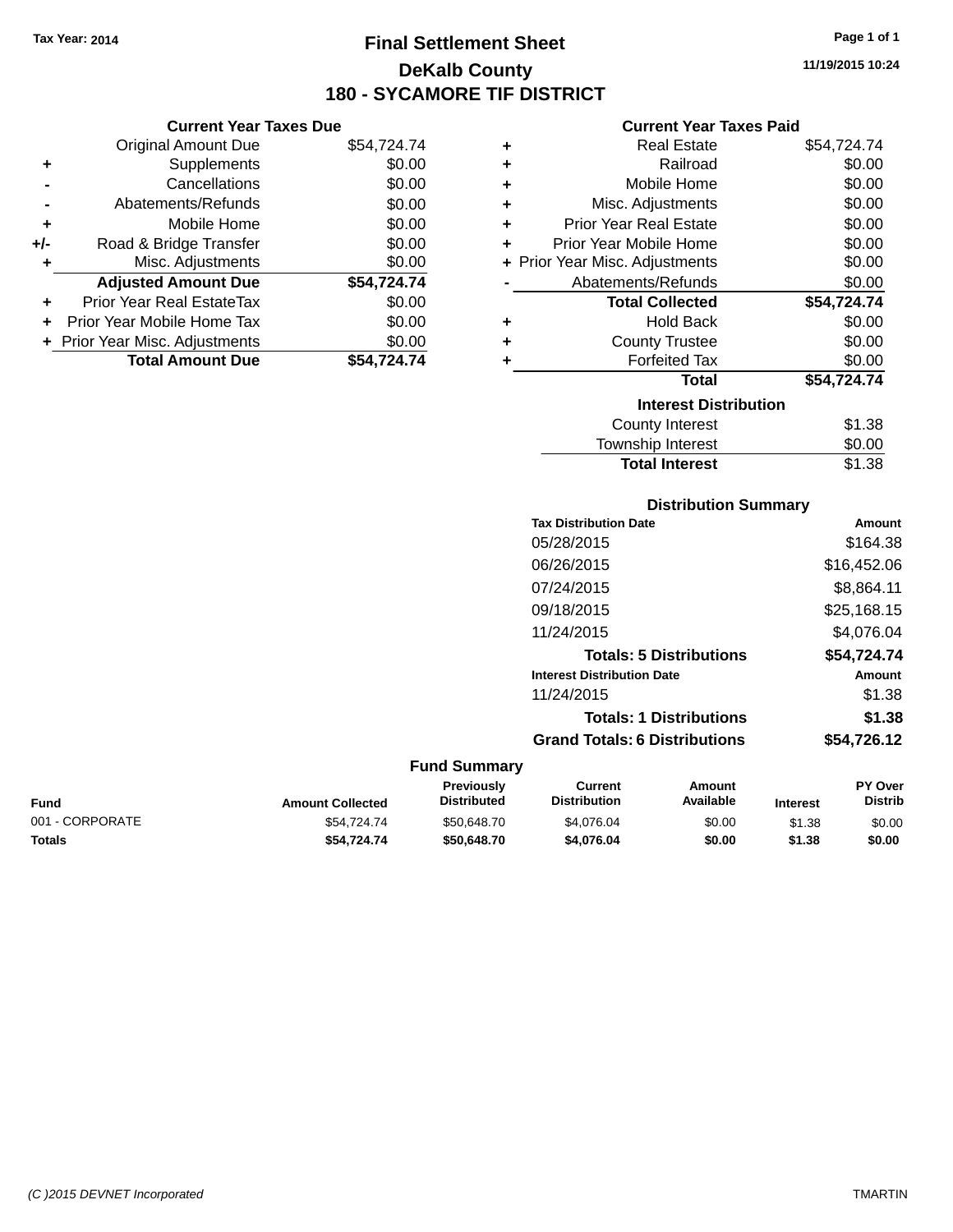# **Final Settlement Sheet Tax Year: 2014 Page 1 of 1 DeKalb County 190 - CORTLAND TIF**

### **11/19/2015 10:24**

| <b>Current Year Taxes Due</b> |  |  |  |
|-------------------------------|--|--|--|
|-------------------------------|--|--|--|

|       | <b>Original Amount Due</b>       | \$37,599.50 |
|-------|----------------------------------|-------------|
| ٠     | Supplements                      | \$0.00      |
|       | Cancellations                    | \$0.00      |
|       | Abatements/Refunds               | \$0.00      |
| ÷     | Mobile Home                      | \$0.00      |
| $+/-$ | Road & Bridge Transfer           | \$0.00      |
| ٠     | Misc. Adjustments                | \$0.00      |
|       | <b>Adjusted Amount Due</b>       | \$37,599.50 |
|       | <b>Prior Year Real EstateTax</b> | \$0.00      |
|       | Prior Year Mobile Home Tax       | \$0.00      |
|       | + Prior Year Misc. Adjustments   | \$0.00      |
|       | <b>Total Amount Due</b>          | \$37.599.50 |

| <b>Current Year Taxes Paid</b> |             |
|--------------------------------|-------------|
| Real Estate                    | \$36,433.74 |

| T | ngal Lolal <del>c</del>        | 000.TUU.IT  |
|---|--------------------------------|-------------|
| ÷ | Railroad                       | \$0.00      |
| ÷ | Mobile Home                    | \$0.00      |
| ÷ | Misc. Adjustments              | \$0.00      |
| ÷ | <b>Prior Year Real Estate</b>  | \$0.00      |
| ٠ | Prior Year Mobile Home         | \$0.00      |
|   | + Prior Year Misc. Adjustments | \$0.00      |
|   | Abatements/Refunds             | \$0.00      |
|   | <b>Total Collected</b>         | \$36,433.74 |
| ٠ | <b>Hold Back</b>               | \$0.00      |
| ÷ | <b>County Trustee</b>          | \$1,165.76  |
|   | <b>Forfeited Tax</b>           | \$0.00      |
|   | <b>Total</b>                   | \$37,599.50 |
|   | <b>Interest Distribution</b>   |             |
|   | <b>County Interest</b>         | \$0.92      |
|   | Township Interest              | \$0.00      |
|   | <b>Total Interest</b>          | \$0.92      |

## **Distribution Summary Tax Distribution Date Amount** 05/28/2015 \$694.96 06/26/2015 \$31,210.56 07/24/2015 \$2,207.64 08/21/2015 \$877.35 09/18/2015 \$1,443.23 **Totals: 5 Distributions \$36,433.74 Interest Distribution Date Amount** 11/24/2015 \$0.92 **Totals: 1 Distributions \$0.92**

# **Grand Totals: 6 Distributions \$36,434.66**

### **Fund Summary**

| Fund            | <b>Amount Collected</b> | Previously<br><b>Distributed</b> | Current<br><b>Distribution</b> | Amount<br>Available | <b>Interest</b> | <b>PY Over</b><br><b>Distrib</b> |
|-----------------|-------------------------|----------------------------------|--------------------------------|---------------------|-----------------|----------------------------------|
| 001 - CORPORATE | \$36.433.74             | \$36.433.74                      | \$0.00                         | \$0.00              | \$0.92          | \$0.00                           |
| Totals          | \$36.433.74             | \$36.433.74                      | \$0.00                         | \$0.00              | \$0.92          | \$0.00                           |

### **Miscellaneous Adjustment Detail**

### **Year** Source **Account Type Account Adjustment Description**

2013 RE - Real Estate Back Tax Collected \$0.00 STALEY REDEMPTION 09-29-251-051 by TBA 2013 RE - Real Estate Back Tax Collected \$0.00 STALEY REDEMPTION 09-29-251-050 by TBA

**Totals \$0.00 2 entries**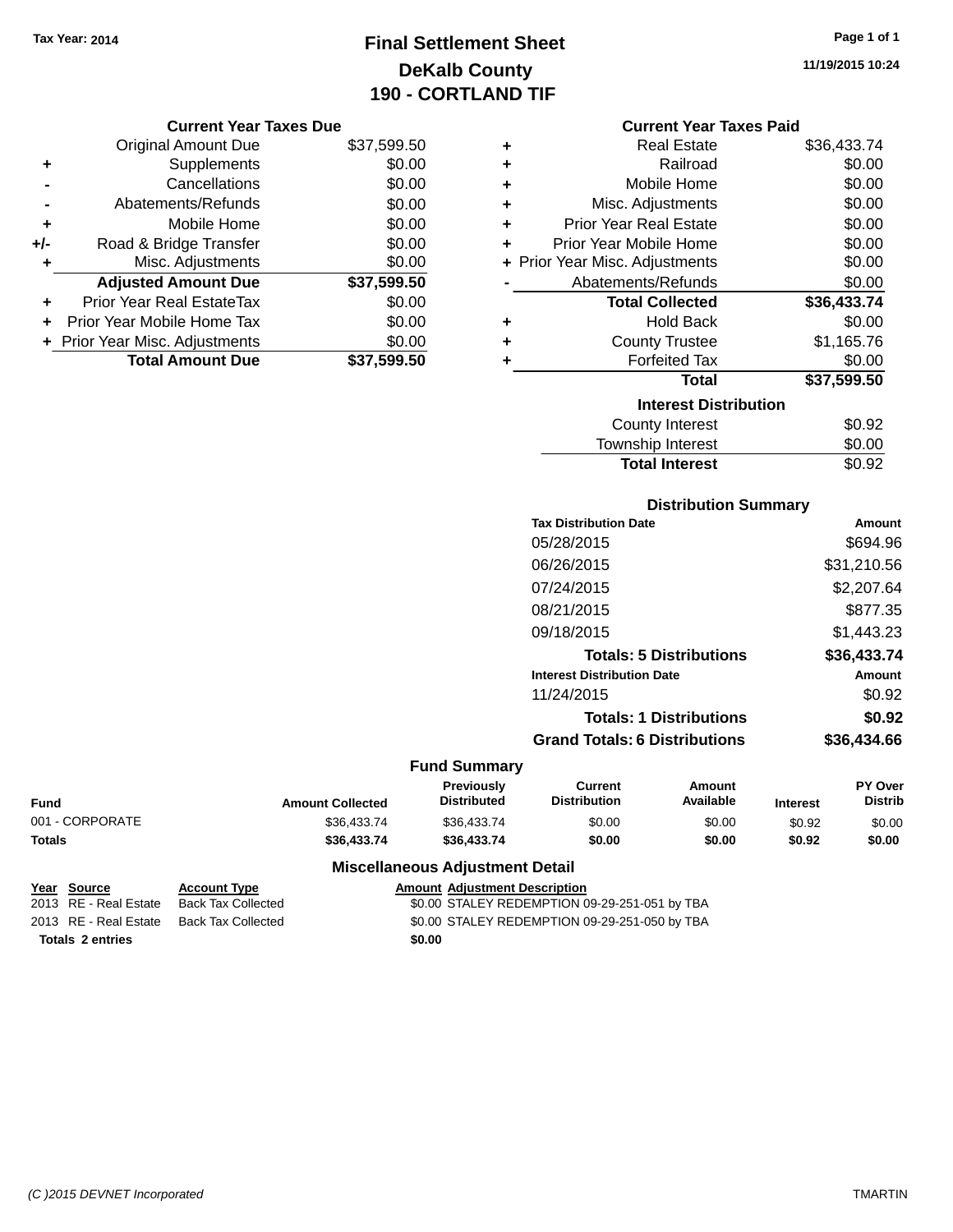# **Final Settlement Sheet Tax Year: 2014 Page 1 of 1 DeKalb County 201 - DEKALB SSA #6**

### **11/19/2015 10:24**

|                              | <b>Current Year Taxes Paid</b> |             |  |  |  |
|------------------------------|--------------------------------|-------------|--|--|--|
| ٠                            | <b>Real Estate</b>             | \$10,000.36 |  |  |  |
| ٠                            | Railroad                       | \$0.00      |  |  |  |
| ÷                            | Mobile Home                    | \$0.00      |  |  |  |
| ÷                            | Misc. Adjustments              | \$0.00      |  |  |  |
| ÷                            | <b>Prior Year Real Estate</b>  | \$0.00      |  |  |  |
| ÷                            | Prior Year Mobile Home         | \$0.00      |  |  |  |
|                              | + Prior Year Misc. Adjustments | \$0.00      |  |  |  |
|                              | Abatements/Refunds             | \$0.00      |  |  |  |
|                              | <b>Total Collected</b>         | \$10,000.36 |  |  |  |
| ٠                            | <b>Hold Back</b>               | \$0.00      |  |  |  |
| ٠                            | <b>County Trustee</b>          | \$0.00      |  |  |  |
| ٠                            | <b>Forfeited Tax</b>           | \$0.00      |  |  |  |
|                              | <b>Total</b>                   | \$10,000.36 |  |  |  |
| <b>Interest Distribution</b> |                                |             |  |  |  |
|                              | <b>County Interest</b>         | \$0.25      |  |  |  |
|                              | <b>Township Interest</b>       | \$0.00      |  |  |  |
|                              | <b>Total Interest</b>          | \$0.25      |  |  |  |

### **Distribution Summary Tax Distribution Date Amount** 05/28/2015 \$2,552.86 06/26/2015 \$1,695.73 07/24/2015 \$138.77 08/21/2015 \$906.94

| 09/18/2015                           | \$3,980.10  |
|--------------------------------------|-------------|
| 11/24/2015                           | \$725.96    |
| <b>Totals: 6 Distributions</b>       | \$10,000.36 |
| <b>Interest Distribution Date</b>    | Amount      |
| 11/24/2015                           | \$0.25      |
| <b>Totals: 1 Distributions</b>       | \$0.25      |
| <b>Grand Totals: 7 Distributions</b> | \$10,000.61 |

### **Fund Summary**

| Fund                       | <b>Amount Collected</b> | <b>Previously</b><br><b>Distributed</b> | Current<br><b>Distribution</b> | Amount<br>Available | <b>Interest</b> | <b>PY Over</b><br><b>Distrib</b> |
|----------------------------|-------------------------|-----------------------------------------|--------------------------------|---------------------|-----------------|----------------------------------|
| 023 - SPECIAL SERVICE AREA | \$10,000.36             | \$9.274.40                              | \$725.96                       | \$0.00              | \$0.25          | \$0.00                           |
| Totals                     | \$10,000,36             | \$9.274.40                              | \$725.96                       | \$0.00              | \$0.25          | \$0.00                           |

#### **Current Year Taxes Due** Original Amount Due \$10,000.36

|     | <b>Total Amount Due</b>          | \$10,000.36      |
|-----|----------------------------------|------------------|
|     | + Prior Year Misc. Adjustments   | \$0.00           |
| ٠   | Prior Year Mobile Home Tax       | \$0.00           |
| ÷   | <b>Prior Year Real EstateTax</b> | \$0.00           |
|     | <b>Adjusted Amount Due</b>       | \$10,000.36      |
| ٠   | Misc. Adjustments                | \$0.00           |
| +/- | Road & Bridge Transfer           | \$0.00           |
| ٠   | Mobile Home                      | \$0.00           |
|     | Abatements/Refunds               | \$0.00           |
|     | Cancellations                    | \$0.00           |
| ٠   | Supplements                      | \$0.00           |
|     | Oliginal Alliount Due            | <b>JU,UUU.JU</b> |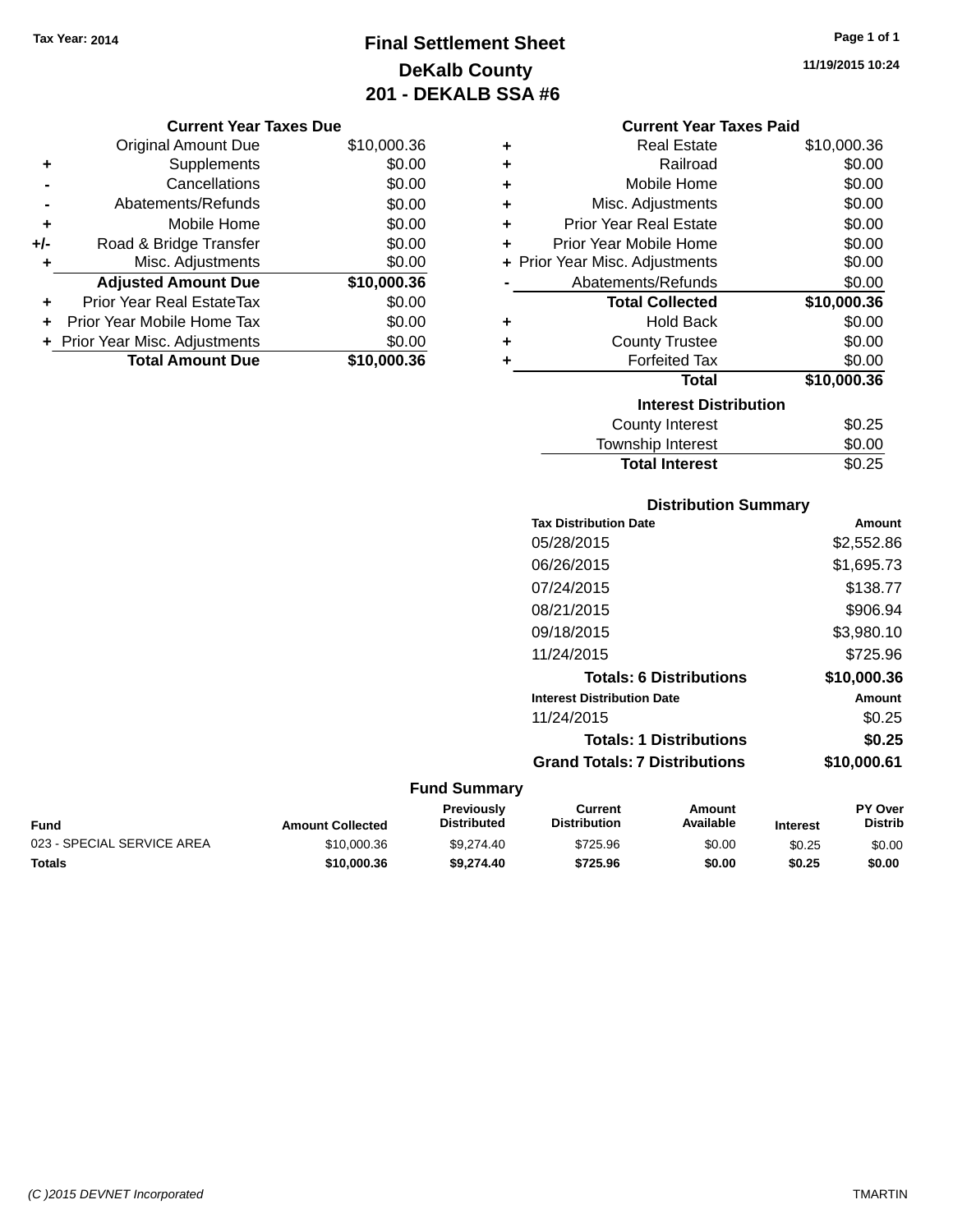**Current Year Taxes Due** Original Amount Due \$48,247.71

**Adjusted Amount Due \$48,252.33**

**Total Amount Due \$48,252.33**

**+** Supplements \$0.00 **-** Cancellations \$25.00 **-** Abatements/Refunds \$0.00 **+** Mobile Home \$0.00 **+/-** Road & Bridge Transfer \$0.00 **+** Misc. Adjustments \$29.62

**+** Prior Year Real EstateTax \$0.00 **+** Prior Year Mobile Home Tax \$0.00 **+ Prior Year Misc. Adjustments**  $$0.00$ 

# **Final Settlement Sheet Tax Year: 2014 Page 1 of 1 DeKalb County 204 - GENOA RIVER BEND SSA**

**11/19/2015 10:24**

### **Current Year Taxes Paid**

| \$48,194.66 |
|-------------|
| \$0.00      |
| \$0.00      |
| \$29.62     |
| \$0.00      |
| \$0.00      |
| \$0.00      |
| \$0.00      |
| \$48,224.28 |
| \$0.00      |
| \$28.05     |
| \$0.00      |
| \$48,252.33 |
|             |
|             |
| \$1.22      |
|             |

| <b>Total Interest</b>  | \$1.22 |
|------------------------|--------|
| Township Interest      | \$0.00 |
| <b>OVAIRY INVICTOR</b> | ے۔ اس  |

### **Distribution Summary**

| <b>Tax Distribution Date</b>         | Amount      |
|--------------------------------------|-------------|
| 05/28/2015                           | \$1,942.56  |
| 06/26/2015                           | \$22,402.15 |
| 07/24/2015                           | \$568.27    |
| 08/21/2015                           | \$6,882.93  |
| 09/18/2015                           | \$15,217.90 |
| 11/24/2015                           | \$1,210.47  |
| <b>Totals: 6 Distributions</b>       | \$48,224.28 |
| <b>Interest Distribution Date</b>    | Amount      |
| 11/24/2015                           | \$1.22      |
| <b>Totals: 1 Distributions</b>       | \$1.22      |
| <b>Grand Totals: 7 Distributions</b> | \$48,225.50 |
|                                      |             |

### **Fund Summary**

| <b>Fund</b>                | <b>Amount Collected</b> | <b>Previously</b><br><b>Distributed</b> | Current<br><b>Distribution</b> | Amount<br>Available | <b>Interest</b> | <b>PY Over</b><br>Distrib |
|----------------------------|-------------------------|-----------------------------------------|--------------------------------|---------------------|-----------------|---------------------------|
| 023 - SPECIAL SERVICE AREA | \$48,224,28             | \$47.013.81                             | \$1.210.47                     | \$0.00              | \$1.22          | \$0.00                    |
| <b>Totals</b>              | \$48.224.28             | \$47.013.81                             | \$1.210.47                     | \$0.00              | \$1.22          | \$0.00                    |

| Year Source             | <b>Account Type</b> | <b>Amount Adiustment Description</b>                |
|-------------------------|---------------------|-----------------------------------------------------|
| 2014 RE - Real Estate   | Back Tax Collected  | \$29.62 AMCORE BANK REDEMPTION 02-24-476-009 by TBA |
| <b>Totals 1 entries</b> |                     | \$29.62                                             |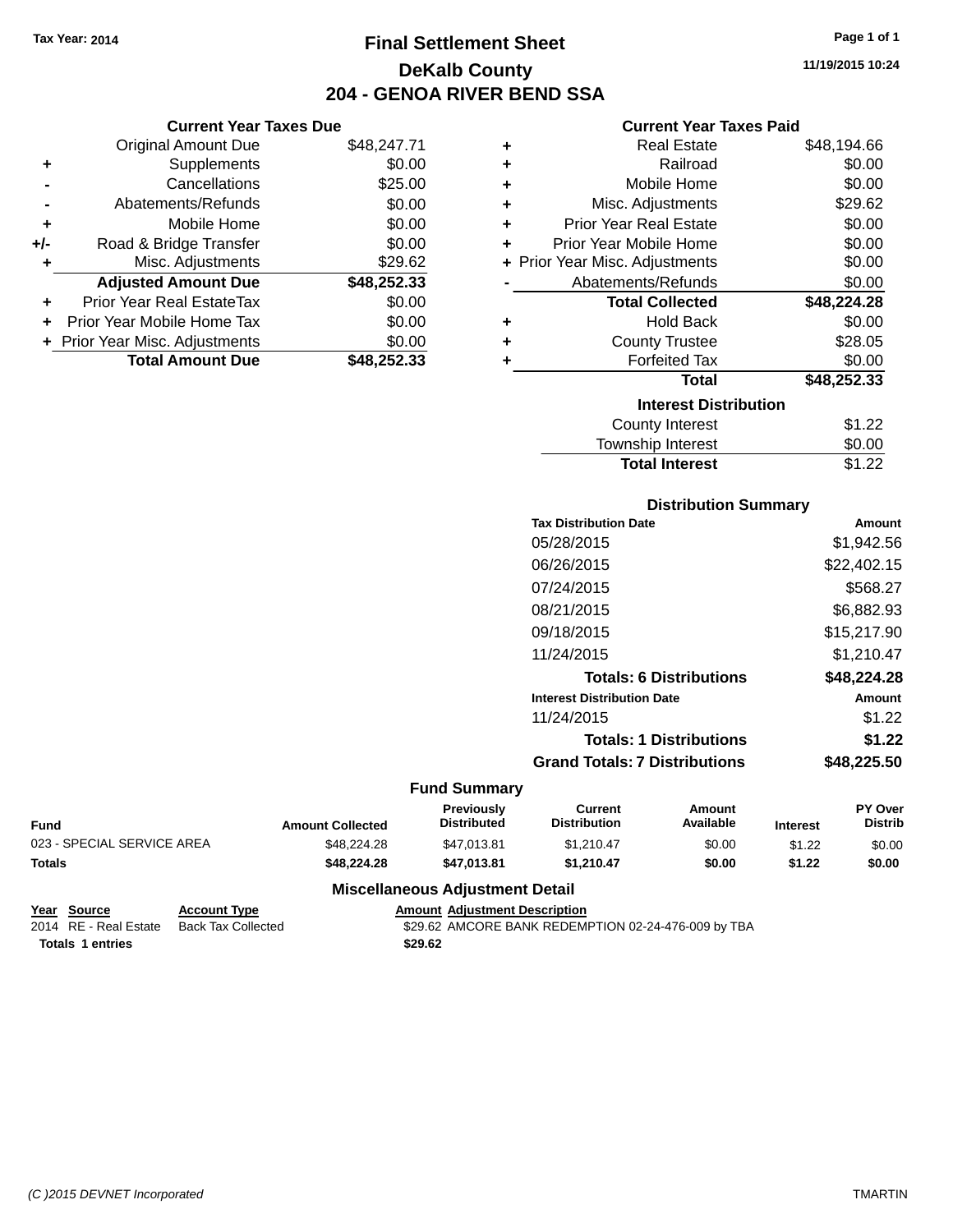# **Final Settlement Sheet Tax Year: 2014 Page 1 of 1 DeKalb County 207 - DERBY ESTATES SSA**

**11/19/2015 10:24**

### **Current Year Taxes Paid**

|     | <b>Original Amount Due</b>       | \$4,800.24 | ٠ | <b>Real Estate</b>             | \$4,786.17 |
|-----|----------------------------------|------------|---|--------------------------------|------------|
| ٠   | Supplements                      | \$0.00     | ٠ | Railroad                       | \$0.00     |
|     | Cancellations                    | \$14.07    | ٠ | Mobile Home                    | \$0.00     |
|     | Abatements/Refunds               | \$0.00     | ٠ | Misc. Adjustments              | \$0.00     |
| ٠   | Mobile Home                      | \$0.00     | ٠ | <b>Prior Year Real Estate</b>  | \$191.47   |
| +/- | Road & Bridge Transfer           | \$0.00     |   | Prior Year Mobile Home         | \$0.00     |
|     | Misc. Adjustments                | \$0.00     |   | + Prior Year Misc. Adjustments | \$45.79    |
|     | <b>Adjusted Amount Due</b>       | \$4,786.17 |   | Abatements/Refunds             | \$0.00     |
| ÷.  | <b>Prior Year Real EstateTax</b> | \$191.47   |   | <b>Total Collected</b>         | \$5,023.43 |
|     | Prior Year Mobile Home Tax       | \$0.00     | ٠ | <b>Hold Back</b>               | \$0.00     |
|     | + Prior Year Misc. Adjustments   | \$45.79    | ٠ | <b>County Trustee</b>          | \$0.00     |
|     | <b>Total Amount Due</b>          | \$5,023.43 |   | <b>Forfeited Tax</b>           | \$0.00     |
|     |                                  |            |   | <b>Total</b>                   | \$5,023.43 |
|     |                                  |            |   | <b>Interest Distribution</b>   |            |
|     |                                  |            |   | <b>County Interest</b>         | \$0.13     |
|     |                                  |            |   | Township Interact              | ድስ ሰሰ      |

# Township Interest \$0.00 Total Interest \$0.13

### **Distribution Summary**

| <b>Tax Distribution Date</b>         | Amount     |
|--------------------------------------|------------|
| 05/28/2015                           | \$1,015.18 |
| 06/26/2015                           | \$1,954.47 |
| 08/21/2015                           | \$454.92   |
| 09/18/2015                           | \$1,192.27 |
| 11/24/2015                           | \$406.59   |
| <b>Totals: 5 Distributions</b>       | \$5,023.43 |
| <b>Interest Distribution Date</b>    | Amount     |
| 11/24/2015                           | \$0.13     |
| <b>Totals: 1 Distributions</b>       | \$0.13     |
| <b>Grand Totals: 6 Distributions</b> | \$5.023.56 |
|                                      |            |

#### **Fund Summary**

| Fund                       | <b>Amount Collected</b> | Previously<br>Distributed | Current<br><b>Distribution</b> | Amount<br>Available | <b>Interest</b> | <b>PY Over</b><br><b>Distrib</b> |
|----------------------------|-------------------------|---------------------------|--------------------------------|---------------------|-----------------|----------------------------------|
| 023 - SPECIAL SERVICE AREA | \$5.023.43              | \$4.616.84                | \$406.59                       | \$0.00              | \$0.13          | \$0.00                           |
| Totals                     | \$5.023.43              | \$4.616.84                | \$406.59                       | \$0.00              | \$0.13          | \$0.00                           |

### **Miscellaneous Adjustment Detail**

#### **Year Source Account Type Account Adjustment Description**

2013 RE - Real Estate Back Tax Collected \$21.26 MARSH REDEMPTION 03-31-231-008 by TBA

2013 RE - Real Estate Back Tax Collected \$24.53 ABCXYZ LIVING TR REDEMPTION 03-31-235-006 by TBA

**Totals \$45.79 2 entries**

**Current Year Taxes Due**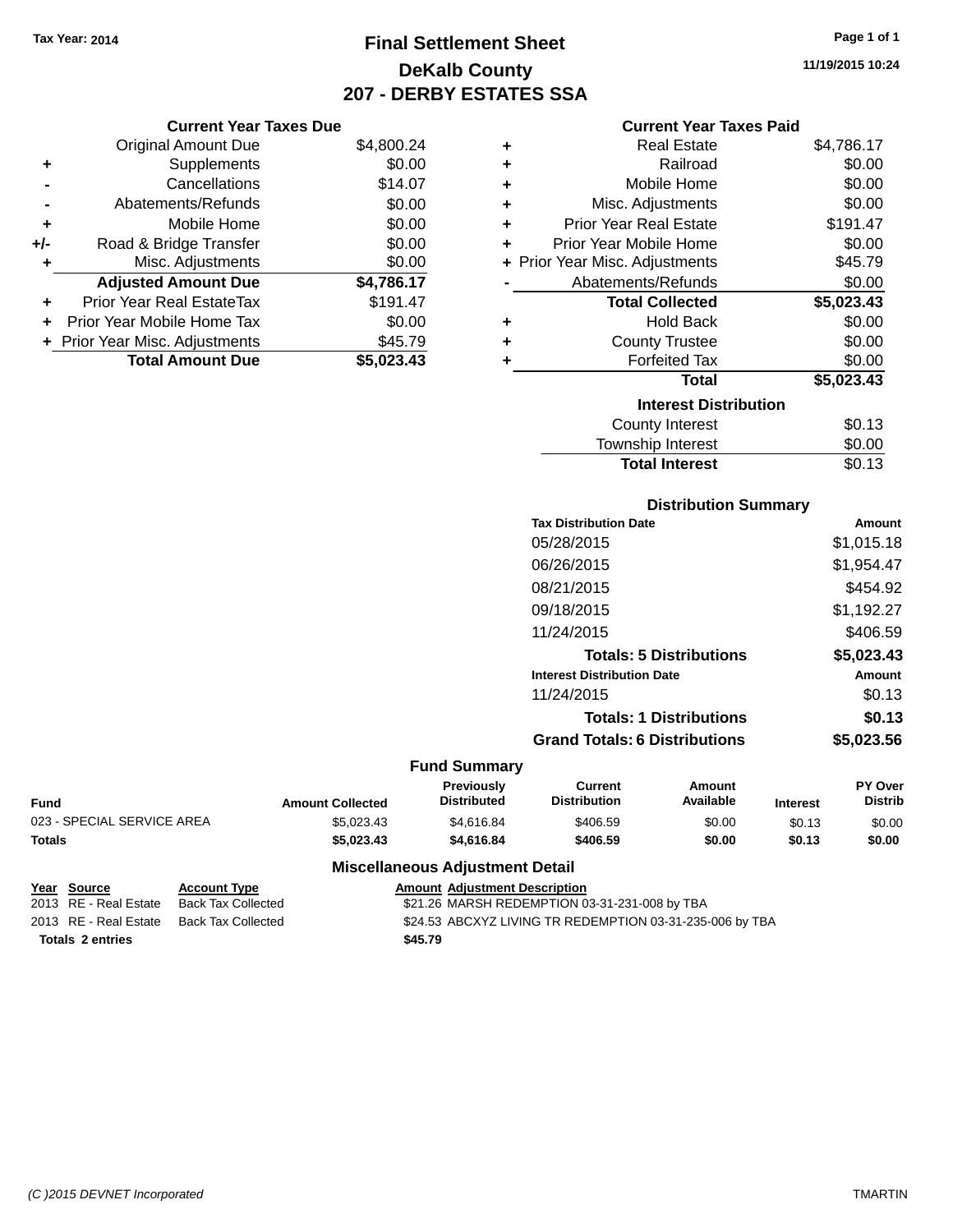**Current Year Taxes Due** Original Amount Due \$2,500.02

**Adjusted Amount Due \$2,500.02**

**Total Amount Due \$2,500.02**

**+** Supplements \$0.00 **-** Cancellations **50.00 -** Abatements/Refunds \$0.00 **+** Mobile Home \$0.00 **+/-** Road & Bridge Transfer \$0.00 **+** Misc. Adjustments \$0.00

**+** Prior Year Real EstateTax \$0.00 **+** Prior Year Mobile Home Tax \$0.00 **+** Prior Year Misc. Adjustments  $$0.00$ 

# **Final Settlement Sheet Tax Year: 2014 Page 1 of 1 DeKalb County 209 - DEKALB SSA #14**

**11/19/2015 10:24**

#### **Current Year Taxes Paid**

| ٠ | <b>Real Estate</b>             | \$2,500.02 |
|---|--------------------------------|------------|
| ÷ | Railroad                       | \$0.00     |
| ÷ | Mobile Home                    | \$0.00     |
| ÷ | Misc. Adjustments              | \$0.00     |
| ÷ | <b>Prior Year Real Estate</b>  | \$0.00     |
| ÷ | Prior Year Mobile Home         | \$0.00     |
|   | + Prior Year Misc. Adjustments | \$0.00     |
|   | Abatements/Refunds             | \$0.00     |
|   |                                |            |
|   | <b>Total Collected</b>         | \$2,500.02 |
| ٠ | <b>Hold Back</b>               | \$0.00     |
| ٠ | <b>County Trustee</b>          | \$0.00     |
| ٠ | <b>Forfeited Tax</b>           | \$0.00     |
|   | <b>Total</b>                   | \$2,500.02 |
|   | <b>Interest Distribution</b>   |            |
|   | County Interest                | \$0.06     |

**Total Interest** \$0.06

#### **Distribution Summary Tax Distribution Date Amount** 05/28/2015 \$296.88 06/26/2015 \$1,011.57 08/21/2015 \$217.38 09/18/2015 \$974.19 **Totals: 4 Distributions \$2,500.02 Interest Distribution Date Amount** 11/24/2015 \$0.06 **Totals: 1 Distributions \$0.06 Grand Totals: 5 Distributions \$2,500.08 Fund Summary Fund Interest Amount Collected Distributed PY Over Distrib Amount Available Current Distribution Previously** 023 - SPECIAL SERVICE AREA  $$2,500.02$   $$2,500.02$   $$0.00$   $$0.00$   $$0.06$   $$0.00$

**Totals \$2,500.02 \$2,500.02 \$0.00 \$0.00 \$0.06 \$0.00**

| (C) 2015 DEVNET Incorporated | <b>TMARTIN</b> |
|------------------------------|----------------|
|------------------------------|----------------|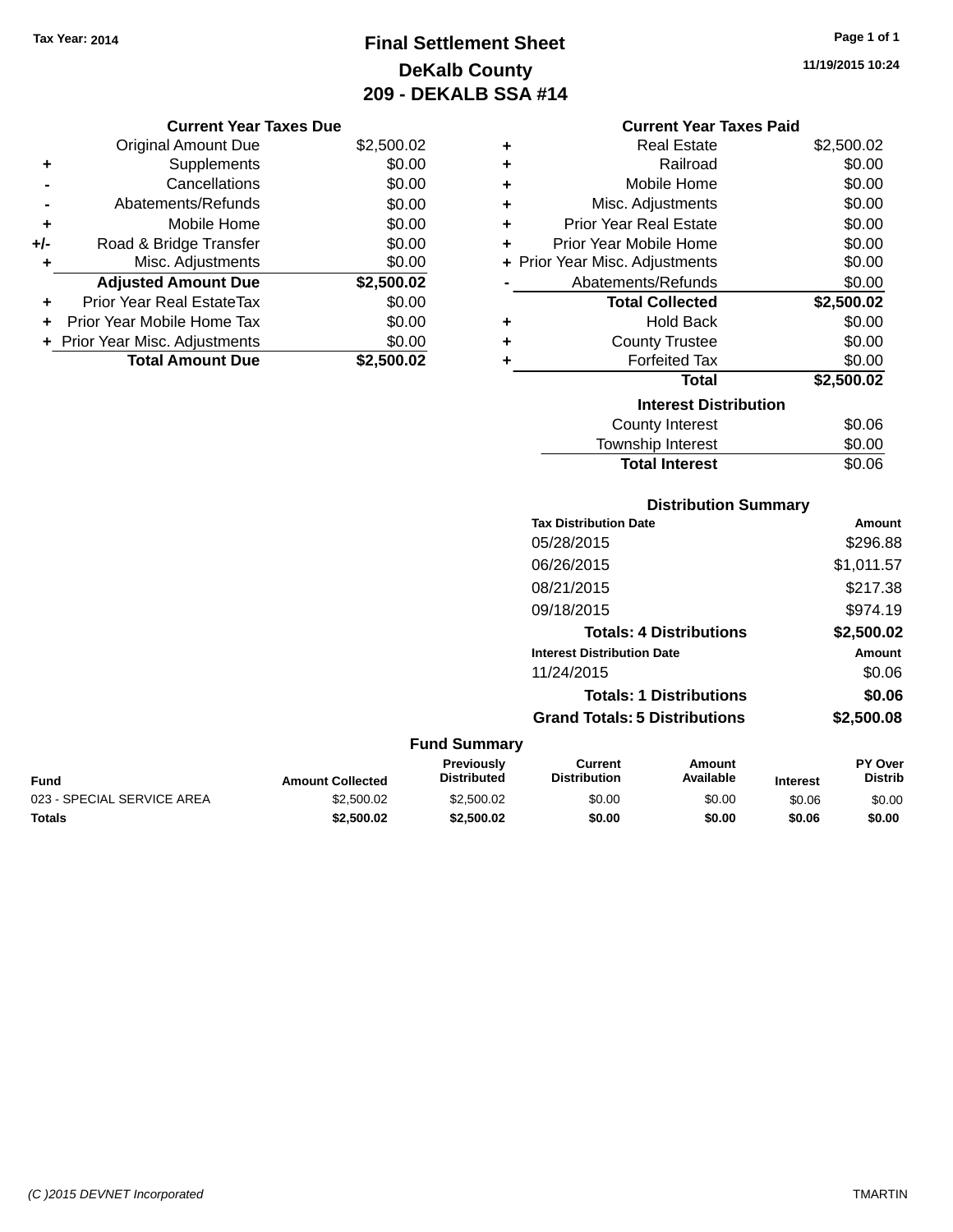**Current Year Taxes Due**

## **Final Settlement Sheet Tax Year: 2014 Page 1 of 1 DeKalb County 213 - GENOA OAK CREEK EST SSA#4**

## **11/19/2015 10:24**

|     | <b>Original Amount Due</b>       | \$1,359.28 | ÷ | <b>Real Estate</b>             | \$1,359.28 |
|-----|----------------------------------|------------|---|--------------------------------|------------|
| ٠   | Supplements                      | \$0.00     | ٠ | Railroad                       | \$0.00     |
|     | Cancellations                    | \$0.00     | ÷ | Mobile Home                    | \$0.00     |
|     | Abatements/Refunds               | \$0.00     | ÷ | Misc. Adjustments              | \$0.00     |
| ٠   | Mobile Home                      | \$0.00     | ٠ | <b>Prior Year Real Estate</b>  | \$0.00     |
| +/- | Road & Bridge Transfer           | \$0.00     | ٠ | Prior Year Mobile Home         | \$0.00     |
|     | Misc. Adjustments                | \$0.00     |   | + Prior Year Misc. Adjustments | \$0.00     |
|     | <b>Adjusted Amount Due</b>       | \$1,359.28 |   | Abatements/Refunds             | \$0.00     |
| ÷.  | <b>Prior Year Real EstateTax</b> | \$0.00     |   | <b>Total Collected</b>         | \$1,359.28 |
| ÷.  | Prior Year Mobile Home Tax       | \$0.00     | ٠ | <b>Hold Back</b>               | \$0.00     |
|     | + Prior Year Misc. Adjustments   | \$0.00     | ٠ | <b>County Trustee</b>          | \$0.00     |
|     | <b>Total Amount Due</b>          | \$1,359.28 |   | <b>Forfeited Tax</b>           | \$0.00     |
|     |                                  |            |   | <b>Total</b>                   | \$1,359.28 |
|     |                                  |            |   | <b>Interest Distribution</b>   |            |
|     |                                  |            |   | County Interest                | \$0.03     |
|     |                                  |            |   |                                | ີ ລິ       |

| <b>Total Interest</b> | \$0.03       |
|-----------------------|--------------|
|                       | <b>vv.vv</b> |
| Township Interest     | \$0.00       |

#### **Distribution Summary**

| <b>Tax Distribution Date</b>         | Amount     |
|--------------------------------------|------------|
| 05/28/2015                           | \$150.55   |
| 06/26/2015                           | \$247.16   |
| 07/24/2015                           | \$296.90   |
| 08/21/2015                           | \$132.29   |
| 09/18/2015                           | \$532.38   |
| <b>Totals: 5 Distributions</b>       | \$1,359.28 |
| <b>Interest Distribution Date</b>    | Amount     |
| 11/24/2015                           | \$0.03     |
| <b>Totals: 1 Distributions</b>       | \$0.03     |
| <b>Grand Totals: 6 Distributions</b> | \$1,359.31 |

| Fund                       | <b>Amount Collected</b> | <b>Previously</b><br><b>Distributed</b> | Current<br><b>Distribution</b> | Amount<br>Available | <b>Interest</b> | PY Over<br><b>Distrib</b> |
|----------------------------|-------------------------|-----------------------------------------|--------------------------------|---------------------|-----------------|---------------------------|
| 023 - SPECIAL SERVICE AREA | \$1.359.28              | \$1.359.28                              | \$0.00                         | \$0.00              | \$0.03          | \$0.00                    |
| <b>Totals</b>              | \$1,359.28              | \$1.359.28                              | \$0.00                         | \$0.00              | \$0.03          | \$0.00                    |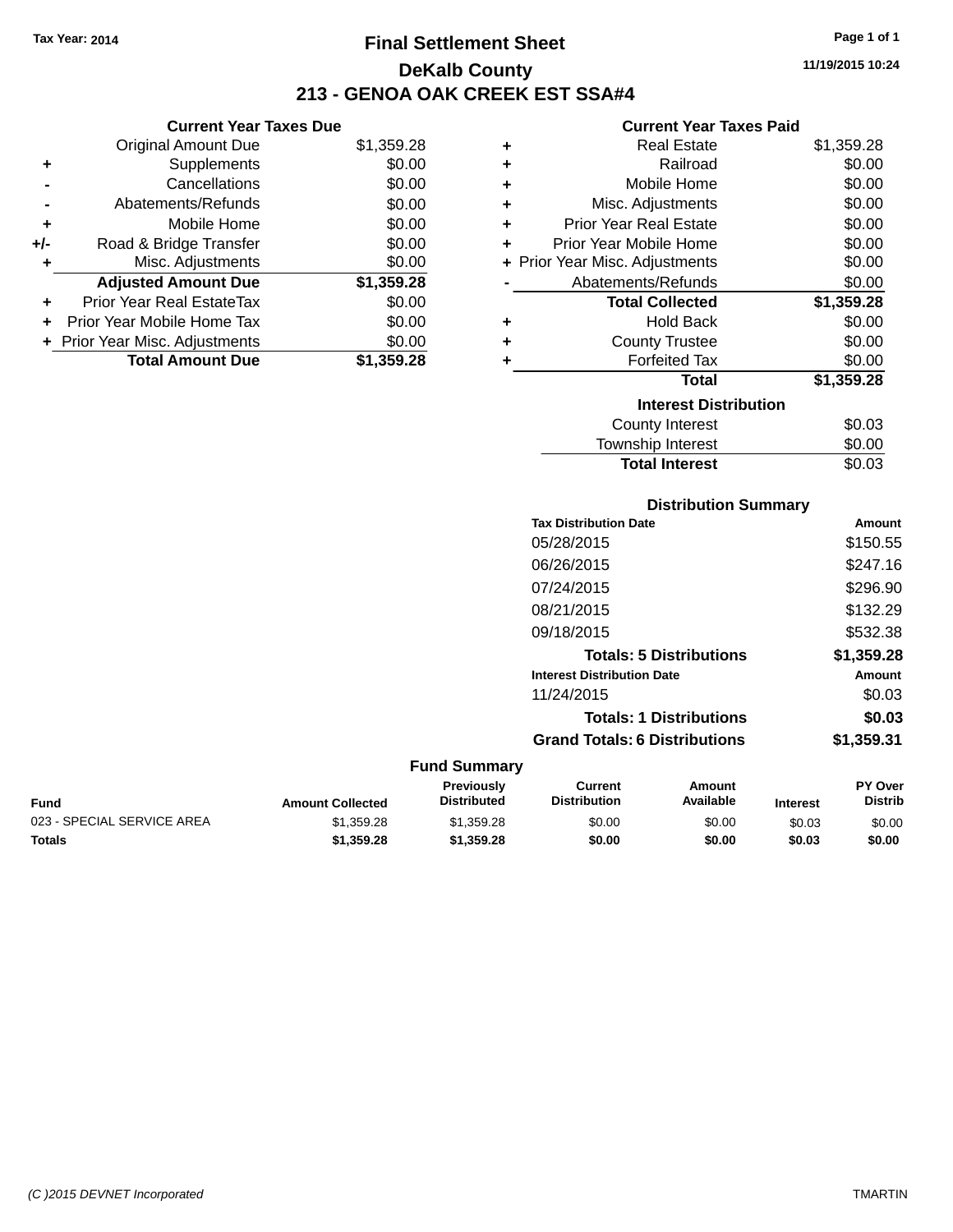**Current Year Taxes Due** Original Amount Due \$12,061.62

**Adjusted Amount Due \$12,061.62**

**Total Amount Due \$12,061.62**

**+** Supplements \$7.54 **-** Cancellations \$7.54 **-** Abatements/Refunds \$0.00 **+** Mobile Home \$0.00 **+/-** Road & Bridge Transfer \$0.00 **+** Misc. Adjustments \$0.00

**+** Prior Year Real EstateTax \$0.00 **+** Prior Year Mobile Home Tax \$0.00 **+ Prior Year Misc. Adjustments**  $$0.00$ 

## **Final Settlement Sheet Tax Year: 2014 Page 1 of 1 DeKalb County AF-DK #5 - AFTON DEKALB DRAINAGE #5**

**11/19/2015 10:24**

#### **Current Year Taxes Paid**

| ٠                            | <b>Real Estate</b>             | \$12,061.62 |
|------------------------------|--------------------------------|-------------|
| ÷                            | Railroad                       | \$0.00      |
| ÷                            | Mobile Home                    | \$0.00      |
| ÷                            | Misc. Adjustments              | \$0.00      |
| ÷                            | <b>Prior Year Real Estate</b>  | \$0.00      |
| ٠                            | Prior Year Mobile Home         | \$0.00      |
|                              | + Prior Year Misc. Adjustments | \$0.00      |
|                              | Abatements/Refunds             | \$0.00      |
|                              | <b>Total Collected</b>         | \$12,061.62 |
| ٠                            | <b>Hold Back</b>               | \$0.00      |
| ÷                            | <b>County Trustee</b>          | \$0.00      |
| ٠                            | <b>Forfeited Tax</b>           | \$0.00      |
|                              | <b>Total</b>                   | \$12,061.62 |
| <b>Interest Distribution</b> |                                |             |
|                              | <b>County Interest</b>         | \$0.00      |
|                              | Township Interest              | \$0.00      |

|             |                         |                                  |                                       | <b>Total Interest</b>          |                 | \$0.00                    |
|-------------|-------------------------|----------------------------------|---------------------------------------|--------------------------------|-----------------|---------------------------|
|             |                         |                                  |                                       | <b>Distribution Summary</b>    |                 |                           |
|             |                         |                                  | <b>Tax Distribution Date</b>          |                                |                 | Amount                    |
|             |                         |                                  | 05/28/2015                            |                                |                 | \$2,616.56                |
|             |                         |                                  | 06/26/2015                            |                                |                 | \$5,929.15                |
|             |                         |                                  | 07/24/2015                            |                                |                 | \$105.00                  |
|             |                         |                                  | 08/21/2015                            |                                |                 | \$123.64                  |
|             |                         |                                  | 09/18/2015                            |                                |                 | \$3,132.87                |
|             |                         |                                  | 11/24/2015                            |                                |                 | \$154.40                  |
|             |                         |                                  |                                       | <b>Totals: 6 Distributions</b> |                 | \$12,061.62               |
|             |                         |                                  | <b>Grand Totals: 6 Distributions</b>  |                                |                 | \$12,061.62               |
|             |                         | <b>Fund Summary</b>              |                                       |                                |                 |                           |
| <b>Fund</b> | <b>Amount Collected</b> | Previously<br><b>Distributed</b> | <b>Current</b><br><b>Distribution</b> | Amount<br>Available            | <b>Interest</b> | PY Over<br><b>Distrib</b> |

001 - CORPORATE 60.00 \$12,061.62 \$11,907.22 \$154.40 \$0.00 \$0.00 \$0.00 **Totals \$12,061.62 \$11,907.22 \$154.40 \$0.00 \$0.00 \$0.00**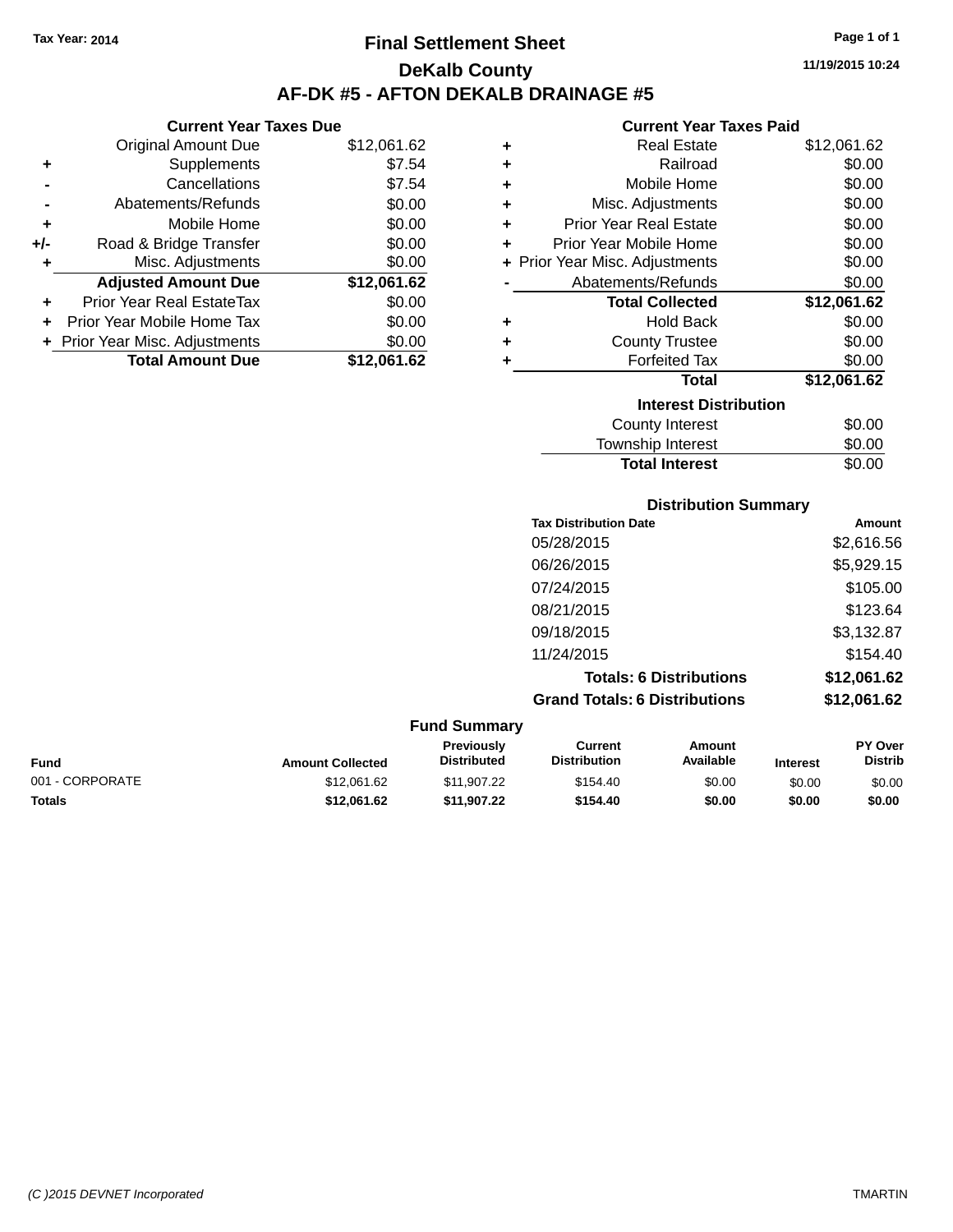**Current Year Taxes Due** Original Amount Due \$7,589.26

**Adjusted Amount Due \$7,589.26**

**Total Amount Due \$7,589.26**

**+** Supplements \$4.80 **-** Cancellations \$4.80 **-** Abatements/Refunds \$0.00 **+** Mobile Home \$0.00 **+/-** Road & Bridge Transfer \$0.00 **+** Misc. Adjustments \$0.00

**+** Prior Year Real EstateTax \$0.00 **+** Prior Year Mobile Home Tax \$0.00 **+ Prior Year Misc. Adjustments**  $$0.00$ 

## **Final Settlement Sheet Tax Year: 2014 Page 1 of 1 DeKalb County AF-MI #4 - AF/ MI/ DK DRAINAGE #4**

**11/19/2015 10:24**

#### **Current Year Taxes Paid**

| ٠ | <b>Real Estate</b>             | \$7,589.26 |
|---|--------------------------------|------------|
| ٠ | Railroad                       | \$0.00     |
| ٠ | Mobile Home                    | \$0.00     |
| ÷ | Misc. Adjustments              | \$0.00     |
| ÷ | <b>Prior Year Real Estate</b>  | \$0.00     |
| ٠ | <b>Prior Year Mobile Home</b>  | \$0.00     |
|   | + Prior Year Misc. Adjustments | \$0.00     |
|   | Abatements/Refunds             | \$0.00     |
|   | <b>Total Collected</b>         | \$7,589.26 |
| ٠ | <b>Hold Back</b>               | \$0.00     |
| ٠ | <b>County Trustee</b>          | \$0.00     |
| ٠ | <b>Forfeited Tax</b>           | \$0.00     |
|   | <b>Total</b>                   | \$7,589.26 |
|   | <b>Interest Distribution</b>   |            |
|   | County Interest                | \$0.00     |
|   | <b>Township Interest</b>       | \$0.00     |

**Total Interest** \$0.00

|                 |                         |                                  |                                       | <b>Distribution Summary</b>    |                 |                           |
|-----------------|-------------------------|----------------------------------|---------------------------------------|--------------------------------|-----------------|---------------------------|
|                 |                         |                                  | <b>Tax Distribution Date</b>          |                                |                 | Amount                    |
|                 |                         |                                  | 05/28/2015                            |                                |                 | \$1,411.78                |
|                 |                         |                                  | 06/26/2015                            |                                |                 | \$3,752.20                |
|                 |                         |                                  | 07/24/2015                            |                                |                 | \$64.13                   |
|                 |                         |                                  | 08/21/2015                            |                                |                 | \$73.92                   |
|                 |                         |                                  | 09/18/2015                            |                                |                 | \$2,264.13                |
|                 |                         |                                  | 11/24/2015                            |                                |                 | \$23.10                   |
|                 |                         |                                  |                                       | <b>Totals: 6 Distributions</b> |                 | \$7,589.26                |
|                 |                         |                                  | <b>Grand Totals: 6 Distributions</b>  |                                |                 | \$7,589.26                |
|                 |                         | <b>Fund Summary</b>              |                                       |                                |                 |                           |
| <b>Fund</b>     | <b>Amount Collected</b> | Previously<br><b>Distributed</b> | <b>Current</b><br><b>Distribution</b> | Amount<br>Available            | <b>Interest</b> | PY Over<br><b>Distrib</b> |
| 001 - CORPORATE | \$7,589.26              | \$7,566.16                       | \$23.10                               | \$0.00                         | \$0.00          | \$0.00                    |

**Totals \$7,589.26 \$7,566.16 \$23.10 \$0.00 \$0.00 \$0.00**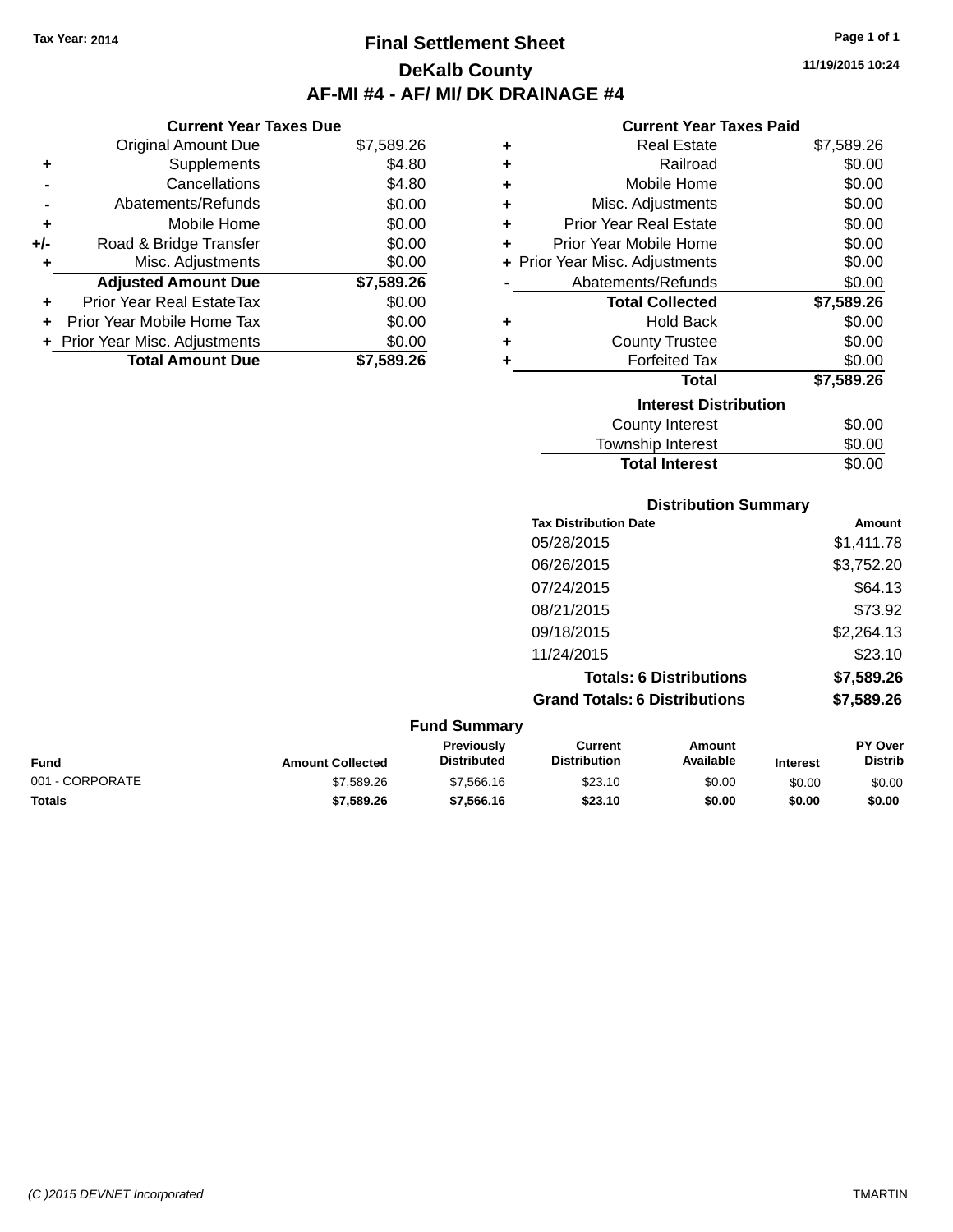## **Final Settlement Sheet Tax Year: 2014 Page 1 of 1 DeKalb County CL-SH #7 - CLINTON/SHABBONA DRN #7**

**11/19/2015 10:24**

#### **Current Year Taxes Paid**

|     | <b>Current Year Taxes Due</b>  |            |  |  |  |
|-----|--------------------------------|------------|--|--|--|
|     | <b>Original Amount Due</b>     | \$2,286.34 |  |  |  |
| ٠   | Supplements                    | \$0.00     |  |  |  |
|     | Cancellations                  | \$0.00     |  |  |  |
|     | Abatements/Refunds             | \$0.00     |  |  |  |
| ٠   | Mobile Home                    | \$0.00     |  |  |  |
| +/- | Road & Bridge Transfer         | \$0.00     |  |  |  |
|     | Misc. Adjustments              | \$0.00     |  |  |  |
|     | <b>Adjusted Amount Due</b>     | \$2,286.34 |  |  |  |
| ٠   | Prior Year Real EstateTax      | \$0.00     |  |  |  |
| ÷   | Prior Year Mobile Home Tax     | \$0.00     |  |  |  |
|     | + Prior Year Misc. Adjustments | \$0.00     |  |  |  |
|     | <b>Total Amount Due</b>        | \$2.286.34 |  |  |  |

| ٠                            | <b>Real Estate</b>             | \$2,286.34 |  |  |  |
|------------------------------|--------------------------------|------------|--|--|--|
| ÷                            | Railroad                       | \$0.00     |  |  |  |
| ÷                            | Mobile Home                    | \$0.00     |  |  |  |
| ÷                            | Misc. Adjustments              | \$0.00     |  |  |  |
| ٠                            | <b>Prior Year Real Estate</b>  | \$0.00     |  |  |  |
| ٠                            | Prior Year Mobile Home         | \$0.00     |  |  |  |
|                              | + Prior Year Misc. Adjustments | \$0.00     |  |  |  |
|                              | Abatements/Refunds             | \$0.00     |  |  |  |
|                              | <b>Total Collected</b>         | \$2,286.34 |  |  |  |
| ٠                            | Hold Back                      | \$0.00     |  |  |  |
| ٠                            | <b>County Trustee</b>          | \$0.00     |  |  |  |
| ٠                            | <b>Forfeited Tax</b>           | \$0.00     |  |  |  |
|                              | <b>Total</b>                   | \$2,286.34 |  |  |  |
| <b>Interest Distribution</b> |                                |            |  |  |  |
|                              | County Interest                | \$0.00     |  |  |  |
|                              | <b>Township Interest</b>       | \$0.00     |  |  |  |
|                              | <b>Total Interest</b>          | \$0.00     |  |  |  |

## **Distribution Summary**

| <b>Tax Distribution Date</b>         | Amount     |
|--------------------------------------|------------|
| 05/28/2015                           | \$785.83   |
| 06/26/2015                           | \$811.16   |
| 08/21/2015                           | \$127.33   |
| 09/18/2015                           | \$562.02   |
| <b>Totals: 4 Distributions</b>       | \$2,286.34 |
| <b>Grand Totals: 4 Distributions</b> | \$2,286.34 |

| <b>Fund Summary</b> |                         |                                         |                                |                     |                 |                                  |
|---------------------|-------------------------|-----------------------------------------|--------------------------------|---------------------|-----------------|----------------------------------|
| <b>Fund</b>         | <b>Amount Collected</b> | <b>Previously</b><br><b>Distributed</b> | Current<br><b>Distribution</b> | Amount<br>Available | <b>Interest</b> | <b>PY Over</b><br><b>Distrib</b> |
| 001 - CORPORATE     | \$2.286.34              | \$2,286,34                              | \$0.00                         | \$0.00              | \$0.00          | \$0.00                           |
| <b>Totals</b>       | \$2,286.34              | \$2,286.34                              | \$0.00                         | \$0.00              | \$0.00          | \$0.00                           |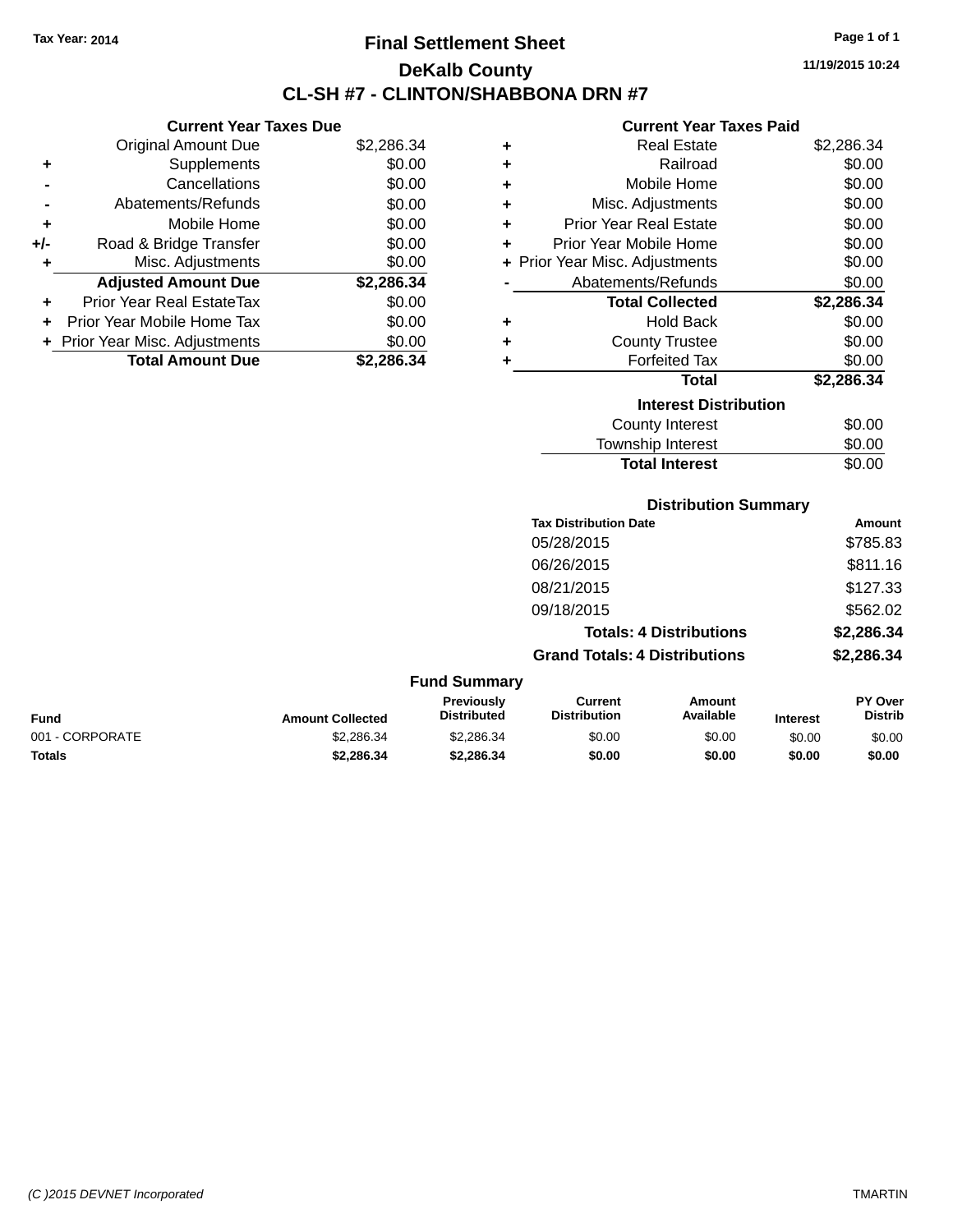## **Final Settlement Sheet Tax Year: 2014 Page 1 of 1 DeKalb County CO SBA #10 - CORTLAND SBA #10**

**11/19/2015 10:24**

|       | <b>Current Year Taxes Due</b>  |        |
|-------|--------------------------------|--------|
|       | Original Amount Due            | \$0.00 |
|       | Supplements                    | \$0.00 |
|       | Cancellations                  | \$0.00 |
|       | Abatements/Refunds             | \$0.00 |
| ٠     | Mobile Home                    | \$0.00 |
| $+/-$ | Road & Bridge Transfer         | \$0.00 |
| ٠     | Misc. Adjustments              | \$0.00 |
|       | <b>Adjusted Amount Due</b>     | \$0.00 |
| ٠     | Prior Year Real EstateTax      | \$0.00 |
|       | Prior Year Mobile Home Tax     | \$0.00 |
|       | + Prior Year Misc. Adjustments | \$0.00 |
|       | <b>Total Amount Due</b>        | \$0.00 |
|       |                                |        |

|   | Curicht Tear Taxes Falu        |        |
|---|--------------------------------|--------|
| ٠ | Real Estate                    | \$0.00 |
| ٠ | Railroad                       | \$0.00 |
| ÷ | Mobile Home                    | \$0.00 |
| ٠ | Misc. Adjustments              | \$0.00 |
| ÷ | <b>Prior Year Real Estate</b>  | \$0.00 |
| ÷ | Prior Year Mobile Home         | \$0.00 |
|   | + Prior Year Misc. Adjustments | \$0.00 |
|   | Abatements/Refunds             | \$0.00 |
|   | <b>Total Collected</b>         | \$0.00 |
| ٠ | <b>Hold Back</b>               | \$0.00 |
| ٠ | <b>County Trustee</b>          | \$0.00 |
| ٠ | <b>Forfeited Tax</b>           | \$0.00 |
|   | <b>Total</b>                   | \$0.00 |
|   | <b>Interest Distribution</b>   |        |
|   | <b>County Interest</b>         | \$0.00 |
|   | <b>Township Interest</b>       | \$0.00 |

**Total Interest** \$0.00

| <b>Fund Summary</b>        |                         |                                         |                                |                     |                 |                                  |
|----------------------------|-------------------------|-----------------------------------------|--------------------------------|---------------------|-----------------|----------------------------------|
| Fund                       | <b>Amount Collected</b> | <b>Previously</b><br><b>Distributed</b> | Current<br><b>Distribution</b> | Amount<br>Available | <b>Interest</b> | <b>PY Over</b><br><b>Distrib</b> |
| 023 - SPECIAL SERVICE AREA | \$0.00                  | \$0.00                                  | \$0.00                         | \$0.00              | \$0.00          | \$0.00                           |
| <b>Totals</b>              | \$0.00                  | \$0.00                                  | \$0.00                         | \$0.00              | \$0.00          | \$0.00                           |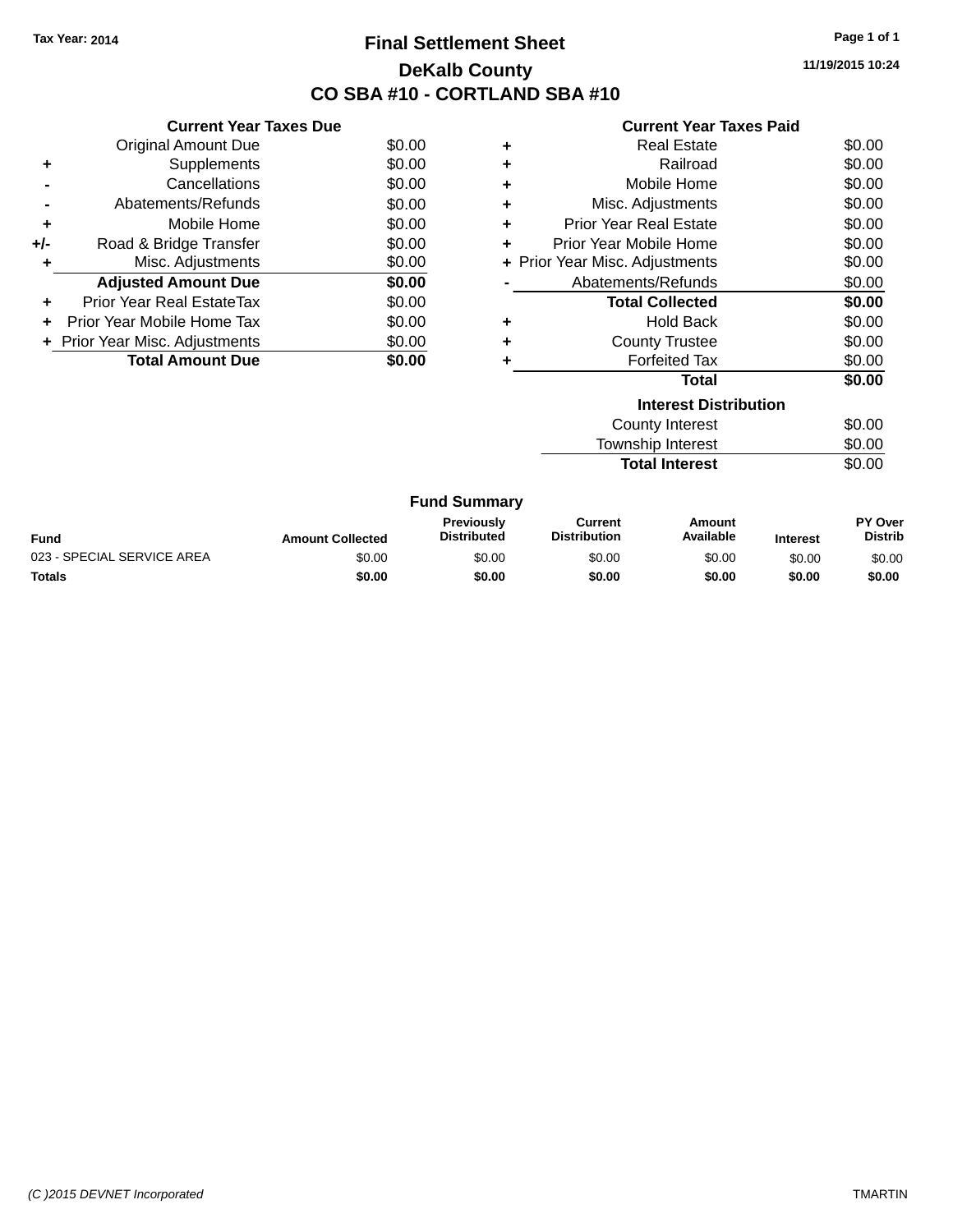## **Final Settlement Sheet Tax Year: 2014 Page 1 of 1 DeKalb County COON #1 - COON CREEK DRAINAGE #1**

**11/19/2015 10:24**

## **Current Year Taxes Paid**

|     | <b>Current Year Taxes Due</b>  |             |
|-----|--------------------------------|-------------|
|     | <b>Original Amount Due</b>     | \$11,823.50 |
| ٠   | Supplements                    | \$10.00     |
|     | Cancellations                  | \$10.00     |
|     | Abatements/Refunds             | \$0.00      |
| ٠   | Mobile Home                    | \$0.00      |
| +/- | Road & Bridge Transfer         | \$0.00      |
| ٠   | Misc. Adjustments              | \$0.00      |
|     | <b>Adjusted Amount Due</b>     | \$11,823.50 |
| ٠   | Prior Year Real EstateTax      | \$0.00      |
| ÷   | Prior Year Mobile Home Tax     | \$0.00      |
|     | + Prior Year Misc. Adjustments | \$0.00      |
|     | <b>Total Amount Due</b>        | \$11,823,50 |

| ٠ | <b>Real Estate</b>             | \$11,818.50 |
|---|--------------------------------|-------------|
| ٠ | Railroad                       | \$0.00      |
| ÷ | Mobile Home                    | \$0.00      |
| ÷ | Misc. Adjustments              | \$0.00      |
| ÷ | <b>Prior Year Real Estate</b>  | \$0.00      |
| ٠ | <b>Prior Year Mobile Home</b>  | \$0.00      |
|   | + Prior Year Misc. Adjustments | \$0.00      |
|   | Abatements/Refunds             | \$0.00      |
|   | <b>Total Collected</b>         | \$11,818.50 |
| ٠ | <b>Hold Back</b>               | \$0.00      |
| ٠ | <b>County Trustee</b>          | \$0.00      |
| ٠ | <b>Forfeited Tax</b>           | \$5.00      |
|   | <b>Total</b>                   | \$11,823.50 |
|   | <b>Interest Distribution</b>   |             |
|   | <b>County Interest</b>         | \$0.00      |
|   | <b>Township Interest</b>       | \$0.00      |
|   | <b>Total Interest</b>          | \$0.00      |

|                 | <b>Distribution Summary</b> |                                  |                                       |                                |                 |                           |
|-----------------|-----------------------------|----------------------------------|---------------------------------------|--------------------------------|-----------------|---------------------------|
|                 |                             |                                  | <b>Tax Distribution Date</b>          |                                |                 | Amount                    |
|                 |                             |                                  | 05/28/2015                            |                                |                 | \$2,745.40                |
|                 |                             |                                  | 06/26/2015                            |                                |                 | \$4,422.50                |
|                 |                             |                                  | 07/24/2015                            |                                |                 | \$145.36                  |
|                 |                             |                                  | 08/21/2015                            |                                |                 | \$144.09                  |
|                 |                             |                                  | 09/18/2015                            |                                |                 | \$4,179.77                |
|                 |                             |                                  | 11/24/2015                            |                                |                 | \$181.38                  |
|                 |                             |                                  |                                       | <b>Totals: 6 Distributions</b> |                 | \$11,818.50               |
|                 |                             |                                  | <b>Grand Totals: 6 Distributions</b>  |                                |                 | \$11,818.50               |
|                 |                             | <b>Fund Summary</b>              |                                       |                                |                 |                           |
| <b>Fund</b>     | <b>Amount Collected</b>     | Previously<br><b>Distributed</b> | <b>Current</b><br><b>Distribution</b> | <b>Amount</b><br>Available     | <b>Interest</b> | PY Over<br><b>Distrib</b> |
| 001 - CORPORATE | \$11,818.50                 | \$11,637.12                      | \$181.38                              | \$0.00                         | \$0.00          | \$0.00                    |
| <b>Totals</b>   | \$11,818.50                 | \$11,637.12                      | \$181.38                              | \$0.00                         | \$0.00          | \$0.00                    |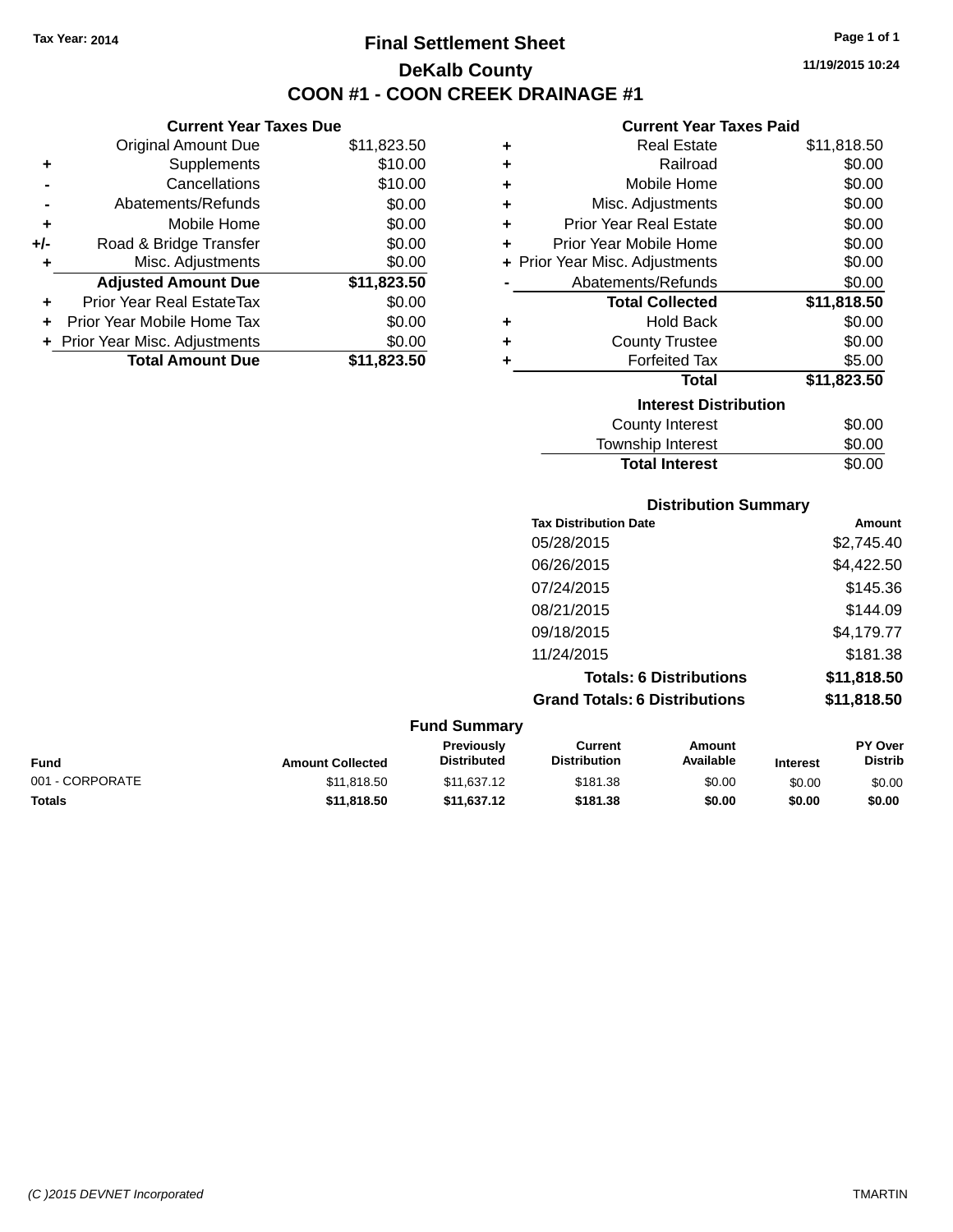## **Final Settlement Sheet Tax Year: 2014 Page 1 of 1 DeKalb County CO-PI #15 - CORTLAND PIERCE DRAINAGE**

**11/19/2015 10:24**

| <b>Current Year Taxes Paid</b> |  |  |
|--------------------------------|--|--|
|                                |  |  |

|     | <b>Current Year Taxes Due</b>  |        |
|-----|--------------------------------|--------|
|     | <b>Original Amount Due</b>     | \$0.00 |
| ٠   | Supplements                    | \$0.00 |
|     | Cancellations                  | \$0.00 |
|     | Abatements/Refunds             | \$0.00 |
| ٠   | Mobile Home                    | \$0.00 |
| +/- | Road & Bridge Transfer         | \$0.00 |
| ٠   | Misc. Adjustments              | \$0.00 |
|     | <b>Adjusted Amount Due</b>     | \$0.00 |
| ٠   | Prior Year Real EstateTax      | \$0.00 |
| ÷   | Prior Year Mobile Home Tax     | \$0.00 |
|     | + Prior Year Misc. Adjustments | \$0.00 |
|     | <b>Total Amount Due</b>        | \$0.00 |

| ٠ | <b>Real Estate</b>             | \$0.00 |
|---|--------------------------------|--------|
| ٠ | Railroad                       | \$0.00 |
| ٠ | Mobile Home                    | \$0.00 |
| ٠ | Misc. Adjustments              | \$0.00 |
| ٠ | <b>Prior Year Real Estate</b>  | \$0.00 |
| ٠ | Prior Year Mobile Home         | \$0.00 |
|   | + Prior Year Misc. Adjustments | \$0.00 |
|   | Abatements/Refunds             | \$0.00 |
|   | <b>Total Collected</b>         | \$0.00 |
| ٠ | Hold Back                      | \$0.00 |
| ٠ | <b>County Trustee</b>          | \$0.00 |
|   | <b>Forfeited Tax</b>           | \$0.00 |
|   | Total                          | \$0.00 |
|   | <b>Interest Distribution</b>   |        |
|   | <b>County Interest</b>         | \$0.00 |

**Total Interest** 

Township Interest \$0.00<br>
Total Interest \$0.00

| <b>Fund Summary</b> |                         |                                         |                                |                     |                 |                           |
|---------------------|-------------------------|-----------------------------------------|--------------------------------|---------------------|-----------------|---------------------------|
| <b>Fund</b>         | <b>Amount Collected</b> | <b>Previously</b><br><b>Distributed</b> | Current<br><b>Distribution</b> | Amount<br>Available | <b>Interest</b> | PY Over<br><b>Distrib</b> |
| 001 - CORPORATE     | \$0.00                  | \$0.00                                  | \$0.00                         | \$0.00              | \$0.00          | \$0.00                    |
| <b>Totals</b>       | \$0.00                  | \$0.00                                  | \$0.00                         | \$0.00              | \$0.00          | \$0.00                    |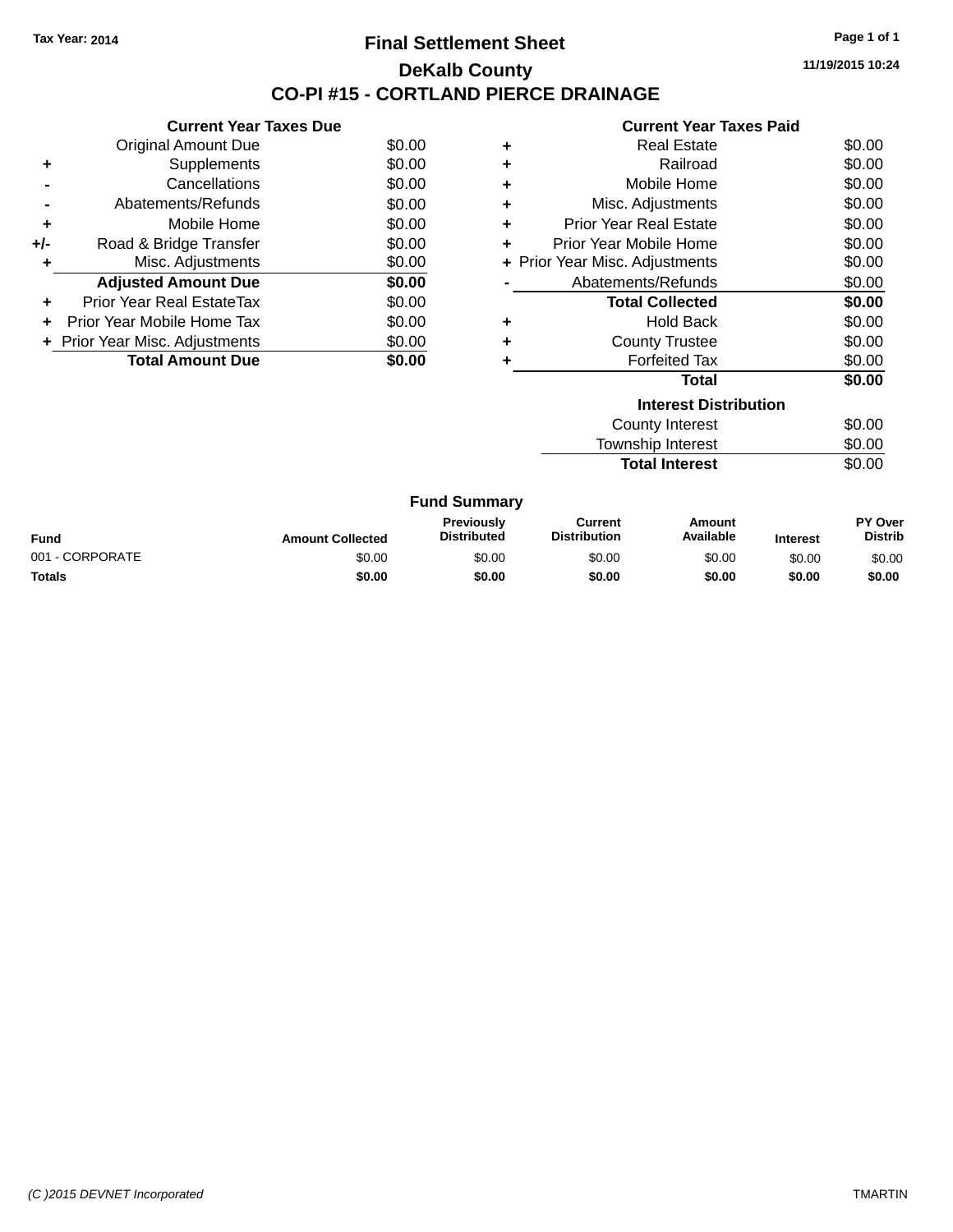## **Final Settlement Sheet Tax Year: 2014 Page 1 of 1 DeKalb County CO-SBA#5 - CORTLAND SBA #5**

**11/19/2015 10:24**

|                            |                                | <b>Current Year Taxes Paid</b> |                               |                                |
|----------------------------|--------------------------------|--------------------------------|-------------------------------|--------------------------------|
| <b>Original Amount Due</b> | \$1,298,721.02                 | ٠                              | <b>Real Estate</b>            | \$0.00                         |
| Supplements                | \$0.00                         |                                | Railroad                      | \$0.00                         |
| Cancellations              | \$0.00                         | ٠                              | Mobile Home                   | \$0.00                         |
| Abatements/Refunds         | \$0.00                         | ٠                              | Misc. Adjustments             | \$0.00                         |
| Mobile Home                | \$0.00                         | ٠                              | <b>Prior Year Real Estate</b> | \$0.00                         |
| Road & Bridge Transfer     | \$0.00                         | ٠                              | Prior Year Mobile Home        | \$0.00                         |
| Misc. Adjustments          | \$0.00                         |                                |                               | \$0.00                         |
| <b>Adjusted Amount Due</b> | \$1,298,721.02                 |                                | Abatements/Refunds            | \$0.00                         |
| Prior Year Real EstateTax  | \$0.00                         |                                | <b>Total Collected</b>        | \$0.00                         |
| Prior Year Mobile Home Tax | \$0.00                         | ٠                              | <b>Hold Back</b>              | \$0.00                         |
|                            | \$0.00                         | ٠                              | <b>County Trustee</b>         | \$1,298,721.02                 |
| <b>Total Amount Due</b>    | \$1,298,721.02                 | ٠                              | <b>Forfeited Tax</b>          | \$0.00                         |
|                            |                                |                                | Total                         | \$1,298,721.02                 |
|                            |                                |                                | <b>Interest Distribution</b>  |                                |
|                            |                                |                                | <b>County Interest</b>        | \$0.00                         |
|                            |                                |                                | <b>Township Interest</b>      | \$0.00                         |
|                            |                                |                                | <b>Total Interest</b>         | \$0.00                         |
|                            | + Prior Year Misc. Adjustments | <b>Current Year Taxes Due</b>  |                               | + Prior Year Misc. Adjustments |

|                            |                         | <b>Fund Summary</b>                     |                                |                     |                 |                                  |
|----------------------------|-------------------------|-----------------------------------------|--------------------------------|---------------------|-----------------|----------------------------------|
| Fund                       | <b>Amount Collected</b> | <b>Previously</b><br><b>Distributed</b> | Current<br><b>Distribution</b> | Amount<br>Available | <b>Interest</b> | <b>PY Over</b><br><b>Distrib</b> |
| 023 - SPECIAL SERVICE AREA | \$0.00                  | \$0.00                                  | \$0.00                         | \$0.00              | \$0.00          | \$0.00                           |
| Totals                     | \$0.00                  | \$0.00                                  | \$0.00                         | \$0.00              | \$0.00          | \$0.00                           |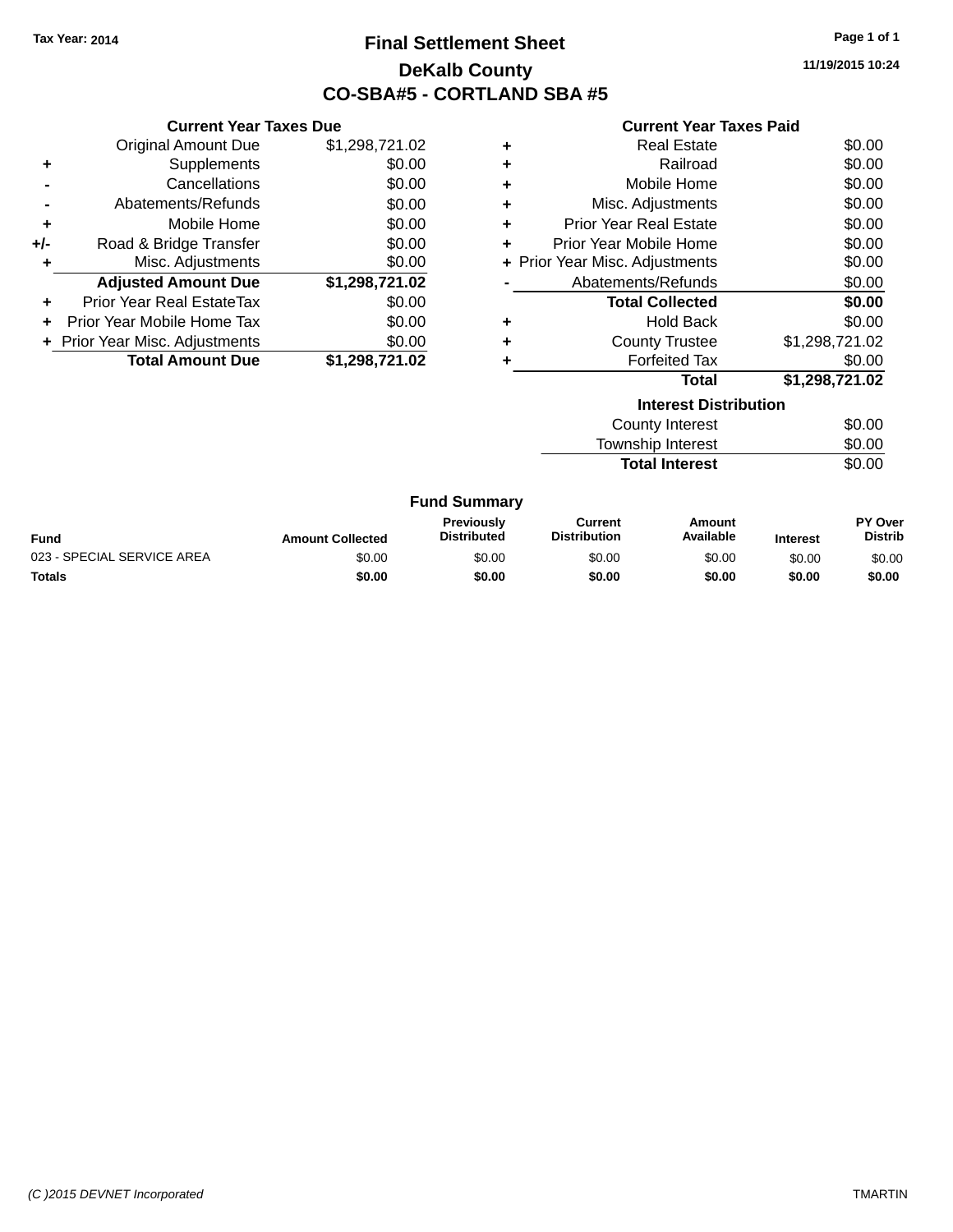## **Final Settlement Sheet Tax Year: 2014 Page 1 of 1 DeKalb County CO-SBA#6 - CORTLAND SBA #6**

**11/19/2015 10:24**

#### **Current Year Taxes Paid**

|     | <b>Current Year Taxes Due</b>  |              |
|-----|--------------------------------|--------------|
|     | <b>Original Amount Due</b>     | \$790,634.04 |
| ٠   | Supplements                    | \$0.00       |
|     | Cancellations                  | \$0.00       |
|     | Abatements/Refunds             | \$0.00       |
| ٠   | Mobile Home                    | \$0.00       |
| +/- | Road & Bridge Transfer         | \$0.00       |
| ٠   | Misc. Adjustments              | \$0.00       |
|     | <b>Adjusted Amount Due</b>     | \$790,634.04 |
| ÷   | Prior Year Real EstateTax      | \$0.00       |
| ÷   | Prior Year Mobile Home Tax     | \$0.00       |
|     | + Prior Year Misc. Adjustments | \$0.00       |
|     | <b>Total Amount Due</b>        | \$790.634.04 |

| ٠ | Real Estate                    | \$0.00       |
|---|--------------------------------|--------------|
| ٠ | Railroad                       | \$0.00       |
| ٠ | Mobile Home                    | \$0.00       |
| ٠ | Misc. Adjustments              | \$0.00       |
| ٠ | <b>Prior Year Real Estate</b>  | \$0.00       |
| ÷ | Prior Year Mobile Home         | \$0.00       |
|   | + Prior Year Misc. Adjustments | \$0.00       |
|   | Abatements/Refunds             | \$0.00       |
|   | <b>Total Collected</b>         | \$0.00       |
| ٠ | Hold Back                      | \$0.00       |
| ٠ | <b>County Trustee</b>          | \$790,634.04 |
|   | <b>Forfeited Tax</b>           | \$0.00       |
|   | Total                          | \$790,634.04 |
|   |                                |              |

| <b>Interest Distribution</b> |        |
|------------------------------|--------|
| County Interest              | \$0.00 |
| <b>Township Interest</b>     | \$0.00 |
| <b>Total Interest</b>        | \$0.00 |

| <b>Fund</b>                | <b>Amount Collected</b> | <b>Previously</b><br><b>Distributed</b> | Current<br><b>Distribution</b> | Amount<br>Available | <b>Interest</b> | PY Over<br>Distrib |
|----------------------------|-------------------------|-----------------------------------------|--------------------------------|---------------------|-----------------|--------------------|
| 023 - SPECIAL SERVICE AREA | \$0.00                  | \$0.00                                  | \$0.00                         | \$0.00              | \$0.00          | \$0.00             |
| <b>Totals</b>              | \$0.00                  | \$0.00                                  | \$0.00                         | \$0.00              | \$0.00          | \$0.00             |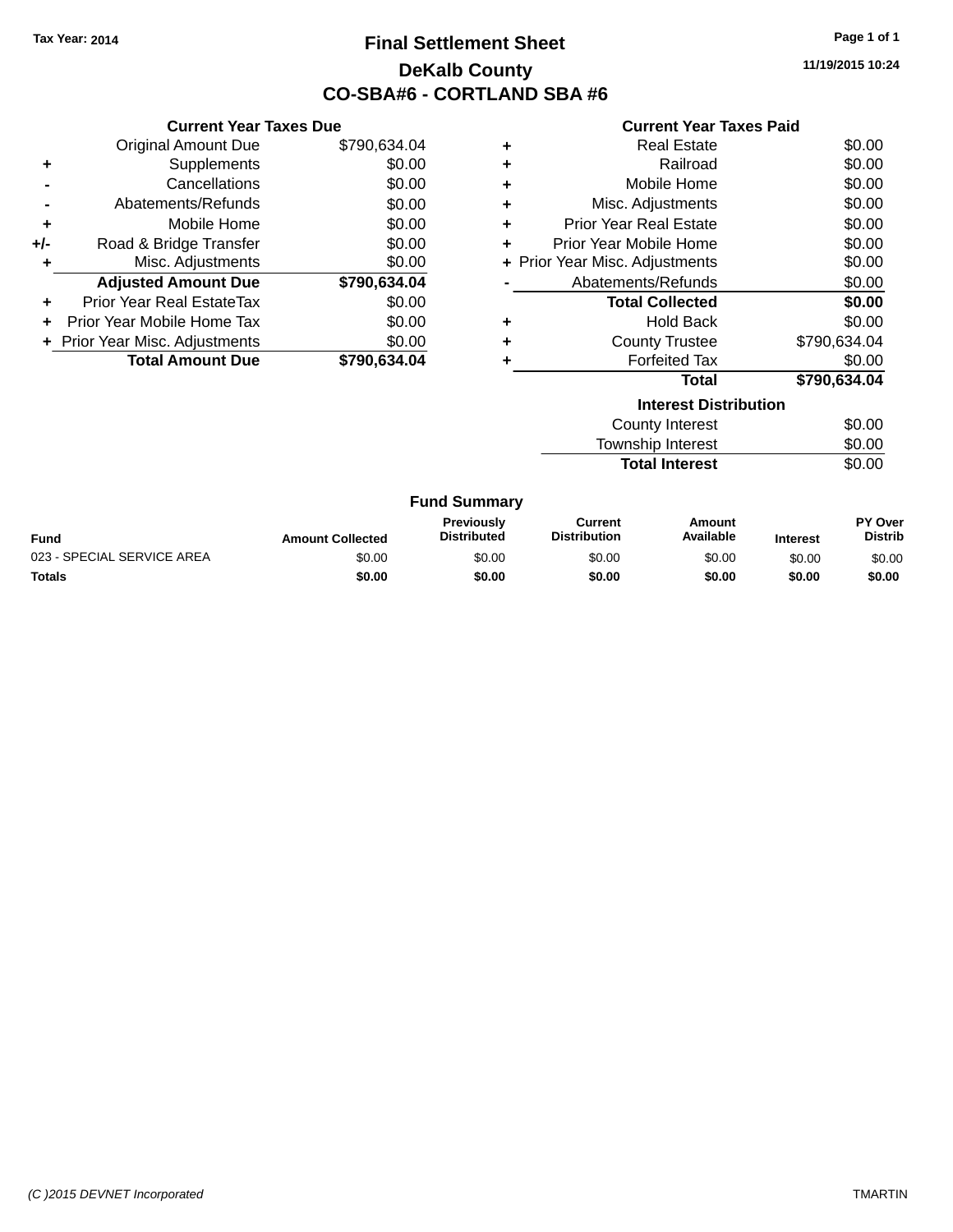**+** Supplements **-** Cancellations **-** Abatements/Refunds **+** Mobile Home **+/-** Road & Bridge Transfer **+** Misc. Adjustments

**+** Prior Year Real EstateTax \$0.00 **+** Prior Year Mobile Home Tax **+** Prior Year Misc. Adjustments

## **Final Settlement Sheet Tax Year: 2014 Page 1 of 1 DeKalb County CO-SBA#9 - CORTLAND SBA #9**

**11/19/2015 10:24**

## **Current Year Taxes Paid**

| <b>Current Year Taxes Due</b> |              | <b>Current Year Taxes Paid</b>        |                                |              |  |
|-------------------------------|--------------|---------------------------------------|--------------------------------|--------------|--|
| Original Amount Due           | \$412,357.00 | ٠                                     | <b>Real Estate</b>             | \$181,516.00 |  |
| Supplements                   | \$1,973.00   | ٠                                     | Railroad                       | \$0.00       |  |
| Cancellations                 | \$1,973.00   | ٠                                     | Mobile Home                    | \$0.00       |  |
| Abatements/Refunds            | \$0.00       | ÷                                     | Misc. Adjustments              | \$28,198.17  |  |
| Mobile Home                   | \$0.00       | <b>Prior Year Real Estate</b><br>٠    |                                |              |  |
| Road & Bridge Transfer        | \$0.00       | Prior Year Mobile Home<br>\$0.00<br>٠ |                                |              |  |
| Misc. Adjustments             | \$28,198.17  |                                       | + Prior Year Misc. Adjustments | \$0.00       |  |
| <b>Adjusted Amount Due</b>    | \$440,555.17 |                                       | Abatements/Refunds             | \$0.00       |  |
| rior Year Real EstateTax      | \$0.00       |                                       | <b>Total Collected</b>         | \$209,714.17 |  |
| r Year Mobile Home Tax        | \$0.00       | ٠                                     | <b>Hold Back</b>               | \$0.00       |  |
| Year Misc. Adjustments        | \$0.00       | ٠                                     | <b>County Trustee</b>          | \$0.00       |  |
| <b>Total Amount Due</b>       | \$440,555.17 |                                       | <b>Forfeited Tax</b>           | \$230,841.00 |  |
|                               |              |                                       | <b>Total</b>                   | \$440,555.17 |  |
|                               |              |                                       | <b>Interest Distribution</b>   |              |  |
|                               |              |                                       | County Interest                | ደ0.00        |  |

| County Interest       | \$0.00 |
|-----------------------|--------|
| Township Interest     | \$0.00 |
| <b>Total Interest</b> | \$0.00 |
|                       |        |

## **Distribution Summary**

| <b>Tax Distribution Date</b>         | Amount       |
|--------------------------------------|--------------|
| 05/28/2015                           | \$2,959.50   |
| 06/26/2015                           | \$86,812.00  |
| 07/24/2015                           | \$1,973.00   |
| 08/21/2015                           | \$35,514.00  |
| 09/18/2015                           | \$53,271.00  |
| 11/24/2015                           | \$29,184.67  |
| <b>Totals: 6 Distributions</b>       | \$209,714.17 |
| <b>Grand Totals: 6 Distributions</b> | \$209,714.17 |

#### **Fund Summary**

| <b>Fund</b>                | <b>Amount Collected</b> | <b>Previously</b><br><b>Distributed</b> | Current<br><b>Distribution</b> | Amount<br>Available | <b>Interest</b> | <b>PY Over</b><br><b>Distrib</b> |
|----------------------------|-------------------------|-----------------------------------------|--------------------------------|---------------------|-----------------|----------------------------------|
| 023 - SPECIAL SERVICE AREA | \$209.714.17            | \$180,529.50                            | \$29.184.67                    | \$0.00              | \$0.00          | \$0.00                           |
| <b>Totals</b>              | \$209.714.17            | \$180,529.50                            | \$29.184.67                    | \$0.00              | \$0.00          | \$0.00                           |

#### **Miscellaneous Adjustment Detail**

**Year Source Account Type Amount Adjustment Description**

\$28,198.17 TRUSTEE SALE RICHLAND TRAILS 117 PARCELS by TBA

**Totals 1 entries 1 and 1 and 1 and 1 and 1 and 1 and 1 and 1 and 1 and 1 and 1 and 1 and 1 and 1 and 1 and 1 and 1 and 1 and 1 and 1 and 1 and 1 and 1 and 1 and 1 and 1 and 1 and 1 and 1 and 1 and 1 and 1 and 1 and 1 an**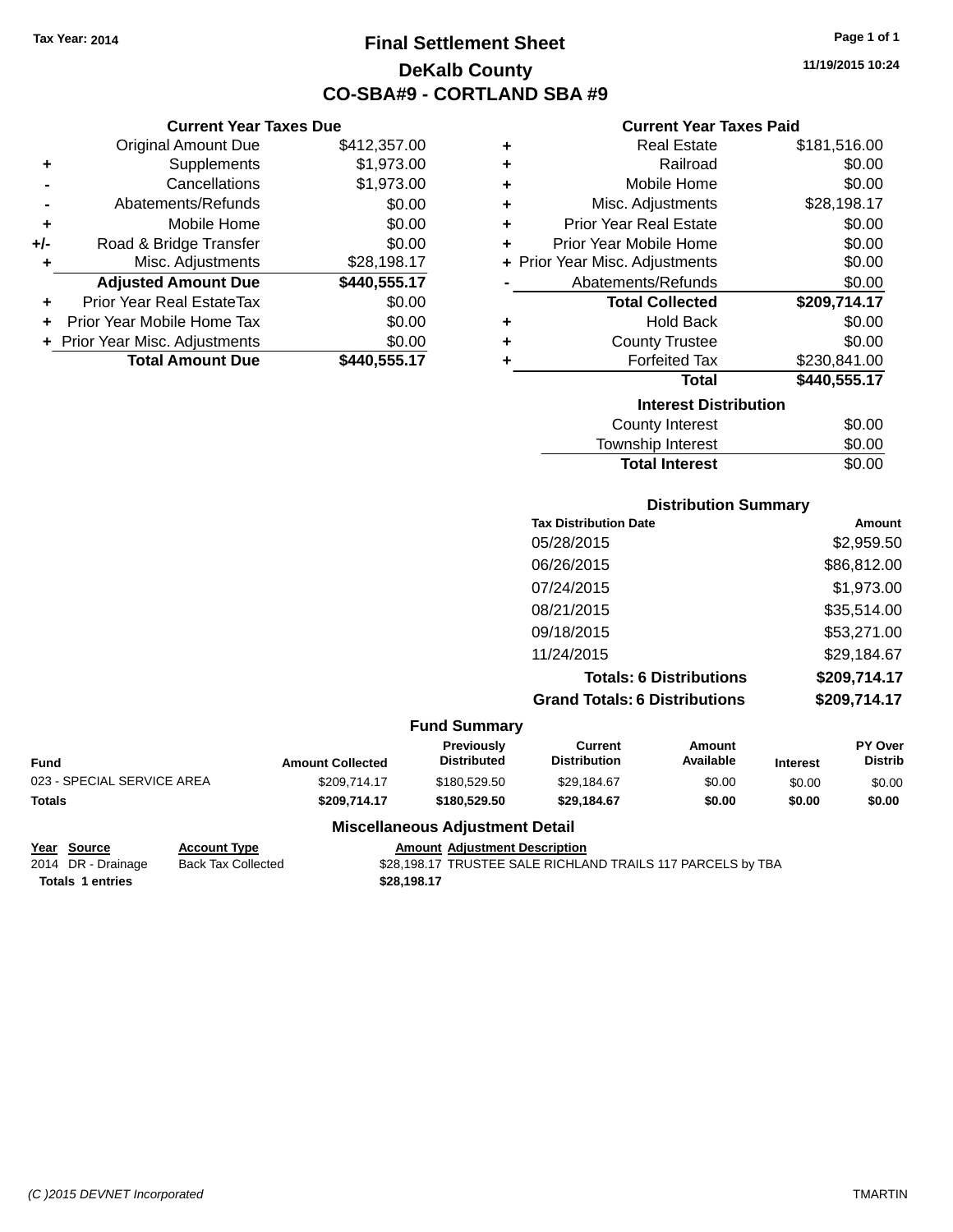**Current Year Taxes Due** Original Amount Due \$405,000.60

**Adjusted Amount Due \$405,000.60**

**Total Amount Due \$405,000.60**

**+** Supplements \$6,952.80 **-** Cancellations \$6,952.80 **-** Abatements/Refunds \$0.00 **+** Mobile Home \$0.00 **+/-** Road & Bridge Transfer \$0.00 **+** Misc. Adjustments \$0.00

**+** Prior Year Real EstateTax \$0.00 **+** Prior Year Mobile Home Tax \$0.00 **+ Prior Year Misc. Adjustments**  $$0.00$ 

## **Final Settlement Sheet Tax Year: 2014 Page 1 of 1 DeKalb County CO-SSA#1 - CORTLAND SBA #1**

**11/19/2015 10:24**

## **Current Year Taxes Paid**

| ٠ | <b>Real Estate</b>             | \$405,000.60 |
|---|--------------------------------|--------------|
| ٠ | Railroad                       | \$0.00       |
| ÷ | Mobile Home                    | \$0.00       |
| ÷ | Misc. Adjustments              | \$0.00       |
| ÷ | <b>Prior Year Real Estate</b>  | \$0.00       |
| ٠ | Prior Year Mobile Home         | \$0.00       |
|   | + Prior Year Misc. Adjustments | \$0.00       |
|   | Abatements/Refunds             | \$0.00       |
|   | <b>Total Collected</b>         | \$405,000.60 |
| ٠ | <b>Hold Back</b>               | \$0.00       |
| ٠ | <b>County Trustee</b>          | \$0.00       |
| ٠ | <b>Forfeited Tax</b>           | \$0.00       |
|   | <b>Total</b>                   | \$405,000.60 |
|   | <b>Interest Distribution</b>   |              |
|   | <b>County Interest</b>         | \$0.00       |
|   |                                |              |

# Township Interest \$0.00 **Total Interest** \$0.00

### **Distribution Summary**

| <b>Tax Distribution Date</b>         | <b>Amount</b> |
|--------------------------------------|---------------|
| 05/28/2015                           | \$13,905.60   |
| 06/26/2015                           | \$190,332.90  |
| 07/24/2015                           | \$2,607.30    |
| 08/21/2015                           | \$45,193.20   |
| 09/18/2015                           | \$144,270.60  |
| 11/24/2015                           | \$8,691.00    |
| <b>Totals: 6 Distributions</b>       | \$405,000.60  |
| <b>Grand Totals: 6 Distributions</b> | \$405,000.60  |

| <b>Fund Summary</b>        |                         |                                         |                                |                     |                 |                                  |
|----------------------------|-------------------------|-----------------------------------------|--------------------------------|---------------------|-----------------|----------------------------------|
| Fund                       | <b>Amount Collected</b> | <b>Previously</b><br><b>Distributed</b> | Current<br><b>Distribution</b> | Amount<br>Available | <b>Interest</b> | <b>PY Over</b><br><b>Distrib</b> |
| 023 - SPECIAL SERVICE AREA | \$405,000.60            | \$396.309.60                            | \$8,691,00                     | \$0.00              | \$0.00          | \$0.00                           |
| Totals                     | \$405,000.60            | \$396,309.60                            | \$8,691.00                     | \$0.00              | \$0.00          | \$0.00                           |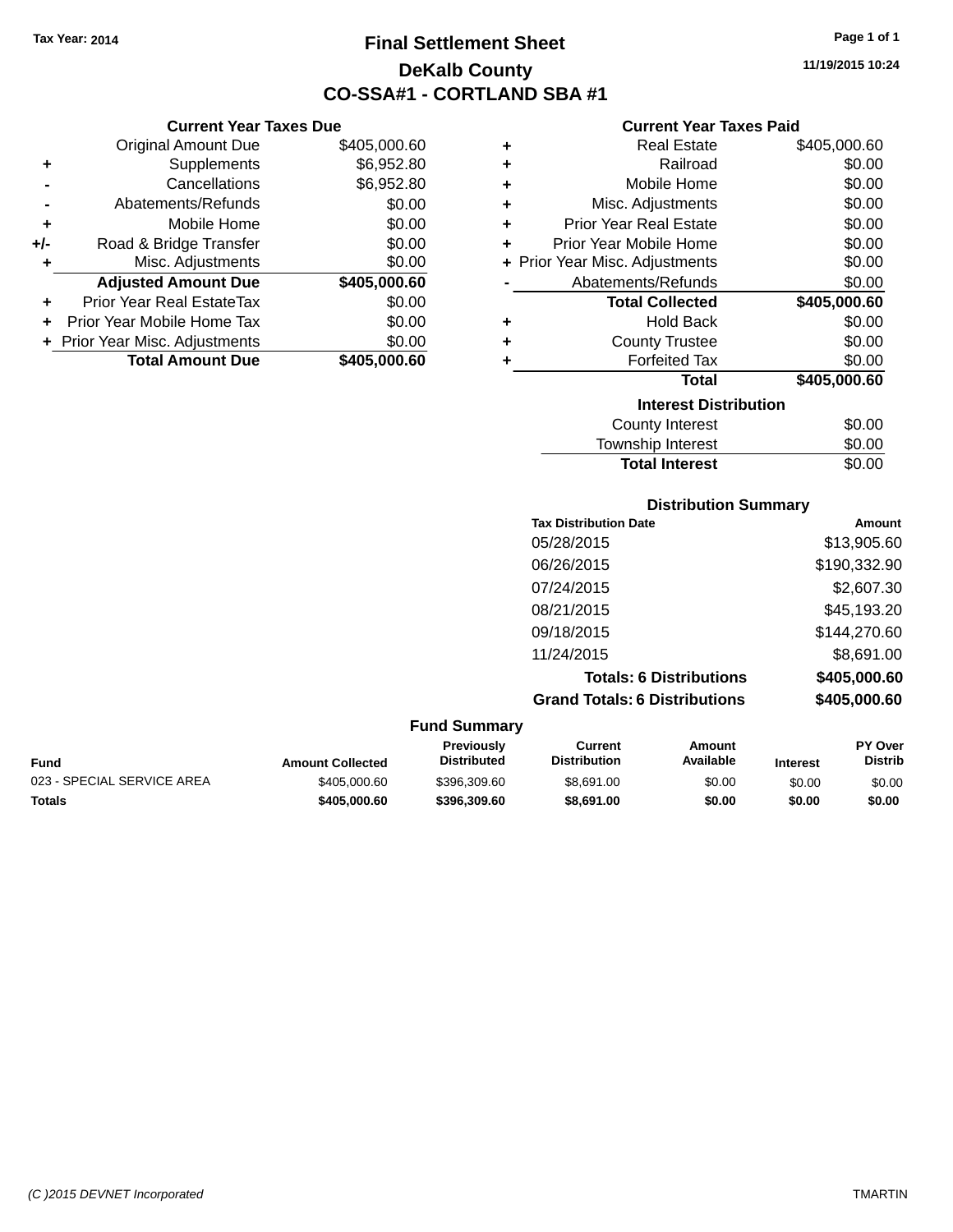**Current Year Taxes Due** Original Amount Due \$2,781,370.44

**Adjusted Amount Due \$2,725,033.81**

**Total Amount Due \$2,717,251.19**

**+** Supplements \$0.00 **-** Cancellations \$76,231.76 **-** Abatements/Refunds \$47.96 **+** Mobile Home \$0.00 **+/-** Road & Bridge Transfer \$0.00 **+** Misc. Adjustments \$19,943.09

**+** Prior Year Real EstateTax (\$9,963.00) **+** Prior Year Mobile Home Tax \$0.00 **+** Prior Year Misc. Adjustments \$2,180.38

## **Final Settlement Sheet Tax Year: 2014 Page 1 of 1 DeKalb County CO-SSA#4 - CORTLAND SBA #4**

**11/19/2015 10:24**

#### **Current Year Taxes Paid**

| ٠ | <b>Real Estate</b>             | \$4,356.12     |
|---|--------------------------------|----------------|
| ٠ | Railroad                       | \$0.00         |
| ٠ | Mobile Home                    | \$0.00         |
| ÷ | Misc. Adjustments              | \$19,943.09    |
| ٠ | <b>Prior Year Real Estate</b>  | (\$9,963.00)   |
| ٠ | Prior Year Mobile Home         | \$0.00         |
|   | + Prior Year Misc. Adjustments | \$2,180.38     |
|   | Abatements/Refunds             | \$47.96        |
|   | <b>Total Collected</b>         | \$16,468.63    |
| ٠ | <b>Hold Back</b>               | \$0.00         |
| ٠ | <b>County Trustee</b>          | \$2,247,748.14 |
|   | <b>Forfeited Tax</b>           | \$453,034.42   |
|   | Total                          | \$2,717,251.19 |
|   | <b>Interest Distribution</b>   |                |
|   | <b>County Interest</b>         | \$0.22         |
|   |                                |                |

| <b>Total Interest</b> | \$0.22 |
|-----------------------|--------|
| Township Interest     | \$0.00 |
| County Interest       | \$0.22 |

#### **Distribution Summary**

| <b>Tax Distribution Date</b>         | Amount      |
|--------------------------------------|-------------|
| 06/26/2015                           | \$1,334.70  |
| 07/24/2015                           | \$4,360.94  |
| 08/21/2015                           | \$2,178.06  |
| 09/18/2015                           | \$4,361.12  |
| 11/24/2015                           | \$1,258.03  |
| <b>Totals: 5 Distributions</b>       | \$13,492.85 |
| <b>Interest Distribution Date</b>    | Amount      |
| 11/24/2015                           | \$0.22      |
| <b>Totals: 1 Distributions</b>       | \$0.22      |
| <b>Grand Totals: 6 Distributions</b> | \$13,493.07 |
|                                      |             |

#### **Fund Summary**

| Fund                       | <b>Amount Collected</b> | Previously<br><b>Distributed</b> | Current<br><b>Distribution</b> | Amount<br>Available | <b>Interest</b> | <b>PY Over</b><br><b>Distrib</b> |
|----------------------------|-------------------------|----------------------------------|--------------------------------|---------------------|-----------------|----------------------------------|
| 023 - SPECIAL SERVICE AREA | \$16,468.63             | \$12,234.82                      | \$1.258.03                     | \$0.00              | \$0.22          | \$2.975.78                       |
| Totals                     | \$16,468,63             | \$12.234.82                      | \$1.258.03                     | \$0.00              | \$0.22          | \$2,975.78                       |

#### **Miscellaneous Adjustment Detail**

|                                        | Year Source             | <b>Account Type</b>       | <b>Amount Adjustment Description</b>                                |  |
|----------------------------------------|-------------------------|---------------------------|---------------------------------------------------------------------|--|
|                                        | 2013 DR - Drainage      | <b>Back Tax Collected</b> | \$2,180.38 SILVERTHORNE DEVELOPMENT REDEMPTION 09-17-377-012 by TBA |  |
|                                        | 2014 RE - Real Estate   | <b>Back Tax Collected</b> | \$4,360.94 M & I REGIONAL REDEMPTION 09-17-386-002 by TBA           |  |
|                                        | 2014 RE - Real Estate   | <b>Back Tax Collected</b> | \$4,361.12 M & I REGIONAL REDEMPTION 09-17-383-002 by TBA           |  |
|                                        | 2014 DR - Drainage      | <b>Back Tax Collected</b> | \$568.64 TRUSTEE SALE 09-17-384-008 by TBA                          |  |
|                                        | 2014 DR - Drainage      | <b>Back Tax Collected</b> | \$7,347.78 TRUSTEE SALE 09-20-200-010 by TBA                        |  |
|                                        | 2014 DR - Drainage      | <b>Back Tax Collected</b> | \$3,304.61 TRUSTEE SALE 09-21-100-001 by TBA                        |  |
| <b>Totals 6 entries</b><br>\$22,123.47 |                         |                           |                                                                     |  |
|                                        |                         |                           |                                                                     |  |
|                                        | <b>Abatement Detail</b> |                           |                                                                     |  |

#### **Year Source Account Type Amount Adjustment Description** 2013 DR - Drainage Brainage Abatement \$23.52 ACCRUED INTEREST SIE PER COURT ORDER 09-17-300-009 by TBA 2014 DR - Drainage Brainage Abatement \$24.44 ACCRUED INTEREST PER COURT ORDER 09-17-300-009 by TBA **Totals \$47.96 2 entries**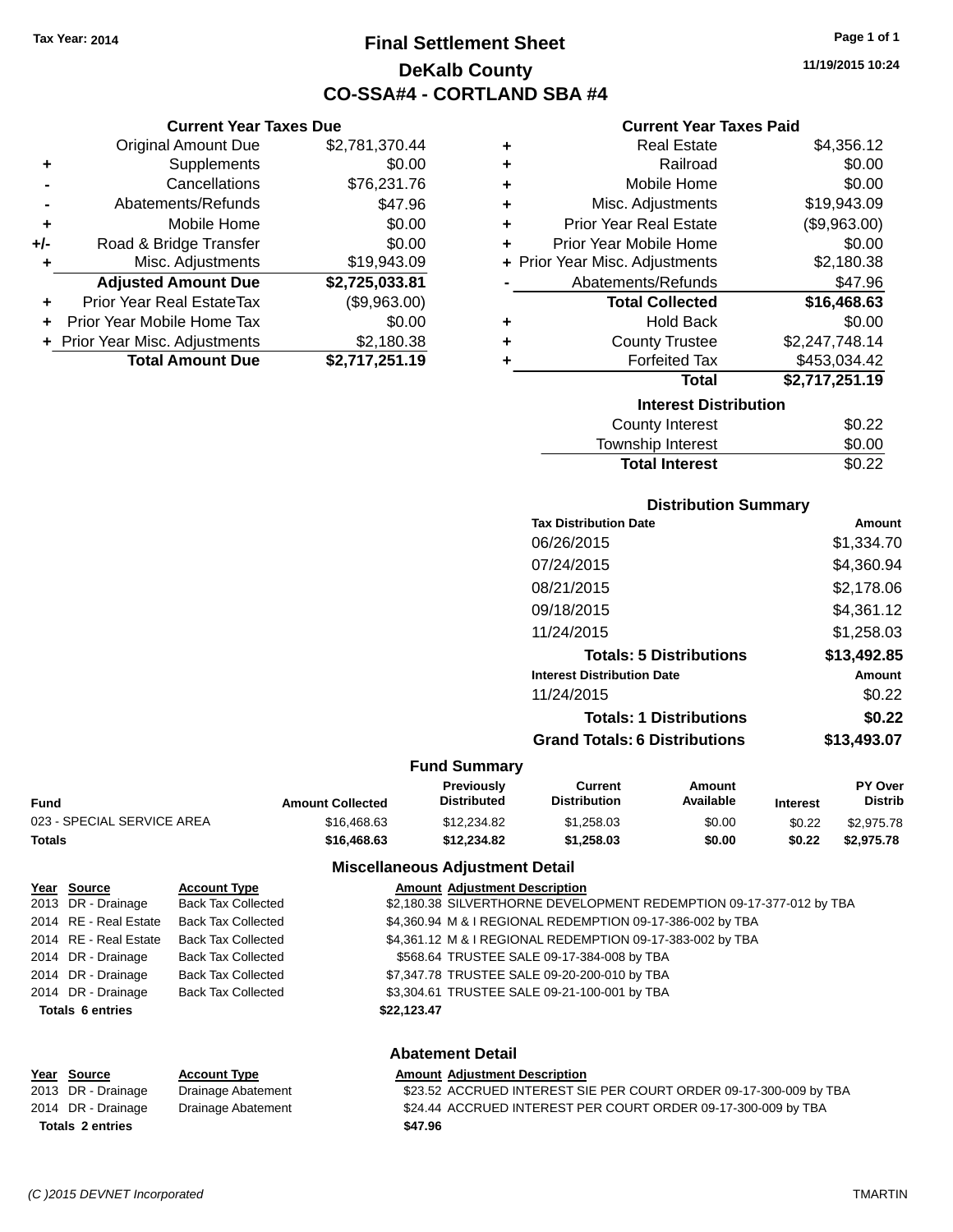## **Final Settlement Sheet Tax Year: 2014 Page 1 of 1 DeKalb County CO-SSA#7 - CORTLAND SBA #7**

**11/19/2015 10:24**

## **Current Year Taxes Due**

|       | <b>Original Amount Due</b>     | \$1,154,367.00 |
|-------|--------------------------------|----------------|
| ٠     | Supplements                    | \$0.00         |
|       | Cancellations                  | \$0.00         |
|       | Abatements/Refunds             | \$0.00         |
| ÷     | Mobile Home                    | \$0.00         |
| $+/-$ | Road & Bridge Transfer         | \$0.00         |
|       | Misc. Adjustments              | \$7,226.85     |
|       | <b>Adjusted Amount Due</b>     | \$1,161,593.85 |
| ٠     | Prior Year Real EstateTax      | \$0.00         |
|       | Prior Year Mobile Home Tax     | \$0.00         |
|       | + Prior Year Misc. Adjustments | \$0.00         |
|       | <b>Total Amount Due</b>        | \$1,161,593.85 |
|       |                                |                |

## **Current Year Taxes Paid**

|   | <b>Interest Distribution</b>   |                |  |  |  |  |
|---|--------------------------------|----------------|--|--|--|--|
|   | Total                          | \$1,161,593.85 |  |  |  |  |
|   | <b>Forfeited Tax</b>           | \$283,146.62   |  |  |  |  |
| ٠ | <b>County Trustee</b>          | \$871,220.38   |  |  |  |  |
| ٠ | <b>Hold Back</b>               | \$0.00         |  |  |  |  |
|   | <b>Total Collected</b>         | \$7,226.85     |  |  |  |  |
|   | Abatements/Refunds             | \$0.00         |  |  |  |  |
|   | + Prior Year Misc. Adjustments | \$0.00         |  |  |  |  |
| ٠ | Prior Year Mobile Home         | \$0.00         |  |  |  |  |
| ٠ | <b>Prior Year Real Estate</b>  | \$0.00         |  |  |  |  |
| ٠ | Misc. Adjustments              | \$7,226.85     |  |  |  |  |
| ٠ | Mobile Home                    | \$0.00         |  |  |  |  |
| ٠ | Railroad                       | \$0.00         |  |  |  |  |
|   | <b>Real Estate</b>             | \$0.00         |  |  |  |  |

| County Interest       | \$0.00 |
|-----------------------|--------|
| Township Interest     | \$0.00 |
| <b>Total Interest</b> | \$0.00 |

## **Distribution Summary**

| <b>Tax Distribution Date</b>         | Amount     |
|--------------------------------------|------------|
| 11/24/2015                           | \$7.226.85 |
| <b>Totals: 1 Distributions</b>       | \$7,226.85 |
| <b>Grand Totals: 1 Distributions</b> | \$7,226.85 |

#### **Fund Summary**

| Fund                       | <b>Amount Collected</b> | <b>Previously</b><br><b>Distributed</b> | Current<br><b>Distribution</b> | Amount<br>Available | <b>Interest</b> | <b>PY Over</b><br><b>Distrib</b> |
|----------------------------|-------------------------|-----------------------------------------|--------------------------------|---------------------|-----------------|----------------------------------|
| 023 - SPECIAL SERVICE AREA | \$7,226.85              | \$0.00                                  | \$7.226.85                     | \$0.00              | \$0.00          | \$0.00                           |
| Totals                     | \$7.226.85              | \$0.00                                  | \$7,226.85                     | \$0.00              | \$0.00          | \$0.00                           |

## **Miscellaneous Adjustment Detail**

| Year Source             | <b>Account Type</b> | <b>Amount Adiustment Description</b>         |
|-------------------------|---------------------|----------------------------------------------|
| 2014 DR - Drainage      | Back Tax Collected  | \$7,226.85 TRUSTEE SALE 09-28-100-008 by TBA |
| <b>Totals 1 entries</b> |                     | \$7.226.85                                   |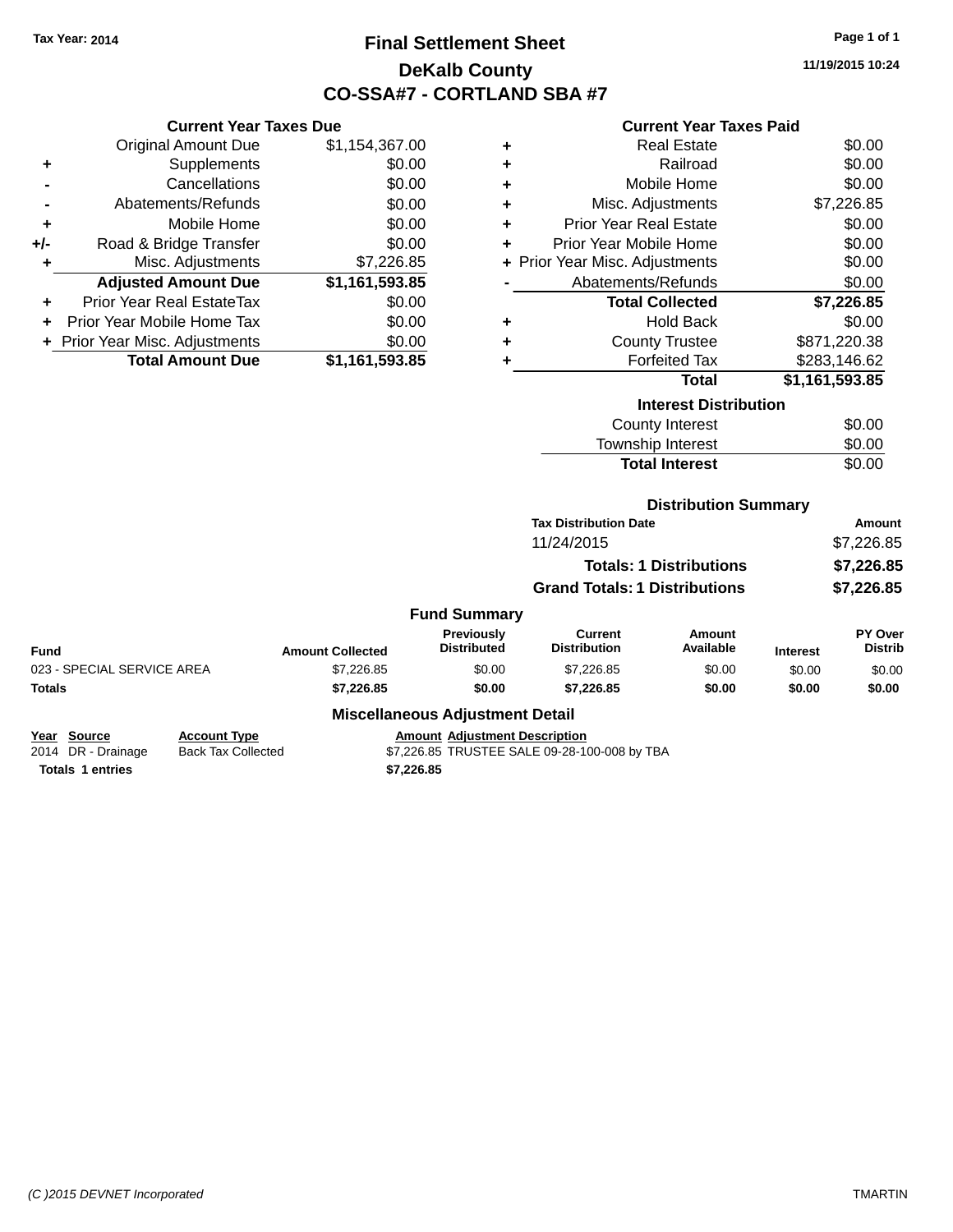## **Final Settlement Sheet Tax Year: 2014 Page 1 of 1 DeKalb County CO-SSA#8 - CORTLAND SBA #8**

**11/19/2015 10:24**

#### **Current Year Taxes Paid**

| <b>Current Year Taxes Due</b> |                                  |              |   | <b>Current Year</b>            |
|-------------------------------|----------------------------------|--------------|---|--------------------------------|
|                               | Original Amount Due              | \$893,002.30 | ÷ | <b>Real Estate</b>             |
| ÷                             | <b>Supplements</b>               | \$0.00       | ÷ | Railroac                       |
|                               | Cancellations                    | \$100,190.30 | ÷ | Mobile Home                    |
|                               | Abatements/Refunds               | \$0.00       | ÷ | Misc. Adjustments              |
| ÷                             | Mobile Home                      | \$0.00       | ÷ | <b>Prior Year Real Estate</b>  |
| $+/-$                         | Road & Bridge Transfer           | \$0.00       | ÷ | Prior Year Mobile Home         |
| ٠                             | Misc. Adjustments                | \$0.00       |   | + Prior Year Misc. Adjustments |
|                               | <b>Adjusted Amount Due</b>       | \$792,812.00 |   | Abatements/Refunds             |
| ٠                             | <b>Prior Year Real EstateTax</b> | \$0.00       |   | <b>Total Collected</b>         |
| ÷.                            | Prior Year Mobile Home Tax       | \$0.00       | ÷ | <b>Hold Back</b>               |
|                               | + Prior Year Misc. Adjustments   | \$0.00       | ÷ | <b>County Trustee</b>          |
|                               | <b>Total Amount Due</b>          | \$792,812.00 | ٠ | <b>Forfeited Tax</b>           |
|                               |                                  |              |   | Total                          |
|                               |                                  |              |   | Interest Di                    |
|                               |                                  |              |   | County Interest                |

|   | Interest Distribution          |              |
|---|--------------------------------|--------------|
|   | Total                          | \$792,812.00 |
|   | <b>Forfeited Tax</b>           | \$514,021.60 |
|   | <b>County Trustee</b>          | \$278,790.40 |
|   | <b>Hold Back</b>               | \$0.00       |
|   | <b>Total Collected</b>         | \$0.00       |
|   | Abatements/Refunds             | \$0.00       |
|   | + Prior Year Misc. Adjustments | \$0.00       |
| ٠ | Prior Year Mobile Home         | \$0.00       |
| ٠ | <b>Prior Year Real Estate</b>  | \$0.00       |
| ٠ | Misc. Adjustments              | \$0.00       |
| ٠ | Mobile Home                    | \$0.00       |
| ٠ | Railroad                       | \$0.00       |
|   | <b>Real Estate</b>             | \$0.00       |

| <u>MICICSL DISLINUITION</u> |        |  |
|-----------------------------|--------|--|
| County Interest             | \$0.00 |  |
| Township Interest           | \$0.00 |  |
| <b>Total Interest</b>       | \$0.00 |  |
|                             |        |  |

| <b>Fund</b>                | <b>Amount Collected</b> | <b>Previously</b><br><b>Distributed</b> | Current<br><b>Distribution</b> | Amount<br>Available | <b>Interest</b> | PY Over<br>Distrib |
|----------------------------|-------------------------|-----------------------------------------|--------------------------------|---------------------|-----------------|--------------------|
| 023 - SPECIAL SERVICE AREA | \$0.00                  | \$0.00                                  | \$0.00                         | \$0.00              | \$0.00          | \$0.00             |
| <b>Totals</b>              | \$0.00                  | \$0.00                                  | \$0.00                         | \$0.00              | \$0.00          | \$0.00             |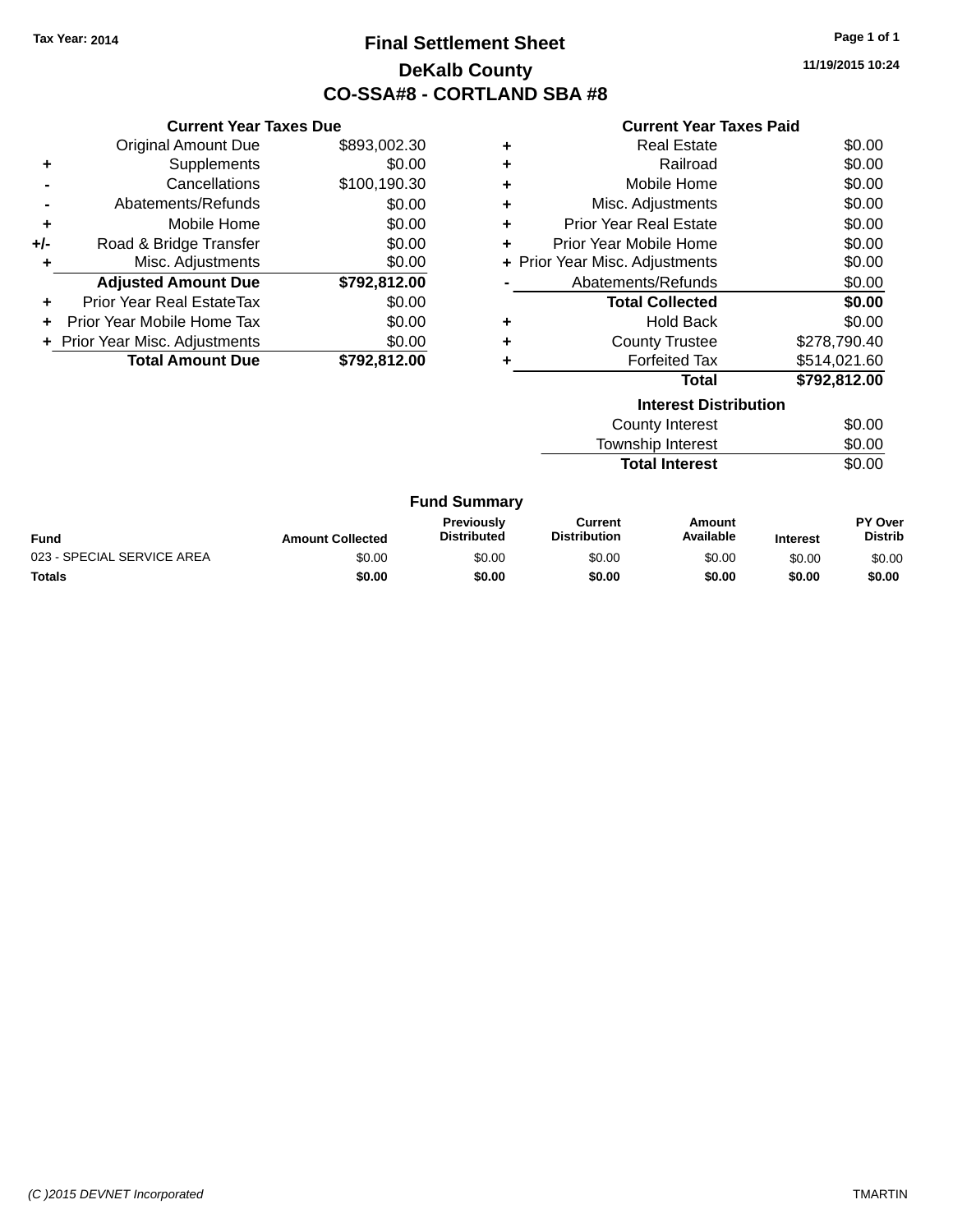## **Final Settlement Sheet Tax Year: 2014 Page 1 of 1 DeKalb County MA-DK #3 - MALTA DEKALB DRAINAGE #3**

#### **Current Year Taxes Due**

|       | <b>Original Amount Due</b>       | \$2,504.50 |
|-------|----------------------------------|------------|
| ٠     | Supplements                      | \$0.00     |
|       | Cancellations                    | \$0.00     |
|       | Abatements/Refunds               | \$0.00     |
| ٠     | Mobile Home                      | \$0.00     |
| $+/-$ | Road & Bridge Transfer           | \$0.00     |
| ٠     | Misc. Adjustments                | \$0.00     |
|       | <b>Adjusted Amount Due</b>       | \$2,504.50 |
| ÷     | <b>Prior Year Real EstateTax</b> | \$0.00     |
|       | Prior Year Mobile Home Tax       | \$0.00     |
|       | + Prior Year Misc. Adjustments   | \$0.00     |
|       | <b>Total Amount Due</b>          | \$2.504.50 |

#### **Current Year Taxes Paid**

| ٠ | <b>Real Estate</b>             | \$2,504.50 |
|---|--------------------------------|------------|
| ÷ | Railroad                       | \$0.00     |
| ٠ | Mobile Home                    | \$0.00     |
| ٠ | Misc. Adjustments              | \$0.00     |
| ٠ | <b>Prior Year Real Estate</b>  | \$0.00     |
| ٠ | Prior Year Mobile Home         | \$0.00     |
|   | + Prior Year Misc. Adjustments | \$0.00     |
|   | Abatements/Refunds             | \$0.00     |
|   | <b>Total Collected</b>         | \$2,504.50 |
| ٠ | Hold Back                      | \$0.00     |
| ٠ | <b>County Trustee</b>          | \$0.00     |
| ٠ | <b>Forfeited Tax</b>           | \$0.00     |
|   | <b>Total</b>                   | \$2,504.50 |
|   | <b>Interest Distribution</b>   |            |
|   | County Interest                | \$0.00     |
|   | <b>Township Interest</b>       | \$0.00     |
|   | <b>Total Interest</b>          | \$0.00     |

#### **Distribution Summary**

| <b>Tax Distribution Date</b>         | Amount     |
|--------------------------------------|------------|
| 05/28/2015                           | \$257.32   |
| 06/26/2015                           | \$997.95   |
| 08/21/2015                           | \$48.14    |
| 09/18/2015                           | \$1,201.09 |
| <b>Totals: 4 Distributions</b>       | \$2,504.50 |
| <b>Grand Totals: 4 Distributions</b> | \$2,504.50 |
|                                      |            |

#### **Fund Summary Fund Interest Amount Collected Distributed PY Over Distrib Amount Available Current Distribution Previously** 001 - CORPORATE 60.00 \$2,504.50 \$2,504.50 \$2,504.50 \$0.00 \$0.00 \$0.00 \$0.00 \$0.00 **Totals \$2,504.50 \$2,504.50 \$0.00 \$0.00 \$0.00 \$0.00**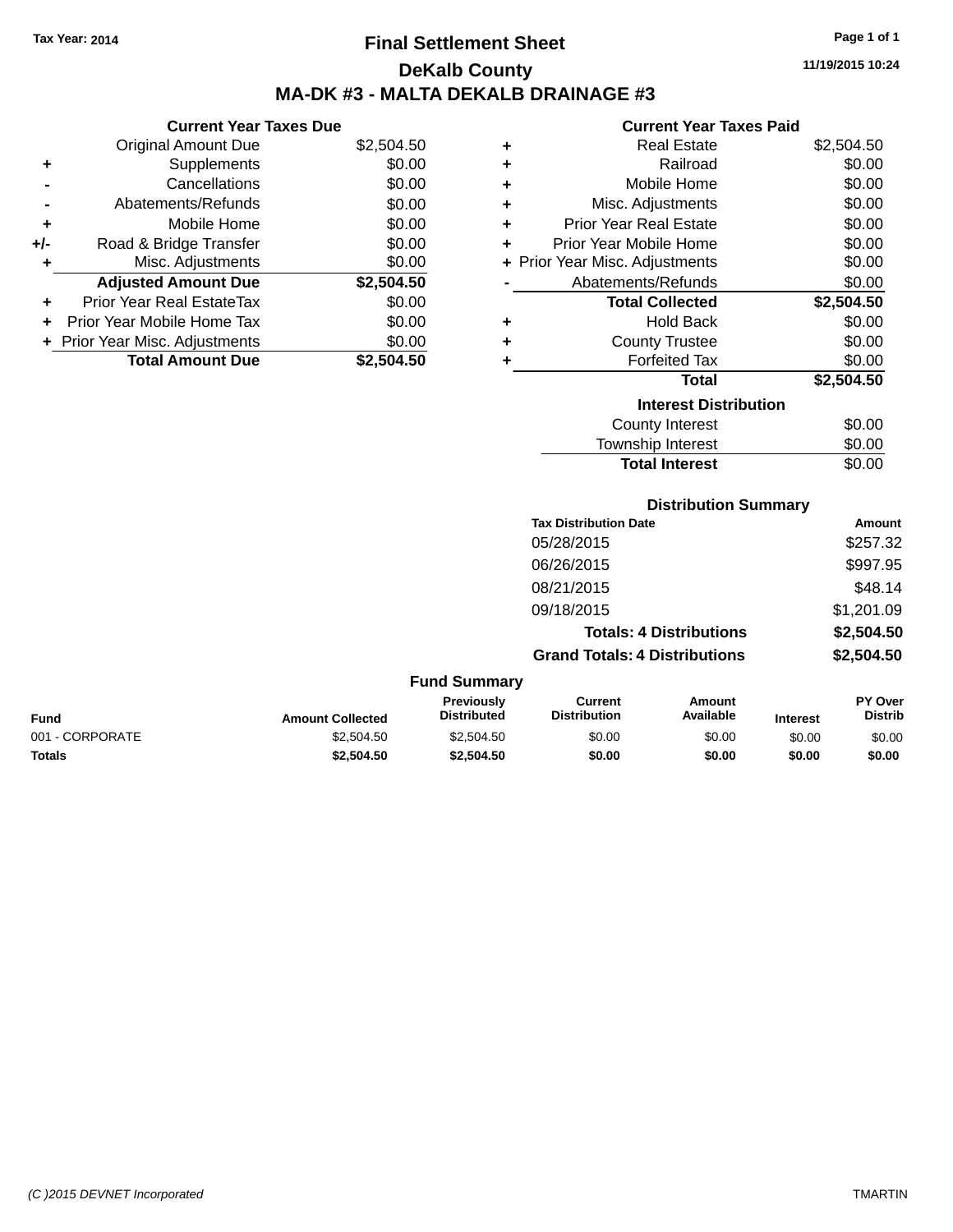**Current Year Taxes Due**

## **Final Settlement Sheet Tax Year: 2014 Page 1 of 1 DeKalb County MAMIAFDK - MA-MI-AF-DK DRAINAGE #11**

**11/19/2015 10:24**

#### **Current Year Taxes Paid**

**Total Interest** \$0.00

|                                  |                                |                       | OUITUR TUUT TUAUJ LUIU        |                                |
|----------------------------------|--------------------------------|-----------------------|-------------------------------|--------------------------------|
| <b>Original Amount Due</b>       | \$11,830.82                    | ٠                     | <b>Real Estate</b>            | \$11,830.82                    |
| Supplements                      | \$31.20                        | ٠                     | Railroad                      | \$0.00                         |
| Cancellations                    | \$31.20                        | ٠                     | Mobile Home                   | \$0.00                         |
| Abatements/Refunds               | \$0.00                         | ÷                     | Misc. Adjustments             | \$0.00                         |
| Mobile Home                      | \$0.00                         | ٠                     | <b>Prior Year Real Estate</b> | \$0.00                         |
| Road & Bridge Transfer           | \$0.00                         |                       | Prior Year Mobile Home        | \$0.00                         |
| Misc. Adjustments                | \$0.00                         |                       |                               | \$0.00                         |
| <b>Adjusted Amount Due</b>       | \$11,830.82                    |                       | Abatements/Refunds            | \$0.00                         |
| <b>Prior Year Real EstateTax</b> | \$0.00                         |                       | <b>Total Collected</b>        | \$11,830.82                    |
| Prior Year Mobile Home Tax       | \$0.00                         | ٠                     | <b>Hold Back</b>              | \$0.00                         |
|                                  | \$0.00                         | ٠                     | <b>County Trustee</b>         | \$0.00                         |
| <b>Total Amount Due</b>          | \$11,830.82                    |                       | <b>Forfeited Tax</b>          | \$0.00                         |
|                                  |                                |                       | <b>Total</b>                  | \$11,830.82                    |
|                                  |                                |                       | <b>Interest Distribution</b>  |                                |
|                                  |                                |                       | <b>County Interest</b>        | \$0.00                         |
|                                  |                                |                       | Township Interest             | \$0.00                         |
|                                  | + Prior Year Misc. Adjustments | OUITUR TUUT TUAUS DUU |                               | + Prior Year Misc. Adjustments |

|                 |                         |                                  |                                       | <b>Distribution Summary</b>    |                 |                           |
|-----------------|-------------------------|----------------------------------|---------------------------------------|--------------------------------|-----------------|---------------------------|
|                 |                         |                                  | <b>Tax Distribution Date</b>          |                                |                 | Amount                    |
|                 |                         |                                  | 05/28/2015                            |                                |                 | \$728.91                  |
|                 |                         |                                  | 06/26/2015                            |                                |                 | \$6,570.76                |
|                 |                         |                                  | 07/24/2015                            |                                |                 | \$15.60                   |
|                 |                         |                                  | 08/21/2015                            |                                |                 | \$336.32                  |
|                 |                         |                                  | 09/18/2015                            |                                |                 | \$4,003.34                |
|                 |                         |                                  | 11/24/2015                            |                                |                 | \$175.89                  |
|                 |                         |                                  |                                       | <b>Totals: 6 Distributions</b> |                 | \$11,830.82               |
|                 |                         |                                  | <b>Grand Totals: 6 Distributions</b>  |                                |                 | \$11,830.82               |
|                 |                         | <b>Fund Summary</b>              |                                       |                                |                 |                           |
| <b>Fund</b>     | <b>Amount Collected</b> | Previously<br><b>Distributed</b> | <b>Current</b><br><b>Distribution</b> | Amount<br>Available            | <b>Interest</b> | PY Over<br><b>Distrib</b> |
| 001 - CORPORATE | \$11,830.82             | \$11,654.93                      | \$175.89                              | \$0.00                         | \$0.00          | \$0.00                    |

**Totals \$11,830.82 \$11,654.93 \$175.89 \$0.00 \$0.00 \$0.00**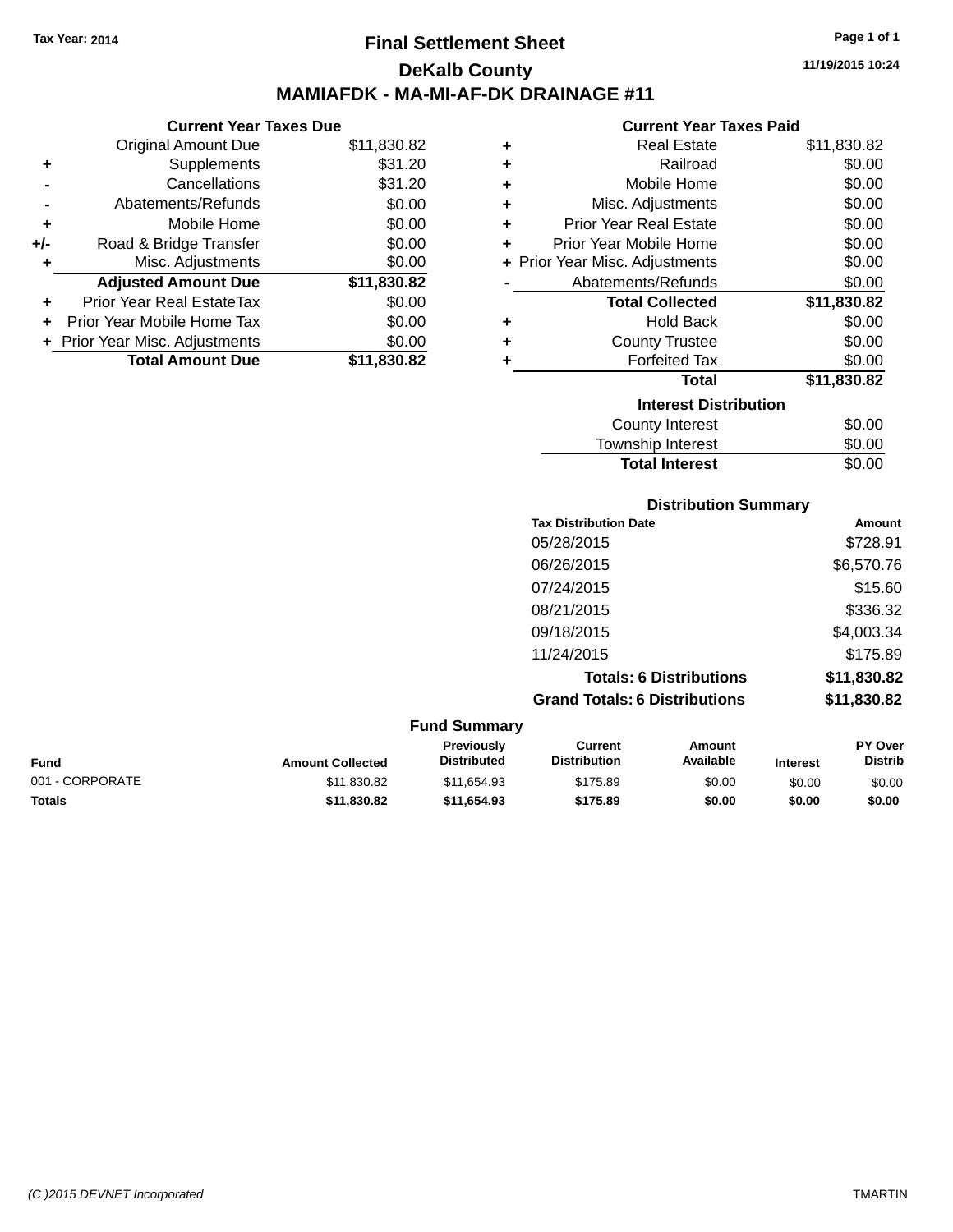## **Final Settlement Sheet Tax Year: 2014 Page 1 of 1 DeKalb County MY-DK #2 - MAYFIELD DEKALB DRAINAGE**

**11/19/2015 10:24**

#### **Current Year Taxes Paid**

|     | <b>Current Year Taxes Due</b>  |            |  |  |  |
|-----|--------------------------------|------------|--|--|--|
|     | <b>Original Amount Due</b>     | \$1,206.46 |  |  |  |
| ٠   | Supplements                    | \$0.00     |  |  |  |
|     | Cancellations                  | \$0.00     |  |  |  |
|     | Abatements/Refunds             | \$0.00     |  |  |  |
| ٠   | Mobile Home                    | \$0.00     |  |  |  |
| +/- | Road & Bridge Transfer         | \$0.00     |  |  |  |
| ٠   | Misc. Adjustments              | \$0.00     |  |  |  |
|     | <b>Adjusted Amount Due</b>     | \$1,206.46 |  |  |  |
| ٠   | Prior Year Real EstateTax      | \$0.00     |  |  |  |
| ÷   | Prior Year Mobile Home Tax     | \$0.00     |  |  |  |
|     | + Prior Year Misc. Adjustments | \$0.00     |  |  |  |
|     | <b>Total Amount Due</b>        | \$1,206.46 |  |  |  |

| ٠ | <b>Real Estate</b>             | \$1,206.46 |
|---|--------------------------------|------------|
| ٠ | Railroad                       | \$0.00     |
| ٠ | Mobile Home                    | \$0.00     |
| ٠ | Misc. Adjustments              | \$0.00     |
| ٠ | Prior Year Real Estate         | \$0.00     |
| ٠ | Prior Year Mobile Home         | \$0.00     |
|   | + Prior Year Misc. Adjustments | \$0.00     |
|   | Abatements/Refunds             | \$0.00     |
|   | <b>Total Collected</b>         | \$1,206.46 |
| ٠ | Hold Back                      | \$0.00     |
| ٠ | <b>County Trustee</b>          | \$0.00     |
| ٠ | <b>Forfeited Tax</b>           | \$0.00     |
|   | <b>Total</b>                   | \$1,206.46 |
|   | <b>Interest Distribution</b>   |            |
|   | <b>County Interest</b>         | \$0.00     |
|   | <b>Township Interest</b>       | \$0.00     |
|   | <b>Total Interest</b>          | \$0.00     |

| <b>Distribution Summary</b> |  |
|-----------------------------|--|
|-----------------------------|--|

|                     | <b>Tax Distribution Date</b>         | <b>Amount</b> |
|---------------------|--------------------------------------|---------------|
|                     | 05/28/2015                           | \$81.36       |
|                     | 06/26/2015                           | \$608.39      |
|                     | 09/18/2015                           | \$516.71      |
|                     | <b>Totals: 3 Distributions</b>       | \$1,206.46    |
|                     | <b>Grand Totals: 3 Distributions</b> | \$1,206.46    |
| <b>Fund Summary</b> |                                      |               |

| <b>Fund</b>     | <b>Amount Collected</b> | Previously<br><b>Distributed</b> | Current<br><b>Distribution</b> | Amount<br>Available | <b>Interest</b> | PY Over<br>Distrib |
|-----------------|-------------------------|----------------------------------|--------------------------------|---------------------|-----------------|--------------------|
| 001 - CORPORATE | \$1.206.46              | \$1,206.46                       | \$0.00                         | \$0.00              | \$0.00          | \$0.00             |
| <b>Totals</b>   | \$1,206.46              | \$1,206.46                       | \$0.00                         | \$0.00              | \$0.00          | \$0.00             |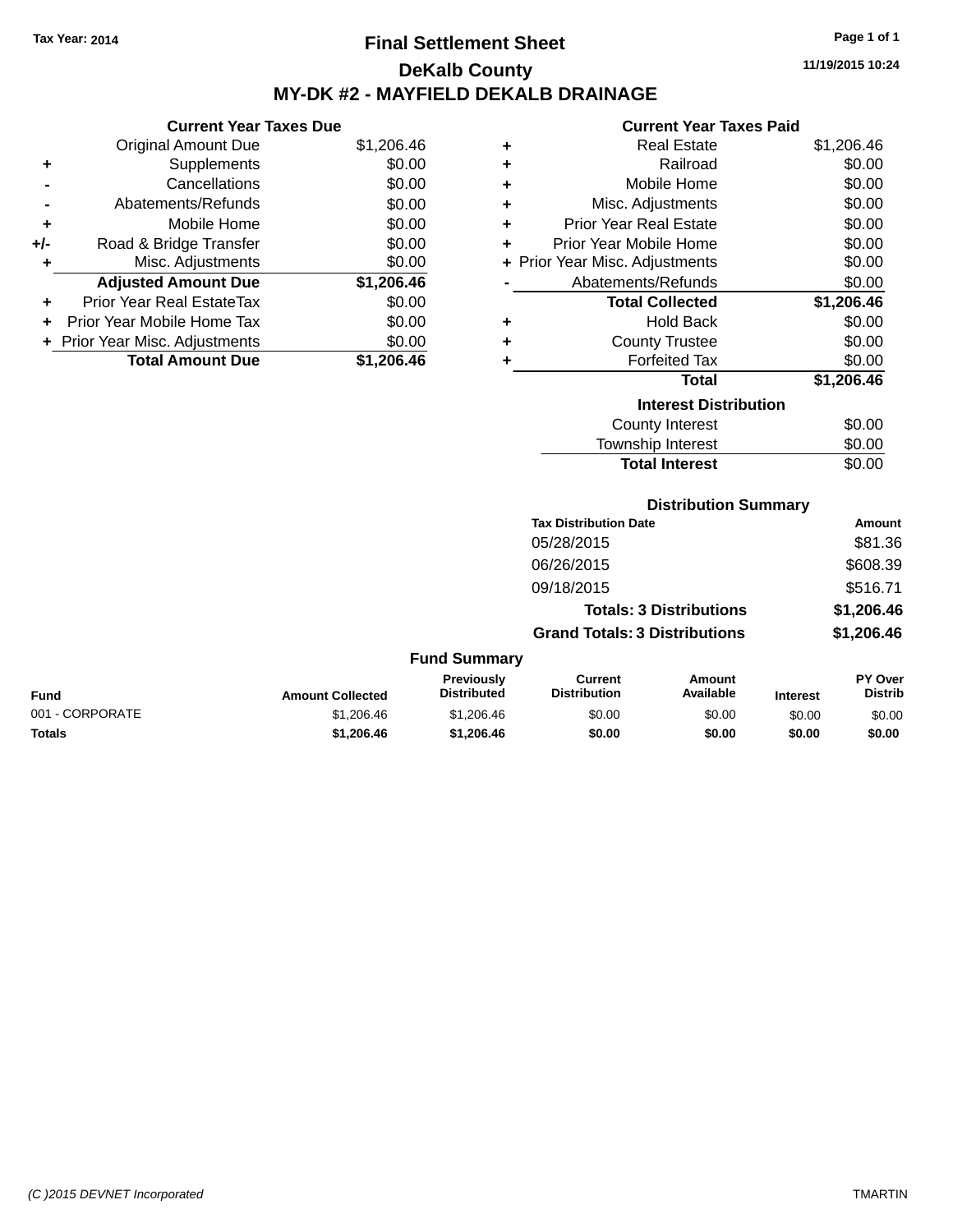## **Final Settlement Sheet Tax Year: 2014 Page 1 of 1 DeKalb County NO-LR-SA # - NO-LR-SA DRAINAGE #10**

**11/19/2015 10:24**

#### **Current Year Taxes Paid**

| ٠                            | <b>Real Estate</b>             | \$50,291.64 |
|------------------------------|--------------------------------|-------------|
| ٠                            | Railroad                       | \$0.00      |
| ٠                            | Mobile Home                    | \$0.00      |
| ٠                            | Misc. Adjustments              | \$96.60     |
| ٠                            | <b>Prior Year Real Estate</b>  | \$0.00      |
| ٠                            | Prior Year Mobile Home         | \$0.00      |
|                              | + Prior Year Misc. Adjustments | \$0.00      |
|                              | Abatements/Refunds             | \$0.00      |
|                              | <b>Total Collected</b>         | \$50,388.24 |
| ٠                            | <b>Hold Back</b>               | \$0.00      |
| ٠                            | <b>County Trustee</b>          | \$0.00      |
| ٠                            | <b>Forfeited Tax</b>           | \$156.00    |
|                              | Total                          | \$50,544.24 |
| <b>Interest Distribution</b> |                                |             |
|                              | <b>County Interest</b>         | \$0.00      |
|                              | <b>Township Interest</b>       | \$0.00      |

**Total Interest** \$0.00

|                                              | <b>Distribution Summary</b>          |              |
|----------------------------------------------|--------------------------------------|--------------|
|                                              | <b>Tax Distribution Date</b>         | Amount       |
|                                              | 05/28/2015                           | \$7,002.22   |
|                                              | 06/26/2015                           | \$22,130.38  |
|                                              | 07/24/2015                           | \$509.07     |
|                                              | 08/21/2015                           | \$2,986.70   |
|                                              | 09/18/2015                           | \$15,805.19  |
|                                              | 11/24/2015                           | \$1,954.68   |
|                                              | <b>Totals: 6 Distributions</b>       | \$50,388.24  |
|                                              | <b>Grand Totals: 6 Distributions</b> | \$50,388.24  |
| <b>Fund Summary</b>                          |                                      |              |
| Production of the second state of the second |                                      | $\mathbf{m}$ |

| <b>Fund</b>     | <b>Amount Collected</b> | <b>Previously</b><br><b>Distributed</b> | Current<br><b>Distribution</b> | Amount<br>Available | <b>Interest</b> | <b>PY Over</b><br>Distrib |
|-----------------|-------------------------|-----------------------------------------|--------------------------------|---------------------|-----------------|---------------------------|
| 001 - CORPORATE | \$50,388.24             | \$48.433.56                             | \$1.954.68                     | \$0.00              | \$0.00          | \$0.00                    |
| Totals          | \$50.388.24             | \$48,433,56                             | \$1.954.68                     | \$0.00              | \$0.00          | \$0.00                    |

## **Miscellaneous Adjustment Detail**

**Year Source Account Type Amount Adjustment Description** 2014 DR - Drainage Back Tax Abatement **337.20 DOBSON REDEMPTION 19-26-481-012 by TBA** 2014 RE - Real Estate Back Tax Collected \$29.70 PETERSON REDEMPTION 19-35-231-002 by TBA 2014 RE - Real Estate Back Tax Collected \$29.70 PETERSON REDEMPTION 19-35-230-007 by TBA

# **Totals \$96.60 3 entries**

**Current Year Taxes Due** Original Amount Due \$50,477.34

**Adjusted Amount Due \$50,544.24**

**Total Amount Due \$50,544.24**

**+** Supplements \$555.24 **-** Cancellations **\$584.94 -** Abatements/Refunds \$0.00 **+** Mobile Home \$0.00 **+/-** Road & Bridge Transfer \$0.00 **+** Misc. Adjustments \$96.60

**+** Prior Year Real EstateTax \$0.00 **+** Prior Year Mobile Home Tax \$0.00 **+** Prior Year Misc. Adjustments  $$0.00$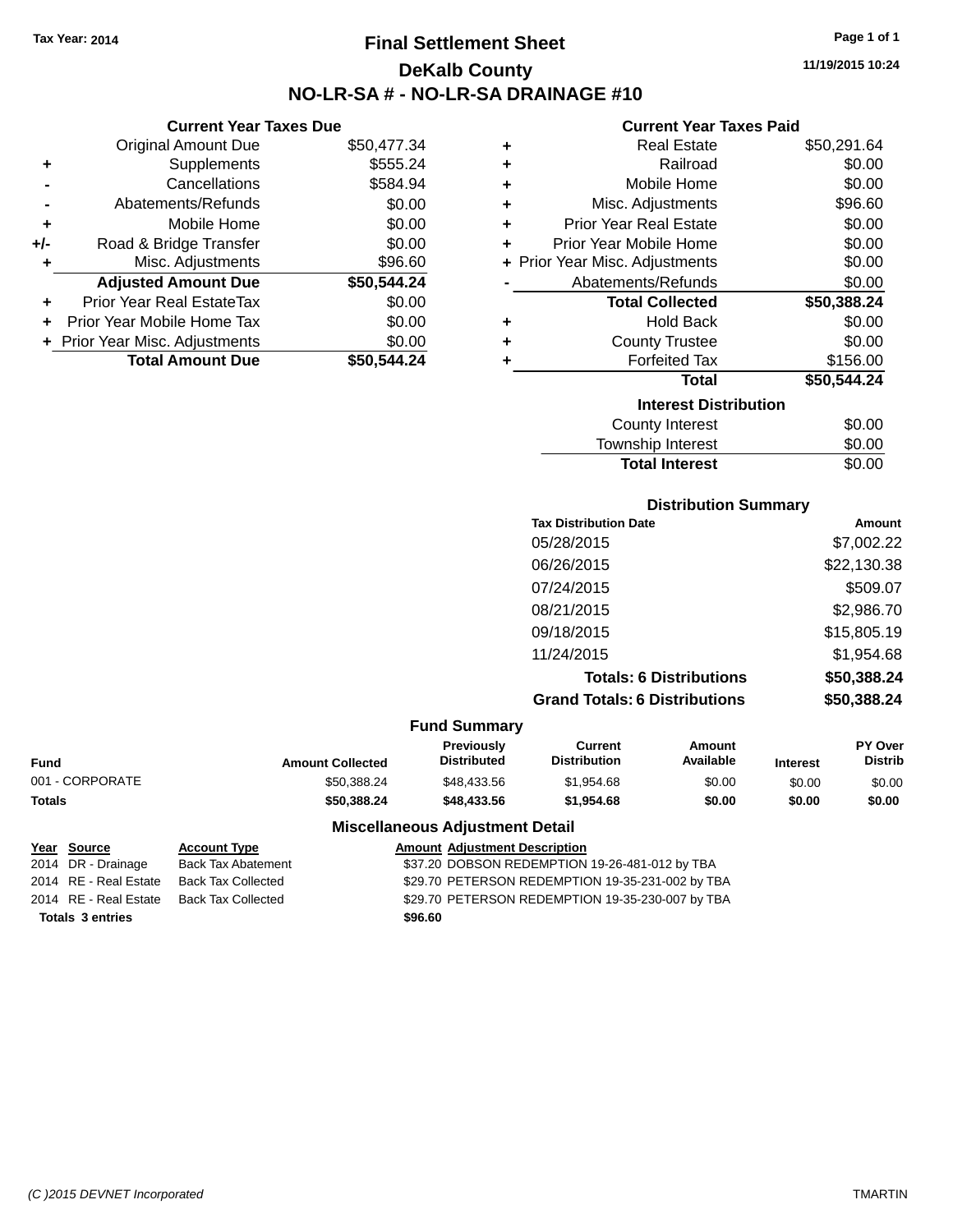## **Final Settlement Sheet Tax Year: 2014 Page 1 of 1 DeKalb County NORMAL #13 - NORMAL DRAINAGE DISTRICT**

**11/19/2015 10:24**

| Current Year Tayes Paid |
|-------------------------|

|     | <b>Current Year Taxes Due</b>  |        |
|-----|--------------------------------|--------|
|     | Original Amount Due            | \$0.00 |
|     | Supplements                    | \$0.00 |
|     | Cancellations                  | \$0.00 |
|     | Abatements/Refunds             | \$0.00 |
| ٠   | Mobile Home                    | \$0.00 |
| +/- | Road & Bridge Transfer         | \$0.00 |
| ٠   | Misc. Adjustments              | \$0.00 |
|     | <b>Adjusted Amount Due</b>     | \$0.00 |
| ٠   | Prior Year Real EstateTax      | \$0.00 |
|     | Prior Year Mobile Home Tax     | \$0.00 |
|     | + Prior Year Misc. Adjustments | \$0.00 |
|     | <b>Total Amount Due</b>        | \$0.00 |
|     |                                |        |

|   | Gullelil Ital Taxts Falu       |        |
|---|--------------------------------|--------|
| ٠ | <b>Real Estate</b>             | \$0.00 |
| ٠ | Railroad                       | \$0.00 |
| ÷ | Mobile Home                    | \$0.00 |
| ٠ | Misc. Adjustments              | \$0.00 |
| ٠ | Prior Year Real Estate         | \$0.00 |
| ٠ | Prior Year Mobile Home         | \$0.00 |
|   | + Prior Year Misc. Adjustments | \$0.00 |
|   | Abatements/Refunds             | \$0.00 |
|   | <b>Total Collected</b>         | \$0.00 |
| ٠ | Hold Back                      | \$0.00 |
| ٠ | <b>County Trustee</b>          | \$0.00 |
| ٠ | <b>Forfeited Tax</b>           | \$0.00 |
|   | <b>Total</b>                   | \$0.00 |
|   | <b>Interest Distribution</b>   |        |
|   | <b>County Interest</b>         | \$0.00 |

**Total Interest** 

Township Interest \$0.00<br>
Total Interest \$0.00

|                 |                         | <b>Fund Summary</b>                     |                                |                     |                 |                           |
|-----------------|-------------------------|-----------------------------------------|--------------------------------|---------------------|-----------------|---------------------------|
| Fund            | <b>Amount Collected</b> | <b>Previously</b><br><b>Distributed</b> | Current<br><b>Distribution</b> | Amount<br>Available | <b>Interest</b> | PY Over<br><b>Distrib</b> |
| 001 - CORPORATE | \$0.00                  | \$0.00                                  | \$0.00                         | \$0.00              | \$0.00          | \$0.00                    |
| <b>Totals</b>   | \$0.00                  | \$0.00                                  | \$0.00                         | \$0.00              | \$0.00          | \$0.00                    |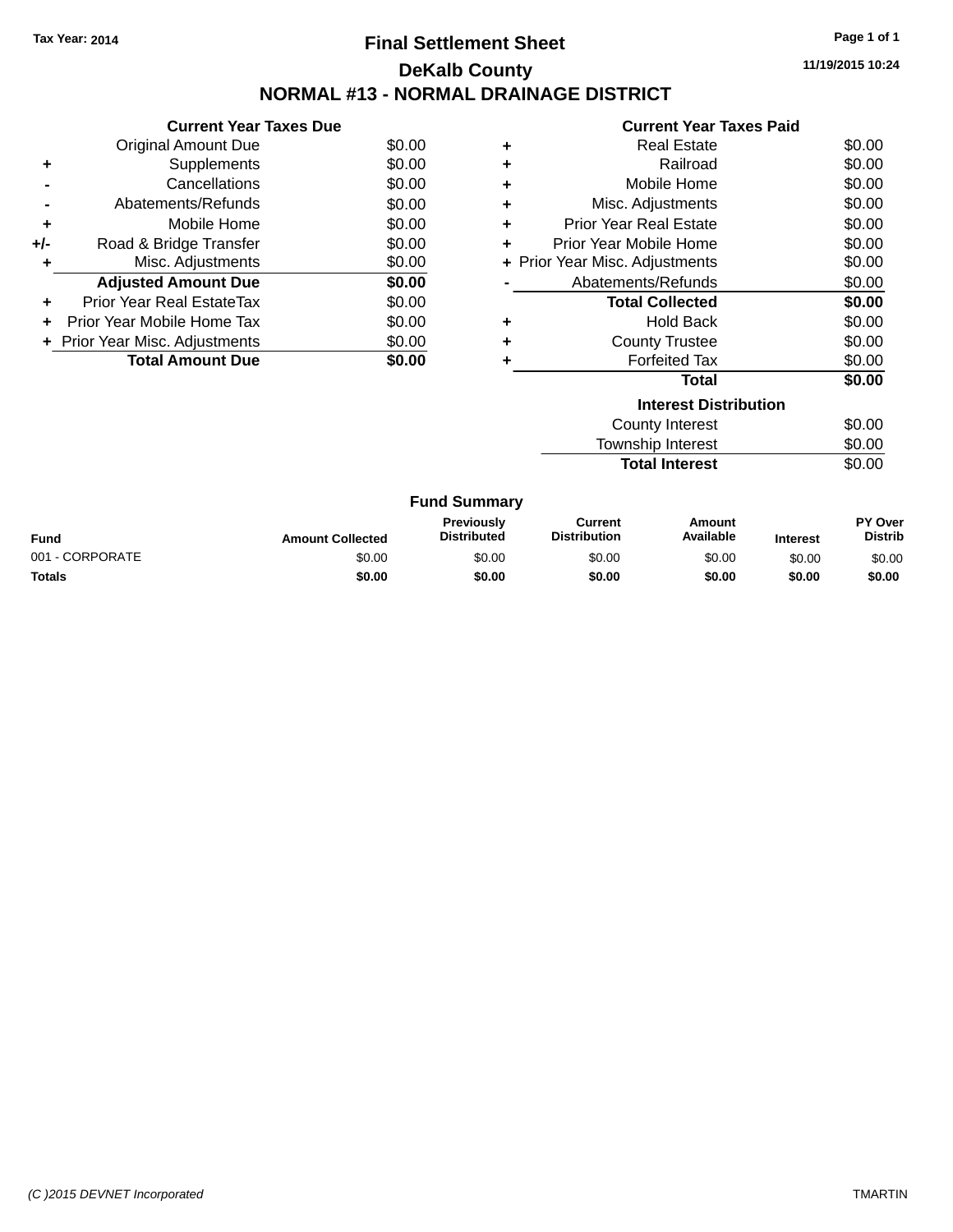## **Final Settlement Sheet Tax Year: 2014 Page 1 of 1 DeKalb County SH-MI #6 - SHABBONA/MILAN DRAINAGE**

**11/19/2015 10:24**

## **Current Year Taxes Paid**

|     | <b>Current Year Taxes Due</b>  |             |
|-----|--------------------------------|-------------|
|     | Original Amount Due            | \$10,913.38 |
| ٠   | Supplements                    | \$0.00      |
|     | Cancellations                  | \$0.00      |
|     | Abatements/Refunds             | \$0.00      |
| ٠   | Mobile Home                    | \$0.00      |
| +/- | Road & Bridge Transfer         | \$0.00      |
| ٠   | Misc. Adjustments              | \$0.00      |
|     | <b>Adjusted Amount Due</b>     | \$10,913.38 |
|     | Prior Year Real EstateTax      | \$0.00      |
| ÷   | Prior Year Mobile Home Tax     | \$0.00      |
|     | + Prior Year Misc. Adjustments | \$0.00      |
|     | <b>Total Amount Due</b>        | \$10,913.38 |

| ٠ | <b>Real Estate</b>             | \$10,913.38 |
|---|--------------------------------|-------------|
| ٠ | Railroad                       | \$0.00      |
| ٠ | Mobile Home                    | \$0.00      |
| ٠ | Misc. Adjustments              | \$0.00      |
| ٠ | Prior Year Real Estate         | \$0.00      |
| ٠ | Prior Year Mobile Home         | \$0.00      |
|   | + Prior Year Misc. Adjustments | \$0.00      |
|   | Abatements/Refunds             | \$0.00      |
|   | <b>Total Collected</b>         | \$10,913.38 |
| ٠ | Hold Back                      | \$0.00      |
| ٠ | <b>County Trustee</b>          | \$0.00      |
| ٠ | <b>Forfeited Tax</b>           | \$0.00      |
|   | <b>Total</b>                   | \$10,913.38 |
|   | <b>Interest Distribution</b>   |             |
|   | <b>County Interest</b>         | \$0.00      |
|   | <b>Township Interest</b>       | \$0.00      |
|   | <b>Total Interest</b>          | \$0.00      |

## **Distribution Summary**

| <b>Tax Distribution Date</b>         | Amount      |
|--------------------------------------|-------------|
| 05/28/2015                           | \$2,255.74  |
| 06/26/2015                           | \$4,785.40  |
| 08/21/2015                           | \$51.00     |
| 09/18/2015                           | \$3,821.24  |
| <b>Totals: 4 Distributions</b>       | \$10,913.38 |
| <b>Grand Totals: 4 Distributions</b> | \$10,913.38 |

| Fund            | <b>Amount Collected</b> | Previously<br><b>Distributed</b> | Current<br><b>Distribution</b> | Amount<br>Available | <b>Interest</b> | <b>PY Over</b><br><b>Distrib</b> |
|-----------------|-------------------------|----------------------------------|--------------------------------|---------------------|-----------------|----------------------------------|
| 001 - CORPORATE | \$10.913.38             | \$10.913.38                      | \$0.00                         | \$0.00              | \$0.00          | \$0.00                           |
| <b>Totals</b>   | \$10,913.38             | \$10.913.38                      | \$0.00                         | \$0.00              | \$0.00          | \$0.00                           |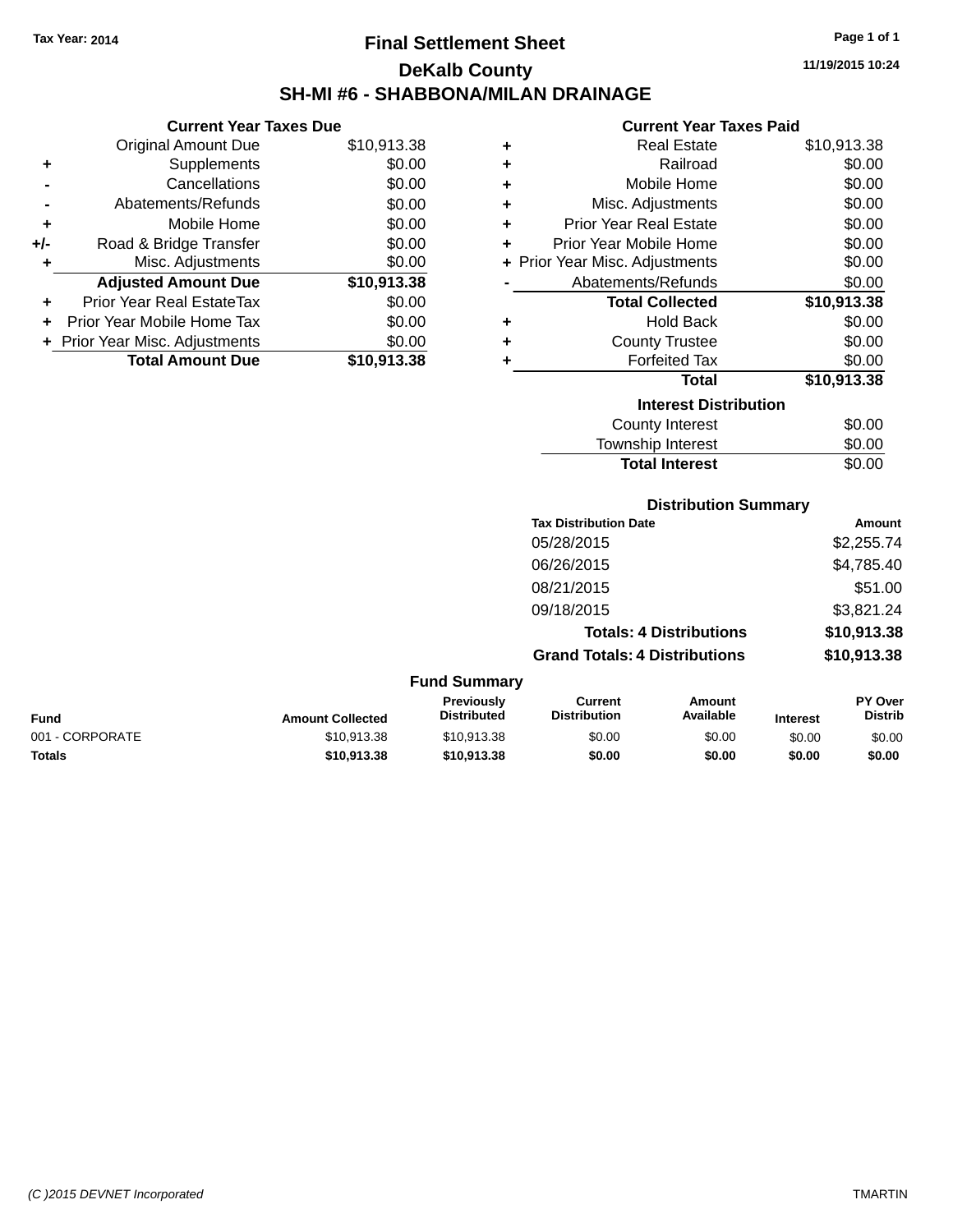**Current Year Taxes Due** Original Amount Due \$7,028.28

**Adjusted Amount Due \$7,028.28**

**Total Amount Due \$7,028.28**

**+** Supplements \$0.00 **-** Cancellations \$0.00 **-** Abatements/Refunds \$0.00 **+** Mobile Home \$0.00 **+/-** Road & Bridge Transfer \$0.00 **+** Misc. Adjustments \$0.00

**+** Prior Year Real EstateTax \$0.00 **+** Prior Year Mobile Home Tax \$0.00 **+ Prior Year Misc. Adjustments**  $$0.00$ 

## **Final Settlement Sheet Tax Year: 2014 Page 1 of 1 DeKalb County SQ GR #12 - SQUAW GROVE DRAINAGE**

**11/19/2015 10:24**

#### **Current Year Taxes Paid**

Total Interest \$0.00

| <b>Real Estate</b>             | \$7,028.28                   |
|--------------------------------|------------------------------|
| Railroad                       | \$0.00                       |
| Mobile Home                    | \$0.00                       |
| Misc. Adjustments              | \$0.00                       |
| <b>Prior Year Real Estate</b>  | \$0.00                       |
| Prior Year Mobile Home         | \$0.00                       |
| + Prior Year Misc. Adjustments | \$0.00                       |
| Abatements/Refunds             | \$0.00                       |
| <b>Total Collected</b>         | \$7,028.28                   |
| <b>Hold Back</b>               | \$0.00                       |
| <b>County Trustee</b>          | \$0.00                       |
| <b>Forfeited Tax</b>           | \$0.00                       |
| <b>Total</b>                   | \$7,028.28                   |
|                                |                              |
| <b>County Interest</b>         | \$0.00                       |
| Township Interest              | \$0.00                       |
|                                | <b>Interest Distribution</b> |

|                 |                         |                                  | <b>Distribution Summary</b>           |                                |                 |                           |
|-----------------|-------------------------|----------------------------------|---------------------------------------|--------------------------------|-----------------|---------------------------|
|                 |                         |                                  | <b>Tax Distribution Date</b>          |                                |                 | Amount                    |
|                 |                         |                                  | 05/28/2015                            |                                |                 | \$1,320.48                |
|                 |                         |                                  | 06/26/2015                            |                                |                 | \$2,319.66                |
|                 |                         |                                  | 07/24/2015                            |                                |                 | \$100.80                  |
|                 |                         |                                  | 08/21/2015                            |                                |                 | \$350.28                  |
|                 |                         |                                  | 09/18/2015                            |                                |                 | \$2,874.06                |
|                 |                         |                                  | 11/24/2015                            |                                |                 | \$63.00                   |
|                 |                         |                                  |                                       | <b>Totals: 6 Distributions</b> |                 | \$7,028.28                |
|                 |                         |                                  | <b>Grand Totals: 6 Distributions</b>  |                                |                 | \$7,028.28                |
|                 |                         | <b>Fund Summary</b>              |                                       |                                |                 |                           |
| <b>Fund</b>     | <b>Amount Collected</b> | Previously<br><b>Distributed</b> | <b>Current</b><br><b>Distribution</b> | <b>Amount</b><br>Available     | <b>Interest</b> | PY Over<br><b>Distrib</b> |
| 001 - CORPORATE | \$7,028.28              | \$6,965.28                       | \$63.00                               | \$0.00                         | \$0.00          | \$0.00                    |

**Totals \$7,028.28 \$6,965.28 \$63.00 \$0.00 \$0.00 \$0.00**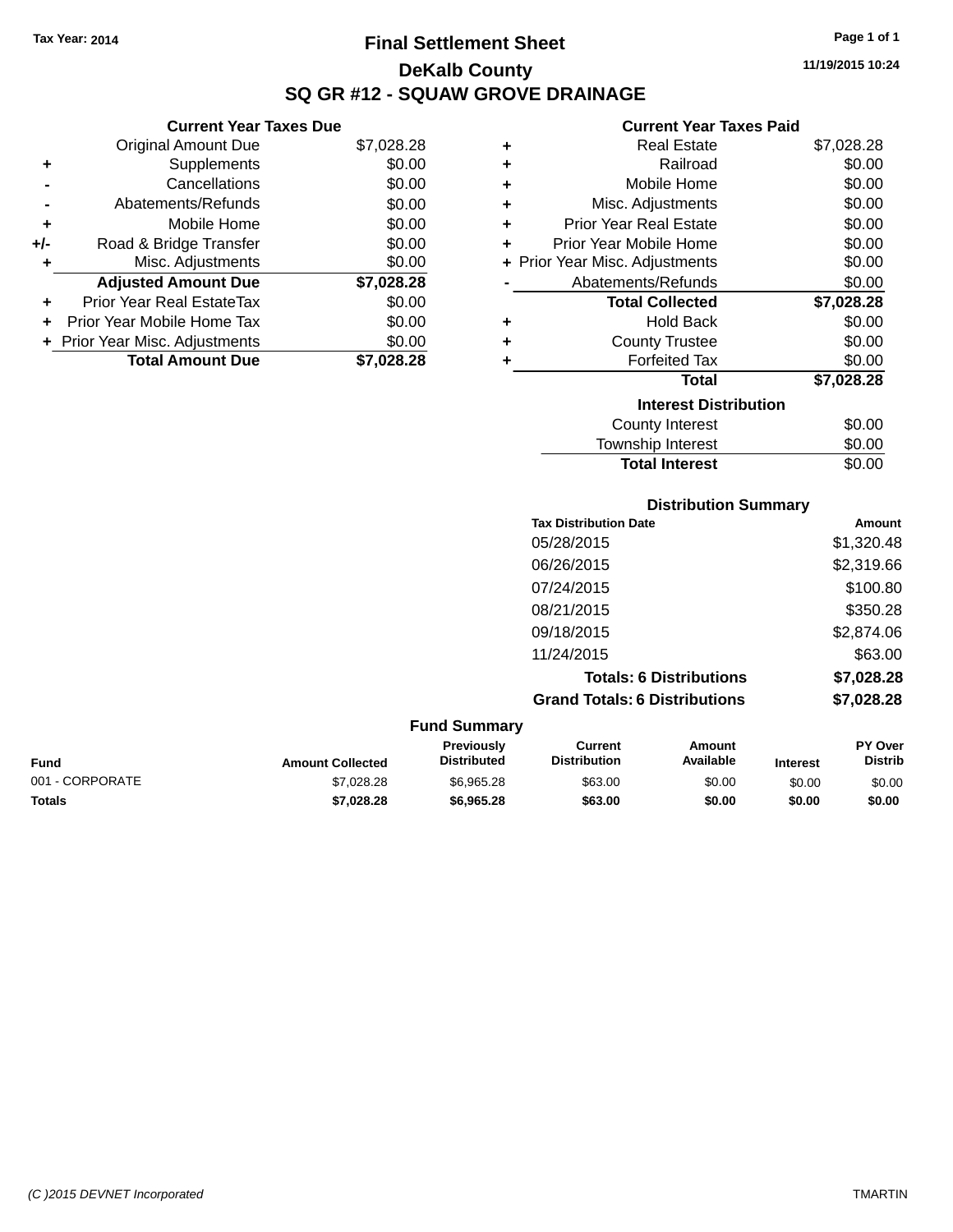## **Final Settlement Sheet Tax Year: 2014 Page 1 of 1 DeKalb County VG-CO #16 - VIRGIL CORTLAND DRAIN #16**

**11/19/2015 10:24**

## **Current Year Taxes Paid**

|     | <b>Current Year Taxes Due</b>  |            |     |
|-----|--------------------------------|------------|-----|
|     | <b>Original Amount Due</b>     | \$4,457.06 |     |
|     | Supplements                    | \$15.00    |     |
|     | Cancellations                  | \$18.34    |     |
|     | Abatements/Refunds             | \$0.00     | ٠   |
|     | Mobile Home                    | \$0.00     |     |
| +/- | Road & Bridge Transfer         | \$0.00     |     |
|     | Misc. Adjustments              | \$0.00     | + F |
|     | <b>Adjusted Amount Due</b>     | \$4,453.72 |     |
|     | Prior Year Real EstateTax      | \$0.00     |     |
|     | Prior Year Mobile Home Tax     | \$0.00     |     |
|     | + Prior Year Misc. Adjustments | \$0.00     |     |
|     | <b>Total Amount Due</b>        | \$4,453.72 |     |
|     |                                |            |     |

| ٠ | <b>Real Estate</b>             | \$4,448.72 |
|---|--------------------------------|------------|
| ٠ | Railroad                       | \$0.00     |
| ٠ | Mobile Home                    | \$0.00     |
| ٠ | Misc. Adjustments              | \$0.00     |
| ٠ | <b>Prior Year Real Estate</b>  | \$0.00     |
| ٠ | Prior Year Mobile Home         | \$0.00     |
|   | + Prior Year Misc. Adjustments | \$0.00     |
|   | Abatements/Refunds             | \$0.00     |
|   | <b>Total Collected</b>         | \$4,448.72 |
| ٠ | Hold Back                      | \$0.00     |
| ٠ | <b>County Trustee</b>          | \$0.00     |
| ٠ | <b>Forfeited Tax</b>           | \$5.00     |
|   | <b>Total</b>                   | \$4,453.72 |
|   | <b>Interest Distribution</b>   |            |
|   | County Interest                | \$0.00     |
|   | <b>Township Interest</b>       | \$0.00     |
|   | <b>Total Interest</b>          | \$0.00     |

|                 |                         |                                  | <b>Distribution Summary</b>           |                                |                 |                           |
|-----------------|-------------------------|----------------------------------|---------------------------------------|--------------------------------|-----------------|---------------------------|
|                 |                         |                                  | <b>Tax Distribution Date</b>          |                                |                 | Amount                    |
|                 |                         |                                  | 05/28/2015                            |                                |                 | \$492.25                  |
|                 |                         |                                  | 06/26/2015                            |                                |                 | \$2,133.26                |
|                 |                         |                                  | 07/24/2015                            |                                |                 | \$13.74                   |
|                 |                         |                                  | 08/21/2015                            |                                |                 | \$303.68                  |
|                 |                         |                                  | 09/18/2015                            |                                |                 | \$1,451.67                |
|                 |                         |                                  | 11/24/2015                            |                                |                 | \$54.12                   |
|                 |                         |                                  |                                       | <b>Totals: 6 Distributions</b> |                 | \$4,448.72                |
|                 |                         |                                  | <b>Grand Totals: 6 Distributions</b>  |                                |                 | \$4,448.72                |
|                 |                         | <b>Fund Summary</b>              |                                       |                                |                 |                           |
| <b>Fund</b>     | <b>Amount Collected</b> | Previously<br><b>Distributed</b> | <b>Current</b><br><b>Distribution</b> | <b>Amount</b><br>Available     | <b>Interest</b> | PY Over<br><b>Distrib</b> |
| 001 - CORPORATE | \$4,448.72              | \$4,394.60                       | \$54.12                               | \$0.00                         | \$0.00          | \$0.00                    |
| <b>Totals</b>   | \$4,448.72              | \$4,394.60                       | \$54.12                               | \$0.00                         | \$0.00          | \$0.00                    |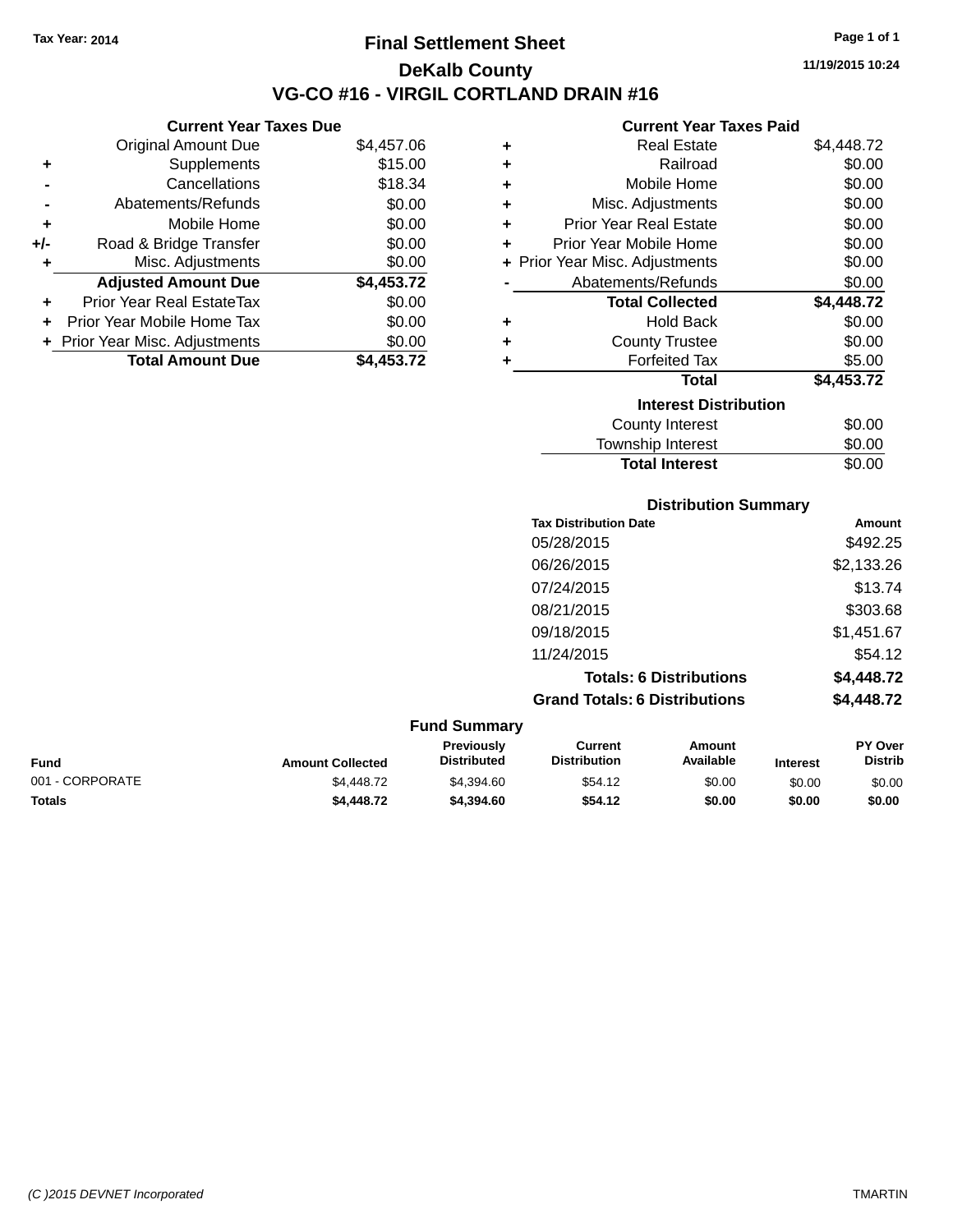## **Final Settlement Sheet Tax Year: 2014 Page 1 of 1 DeKalb County VI-AD #9 - VICTOR/ADAMS DRAINAGE #9**

**11/19/2015 10:24**

#### **Current Year Taxes Paid**

|     | <b>Current Year Taxes Due</b>    |            |
|-----|----------------------------------|------------|
|     | <b>Original Amount Due</b>       | \$1,126.16 |
| ٠   | Supplements                      | \$0.00     |
|     | Cancellations                    | \$0.00     |
|     | Abatements/Refunds               | \$0.00     |
| ٠   | Mobile Home                      | \$0.00     |
| +/- | Road & Bridge Transfer           | \$0.00     |
| ٠   | Misc. Adjustments                | \$0.00     |
|     | <b>Adjusted Amount Due</b>       | \$1,126.16 |
| ٠   | <b>Prior Year Real EstateTax</b> | \$0.00     |
|     | Prior Year Mobile Home Tax       | \$0.00     |
|     | + Prior Year Misc. Adjustments   | \$0.00     |
|     | <b>Total Amount Due</b>          | \$1.126.16 |

| ٠ | <b>Real Estate</b>             | \$1,126.16 |
|---|--------------------------------|------------|
| ٠ | Railroad                       | \$0.00     |
| ÷ | Mobile Home                    | \$0.00     |
| ÷ | Misc. Adjustments              | \$0.00     |
| ÷ | <b>Prior Year Real Estate</b>  | \$0.00     |
| ٠ | Prior Year Mobile Home         | \$0.00     |
|   | + Prior Year Misc. Adjustments | \$0.00     |
|   | Abatements/Refunds             | \$0.00     |
|   | <b>Total Collected</b>         | \$1,126.16 |
| ٠ | <b>Hold Back</b>               | \$0.00     |
| ٠ | <b>County Trustee</b>          | \$0.00     |
| ٠ | <b>Forfeited Tax</b>           | \$0.00     |
|   | <b>Total</b>                   | \$1,126.16 |
|   | <b>Interest Distribution</b>   |            |
|   | <b>County Interest</b>         | \$0.00     |
|   | <b>Township Interest</b>       | \$0.00     |
|   | <b>Total Interest</b>          | \$0.00     |

## **Distribution Summary**

| <b>Tax Distribution Date</b>         | Amount     |
|--------------------------------------|------------|
| 06/26/2015                           | \$649.32   |
| 09/18/2015                           | \$476.84   |
| <b>Totals: 2 Distributions</b>       | \$1,126.16 |
| <b>Grand Totals: 2 Distributions</b> | \$1,126.16 |
|                                      |            |

|                 |                         | <b>Previously</b>  | Current             | Amount    |                 | PY Over        |
|-----------------|-------------------------|--------------------|---------------------|-----------|-----------------|----------------|
| <b>Fund</b>     | <b>Amount Collected</b> | <b>Distributed</b> | <b>Distribution</b> | Available | <b>Interest</b> | <b>Distrib</b> |
| 001 - CORPORATE | \$1.126.16              | \$1,126,16         | \$0.00              | \$0.00    | \$0.00          | \$0.00         |
| <b>Totals</b>   | \$1.126.16              | \$1.126.16         | \$0.00              | \$0.00    | \$0.00          | \$0.00         |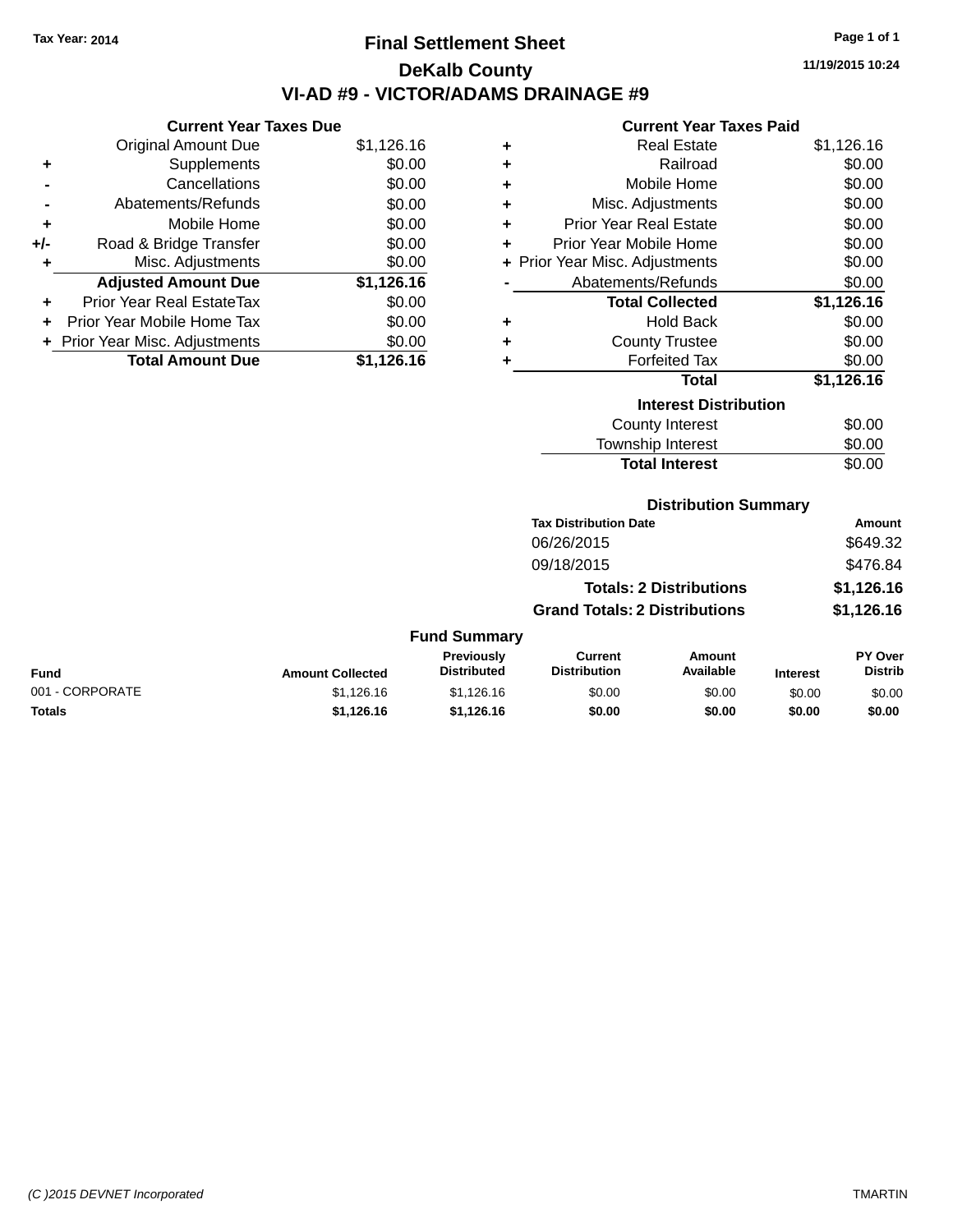**Current Year Taxes Due** Original Amount Due \$5,232.00

**Adjusted Amount Due \$5,232.00**

**Total Amount Due \$5,232.00**

**+** Supplements \$0.00 **-** Cancellations \$0.00 **-** Abatements/Refunds \$0.00 **+** Mobile Home \$0.00 **+/-** Road & Bridge Transfer \$0.00<br> **+** Misc. Adjustments \$0.00

**+** Prior Year Real EstateTax \$0.00 **+** Prior Year Mobile Home Tax \$0.00 **+ Prior Year Misc. Adjustments**  $$0.00$ 

**+** Misc. Adjustments

## **Final Settlement Sheet Tax Year: 2014 Page 1 of 1 DeKalb County VI-CL #14 - VICTOR-CLINTON DRAINAGE**

**11/19/2015 10:24**

#### **Current Year Taxes Paid**

| ٠ | <b>Real Estate</b>             | \$5,232.00 |
|---|--------------------------------|------------|
| ٠ | Railroad                       | \$0.00     |
| ٠ | Mobile Home                    | \$0.00     |
| ٠ | Misc. Adjustments              | \$0.00     |
| ٠ | <b>Prior Year Real Estate</b>  | \$0.00     |
| ٠ | Prior Year Mobile Home         | \$0.00     |
|   | + Prior Year Misc. Adjustments | \$0.00     |
|   | Abatements/Refunds             | \$0.00     |
|   | <b>Total Collected</b>         | \$5,232.00 |
| ٠ | Hold Back                      | \$0.00     |
| ٠ | <b>County Trustee</b>          | \$0.00     |
| ٠ | <b>Forfeited Tax</b>           | \$0.00     |
|   | <b>Total</b>                   | \$5,232.00 |
|   | <b>Interest Distribution</b>   |            |
|   | <b>County Interest</b>         | \$0.00     |
|   | <b>Township Interest</b>       | \$0.00     |

| <b>Distribution Summary</b>          |            |
|--------------------------------------|------------|
| <b>Tax Distribution Date</b>         | Amount     |
| 05/28/2015                           | \$1,745.35 |
| 06/26/2015                           | \$1,406.19 |
| 07/24/2015                           | \$486.64   |
| 08/21/2015                           | \$93.81    |
| 09/18/2015                           | \$1,500.01 |
| <b>Totals: 5 Distributions</b>       | \$5,232.00 |
| <b>Grand Totals: 5 Distributions</b> | \$5,232.00 |

Total Interest \$0.00

| <b>Fund Summary</b> |                         |                                  |                                |                     |                 |                                  |  |  |  |
|---------------------|-------------------------|----------------------------------|--------------------------------|---------------------|-----------------|----------------------------------|--|--|--|
| Fund                | <b>Amount Collected</b> | Previously<br><b>Distributed</b> | Current<br><b>Distribution</b> | Amount<br>Available | <b>Interest</b> | <b>PY Over</b><br><b>Distrib</b> |  |  |  |
| 001 - CORPORATE     | \$5,232,00              | \$5,232.00                       | \$0.00                         | \$0.00              | \$0.00          | \$0.00                           |  |  |  |
| Totals              | \$5,232.00              | \$5.232.00                       | \$0.00                         | \$0.00              | \$0.00          | \$0.00                           |  |  |  |
|                     |                         |                                  |                                |                     |                 |                                  |  |  |  |